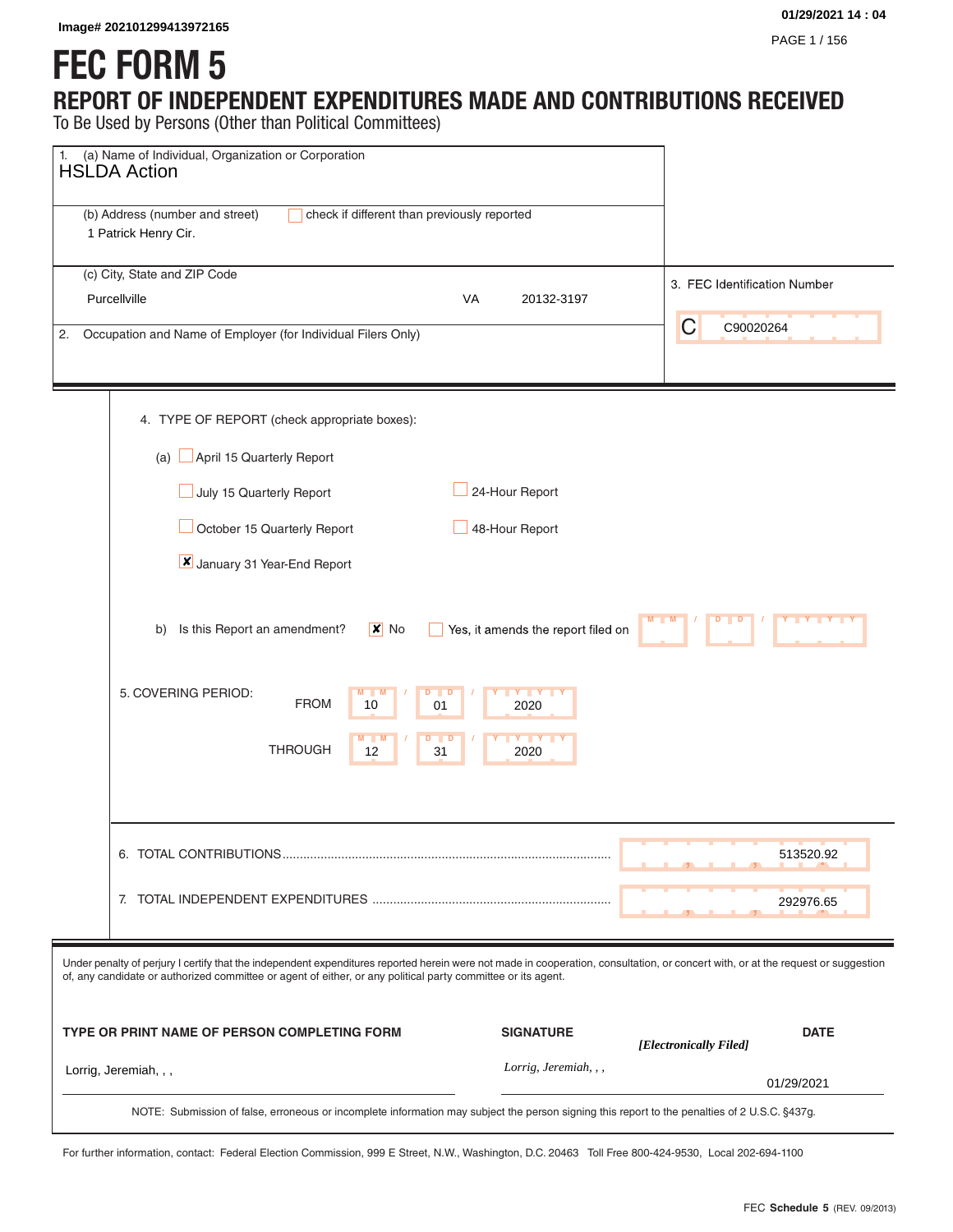## **SCHEDULE 5-A ITEMIZED RECEIPTS**

|                                                               | Any information copied from such Reports and Statements may not be sold or used by any person for the purpose of soliciting contributions<br>or for commercial purposes, other than using the name and address of any political committee to solicit contributions from such committee. |                                                                     |
|---------------------------------------------------------------|-----------------------------------------------------------------------------------------------------------------------------------------------------------------------------------------------------------------------------------------------------------------------------------------|---------------------------------------------------------------------|
| NAME OF FILER (In Full)                                       |                                                                                                                                                                                                                                                                                         |                                                                     |
| <b>HSLDA Action</b>                                           |                                                                                                                                                                                                                                                                                         |                                                                     |
| Full Name (Last, First, Middle Initial)<br>Α.                 |                                                                                                                                                                                                                                                                                         |                                                                     |
| Family Research Council Action                                |                                                                                                                                                                                                                                                                                         | Date of Receipt                                                     |
| Mailing Address 801 G St NW                                   |                                                                                                                                                                                                                                                                                         | Y Y Y Y Y Y<br>$M = M$<br>$\sqrt{ }$<br>$D$ $D$<br>10<br>29<br>2020 |
| City                                                          | Zip Code<br>State                                                                                                                                                                                                                                                                       | Transaction ID: A3836C2EB6FEC4FF9A1E                                |
| Washington                                                    | DC<br>20001-3729                                                                                                                                                                                                                                                                        | Amount of Each Receipt this Period                                  |
| FEC ID number of contributing<br>federal political committee. | C                                                                                                                                                                                                                                                                                       | 513520.92                                                           |
| Name of Employer                                              | Occupation                                                                                                                                                                                                                                                                              |                                                                     |
| B. Full Name (Last, First, Middle Initial)                    |                                                                                                                                                                                                                                                                                         |                                                                     |
| <b>Mailing Address</b>                                        |                                                                                                                                                                                                                                                                                         | Date of Receipt                                                     |
|                                                               |                                                                                                                                                                                                                                                                                         | $M$ $M$<br><b>D</b> D<br>Y Y Y Y Y Y                                |
| City                                                          | Zip Code<br><b>State</b>                                                                                                                                                                                                                                                                |                                                                     |
|                                                               |                                                                                                                                                                                                                                                                                         | Amount of Each Receipt this Period                                  |
| FEC ID number of contributing<br>federal political committee. | C                                                                                                                                                                                                                                                                                       | <u> 14 Jean 14 Jean 14 Jea</u>                                      |
| Name of Employer                                              | Occupation                                                                                                                                                                                                                                                                              |                                                                     |
|                                                               |                                                                                                                                                                                                                                                                                         |                                                                     |
| C. Full Name (Last, First, Middle Initial)                    |                                                                                                                                                                                                                                                                                         |                                                                     |
| <b>Mailing Address</b>                                        |                                                                                                                                                                                                                                                                                         | Date of Receipt                                                     |
|                                                               |                                                                                                                                                                                                                                                                                         | $M = M$<br>$D$ $D$<br><b>Y Y Y</b>                                  |
| City                                                          | Zip Code<br><b>State</b>                                                                                                                                                                                                                                                                |                                                                     |
|                                                               |                                                                                                                                                                                                                                                                                         | Amount of Each Receipt this Period                                  |
| FEC ID number of contributing<br>federal political committee. | С                                                                                                                                                                                                                                                                                       | $-7-$<br>-90                                                        |
| Name of Employer                                              | Occupation                                                                                                                                                                                                                                                                              |                                                                     |
|                                                               |                                                                                                                                                                                                                                                                                         |                                                                     |
| D. Full Name (Last, First, Middle Initial)                    |                                                                                                                                                                                                                                                                                         |                                                                     |
| <b>Mailing Address</b>                                        |                                                                                                                                                                                                                                                                                         | Date of Receipt                                                     |
|                                                               |                                                                                                                                                                                                                                                                                         | $M - M$<br>$D$ $D$<br>Y Y Y Y T                                     |
| City                                                          | Zip Code<br><b>State</b>                                                                                                                                                                                                                                                                |                                                                     |
|                                                               |                                                                                                                                                                                                                                                                                         | Amount of Each Receipt this Period                                  |
| FEC ID number of contributing<br>federal political committee. | С                                                                                                                                                                                                                                                                                       |                                                                     |
| Name of Employer                                              | Occupation                                                                                                                                                                                                                                                                              |                                                                     |
|                                                               |                                                                                                                                                                                                                                                                                         | 513520.92                                                           |
|                                                               |                                                                                                                                                                                                                                                                                         |                                                                     |
|                                                               |                                                                                                                                                                                                                                                                                         | 513520.92                                                           |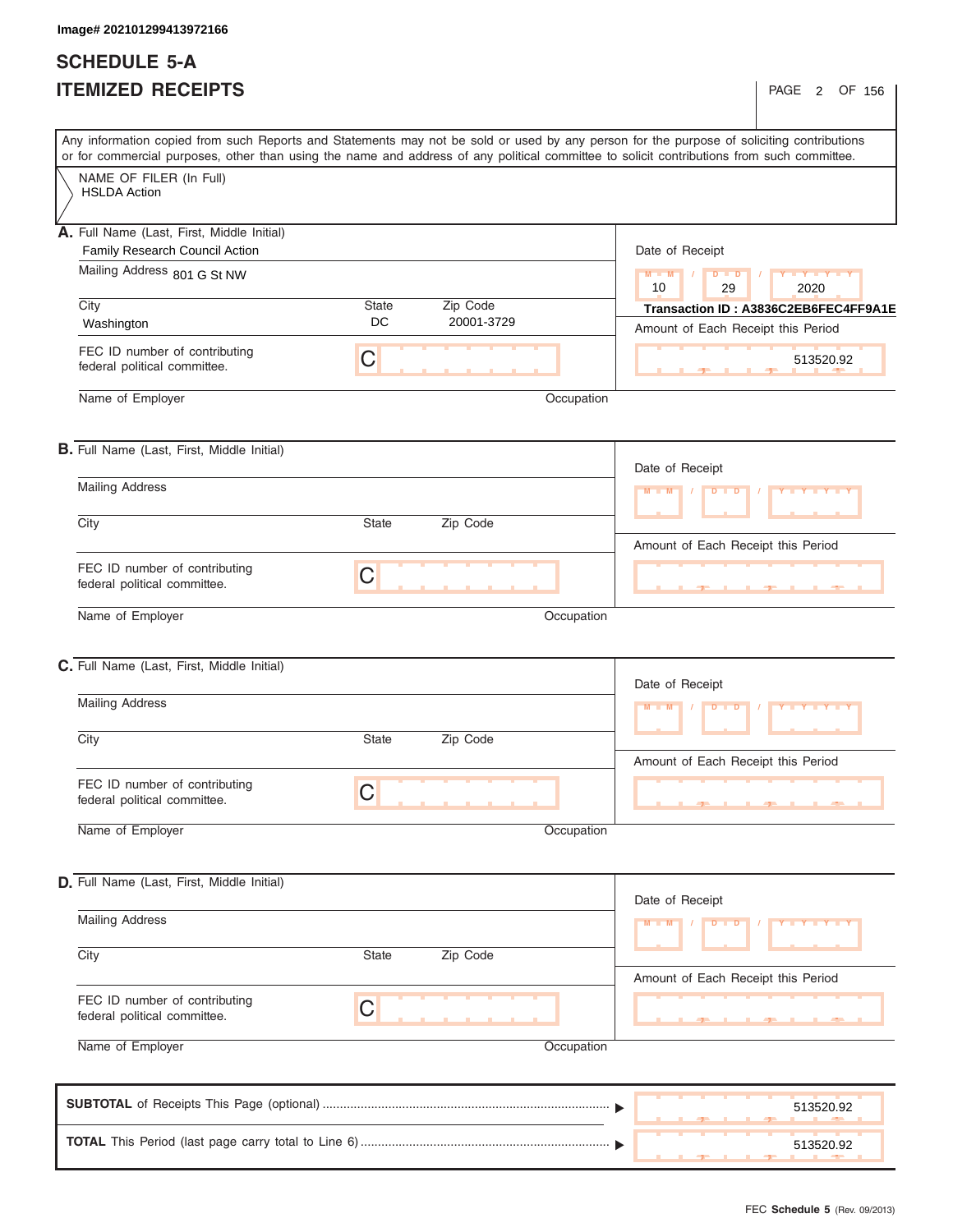### **SCHEDULE 5-E ITEMIZED INDEPENDENT EXPENDITURES FOR LINE 7 OF FORM 5**

| NAME OF FILER (In Full) |  |  |  |  |
|-------------------------|--|--|--|--|
|-------------------------|--|--|--|--|

| Full Name (Last, First, Middle Initial) of Payee                                           | Date of Public Distribution/Dissemination                              |
|--------------------------------------------------------------------------------------------|------------------------------------------------------------------------|
| Enterprise                                                                                 | $M = M$<br>$D$ $D$<br><b>TY TY TY</b><br>2020<br>10<br>20              |
| <b>Mailing Address</b><br>5489 R C Josh Birmingham PKWY                                    |                                                                        |
|                                                                                            | Amount                                                                 |
| Zip Code<br>City<br><b>State</b>                                                           | 496.53                                                                 |
| <b>NC</b><br>Charlotte<br>28214                                                            | Transaction ID : A15FC6C3E8FF245D9B57                                  |
| Purpose of Expenditure<br>Category/                                                        | Office Sought:<br>State: NC<br>House                                   |
| Rental Vehicles for door to door canvasing<br>Type                                         | ×<br>Senate<br>District: ____                                          |
| Name of Federal Candidate Supported or Opposed by Expenditure:                             | President                                                              |
| Tillis, Thom, , Sen.,                                                                      | x<br>Support<br>Check One:<br>Oppose                                   |
| Calendar Year-To-Date Per Election                                                         | Disbursement For:<br>General<br>Primary<br>$\boldsymbol{x}$            |
| 73766.12<br>for Office Sought<br>$\overline{1}$                                            | 2020<br>Other (specify)                                                |
| Full Name (Last, First, Middle Initial) of Payee                                           | Date of Public Distribution/Dissemination                              |
| Southwest                                                                                  | $M - M$<br>$D$ $D$<br>$Y$ $Y$                                          |
| <b>Mailing Address</b>                                                                     | 10<br>20<br>2020                                                       |
| 2702 Love Field Dr                                                                         | Amount                                                                 |
| Zip Code<br>City<br><b>State</b>                                                           |                                                                        |
| <b>TX</b><br>Dallas<br>75235-1908                                                          | 266.98                                                                 |
| Purpose of Expenditure                                                                     | Transaction ID: A34CAEC4541444D56845<br>NC.<br>Office Sought:<br>House |
| Category/<br>Flights for volunteers to do door to door canvasing<br>Type                   | State:<br>x<br>Senate                                                  |
| Name of Federal Candidate Supported or Opposed by Expenditure:                             | District: _<br>President                                               |
| Tillis, Thom, , Sen.,                                                                      | Check One:<br>$\mathsf{x}$<br>Oppose<br>Support                        |
|                                                                                            | Disbursement For:<br>Primary<br>General                                |
| Calendar Year-To-Date Per Election<br>73766.12<br>for Office Sought                        | $\mathbf{x}$<br>2020                                                   |
|                                                                                            | Other (specify)                                                        |
| Full Name (Last, First, Middle Initial) of Payee                                           | Date of Public Distribution/Dissemination                              |
| <b>American Airlines</b>                                                                   | $M - M$<br>$\blacksquare$<br>D<br>10<br>2020<br>20                     |
| <b>Mailing Address</b><br>4333 Amon Carter Blvd                                            |                                                                        |
|                                                                                            | Amount                                                                 |
| City<br><b>State</b><br>Zip Code                                                           | 545.70                                                                 |
| <b>TX</b><br>Fort Worth<br>76155-2605                                                      | Transaction ID: AD697DF724A5E43AE92E                                   |
| Purpose of Expenditure<br>Category/<br>Flights for volunteers to do door to door canvasing | Office Sought:<br>NC<br>House<br>State:                                |
| Type                                                                                       | ×<br>Senate<br>District:                                               |
| Name of Federal Candidate Supported or Opposed by Expenditure:<br>Tillis, Thom, , Sen.,    | President                                                              |
|                                                                                            | Check One:<br>x<br>Support<br>Oppose                                   |
| Calendar Year-To-Date Per Election                                                         | General<br>Disbursement For:<br>Primary<br>x<br>2020                   |
| 73766.12<br>for Office Sought                                                              | Other (specify)                                                        |
|                                                                                            |                                                                        |
|                                                                                            | 1309.21                                                                |
|                                                                                            |                                                                        |
|                                                                                            |                                                                        |
|                                                                                            |                                                                        |
| (carry total from last page forward to Line 7)                                             |                                                                        |
|                                                                                            |                                                                        |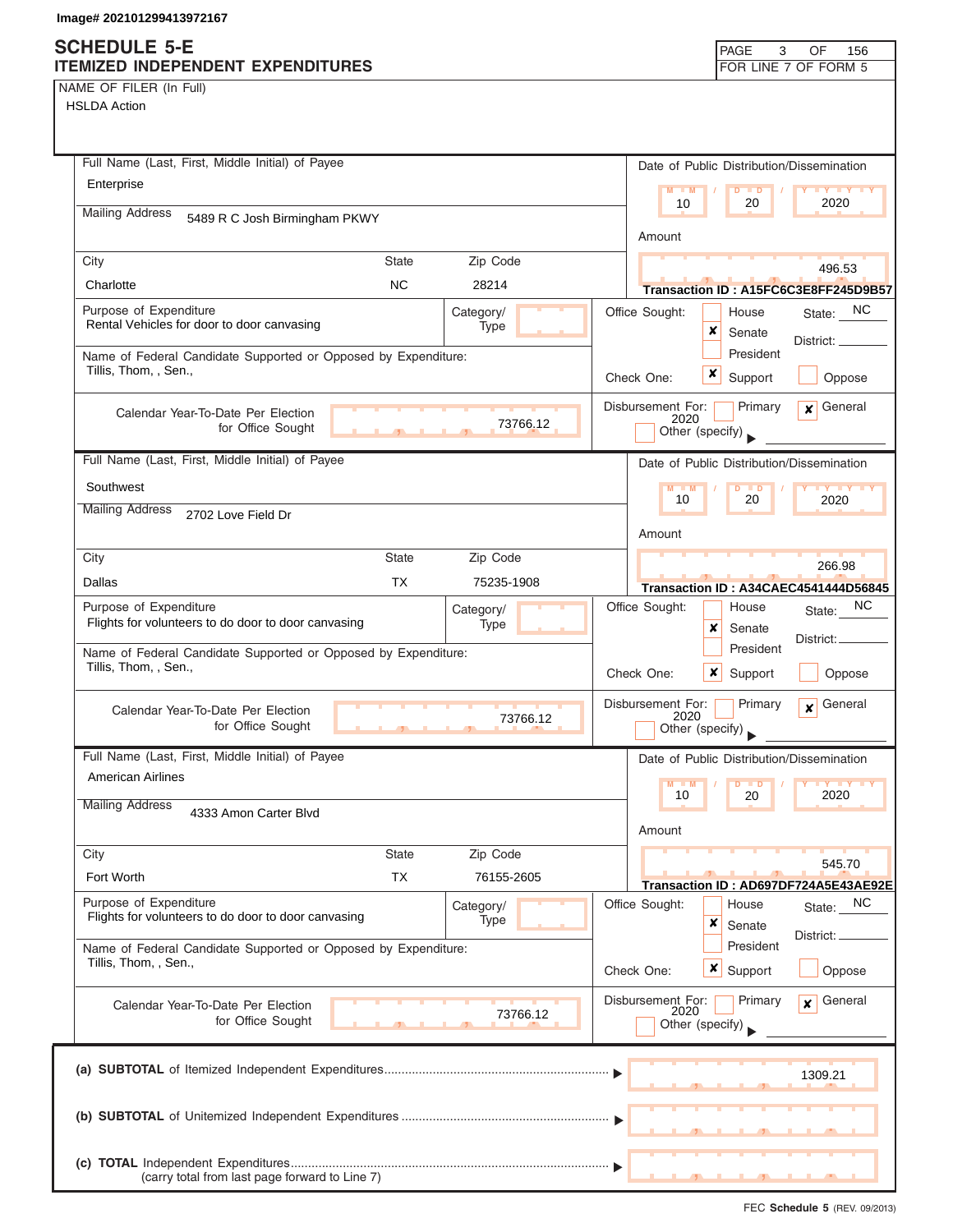## **SCHEDULE 5-E ITEMIZED INDEPENDE**

| NAME OF FILER (In Full) |  |  |
|-------------------------|--|--|

| ge# 202101299413972168                                                                  |              |                          |                                                                                        |
|-----------------------------------------------------------------------------------------|--------------|--------------------------|----------------------------------------------------------------------------------------|
| <b>HEDULE 5-E</b><br><b>MIZED INDEPENDENT EXPENDITURES</b>                              |              |                          | PAGE<br>OF<br>4<br>156<br>FOR LINE 7 OF FORM 5                                         |
| ME OF FILER (In Full)<br><b>SLDA Action</b>                                             |              |                          |                                                                                        |
| Full Name (Last, First, Middle Initial) of Payee                                        |              |                          | Date of Public Distribution/Dissemination                                              |
| <b>American Airlines</b>                                                                |              |                          | $M - M$<br>$\blacksquare$                                                              |
| <b>Mailing Address</b><br>4333 Amon Carter Blvd                                         |              |                          | 10<br>2020<br>20<br>Amount                                                             |
| City                                                                                    | <b>State</b> | Zip Code                 | 555.70                                                                                 |
| Fort Worth                                                                              | <b>TX</b>    | 76155-2605               | Transaction ID: A2CAC6574F6A24E6EBD5                                                   |
| Purpose of Expenditure<br>Flights for volunteers to do door to door canvasing           |              | Category/<br><b>Type</b> | State: NC<br>Office Sought:<br>House<br>×<br>Senate<br>District: _                     |
| Name of Federal Candidate Supported or Opposed by Expenditure:<br>Tillis, Thom, , Sen., |              |                          | President<br>×<br>Support<br>Check One:<br>Oppose                                      |
| Calendar Year-To-Date Per Election<br>for Office Sought                                 |              | 73766.12                 | Disbursement For:<br>General<br>Primary<br>$\boldsymbol{x}$<br>2020<br>Other (specify) |
| Full Name (Last, First, Middle Initial) of Payee                                        |              |                          | Date of Public Distribution/Dissemination                                              |
| Enterprise                                                                              |              |                          | $M - M$<br><b>TY TY TY</b><br>D<br>$\blacksquare$<br>10                                |
| <b>Mailing Address</b><br>5489 R C Josh Birmingham PKWY                                 |              |                          | 20<br>2020                                                                             |
|                                                                                         |              |                          | Amount                                                                                 |
| City                                                                                    | State        | Zip Code                 | 496.53                                                                                 |
| Charlotte                                                                               | <b>NC</b>    | 28214                    | Transaction ID: A624EADB5408E42CC8C7                                                   |
| Purpose of Expenditure<br>Rental Vehicles for door to door canvasing                    |              | Category/<br>Type        | Office Sought:<br>NC.<br>House<br>State:<br>×<br>Senate<br>District:                   |
| Name of Federal Candidate Supported or Opposed by Expenditure:<br>Tillis, Thom, , Sen., |              |                          | President<br>Oppose<br>Check One:<br>x<br>Support                                      |
| Calendar Year-To-Date Per Election                                                      |              | 73766.12                 | Disbursement For:<br>Primary<br>General<br>$\boldsymbol{x}$<br>2020                    |

| Tillis, Thom, , Sen.,                                                                   |              |                   | Oppose<br>Check One:<br>x<br>Support                                               |
|-----------------------------------------------------------------------------------------|--------------|-------------------|------------------------------------------------------------------------------------|
| Calendar Year-To-Date Per Election<br>for Office Sought                                 |              | 73766.12          | Disbursement For:<br>Primary<br>General<br>×<br>2020<br>Other (specify)            |
| Full Name (Last, First, Middle Initial) of Payee                                        |              |                   | Date of Public Distribution/Dissemination                                          |
| <b>American Airlines</b>                                                                |              |                   | $M$ $M$<br><b>IV Y Y Y</b>                                                         |
| <b>Mailing Address</b><br>4333 Amon Carter Blvd                                         |              |                   | 2020<br>10<br>20<br>Amount                                                         |
| City                                                                                    | <b>State</b> | Zip Code          |                                                                                    |
| Fort Worth                                                                              | <b>TX</b>    | 76155-2605        | 623.70<br>Transaction ID: AF1C7F657D4924D93B51                                     |
| Purpose of Expenditure<br>Flights for volunteers to do door to door canvasing           |              | Category/<br>Type | Office Sought:<br>$State:$ $\_\text{NC}$<br>House<br>x<br>Senate<br>District: _    |
| Name of Federal Candidate Supported or Opposed by Expenditure:<br>Tillis, Thom, , Sen., |              |                   | President<br>x<br>Check One:<br>Support<br>Oppose                                  |
| Calendar Year-To-Date Per Election<br>for Office Sought                                 |              | 73766.12          | General<br>Disbursement For:<br>Primary<br>$\mathbf{x}$<br>2020<br>Other (specify) |
|                                                                                         |              |                   | 1675.93                                                                            |
|                                                                                         |              |                   |                                                                                    |
|                                                                                         |              |                   |                                                                                    |
| (carry total from last page forward to Line 7)                                          |              |                   |                                                                                    |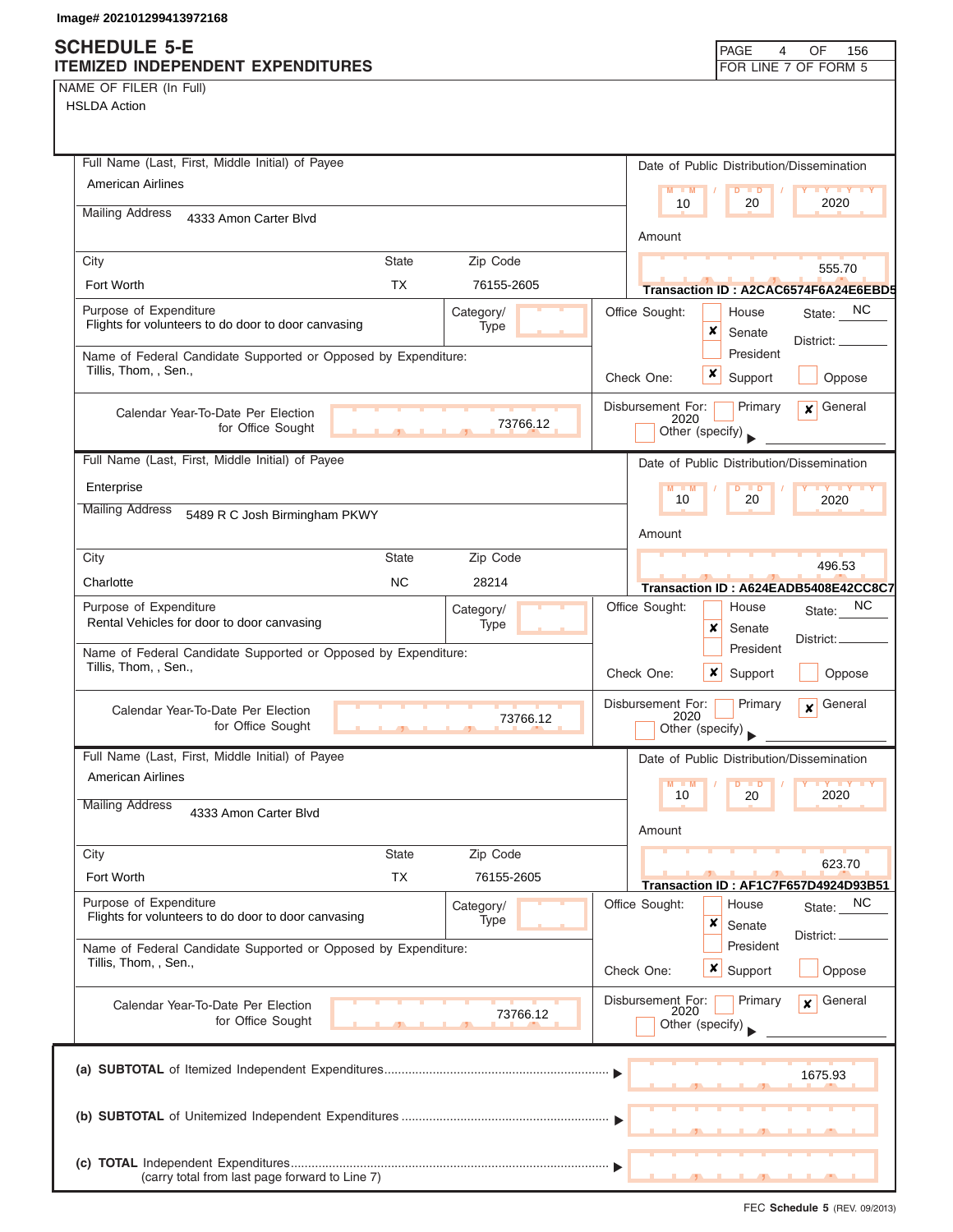| NAME OF FILER (In Full) |  |  |
|-------------------------|--|--|
|-------------------------|--|--|

| Full Name (Last, First, Middle Initial) of Payee                                                 | Date of Public Distribution/Dissemination                                                 |
|--------------------------------------------------------------------------------------------------|-------------------------------------------------------------------------------------------|
| <b>American Airlines</b>                                                                         | $M - M$<br>$\mathbf{I} \mathbf{Y} \mathbf{I} \mathbf{Y} \mathbf{I} \mathbf{Y}$<br>$D$ $D$ |
| <b>Mailing Address</b><br>4333 Amon Carter Blvd                                                  | 2020<br>20<br>10                                                                          |
|                                                                                                  | Amount                                                                                    |
| City<br><b>State</b><br>Zip Code                                                                 |                                                                                           |
| <b>TX</b><br>Fort Worth<br>76155-2605                                                            | 603.70                                                                                    |
| Purpose of Expenditure                                                                           | Transaction ID: AADF7DA5602734F07960<br>NC.                                               |
| Category/<br>Flights for volunteers to do door to door canvasing<br>Type                         | Office Sought:<br>House<br>State:<br>x<br>Senate                                          |
| Name of Federal Candidate Supported or Opposed by Expenditure:                                   | District: __<br>President                                                                 |
| Tillis, Thom, , Sen.,                                                                            | x<br>Check One:<br>Support<br>Oppose                                                      |
|                                                                                                  |                                                                                           |
| Calendar Year-To-Date Per Election                                                               | Primary<br>$x$ General<br>Disbursement For:<br>2020                                       |
| 73766.12<br>for Office Sought<br><b>All Contracts</b>                                            | Other (specify)                                                                           |
| Full Name (Last, First, Middle Initial) of Payee                                                 | Date of Public Distribution/Dissemination                                                 |
| <b>Fairfield Inn &amp; Suites</b>                                                                | $M - M$<br>D<br>$\blacksquare$                                                            |
| <b>Mailing Address</b><br>578 Galleria Blvd                                                      | 10<br>20<br>2020                                                                          |
|                                                                                                  | Amount                                                                                    |
| Zip Code<br>City<br><b>State</b>                                                                 |                                                                                           |
| <b>SC</b><br>Rock Hill<br>29730-6500                                                             | 15983.86                                                                                  |
|                                                                                                  | <b>Transaction ID: AFC6B9E86847444E7972</b>                                               |
| Purpose of Expenditure<br>Category/<br>housing for Grassroots Volunteers<br>Type                 | NC.<br>Office Sought:<br>House<br>State:                                                  |
|                                                                                                  | x<br>Senate<br>District:<br>President                                                     |
| Name of Federal Candidate Supported or Opposed by Expenditure:<br>Tillis, Thom, , Sen.,          |                                                                                           |
|                                                                                                  | x<br>Check One:<br>Support<br>Oppose                                                      |
| Calendar Year-To-Date Per Election                                                               | Disbursement For:<br>General<br>Primary<br>$\mathbf{x}$<br>2020                           |
| 73766.12<br>for Office Sought<br>$\overline{1}$                                                  | Other (specify)                                                                           |
| Full Name (Last, First, Middle Initial) of Payee                                                 | Date of Public Distribution/Dissemination                                                 |
| <b>United Airlines</b>                                                                           | $M$ $M$<br>$D$ $D$<br><b>IY Y Y Y</b>                                                     |
| <b>Mailing Address</b>                                                                           | 2020<br>10<br>20                                                                          |
| PO Box 6649                                                                                      | Amount                                                                                    |
| City<br><b>State</b><br>Zip Code                                                                 |                                                                                           |
| IL<br>60606-0649<br>Chicago                                                                      | 485.70                                                                                    |
|                                                                                                  | Transaction ID: A92871D342AB34DD7B11                                                      |
| Purpose of Expenditure<br>Category/<br>Flights for grassroots volunteers doing GOTV work<br>Type | Office Sought:<br>House<br>NC<br>State:<br>×                                              |
|                                                                                                  | Senate<br>District:<br>President                                                          |
| Name of Federal Candidate Supported or Opposed by Expenditure:<br>Tillis, Thom, , Sen.,          |                                                                                           |
|                                                                                                  | Check One:<br>$\boldsymbol{x}$<br>Support<br>Oppose                                       |
| Calendar Year-To-Date Per Election                                                               | Disbursement For:<br>General<br>Primary<br>x<br>2020                                      |
| 73766.12<br>for Office Sought                                                                    | Other (specify)                                                                           |
|                                                                                                  |                                                                                           |
|                                                                                                  | 17073.26                                                                                  |
|                                                                                                  |                                                                                           |
|                                                                                                  |                                                                                           |
|                                                                                                  |                                                                                           |
|                                                                                                  |                                                                                           |
| (carry total from last page forward to Line 7)                                                   |                                                                                           |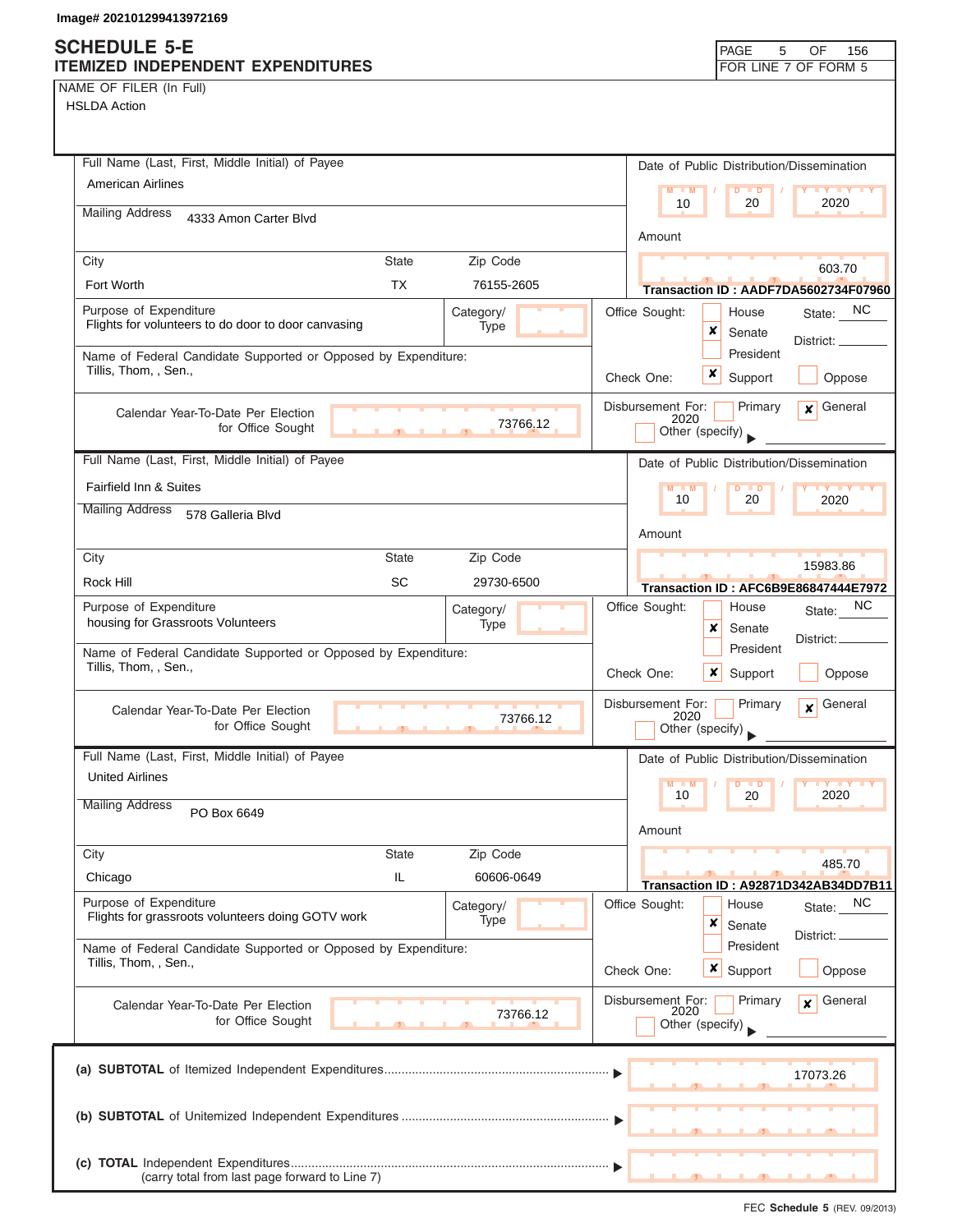| NAME OF FILER (In Full) |  |
|-------------------------|--|
|-------------------------|--|

| Full Name (Last, First, Middle Initial) of Payee<br>American Airlines                   |                   | Date of Public Distribution/Dissemination                                          |
|-----------------------------------------------------------------------------------------|-------------------|------------------------------------------------------------------------------------|
|                                                                                         |                   | $M = M$<br>D<br><b>ID</b><br>10<br>20<br>2020                                      |
| <b>Mailing Address</b><br>4333 Amon Carter Blvd                                         |                   | Amount                                                                             |
| City<br><b>State</b>                                                                    | Zip Code          | 147.46                                                                             |
| Fort Worth<br><b>TX</b>                                                                 | 76155-2605        | <b>Transaction ID: AAB403048A47745349C4</b>                                        |
| Purpose of Expenditure<br>Flights for volunteers to do door to door canvasing           | Category/<br>Type | NC<br>Office Sought:<br>House<br>State:<br>×<br>Senate<br>District:                |
| Name of Federal Candidate Supported or Opposed by Expenditure:<br>Tillis, Thom, , Sen., |                   | President<br>x<br>Check One:<br>Support<br>Oppose                                  |
| Calendar Year-To-Date Per Election<br>for Office Sought                                 | 73766.12          | Disbursement For:<br>General<br>Primary<br>$\mathbf{x}$<br>2020<br>Other (specify) |
| Full Name (Last, First, Middle Initial) of Payee                                        |                   | Date of Public Distribution/Dissemination                                          |
| <b>American Airlines</b>                                                                |                   | $M - M$<br>10<br>20<br>2020                                                        |
| <b>Mailing Address</b><br>4333 Amon Carter Blvd                                         |                   | Amount                                                                             |
| <b>State</b><br>City                                                                    | Zip Code          | 555.70                                                                             |
| <b>TX</b><br>Fort Worth                                                                 | 76155-2605        | Transaction ID: AF2E9D35C8CF2499BAF5                                               |
| Purpose of Expenditure<br>Flights for volunteers to do door to door canvasing           | Category/<br>Type | <b>NC</b><br>Office Sought:<br>House<br>State:<br>×<br>Senate<br>District: .       |
| Name of Federal Candidate Supported or Opposed by Expenditure:<br>Tillis, Thom, , Sen., |                   | President<br>x<br>Check One:<br>Support<br>Oppose                                  |
| Calendar Year-To-Date Per Election<br>for Office Sought                                 | 73766.12          | Disbursement For:<br>Primary<br>General<br>$\mathbf{x}$<br>2020<br>Other (specify) |
| Full Name (Last, First, Middle Initial) of Payee                                        |                   | Date of Public Distribution/Dissemination                                          |
| <b>American Airlines</b>                                                                |                   | $M - M$<br>$Y$ $Y$<br>$\blacksquare$ D                                             |
| <b>Mailing Address</b><br>4333 Amon Carter Blvd                                         |                   | 2020<br>10<br>20<br>Amount                                                         |
| City<br><b>State</b>                                                                    | Zip Code          | 603.70                                                                             |
| <b>TX</b><br>Fort Worth                                                                 | 76155-2605        | Transaction ID: AAE6A808D165B4E7791D                                               |
| Purpose of Expenditure<br>Flights for volunteers to do door to door canvasing           | Category/<br>Type | Office Sought:<br>NC<br>House<br>State:<br>×<br>Senate<br>District: _              |
| Name of Federal Candidate Supported or Opposed by Expenditure:<br>Tillis, Thom, , Sen., |                   | President<br>×<br>Check One:<br>Support<br>Oppose                                  |
| Calendar Year-To-Date Per Election<br>for Office Sought                                 | 73766.12          | General<br>Disbursement For:<br>Primary<br>$\mathbf{x}$<br>2020<br>Other (specify) |
|                                                                                         |                   | 1306.86                                                                            |
|                                                                                         |                   |                                                                                    |
| (carry total from last page forward to Line 7)                                          |                   |                                                                                    |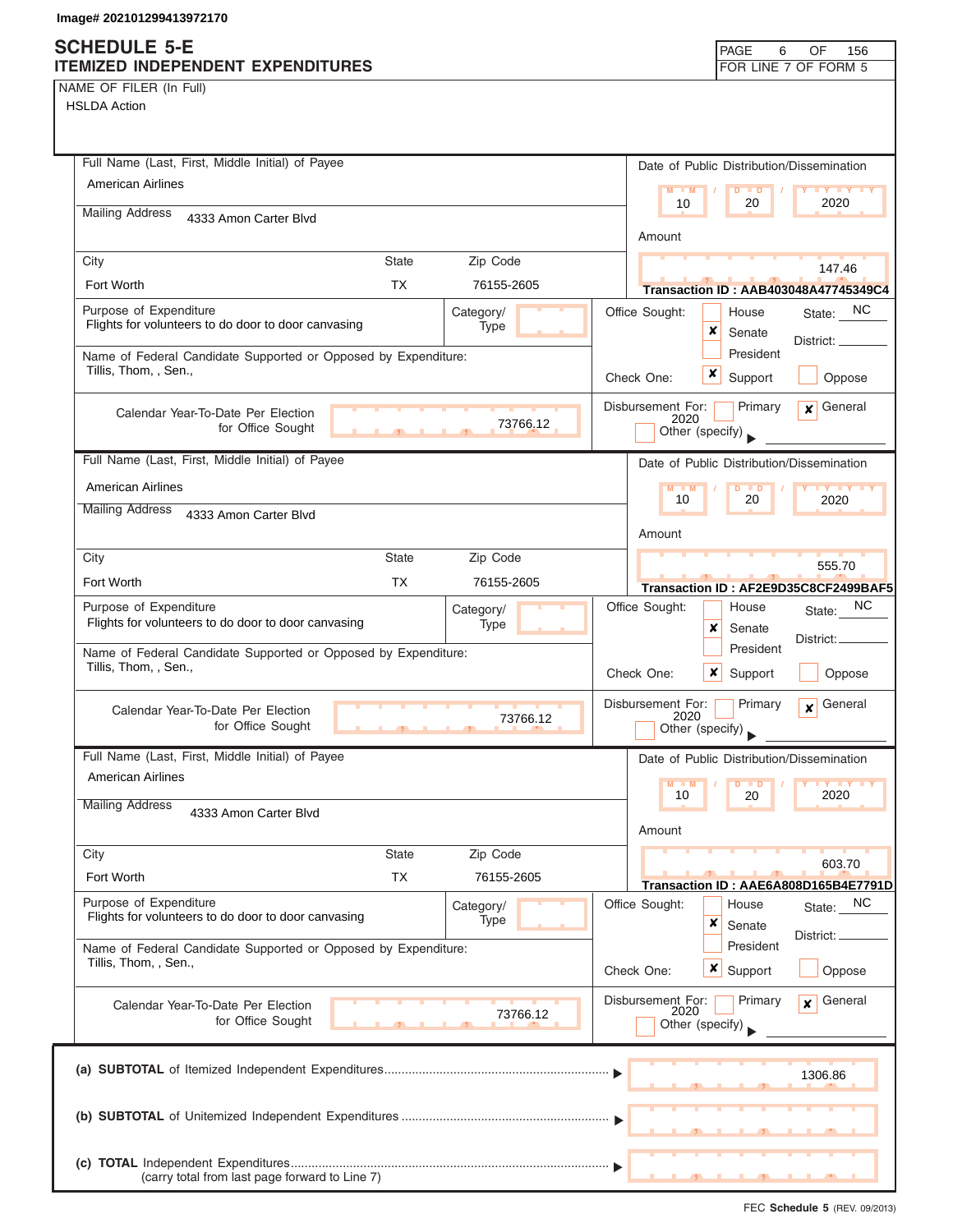|  | NAME OF FILER (In Full) |  |
|--|-------------------------|--|
|  |                         |  |

HSLDA Action

| Full Name (Last, First, Middle Initial) of Payee                                                   | Date of Public Distribution/Dissemination                                          |
|----------------------------------------------------------------------------------------------------|------------------------------------------------------------------------------------|
| <b>American Airlines</b>                                                                           | $M = M$<br>$D$ $D$<br><b>TY TY TY</b><br>10<br>20<br>2020                          |
| <b>Mailing Address</b><br>4333 Amon Carter Blvd                                                    |                                                                                    |
|                                                                                                    | Amount                                                                             |
| Zip Code<br>City<br><b>State</b>                                                                   | 234.70                                                                             |
| <b>TX</b><br>Fort Worth<br>76155-2605                                                              | <b>Transaction ID: A475F25685E564106A66</b>                                        |
| Purpose of Expenditure<br>Category/<br>Flights for volunteers to do door to door canvasing<br>Type | Office Sought:<br>NC.<br>House<br>State:                                           |
|                                                                                                    | x<br>Senate<br>District:<br>President                                              |
| Name of Federal Candidate Supported or Opposed by Expenditure:<br>Tillis, Thom, , Sen.,            | x<br>Support<br>Check One:<br>Oppose                                               |
|                                                                                                    |                                                                                    |
| Calendar Year-To-Date Per Election<br>73766.12<br>for Office Sought                                | Disbursement For:<br>Primary<br>General<br>$\mathbf{x}$<br>2020                    |
|                                                                                                    | Other (specify)                                                                    |
| Full Name (Last, First, Middle Initial) of Payee                                                   | Date of Public Distribution/Dissemination                                          |
| Enterprise                                                                                         | $M - M$<br>$D$ $D$<br><b>TY TY TY</b><br>10<br>20<br>2020                          |
| <b>Mailing Address</b><br>5489 R C Josh Birmingham PKWY                                            |                                                                                    |
|                                                                                                    | Amount                                                                             |
| City<br><b>State</b><br>Zip Code                                                                   | 496.53                                                                             |
| <b>NC</b><br>28214<br>Charlotte                                                                    | Transaction ID: A00C031A87E7C4AA5AD7                                               |
| Purpose of Expenditure<br>Category/<br>Rental Vehicles for door to door canvasing<br>Type          | NC.<br>Office Sought:<br>House<br>State:                                           |
|                                                                                                    | x<br>Senate<br>District:<br>President                                              |
| Name of Federal Candidate Supported or Opposed by Expenditure:<br>Tillis, Thom, , Sen.,            | Check One:<br>$\boldsymbol{x}$<br>Support<br>Oppose                                |
|                                                                                                    |                                                                                    |
| Calendar Year-To-Date Per Election<br>73766.12<br>for Office Sought<br>$\overline{1}$              | Disbursement For:<br>Primary<br>General<br>$\mathbf{x}$<br>2020<br>Other (specify) |
| Full Name (Last, First, Middle Initial) of Payee                                                   | Date of Public Distribution/Dissemination                                          |
| <b>American Airlines</b>                                                                           | $M = M$<br><b>D</b>                                                                |
| <b>Mailing Address</b>                                                                             | 10<br>20<br>2020                                                                   |
| 4333 Amon Carter Blvd                                                                              | Amount                                                                             |
| City<br><b>State</b><br>Zip Code                                                                   |                                                                                    |
| Fort Worth<br><b>TX</b><br>76155-2605                                                              | 603.70<br>Transaction ID: A4F3AE86C0FE84FE28DC                                     |
| Purpose of Expenditure<br>Category/                                                                | Office Sought:<br>State: NC<br>House                                               |
| Flights for volunteers to do door to door canvasing<br><b>Type</b>                                 | x<br>Senate                                                                        |
| Name of Federal Candidate Supported or Opposed by Expenditure:                                     | District:<br>President                                                             |
| Tillis, Thom, , Sen.,                                                                              | $\boldsymbol{\mathsf{x}}$<br>Oppose<br>Check One:<br>Support                       |
| Calendar Year-To-Date Per Election                                                                 | General<br>Disbursement For:<br>Primary<br>x                                       |
| 73766.12<br>for Office Sought                                                                      | 2020<br>Other (specify)                                                            |
|                                                                                                    |                                                                                    |
|                                                                                                    | 1334.93                                                                            |
|                                                                                                    |                                                                                    |
|                                                                                                    |                                                                                    |
|                                                                                                    |                                                                                    |
| (carry total from last page forward to Line 7)                                                     |                                                                                    |

FEC **Schedule 5** (REV. 09/2013)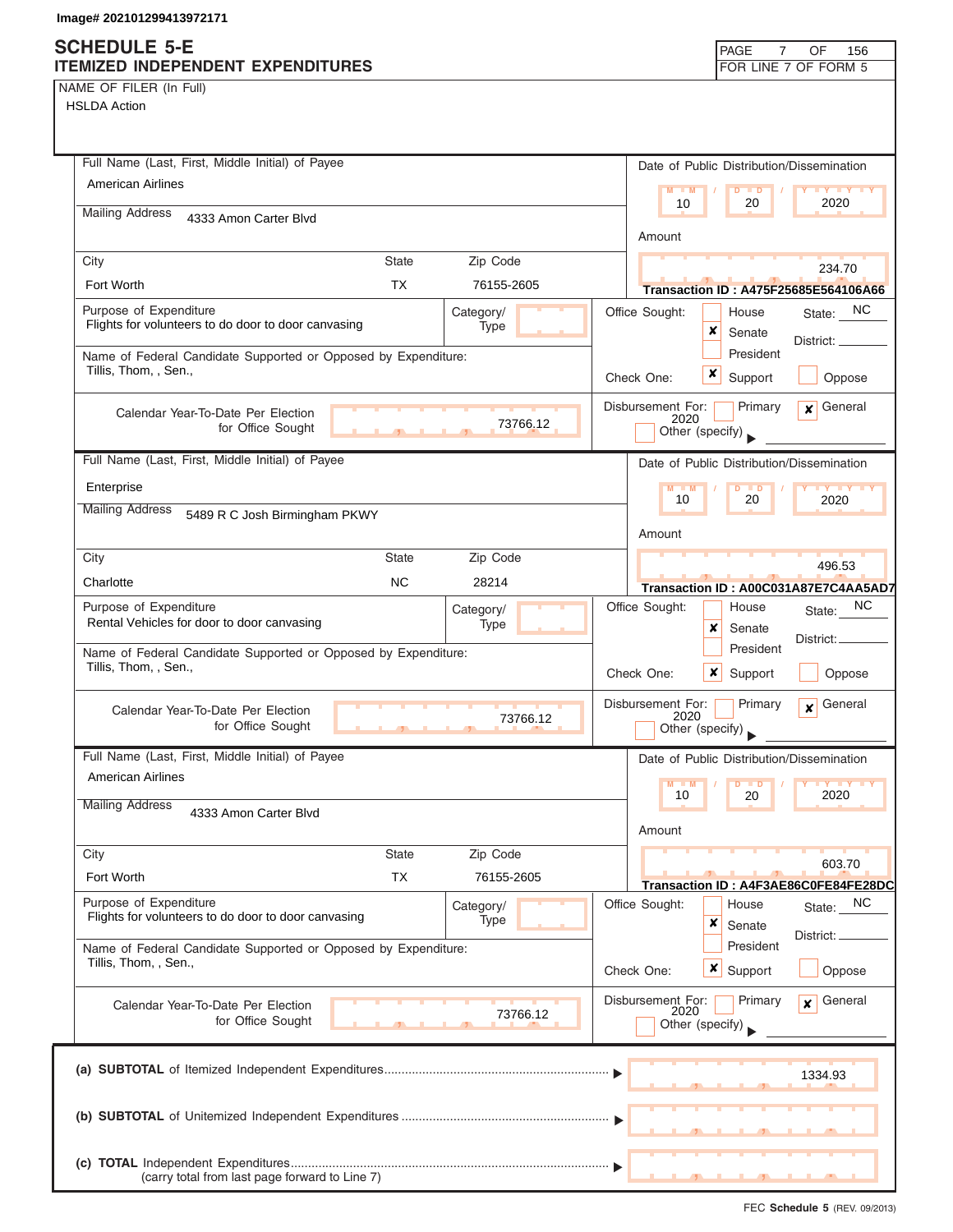## **SCHEDULE 5-E**

| NAME OF FILER (In Full) |  |  |
|-------------------------|--|--|
|-------------------------|--|--|

| Full Name (Last, First, Middle Initial) of Payee                                                   | Date of Public Distribution/Dissemination                                          |
|----------------------------------------------------------------------------------------------------|------------------------------------------------------------------------------------|
| <b>American Airlines</b>                                                                           | $M$ $M$<br>$D$ $\Box$ $D$<br>Y FY FY FY                                            |
| <b>Mailing Address</b>                                                                             | 10<br>20<br>2020                                                                   |
| 4333 Amon Carter Blvd                                                                              | Amount                                                                             |
| City<br><b>State</b><br>Zip Code                                                                   |                                                                                    |
| <b>TX</b><br>Fort Worth<br>76155-2605                                                              | 518.70                                                                             |
|                                                                                                    | Transaction ID: AA029AADDFB8948DC960                                               |
| Purpose of Expenditure<br>Category/<br>Flights for volunteers to do door to door canvasing<br>Type | Office Sought:<br>State: NC<br>House<br>x<br>Senate<br>District:                   |
| Name of Federal Candidate Supported or Opposed by Expenditure:<br>Tillis, Thom, , Sen.,            | President<br>Support<br>Oppose<br>Check One:                                       |
| Calendar Year-To-Date Per Election<br>73766.12<br>for Office Sought<br>$\mathbf{r}$                | Disbursement For:<br>Primary<br>$\mathbf x$ General<br>2020<br>Other (specify)     |
| Full Name (Last, First, Middle Initial) of Payee                                                   | Date of Public Distribution/Dissemination                                          |
| <b>American Airlines</b>                                                                           | $M - M$<br>$D$ $D$<br>$+Y+Y+Y$                                                     |
| <b>Mailing Address</b><br>4333 Amon Carter Blvd                                                    | 10<br>20<br>2020                                                                   |
|                                                                                                    | Amount                                                                             |
| Zip Code<br><b>State</b><br>City                                                                   |                                                                                    |
| <b>TX</b><br>Fort Worth<br>76155-2605                                                              | 555.70<br><b>Transaction ID: AA3F4793F09E04078844</b>                              |
| Purpose of Expenditure<br>Category/                                                                | Office Sought:<br>NC.<br>House<br>State:                                           |
| Flights for volunteers to do door to door canvasing<br><b>Type</b>                                 | x<br>Senate<br>District:_<br>President                                             |
| Name of Federal Candidate Supported or Opposed by Expenditure:<br>Tillis, Thom, , Sen.,            | $x \mid$ Support<br>Oppose<br>Check One:                                           |
| Calendar Year-To-Date Per Election<br>73766.12<br>for Office Sought<br><b>CONTRACTOR</b>           | Disbursement For:<br>Primary<br>General<br>$\mathbf{x}$<br>2020<br>Other (specify) |
| Full Name (Last, First, Middle Initial) of Payee                                                   | Date of Public Distribution/Dissemination                                          |
| <b>American Airlines</b>                                                                           | $M - M$<br>$D$ $D$<br><b>LY LY LY</b><br>2020<br>10<br>20                          |
| <b>Mailing Address</b><br>4333 Amon Carter Blvd                                                    | Amount                                                                             |
| Zip Code<br>City<br><b>State</b>                                                                   | 884.70                                                                             |
| <b>TX</b><br>Fort Worth<br>76155-2605                                                              | Transaction ID: AAD5DD258FCAD4C0E8C                                                |
| Purpose of Expenditure<br>Category/<br>Flights for volunteers to do door to door canvasing<br>Type | Office Sought:<br>State: NC<br>House<br>×<br>Senate                                |
| Name of Federal Candidate Supported or Opposed by Expenditure:<br>Tillis, Thom, , Sen.,            | District:<br>President<br>x<br>Check One:<br>Oppose<br>Support                     |
|                                                                                                    |                                                                                    |
| Calendar Year-To-Date Per Election<br>73766.12<br>for Office Sought                                | Disbursement For:<br>Primary<br>General<br>$\mathbf{x}$<br>2020<br>Other (specify) |
|                                                                                                    | 1959.10                                                                            |
|                                                                                                    |                                                                                    |
| (carry total from last page forward to Line 7)                                                     |                                                                                    |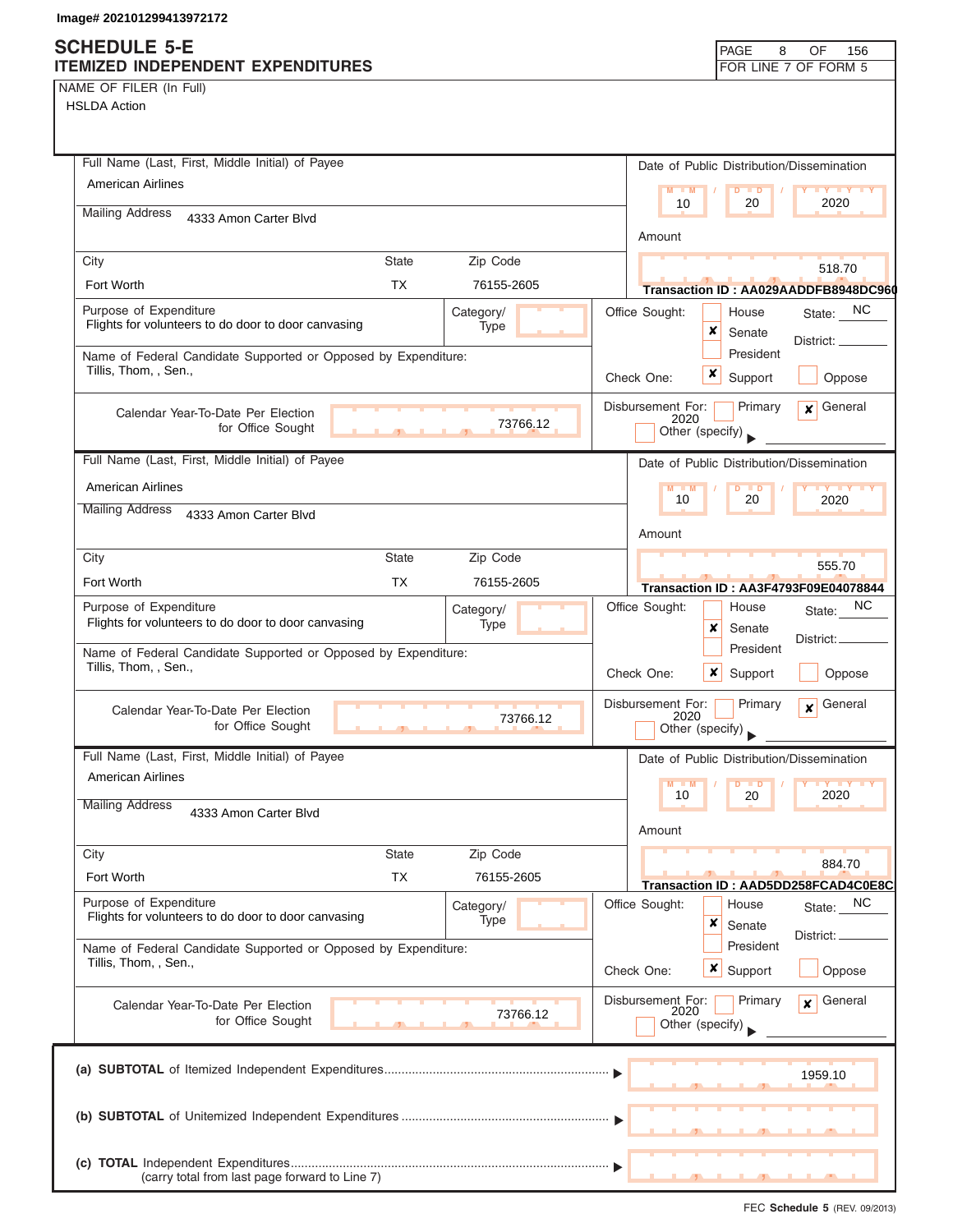| NAME OF FILER (In Full) |  |  |
|-------------------------|--|--|

HSLDA Action

| Full Name (Last, First, Middle Initial) of Payee                                        |                   | Date of Public Distribution/Dissemination                       |
|-----------------------------------------------------------------------------------------|-------------------|-----------------------------------------------------------------|
| <b>American Airlines</b>                                                                |                   | $M - M$<br>$D$ $D$<br><b>TY TY TY</b>                           |
| <b>Mailing Address</b><br>4333 Amon Carter Blvd                                         |                   | 10<br>20<br>2020                                                |
|                                                                                         |                   | Amount                                                          |
| City<br><b>State</b>                                                                    | Zip Code          | 525.70                                                          |
| <b>TX</b><br>Fort Worth                                                                 | 76155-2605        | Transaction ID: A6B6416F8180E4236AEB                            |
| Purpose of Expenditure<br>Flights for volunteers to do door to door canvasing           | Category/<br>Type | Office Sought:<br>NC<br>House<br>State:                         |
|                                                                                         |                   | x<br>Senate<br>District: _                                      |
| Name of Federal Candidate Supported or Opposed by Expenditure:<br>Tillis, Thom, , Sen., |                   | President                                                       |
|                                                                                         |                   | Check One:<br>Support<br>Oppose                                 |
| Calendar Year-To-Date Per Election                                                      |                   | Disbursement For:<br>Primary<br>General<br>$\mathbf{x}$<br>2020 |
| for Office Sought<br>$\mathcal{F}$                                                      | 73766.12          | Other (specify)                                                 |
| Full Name (Last, First, Middle Initial) of Payee                                        |                   | Date of Public Distribution/Dissemination                       |
| Wegmans                                                                                 |                   | <b>LY LY LY</b><br>$M - M$<br>D<br>$\blacksquare$               |
| <b>Mailing Address</b><br>101 Crosstrail Blvd SE                                        |                   | 10<br>20<br>2020                                                |
|                                                                                         |                   | Amount                                                          |
| City<br><b>State</b>                                                                    | Zip Code          | 2029.75                                                         |
| <b>VA</b><br>Leesburg                                                                   | 20175-4660        | Transaction ID: A4DD558FAFD024C06AD0                            |
| Purpose of Expenditure                                                                  | Category/         | NС<br>Office Sought:<br>House<br>State:                         |
| Gift cards for volunteer canvasers incidental expenses                                  | Type              | x<br>Senate<br>District:                                        |
| Name of Federal Candidate Supported or Opposed by Expenditure:<br>Tillis, Thom, , Sen., |                   | President                                                       |
|                                                                                         |                   | ×<br>Check One:<br>Support<br>Oppose                            |
| Calendar Year-To-Date Per Election                                                      | 73766.12          | General<br>Disbursement For:<br>Primary<br>$\mathbf{x}$<br>2020 |
| for Office Sought                                                                       |                   | Other (specify)                                                 |
| Full Name (Last, First, Middle Initial) of Payee                                        |                   | Date of Public Distribution/Dissemination                       |
| <b>American Airlines</b>                                                                |                   | $M - M$<br><b>IY IY IY</b><br>$D$ $D$                           |
| <b>Mailing Address</b><br>4333 Amon Carter Blvd                                         |                   | 2020<br>10<br>20                                                |
|                                                                                         |                   | Amount                                                          |
| <b>State</b><br>City                                                                    | Zip Code          | 274.70                                                          |
| <b>TX</b><br>Fort Worth                                                                 | 76155-2605        | Transaction ID: A9FF9BF8727754D6BA1D                            |
| Purpose of Expenditure                                                                  | Category/         | Office Sought:<br>NC<br>House<br>State:                         |
| Flights for volunteers to do door to door canvasing                                     | Type              | ×<br>Senate<br>District:                                        |
| Name of Federal Candidate Supported or Opposed by Expenditure:                          |                   | President                                                       |
| Tillis, Thom, , Sen.,                                                                   |                   | x<br>Check One:<br>Support<br>Oppose                            |
| Calendar Year-To-Date Per Election                                                      |                   | Disbursement For:<br>General<br>Primary<br>x<br>2020            |
| for Office Sought                                                                       | 73766.12          | Other (specify)                                                 |
|                                                                                         |                   |                                                                 |
|                                                                                         |                   | 2830.15                                                         |
|                                                                                         |                   |                                                                 |
|                                                                                         |                   |                                                                 |
|                                                                                         |                   |                                                                 |
| (carry total from last page forward to Line 7)                                          |                   |                                                                 |

FEC **Schedule 5** (REV. 09/2013)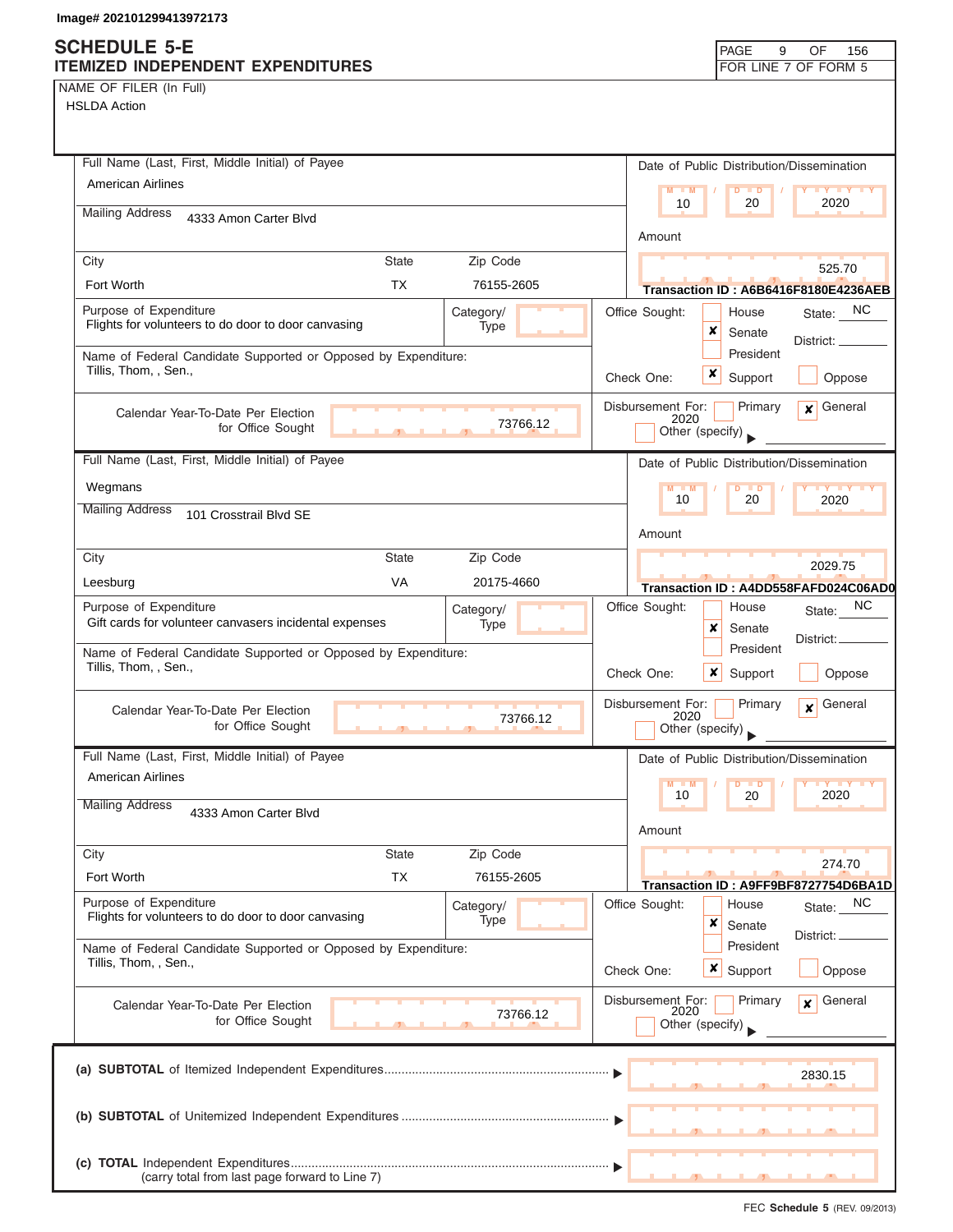NAME OF FILER (In Full)

| Full Name (Last, First, Middle Initial) of Payee                                                   | Date of Public Distribution/Dissemination                                                |
|----------------------------------------------------------------------------------------------------|------------------------------------------------------------------------------------------|
| <b>American Airlines</b>                                                                           | $M - M$<br>$D$ $D$<br>$\mathbf{Y}$ $\mathbf{Y}$                                          |
| <b>Mailing Address</b><br>4333 Amon Carter Blvd                                                    | 2020<br>10<br>20                                                                         |
|                                                                                                    | Amount                                                                                   |
| City<br><b>State</b><br>Zip Code                                                                   | 603.70                                                                                   |
| <b>TX</b><br>Fort Worth<br>76155-2605                                                              | <b>Transaction ID: A5808E5D3246346A1AF6</b>                                              |
| Purpose of Expenditure<br>Category/<br>Flights for grassroots volunteers doing GOTV work<br>Type   | State: NC<br>Office Sought:<br>House<br>×<br>Senate<br>District:                         |
| Name of Federal Candidate Supported or Opposed by Expenditure:                                     | President                                                                                |
| Tillis, Thom, , Sen.,                                                                              | ×<br>Support<br>Oppose<br>Check One:                                                     |
| Calendar Year-To-Date Per Election<br>73766.12<br>for Office Sought<br>$\mathcal{F}$               | General<br>Disbursement For:<br>Primary<br>$\mathbf{x}$<br>2020<br>Other (specify)       |
| Full Name (Last, First, Middle Initial) of Payee                                                   | Date of Public Distribution/Dissemination                                                |
| Delta Airlines, Inc                                                                                | $M - M$<br>$D$ $D$<br><b>TY TY TY</b>                                                    |
| <b>Mailing Address</b><br>PO Box 20706                                                             | 10<br>20<br>2020                                                                         |
|                                                                                                    | Amount                                                                                   |
| City<br><b>State</b><br>Zip Code                                                                   | 293.70                                                                                   |
| GA<br>30320-6001<br>Atlanta                                                                        | Transaction ID: A307E74C3FE634EFD82C                                                     |
| Purpose of Expenditure<br>Category/                                                                | ΝC<br>Office Sought:<br>House<br>State:                                                  |
| Flights for volunteers to do door to door canvasing<br>Type                                        | x<br>Senate<br>District:                                                                 |
| Name of Federal Candidate Supported or Opposed by Expenditure:<br>Tillis, Thom, , Sen.,            | President<br>$\boldsymbol{\mathsf{x}}$<br>Check One:<br>Support<br>Oppose                |
| Calendar Year-To-Date Per Election<br>73766.12<br>for Office Sought                                | Disbursement For:<br>General<br>Primary<br>$\mathbf{x}$<br>2020<br>Other (specify)       |
| Full Name (Last, First, Middle Initial) of Payee                                                   | Date of Public Distribution/Dissemination                                                |
| <b>American Airlines</b>                                                                           | M<br>M<br>D<br>$\blacksquare$                                                            |
| <b>Mailing Address</b><br>4333 Amon Carter Blvd                                                    | 10<br>2020<br>20<br>Amount                                                               |
| City<br><b>State</b><br>Zip Code                                                                   |                                                                                          |
| <b>TX</b><br>Fort Worth<br>76155-2605                                                              | 518.70<br>Transaction ID: AD1D247CA96954ACCB4E                                           |
| Purpose of Expenditure<br>Category/<br>Flights for volunteers to do door to door canvasing<br>Type | Office Sought:<br>NC<br>House<br>State:<br>×<br>Senate                                   |
| Name of Federal Candidate Supported or Opposed by Expenditure:<br>Tillis, Thom, , Sen.,            | District:<br>President<br>Check One:<br>$\boldsymbol{\mathsf{x}}$  <br>Support<br>Oppose |
| Calendar Year-To-Date Per Election<br>73766.12<br>for Office Sought                                | Disbursement For:<br>General<br>Primary<br>$\mathbf{x}$<br>2020<br>Other (specify)       |
|                                                                                                    | 1416.10                                                                                  |
|                                                                                                    |                                                                                          |
| (carry total from last page forward to Line 7)                                                     |                                                                                          |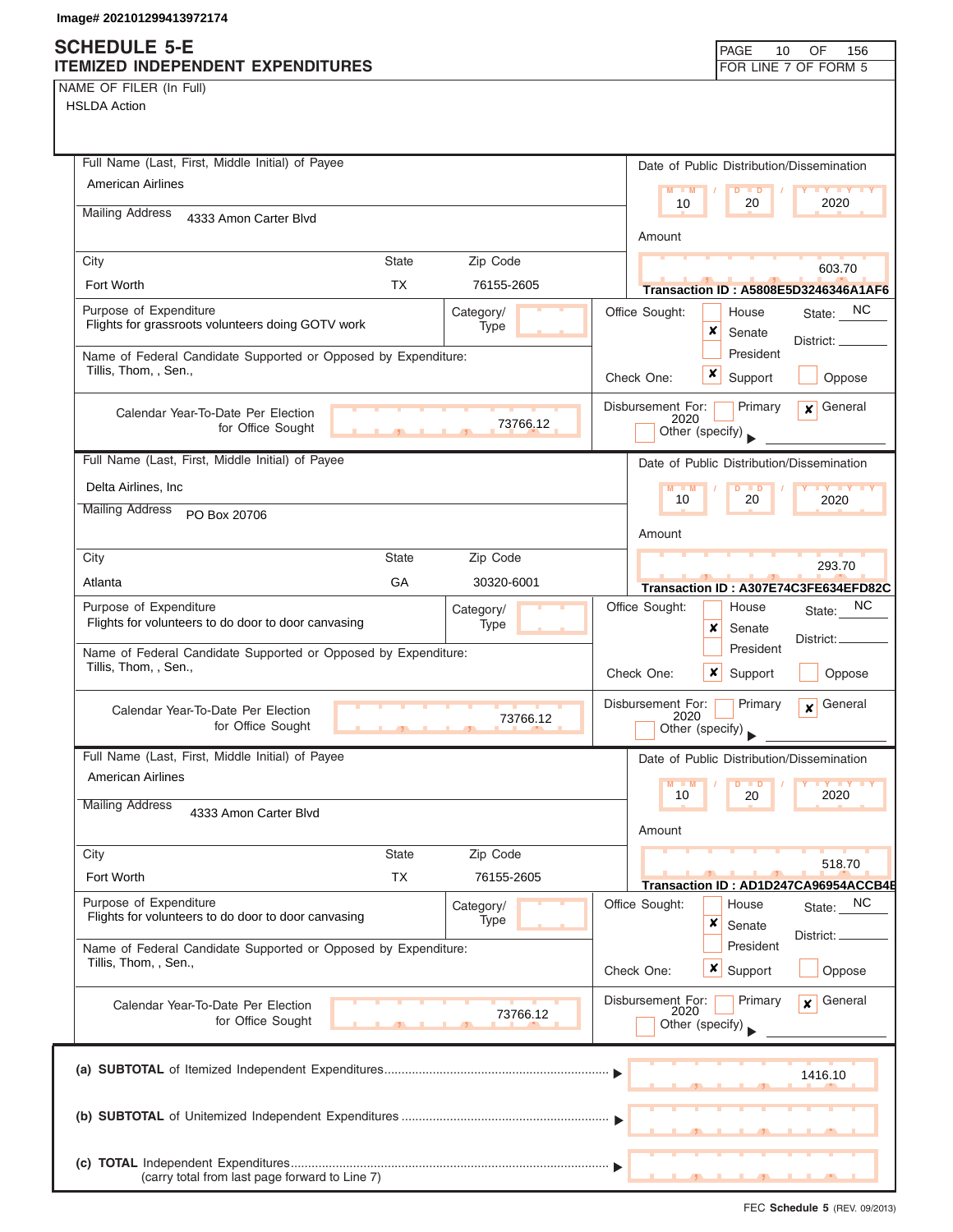## **SCHEDULE 5-E ITEMIZED INDEPENDENT EXPENDITURES ITEMIZED INDEPENDENT EXPENDITURES**

| FOR LINE 7 OF FORM 5 |  |
|----------------------|--|

NAME OF FILER (In Full) HSLDA Action

| Full Name (Last, First, Middle Initial) of Payee                                                   | Date of Public Distribution/Dissemination                                              |
|----------------------------------------------------------------------------------------------------|----------------------------------------------------------------------------------------|
| American Airlines                                                                                  | $M = M$<br>$\overline{D}$<br>$\blacksquare$<br>2020<br>10<br>20                        |
| <b>Mailing Address</b><br>4333 Amon Carter Blvd                                                    | Amount                                                                                 |
| Zip Code<br><b>State</b><br>City                                                                   |                                                                                        |
| Fort Worth<br><b>TX</b><br>76155-2605                                                              | 603.70<br><b>Transaction ID: A88C3127BD0104241A97</b>                                  |
| Purpose of Expenditure<br>Category/<br>Flights for volunteers to do door to door canvasing<br>Type | Office Sought:<br>State: NC<br>House<br>x<br>Senate                                    |
| Name of Federal Candidate Supported or Opposed by Expenditure:<br>Tillis, Thom, , Sen.,            | District:<br>President<br>×<br>Check One:<br>Support<br>Oppose                         |
| Calendar Year-To-Date Per Election<br>73766.12<br>for Office Sought                                | Disbursement For:<br>General<br>Primary<br>$\boldsymbol{x}$<br>2020<br>Other (specify) |
| Full Name (Last, First, Middle Initial) of Payee                                                   | Date of Public Distribution/Dissemination                                              |
| American Airlines                                                                                  | $M - M$<br>10<br>20<br>2020                                                            |
| <b>Mailing Address</b><br>4333 Amon Carter Blvd                                                    | Amount                                                                                 |
| Zip Code<br><b>State</b><br>City                                                                   | 86.60                                                                                  |
| Fort Worth<br><b>TX</b><br>76155-2605                                                              | Transaction ID: AE1F42FA4938F4EBEB8A                                                   |
| Purpose of Expenditure<br>Category/<br>Flights for volunteers to do door to door canvasing<br>Type | Office Sought:<br>NC.<br>House<br>State:<br>x<br>Senate                                |
| Name of Federal Candidate Supported or Opposed by Expenditure:<br>Tillis, Thom, , Sen.,            | District:.<br>President<br>x<br>Check One:<br>Support<br>Oppose                        |
| Calendar Year-To-Date Per Election<br>73766.12<br>for Office Sought<br>$\overline{1}$              | Disbursement For:<br>General<br>Primary<br>$\mathbf{x}$<br>2020<br>Other (specify)     |
| Full Name (Last, First, Middle Initial) of Payee                                                   | Date of Public Distribution/Dissemination                                              |
| <b>American Airlines</b>                                                                           | $M - M$<br><b>IY IY IY</b><br>D<br>$\blacksquare$                                      |
| <b>Mailing Address</b><br>4333 Amon Carter Blvd                                                    | 2020<br>10<br>20<br>Amount                                                             |
| Zip Code<br>City<br><b>State</b>                                                                   |                                                                                        |
| Fort Worth<br>ТX<br>76155-2605                                                                     | 555.70<br>Transaction ID: A317AD9E2C3FD43419D0                                         |
| Purpose of Expenditure<br>Category/<br>Flights for volunteers to do door to door canvasing<br>Type | NC<br>Office Sought:<br>House<br>State:<br>×<br>Senate                                 |
| Name of Federal Candidate Supported or Opposed by Expenditure:<br>Tillis, Thom, , Sen.,            | District: _<br>President<br>$\boldsymbol{x}$<br>Check One:<br>Support<br>Oppose        |
| Calendar Year-To-Date Per Election<br>73766.12<br>for Office Sought                                | Disbursement For:<br>General<br>Primary<br>$\mathbf{x}$<br>2020<br>Other (specify)     |
|                                                                                                    | 1246.00                                                                                |
|                                                                                                    |                                                                                        |
| (carry total from last page forward to Line 7)                                                     |                                                                                        |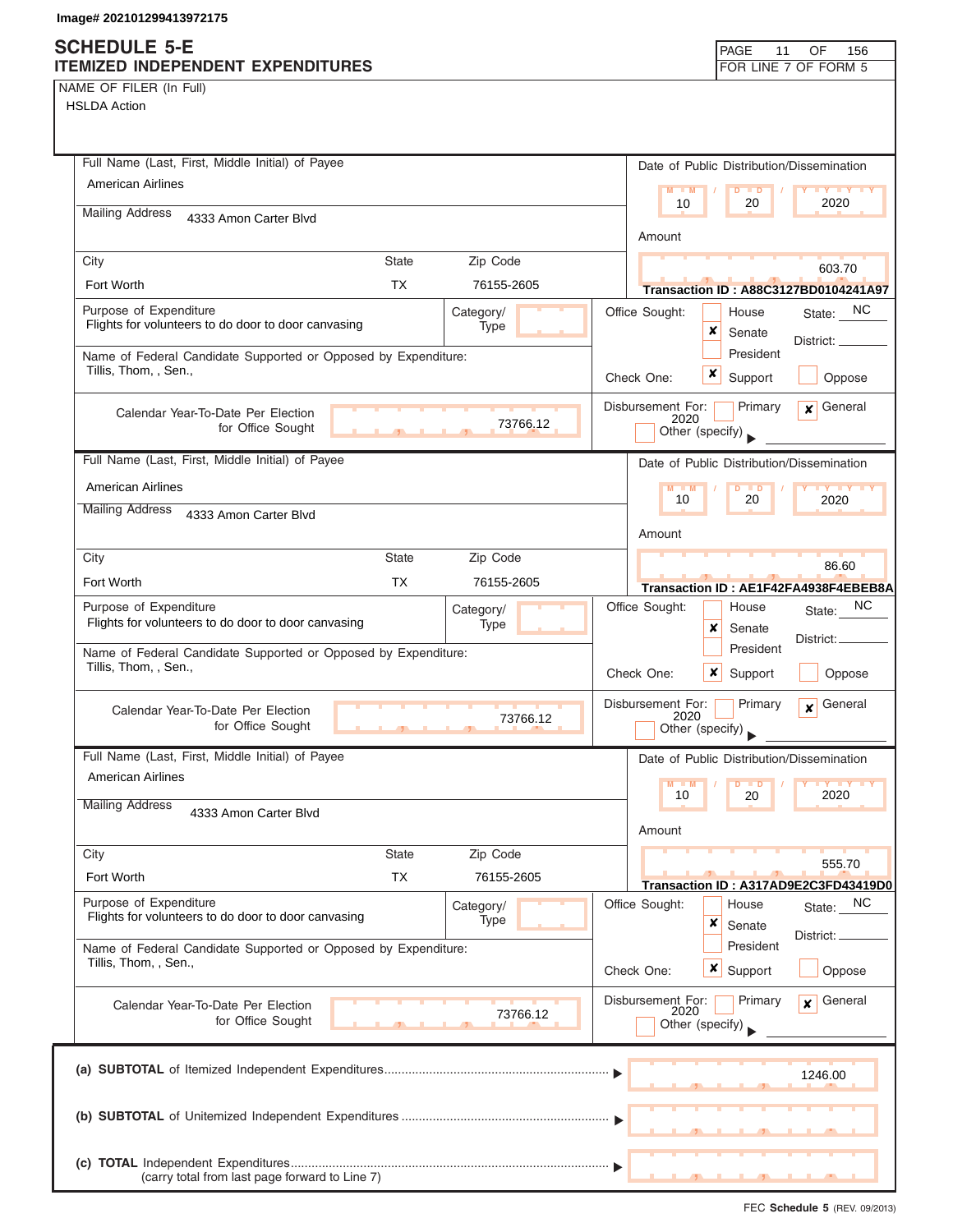### **SCHEDULE 5-E ITEMIZED INDEPENDENT EXPENDITURES FOR LINE 7 OF FORM 5**

| NAME OF FILER (In Full) |  |  |  |  |
|-------------------------|--|--|--|--|
|-------------------------|--|--|--|--|

| Full Name (Last, First, Middle Initial) of Payee                                                   | Date of Public Distribution/Dissemination                                          |
|----------------------------------------------------------------------------------------------------|------------------------------------------------------------------------------------|
| Enterprise                                                                                         | $M = M$<br>$D$ $D$<br>10<br>20<br>2020                                             |
| <b>Mailing Address</b><br>5489 R C Josh Birmingham PKWY                                            |                                                                                    |
|                                                                                                    | Amount                                                                             |
| <b>State</b><br>Zip Code<br>City                                                                   | 496.53                                                                             |
| <b>NC</b><br>Charlotte<br>28214                                                                    | Transaction ID: A44E41BAEC3FF4D659E0                                               |
| Purpose of Expenditure<br>Category/<br>Rental Vehicles for door to door canvasing<br>Type          | Office Sought:<br>NC.<br>House<br>State:<br>×<br>Senate<br>District: _             |
| Name of Federal Candidate Supported or Opposed by Expenditure:                                     | President                                                                          |
| Tillis, Thom, , Sen.,                                                                              | x<br>Check One:<br>Support<br>Oppose                                               |
| Calendar Year-To-Date Per Election<br>73766.12<br>for Office Sought                                | Disbursement For:<br>Primary<br>General<br>$\mathbf{x}$<br>2020<br>Other (specify) |
|                                                                                                    |                                                                                    |
| Full Name (Last, First, Middle Initial) of Payee                                                   | Date of Public Distribution/Dissemination                                          |
| <b>American Airlines</b>                                                                           | M<br>10<br>20<br>2020                                                              |
| <b>Mailing Address</b><br>4333 Amon Carter Blvd                                                    |                                                                                    |
|                                                                                                    | Amount                                                                             |
| Zip Code<br><b>State</b><br>City                                                                   | 603.70                                                                             |
| Fort Worth<br><b>TX</b><br>76155-2605                                                              | Transaction ID: AA20DC74E1A2A4F7F806                                               |
| Purpose of Expenditure<br>Category/<br>Flights for volunteers to do door to door canvasing<br>Type | NC.<br>Office Sought:<br>House<br>State:<br>×<br>Senate                            |
| Name of Federal Candidate Supported or Opposed by Expenditure:                                     | District: _<br>President                                                           |
| Tillis, Thom, , Sen.,                                                                              | x<br>Check One:<br>Support<br>Oppose                                               |
| Calendar Year-To-Date Per Election<br>73766.12<br>for Office Sought                                | Disbursement For:<br>Primary<br>General<br>$\mathbf{x}$<br>2020<br>Other (specify) |
| Full Name (Last, First, Middle Initial) of Payee                                                   | Date of Public Distribution/Dissemination                                          |
| American Airlines                                                                                  | $M - M$<br><b>TY Y Y</b> Y<br>D                                                    |
| <b>Mailing Address</b><br>4333 Amon Carter Blvd                                                    | 2020<br>10<br>20<br>Amount                                                         |
| Zip Code<br>City<br>State                                                                          |                                                                                    |
| Fort Worth<br><b>TX</b><br>76155-2605                                                              | 555.70<br>Transaction ID: A3461E73124D042FEBD9                                     |
| Purpose of Expenditure<br>Category/<br>Flights for volunteers to do door to door canvasing<br>Type | Office Sought:<br><b>NC</b><br>House<br>State:<br>×                                |
| Name of Federal Candidate Supported or Opposed by Expenditure:<br>Tillis, Thom, , Sen.,            | Senate<br>District:<br>President                                                   |
|                                                                                                    | ×<br>Support<br>Oppose<br>Check One:                                               |
| Calendar Year-To-Date Per Election<br>73766.12<br>for Office Sought                                | Disbursement For:<br>General<br>Primary<br>$\mathbf{x}$<br>2020<br>Other (specify) |
|                                                                                                    |                                                                                    |
|                                                                                                    | 1655.93                                                                            |
|                                                                                                    |                                                                                    |
|                                                                                                    |                                                                                    |
| (carry total from last page forward to Line 7)                                                     |                                                                                    |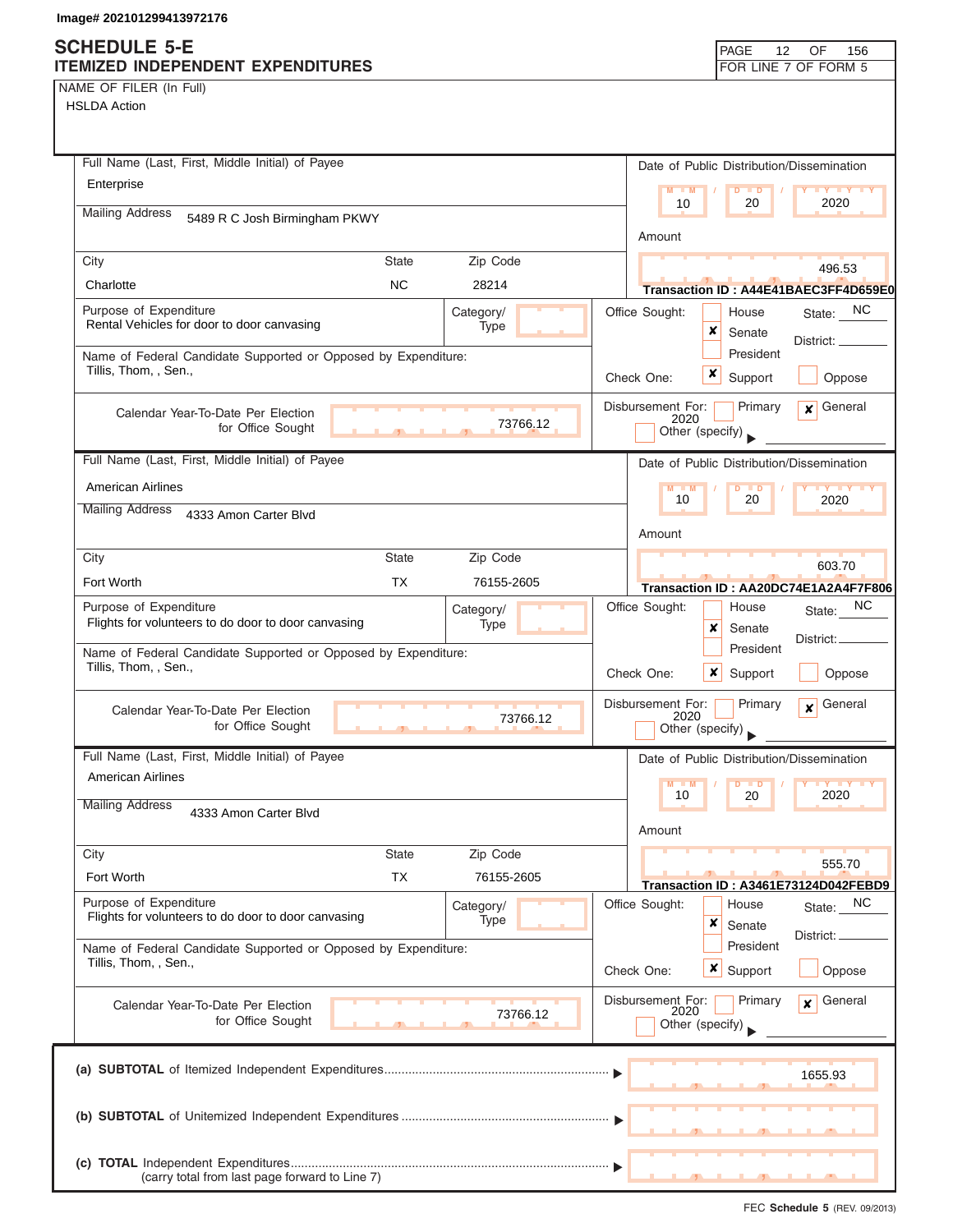NAME OF FILER (In Full)

HSLDA Action

| Full Name (Last, First, Middle Initial) of Payee                                                   | Date of Public Distribution/Dissemination                                          |
|----------------------------------------------------------------------------------------------------|------------------------------------------------------------------------------------|
| American Airlines                                                                                  | $M - M$<br>$\overline{D}$<br><b>TY TY TY</b><br>$\blacksquare$<br>10<br>2020<br>20 |
| <b>Mailing Address</b><br>4333 Amon Carter Blvd                                                    |                                                                                    |
|                                                                                                    | Amount                                                                             |
| <b>State</b><br>Zip Code<br>City                                                                   | 525.70                                                                             |
| Fort Worth<br>TX<br>76155-2605                                                                     | Transaction ID: AC6A5BBB1E79040D7AFE                                               |
| Purpose of Expenditure<br>Category/<br>Flights for volunteers to do door to door canvasing<br>Type | State: NC<br>Office Sought:<br>House<br>x<br>Senate                                |
| Name of Federal Candidate Supported or Opposed by Expenditure:                                     | District: ____<br>President                                                        |
| Tillis, Thom, , Sen.,                                                                              | $\boldsymbol{x}$<br>Support<br>Oppose<br>Check One:                                |
|                                                                                                    | Disbursement For:<br>$\mathbf x$ General<br>Primary                                |
| Calendar Year-To-Date Per Election<br>73766.12<br>for Office Sought                                | 2020<br>Other (specify)                                                            |
|                                                                                                    |                                                                                    |
| Full Name (Last, First, Middle Initial) of Payee                                                   | Date of Public Distribution/Dissemination                                          |
| Delta Airlines, Inc.                                                                               | $M - M$<br>$Y + Y + Y$<br>$D$ $D$<br>10<br>20<br>2020                              |
| <b>Mailing Address</b><br>PO Box 20706                                                             |                                                                                    |
|                                                                                                    | Amount                                                                             |
| City<br><b>State</b><br>Zip Code<br>GA                                                             | 140.60                                                                             |
| Atlanta<br>30320-6001                                                                              | Transaction ID: A840F2B087B2642D2905                                               |
| Purpose of Expenditure<br>Category/<br>Flights for volunteers to do door to door canvasing<br>Type | NC<br>Office Sought:<br>House<br>State:<br>x<br>Senate                             |
| Name of Federal Candidate Supported or Opposed by Expenditure:                                     | District: _<br>President                                                           |
| Tillis, Thom, , Sen.,                                                                              | Check One:<br>$\boldsymbol{\mathsf{x}}$<br>Oppose<br>Support                       |
| Calendar Year-To-Date Per Election                                                                 | General<br>Disbursement For:<br>Primary<br>$\mathbf{x}$                            |
| 73766.12<br>for Office Sought                                                                      | 2020<br>Other (specify)                                                            |
| Full Name (Last, First, Middle Initial) of Payee                                                   | Date of Public Distribution/Dissemination                                          |
| <b>American Airlines</b>                                                                           | M<br>$\blacksquare$ M<br>$\blacksquare$                                            |
| <b>Mailing Address</b><br>4333 Amon Carter Blvd                                                    | 10<br>2020<br>20                                                                   |
|                                                                                                    | Amount                                                                             |
| <b>State</b><br>Zip Code<br>City                                                                   | 603.70                                                                             |
| <b>TX</b><br>Fort Worth<br>76155-2605                                                              | Transaction ID: ADFF7906D0A384BFD992                                               |
| Purpose of Expenditure<br>Category/<br>Flights for volunteers to do door to door canvasing<br>Type | Office Sought:<br>NC<br>House<br>State:<br>×                                       |
|                                                                                                    | Senate<br>District:<br>President                                                   |
| Name of Federal Candidate Supported or Opposed by Expenditure:<br>Tillis, Thom, , Sen.,            | $x \mid$ Support<br>Check One:<br>Oppose                                           |
| Calendar Year-To-Date Per Election                                                                 | Disbursement For:<br>General<br>Primary<br>$\mathbf{x}$                            |
| 73766.12<br>for Office Sought                                                                      | 2020<br>Other (specify)                                                            |
|                                                                                                    |                                                                                    |
|                                                                                                    | 1270.00                                                                            |
|                                                                                                    |                                                                                    |
|                                                                                                    |                                                                                    |
|                                                                                                    |                                                                                    |
| (carry total from last page forward to Line 7)                                                     |                                                                                    |

FEC **Schedule 5** (REV. 09/2013)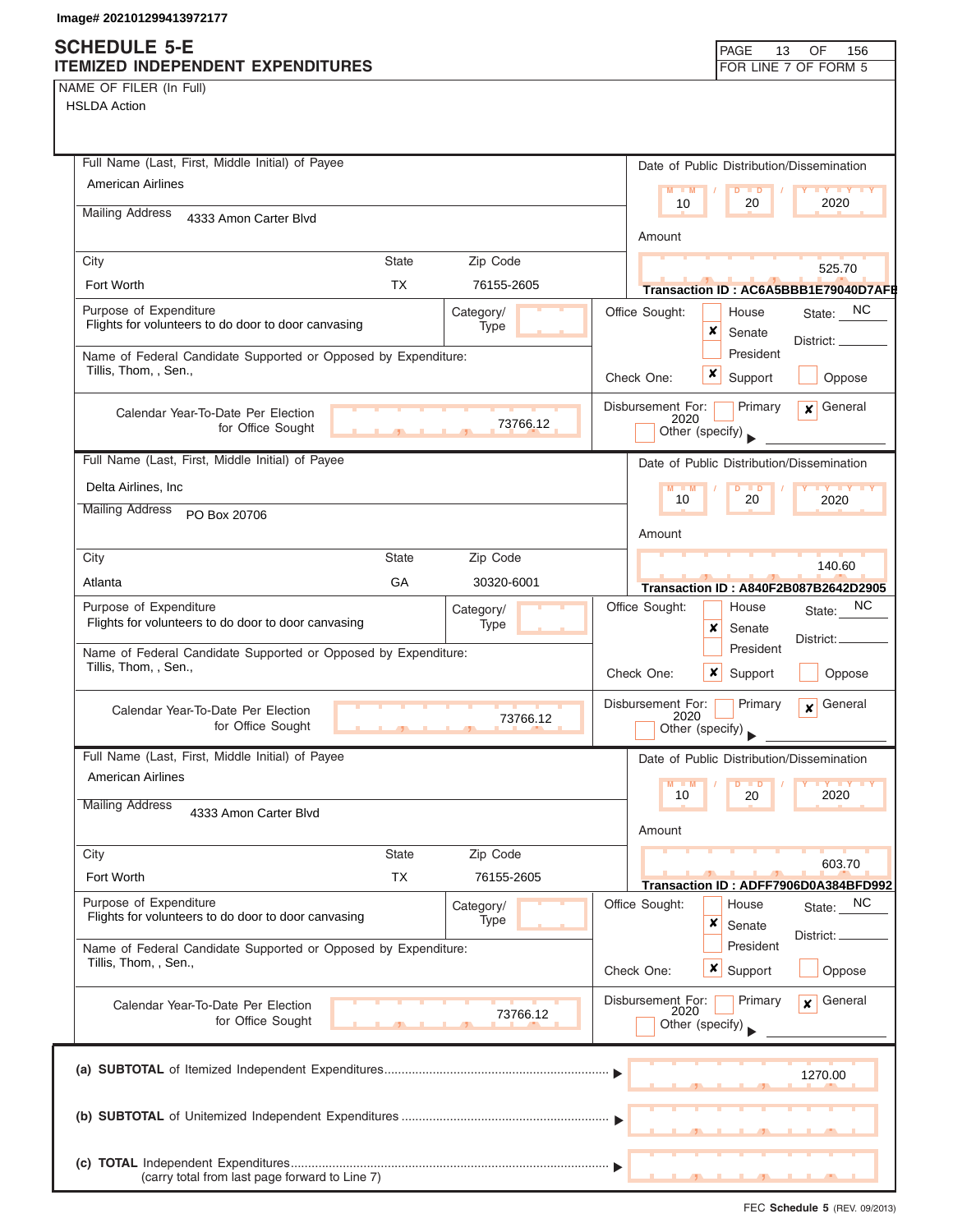NAME OF FILER (In Full)

| Full Name (Last, First, Middle Initial) of Payee                                           | Date of Public Distribution/Dissemination                       |
|--------------------------------------------------------------------------------------------|-----------------------------------------------------------------|
| <b>American Airlines</b>                                                                   | $M = M$<br>$D$ $D$<br><b>TY TY TY</b>                           |
| <b>Mailing Address</b><br>4333 Amon Carter Blvd                                            | 2020<br>10<br>20                                                |
|                                                                                            | Amount                                                          |
| City<br><b>State</b><br>Zip Code                                                           | 603.70                                                          |
| <b>TX</b><br>Fort Worth<br>76155-2605                                                      | Transaction ID: A124E582059BD47F6B40                            |
| Purpose of Expenditure<br>Category/<br>Flights for volunteers to do door to door canvasing | State: NC<br>Office Sought:<br>House                            |
| Type                                                                                       | x<br>Senate<br>District:                                        |
| Name of Federal Candidate Supported or Opposed by Expenditure:<br>Tillis, Thom, , Sen.,    | President                                                       |
|                                                                                            | x<br>Support<br>Check One:<br>Oppose                            |
| Calendar Year-To-Date Per Election                                                         | Disbursement For:<br>General<br>Primary<br>$\mathbf{x}$<br>2020 |
| 73766.12<br>for Office Sought<br>$\overline{1}$                                            | Other (specify)                                                 |
| Full Name (Last, First, Middle Initial) of Payee                                           | Date of Public Distribution/Dissemination                       |
| <b>United Airlines</b>                                                                     | $M - M$<br>$D$ $D$<br><b>TY TY</b>                              |
| <b>Mailing Address</b><br>PO Box 6649                                                      | 20<br>10<br>2020                                                |
|                                                                                            | Amount                                                          |
| City<br><b>State</b><br>Zip Code                                                           | 485.70                                                          |
| IL.<br>Chicago<br>60606-0649                                                               | Transaction ID: AA1A820658EA645EEB55                            |
| Purpose of Expenditure<br>Category/                                                        | ΝC<br>Office Sought:<br>House<br>State:                         |
| Flights for volunteers to do door to door canvasing<br>Type                                | x<br>Senate<br>District: _                                      |
| Name of Federal Candidate Supported or Opposed by Expenditure:<br>Tillis, Thom, , Sen.,    | President                                                       |
|                                                                                            | Check One:<br>$\boldsymbol{x}$<br>Support<br>Oppose             |
| Calendar Year-To-Date Per Election<br>73766.12                                             | Disbursement For:<br>Primary<br>General<br>$\mathbf{x}$<br>2020 |
| for Office Sought<br>$\overline{1}$                                                        | Other (specify)                                                 |
| Full Name (Last, First, Middle Initial) of Payee                                           | Date of Public Distribution/Dissemination                       |
| <b>American Airlines</b>                                                                   | M<br>$\blacksquare$                                             |
| <b>Mailing Address</b><br>4333 Amon Carter Blvd                                            | 10<br>2020<br>20                                                |
|                                                                                            | Amount                                                          |
| City<br><b>State</b><br>Zip Code                                                           | 603.70                                                          |
| <b>TX</b><br>Fort Worth<br>76155-2605                                                      | Transaction ID: AF30BCE0CD9F0431E913                            |
| Purpose of Expenditure<br>Category/                                                        | Office Sought:<br>State: NC<br>House                            |
| Flights for grassroots volunteers doing GOTV work<br>Type                                  | x<br>Senate<br>District:                                        |
| Name of Federal Candidate Supported or Opposed by Expenditure:<br>Tillis, Thom, , Sen.,    | President                                                       |
|                                                                                            | $x \mid$ Support<br>Oppose<br>Check One:                        |
| Calendar Year-To-Date Per Election<br>73766.12                                             | Disbursement For:<br>Primary<br>General<br>$\mathbf{x}$<br>2020 |
| for Office Sought                                                                          | Other (specify)                                                 |
|                                                                                            |                                                                 |
|                                                                                            | 1693.10                                                         |
|                                                                                            |                                                                 |
|                                                                                            |                                                                 |
|                                                                                            |                                                                 |
| (carry total from last page forward to Line 7)                                             |                                                                 |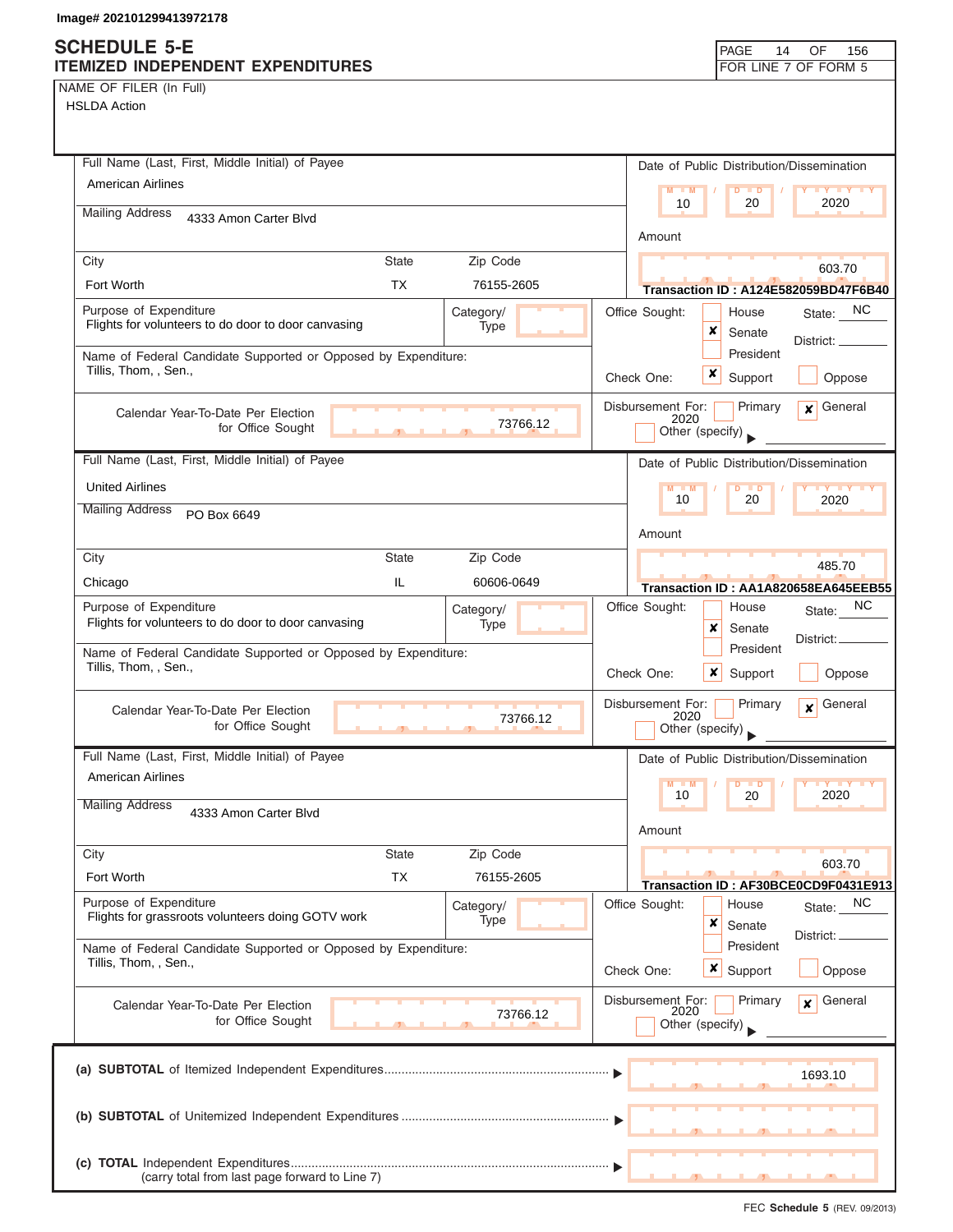NAME OF FILER (In Full)

| Full Name (Last, First, Middle Initial) of Payee                                                   | Date of Public Distribution/Dissemination                       |
|----------------------------------------------------------------------------------------------------|-----------------------------------------------------------------|
| <b>American Airlines</b>                                                                           | $M = M$<br>$D$ $D$<br><b>TY TY TY</b>                           |
| <b>Mailing Address</b><br>4333 Amon Carter Blvd                                                    | 10<br>2020<br>20                                                |
|                                                                                                    | Amount                                                          |
| City<br><b>State</b><br>Zip Code                                                                   | 603.70                                                          |
| <b>TX</b><br>Fort Worth<br>76155-2605                                                              | <b>Transaction ID: AD143F147364D410A923</b>                     |
| Purpose of Expenditure<br>Category/<br>Flights for volunteers to do door to door canvasing<br>Type | Office Sought:<br>State: NC<br>House                            |
|                                                                                                    | x<br>Senate<br>District:<br>President                           |
| Name of Federal Candidate Supported or Opposed by Expenditure:<br>Tillis, Thom, , Sen.,            | x<br>Check One:                                                 |
|                                                                                                    | Support<br>Oppose                                               |
| Calendar Year-To-Date Per Election<br>73766.12                                                     | Disbursement For:<br>General<br>Primary<br>$\mathbf{x}$<br>2020 |
| for Office Sought                                                                                  | Other (specify)                                                 |
| Full Name (Last, First, Middle Initial) of Payee                                                   | Date of Public Distribution/Dissemination                       |
| <b>American Airlines</b>                                                                           | $M - M$<br>$D$ $D$<br><b>TY TY</b><br>10<br>20<br>2020          |
| <b>Mailing Address</b><br>4333 Amon Carter Blvd                                                    |                                                                 |
|                                                                                                    | Amount                                                          |
| City<br><b>State</b><br>Zip Code                                                                   | 503.70                                                          |
| Fort Worth<br><b>TX</b><br>76155-2605                                                              | Transaction ID: A74766A5B52C842A2AB5                            |
| Purpose of Expenditure<br>Category/<br>Flights for volunteers to do door to door canvasing<br>Type | NC.<br>Office Sought:<br>House<br>State:                        |
|                                                                                                    | x<br>Senate<br>District: _<br>President                         |
| Name of Federal Candidate Supported or Opposed by Expenditure:<br>Tillis, Thom, , Sen.,            | Check One:<br>$\boldsymbol{\mathsf{x}}$<br>Oppose               |
|                                                                                                    | Support                                                         |
| Calendar Year-To-Date Per Election<br>73766.12                                                     | Disbursement For:<br>Primary<br>General<br>$\mathbf{x}$<br>2020 |
| for Office Sought<br>$\mathcal{F}$                                                                 | Other (specify)                                                 |
| Full Name (Last, First, Middle Initial) of Payee                                                   | Date of Public Distribution/Dissemination                       |
| <b>American Airlines</b>                                                                           | M<br>M<br><b>D</b><br>10<br>20<br>2020                          |
| <b>Mailing Address</b><br>4333 Amon Carter Blvd                                                    |                                                                 |
|                                                                                                    | Amount                                                          |
| City<br><b>State</b><br>Zip Code                                                                   | 578.70                                                          |
| <b>TX</b><br>Fort Worth<br>76155-2605                                                              | Transaction ID: A77F0ECC4A294432A93C                            |
| Purpose of Expenditure<br>Category/<br>Flights for volunteers to do door to door canvasing         | Office Sought:<br>NC<br>House<br>State:                         |
| Type                                                                                               | x<br>Senate<br>District:                                        |
| Name of Federal Candidate Supported or Opposed by Expenditure:<br>Tillis, Thom, , Sen.,            | President                                                       |
|                                                                                                    | <b>x</b> Support<br>Oppose<br>Check One:                        |
| Calendar Year-To-Date Per Election<br>73766.12                                                     | Disbursement For:<br>Primary<br>General<br>$\mathbf{x}$<br>2020 |
| for Office Sought                                                                                  | Other (specify)                                                 |
|                                                                                                    |                                                                 |
|                                                                                                    | 1686.10                                                         |
|                                                                                                    |                                                                 |
|                                                                                                    |                                                                 |
|                                                                                                    |                                                                 |
| (carry total from last page forward to Line 7)                                                     |                                                                 |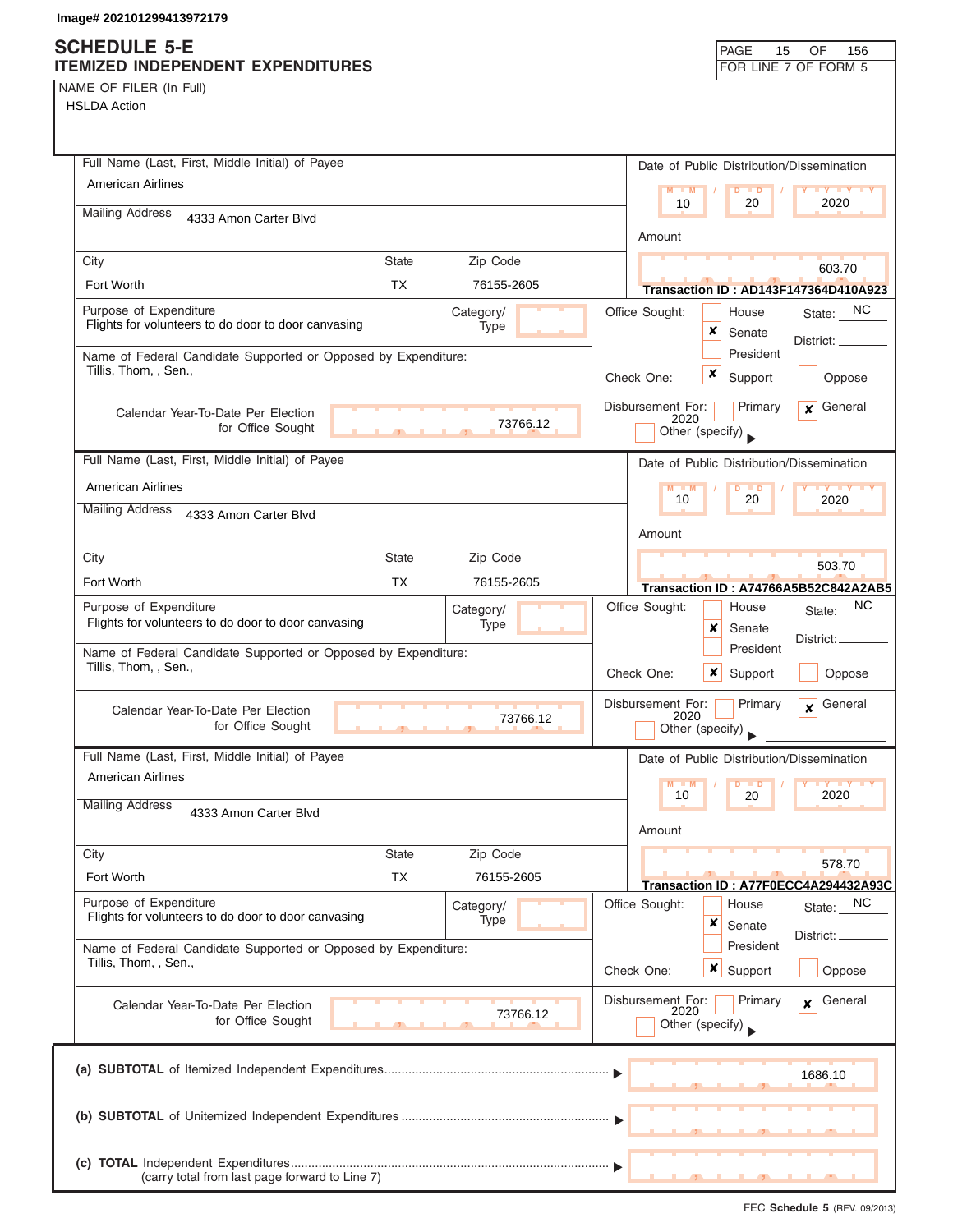# **SCHEDULE 5-E**

| NAME OF FILER (In Full) |  |  |
|-------------------------|--|--|
|-------------------------|--|--|

| SCHEDULE 5-E                                                   |              |            |                           | PAGE<br>16                                | OF<br>156                            |
|----------------------------------------------------------------|--------------|------------|---------------------------|-------------------------------------------|--------------------------------------|
| ITEMIZED INDEPENDENT EXPENDITURES<br>NAME OF FILER (In Full)   |              |            |                           |                                           | FOR LINE 7 OF FORM 5                 |
| <b>HSLDA Action</b>                                            |              |            |                           |                                           |                                      |
|                                                                |              |            |                           |                                           |                                      |
|                                                                |              |            |                           |                                           |                                      |
| Full Name (Last, First, Middle Initial) of Payee               |              |            |                           | Date of Public Distribution/Dissemination |                                      |
| <b>American Airlines</b>                                       |              |            | $M - M$                   | $D$ $D$                                   | <b>TANK TANK AND THE YEAR</b>        |
| <b>Mailing Address</b>                                         |              |            | 10                        | 20                                        | 2020                                 |
| 4333 Amon Carter Blvd                                          |              |            |                           |                                           |                                      |
|                                                                |              |            | Amount                    |                                           |                                      |
| City                                                           | <b>State</b> | Zip Code   |                           |                                           | 274.70                               |
| Fort Worth                                                     | <b>TX</b>    | 76155-2605 |                           |                                           | Transaction ID: A2B5714CD3F4C49B7B9B |
| Purpose of Expenditure                                         |              | Category/  | Office Sought:            | House                                     | NC<br>State:                         |
| Flights for volunteers to do door to door canvasing            |              | Type       |                           | ×<br>Senate                               |                                      |
| Name of Federal Candidate Supported or Opposed by Expenditure: |              |            |                           | President                                 | District:                            |
| Tillis, Thom, , Sen.,                                          |              |            | Check One:                | x<br>Support                              | Oppose                               |
|                                                                |              |            |                           |                                           |                                      |
| Calendar Year-To-Date Per Election                             |              | 73766.12   | Disbursement For:<br>2020 | Primary                                   | General<br>$\mathbf{x}$              |
| for Office Sought                                              | $\mathbf{r}$ |            |                           | Other (specify)                           |                                      |
| Full Name (Last, First, Middle Initial) of Payee               |              |            |                           | Date of Public Distribution/Dissemination |                                      |
| Enterprise                                                     |              |            | $M - M$                   | $D$ $D$                                   | $+Y+Y+Y$                             |
| <b>Mailing Address</b>                                         |              |            | 10                        | 20                                        | 2020                                 |
| 5489 R C Josh Birmingham PKWY                                  |              |            |                           |                                           |                                      |
|                                                                |              |            | Amount                    |                                           |                                      |
| City                                                           | <b>State</b> | Zip Code   |                           |                                           | 496.53                               |
| Charlotte                                                      | <b>NC</b>    | 28214      |                           |                                           | Transaction ID: AC26FAC99AFEB465EAD  |
| Purpose of Expenditure                                         |              | Category/  | Office Sought:            | House                                     | NC.<br>State:                        |
| Rental Vehicles for door to door canvasing                     |              | Type       |                           | x<br>Senate                               |                                      |
| Name of Federal Candidate Supported or Opposed by Expenditure: |              |            |                           | President                                 | District:                            |
| Tillis, Thom, , Sen.,                                          |              |            | Check One:                | ×<br>Support                              | Oppose                               |
|                                                                |              |            |                           |                                           |                                      |
| Calendar Year-To-Date Per Election                             |              | 73766.12   | Disbursement For:<br>2020 | Primary                                   | General<br>$\mathbf{x}$              |
| for Office Sought                                              |              |            |                           | Other (specify)                           |                                      |
| Full Name (Last, First, Middle Initial) of Payee               |              |            |                           | Date of Public Distribution/Dissemination |                                      |
| <b>United Airlines</b>                                         |              |            | $M - M$                   | $\blacksquare$                            | <b>IY IY IY</b>                      |
| <b>Mailing Address</b>                                         |              |            | 10                        | 20                                        | 2020                                 |
| PO Box 6649                                                    |              |            |                           |                                           |                                      |
|                                                                |              |            | Amount                    |                                           |                                      |
| City                                                           | <b>State</b> | Zip Code   |                           |                                           | 485.70                               |
| Chicago                                                        | IL           | 60606-0649 |                           |                                           | Transaction ID: A52C9147B9CFD405A9DD |
| Purpose of Expenditure                                         |              | Category/  | Office Sought:            | House                                     | State: NC                            |
| Flights for volunteers to do door to door canvasing            |              | Type       |                           | ×<br>Senate                               |                                      |
| Name of Federal Candidate Supported or Opposed by Expenditure: |              |            |                           | President                                 | District:                            |
| Tillis, Thom, , Sen.,                                          |              |            | Check One:                | x<br>Support                              | Oppose                               |
|                                                                |              |            |                           |                                           |                                      |
| Calendar Year-To-Date Per Election                             |              | 73766.12   | Disbursement For:<br>2020 | Primary                                   | General<br>$\mathbf{x}$              |
| for Office Sought                                              |              |            |                           | Other (specify)                           |                                      |
|                                                                |              |            |                           |                                           |                                      |
|                                                                |              |            |                           |                                           | 1256.93                              |
|                                                                |              |            |                           |                                           |                                      |
|                                                                |              |            |                           |                                           |                                      |
|                                                                |              |            |                           |                                           |                                      |
|                                                                |              |            |                           |                                           |                                      |
| (carry total from last page forward to Line 7)                 |              |            |                           |                                           |                                      |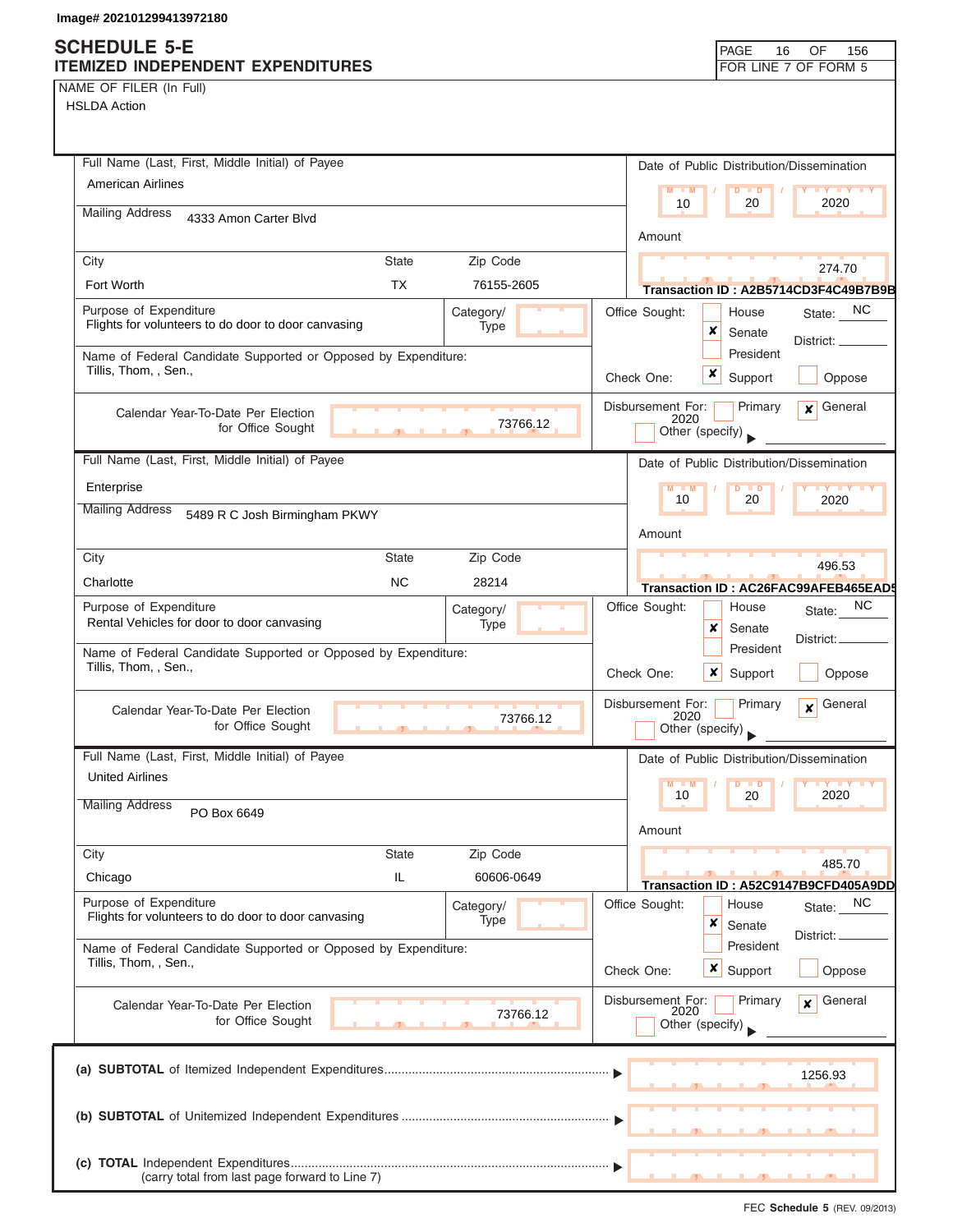### **SCHEDULE 5-E ITEMIZED INDEPENDENT EXP**

| NAME OF FILER (In Full) |  |  |  |  |  |
|-------------------------|--|--|--|--|--|
|-------------------------|--|--|--|--|--|

HSLDA Action

| qe# 202101299413972181                                                                                                          |                                                     |                                                                                                                           |
|---------------------------------------------------------------------------------------------------------------------------------|-----------------------------------------------------|---------------------------------------------------------------------------------------------------------------------------|
| <b>HEDULE 5-E</b><br><b>MIZED INDEPENDENT EXPENDITURES</b>                                                                      |                                                     | PAGE<br>OF<br>17<br>156<br>FOR LINE 7 OF FORM 5                                                                           |
| ME OF FILER (In Full)<br><b>SLDA Action</b>                                                                                     |                                                     |                                                                                                                           |
| Full Name (Last, First, Middle Initial) of Payee<br><b>American Airlines</b><br><b>Mailing Address</b><br>4333 Amon Carter Blvd |                                                     | Date of Public Distribution/Dissemination<br><b>LY LY LY</b><br>M<br>$\overline{D}$<br>$\blacksquare$<br>2020<br>10<br>20 |
|                                                                                                                                 |                                                     | Amount                                                                                                                    |
| City<br>Fort Worth                                                                                                              | Zip Code<br><b>State</b><br><b>TX</b><br>76155-2605 | 603.70<br>Transaction ID: A2A1809B281AC46B6A65                                                                            |
| Purpose of Expenditure<br>Flights for volunteers to do door to door canvasing                                                   | Category/<br>Type                                   | State: NC<br>Office Sought:<br>House<br>x<br>Senate<br>District:                                                          |
| Name of Federal Candidate Supported or Opposed by Expenditure:<br>Tillis, Thom, , Sen.,                                         |                                                     | President<br>x<br>Oppose<br>Check One:<br>Support                                                                         |
| Calendar Year-To-Date Per Election<br>for Office Sought                                                                         | 73766.12                                            | Disbursement For:<br>General<br>Primary<br>$\boldsymbol{x}$<br>2020<br>Other (specify)                                    |
| Full Name (Last, First, Middle Initial) of Payee                                                                                |                                                     | Date of Public Distribution/Dissemination                                                                                 |
| <b>American Airlines</b><br><b>Mailing Address</b><br>4333 Amon Carter Blvd                                                     |                                                     | $\overline{D}$<br>$\blacksquare$<br>10<br>20<br>2020                                                                      |
|                                                                                                                                 |                                                     | Amount                                                                                                                    |
| City                                                                                                                            | Zip Code<br><b>State</b>                            | 603.70                                                                                                                    |
| Fort Worth                                                                                                                      | 76155-2605<br><b>TX</b>                             | Transaction ID: A7808CC53E72C4CE187B                                                                                      |
| Purpose of Expenditure<br>Flights for grassroots volunteers doing GOTV work                                                     | Category/<br>Type                                   | NC<br>Office Sought:<br>House<br>State:<br>x<br>Senate<br>District: _<br>President                                        |
| Name of Federal Candidate Supported or Opposed by Expenditure:<br>Tillis, Thom., Sen.,                                          |                                                     | $\mathbf{v}$ $\sim$ $\sim$<br>$\sim$<br>$O2$ and $O2$                                                                     |

| Name of Federal Candidate Supported or Opposed by Expenditure: |                                                                 |            | President |                           |                                           |                                                            |  |
|----------------------------------------------------------------|-----------------------------------------------------------------|------------|-----------|---------------------------|-------------------------------------------|------------------------------------------------------------|--|
| Tillis, Thom, , Sen.,                                          |                                                                 |            |           | Check One:                | Support<br>x                              | Oppose                                                     |  |
| Calendar Year-To-Date Per Election<br>for Office Sought        |                                                                 | 73766.12   |           | Disbursement For:<br>2020 | Primary<br>Other (specify)                | General<br>$\mathbf{x}$                                    |  |
| Full Name (Last, First, Middle Initial) of Payee               |                                                                 |            |           |                           | Date of Public Distribution/Dissemination |                                                            |  |
| <b>American Airlines</b>                                       |                                                                 |            |           | $M$ $M$<br>10             | 20                                        | $\blacksquare$ Y $\blacksquare$ Y $\blacksquare$ Y<br>2020 |  |
| <b>Mailing Address</b><br>4333 Amon Carter Blvd                |                                                                 |            |           |                           |                                           |                                                            |  |
|                                                                |                                                                 |            |           | Amount                    |                                           |                                                            |  |
| City                                                           | State                                                           | Zip Code   |           |                           |                                           | 274.70                                                     |  |
| Fort Worth                                                     | <b>TX</b>                                                       | 76155-2605 |           |                           |                                           | Transaction ID: AADA55B9E5DA94B28B4                        |  |
| Purpose of Expenditure                                         |                                                                 | Category/  |           | Office Sought:            | House                                     | State: NC                                                  |  |
| Flights for volunteers to do door to door canvasing            |                                                                 | Type       |           |                           | x<br>Senate                               | District:                                                  |  |
| Name of Federal Candidate Supported or Opposed by Expenditure: |                                                                 |            |           |                           | President                                 |                                                            |  |
| Tillis, Thom, , Sen.,                                          |                                                                 |            |           | Check One:                | <b>x</b> Support                          | Oppose                                                     |  |
| Calendar Year-To-Date Per Election                             |                                                                 |            |           | Disbursement For:<br>2020 | Primary                                   | General<br>$\mathbf{x}$                                    |  |
| for Office Sought                                              | $\mathbf{1}$ and $\mathbf{1}$ and $\mathbf{1}$ and $\mathbf{1}$ | 73766.12   |           |                           | Other (specify)                           |                                                            |  |
|                                                                |                                                                 |            |           |                           |                                           | 1482.10                                                    |  |
|                                                                |                                                                 |            |           |                           |                                           |                                                            |  |
|                                                                |                                                                 |            |           |                           |                                           |                                                            |  |
| (carry total from last page forward to Line 7)                 |                                                                 |            |           |                           | $\overline{1}$                            |                                                            |  |

FEC **Schedule 5** (REV. 09/2013)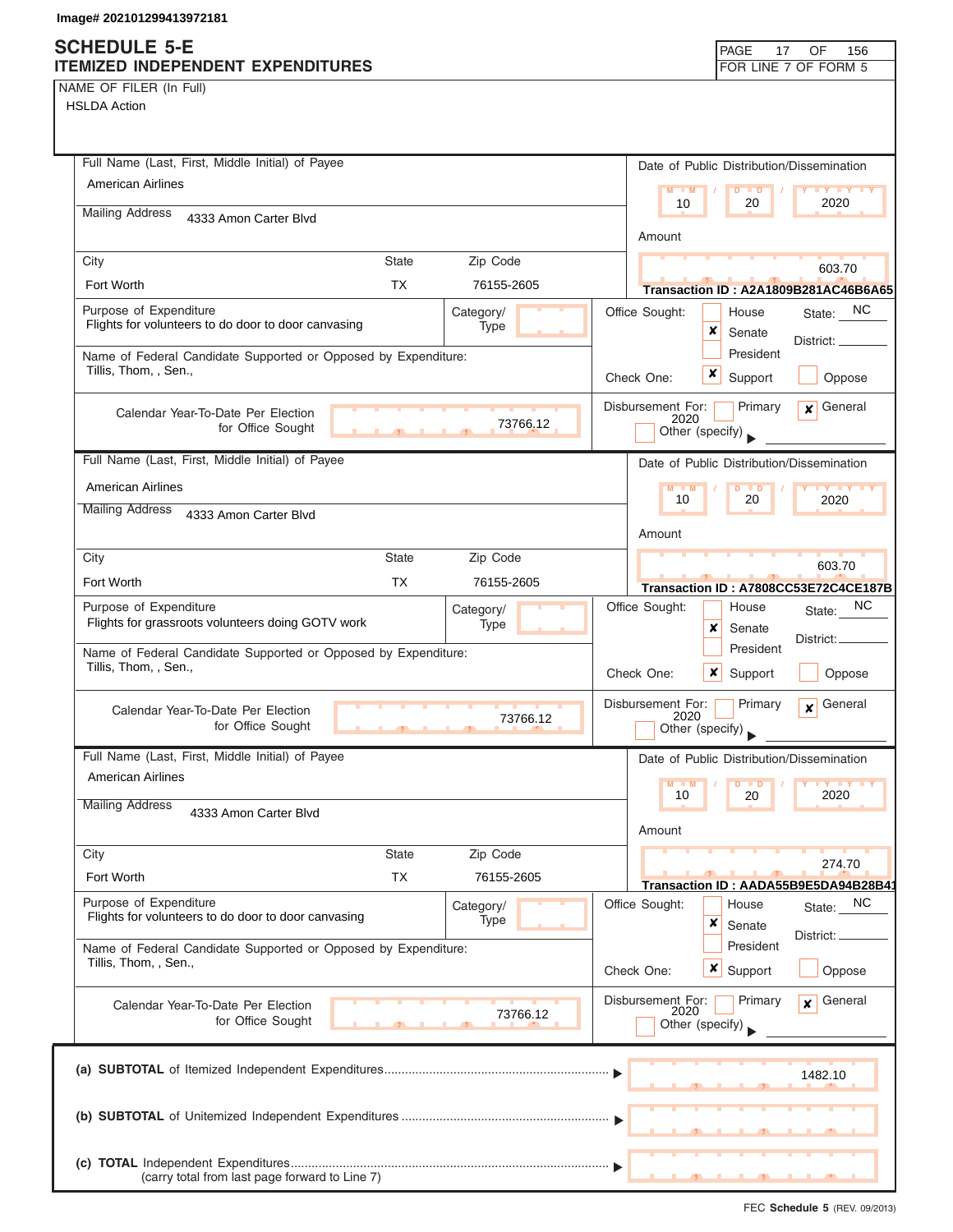(carry total from last page forward to Line 7)

NAME OF FILER (In Full)

| AME OF FILER (In Full)<br><b>HSLDA Action</b>                                           |                          |                                              |                                        |                                                |
|-----------------------------------------------------------------------------------------|--------------------------|----------------------------------------------|----------------------------------------|------------------------------------------------|
| Full Name (Last, First, Middle Initial) of Payee                                        |                          | Date of Public Distribution/Dissemination    |                                        |                                                |
| <b>American Airlines</b>                                                                |                          | $M = M$<br>10                                | $\overline{D}$<br>$\blacksquare$<br>20 | $\mathbf{y}$ and $\mathbf{y}$<br>2020          |
| <b>Mailing Address</b><br>4333 Amon Carter Blvd                                         |                          | Amount                                       |                                        |                                                |
| City                                                                                    | <b>State</b><br>Zip Code |                                              |                                        |                                                |
| Fort Worth                                                                              | <b>TX</b><br>76155-2605  |                                              |                                        | 603.70<br>Transaction ID: AAC69BB7F2680450E8C6 |
| Purpose of Expenditure<br>Flights for volunteers to do door to door canvasing           | Category/<br>Type        | Office Sought:<br>x                          | House<br>Senate                        | State: NC<br>District:                         |
| Name of Federal Candidate Supported or Opposed by Expenditure:<br>Tillis, Thom, , Sen., |                          | x<br>Check One:                              | President<br>Support                   | Oppose                                         |
| Calendar Year-To-Date Per Election<br>for Office Sought                                 | 73766.12                 | Disbursement For:<br>2020<br>Other (specify) | Primary                                | $\mathbf x$ General                            |
| Full Name (Last, First, Middle Initial) of Payee                                        |                          | Date of Public Distribution/Dissemination    |                                        |                                                |
| Southwest<br><b>Mailing Address</b><br>2702 Love Field Dr                               |                          | $M - M$<br>10                                | $D$ $D$<br>20                          | $Y + Y + Y + Y$<br>2020                        |
|                                                                                         |                          | Amount                                       |                                        |                                                |
| City                                                                                    | <b>State</b><br>Zip Code |                                              |                                        | 266.98                                         |
| Dallas                                                                                  | <b>TX</b><br>75235-1908  |                                              |                                        | Transaction ID: AB000615626DD46E0BDB           |
| Purpose of Expenditure<br>Flights for volunteers to do door to door canvasing           | Category/<br>Type        | Office Sought:<br>x                          | House<br>Senate                        | NC.<br>State:<br>District:                     |
| Name of Federal Candidate Supported or Opposed by Expenditure:<br>Tillis, Thom, , Sen., |                          | $\boldsymbol{x}$<br>Check One:               | President<br>Support                   | Oppose                                         |
| Calendar Year-To-Date Per Election<br>for Office Sought                                 | 73766.12                 | Disbursement For:<br>2020<br>Other (specify) | Primary                                | General<br>$\boldsymbol{x}$                    |
| Full Name (Last, First, Middle Initial) of Payee                                        |                          | Date of Public Distribution/Dissemination    |                                        |                                                |
| Food Lion                                                                               |                          |                                              |                                        |                                                |
| <b>Mailing Address</b><br>1260 E Main St                                                |                          | 10<br>Amount                                 | 20                                     | 2020                                           |
| City                                                                                    | Zip Code<br><b>State</b> |                                              |                                        | 106.43                                         |
| Rock Hill                                                                               | SC<br>29730-5948         |                                              |                                        | Transaction ID: ADBED664538D24418AF9           |
| Purpose of Expenditure<br>Food for grassroots volunteers                                | Category/<br>Type        | Office Sought:<br>x                          | House<br>Senate                        | State: NC<br>District:                         |
| Name of Federal Candidate Supported or Opposed by Expenditure:<br>Tillis, Thom, , Sen., |                          | $\boldsymbol{x}$<br>Check One:               | President<br>Support                   | Oppose                                         |
| Calendar Year-To-Date Per Election<br>for Office Sought                                 | 73766.12                 | Disbursement For:<br>2020<br>Other (specify) | Primary                                | General<br>$\mathbf{x}$                        |
|                                                                                         |                          |                                              |                                        | 977.11                                         |
|                                                                                         |                          |                                              |                                        |                                                |
|                                                                                         |                          |                                              |                                        |                                                |

▲ ▲ ▲ , , .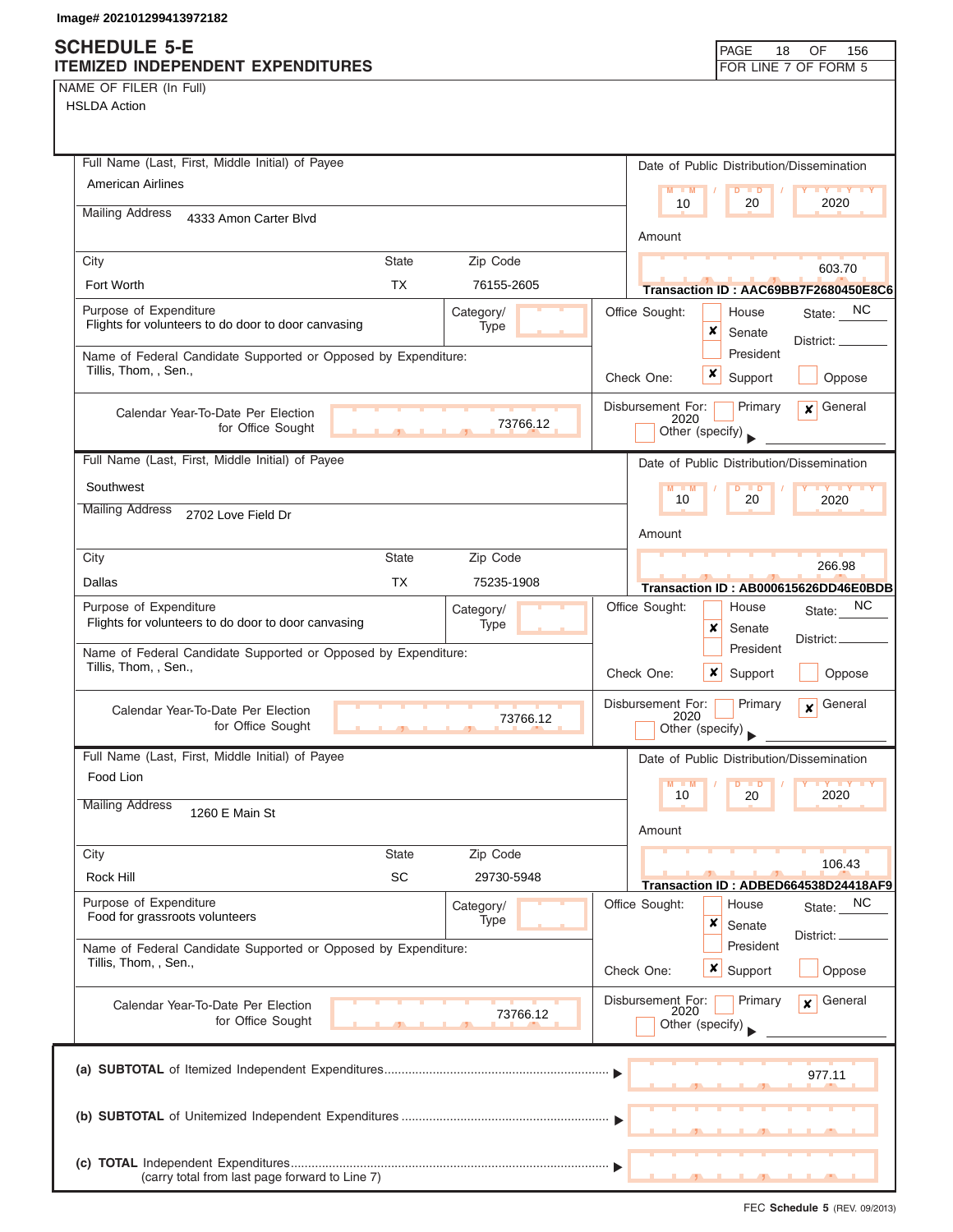NAME OF FILER (In Full)

| Full Name (Last, First, Middle Initial) of Payee                                                   | Date of Public Distribution/Dissemination                                          |
|----------------------------------------------------------------------------------------------------|------------------------------------------------------------------------------------|
| <b>American Airlines</b>                                                                           | $M - M$<br>$D$ $D$<br>$\mathbf{Y}$ $\mathbf{Y}$                                    |
| <b>Mailing Address</b><br>4333 Amon Carter Blvd                                                    | 2020<br>10<br>20                                                                   |
|                                                                                                    | Amount                                                                             |
| City<br><b>State</b><br>Zip Code                                                                   | 603.70                                                                             |
| <b>TX</b><br>Fort Worth<br>76155-2605                                                              | Transaction ID: A160242CA742D4EAD9E9                                               |
| Purpose of Expenditure<br>Category/<br>Flights for volunteers to do door to door canvasing<br>Type | State: NC<br>Office Sought:<br>House<br>×<br>Senate                                |
| Name of Federal Candidate Supported or Opposed by Expenditure:                                     | District: _<br>President                                                           |
| Tillis, Thom, , Sen.,                                                                              | ×<br>Support<br>Oppose<br>Check One:                                               |
| Calendar Year-To-Date Per Election                                                                 | General<br>Disbursement For:<br>Primary<br>$\mathbf{x}$<br>2020                    |
| 73766.12<br>for Office Sought<br>$\mathcal{F}$                                                     | Other (specify)                                                                    |
| Full Name (Last, First, Middle Initial) of Payee                                                   | Date of Public Distribution/Dissemination                                          |
| <b>United Airlines</b>                                                                             | $M - M$<br>$D$ $D$<br><b>TY Y Y</b>                                                |
| <b>Mailing Address</b><br>PO Box 6649                                                              | 10<br>20<br>2020                                                                   |
|                                                                                                    | Amount                                                                             |
| City<br><b>State</b><br>Zip Code                                                                   | 485.70                                                                             |
| IL<br>60606-0649<br>Chicago                                                                        | Transaction ID: A94FB62B11127440F9FF                                               |
| Purpose of Expenditure<br>Category/                                                                | ΝC<br>Office Sought:<br>House<br>State:                                            |
| Flights for grassroots volunteers doing GOTV work<br>Type                                          | x<br>Senate<br>District:                                                           |
| Name of Federal Candidate Supported or Opposed by Expenditure:<br>Tillis, Thom, , Sen.,            | President<br>$\boldsymbol{\mathsf{x}}$<br>Check One:<br>Support<br>Oppose          |
| Calendar Year-To-Date Per Election<br>73766.12<br>for Office Sought                                | Disbursement For:<br>General<br>Primary<br>$\mathbf{x}$<br>2020<br>Other (specify) |
| Full Name (Last, First, Middle Initial) of Payee                                                   | Date of Public Distribution/Dissemination                                          |
| <b>American Airlines</b>                                                                           | M<br>M<br>D<br>$\blacksquare$                                                      |
| <b>Mailing Address</b><br>4333 Amon Carter Blvd                                                    | 10<br>2020<br>20                                                                   |
| City<br><b>State</b><br>Zip Code                                                                   | Amount                                                                             |
| <b>TX</b><br>Fort Worth<br>76155-2605                                                              | 603.70                                                                             |
| Purpose of Expenditure                                                                             | Transaction ID: A7B8B2021B68249EB9B5<br>Office Sought:<br>NC<br>House              |
| Category/<br>Flights for volunteers to do door to door canvasing<br>Type                           | State:<br>×<br>Senate                                                              |
| Name of Federal Candidate Supported or Opposed by Expenditure:                                     | District:<br>President                                                             |
| Tillis, Thom, , Sen.,                                                                              | Check One:<br>$\boldsymbol{\mathsf{x}}$  <br>Support<br>Oppose                     |
| Calendar Year-To-Date Per Election<br>73766.12<br>for Office Sought                                | Disbursement For:<br>General<br>Primary<br>$\mathbf{x}$<br>2020                    |
|                                                                                                    | Other (specify)                                                                    |
|                                                                                                    | 1693.10                                                                            |
|                                                                                                    |                                                                                    |
|                                                                                                    |                                                                                    |
| (carry total from last page forward to Line 7)                                                     |                                                                                    |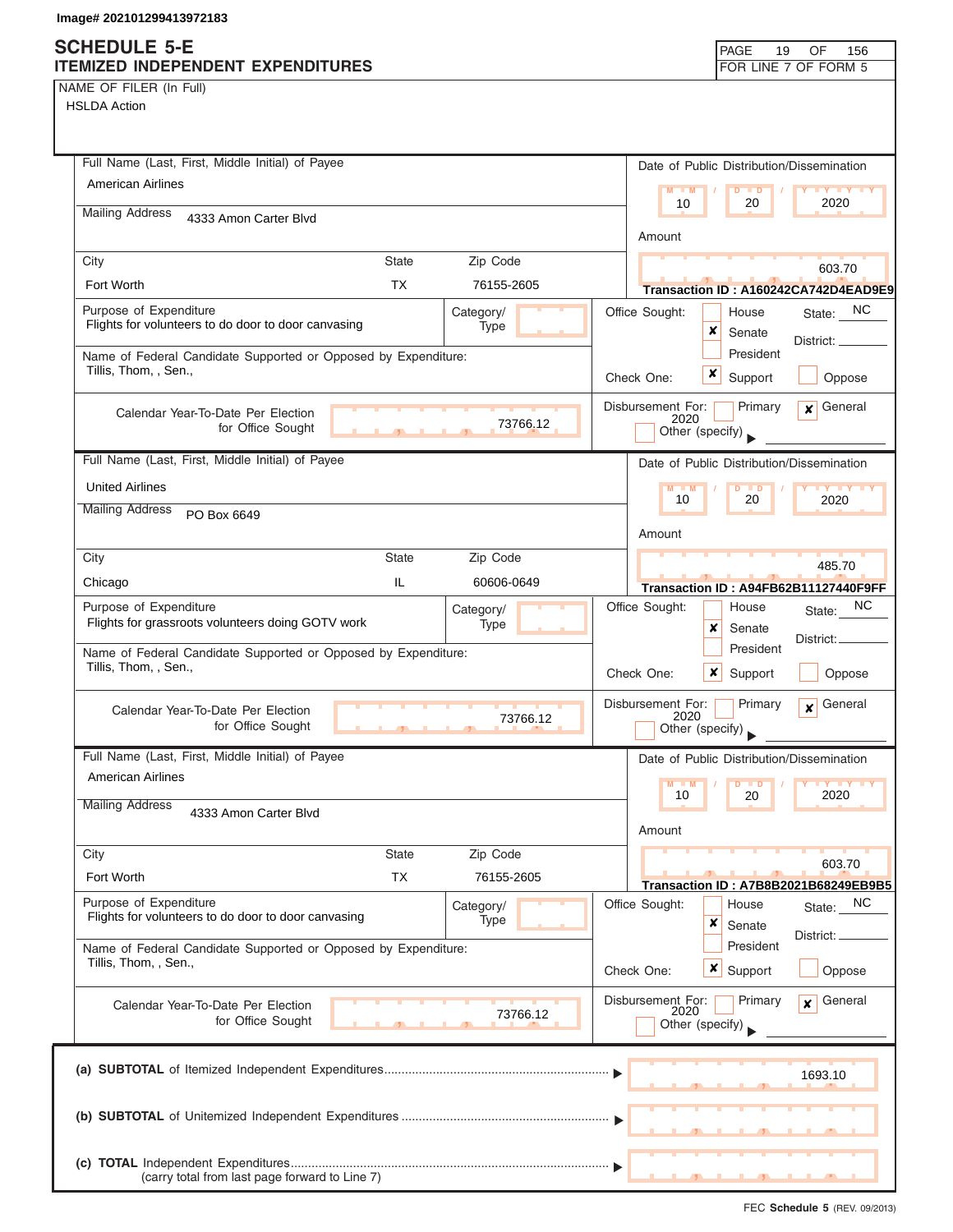### **SCHEDULE 5-E ITEMIZED INDEPENDENT EXPENDITURES FOR LINE 7 OF FORM 5**

| NAME OF FILER (In Full) |  |  |  |  |  |
|-------------------------|--|--|--|--|--|
|-------------------------|--|--|--|--|--|

| Full Name (Last, First, Middle Initial) of Payee                                          | Date of Public Distribution/Dissemination                                              |
|-------------------------------------------------------------------------------------------|----------------------------------------------------------------------------------------|
| Enterprise                                                                                | $M - M$<br>10<br>2020<br>20                                                            |
| <b>Mailing Address</b><br>5489 R C Josh Birmingham PKWY                                   | Amount                                                                                 |
| Zip Code<br>City<br>State                                                                 | 496.53                                                                                 |
| <b>NC</b><br>28214<br>Charlotte                                                           | Transaction ID: A7B7935D647834A1EAD9                                                   |
| Purpose of Expenditure<br>Category/<br>Rental Vehicles for door to door canvasing<br>Type | Office Sought:<br>State: NC<br>House<br>x<br>Senate<br>District: ___                   |
| Name of Federal Candidate Supported or Opposed by Expenditure:<br>Tillis, Thom, , Sen.,   | President<br>×<br>Check One:<br>Support<br>Oppose                                      |
| Calendar Year-To-Date Per Election<br>73766.12<br>for Office Sought                       | General<br>Disbursement For:<br>Primary<br>$\mathbf{x}$<br>2020<br>Other (specify)     |
| Full Name (Last, First, Middle Initial) of Payee                                          | Date of Public Distribution/Dissemination                                              |
| Enterprise                                                                                | M<br>$-M$<br>10<br>20                                                                  |
| <b>Mailing Address</b><br>5489 R C Josh Birmingham PKWY                                   | 2020                                                                                   |
|                                                                                           | Amount                                                                                 |
| Zip Code<br><b>State</b><br>City                                                          | 496.53                                                                                 |
| Charlotte<br><b>NC</b><br>28214                                                           | Transaction ID: AF96AB8D00998445486F                                                   |
| Purpose of Expenditure<br>Category/<br>Rental Vehicles for door to door canvasing<br>Type | NC.<br>Office Sought:<br>House<br>State:<br>x<br>Senate                                |
| Name of Federal Candidate Supported or Opposed by Expenditure:<br>Tillis, Thom, , Sen.,   | District:<br>President<br>×<br>Check One:<br>Support<br>Oppose                         |
| Calendar Year-To-Date Per Election<br>73766.12<br>for Office Sought                       | Disbursement For:<br>General<br>Primary<br>$\boldsymbol{x}$<br>2020<br>Other (specify) |
| Full Name (Last, First, Middle Initial) of Payee                                          | Date of Public Distribution/Dissemination                                              |
| American Airlines                                                                         | M<br>2020<br>10<br>20                                                                  |
| <b>Mailing Address</b><br>4333 Amon Carter Blvd                                           | Amount                                                                                 |
| City<br>Zip Code<br><b>State</b>                                                          | 618.70                                                                                 |
| Fort Worth<br><b>TX</b><br>76155-2605                                                     | Transaction ID: A7B4FBBF418044C30BF3                                                   |
| Purpose of Expenditure<br>Category/                                                       | Office Sought:<br>House<br>NC<br>State:                                                |
| Flights for volunteers to do door to door canvasing<br>Type                               | ×<br>Senate<br>District:                                                               |
| Name of Federal Candidate Supported or Opposed by Expenditure:<br>Tillis, Thom, , Sen.,   | President<br>$x \mid$<br>Check One:<br>Support<br>Oppose                               |
| Calendar Year-To-Date Per Election<br>73766.12<br>for Office Sought                       | Disbursement For:<br>Primary<br>General<br>$\mathbf{x}$<br>2020<br>Other (specify)     |
|                                                                                           | 1611.76                                                                                |
|                                                                                           |                                                                                        |
| (carry total from last page forward to Line 7)                                            |                                                                                        |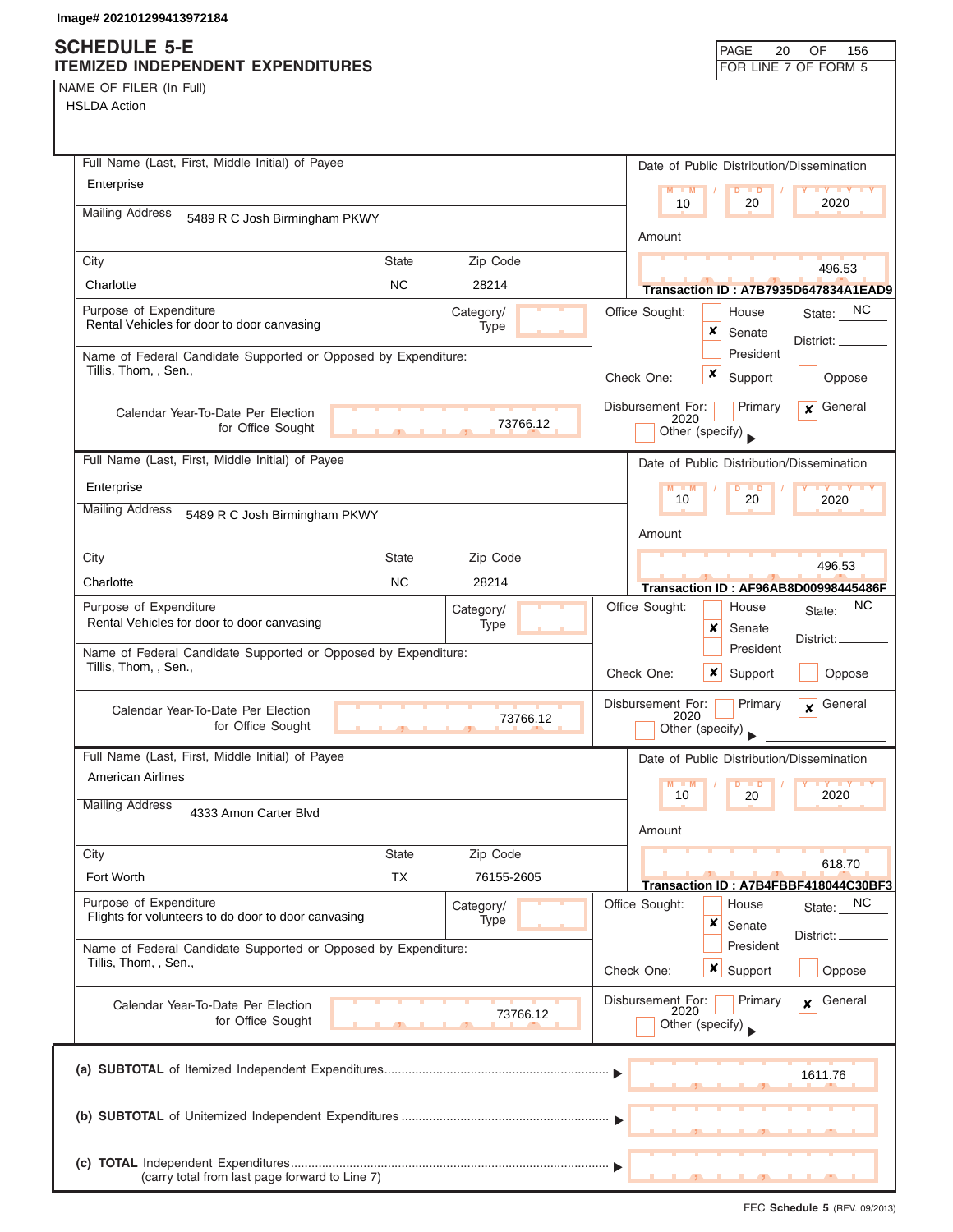## **SCHEDULE 5-E**

| NAME OF FILER (In Full) |  |
|-------------------------|--|
|-------------------------|--|

| SCHEDULE 5-E<br>ITEMIZED INDEPENDENT EXPENDITURES                                       |                           |                        |                   | PAGE                                      | 21                   | OF<br>156<br>FOR LINE 7 OF FORM 5                    |
|-----------------------------------------------------------------------------------------|---------------------------|------------------------|-------------------|-------------------------------------------|----------------------|------------------------------------------------------|
| NAME OF FILER (In Full)                                                                 |                           |                        |                   |                                           |                      |                                                      |
| <b>HSLDA Action</b>                                                                     |                           |                        |                   |                                           |                      |                                                      |
|                                                                                         |                           |                        |                   |                                           |                      |                                                      |
| Full Name (Last, First, Middle Initial) of Payee                                        |                           |                        |                   | Date of Public Distribution/Dissemination |                      |                                                      |
| <b>American Airlines</b>                                                                |                           |                        |                   | 10                                        | $D$ $D$<br>20        | 2020                                                 |
| <b>Mailing Address</b><br>4333 Amon Carter Blvd                                         |                           |                        | Amount            |                                           |                      |                                                      |
| City                                                                                    | <b>State</b>              | Zip Code               |                   |                                           |                      |                                                      |
| Fort Worth                                                                              | <b>TX</b>                 | 76155-2605             |                   |                                           |                      | 91.60<br>Transaction ID: A0F851436B54C4BCF84F        |
| Purpose of Expenditure<br>Flights for grassroots volunteers doing GOTV work             |                           | Category/              | Office Sought:    | House                                     |                      | State: NC                                            |
|                                                                                         |                           | Type                   |                   | ×                                         | Senate<br>President  | District: __                                         |
| Name of Federal Candidate Supported or Opposed by Expenditure:<br>Tillis, Thom, , Sen., |                           |                        | Check One:        | x                                         | Support              | Oppose                                               |
| Calendar Year-To-Date Per Election<br>for Office Sought                                 |                           | 73766.12               | Disbursement For: | 2020<br>Other (specify)                   | Primary              | General<br>$\overline{\mathbf{x}}$                   |
| Full Name (Last, First, Middle Initial) of Payee                                        |                           |                        |                   | Date of Public Distribution/Dissemination |                      |                                                      |
| Southwest                                                                               |                           |                        |                   | $M - M$<br>10                             | $D$ $D$<br>20        | <b>LY LY LY</b><br>2020                              |
| <b>Mailing Address</b><br>2702 Love Field Dr                                            |                           |                        |                   |                                           |                      |                                                      |
|                                                                                         |                           |                        | Amount            |                                           |                      |                                                      |
| City<br>Dallas                                                                          | <b>State</b><br><b>TX</b> | Zip Code<br>75235-1908 |                   |                                           |                      | 641.46                                               |
| Purpose of Expenditure                                                                  |                           | Category/              | Office Sought:    |                                           | House                | Transaction ID: AF5727EDC70AA4D4C827<br>NC           |
| Flights for volunteers to do door to door canvasing                                     |                           | Type                   |                   | x                                         | Senate               | State:<br>District:                                  |
| Name of Federal Candidate Supported or Opposed by Expenditure:                          |                           |                        |                   |                                           | President            |                                                      |
| Tillis, Thom, , Sen.,                                                                   |                           |                        | Check One:        | ×                                         | Support              | Oppose                                               |
| Calendar Year-To-Date Per Election<br>for Office Sought                                 | $\overline{1}$            | 73766.12               | Disbursement For: | 2020<br>Other (specify)                   | Primary              | General<br>$\boldsymbol{x}$                          |
| Full Name (Last, First, Middle Initial) of Payee                                        |                           |                        |                   | Date of Public Distribution/Dissemination |                      |                                                      |
| <b>American Airlines</b>                                                                |                           |                        | M                 | $-M$<br>10                                | . ∍<br>20            | 2020                                                 |
| <b>Mailing Address</b><br>4333 Amon Carter Blvd                                         |                           |                        |                   |                                           |                      |                                                      |
|                                                                                         |                           |                        | Amount            |                                           |                      |                                                      |
| City<br>Fort Worth                                                                      | <b>State</b><br><b>TX</b> | Zip Code<br>76155-2605 |                   |                                           |                      | 86.60                                                |
| Purpose of Expenditure                                                                  |                           | Category/              | Office Sought:    | House                                     |                      | Transaction ID: A7848DF766F1E4DF9AD2<br>NC<br>State: |
| Flights for volunteers to do door to door canvasing                                     |                           | Type                   |                   | ×<br>Senate                               |                      | District: <sub>-</sub>                               |
| Name of Federal Candidate Supported or Opposed by Expenditure:<br>Tillis, Thom, , Sen., |                           |                        | Check One:        | $\boldsymbol{x}$                          | President<br>Support | Oppose                                               |
| Calendar Year-To-Date Per Election<br>for Office Sought                                 |                           | 73766.12               | Disbursement For: | 2020<br>Other (specify)                   | Primary              | General<br>$\mathbf{x}$                              |
|                                                                                         |                           |                        |                   |                                           |                      | 819.66                                               |
|                                                                                         |                           |                        |                   |                                           |                      |                                                      |
| (carry total from last page forward to Line 7)                                          |                           |                        |                   |                                           |                      |                                                      |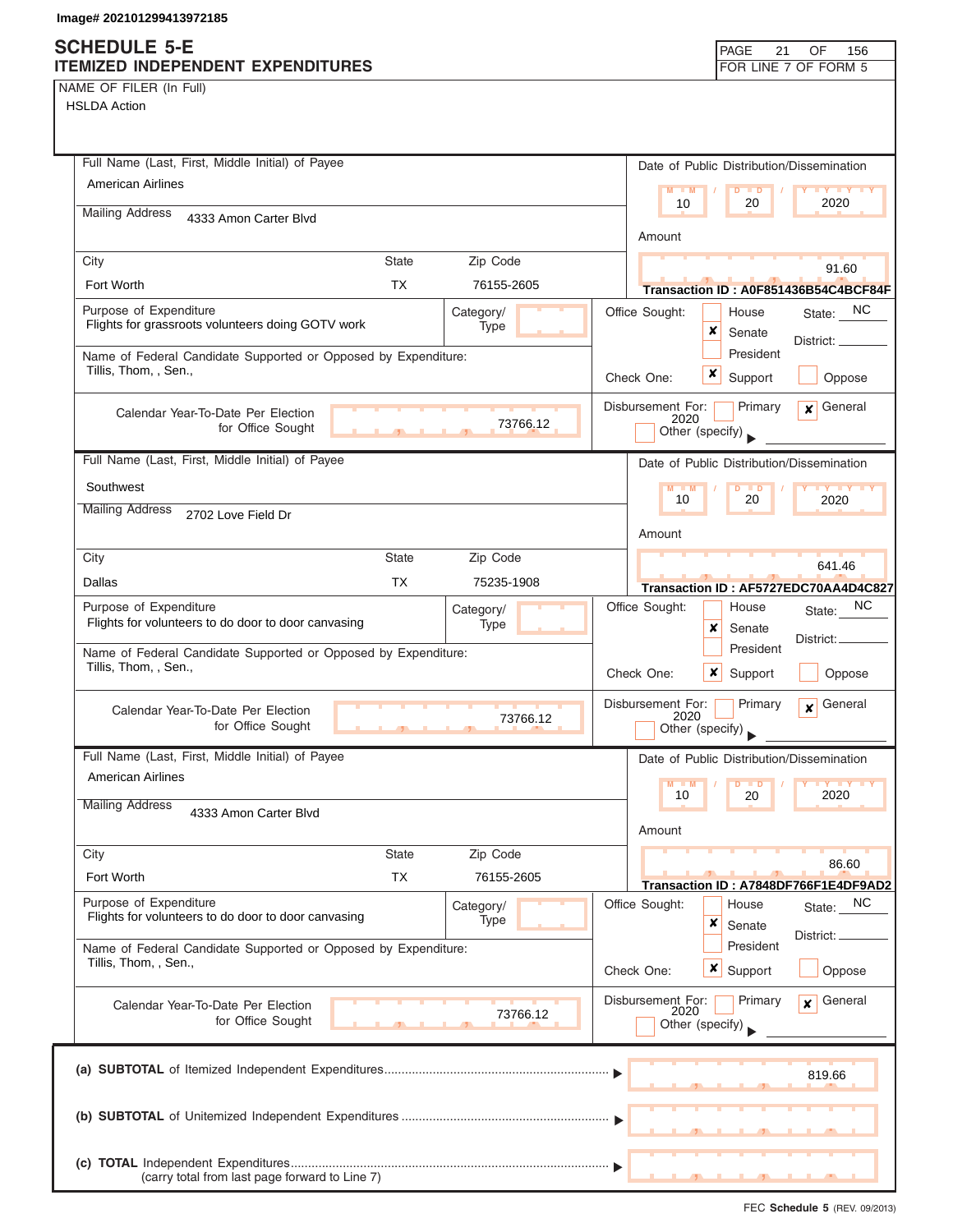## **SCHEDULE 5-E ITEMIZED INDEPENDENT EXPENDITURES**

| NAME OF FILER (In Full) |  |  |
|-------------------------|--|--|

|           |                            |          | FOR LINE 7 OF FORM 5                                           |
|-----------|----------------------------|----------|----------------------------------------------------------------|
|           |                            |          |                                                                |
|           |                            |          |                                                                |
|           |                            |          |                                                                |
|           |                            |          | Date of Public Distribution/Dissemination                      |
|           |                            |          | <b>LY LY LY</b><br>$M = M$<br>$\overline{D}$                   |
|           |                            |          | 10<br>20<br>2020                                               |
|           |                            |          | Amount                                                         |
|           |                            |          |                                                                |
|           |                            |          | 555.70                                                         |
| <b>TX</b> | 76155-2605                 |          | Transaction ID: A5AEA860FFB444002961                           |
|           | Category/                  |          | State: NC<br>Office Sought:<br>House                           |
|           | Type<br><b>State State</b> |          | Senate                                                         |
|           |                            |          | District:<br>President                                         |
|           | <b>State</b>               | Zip Code | Name of Federal Candidate Supported or Opposed by Expenditure: |

| Purpose of Expenditure<br>Flights for volunteers to do door to door canvasing           |                               | Category/<br>Type        | Office Sought:            | House<br>x<br>Senate                                  | State: NC<br>District: _    |
|-----------------------------------------------------------------------------------------|-------------------------------|--------------------------|---------------------------|-------------------------------------------------------|-----------------------------|
| Name of Federal Candidate Supported or Opposed by Expenditure:<br>Tillis, Thom, , Sen., |                               |                          | Check One:                | President<br>x<br>Support                             | Oppose                      |
| Calendar Year-To-Date Per Election<br>for Office Sought                                 |                               | 73766.12                 | Disbursement For:<br>2020 | Primary<br>Other (specify)                            | $\mathbf x$ General         |
| Full Name (Last, First, Middle Initial) of Payee                                        |                               |                          |                           | Date of Public Distribution/Dissemination             |                             |
| <b>American Airlines</b>                                                                |                               |                          |                           | D<br>$\Box$                                           |                             |
| <b>Mailing Address</b><br>4333 Amon Carter Blvd                                         |                               |                          | 10                        | 20                                                    | 2020                        |
|                                                                                         |                               |                          | Amount                    |                                                       |                             |
| City                                                                                    | <b>State</b>                  | Zip Code                 |                           |                                                       | 555.70                      |
| Fort Worth                                                                              | <b>TX</b>                     | 76155-2605               |                           | Transaction ID: AA92C65408C2A4227AD8                  |                             |
| Purpose of Expenditure<br>Flights for volunteers to do door to door canvasing           |                               | Category/<br>Type        | Office Sought:            | House<br>x<br>Senate                                  | NC.<br>State:<br>District:  |
| Name of Federal Candidate Supported or Opposed by Expenditure:<br>Tillis, Thom, , Sen., |                               |                          | Check One:                | President<br>x<br>Support                             | Oppose                      |
| Calendar Year-To-Date Per Election<br>for Office Sought                                 | $\mathbf{r}$ and $\mathbf{r}$ | 73766.12                 | Disbursement For:<br>2020 | Primary<br>Other (specify)                            | General<br>$\boldsymbol{x}$ |
|                                                                                         |                               |                          |                           |                                                       |                             |
| Full Name (Last, First, Middle Initial) of Payee                                        |                               |                          |                           | Date of Public Distribution/Dissemination             |                             |
| <b>American Airlines</b>                                                                |                               |                          | $M - M$<br>10             | $\blacksquare$<br>20                                  | $Y$ $Y$<br>2020             |
| <b>Mailing Address</b><br>4333 Amon Carter Blvd                                         |                               |                          | Amount                    |                                                       |                             |
| City                                                                                    | <b>State</b>                  | Zip Code                 |                           |                                                       |                             |
| Fort Worth                                                                              | <b>TX</b>                     | 76155-2605               |                           | Transaction ID: A3BADF0D4726F449D83D                  | 603.70                      |
| Purpose of Expenditure<br>Flights for volunteers to do door to door canvasing           |                               | Category/<br><b>Type</b> | Office Sought:            | House<br>×<br>Senate                                  | NC<br>State:<br>District: _ |
| Name of Federal Candidate Supported or Opposed by Expenditure:<br>Tillis, Thom, , Sen., |                               |                          | Check One:                | President<br>$x \mid$<br>Support                      | Oppose                      |
| Calendar Year-To-Date Per Election<br>for Office Sought                                 |                               | 73766.12                 |                           | Disbursement For: Primary <b>x</b><br>Other (specify) | General                     |
|                                                                                         |                               |                          |                           |                                                       | 1715.10                     |
|                                                                                         |                               |                          |                           |                                                       |                             |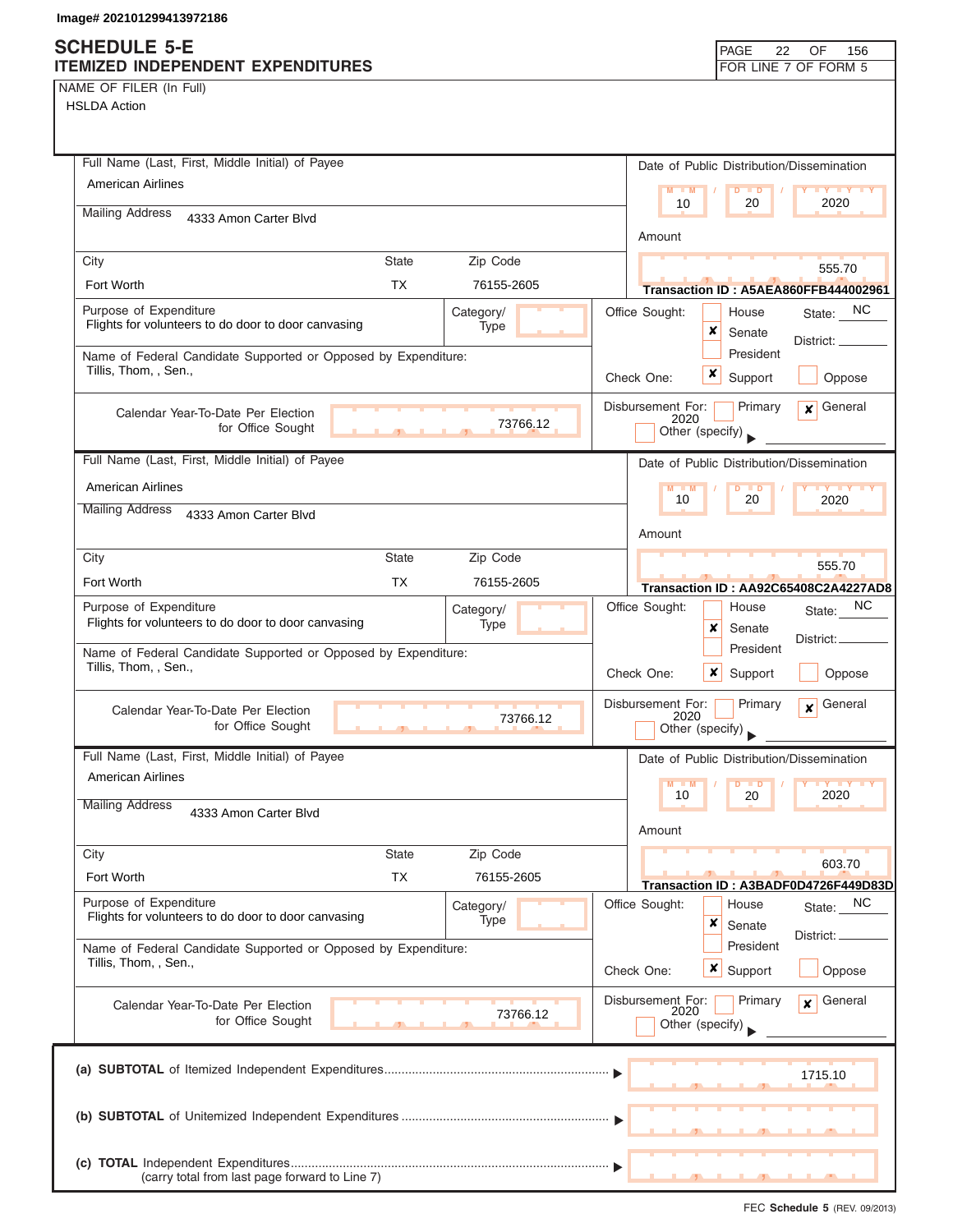## **SCHEDULE 5-E**

| NAME OF FILER (In Full) |  |
|-------------------------|--|
|-------------------------|--|

| SCHEDULE 5-E<br><b>ITEMIZED INDEPENDENT EXPENDITURES</b>                                |                |                        |                           | PAGE<br>23                                | OF<br>156<br>FOR LINE 7 OF FORM 5                 |
|-----------------------------------------------------------------------------------------|----------------|------------------------|---------------------------|-------------------------------------------|---------------------------------------------------|
| NAME OF FILER (In Full)                                                                 |                |                        |                           |                                           |                                                   |
| <b>HSLDA Action</b>                                                                     |                |                        |                           |                                           |                                                   |
|                                                                                         |                |                        |                           |                                           |                                                   |
| Full Name (Last, First, Middle Initial) of Payee                                        |                |                        |                           | Date of Public Distribution/Dissemination |                                                   |
| Enterprise                                                                              |                |                        | $M - M$                   | $D$ $\Box$ $D$                            | $\mathbf{Y}$ $\mathbf{Y}$                         |
| <b>Mailing Address</b><br>5489 R C Josh Birmingham PKWY                                 |                |                        | 10                        | 20                                        | 2020                                              |
|                                                                                         |                |                        | Amount                    |                                           |                                                   |
| City                                                                                    | <b>State</b>   | Zip Code               |                           |                                           | 496.53                                            |
| Charlotte                                                                               | <b>NC</b>      | 28214                  |                           |                                           | Transaction ID: AF1BD29CB4CD446C8A56              |
| Purpose of Expenditure<br>Rental Vehicles for door to door canvasing                    |                | Category/<br>Type      | Office Sought:            | House<br>×<br>Senate                      | State: NC<br>District: _                          |
| Name of Federal Candidate Supported or Opposed by Expenditure:                          |                |                        |                           | President                                 |                                                   |
| Tillis, Thom., Sen.,                                                                    |                |                        | Check One:                | x<br>Support                              | Oppose                                            |
| Calendar Year-To-Date Per Election                                                      |                |                        | Disbursement For:         | Primary                                   | General<br>$\overline{\mathbf{x}}$                |
| for Office Sought                                                                       |                | 73766.12               | 2020                      | Other (specify)                           |                                                   |
| Full Name (Last, First, Middle Initial) of Payee                                        |                |                        |                           | Date of Public Distribution/Dissemination |                                                   |
| <b>American Airlines</b>                                                                |                |                        | $M - M$                   | $\overline{D}$                            |                                                   |
| <b>Mailing Address</b><br>4333 Amon Carter Blvd                                         |                |                        | 10                        | 20                                        | 2020                                              |
|                                                                                         |                |                        | Amount                    |                                           |                                                   |
| City                                                                                    | <b>State</b>   | Zip Code               |                           |                                           | 603.70                                            |
| Fort Worth                                                                              | <b>TX</b>      | 76155-2605             |                           |                                           | Transaction ID: AE5E656967F7A4558A5F              |
| Purpose of Expenditure<br>Flights for grassroots volunteers doing GOTV work             |                | Category/              | Office Sought:            | House                                     | NC<br>State:                                      |
|                                                                                         |                | Type                   |                           | ×<br>Senate<br>President                  | District:                                         |
| Name of Federal Candidate Supported or Opposed by Expenditure:<br>Tillis, Thom, , Sen., |                |                        | Check One:                | ×<br>Support                              | Oppose                                            |
|                                                                                         |                |                        |                           |                                           |                                                   |
| Calendar Year-To-Date Per Election                                                      |                | 73766.12               | Disbursement For:<br>2020 | Primary                                   | General<br>$\mathbf{x}$                           |
| for Office Sought                                                                       | $\overline{1}$ |                        |                           | Other (specify)                           |                                                   |
| Full Name (Last, First, Middle Initial) of Payee<br><b>American Airlines</b>            |                |                        |                           | Date of Public Distribution/Dissemination |                                                   |
|                                                                                         |                |                        | $M - M$<br>10             | 20                                        | <b>LY LY</b><br>2020                              |
| <b>Mailing Address</b><br>4333 Amon Carter Blvd                                         |                |                        |                           |                                           |                                                   |
|                                                                                         | <b>State</b>   |                        | Amount                    |                                           |                                                   |
| City<br>Fort Worth                                                                      | <b>TX</b>      | Zip Code<br>76155-2605 |                           |                                           | 603.70                                            |
| Purpose of Expenditure                                                                  |                |                        | Office Sought:            | House                                     | Transaction ID: A55B415C183224E1FAD2<br><b>NC</b> |
| Flights for volunteers to do door to door canvasing                                     |                | Category/<br>Type      |                           | ×<br>Senate                               | State:                                            |
| Name of Federal Candidate Supported or Opposed by Expenditure:                          |                |                        |                           | President                                 | District: <sub>-</sub>                            |
| Tillis, Thom, , Sen.,                                                                   |                |                        | Check One:                | x<br>Support                              | Oppose                                            |
| Calendar Year-To-Date Per Election                                                      |                |                        | Disbursement For:         | Primary                                   | General<br>$\mathbf{x}$                           |
| for Office Sought                                                                       |                | 73766.12               | 2020                      | Other (specify)                           |                                                   |
|                                                                                         |                |                        |                           |                                           |                                                   |
|                                                                                         |                |                        |                           |                                           | 1703.93                                           |
|                                                                                         |                |                        |                           |                                           |                                                   |
|                                                                                         |                |                        |                           |                                           |                                                   |
|                                                                                         |                |                        |                           |                                           |                                                   |
| (carry total from last page forward to Line 7)                                          |                |                        |                           |                                           |                                                   |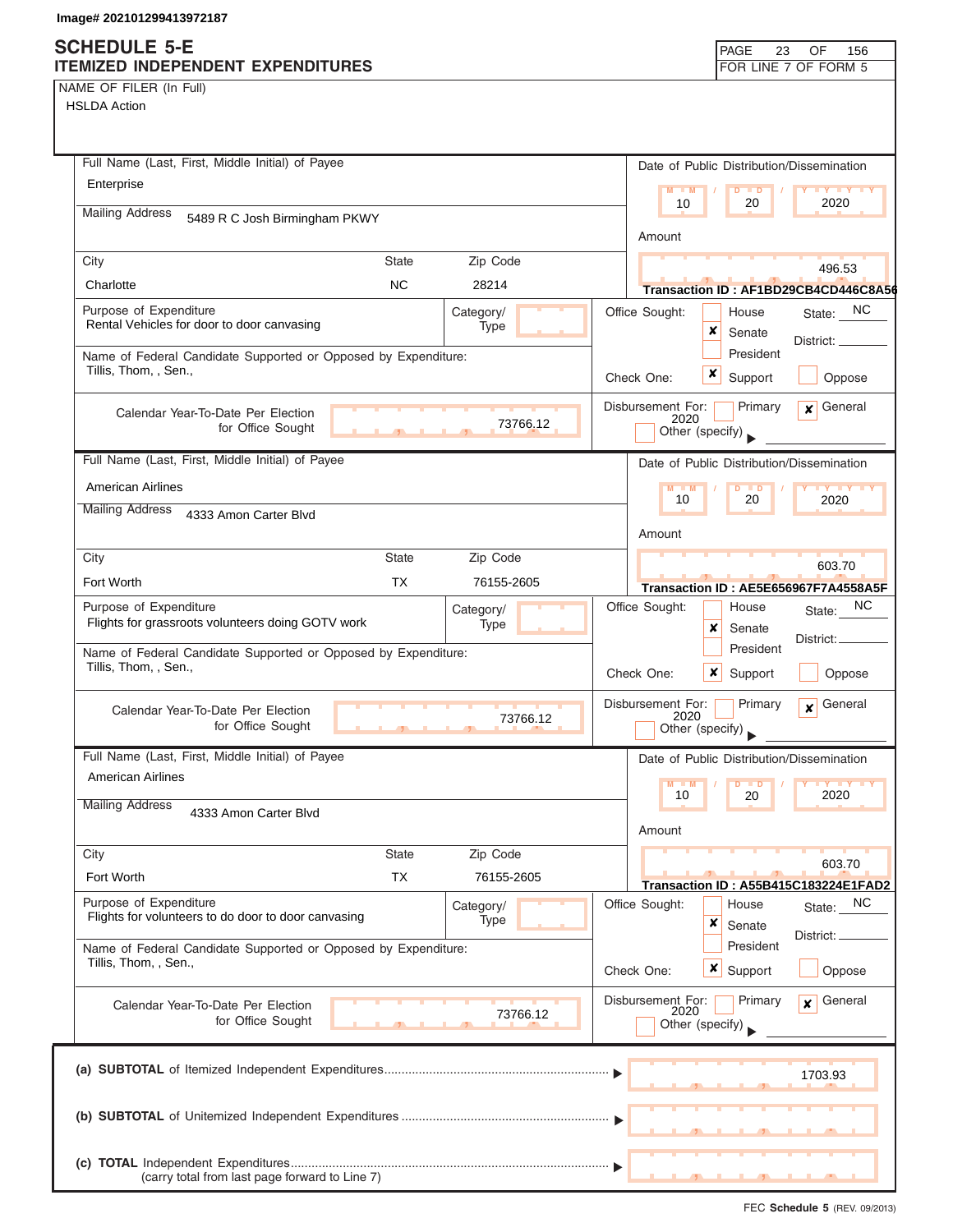## **SCHEDULE 5-E**

| NAME OF FILER (In Full) |  |  |
|-------------------------|--|--|
|                         |  |  |

| งบท⊏มบ∟⊏ ว-⊏<br>ITEMIZED INDEPENDENT EXPENDITURES                                       |              |                   |                           |                         |   | PAGE<br>24       | OF<br>156<br>FOR LINE 7 OF FORM 5                 |
|-----------------------------------------------------------------------------------------|--------------|-------------------|---------------------------|-------------------------|---|------------------|---------------------------------------------------|
| NAME OF FILER (In Full)                                                                 |              |                   |                           |                         |   |                  |                                                   |
| <b>HSLDA Action</b>                                                                     |              |                   |                           |                         |   |                  |                                                   |
|                                                                                         |              |                   |                           |                         |   |                  |                                                   |
|                                                                                         |              |                   |                           |                         |   |                  |                                                   |
| Full Name (Last, First, Middle Initial) of Payee                                        |              |                   |                           |                         |   |                  | Date of Public Distribution/Dissemination         |
| Delta Airlines, Inc.                                                                    |              |                   |                           | $M = M$                 |   | $D$ $D$          | <b>TY TY TY</b>                                   |
| <b>Mailing Address</b>                                                                  |              |                   |                           | 10                      |   | 20               | 2020                                              |
| PO Box 20706                                                                            |              |                   |                           | Amount                  |   |                  |                                                   |
|                                                                                         |              |                   |                           |                         |   |                  |                                                   |
| City                                                                                    | <b>State</b> | Zip Code          |                           |                         |   |                  | 140.60                                            |
| Atlanta                                                                                 | GA           | 30320-6001        |                           |                         |   |                  | Transaction ID: AFDD8D599E8B545EE8B0              |
| Purpose of Expenditure                                                                  |              | Category/         | Office Sought:            |                         |   | House            | State: NC                                         |
| Flights for volunteers to do door to door canvasing                                     |              | Type              |                           |                         | × | Senate           | District:                                         |
| Name of Federal Candidate Supported or Opposed by Expenditure:                          |              |                   |                           |                         |   | President        |                                                   |
| Tillis, Thom, , Sen.,                                                                   |              |                   | Check One:                |                         | x | Support          | Oppose                                            |
|                                                                                         |              |                   | Disbursement For:         |                         |   | Primary          | General                                           |
| Calendar Year-To-Date Per Election<br>for Office Sought                                 |              | 73766.12          |                           | 2020                    |   |                  | $\mathbf{x}$                                      |
|                                                                                         |              |                   |                           | Other (specify)         |   |                  |                                                   |
| Full Name (Last, First, Middle Initial) of Payee                                        |              |                   |                           |                         |   |                  | Date of Public Distribution/Dissemination         |
| Giant                                                                                   |              |                   |                           | $M - M$                 |   | $D$ $D$          | $Y + Y + Y + Y$                                   |
| <b>Mailing Address</b><br>635 Potomac Station Dr NE                                     |              |                   |                           | 10                      |   | 20               | 2020                                              |
|                                                                                         |              |                   |                           | Amount                  |   |                  |                                                   |
|                                                                                         | <b>State</b> | Zip Code          |                           |                         |   |                  |                                                   |
| City                                                                                    |              |                   |                           |                         |   |                  | 2029.75                                           |
| Leesburg                                                                                | <b>VA</b>    | 20176-1818        |                           |                         |   |                  | Transaction ID: A7B58955BCED44990A65              |
| Purpose of Expenditure                                                                  |              | Category/         | Office Sought:            |                         |   | House            | NC.<br>State:                                     |
| Gift cards for volunteer canvasers incidental expenses                                  |              | Type              |                           |                         | × | Senate           | District:                                         |
| Name of Federal Candidate Supported or Opposed by Expenditure:                          |              |                   |                           |                         |   | President        |                                                   |
| Tillis, Thom, , Sen.,                                                                   |              |                   | Check One:                |                         | x | Support          | Oppose                                            |
|                                                                                         |              |                   | Disbursement For:         |                         |   | Primary          | General<br>$\mathbf{x}$                           |
| Calendar Year-To-Date Per Election<br>for Office Sought                                 |              | 73766.12          |                           | 2020<br>Other (specify) |   |                  |                                                   |
|                                                                                         |              |                   |                           |                         |   |                  |                                                   |
| Full Name (Last, First, Middle Initial) of Payee                                        |              |                   |                           |                         |   |                  | Date of Public Distribution/Dissemination         |
| Enterprise                                                                              |              |                   |                           | $M - M$                 |   | $D$ $D$          | <b>TY TY TY</b>                                   |
| <b>Mailing Address</b><br>5489 R C Josh Birmingham PKWY                                 |              |                   |                           | 10                      |   | 20               | 2020                                              |
|                                                                                         |              |                   |                           | Amount                  |   |                  |                                                   |
| City                                                                                    | <b>State</b> | Zip Code          |                           |                         |   |                  |                                                   |
| Charlotte                                                                               | <b>NC</b>    | 28214             |                           |                         |   |                  | 496.53                                            |
| Purpose of Expenditure                                                                  |              |                   | Office Sought:            |                         |   | House            | Transaction ID: A709E09A385B44677823<br><b>NC</b> |
| Rental Vehicles for door to door canvasing                                              |              | Category/<br>Type |                           |                         | × | Senate           | State:                                            |
|                                                                                         |              |                   |                           |                         |   | President        | District: _                                       |
| Name of Federal Candidate Supported or Opposed by Expenditure:<br>Tillis, Thom, , Sen., |              |                   |                           |                         |   |                  |                                                   |
|                                                                                         |              |                   | Check One:                |                         |   | <b>x</b> Support | Oppose                                            |
| Calendar Year-To-Date Per Election                                                      |              |                   | Disbursement For:<br>2020 |                         |   | Primary          | General<br>$\mathbf{x}$                           |
| for Office Sought                                                                       |              | 73766.12          |                           | Other (specify)         |   |                  |                                                   |
|                                                                                         |              |                   |                           |                         |   |                  |                                                   |
|                                                                                         |              |                   |                           |                         |   |                  | 2666.88                                           |
|                                                                                         |              |                   |                           |                         |   |                  |                                                   |
|                                                                                         |              |                   |                           |                         |   |                  |                                                   |
|                                                                                         |              |                   |                           |                         |   |                  |                                                   |
|                                                                                         |              |                   |                           |                         |   |                  |                                                   |
| (carry total from last page forward to Line 7)                                          |              |                   |                           |                         |   |                  |                                                   |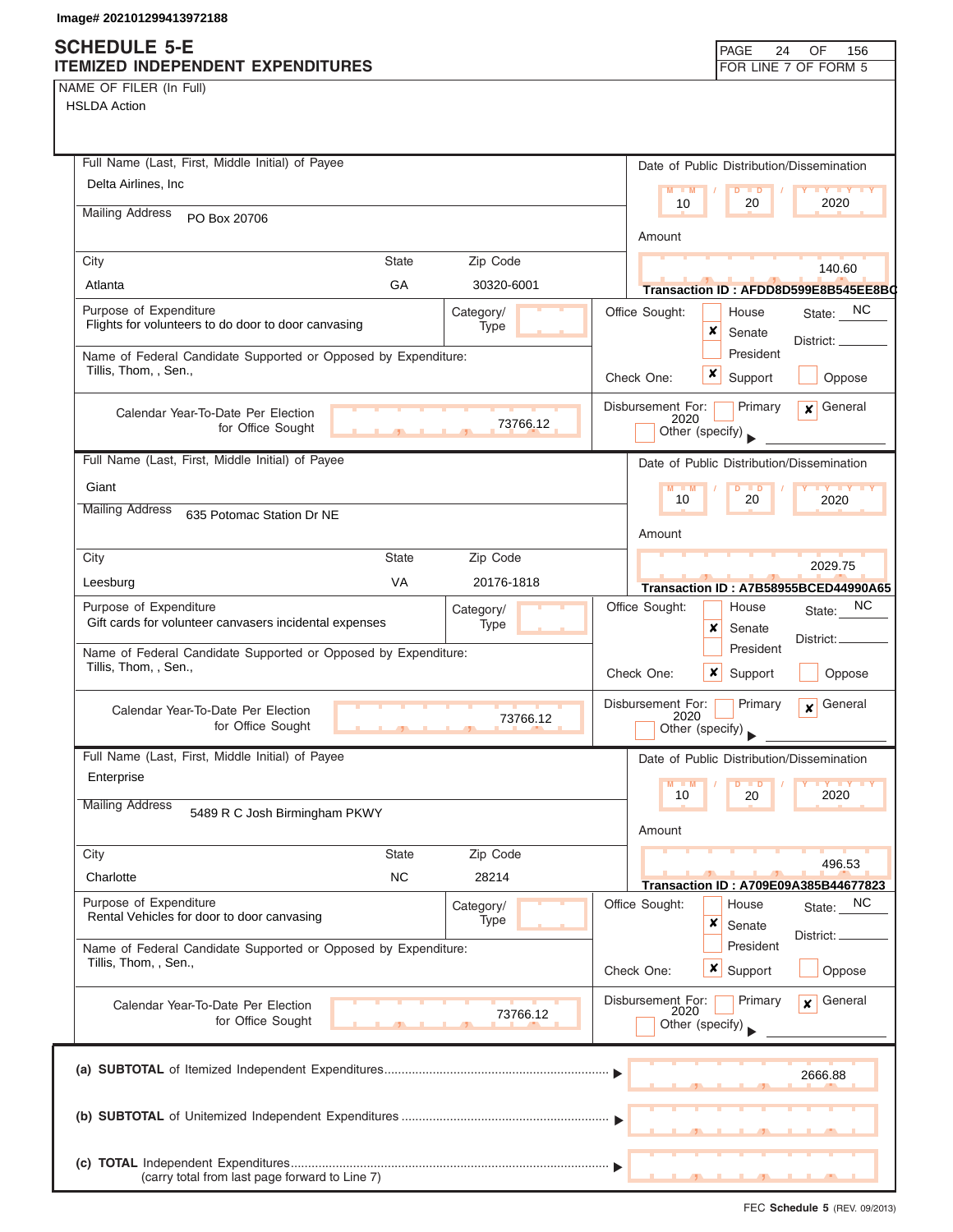| NAME OF FILER (In Full) |  |  |  |  |
|-------------------------|--|--|--|--|
|-------------------------|--|--|--|--|

| Full Name (Last, First, Middle Initial) of Payee                                        |               |            |          |         |                           |                                  |                           | Date of Public Distribution/Dissemination            |
|-----------------------------------------------------------------------------------------|---------------|------------|----------|---------|---------------------------|----------------------------------|---------------------------|------------------------------------------------------|
| Enterprise                                                                              |               |            |          | $M - M$ |                           | $\overline{D}$<br>$\blacksquare$ | $\mathbf{y}$ $\mathbf{y}$ |                                                      |
| <b>Mailing Address</b><br>5489 R C Josh Birmingham PKWY                                 |               |            |          | 10      |                           | 20                               | 2020                      |                                                      |
|                                                                                         |               |            |          | Amount  |                           |                                  |                           |                                                      |
| City                                                                                    | <b>State</b>  | Zip Code   |          |         |                           |                                  |                           | 496.53                                               |
| Charlotte                                                                               | <b>NC</b>     | 28214      |          |         |                           |                                  |                           | Transaction ID: AC27CA554C9D04E6DBD/                 |
| Purpose of Expenditure                                                                  |               | Category/  |          |         | Office Sought:            |                                  | House                     | State: $N$ C                                         |
| Rental Vehicles for door to door canvasing                                              |               | Type       |          |         |                           | x                                | Senate                    | District: __                                         |
| Name of Federal Candidate Supported or Opposed by Expenditure:                          |               |            |          |         |                           |                                  | President                 |                                                      |
| Tillis, Thom, , Sen.,                                                                   |               |            |          |         | Check One:                | x                                | Support                   | Oppose                                               |
| Calendar Year-To-Date Per Election                                                      |               |            |          |         | Disbursement For:         |                                  | Primary                   | $\mathbf x$ General                                  |
| for Office Sought                                                                       |               |            | 73766.12 |         | 2020<br>Other (specify)   |                                  |                           |                                                      |
|                                                                                         |               |            |          |         |                           |                                  |                           |                                                      |
| Full Name (Last, First, Middle Initial) of Payee                                        |               |            |          |         |                           |                                  |                           | Date of Public Distribution/Dissemination            |
| American Airlines                                                                       |               |            |          |         | $M - M$<br>10             |                                  | $D$ $D$<br>20             | Y FY FY FY<br>2020                                   |
| <b>Mailing Address</b><br>4333 Amon Carter Blvd                                         |               |            |          |         |                           |                                  |                           |                                                      |
|                                                                                         |               |            |          |         | Amount                    |                                  |                           |                                                      |
| City                                                                                    | <b>State</b>  | Zip Code   |          |         |                           |                                  |                           | 362.70                                               |
| Fort Worth                                                                              | <b>TX</b>     | 76155-2605 |          |         |                           |                                  |                           | <b>Transaction ID: A9487D4926E3742D29EC</b>          |
| Purpose of Expenditure<br>Flights for volunteers to do door to door canvasing           |               | Category/  |          |         | Office Sought:            |                                  | House                     | NC.<br>State:                                        |
|                                                                                         |               | Type       |          |         |                           | x                                | Senate                    | District:                                            |
| Name of Federal Candidate Supported or Opposed by Expenditure:<br>Tillis, Thom, , Sen., |               |            |          |         |                           |                                  | President                 |                                                      |
|                                                                                         |               |            |          |         | Check One:                | ×                                | Support                   | Oppose                                               |
| Calendar Year-To-Date Per Election                                                      |               |            | 73766.12 |         | Disbursement For:<br>2020 |                                  | Primary                   | General<br>$\mathbf{x}$                              |
| for Office Sought                                                                       | $\mathcal{F}$ |            |          |         | Other (specify)           |                                  |                           |                                                      |
| Full Name (Last, First, Middle Initial) of Payee                                        |               |            |          |         |                           |                                  |                           | Date of Public Distribution/Dissemination            |
| <b>American Airlines</b>                                                                |               |            |          |         | $M - M$                   |                                  | $D$ $D$                   | $Y$ $Y$                                              |
| <b>Mailing Address</b><br>4333 Amon Carter Blvd                                         |               |            |          |         | 10                        |                                  | 20                        | 2020                                                 |
|                                                                                         |               |            |          |         | Amount                    |                                  |                           |                                                      |
| City                                                                                    | State         | Zip Code   |          |         |                           |                                  |                           |                                                      |
| Fort Worth                                                                              | ТX            | 76155-2605 |          |         |                           |                                  |                           | 555.70                                               |
| Purpose of Expenditure                                                                  |               | Category/  |          |         | Office Sought:            |                                  | House                     | Transaction ID: A50DC57E95F254752ACC<br>NC<br>State: |
| Flights for volunteers to do door to door canvasing                                     |               | Type       |          |         |                           | ×                                | Senate                    |                                                      |
| Name of Federal Candidate Supported or Opposed by Expenditure:                          |               |            |          |         |                           |                                  | President                 | District:                                            |
| Tillis, Thom, , Sen.,                                                                   |               |            |          |         | Check One:                | $\boldsymbol{x}$                 | Support                   | Oppose                                               |
|                                                                                         |               |            |          |         | Disbursement For:         |                                  | Primary                   | General<br>$\mathbf{x}$                              |
| Calendar Year-To-Date Per Election<br>for Office Sought                                 |               |            | 73766.12 |         | 2020<br>Other (specify)   |                                  |                           |                                                      |
|                                                                                         |               |            |          |         |                           |                                  |                           |                                                      |
|                                                                                         |               |            |          |         |                           |                                  |                           |                                                      |
|                                                                                         |               |            |          |         |                           |                                  |                           | 1414.93                                              |
|                                                                                         |               |            |          |         |                           |                                  |                           |                                                      |
|                                                                                         |               |            |          |         |                           |                                  |                           |                                                      |
|                                                                                         |               |            |          |         |                           |                                  |                           |                                                      |
|                                                                                         |               |            |          |         |                           |                                  |                           |                                                      |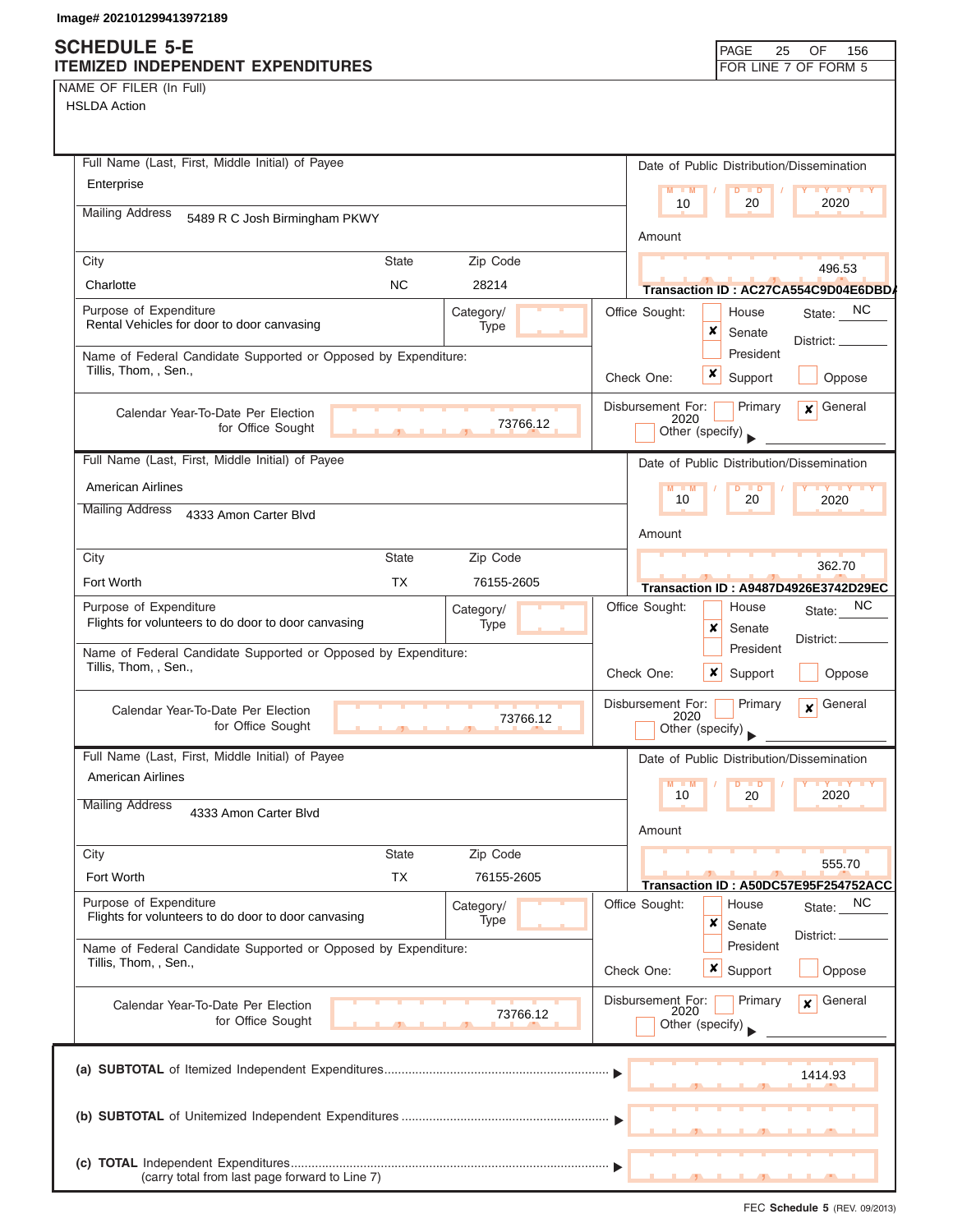NAME OF FILER (In Full)

| Full Name (Last, First, Middle Initial) of Payee                                                      | Date of Public Distribution/Dissemination                                          |
|-------------------------------------------------------------------------------------------------------|------------------------------------------------------------------------------------|
| American Airlines                                                                                     | M<br>$-1$ M<br><b>ID</b><br>2020<br>10<br>20                                       |
| <b>Mailing Address</b><br>4333 Amon Carter Blvd                                                       |                                                                                    |
| State                                                                                                 | Amount                                                                             |
| Zip Code<br>City<br>Fort Worth<br><b>TX</b><br>76155-2605                                             | 618.70                                                                             |
| Purpose of Expenditure                                                                                | Transaction ID: A0523611141204721A99                                               |
| Category/<br>Flights for volunteers to do door to door canvasing<br>Type                              | State: NC<br>Office Sought:<br>House<br>×<br>Senate                                |
| Name of Federal Candidate Supported or Opposed by Expenditure:                                        | District: _<br>President                                                           |
| Tillis, Thom, , Sen.,                                                                                 | x<br>Check One:<br>Support<br>Oppose                                               |
| Calendar Year-To-Date Per Election                                                                    | Disbursement For:<br>Primary<br>General<br>$\mathbf{x}$                            |
| 73766.12<br>for Office Sought                                                                         | 2020<br>Other (specify)                                                            |
| Full Name (Last, First, Middle Initial) of Payee                                                      | Date of Public Distribution/Dissemination                                          |
| <b>Harris Teeter</b>                                                                                  | $M - M$<br><b>D</b>                                                                |
| <b>Mailing Address</b><br>105 Purcellville Gateway Dr                                                 | 10<br>20<br>2020                                                                   |
|                                                                                                       | Amount                                                                             |
| <b>State</b><br>Zip Code<br>City                                                                      | 769.30                                                                             |
| <b>VA</b><br>Purcellville<br>20132-3485                                                               | Transaction ID: A0027A7F6CFC6407F949                                               |
| Purpose of Expenditure<br>Category/<br>Gift cards for volunteer canvasers incidental expenses<br>Type | NC.<br>Office Sought:<br>House<br>State:                                           |
| Name of Federal Candidate Supported or Opposed by Expenditure:                                        | x<br>Senate<br>District:<br>President                                              |
| Tillis, Thom, , Sen.,                                                                                 | Check One:<br>x<br>Support<br>Oppose                                               |
| Calendar Year-To-Date Per Election<br>73766.12<br>for Office Sought                                   | Disbursement For:<br>Primary<br>General<br>$\mathbf{x}$<br>2020<br>Other (specify) |
| Full Name (Last, First, Middle Initial) of Payee                                                      | Date of Public Distribution/Dissemination                                          |
| American Airlines                                                                                     | M<br>M<br>$\blacksquare$ D<br>10<br>2020<br>20                                     |
| <b>Mailing Address</b><br>4333 Amon Carter Blvd                                                       | Amount                                                                             |
| Zip Code<br><b>State</b><br>City                                                                      |                                                                                    |
| <b>TX</b><br>Fort Worth<br>76155-2605                                                                 | 555.70<br>Transaction ID: A389B518F08264BEA89D                                     |
| Purpose of Expenditure<br>Category/                                                                   | Office Sought:<br><sub>NC</sub><br>House<br>State:                                 |
| Flights for volunteers to do door to door canvasing<br>Type                                           | ×<br>Senate<br>District:                                                           |
| Name of Federal Candidate Supported or Opposed by Expenditure:<br>Tillis, Thom, , Sen.,               | President<br>$\boldsymbol{x}$<br>Check One:<br>Support<br>Oppose                   |
|                                                                                                       | Disbursement For:<br>General<br>Primary<br>$\mathbf{x}$                            |
| Calendar Year-To-Date Per Election<br>73766.12<br>for Office Sought                                   | 2020<br>Other (specify)                                                            |
|                                                                                                       | 1943.70                                                                            |
|                                                                                                       |                                                                                    |
|                                                                                                       |                                                                                    |
| (carry total from last page forward to Line 7)                                                        |                                                                                    |
|                                                                                                       |                                                                                    |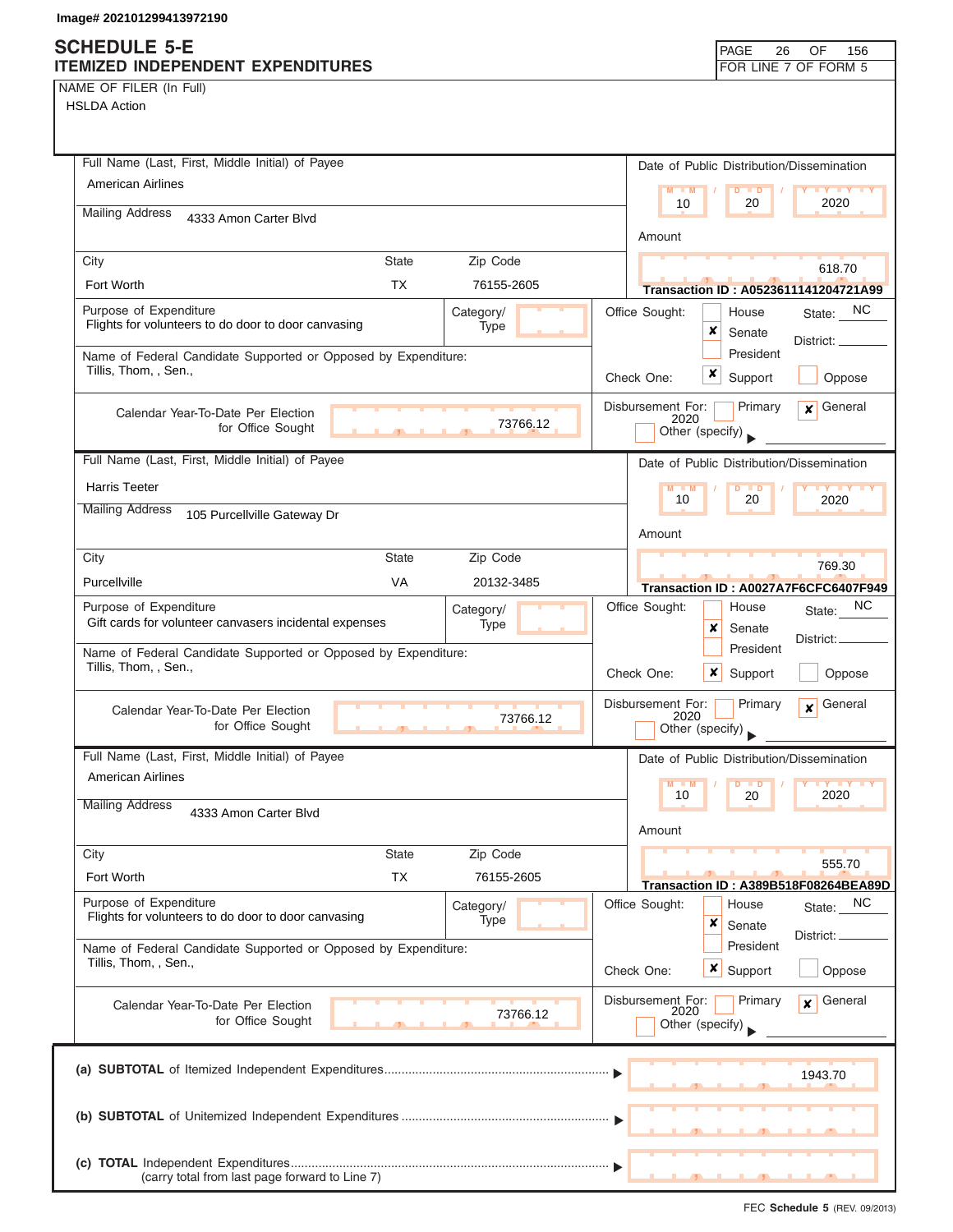## **SCHEDULE 5-E**

| <b>SCHEDULE 5-E</b><br>ITEMIZED INDEPENDENT EXPENDITURES                                           | PAGE<br>OF<br>27<br>156<br>FOR LINE 7 OF FORM 5                       |
|----------------------------------------------------------------------------------------------------|-----------------------------------------------------------------------|
| NAME OF FILER (In Full)                                                                            |                                                                       |
| <b>HSLDA Action</b>                                                                                |                                                                       |
|                                                                                                    |                                                                       |
| Full Name (Last, First, Middle Initial) of Payee                                                   | Date of Public Distribution/Dissemination                             |
| <b>United Airlines</b>                                                                             | $M - M$<br>$D$ $D$<br><b>TY TY TY</b>                                 |
| <b>Mailing Address</b><br>PO Box 6649                                                              | 10<br>20<br>2020                                                      |
|                                                                                                    | Amount                                                                |
| <b>State</b><br>Zip Code<br>City                                                                   | 181.10                                                                |
| IL<br>60606-0649<br>Chicago                                                                        | <b>Transaction ID: AE7898099F9634BF3810</b>                           |
| Purpose of Expenditure<br>Category/                                                                | Office Sought:<br>State: NC<br>House                                  |
| Flights for volunteers to do door to door canvasing<br>Type                                        | ×<br>Senate<br>District:                                              |
| Name of Federal Candidate Supported or Opposed by Expenditure:                                     | President                                                             |
| Tillis, Thom, , Sen.,                                                                              | x<br>Check One:<br>Support<br>Oppose                                  |
| Calendar Year-To-Date Per Election                                                                 | Disbursement For:<br>Primary<br>$\mathbf x$ General                   |
| 73766.12<br>for Office Sought                                                                      | 2020<br>Other (specify)                                               |
| Full Name (Last, First, Middle Initial) of Payee                                                   | Date of Public Distribution/Dissemination                             |
| <b>American Airlines</b>                                                                           | $M - M$<br>$\overline{D}$<br><b>TY TY TY</b><br>$\blacksquare$        |
| <b>Mailing Address</b>                                                                             | 20<br>2020<br>10                                                      |
| 4333 Amon Carter Blvd                                                                              | Amount                                                                |
| Zip Code<br>City<br><b>State</b>                                                                   |                                                                       |
| <b>TX</b><br>Fort Worth<br>76155-2605                                                              | 555.70                                                                |
| Purpose of Expenditure                                                                             | Transaction ID: AD244D93B38074B329FA<br>NC<br>Office Sought:<br>House |
| Category/<br>Flights for volunteers to do door to door canvasing<br>Type                           | State:<br>x<br>Senate                                                 |
| Name of Federal Candidate Supported or Opposed by Expenditure:                                     | District:<br>President                                                |
| Tillis, Thom, , Sen.,                                                                              | Check One:<br>x<br>Support<br>Oppose                                  |
|                                                                                                    | Primary<br>General<br>Disbursement For:                               |
| Calendar Year-To-Date Per Election<br>73766.12<br>for Office Sought                                | $\boldsymbol{x}$<br>2020<br>Other (specify)                           |
| Full Name (Last, First, Middle Initial) of Payee                                                   |                                                                       |
| American Airlines                                                                                  | Date of Public Distribution/Dissemination                             |
|                                                                                                    | $M - M$<br>10<br>20<br>2020                                           |
| <b>Mailing Address</b><br>4333 Amon Carter Blvd                                                    |                                                                       |
|                                                                                                    | Amount                                                                |
| <b>State</b><br>Zip Code<br>City<br><b>TX</b><br>Fort Worth<br>76155-2605                          | 595.70                                                                |
|                                                                                                    | Transaction ID: A5E6244699D0247F1AE4                                  |
| Purpose of Expenditure<br>Category/<br>Flights for volunteers to do door to door canvasing<br>Type | Office Sought:<br>NC<br>House<br>State:<br>×<br>Senate                |
| Name of Federal Candidate Supported or Opposed by Expenditure:                                     | District:<br>President                                                |
| Tillis, Thom, , Sen.,                                                                              | x<br>Check One:<br>Support<br>Oppose                                  |
|                                                                                                    |                                                                       |
| Calendar Year-To-Date Per Election<br>73766.12<br>for Office Sought                                | Disbursement For:<br>General<br>Primary<br>$\mathbf{x}$<br>2020       |
|                                                                                                    | Other (specify)                                                       |
|                                                                                                    |                                                                       |
|                                                                                                    | 1332.50                                                               |
|                                                                                                    |                                                                       |
|                                                                                                    |                                                                       |
|                                                                                                    |                                                                       |
| (carry total from last page forward to Line 7)                                                     |                                                                       |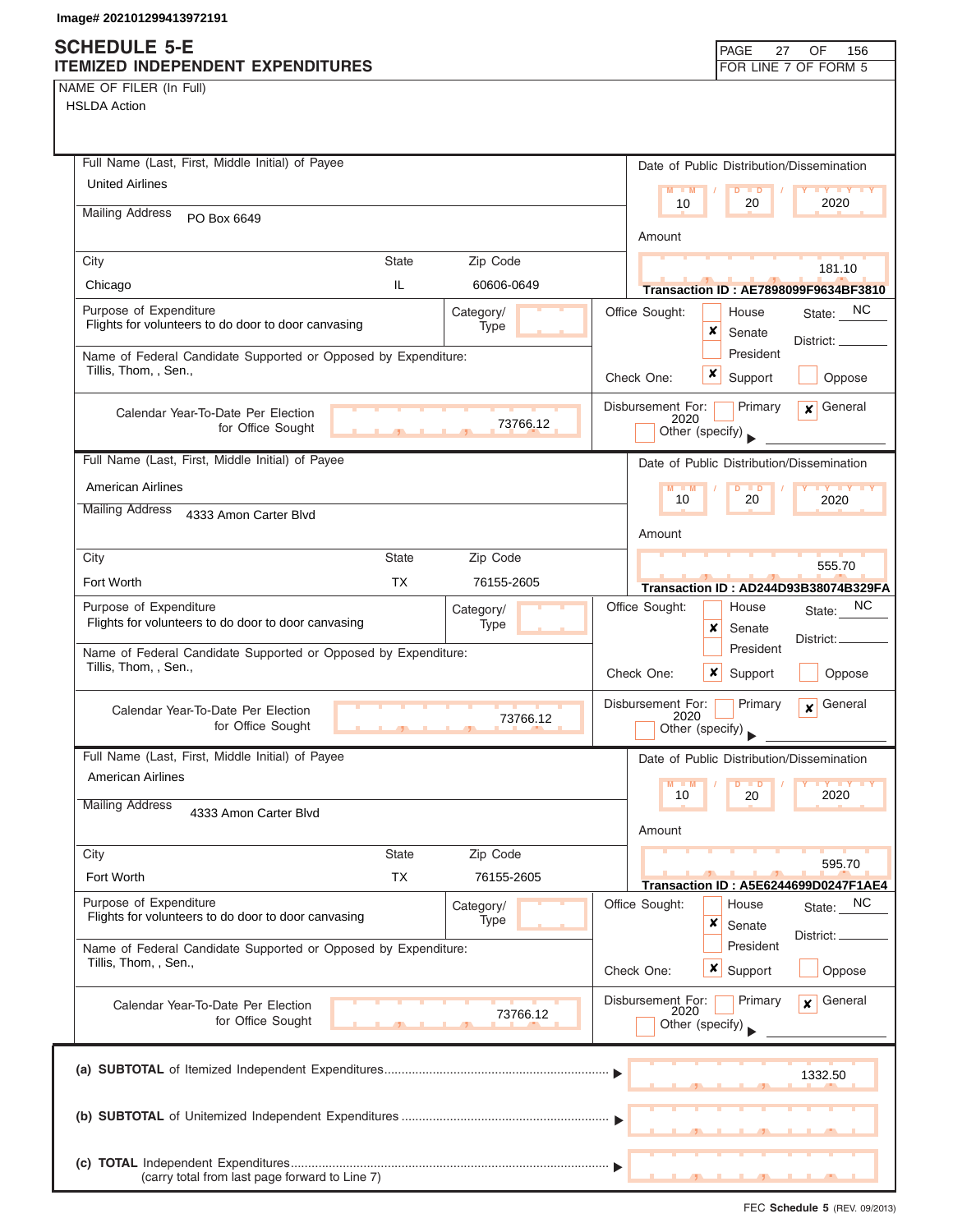## **SCHEDULE 5-E**

| SCHEDULE 5-E<br>ITEMIZED INDEPENDENT EXPENDITURES                                       |              |                   |                           | <b>PAGE</b><br>28                         | OF<br>156<br>FOR LINE 7 OF FORM 5    |
|-----------------------------------------------------------------------------------------|--------------|-------------------|---------------------------|-------------------------------------------|--------------------------------------|
| NAME OF FILER (In Full)<br><b>HSLDA Action</b>                                          |              |                   |                           |                                           |                                      |
|                                                                                         |              |                   |                           |                                           |                                      |
| Full Name (Last, First, Middle Initial) of Payee                                        |              |                   |                           | Date of Public Distribution/Dissemination |                                      |
| <b>Harris Teeter</b>                                                                    |              |                   | $M - M$                   | $D$ $\Box$ $D$                            | Y FY FY FY                           |
| <b>Mailing Address</b><br>19350 Winmeade Dr                                             |              |                   | 10                        | 20                                        | 2020                                 |
|                                                                                         |              |                   | Amount                    |                                           |                                      |
| City                                                                                    | <b>State</b> | Zip Code          |                           |                                           | 1879.75                              |
| Leesburg                                                                                | <b>VA</b>    | 20176-6506        |                           |                                           | Transaction ID: A1DF740EA54394BF7908 |
| Purpose of Expenditure<br>Gift cards for canvassers incidental expenses                 |              | Category/<br>Type | Office Sought:            | House<br>×<br>Senate                      | State: NC<br>District: __            |
| Name of Federal Candidate Supported or Opposed by Expenditure:<br>Tillis, Thom, , Sen., |              |                   | Check One:                | President<br>x<br>Support                 | Oppose                               |
| Calendar Year-To-Date Per Election<br>for Office Sought                                 |              | 73766.12          | Disbursement For:<br>2020 | Primary<br>Other (specify)                | General<br>$\mathbf{x}$              |
| Full Name (Last, First, Middle Initial) of Payee                                        |              |                   |                           | Date of Public Distribution/Dissemination |                                      |
| <b>United Airlines</b>                                                                  |              |                   | M                         | $\overline{D}$                            |                                      |
| <b>Mailing Address</b><br>PO Box 6649                                                   |              |                   | 10                        | 20                                        | 2020                                 |
|                                                                                         |              |                   | Amount                    |                                           |                                      |
| City                                                                                    | <b>State</b> | Zip Code          |                           |                                           | 485.70                               |
| Chicago                                                                                 | IL           | 60606-0649        |                           |                                           | Transaction ID: A91555B1BCA5F47C5B45 |
| Purpose of Expenditure<br>Flights for volunteers to do door to door canvasing           |              | Category/<br>Type | Office Sought:            | House<br>x<br>Senate                      | NC.<br>State:<br>District:           |
| Name of Federal Candidate Supported or Opposed by Expenditure:<br>Tillis, Thom, , Sen., |              |                   | Check One:                | President<br>×<br>Support                 | Oppose                               |
| Calendar Year-To-Date Per Election<br>for Office Sought                                 | $\mathbf{1}$ | 73766.12          | Disbursement For:<br>2020 | Primary<br>Other (specify)                | General<br>$\mathbf{x}$              |
| Full Name (Last, First, Middle Initial) of Payee                                        |              |                   |                           | Date of Public Distribution/Dissemination |                                      |
| <b>American Airlines</b>                                                                |              |                   | $M - M$<br>10             | 20                                        | 2020                                 |
| <b>Mailing Address</b><br>4333 Amon Carter Blvd                                         |              |                   | Amount                    |                                           |                                      |
| City                                                                                    | <b>State</b> | Zip Code          |                           |                                           | 555.70                               |
| Fort Worth                                                                              | <b>TX</b>    | 76155-2605        |                           |                                           | Transaction ID: A7C00980590944444989 |
| Purpose of Expenditure<br>Flights for volunteers to do door to door canvasing           |              | Category/<br>Type | Office Sought:            | House<br>×<br>Senate                      | NC<br>State:                         |
| Name of Federal Candidate Supported or Opposed by Expenditure:<br>Tillis, Thom, , Sen., |              |                   | Check One:                | President<br>x<br>Support                 | District: <sub>-</sub><br>Oppose     |
| Calendar Year-To-Date Per Election<br>for Office Sought                                 |              | 73766.12          | Disbursement For:<br>2020 | Primary<br>Other (specify)                | General<br>$\mathbf{x}$              |
|                                                                                         |              |                   |                           |                                           | 2921.15                              |
|                                                                                         |              |                   |                           |                                           |                                      |
| (carry total from last page forward to Line 7)                                          |              |                   |                           |                                           |                                      |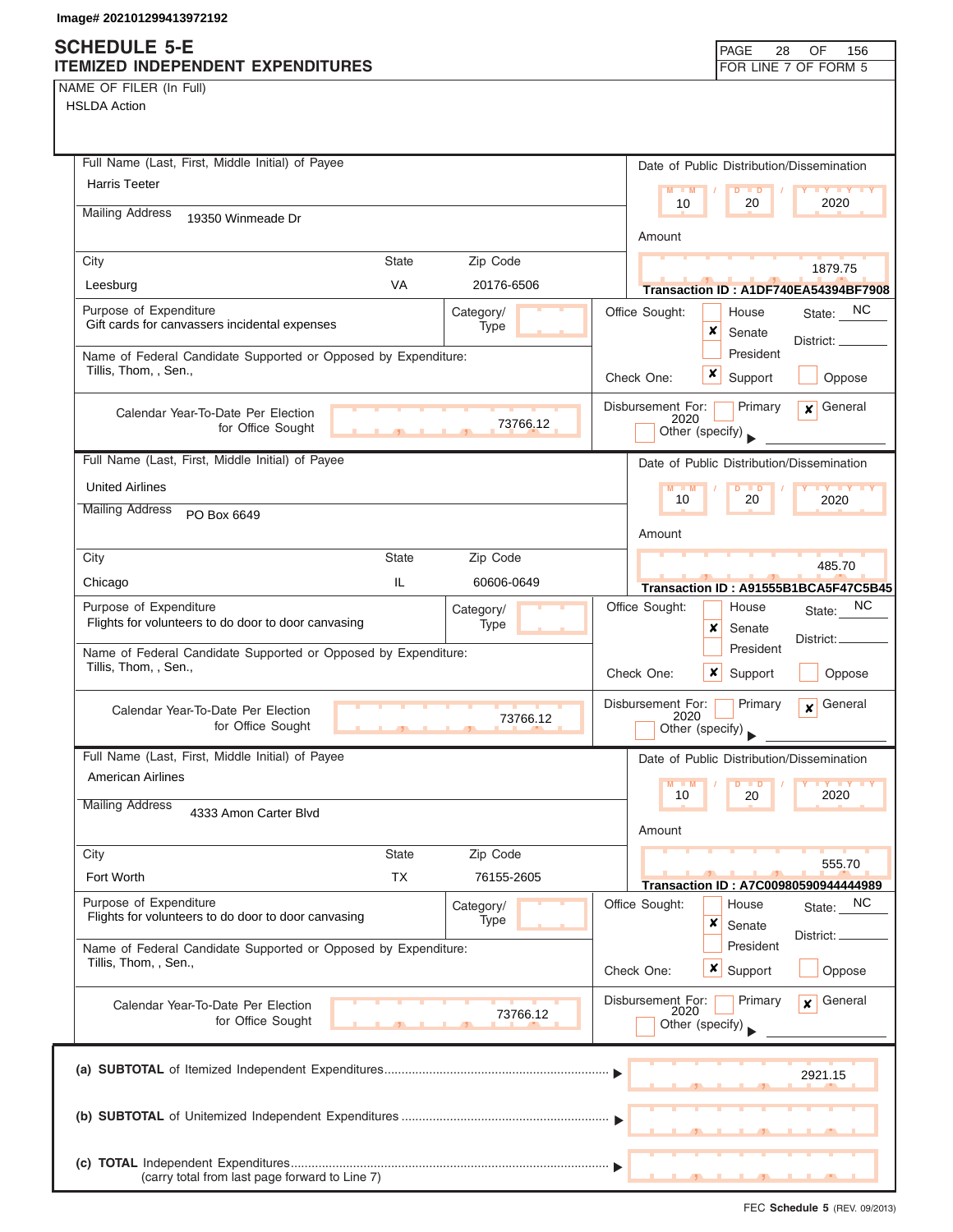# **SCHEDULE 5-E**

| NAME OF FILER (In Full) |  |  |
|-------------------------|--|--|
|-------------------------|--|--|

| SCHEDULE 5-E<br>ITEMIZED INDEPENDENT EXPENDITURES                                                         | PAGE<br>29<br>OF<br>156<br>FOR LINE 7 OF FORM 5                 |
|-----------------------------------------------------------------------------------------------------------|-----------------------------------------------------------------|
| NAME OF FILER (In Full)                                                                                   |                                                                 |
| <b>HSLDA Action</b>                                                                                       |                                                                 |
|                                                                                                           |                                                                 |
|                                                                                                           |                                                                 |
| Full Name (Last, First, Middle Initial) of Payee                                                          | Date of Public Distribution/Dissemination                       |
| <b>American Airlines</b>                                                                                  | $M - M$<br>$D$ $D$<br>20<br>2020<br>10                          |
| <b>Mailing Address</b><br>4333 Amon Carter Blvd                                                           |                                                                 |
|                                                                                                           | Amount                                                          |
| City<br><b>State</b><br>Zip Code                                                                          | 603.70                                                          |
| Fort Worth<br><b>TX</b><br>76155-2605                                                                     | Transaction ID: A95B286728B684A1CA11                            |
| Purpose of Expenditure<br>Category/<br>Flights for volunteers to do door to door canvasing<br>Type        | State: NC<br>Office Sought:<br>House<br>×<br>Senate             |
| Name of Federal Candidate Supported or Opposed by Expenditure:                                            | District:<br>President                                          |
| Tillis, Thom, , Sen.,                                                                                     | x<br>Check One:<br>Support<br>Oppose                            |
| Calendar Year-To-Date Per Election                                                                        | Disbursement For:<br>General<br>Primary<br>$\mathbf{x}$         |
| 73766.12<br>for Office Sought                                                                             | 2020<br>Other (specify)                                         |
| Full Name (Last, First, Middle Initial) of Payee                                                          |                                                                 |
|                                                                                                           | Date of Public Distribution/Dissemination                       |
| <b>American Airlines</b><br><b>Mailing Address</b>                                                        | $M = M$<br>$D$ $D$<br><b>TY TY TY</b><br>10<br>20<br>2020       |
| 4333 Amon Carter Blvd                                                                                     |                                                                 |
|                                                                                                           | Amount                                                          |
| City<br><b>State</b><br>Zip Code                                                                          | 603.70                                                          |
| Fort Worth<br><b>TX</b><br>76155-2605                                                                     | Transaction ID: A15CB6C6DADB545E8B6E                            |
| Purpose of Expenditure<br>Category/<br>Flights for volunteers to do door to door canvasing<br><b>Type</b> | NC.<br>Office Sought:<br>House<br>State:                        |
|                                                                                                           | x<br>Senate<br>District:<br>President                           |
| Name of Federal Candidate Supported or Opposed by Expenditure:<br>Tillis, Thom, , Sen.,                   | ×<br>Check One:<br>Support<br>Oppose                            |
|                                                                                                           |                                                                 |
| Calendar Year-To-Date Per Election<br>73766.12                                                            | Disbursement For:<br>Primary<br>General<br>$\mathbf{x}$<br>2020 |
| for Office Sought                                                                                         | Other (specify)                                                 |
| Full Name (Last, First, Middle Initial) of Payee                                                          | Date of Public Distribution/Dissemination                       |
| <b>American Airlines</b>                                                                                  | $M - M$<br>$\blacksquare$                                       |
| <b>Mailing Address</b><br>4333 Amon Carter Blvd                                                           | 2020<br>10<br>20                                                |
|                                                                                                           | Amount                                                          |
| Zip Code<br>City<br><b>State</b>                                                                          |                                                                 |
| <b>TX</b><br>Fort Worth<br>76155-2605                                                                     | 618.70<br>Transaction ID: AB97BD9C3863B4737AED                  |
| Purpose of Expenditure<br>Category/                                                                       | Office Sought:<br>NC<br>House<br>State:                         |
| Flights for volunteers to do door to door canvasing<br><b>Type</b>                                        | x<br>Senate                                                     |
| Name of Federal Candidate Supported or Opposed by Expenditure:                                            | District:<br>President                                          |
| Tillis, Thom, , Sen.,                                                                                     | x<br>Check One:<br>Support<br>Oppose                            |
|                                                                                                           | Disbursement For:<br>General<br>Primary<br>$\mathbf{x}$         |
| Calendar Year-To-Date Per Election<br>73766.12<br>for Office Sought                                       | 2020<br>Other (specify)                                         |
|                                                                                                           |                                                                 |
|                                                                                                           |                                                                 |
|                                                                                                           | 1826.10                                                         |
|                                                                                                           |                                                                 |
|                                                                                                           |                                                                 |
|                                                                                                           |                                                                 |
| (carry total from last page forward to Line 7)                                                            |                                                                 |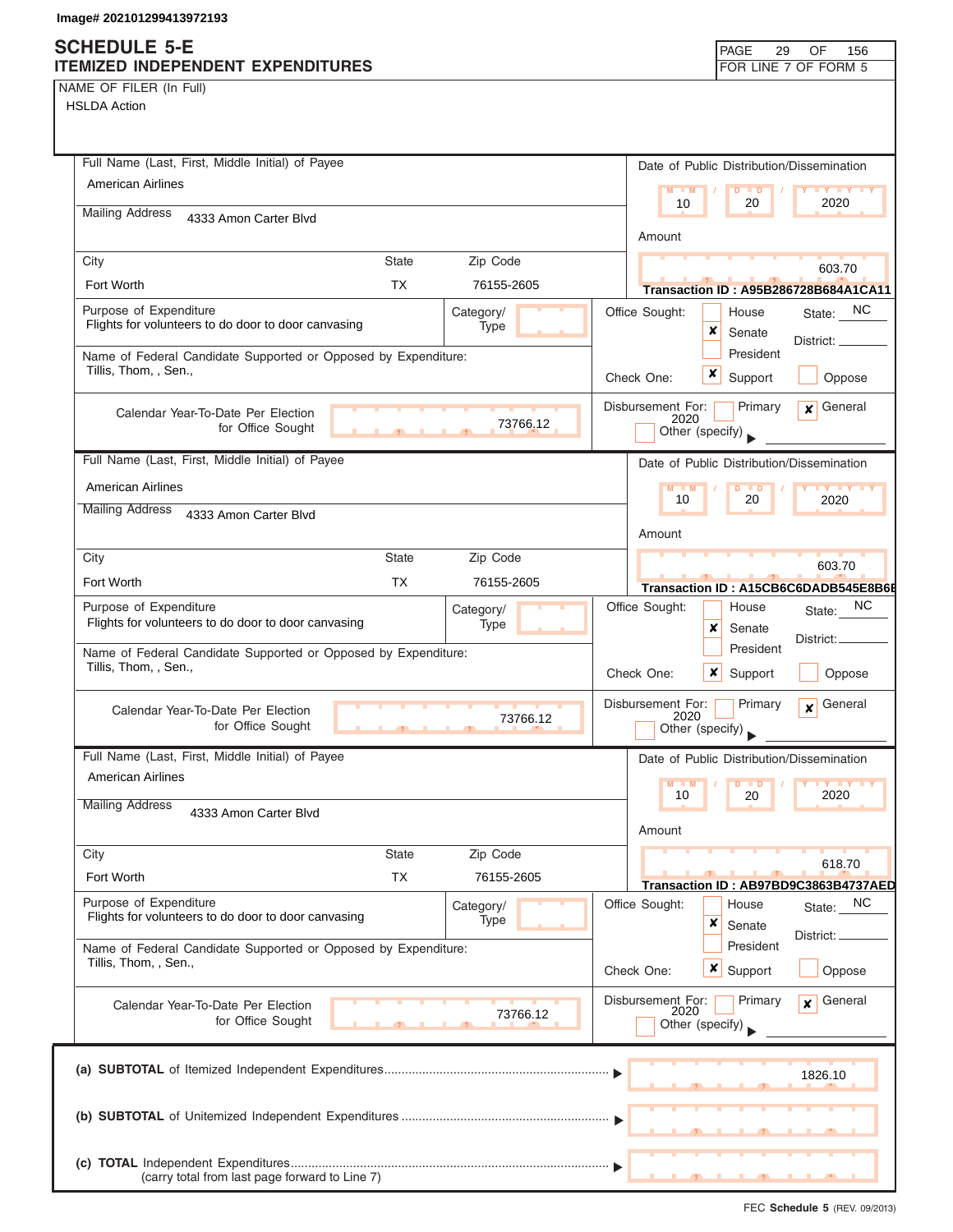## **SCHEDULE 5-E ITEMIZED INDEPENDENT EXPENDITURES FOR LINE 7 OF FORM 5**

NAME OF FILER (In Full) HSLDA Action

| Full Name (Last, First, Middle Initial) of Payee               |            | Date of Public Distribution/Dissemination                                    |
|----------------------------------------------------------------|------------|------------------------------------------------------------------------------|
| Delta Airlines, Inc                                            |            | $M - M$<br><b>TY TY TY</b><br>D<br>$\blacksquare$                            |
| <b>Mailing Address</b><br>PO Box 20706                         |            | 2020<br>10<br>20                                                             |
|                                                                |            | Amount                                                                       |
| City<br><b>State</b>                                           | Zip Code   | 284.70                                                                       |
| GA<br>Atlanta                                                  | 30320-6001 | Transaction ID: A771A16E8752348E0A4F                                         |
| Purpose of Expenditure                                         | Category/  | State: NC<br>Office Sought:<br>House                                         |
| Flights for volunteers to do door to door canvasing            | Type       | ×<br>Senate<br>District: _                                                   |
| Name of Federal Candidate Supported or Opposed by Expenditure: |            | President                                                                    |
| Tillis, Thom, , Sen.,                                          |            | x<br>Support<br>Check One:<br>Oppose                                         |
| Calendar Year-To-Date Per Election                             |            | General<br>Disbursement For:<br>Primary<br>$\mathbf{x}$                      |
| for Office Sought<br>$\overline{1}$                            | 73766.12   | 2020<br>Other (specify)                                                      |
| Full Name (Last, First, Middle Initial) of Payee               |            | Date of Public Distribution/Dissemination                                    |
| Delta Airlines, Inc                                            |            | $M - M$<br>$D$ $D$<br>$\mathbf{y}$ $\mathbf{y}$                              |
| <b>Mailing Address</b><br>PO Box 20706                         |            | 10<br>20<br>2020                                                             |
|                                                                |            | Amount                                                                       |
| City<br><b>State</b>                                           | Zip Code   | 746.20                                                                       |
| GA<br>Atlanta                                                  | 30320-6001 | Transaction ID: A076B24BC80D64D3EB55                                         |
| Purpose of Expenditure                                         | Category/  | ΝC<br>Office Sought:<br>House<br>State:                                      |
| Flights for volunteers to do door to door canvasing            | Type       | x<br>Senate                                                                  |
| Name of Federal Candidate Supported or Opposed by Expenditure: |            | District:<br>President                                                       |
| Tillis, Thom, , Sen.,                                          |            | Check One:<br>x<br>Support<br>Oppose                                         |
| Calendar Year-To-Date Per Election                             |            | Disbursement For:<br>Primary<br>General<br>$\mathbf{x}$                      |
| for Office Sought                                              | 73766.12   | 2020<br>Other (specify)                                                      |
| Full Name (Last, First, Middle Initial) of Payee               |            | Date of Public Distribution/Dissemination                                    |
| Enterprise                                                     |            | $M - M$<br>D<br>$\blacksquare$                                               |
| <b>Mailing Address</b>                                         |            | 2020<br>10<br>20                                                             |
| 5489 R C Josh Birmingham PKWY                                  |            | Amount                                                                       |
| City<br><b>State</b>                                           | Zip Code   |                                                                              |
| <b>NC</b><br>Charlotte                                         | 28214      | 433.52                                                                       |
| Purpose of Expenditure                                         | Category/  | <b>Transaction ID: A156783A3496B449C8E6</b><br>Office Sought:<br>NC<br>House |
| Rental Vehicles for door to door canvasing                     | Type       | State:<br>×<br>Senate                                                        |
| Name of Federal Candidate Supported or Opposed by Expenditure: |            | District:<br>President                                                       |
| Tillis, Thom, , Sen.,                                          |            | Check One:<br>x<br>Support<br>Oppose                                         |
|                                                                |            | Disbursement For:<br>Primary<br>General<br>$\mathbf{x}$                      |
| Calendar Year-To-Date Per Election<br>for Office Sought        | 73766.12   | 2020<br>Other (specify)                                                      |
|                                                                |            |                                                                              |
|                                                                |            |                                                                              |
|                                                                |            | 1464.42                                                                      |
|                                                                |            |                                                                              |
|                                                                |            |                                                                              |
|                                                                |            |                                                                              |
| (carry total from last page forward to Line 7)                 |            |                                                                              |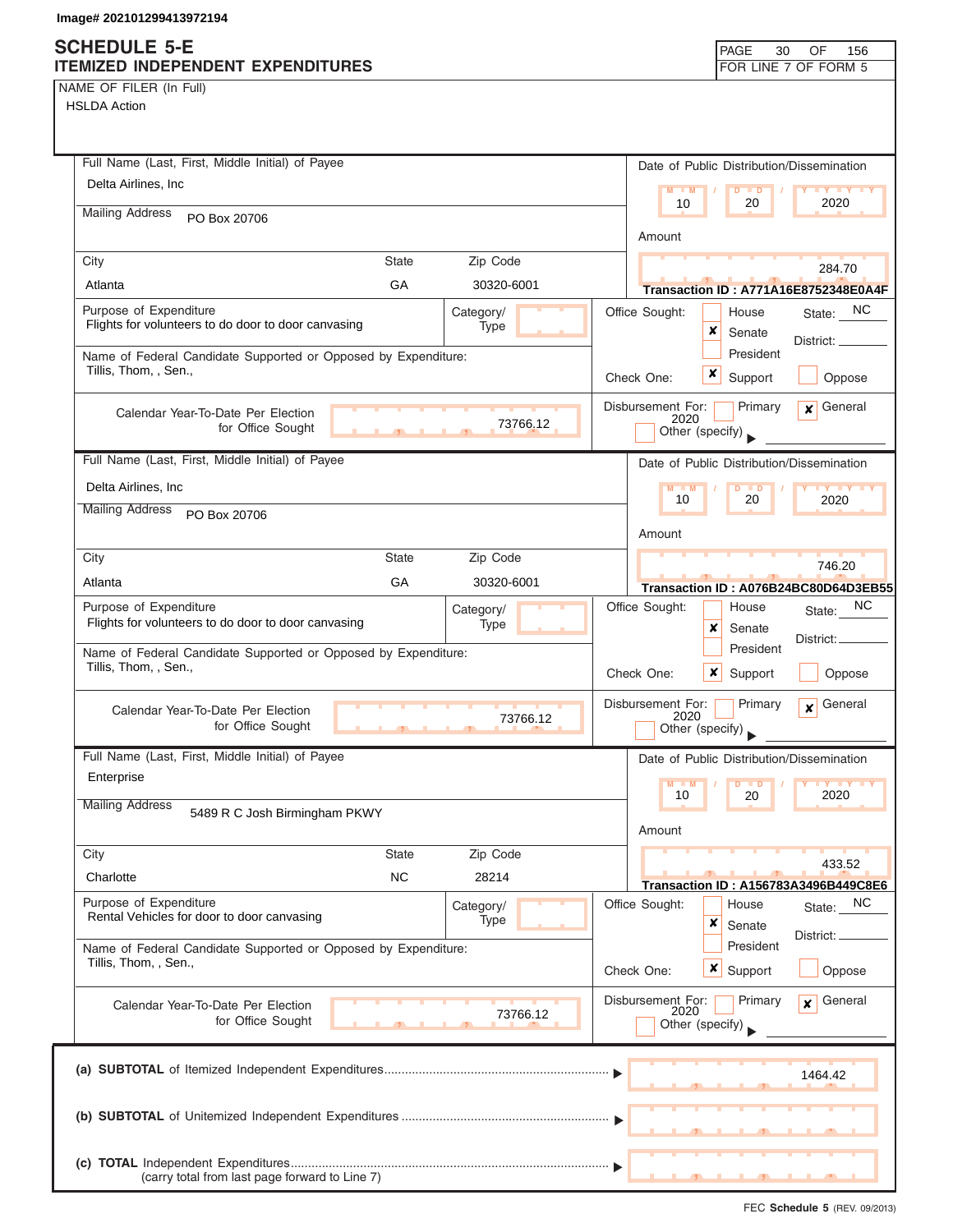NAME OF FILER (In Full)

| Full Name (Last, First, Middle Initial) of Payee                                        |                   | Date of Public Distribution/Dissemination                                              |
|-----------------------------------------------------------------------------------------|-------------------|----------------------------------------------------------------------------------------|
| Domino's                                                                                |                   | $M - M$<br>$D$ $D$<br>Y I Y I Y I Y                                                    |
| <b>Mailing Address</b><br>1146 White St E                                               |                   | 10<br>20<br>2020                                                                       |
|                                                                                         |                   | Amount                                                                                 |
| City<br><b>State</b>                                                                    | Zip Code          | 330.16                                                                                 |
| <b>SC</b><br>Rock Hill                                                                  | 29730-5961        | Transaction ID: A74985FD22A9949A3AE5                                                   |
| Purpose of Expenditure<br>Food for grassroots volunteers                                | Category/         | Office Sought:<br>State: NC<br>House                                                   |
|                                                                                         | Type              | ×<br>Senate<br>District:                                                               |
| Name of Federal Candidate Supported or Opposed by Expenditure:<br>Tillis, Thom, , Sen., |                   | President<br>×                                                                         |
|                                                                                         |                   | Support<br>Oppose<br>Check One:                                                        |
| Calendar Year-To-Date Per Election<br>for Office Sought                                 | 73766.12          | Disbursement For:<br>General<br>Primary<br>$\mathbf{x}$<br>2020<br>Other (specify)     |
| Full Name (Last, First, Middle Initial) of Payee                                        |                   | Date of Public Distribution/Dissemination                                              |
| <b>American Airlines</b>                                                                |                   | $D$ $D$<br>$M - M$                                                                     |
| <b>Mailing Address</b><br>4333 Amon Carter Blvd                                         |                   | 10<br>20<br>2020                                                                       |
|                                                                                         |                   | Amount                                                                                 |
| City<br><b>State</b>                                                                    | Zip Code          | 603.70                                                                                 |
| <b>TX</b><br>Fort Worth                                                                 | 76155-2605        | Transaction ID: AD7F38DE2FAEB4C4C976                                                   |
| Purpose of Expenditure<br>Flights for volunteers to do door to door canvasing           | Category/<br>Type | NC.<br>Office Sought:<br>House<br>State:<br>x<br>Senate                                |
| Name of Federal Candidate Supported or Opposed by Expenditure:<br>Tillis, Thom, , Sen., |                   | District:<br>President<br>Check One:<br>x<br>Support<br>Oppose                         |
| Calendar Year-To-Date Per Election<br>for Office Sought<br>$\mathbf{r}$                 | 73766.12          | Disbursement For:<br>General<br>Primary<br>$\boldsymbol{x}$<br>2020<br>Other (specify) |
| Full Name (Last, First, Middle Initial) of Payee                                        |                   | Date of Public Distribution/Dissemination                                              |
| <b>American Airlines</b>                                                                |                   | M<br>$Y$ $Y$<br>$\blacksquare$                                                         |
| <b>Mailing Address</b><br>4333 Amon Carter Blvd                                         |                   | 2020<br>10<br>20                                                                       |
|                                                                                         |                   | Amount                                                                                 |
| City<br><b>State</b>                                                                    | Zip Code          | 603.70                                                                                 |
| <b>TX</b><br>Fort Worth                                                                 | 76155-2605        | Transaction ID: AA8918E542958404BB19                                                   |
| Purpose of Expenditure<br>Flights for grassroots volunteers doing GOTV work             | Category/<br>Type | Office Sought:<br><b>NC</b><br>House<br>State:<br>×                                    |
| Name of Federal Candidate Supported or Opposed by Expenditure:                          |                   | Senate<br>District:<br>President                                                       |
| Tillis, Thom, , Sen.,                                                                   |                   | $x \mid$<br>Oppose<br>Check One:<br>Support                                            |
|                                                                                         |                   |                                                                                        |
| Calendar Year-To-Date Per Election<br>for Office Sought                                 | 73766.12          | Disbursement For:<br>Primary<br>General<br>$\boldsymbol{x}$<br>2020<br>Other (specify) |
|                                                                                         |                   |                                                                                        |
|                                                                                         |                   | 1537.56                                                                                |
|                                                                                         |                   |                                                                                        |
|                                                                                         |                   |                                                                                        |
|                                                                                         |                   |                                                                                        |
| (carry total from last page forward to Line 7)                                          |                   |                                                                                        |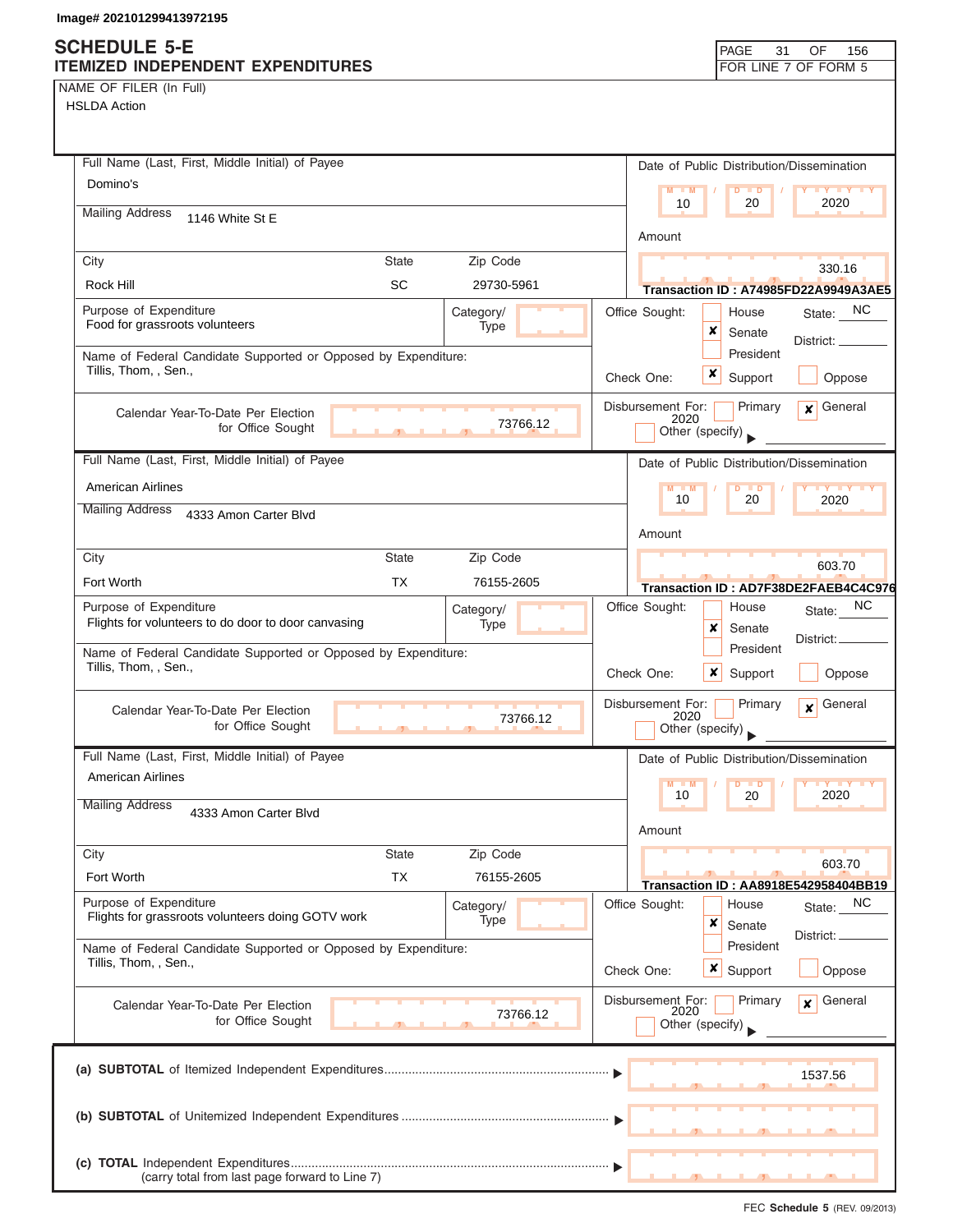NAME OF FILER (In Full) HSLDA Action

| Full Name (Last, First, Middle Initial) of Payee                                        |                |                          |            |                           | Date of Public Distribution/Dissemination |                                             |
|-----------------------------------------------------------------------------------------|----------------|--------------------------|------------|---------------------------|-------------------------------------------|---------------------------------------------|
| Enterprise                                                                              |                |                          |            | $M - M$                   | $D$ $D$                                   | <b>TY TY TY</b>                             |
| <b>Mailing Address</b><br>5489 R C Josh Birmingham PKWY                                 |                |                          |            | 10                        | 20                                        | 2020                                        |
|                                                                                         |                |                          |            | Amount                    |                                           |                                             |
| City                                                                                    | <b>State</b>   | Zip Code                 |            |                           |                                           | 496.53                                      |
| Charlotte                                                                               | <b>NC</b>      | 28214                    |            |                           |                                           | <b>Transaction ID: A962FC37810154CC3B10</b> |
| Purpose of Expenditure<br>Rental Vehicles for door to door canvasing                    |                | Category/<br><b>Type</b> |            | Office Sought:            | House<br>x                                | NC.<br>State:                               |
|                                                                                         |                |                          |            |                           | Senate<br>President                       | District: _                                 |
| Name of Federal Candidate Supported or Opposed by Expenditure:<br>Tillis, Thom, , Sen., |                |                          | Check One: |                           | ×<br>Support                              | Oppose                                      |
|                                                                                         |                |                          |            | Disbursement For:         | Primary                                   | General<br>$\mathbf{x}$                     |
| Calendar Year-To-Date Per Election<br>for Office Sought                                 |                | 73766.12                 |            | 2020                      | Other (specify)                           |                                             |
|                                                                                         |                |                          |            |                           |                                           |                                             |
| Full Name (Last, First, Middle Initial) of Payee                                        |                |                          |            |                           | Date of Public Distribution/Dissemination |                                             |
| <b>American Airlines</b><br><b>Mailing Address</b>                                      |                |                          |            | $M - M$<br>10             | D<br>$\blacksquare$<br>20                 | <b>TY TY TY</b><br>2020                     |
| 4333 Amon Carter Blvd                                                                   |                |                          |            | Amount                    |                                           |                                             |
| City                                                                                    | <b>State</b>   | Zip Code                 |            |                           |                                           |                                             |
| Fort Worth                                                                              | <b>TX</b>      | 76155-2605               |            |                           |                                           | 525.70                                      |
| Purpose of Expenditure                                                                  |                | Category/                |            | Office Sought:            | House                                     | Transaction ID: AE559CAA134EE4F1A88E<br>NC. |
| xFlights for volunteers to do door to door canvasing                                    |                | Type                     |            |                           | x<br>Senate                               | State:                                      |
| Name of Federal Candidate Supported or Opposed by Expenditure:                          |                |                          |            |                           | President                                 | District:                                   |
| Tillis, Thom, , Sen.,                                                                   |                |                          | Check One: |                           | ×<br>Support                              | Oppose                                      |
| Calendar Year-To-Date Per Election                                                      |                |                          |            | Disbursement For:         | Primary                                   | General<br>$\mathbf{x}$                     |
| for Office Sought                                                                       | $\overline{1}$ | 73766.12                 |            | 2020                      | Other (specify)                           |                                             |
| Full Name (Last, First, Middle Initial) of Payee                                        |                |                          |            |                           | Date of Public Distribution/Dissemination |                                             |
| <b>American Airlines</b>                                                                |                |                          |            | $M = M$                   | $D$ $D$                                   | <b>IY IY IY</b>                             |
| <b>Mailing Address</b><br>4333 Amon Carter Blvd                                         |                |                          |            | 10                        | 20                                        | 2020                                        |
|                                                                                         |                |                          |            | Amount                    |                                           |                                             |
| City                                                                                    | <b>State</b>   | Zip Code                 |            |                           |                                           | 603.70                                      |
| Fort Worth                                                                              | <b>TX</b>      | 76155-2605               |            |                           |                                           | Transaction ID: ADF83BBFCF9FD440E8D1        |
| Purpose of Expenditure<br>Flights for volunteers to do door to door canvasing           |                | Category/                |            | Office Sought:            | House                                     | NC.<br>State:                               |
|                                                                                         |                | Type                     |            |                           | ×<br>Senate                               | District:                                   |
| Name of Federal Candidate Supported or Opposed by Expenditure:<br>Tillis, Thom, , Sen., |                |                          |            |                           | President                                 |                                             |
|                                                                                         |                |                          | Check One: |                           | $x \mid$<br>Support                       | Oppose                                      |
| Calendar Year-To-Date Per Election                                                      |                | 73766.12                 |            | Disbursement For:<br>2020 | Primary                                   | General<br>$\mathbf{x}$                     |
| for Office Sought                                                                       |                |                          |            |                           | Other (specify)                           |                                             |
|                                                                                         |                |                          |            |                           |                                           |                                             |
|                                                                                         |                |                          |            |                           |                                           | 1625.93                                     |
|                                                                                         |                |                          |            |                           |                                           |                                             |
|                                                                                         |                |                          |            |                           |                                           |                                             |
|                                                                                         |                |                          |            |                           |                                           |                                             |
| (carry total from last page forward to Line 7)                                          |                |                          |            |                           |                                           |                                             |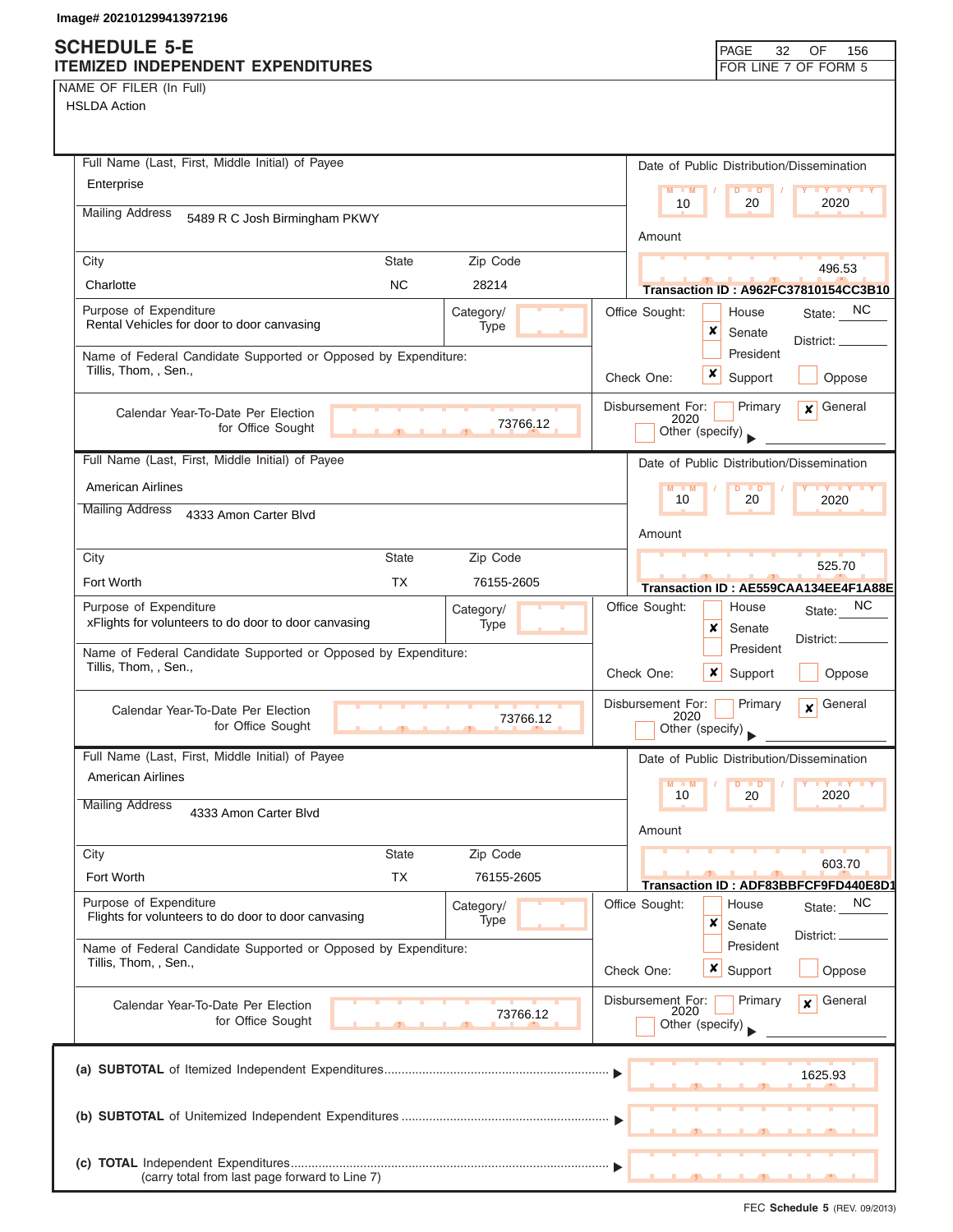# **SCHEDULE 5-E**

| SCHEDULE 5-E<br>ITEMIZED INDEPENDENT EXPENDITURES                                       |                                   |                   |            |                           | PAGE<br>33                                | OF<br>156<br>FOR LINE 7 OF FORM 5    |
|-----------------------------------------------------------------------------------------|-----------------------------------|-------------------|------------|---------------------------|-------------------------------------------|--------------------------------------|
| NAME OF FILER (In Full)                                                                 |                                   |                   |            |                           |                                           |                                      |
| <b>HSLDA Action</b>                                                                     |                                   |                   |            |                           |                                           |                                      |
|                                                                                         |                                   |                   |            |                           |                                           |                                      |
| Full Name (Last, First, Middle Initial) of Payee                                        |                                   |                   |            |                           |                                           |                                      |
| <b>American Airlines</b>                                                                |                                   |                   |            |                           | Date of Public Distribution/Dissemination |                                      |
|                                                                                         |                                   |                   |            | $M - M$<br>10             | $D$ $D$<br>20                             | <b>LY LY LY</b><br>2020              |
| <b>Mailing Address</b><br>4333 Amon Carter Blvd                                         |                                   |                   |            |                           |                                           |                                      |
|                                                                                         |                                   |                   |            | Amount                    |                                           |                                      |
| City                                                                                    | <b>State</b>                      | Zip Code          |            |                           |                                           | 623.70                               |
| Fort Worth                                                                              | <b>TX</b>                         | 76155-2605        |            |                           |                                           | Transaction ID: ADF01AA108C6740E7B8C |
| Purpose of Expenditure<br>Flights for volunteers to do door to door canvasing           |                                   | Category/<br>Type |            | Office Sought:            | House<br>x                                | State: NC                            |
| Name of Federal Candidate Supported or Opposed by Expenditure:                          |                                   |                   |            |                           | Senate<br>President                       | District: _                          |
| Tillis, Thom, , Sen.,                                                                   |                                   |                   | Check One: |                           | x<br>Support                              | Oppose                               |
|                                                                                         |                                   |                   |            |                           |                                           |                                      |
| Calendar Year-To-Date Per Election                                                      |                                   | 73766.12          |            | Disbursement For:<br>2020 | Primary                                   | General<br>$\mathbf{x}$              |
| for Office Sought                                                                       | <b>Contract Contract Contract</b> |                   |            |                           | Other (specify)                           |                                      |
| Full Name (Last, First, Middle Initial) of Payee                                        |                                   |                   |            |                           | Date of Public Distribution/Dissemination |                                      |
| Enterprise                                                                              |                                   |                   |            | $M - M$<br>10             | $D$ $D$<br>20                             | <b>TY TY TY</b><br>2020              |
| <b>Mailing Address</b><br>5489 R C Josh Birmingham PKWY                                 |                                   |                   |            |                           |                                           |                                      |
|                                                                                         |                                   |                   |            | Amount                    |                                           |                                      |
| City                                                                                    | <b>State</b>                      | Zip Code          |            |                           |                                           | 595.83                               |
| Charlotte                                                                               | <b>NC</b>                         | 28214             |            |                           |                                           | Transaction ID: AC4A10C0C66EE480DB3F |
| Purpose of Expenditure<br>Rental Vehicles for door to door canvasing                    |                                   | Category/         |            | Office Sought:            | House                                     | NC<br>State:                         |
|                                                                                         |                                   | <b>Type</b>       |            |                           | x<br>Senate<br>President                  | District:                            |
| Name of Federal Candidate Supported or Opposed by Expenditure:<br>Tillis, Thom, , Sen., |                                   |                   |            |                           |                                           |                                      |
|                                                                                         |                                   |                   | Check One: |                           | $\boldsymbol{x}$<br>Support               | Oppose                               |
| Calendar Year-To-Date Per Election                                                      |                                   | 73766.12          |            | Disbursement For:<br>2020 | Primary                                   | General<br>$\boldsymbol{x}$          |
| for Office Sought                                                                       |                                   |                   |            |                           | Other (specify)                           |                                      |
| Full Name (Last, First, Middle Initial) of Payee                                        |                                   |                   |            |                           | Date of Public Distribution/Dissemination |                                      |
| <b>American Airlines</b>                                                                |                                   |                   |            | $M - M$                   | $\blacksquare$                            |                                      |
| <b>Mailing Address</b><br>4333 Amon Carter Blvd                                         |                                   |                   |            | 10                        | 20                                        | 2020                                 |
|                                                                                         |                                   |                   |            | Amount                    |                                           |                                      |
| City                                                                                    | <b>State</b>                      | Zip Code          |            |                           |                                           | 603.70                               |
| Fort Worth                                                                              | <b>TX</b>                         | 76155-2605        |            |                           |                                           | Transaction ID: A4E061737980E454381C |
| Purpose of Expenditure<br>Flights for volunteers to do door to door canvasing           |                                   | Category/         |            | Office Sought:            | House                                     | State: NC                            |
|                                                                                         |                                   | Type              |            |                           | ×<br>Senate                               | District:                            |
| Name of Federal Candidate Supported or Opposed by Expenditure:<br>Tillis, Thom, , Sen., |                                   |                   |            |                           | President                                 |                                      |
|                                                                                         |                                   |                   | Check One: |                           | ×<br>Support                              | Oppose                               |
| Calendar Year-To-Date Per Election                                                      |                                   | 73766.12          |            | Disbursement For:<br>2020 | Primary                                   | General<br>$\mathbf{x}$              |
| for Office Sought                                                                       |                                   |                   |            |                           | Other (specify)                           |                                      |
|                                                                                         |                                   |                   |            |                           |                                           |                                      |
|                                                                                         |                                   |                   |            |                           |                                           | 1823.23                              |
|                                                                                         |                                   |                   |            |                           |                                           |                                      |
|                                                                                         |                                   |                   |            |                           |                                           |                                      |
|                                                                                         |                                   |                   |            |                           |                                           |                                      |
| (carry total from last page forward to Line 7)                                          |                                   |                   |            |                           |                                           |                                      |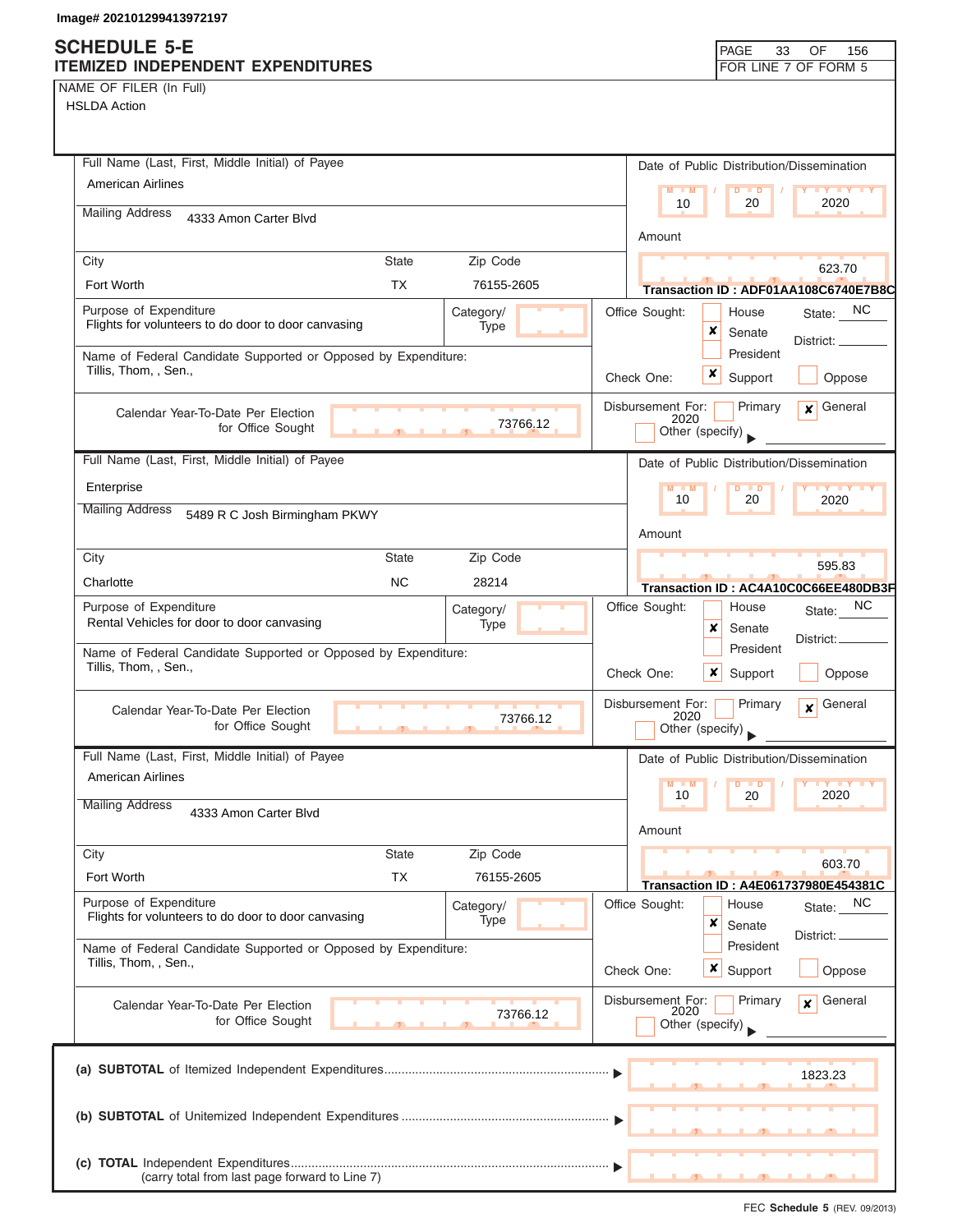NAME OF FILER (In Full)

HSLDA Action

| Full Name (Last, First, Middle Initial) of Payee                                                   | Date of Public Distribution/Dissemination                                              |
|----------------------------------------------------------------------------------------------------|----------------------------------------------------------------------------------------|
| American Airlines                                                                                  | $M - M$<br>$D$ $D$<br>$Y$ $Y$<br>10<br>20<br>2020                                      |
| <b>Mailing Address</b><br>4333 Amon Carter Blvd                                                    |                                                                                        |
|                                                                                                    | Amount                                                                                 |
| <b>State</b><br>Zip Code<br>City<br>Fort Worth<br><b>TX</b><br>76155-2605                          | 603.70                                                                                 |
| Purpose of Expenditure<br>Category/                                                                | Transaction ID: A91AD49ED33F9466D8C9<br>State: NC<br>Office Sought:<br>House           |
| Flights for volunteers to do door to door canvasing<br>Type                                        | ×<br>Senate                                                                            |
| Name of Federal Candidate Supported or Opposed by Expenditure:                                     | District:<br>President                                                                 |
| Tillis, Thom, , Sen.,                                                                              | x<br>Support<br>Oppose<br>Check One:                                                   |
| Calendar Year-To-Date Per Election                                                                 | Disbursement For:<br>General<br>Primary<br>$\mathbf{x}$                                |
| 73766.12<br>for Office Sought                                                                      | 2020<br>Other (specify)                                                                |
| Full Name (Last, First, Middle Initial) of Payee                                                   | Date of Public Distribution/Dissemination                                              |
| <b>American Airlines</b>                                                                           | $M - M$<br>$D$ $D$<br>$\mathbf{y}$ $\mathbf{y}$                                        |
| <b>Mailing Address</b><br>4333 Amon Carter Blvd                                                    | 10<br>20<br>2020                                                                       |
|                                                                                                    | Amount                                                                                 |
| City<br><b>State</b><br>Zip Code                                                                   | 603.70                                                                                 |
| <b>TX</b><br>Fort Worth<br>76155-2605                                                              | <b>Transaction ID: A177A7B0121854F17A95</b>                                            |
| Purpose of Expenditure<br>Category/<br>Flights for volunteers to do door to door canvasing<br>Type | NC.<br>Office Sought:<br>House<br>State:                                               |
|                                                                                                    | ×<br>Senate<br>District:<br>President                                                  |
| Name of Federal Candidate Supported or Opposed by Expenditure:<br>Tillis, Thom, , Sen.,            | $\boldsymbol{x}$<br>Check One:<br>Support<br>Oppose                                    |
| Calendar Year-To-Date Per Election<br>73766.12<br>for Office Sought                                | Disbursement For:<br>General<br>Primary<br>$\mathbf{x}$<br>2020<br>Other (specify)     |
| Full Name (Last, First, Middle Initial) of Payee                                                   | Date of Public Distribution/Dissemination                                              |
| <b>United Airlines</b>                                                                             | $M = M$<br><b>D</b><br>10<br>20<br>2020                                                |
| <b>Mailing Address</b><br>PO Box 6649                                                              | Amount                                                                                 |
| City<br><b>State</b><br>Zip Code                                                                   |                                                                                        |
| IL<br>Chicago<br>60606-0649                                                                        | 318.40<br>Transaction ID: A58BC273C42094F7E862                                         |
| Purpose of Expenditure<br>Category/<br>Flights for grassroots volunteers doing GOTV work<br>Type   | Office Sought:<br>NC<br>House<br>State:<br>×<br>Senate                                 |
| Name of Federal Candidate Supported or Opposed by Expenditure:<br>Tillis, Thom, , Sen.,            | District:<br>President<br>$\boldsymbol{\mathsf{x}}$<br>Check One:<br>Support<br>Oppose |
|                                                                                                    |                                                                                        |
| Calendar Year-To-Date Per Election<br>73766.12<br>for Office Sought                                | Disbursement For:<br>General<br>Primary<br>$\mathbf{x}$<br>2020<br>Other (specify)     |
|                                                                                                    | 1525.80                                                                                |
|                                                                                                    |                                                                                        |
| (carry total from last page forward to Line 7)                                                     |                                                                                        |

FEC **Schedule 5** (REV. 09/2013)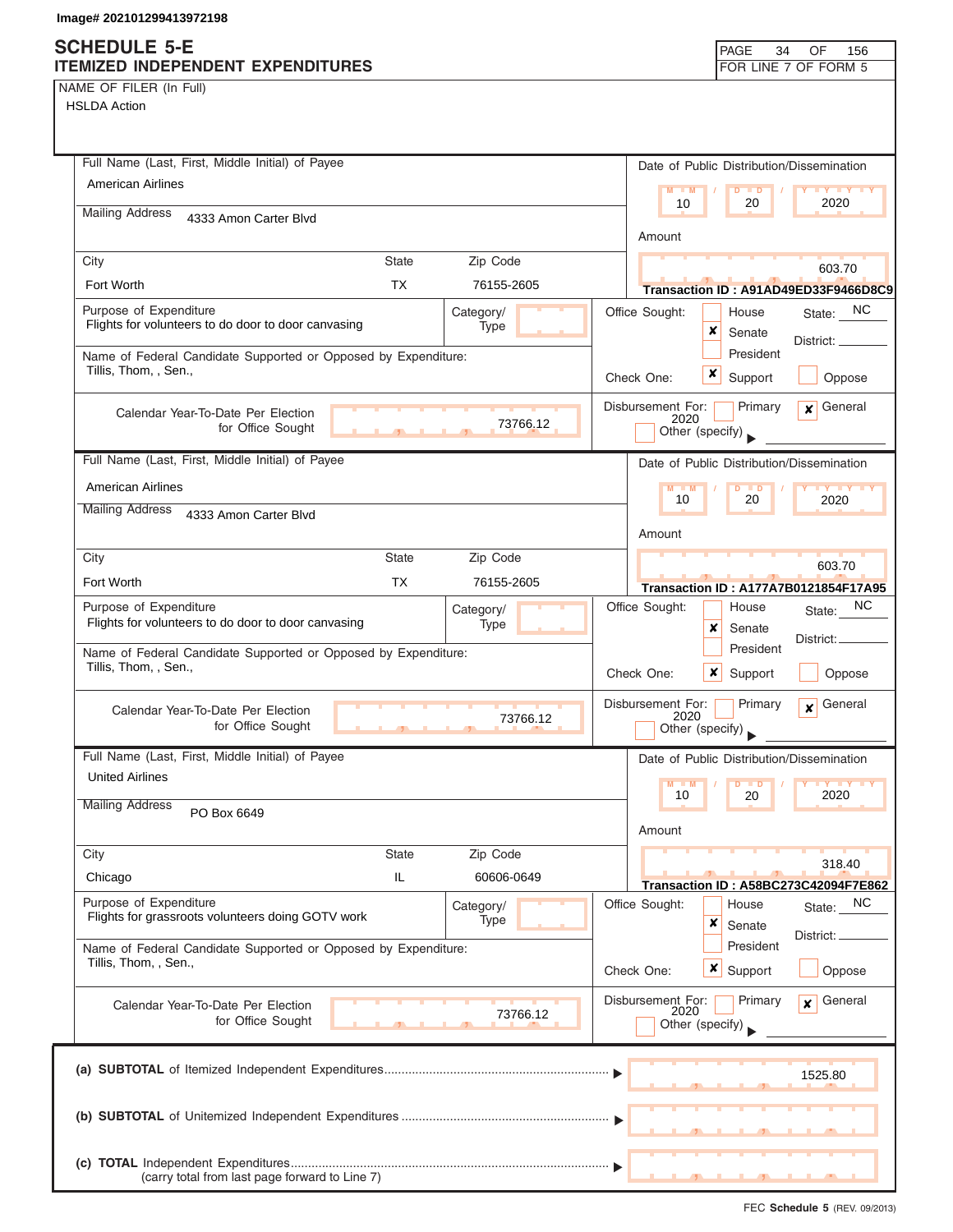HSLDA Action

| Full Name (Last, First, Middle Initial) of Payee                                        |                   |            |                           | Date of Public Distribution/Dissemination |                                                       |  |  |
|-----------------------------------------------------------------------------------------|-------------------|------------|---------------------------|-------------------------------------------|-------------------------------------------------------|--|--|
| <b>American Airlines</b>                                                                |                   |            | $M - M$                   | $D$ $D$                                   | <b>LY LY LY</b>                                       |  |  |
| <b>Mailing Address</b><br>4333 Amon Carter Blvd                                         |                   |            | 10                        | 20                                        | 2020                                                  |  |  |
|                                                                                         |                   |            | Amount                    |                                           |                                                       |  |  |
| City                                                                                    | <b>State</b>      | Zip Code   |                           |                                           | 603.70                                                |  |  |
| Fort Worth                                                                              | <b>TX</b>         | 76155-2605 |                           |                                           | <b>Transaction ID: A0CE978627D824270814</b>           |  |  |
| Purpose of Expenditure                                                                  |                   | Category/  | Office Sought:            | House                                     | State: NC                                             |  |  |
| Flights for volunteers to do door to door canvasing                                     |                   | Type       |                           | x<br>Senate                               | District:                                             |  |  |
| Name of Federal Candidate Supported or Opposed by Expenditure:<br>Tillis, Thom, , Sen., |                   |            |                           | President                                 |                                                       |  |  |
|                                                                                         |                   |            | Check One:                | x<br>Support                              | Oppose                                                |  |  |
| Calendar Year-To-Date Per Election                                                      |                   |            | Disbursement For:<br>2020 | Primary                                   | $x$ General                                           |  |  |
| for Office Sought                                                                       | <b>CONTRACTOR</b> | 73766.12   |                           | Other (specify)                           |                                                       |  |  |
| Full Name (Last, First, Middle Initial) of Payee                                        |                   |            |                           | Date of Public Distribution/Dissemination |                                                       |  |  |
| Enterprise                                                                              |                   |            | $M - M$                   | $D$ $D$                                   | <b>TY TY TY</b>                                       |  |  |
| <b>Mailing Address</b><br>5489 R C Josh Birmingham PKWY                                 |                   |            | 10                        | 20                                        | 2020                                                  |  |  |
|                                                                                         |                   |            | Amount                    |                                           |                                                       |  |  |
| City                                                                                    | <b>State</b>      | Zip Code   |                           |                                           | 322.53                                                |  |  |
| Charlotte                                                                               | <b>NC</b>         | 28214      |                           |                                           | <b>Transaction ID: AF8976D22BEA44327935</b>           |  |  |
| Purpose of Expenditure                                                                  |                   | Category/  | Office Sought:            | House                                     | NC.<br>State:                                         |  |  |
| Rental Vehicles for door to door canvasing                                              |                   | Type       |                           | ×<br>Senate                               |                                                       |  |  |
| Name of Federal Candidate Supported or Opposed by Expenditure:                          |                   |            |                           | President                                 | District:                                             |  |  |
| Tillis, Thom, , Sen.,                                                                   |                   |            | Check One:                | ×<br>Support                              | Oppose                                                |  |  |
| Calendar Year-To-Date Per Election                                                      |                   |            | Disbursement For:         | Primary                                   | General<br>$\mathbf{x}$                               |  |  |
| for Office Sought                                                                       | $\overline{1}$    | 73766.12   | 2020                      | Other (specify)                           |                                                       |  |  |
| Full Name (Last, First, Middle Initial) of Payee                                        |                   |            |                           | Date of Public Distribution/Dissemination |                                                       |  |  |
| <b>American Airlines</b>                                                                |                   |            | $M = M$                   | $D$ $D$                                   |                                                       |  |  |
| <b>Mailing Address</b>                                                                  |                   |            | 10                        | 20                                        | 2020                                                  |  |  |
| 4333 Amon Carter Blvd                                                                   |                   |            | Amount                    |                                           |                                                       |  |  |
| City                                                                                    | <b>State</b>      | Zip Code   |                           |                                           |                                                       |  |  |
| Fort Worth                                                                              | <b>TX</b>         | 76155-2605 |                           |                                           | 503.70                                                |  |  |
| Purpose of Expenditure                                                                  |                   | Category/  | Office Sought:            | House                                     | Transaction ID: A402A85B93DB34C76837<br>NC.<br>State: |  |  |
| Flights for volunteers to do door to door canvasing                                     |                   | Type       |                           | ×<br>Senate                               |                                                       |  |  |
| Name of Federal Candidate Supported or Opposed by Expenditure:                          |                   |            |                           | President                                 | District:                                             |  |  |
| Tillis, Thom, , Sen.,                                                                   |                   |            | Check One:                | <b>x</b> Support                          | Oppose                                                |  |  |
| Calendar Year-To-Date Per Election                                                      |                   |            | Disbursement For:         | Primary                                   | General<br>$\mathbf{x}$                               |  |  |
| for Office Sought                                                                       |                   | 73766.12   | 2020                      | Other (specify)                           |                                                       |  |  |
|                                                                                         |                   |            |                           |                                           |                                                       |  |  |
|                                                                                         |                   |            |                           |                                           | 1429.93                                               |  |  |
|                                                                                         |                   |            |                           |                                           |                                                       |  |  |
|                                                                                         |                   |            |                           |                                           |                                                       |  |  |
|                                                                                         |                   |            |                           |                                           |                                                       |  |  |
|                                                                                         |                   |            |                           |                                           |                                                       |  |  |
| (carry total from last page forward to Line 7)                                          |                   |            |                           |                                           |                                                       |  |  |

FEC **Schedule 5** (REV. 09/2013)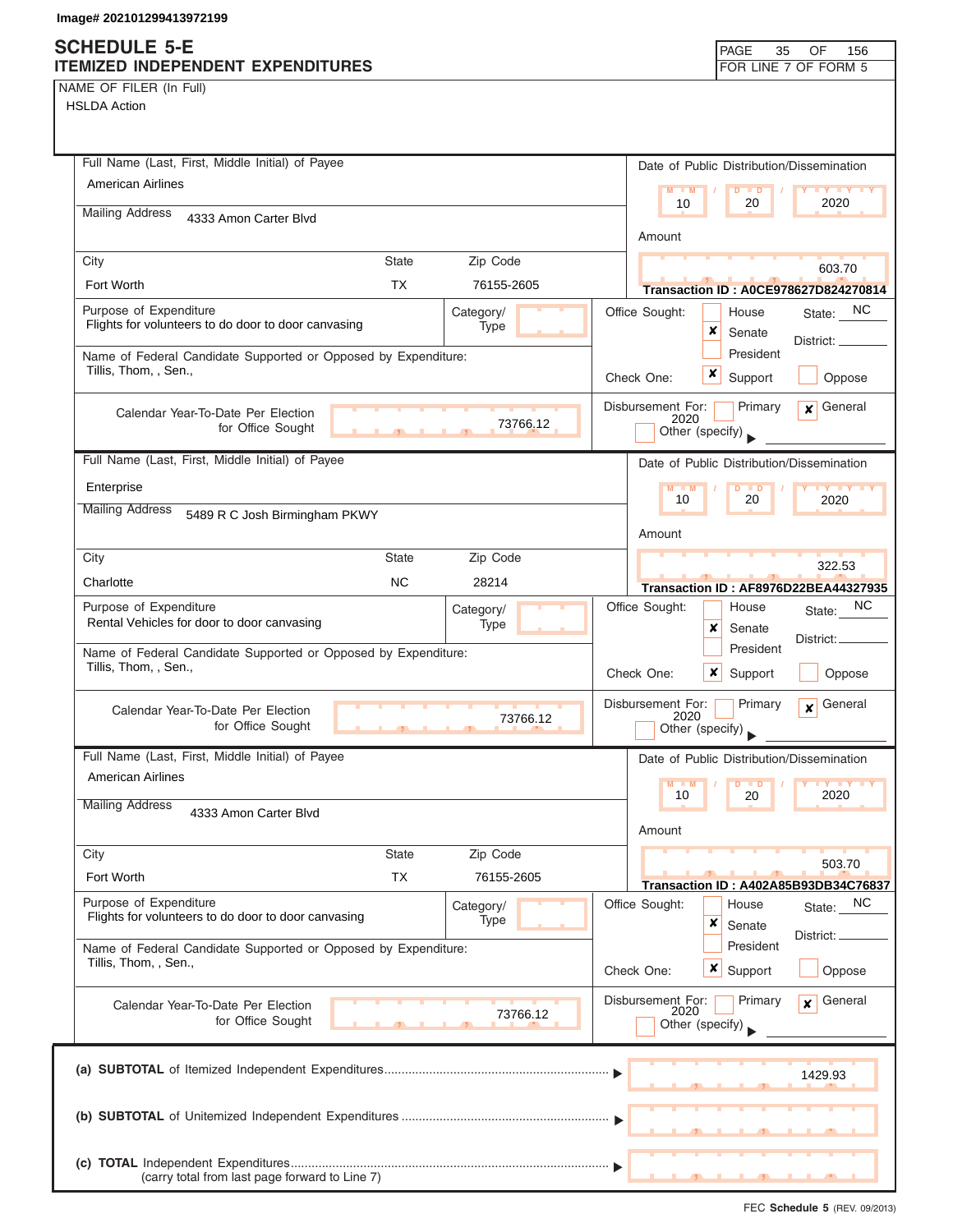NAME OF FILER (In Full)

| Full Name (Last, First, Middle Initial) of Payee                                        |              |                   |                   | Date of Public Distribution/Dissemination                                          |                               |                                                |  |
|-----------------------------------------------------------------------------------------|--------------|-------------------|-------------------|------------------------------------------------------------------------------------|-------------------------------|------------------------------------------------|--|
| <b>American Airlines</b>                                                                |              |                   |                   | $M - M$<br>10                                                                      | $D$ $D$<br>20                 | $Y$ $Y$<br>2020                                |  |
| <b>Mailing Address</b><br>4333 Amon Carter Blvd                                         |              |                   |                   |                                                                                    |                               |                                                |  |
|                                                                                         |              |                   |                   | Amount                                                                             |                               |                                                |  |
| City                                                                                    | <b>State</b> | Zip Code          |                   |                                                                                    |                               | 603.70                                         |  |
| Fort Worth                                                                              | <b>TX</b>    | 76155-2605        |                   |                                                                                    |                               | Transaction ID: A31AB7583EA0048EDBD0           |  |
| Purpose of Expenditure<br>Flights for volunteers to do door to door canvasing           |              | Category/<br>Type |                   | Office Sought:<br>x                                                                | House<br>Senate               | State: NC<br>District:                         |  |
| Name of Federal Candidate Supported or Opposed by Expenditure:<br>Tillis, Thom, , Sen., |              |                   |                   |                                                                                    | President                     |                                                |  |
|                                                                                         |              |                   |                   | Check One:                                                                         | $\boldsymbol{x}$<br>Support   | Oppose                                         |  |
| Calendar Year-To-Date Per Election<br>73766.12<br>for Office Sought                     |              |                   |                   | Disbursement For:<br>Primary<br>General<br>$\mathbf{x}$<br>2020<br>Other (specify) |                               |                                                |  |
| Full Name (Last, First, Middle Initial) of Payee                                        |              |                   |                   | Date of Public Distribution/Dissemination                                          |                               |                                                |  |
| <b>American Airlines</b>                                                                |              |                   |                   | $M - M$                                                                            | $D$ $D$                       | $\mathbf{y}$ $\mathbf{y}$                      |  |
| <b>Mailing Address</b><br>4333 Amon Carter Blvd                                         |              |                   |                   | 10                                                                                 | 20                            | 2020                                           |  |
|                                                                                         |              |                   |                   | Amount                                                                             |                               |                                                |  |
| City                                                                                    | State        | Zip Code          |                   |                                                                                    |                               | 618.70                                         |  |
| Fort Worth                                                                              | TX           | 76155-2605        |                   |                                                                                    |                               | Transaction ID: ABD78BEDD37334B5F9D9           |  |
| Purpose of Expenditure<br>Flights for volunteers to do door to door canvasing           |              | Category/<br>Type |                   | Office Sought:                                                                     | House                         | NC.<br>State:                                  |  |
|                                                                                         |              |                   |                   | x                                                                                  | Senate<br>President           | District: _                                    |  |
| Name of Federal Candidate Supported or Opposed by Expenditure:<br>Tillis, Thom, , Sen., |              |                   |                   | Check One:                                                                         | $\boldsymbol{x}$<br>Support   | Oppose                                         |  |
| Calendar Year-To-Date Per Election<br>for Office Sought                                 |              | 73766.12          |                   | Disbursement For:<br>2020<br>Other (specify)                                       | Primary                       | General<br>$\mathbf{x}$                        |  |
| Full Name (Last, First, Middle Initial) of Payee                                        |              |                   |                   | Date of Public Distribution/Dissemination                                          |                               |                                                |  |
| American Airlines                                                                       |              |                   |                   | $M - M$                                                                            | $D$ $D$                       |                                                |  |
| <b>Mailing Address</b><br>4333 Amon Carter Blyd                                         |              |                   |                   | 10<br>Amount                                                                       | 20                            | 2020                                           |  |
| City                                                                                    | <b>State</b> | Zip Code          |                   |                                                                                    |                               |                                                |  |
| Fort Worth                                                                              | <b>TX</b>    | 76155-2605        |                   |                                                                                    |                               | 234.70<br>Transaction ID: AE4793308DAE84259B3E |  |
| Purpose of Expenditure<br>Flights for volunteers to do door to door canvasing           |              | Category/<br>Type |                   | Office Sought:<br>x                                                                | House<br>Senate               | <sub>NC</sub><br>State:                        |  |
| Name of Federal Candidate Supported or Opposed by Expenditure:<br>Tillis, Thom, , Sen., |              |                   | Check One:        |                                                                                    | President<br>$x \mid$ Support | District:<br>Oppose                            |  |
|                                                                                         |              |                   | Disbursement For: |                                                                                    |                               |                                                |  |
| Calendar Year-To-Date Per Election<br>73766.12<br>for Office Sought                     |              |                   |                   | 2020<br>Other (specify)                                                            | Primary                       | General<br>$\mathbf{x}$                        |  |
|                                                                                         |              |                   |                   |                                                                                    |                               | 1457.10                                        |  |
|                                                                                         |              |                   |                   |                                                                                    |                               |                                                |  |
| (carry total from last page forward to Line 7)                                          |              |                   |                   |                                                                                    |                               |                                                |  |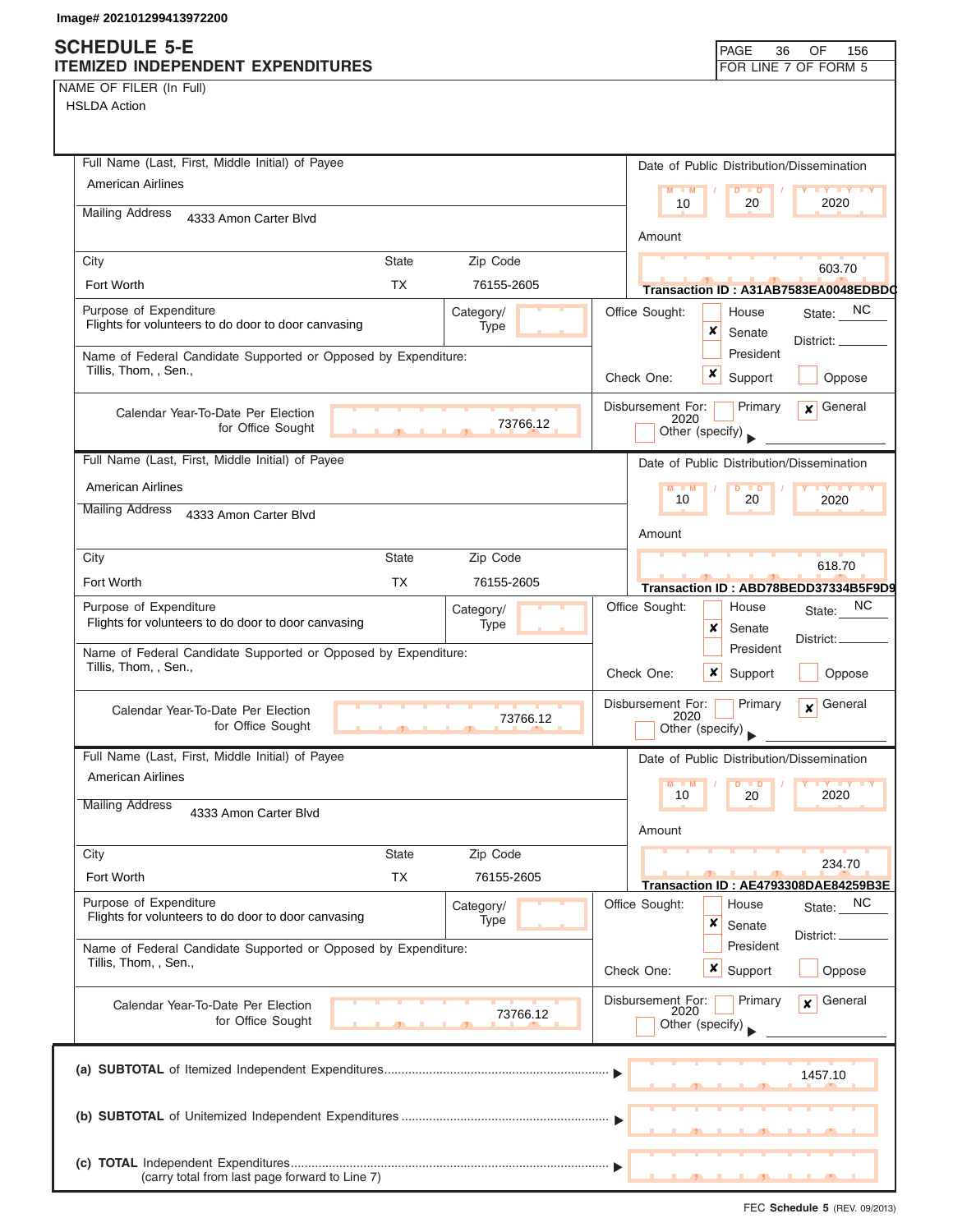| Full Name (Last, First, Middle Initial) of Payee                                        | Date of Public Distribution/Dissemination                             |
|-----------------------------------------------------------------------------------------|-----------------------------------------------------------------------|
| American Airlines                                                                       | $M - M$                                                               |
| <b>Mailing Address</b><br>4333 Amon Carter Blvd                                         | 10<br>20<br>2020                                                      |
|                                                                                         | Amount                                                                |
| City<br><b>State</b><br>Zip Code                                                        | 234.70                                                                |
| <b>TX</b><br>Fort Worth<br>76155-2605                                                   | Transaction ID: A3C0BC14F75D74B70AA3                                  |
| Purpose of Expenditure<br>Category/                                                     | NC<br>Office Sought:<br>House<br>State:                               |
| Flights for volunteers to do door to door canvasing<br>Type                             | ×<br>Senate<br>District:                                              |
| Name of Federal Candidate Supported or Opposed by Expenditure:                          | President                                                             |
| Tillis, Thom, , Sen.,                                                                   | x<br>Check One:<br>Support<br>Oppose                                  |
| Calendar Year-To-Date Per Election                                                      | Disbursement For:<br>General<br>Primary<br>$\mathbf{x}$               |
| 73766.12<br>for Office Sought                                                           | 2020<br>Other (specify)                                               |
| Full Name (Last, First, Middle Initial) of Payee                                        | Date of Public Distribution/Dissemination                             |
| Enterprise                                                                              | $M - M$                                                               |
| <b>Mailing Address</b>                                                                  | 10<br>20<br>2020                                                      |
| 5489 R C Josh Birmingham PKWY                                                           | Amount                                                                |
| City<br><b>State</b><br>Zip Code                                                        |                                                                       |
| Charlotte<br><b>NC</b><br>28214                                                         | 595.83                                                                |
| Purpose of Expenditure                                                                  | Transaction ID: A0ED716C26E0F48AA82D<br>NC<br>Office Sought:<br>House |
| Category/<br>Rental Vehicles for door to door canvasing<br>Type                         | State:<br>x<br>Senate                                                 |
| Name of Federal Candidate Supported or Opposed by Expenditure:                          | District:.<br>President                                               |
| Tillis, Thom, , Sen.,                                                                   | Check One:<br>x<br>Support<br>Oppose                                  |
|                                                                                         | Disbursement For:                                                     |
| Calendar Year-To-Date Per Election<br>73766.12<br>for Office Sought                     | General<br>Primary<br>$\mathbf{x}$<br>2020                            |
|                                                                                         | Other (specify)                                                       |
| Full Name (Last, First, Middle Initial) of Payee                                        | Date of Public Distribution/Dissemination                             |
| Duncan, Tyler, , Mr.,                                                                   | 2020<br>10<br>20                                                      |
| <b>Mailing Address</b><br>817 E Fort Worth St                                           |                                                                       |
|                                                                                         | Amount                                                                |
| Zip Code<br>City<br><b>State</b>                                                        | 550.00                                                                |
| OK<br><b>Broken Arrow</b><br>74012-4312                                                 | Transaction ID: A5BAD056C68554503BF0                                  |
| Purpose of Expenditure<br>Category/<br>Leader for grassroots volunteers                 | Office Sought:<br>NC<br>House<br>State:                               |
| Type                                                                                    | ×<br>Senate<br>District:                                              |
| Name of Federal Candidate Supported or Opposed by Expenditure:<br>Tillis, Thom, , Sen., | President                                                             |
|                                                                                         | x<br>Check One:<br>Support<br>Oppose                                  |
| Calendar Year-To-Date Per Election<br>73766.12                                          | General<br>Disbursement For:<br>Primary<br>$\mathbf{x}$<br>2020       |
| for Office Sought                                                                       | Other (specify)                                                       |
|                                                                                         |                                                                       |
|                                                                                         | 1380.53                                                               |
|                                                                                         |                                                                       |
|                                                                                         |                                                                       |
|                                                                                         |                                                                       |
|                                                                                         |                                                                       |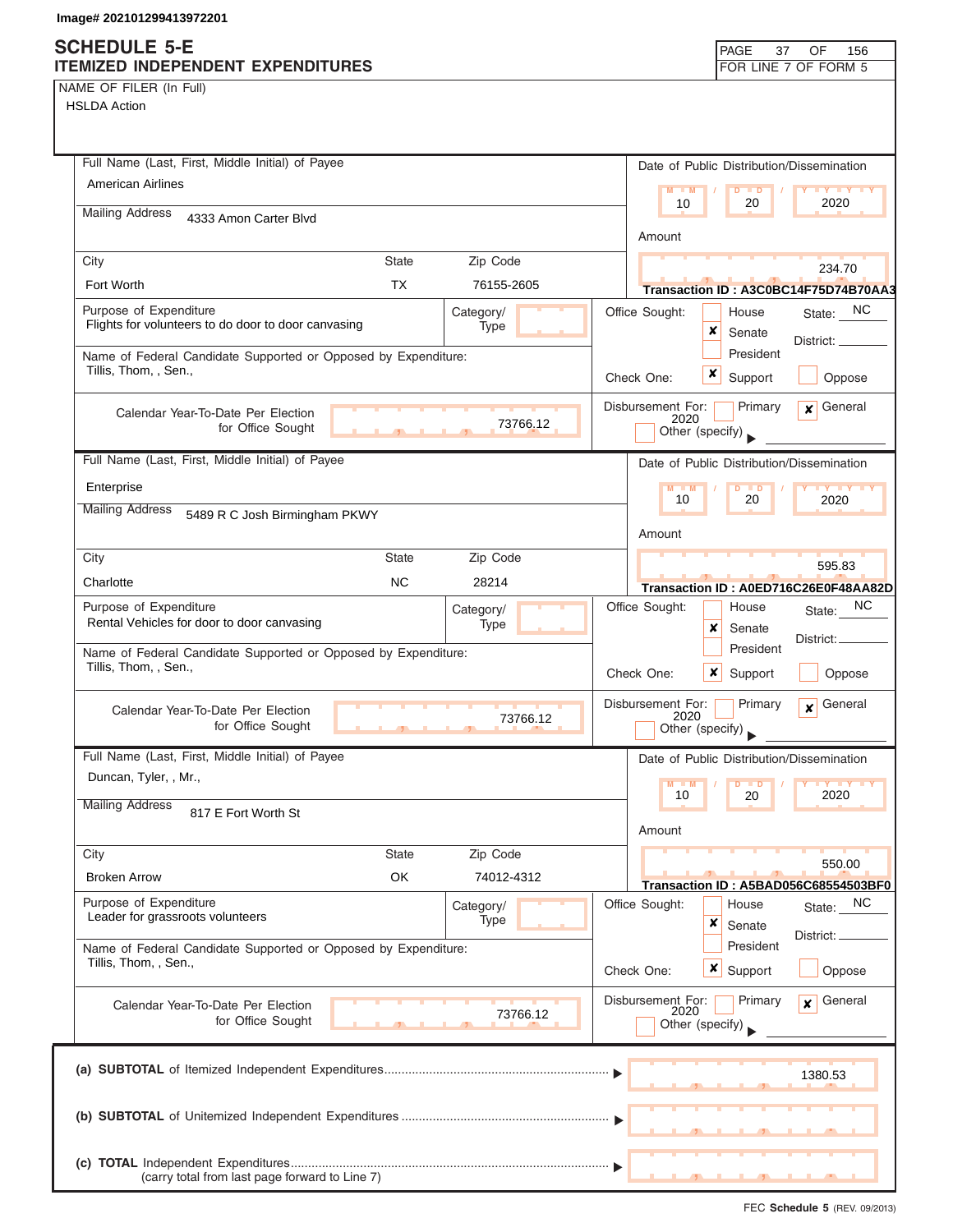# **SCHEDULE 5-E**

|  | NAME OF FILER (In Full) |  |
|--|-------------------------|--|
|  |                         |  |

| SCHEDULE 5-E<br>ITEMIZED INDEPENDENT EXPENDITURES                                       |              |                   |                   |                 |                  | PAGE<br>38           | 156<br>OF<br>FOR LINE 7 OF FORM 5         |
|-----------------------------------------------------------------------------------------|--------------|-------------------|-------------------|-----------------|------------------|----------------------|-------------------------------------------|
| NAME OF FILER (In Full)                                                                 |              |                   |                   |                 |                  |                      |                                           |
| <b>HSLDA Action</b>                                                                     |              |                   |                   |                 |                  |                      |                                           |
|                                                                                         |              |                   |                   |                 |                  |                      |                                           |
| Full Name (Last, First, Middle Initial) of Payee                                        |              |                   |                   |                 |                  |                      | Date of Public Distribution/Dissemination |
| Sheffield, Shanetta, , ,                                                                |              |                   |                   | $M - M$         |                  | $D$ $D$              | Y FY FY FY                                |
| <b>Mailing Address</b><br>8145 Mountain View Rd                                         |              |                   |                   | 10              |                  | 20                   | 2020                                      |
|                                                                                         |              |                   |                   | Amount          |                  |                      |                                           |
| City                                                                                    | State        | Zip Code          |                   |                 |                  |                      | 300.00                                    |
| <b>Lake Point</b>                                                                       | UT           | 84074-9773        |                   |                 |                  |                      | Transaction ID: ADDD2AF8B463F42FF815      |
| Purpose of Expenditure                                                                  |              | Category/         | Office Sought:    |                 |                  | House                | State: NC                                 |
| Leader for grassroots volunteers                                                        |              | Type              |                   |                 | x                | Senate               | District: __                              |
| Name of Federal Candidate Supported or Opposed by Expenditure:<br>Tillis, Thom, , Sen., |              |                   |                   |                 |                  | President            |                                           |
|                                                                                         |              |                   | Check One:        |                 | x                | Support              | Oppose                                    |
| Calendar Year-To-Date Per Election                                                      |              |                   | Disbursement For: | 2020            |                  | Primary              | $\mathbf x$ General                       |
| for Office Sought                                                                       |              | 73766.12          |                   | Other (specify) |                  |                      |                                           |
| Full Name (Last, First, Middle Initial) of Payee                                        |              |                   |                   |                 |                  |                      | Date of Public Distribution/Dissemination |
| Jensen, Josiah, , ,                                                                     |              |                   |                   | $M - M$         |                  | D<br>$\blacksquare$  | <b>LY LY LY</b>                           |
| <b>Mailing Address</b><br>10015 Wild Horse Rd                                           |              |                   |                   | 10              |                  | 20                   | 2020                                      |
|                                                                                         |              |                   |                   | Amount          |                  |                      |                                           |
| City                                                                                    | <b>State</b> | Zip Code          |                   |                 |                  |                      | 300.00                                    |
| Melba                                                                                   | ID           | 83641-4296        |                   |                 |                  |                      | Transaction ID: A3BDC02485F0A4215AF1      |
| Purpose of Expenditure                                                                  |              | Category/         | Office Sought:    |                 |                  | House                | NC.<br>State:                             |
| Leader for grassroots volunteers                                                        |              | <b>Type</b>       |                   |                 | ×                | Senate               | District:                                 |
| Name of Federal Candidate Supported or Opposed by Expenditure:<br>Tillis, Thom, , Sen., |              |                   |                   |                 |                  | President            |                                           |
|                                                                                         |              |                   | Check One:        |                 | ×                | Support              | Oppose                                    |
| Calendar Year-To-Date Per Election                                                      |              | 73766.12          | Disbursement For: | 2020            |                  | Primary              | General<br>$\mathbf{x}$                   |
| for Office Sought                                                                       |              |                   |                   | Other (specify) |                  |                      |                                           |
| Full Name (Last, First, Middle Initial) of Payee                                        |              |                   |                   |                 |                  |                      | Date of Public Distribution/Dissemination |
| Brosey, Stefanie, T,,                                                                   |              |                   |                   | M<br>10         |                  | $\blacksquare$<br>20 | 2020                                      |
| <b>Mailing Address</b><br>1116 Severn Pines Way                                         |              |                   |                   |                 |                  |                      |                                           |
|                                                                                         |              |                   |                   | Amount          |                  |                      |                                           |
| City                                                                                    | <b>State</b> | Zip Code          |                   |                 |                  |                      | 300.00                                    |
| Severn                                                                                  | <b>MD</b>    | 21144-2709        |                   |                 |                  |                      | Transaction ID: A07C9172712E14A048EB      |
| Purpose of Expenditure<br>Leader for grassroots volunteers                              |              | Category/<br>Type | Office Sought:    |                 |                  | House                | State: NC                                 |
|                                                                                         |              |                   |                   |                 | ×                | Senate               | District:                                 |
| Name of Federal Candidate Supported or Opposed by Expenditure:<br>Tillis, Thom, , Sen., |              |                   | Check One:        |                 | $\boldsymbol{x}$ | President<br>Support | Oppose                                    |
|                                                                                         |              |                   |                   |                 |                  |                      |                                           |
| Calendar Year-To-Date Per Election                                                      |              | 73766.12          | Disbursement For: | 2020            |                  | Primary              | General<br>$\mathbf{x}$                   |
| for Office Sought                                                                       |              |                   |                   | Other (specify) |                  |                      |                                           |
|                                                                                         |              |                   |                   |                 |                  |                      |                                           |
|                                                                                         |              |                   |                   |                 |                  |                      | 900.00                                    |
|                                                                                         |              |                   |                   |                 |                  |                      |                                           |
|                                                                                         |              |                   |                   |                 |                  |                      |                                           |
|                                                                                         |              |                   |                   |                 |                  |                      |                                           |
| (carry total from last page forward to Line 7)                                          |              |                   |                   |                 |                  |                      |                                           |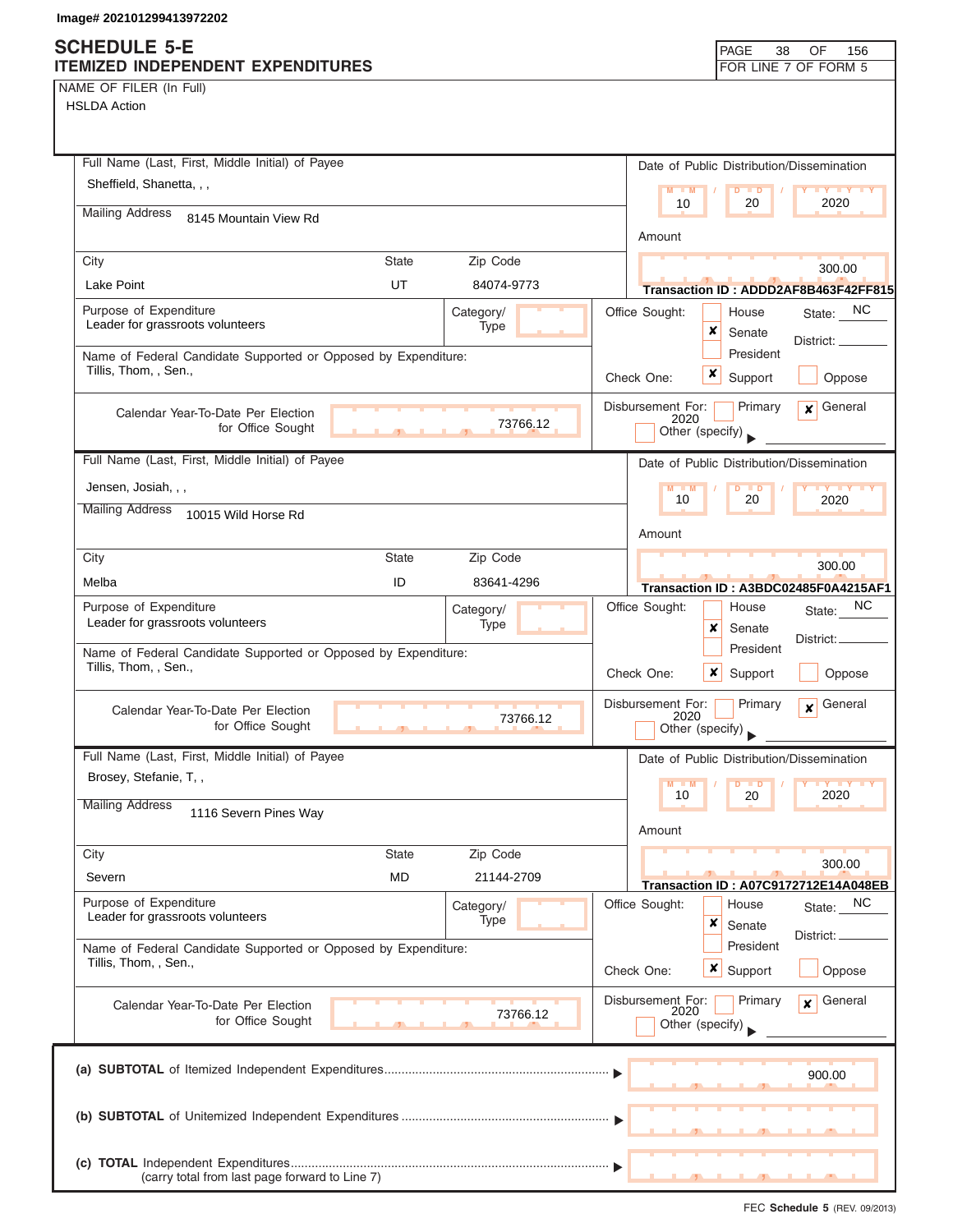### **SCHEDULE 5-E ITEMIZED INDEPENDENT EXPENDITURES FOR LINE 7 OF FORM 5**

| NAME OF FILER (In Full) |  |  |
|-------------------------|--|--|
|                         |  |  |

| Full Name (Last, First, Middle Initial) of Payee                                        |                          | Date of Public Distribution/Dissemination                              |
|-----------------------------------------------------------------------------------------|--------------------------|------------------------------------------------------------------------|
| Crotser, Heidi, Jensen, Mrs.,                                                           |                          | $M = M$<br>$D$ $D$<br><b>TY TY TY</b>                                  |
| <b>Mailing Address</b><br>11011 State Highway 78                                        |                          | 2020<br>10<br>20                                                       |
|                                                                                         |                          | Amount                                                                 |
| City                                                                                    | Zip Code<br><b>State</b> | 500.00                                                                 |
| Melba                                                                                   | ID<br>83641-4125         | Transaction ID: AD1482F805F4947D1AD7                                   |
| Purpose of Expenditure                                                                  | Category/                | Office Sought:<br>State: NC<br>House                                   |
| Directing team of Volunteer Canvassers                                                  | Type                     | ×<br>Senate                                                            |
| Name of Federal Candidate Supported or Opposed by Expenditure:                          |                          | District:<br>President                                                 |
| Tillis, Thom, , Sen.,                                                                   |                          | x<br>Support<br>Check One:<br>Oppose                                   |
|                                                                                         |                          | Disbursement For:<br>General<br>Primary                                |
| Calendar Year-To-Date Per Election<br>for Office Sought                                 | 73766.12                 | $\boldsymbol{x}$<br>2020                                               |
|                                                                                         | $\overline{1}$           | Other (specify)                                                        |
| Full Name (Last, First, Middle Initial) of Payee                                        |                          | Date of Public Distribution/Dissemination                              |
| True, Kennedee, , ,                                                                     |                          | $M - M$<br>$D$ $D$<br><b>TY TY TY</b>                                  |
| <b>Mailing Address</b><br>5820 S Poplar St                                              |                          | 10<br>20<br>2020                                                       |
|                                                                                         |                          | Amount                                                                 |
| City                                                                                    | Zip Code<br><b>State</b> |                                                                        |
| Casper                                                                                  | <b>WY</b><br>82601-6210  | 300.00                                                                 |
| Purpose of Expenditure                                                                  |                          | Transaction ID: AC69116548DDA4C10924<br>NC.<br>Office Sought:<br>House |
| Leader for grassroots volunteers                                                        | Category/<br>Type        | State:<br>x<br>Senate                                                  |
| Name of Federal Candidate Supported or Opposed by Expenditure:                          |                          | District: _<br>President                                               |
| Tillis, Thom, , Sen.,                                                                   |                          | Check One:<br>$\mathsf{x}$<br>Oppose<br>Support                        |
|                                                                                         |                          |                                                                        |
| Calendar Year-To-Date Per Election                                                      | 73766.12                 | Disbursement For:<br>Primary<br>General<br>$\mathbf{x}$<br>2020        |
| for Office Sought                                                                       |                          | Other (specify)                                                        |
| Full Name (Last, First, Middle Initial) of Payee                                        |                          | Date of Public Distribution/Dissemination                              |
| Chick-Fil-A                                                                             |                          | $M - M$<br>D<br>$\blacksquare$                                         |
| <b>Mailing Address</b>                                                                  |                          | 10<br>2020<br>21                                                       |
| 2245 Dave Lyle Blvd                                                                     |                          | Amount                                                                 |
| City                                                                                    | <b>State</b><br>Zip Code |                                                                        |
| Rock Hill                                                                               | SC<br>29730-4973         | 767.95                                                                 |
|                                                                                         |                          | Transaction ID: A829239458EAD44CC8F6                                   |
| Purpose of Expenditure<br>Food for grassroots volunteers                                | Category/<br>Type        | Office Sought:<br>NC<br>House<br>State:<br>×                           |
|                                                                                         |                          | Senate<br>District:                                                    |
| Name of Federal Candidate Supported or Opposed by Expenditure:<br>Tillis, Thom, , Sen., |                          | President                                                              |
|                                                                                         |                          | x<br>Check One:<br>Support<br>Oppose                                   |
| Calendar Year-To-Date Per Election                                                      |                          | General<br>Disbursement For:<br>Primary<br>x<br>2020                   |
| for Office Sought                                                                       | 74534.07                 | Other (specify)                                                        |
|                                                                                         |                          |                                                                        |
|                                                                                         |                          | 1567.95                                                                |
|                                                                                         |                          |                                                                        |
|                                                                                         |                          |                                                                        |
|                                                                                         |                          |                                                                        |
|                                                                                         |                          |                                                                        |
| (carry total from last page forward to Line 7)                                          |                          |                                                                        |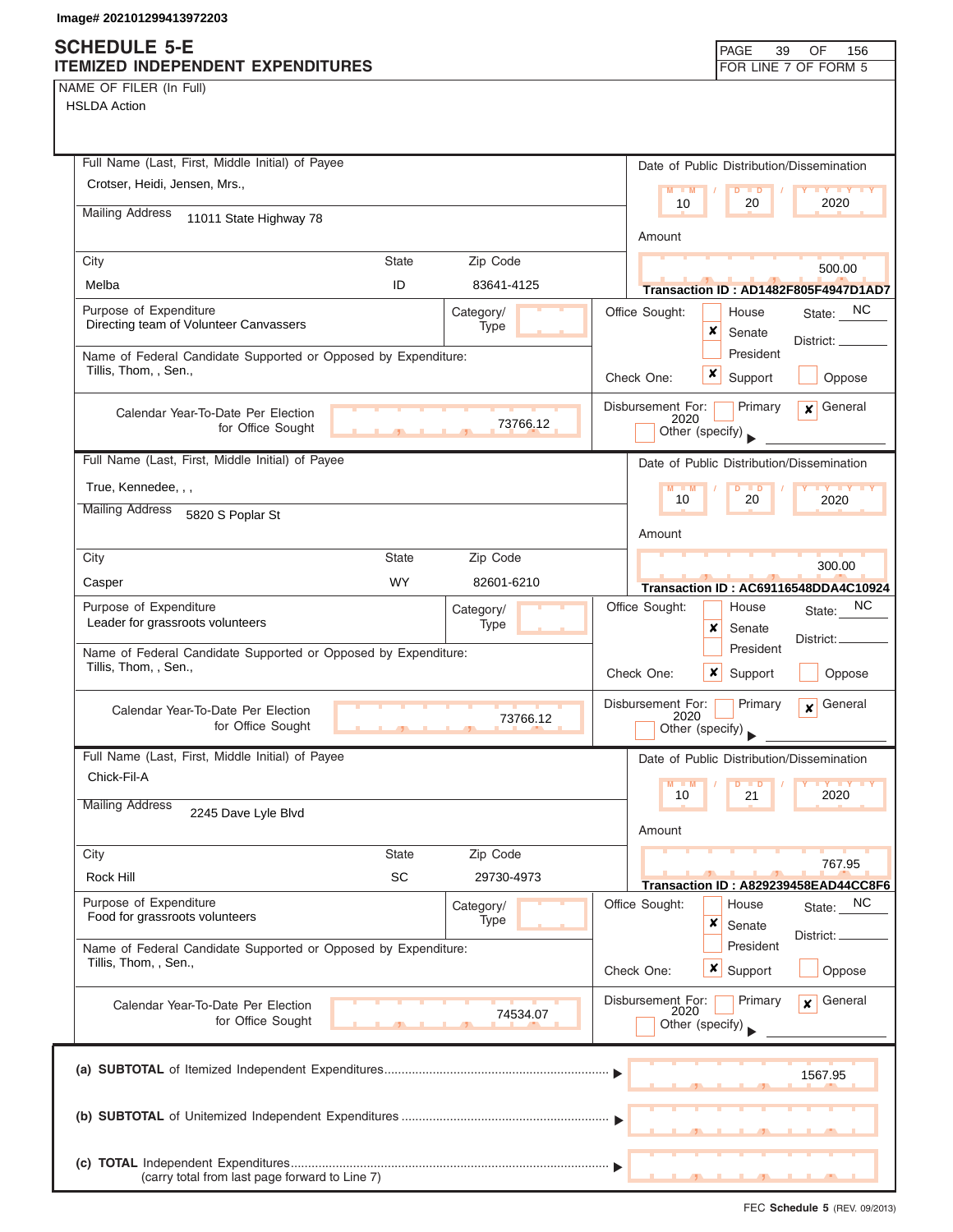NAME OF FILER (In Full)

HSLDA Action

| Full Name (Last, First, Middle Initial) of Payee                                        |            | Date of Public Distribution/Dissemination                       |
|-----------------------------------------------------------------------------------------|------------|-----------------------------------------------------------------|
| Chipotle Mexican Grill                                                                  |            | $M - M$<br>$D$ $\Box$ $D$                                       |
| <b>Mailing Address</b><br>610 Newport Center Dr                                         |            | 22<br>2020<br>10                                                |
| Ste 1300                                                                                |            | Amount                                                          |
| City<br>State                                                                           | Zip Code   |                                                                 |
| CA<br>Newport Beach                                                                     | 92660-6413 | 966.14<br>Transaction ID: A96EA63C851284EC58DF                  |
| Purpose of Expenditure                                                                  | Category/  | Office Sought:<br>State: NC<br>House                            |
| Food for grassroots volunteers                                                          | Type       | x<br>Senate                                                     |
| Name of Federal Candidate Supported or Opposed by Expenditure:                          |            | District: _<br>President                                        |
| Tillis, Thom, , Sen.,                                                                   |            | x<br>Check One:<br>Support<br>Oppose                            |
| Calendar Year-To-Date Per Election                                                      |            | Disbursement For:<br>General<br>Primary<br>x۱                   |
| for Office Sought                                                                       | 75500.21   | 2020<br>Other (specify)                                         |
| Full Name (Last, First, Middle Initial) of Payee                                        |            | Date of Public Distribution/Dissemination                       |
| Chick-Fil-A                                                                             |            | <b>TY TY TY</b><br>$M - M$<br>$D$ $D$                           |
| <b>Mailing Address</b><br>2245 Dave Lyle Blvd                                           |            | 10<br>23<br>2020                                                |
|                                                                                         |            | Amount                                                          |
| City<br><b>State</b>                                                                    | Zip Code   | 23.55                                                           |
| <b>SC</b><br>Rock Hill                                                                  | 29730-4973 | Transaction ID: A586E965AF155445BA7E                            |
| Purpose of Expenditure                                                                  | Category/  | NC<br>Office Sought:<br>House<br>State:                         |
| Food for grassroots volunteers                                                          | Type       | x<br>Senate                                                     |
| Name of Federal Candidate Supported or Opposed by Expenditure:<br>Tillis, Thom, , Sen., |            | District:<br>President<br>Check One:<br>Support<br>x<br>Oppose  |
|                                                                                         |            | Disbursement For:<br>General<br>Primary                         |
| Calendar Year-To-Date Per Election<br>for Office Sought<br>$\mathbf{r}$                 | 76640.11   | $\mathbf{x}$<br>2020<br>Other (specify)                         |
| Full Name (Last, First, Middle Initial) of Payee                                        |            | Date of Public Distribution/Dissemination                       |
| Chick-Fil-A                                                                             |            | M<br>$Y$ $Y$<br>M<br>$\blacksquare$                             |
| <b>Mailing Address</b><br>2245 Dave Lyle Blvd                                           |            | 10<br>2020<br>23                                                |
|                                                                                         |            | Amount                                                          |
| <b>State</b><br>City                                                                    | Zip Code   | 19.26                                                           |
| <b>SC</b><br>Rock Hill                                                                  | 29730-4973 | Transaction ID: A496ED59065024FF59AB                            |
| Purpose of Expenditure<br>Food for grassroots volunteers                                | Category/  | Office Sought:<br>NC<br>House<br>State:                         |
|                                                                                         | Type       | ×<br>Senate<br>District:                                        |
| Name of Federal Candidate Supported or Opposed by Expenditure:<br>Tillis, Thom, , Sen., |            | President                                                       |
|                                                                                         |            | ×<br>Check One:<br>Support<br>Oppose                            |
| Calendar Year-To-Date Per Election                                                      |            | Disbursement For:<br>General<br>Primary<br>$\mathbf{x}$<br>2020 |
| for Office Sought                                                                       | 76640.11   | Other (specify)                                                 |
|                                                                                         |            |                                                                 |
|                                                                                         |            | 1008.95                                                         |
|                                                                                         |            |                                                                 |
|                                                                                         |            |                                                                 |
|                                                                                         |            |                                                                 |
| (carry total from last page forward to Line 7)                                          |            |                                                                 |

FEC **Schedule 5** (REV. 09/2013)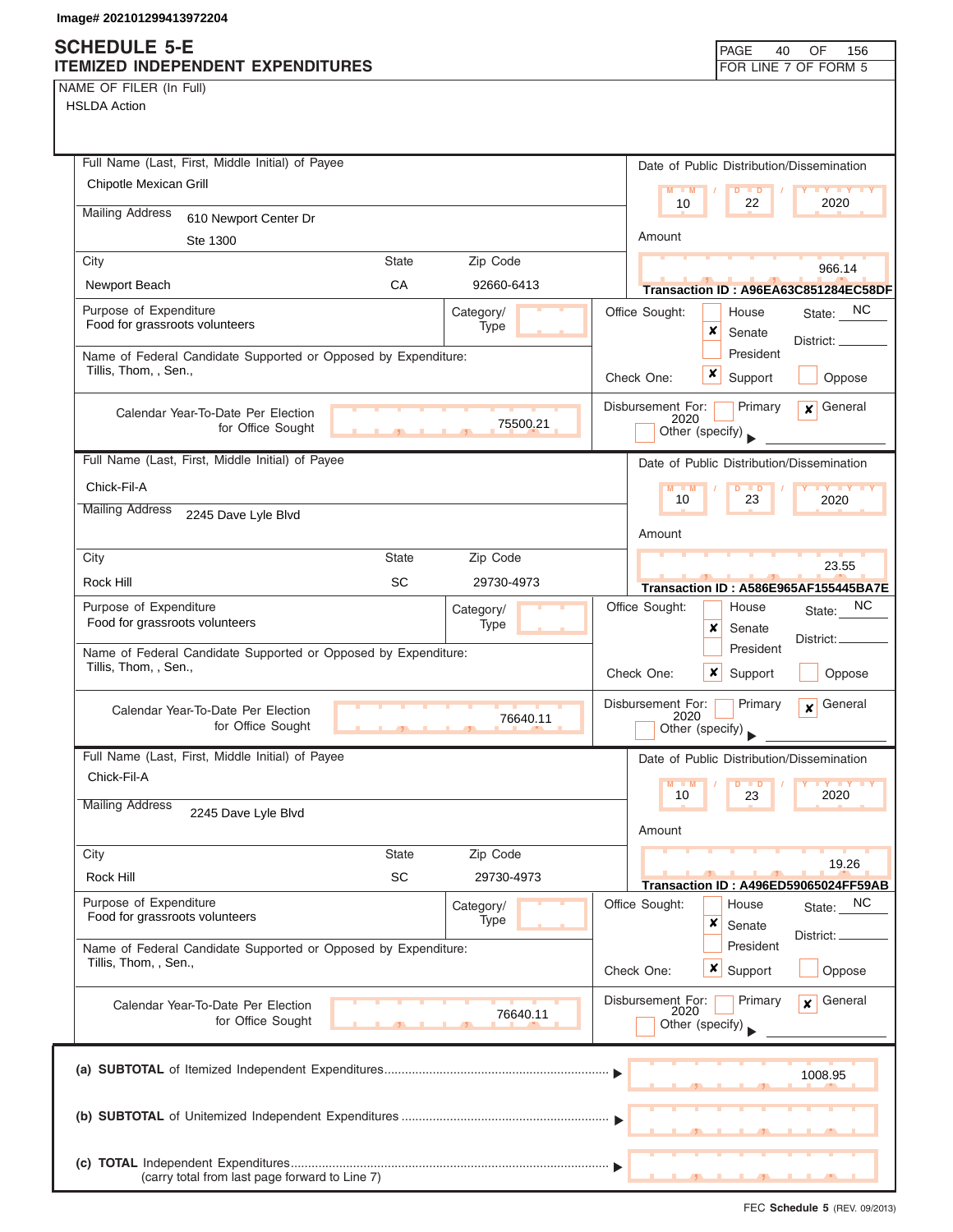# **SCHEDULE 5-E**

| NAME OF FILER (In Full) |  |  |
|-------------------------|--|--|
|-------------------------|--|--|

| <b>SCHEDULE 5-E</b><br>ITEMIZED INDEPENDENT EXPENDITURES                                |              |                   |            |                           | PAGE<br>41                                        | OF<br>156<br>FOR LINE 7 OF FORM 5          |
|-----------------------------------------------------------------------------------------|--------------|-------------------|------------|---------------------------|---------------------------------------------------|--------------------------------------------|
| NAME OF FILER (In Full)                                                                 |              |                   |            |                           |                                                   |                                            |
| <b>HSLDA Action</b>                                                                     |              |                   |            |                           |                                                   |                                            |
|                                                                                         |              |                   |            |                           |                                                   |                                            |
| Full Name (Last, First, Middle Initial) of Payee                                        |              |                   |            |                           |                                                   | Date of Public Distribution/Dissemination  |
| Panera Bread                                                                            |              |                   |            | $M - M$                   | $D$ $D$                                           | <b>TY TY TY</b>                            |
| <b>Mailing Address</b><br>526 John Ross Pkwy                                            |              |                   |            | 10                        | 23                                                | 2020                                       |
|                                                                                         |              |                   |            | Amount                    |                                                   |                                            |
| City                                                                                    | <b>State</b> | Zip Code          |            |                           |                                                   | 1097.09                                    |
| Rock Hill                                                                               | <b>SC</b>    | 29730-9035        |            |                           |                                                   | Transaction ID: AD8144409DA8C4DC684F       |
| Purpose of Expenditure                                                                  |              | Category/         |            | Office Sought:            | House                                             | State: NC                                  |
| Food for grassroots volunteers                                                          |              | Type              |            | ×                         | Senate                                            | District:                                  |
| Name of Federal Candidate Supported or Opposed by Expenditure:                          |              |                   |            |                           | President                                         |                                            |
| Tillis, Thom, , Sen.,                                                                   |              |                   | Check One: | x                         | Support                                           | Oppose                                     |
| Calendar Year-To-Date Per Election                                                      |              |                   |            | Disbursement For:         | Primary                                           | $\mathbf x$ General                        |
| for Office Sought                                                                       |              | 76640.11          |            | 2020<br>Other (specify)   |                                                   |                                            |
| Full Name (Last, First, Middle Initial) of Payee                                        |              |                   |            |                           |                                                   |                                            |
| Chick-Fil-A                                                                             |              |                   |            | $M - M$                   |                                                   | Date of Public Distribution/Dissemination  |
| <b>Mailing Address</b>                                                                  |              |                   |            | 10                        | $D$ $D$<br>24                                     | <b>TY TY TY</b><br>2020                    |
| 2245 Dave Lyle Blvd                                                                     |              |                   |            | Amount                    |                                                   |                                            |
| City                                                                                    | <b>State</b> | Zip Code          |            |                           |                                                   |                                            |
| Rock Hill                                                                               | <b>SC</b>    | 29730-4973        |            |                           |                                                   | 20.68                                      |
| Purpose of Expenditure                                                                  |              |                   |            | Office Sought:            | House                                             | Transaction ID: AE78E0E604FA14D4983F<br>NC |
| Food for grassroots volunteers                                                          |              | Category/<br>Type |            | x                         | Senate                                            | State:                                     |
| Name of Federal Candidate Supported or Opposed by Expenditure:                          |              |                   |            |                           | President                                         | District:                                  |
| Tillis, Thom, , Sen.,                                                                   |              |                   |            | Check One:                | x<br>Support                                      | Oppose                                     |
|                                                                                         |              |                   |            |                           | Primary                                           | General                                    |
| Calendar Year-To-Date Per Election<br>for Office Sought                                 |              | 77847.22          |            | Disbursement For:<br>2020 |                                                   | $\boldsymbol{x}$                           |
|                                                                                         |              |                   |            | Other (specify)           |                                                   |                                            |
| Full Name (Last, First, Middle Initial) of Payee<br>Olive Garden                        |              |                   |            |                           |                                                   | Date of Public Distribution/Dissemination  |
|                                                                                         |              |                   |            | $M - M$<br>10             | 24                                                | 2020                                       |
| <b>Mailing Address</b><br>519 John Ross Pkwy                                            |              |                   |            |                           |                                                   |                                            |
|                                                                                         |              |                   |            | Amount                    |                                                   |                                            |
| City                                                                                    | <b>State</b> | Zip Code          |            |                           |                                                   | 47.92                                      |
| Rock Hill                                                                               | <b>SC</b>    | 29730-8910        |            |                           |                                                   | Transaction ID: A2E550D9DA5664D6DAF3       |
| Purpose of Expenditure<br>Food for grassroots volunteers                                |              | Category/<br>Type |            | Office Sought:            | House                                             | NC<br>State:                               |
|                                                                                         |              |                   |            | ×                         | Senate                                            | District:                                  |
| Name of Federal Candidate Supported or Opposed by Expenditure:<br>Tillis, Thom, , Sen., |              |                   | Check One: |                           | President<br>$\boldsymbol{\mathsf{x}}$<br>Support | Oppose                                     |
|                                                                                         |              |                   |            |                           |                                                   |                                            |
| Calendar Year-To-Date Per Election                                                      |              | 77847.22          |            | Disbursement For:<br>2020 | Primary                                           | General<br>$\mathbf{x}$                    |
| for Office Sought                                                                       |              |                   |            | Other (specify)           |                                                   |                                            |
|                                                                                         |              |                   |            |                           |                                                   |                                            |
|                                                                                         |              |                   |            |                           |                                                   | 1165.69                                    |
|                                                                                         |              |                   |            |                           |                                                   |                                            |
|                                                                                         |              |                   |            |                           |                                                   |                                            |
|                                                                                         |              |                   |            |                           |                                                   |                                            |
| (carry total from last page forward to Line 7)                                          |              |                   |            |                           |                                                   |                                            |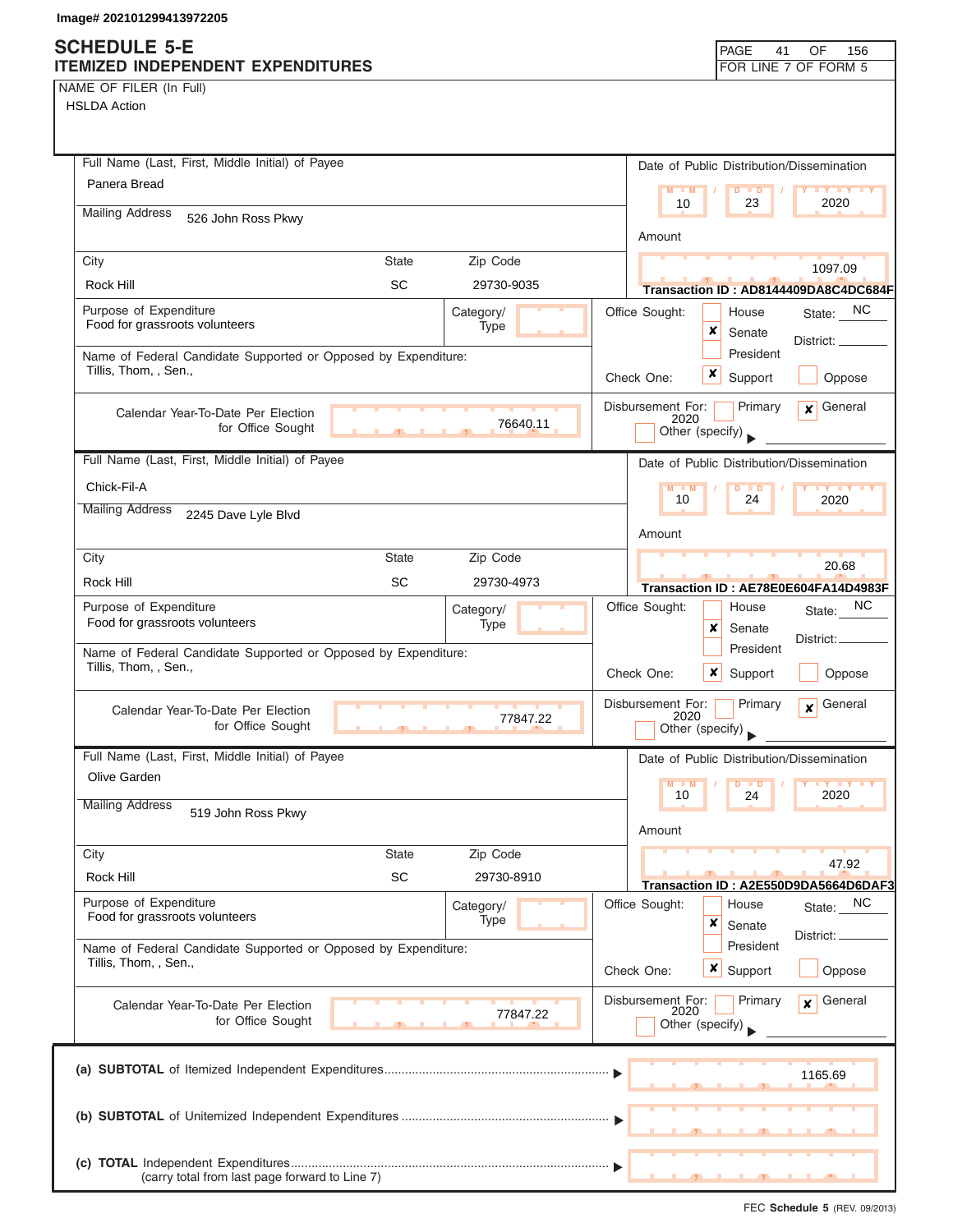# **SCHEDULE 5-E**

| NAME OF FILER (In Full) |  |  |
|-------------------------|--|--|
|-------------------------|--|--|

| ITEMIZED INDEPENDENT EXPENDITURES                                                       |              |                   |                           | FOR LINE 7 OF FORM 5                                        |
|-----------------------------------------------------------------------------------------|--------------|-------------------|---------------------------|-------------------------------------------------------------|
| NAME OF FILER (In Full)                                                                 |              |                   |                           |                                                             |
| <b>HSLDA Action</b>                                                                     |              |                   |                           |                                                             |
|                                                                                         |              |                   |                           |                                                             |
|                                                                                         |              |                   |                           |                                                             |
| Full Name (Last, First, Middle Initial) of Payee                                        |              |                   |                           | Date of Public Distribution/Dissemination                   |
| Olive Garden                                                                            |              |                   | $M - M$                   | $D$ $\Box$ $D$                                              |
| <b>Mailing Address</b><br>519 John Ross Pkwy                                            |              |                   | 10                        | 2020<br>24                                                  |
|                                                                                         |              |                   | Amount                    |                                                             |
| City                                                                                    | <b>State</b> | Zip Code          |                           |                                                             |
| Rock Hill                                                                               | <b>SC</b>    | 29730-8910        |                           | 1110.00                                                     |
|                                                                                         |              |                   |                           | Transaction ID: A40EBB0579E1949639D3                        |
| Purpose of Expenditure<br>Food for grassroots volunteers                                |              | Category/<br>Type | Office Sought:            | State: NC<br>House                                          |
|                                                                                         |              |                   | x                         | Senate<br>District:                                         |
| Name of Federal Candidate Supported or Opposed by Expenditure:<br>Tillis, Thom, , Sen., |              |                   |                           | President                                                   |
|                                                                                         |              |                   | x<br>Check One:           | Oppose<br>Support                                           |
| Calendar Year-To-Date Per Election                                                      |              |                   | Disbursement For:         | $\mathbf x$ General<br>Primary                              |
| for Office Sought                                                                       |              | 77847.22          | 2020<br>Other (specify)   |                                                             |
|                                                                                         |              |                   |                           |                                                             |
| Full Name (Last, First, Middle Initial) of Payee                                        |              |                   |                           | Date of Public Distribution/Dissemination                   |
| Panera Bread                                                                            |              |                   | $M - M$<br>10             | $D$ $D$<br>24<br>2020                                       |
| <b>Mailing Address</b><br>526 John Ross Pkwy                                            |              |                   |                           |                                                             |
|                                                                                         |              |                   | Amount                    |                                                             |
| City                                                                                    | <b>State</b> | Zip Code          |                           |                                                             |
| Rock Hill                                                                               | SC           | 29730-9035        |                           | 26.12                                                       |
| Purpose of Expenditure                                                                  |              |                   | Office Sought:            | <b>Transaction ID: AF84E2620C4B64030833</b><br>NC.<br>House |
| Food for grassroots volunteers                                                          |              | Category/<br>Type | ×                         | State:<br>Senate                                            |
|                                                                                         |              |                   |                           | District:<br>President                                      |
| Name of Federal Candidate Supported or Opposed by Expenditure:<br>Tillis, Thom, , Sen., |              |                   | Check One:<br>×           | Oppose                                                      |
|                                                                                         |              |                   |                           | Support                                                     |
| Calendar Year-To-Date Per Election                                                      |              |                   | Disbursement For:<br>2020 | General<br>Primary<br>$\mathbf{x}$                          |
| for Office Sought                                                                       | $\sim$       | 77847.22          | Other (specify)           |                                                             |
| Full Name (Last, First, Middle Initial) of Payee                                        |              |                   |                           | Date of Public Distribution/Dissemination                   |
| Panera Bread                                                                            |              |                   |                           |                                                             |
|                                                                                         |              |                   | $M - M$<br>10             | $Y = Y + Y$<br>$\blacksquare$<br>2020<br>24                 |
| <b>Mailing Address</b><br>526 John Ross Pkwy                                            |              |                   |                           |                                                             |
|                                                                                         |              |                   | Amount                    |                                                             |
| City                                                                                    | <b>State</b> | Zip Code          |                           | 2.39                                                        |
| Rock Hill                                                                               | <b>SC</b>    | 29730-9035        |                           | Transaction ID: ACEB378E9DAB843318A6                        |
| Purpose of Expenditure                                                                  |              | Category/         | Office Sought:            | NC<br>House<br>State:                                       |
| Food for grassroots volunteers                                                          |              | Type              | ×                         | Senate                                                      |
| Name of Federal Candidate Supported or Opposed by Expenditure:                          |              |                   |                           | District: <sub>-</sub><br>President                         |
| Tillis, Thom, , Sen.,                                                                   |              |                   | $x \mid$<br>Check One:    | Support<br>Oppose                                           |
|                                                                                         |              |                   |                           |                                                             |
| Calendar Year-To-Date Per Election                                                      |              | 77847.22          | Disbursement For:<br>2020 | General<br>Primary<br>$\mathbf{x}$                          |
| for Office Sought                                                                       |              |                   | Other (specify)           |                                                             |
|                                                                                         |              |                   |                           |                                                             |
|                                                                                         |              |                   |                           | 1138.51                                                     |
|                                                                                         |              |                   |                           |                                                             |
|                                                                                         |              |                   |                           |                                                             |
|                                                                                         |              |                   |                           |                                                             |
|                                                                                         |              |                   |                           |                                                             |
| (carry total from last page forward to Line 7)                                          |              |                   |                           |                                                             |

PAGE 42

OF 156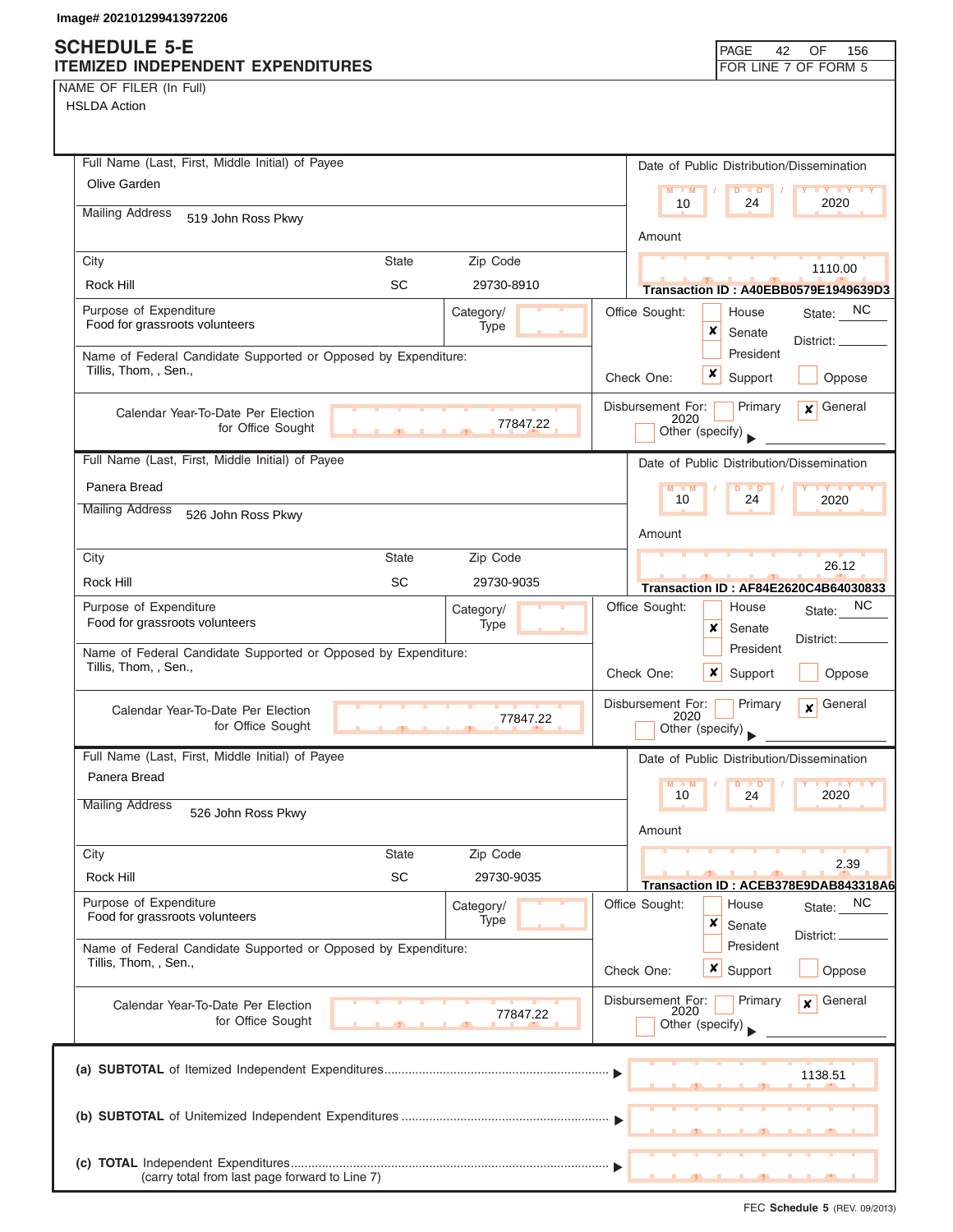NAME OF FILER (In Full)

| Full Name (Last, First, Middle Initial) of Payee               |                |            | Date of Public Distribution/Dissemination                    |
|----------------------------------------------------------------|----------------|------------|--------------------------------------------------------------|
| Chick-Fil-A                                                    |                |            | $M = M$<br>$D$ $D$<br><b>TY TY TY</b>                        |
| <b>Mailing Address</b><br>2230 S Pleasant Valley Rd            |                |            | 2020<br>10<br>29                                             |
|                                                                |                |            | Amount                                                       |
| City                                                           | <b>State</b>   | Zip Code   | 12.34                                                        |
| Winchester                                                     | VA             | 22601-7004 | Transaction ID: AD6A9BF6FDE974CB2BF/                         |
| Purpose of Expenditure                                         |                | Category/  | Office Sought:<br>MI<br>House<br>State:                      |
| Food for grassroots volunteers                                 |                | Type       | x<br>Senate<br>District: _                                   |
| Name of Federal Candidate Supported or Opposed by Expenditure: |                |            | President                                                    |
| James, John, , ,                                               |                |            | x<br>Support<br>Oppose<br>Check One:                         |
| Calendar Year-To-Date Per Election                             |                |            | $\mathbf x$ General<br>Disbursement For:<br>Primary<br>2020  |
| for Office Sought                                              | $\overline{1}$ | 68.99      | Other (specify)                                              |
| Full Name (Last, First, Middle Initial) of Payee               |                |            | Date of Public Distribution/Dissemination                    |
| Outback Steakhouse                                             |                |            | $M - M$<br>$D$ $D$<br><b>TY TY TY</b>                        |
| <b>Mailing Address</b><br>1319 River Run Ct                    |                |            | 29<br>10<br>2020                                             |
|                                                                |                |            | Amount                                                       |
| City                                                           | <b>State</b>   | Zip Code   | 32.23                                                        |
| Rock Hill                                                      | SC             | 29732-1786 | <b>Transaction ID: A9213E80413F0434C869</b>                  |
| Purpose of Expenditure                                         |                | Category/  | Office Sought:<br>MI<br>House<br>State:                      |
| Food for volunteer canvassers                                  |                | Type       | x<br>Senate<br>District:                                     |
| Name of Federal Candidate Supported or Opposed by Expenditure: |                |            | President                                                    |
| James, John, , ,                                               |                |            | Check One:<br><b>x</b> Support<br>Oppose                     |
| Calendar Year-To-Date Per Election                             |                |            | Disbursement For:<br>$\mathbf{x}$ General<br>Primary<br>2020 |
| for Office Sought                                              |                | 68.99      | Other (specify)                                              |
| Full Name (Last, First, Middle Initial) of Payee               |                |            | Date of Public Distribution/Dissemination                    |
| Loves                                                          |                |            | M<br>$\blacksquare$<br>D                                     |
| <b>Mailing Address</b><br>3499 Lee Jackson Hwy                 |                |            | 10<br>2020<br>29                                             |
|                                                                |                |            | Amount                                                       |
| City                                                           | <b>State</b>   | Zip Code   |                                                              |
| Staunton                                                       | VA             | 24401-6958 | 16.71<br>Transaction ID: A6AAF1D02DB2B493CA1F                |
| Purpose of Expenditure                                         |                | Category/  | Office Sought:<br>State: NC<br>House                         |
| Food for volunteer canvassers                                  |                | Type       | ×<br>Senate<br>District:                                     |
| Name of Federal Candidate Supported or Opposed by Expenditure: |                |            | President                                                    |
| Tillis, Thom, , Sen.,                                          |                |            | Check One:<br>×<br>Support<br>Oppose                         |
| Calendar Year-To-Date Per Election                             |                |            | General<br>Disbursement For:<br>Primary<br>$\mathbf{x}$      |
| for Office Sought                                              |                | 77916.23   | 2020<br>Other (specify)                                      |
|                                                                |                |            |                                                              |
|                                                                |                |            | 61.28                                                        |
|                                                                |                |            |                                                              |
|                                                                |                |            |                                                              |
|                                                                |                |            |                                                              |
| (carry total from last page forward to Line 7)                 |                |            |                                                              |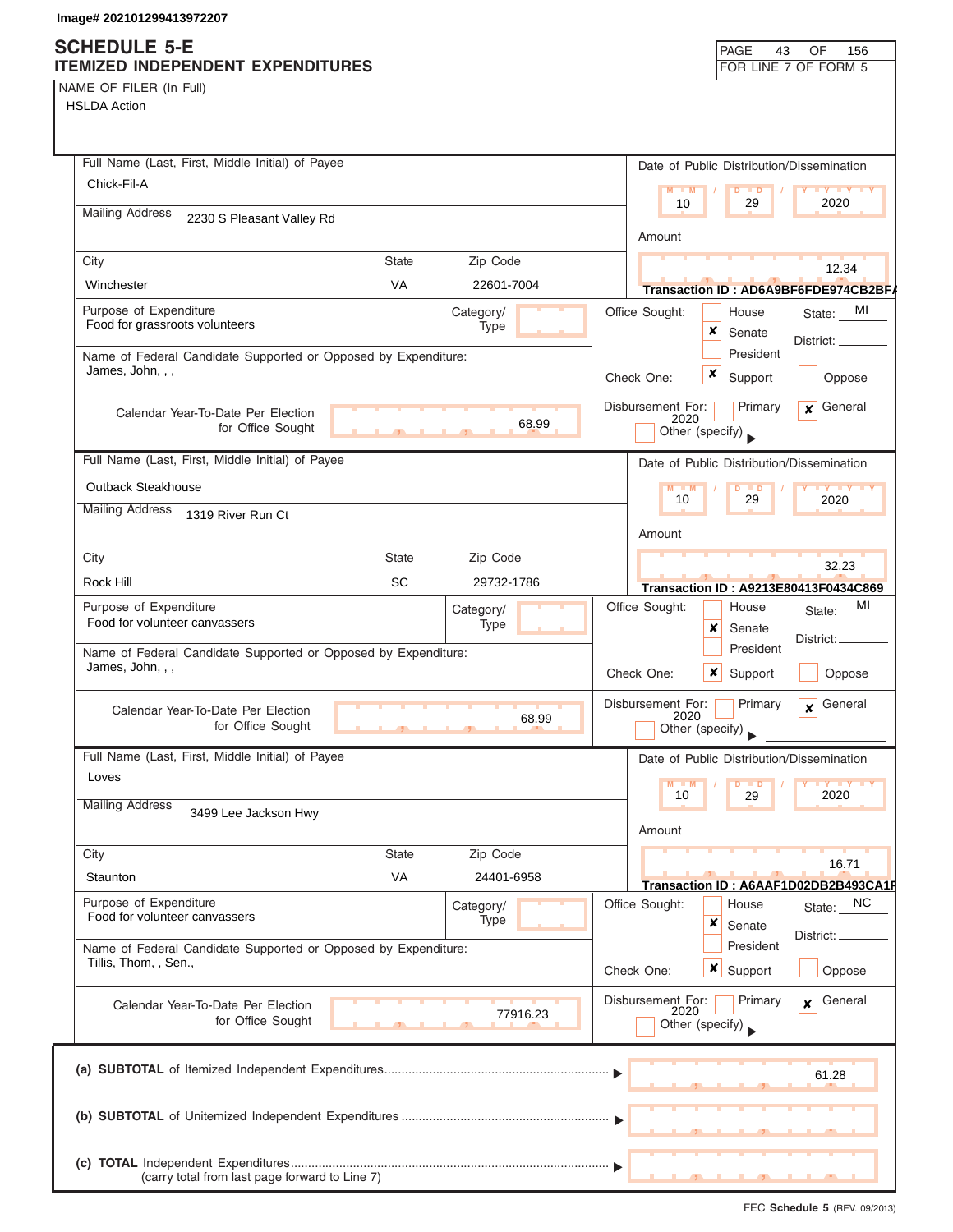(carry total from last page forward to Line 7)

NAME OF FILER (In Full)

| <b>HSLDA Action</b>                                                                |                               |            |            |                                              |                                           |                                      |
|------------------------------------------------------------------------------------|-------------------------------|------------|------------|----------------------------------------------|-------------------------------------------|--------------------------------------|
| Full Name (Last, First, Middle Initial) of Payee                                   |                               |            |            |                                              |                                           |                                      |
| Loves                                                                              |                               |            |            |                                              | Date of Public Distribution/Dissemination |                                      |
| <b>Mailing Address</b>                                                             |                               |            |            | $M - M$<br>10                                | $D$ $\Box$ $D$<br>29                      | <b>THE YEAR</b><br>2020              |
| 3499 Lee Jackson Hwy                                                               |                               |            |            | Amount                                       |                                           |                                      |
| City                                                                               | <b>State</b>                  | Zip Code   |            |                                              |                                           | 16.71                                |
| Staunton                                                                           | <b>VA</b>                     | 24401-6958 |            |                                              |                                           | Transaction ID: AB9CE383D4CED45B3810 |
| Purpose of Expenditure<br>Food for volunteer canvassers                            |                               | Category/  |            | Office Sought:                               | House                                     | State: MI                            |
|                                                                                    |                               | Type       |            |                                              | x<br>Senate                               | District: _                          |
| Name of Federal Candidate Supported or Opposed by Expenditure:<br>James, John, , , |                               |            |            |                                              | President                                 |                                      |
|                                                                                    |                               |            |            | Check One:                                   | $\boldsymbol{x}$<br>Support               | Oppose                               |
| Calendar Year-To-Date Per Election<br>for Office Sought                            | $\mathbf{J}$ and $\mathbf{J}$ | 68.99      |            | Disbursement For:<br>2020<br>Other (specify) | Primary                                   | $x$ General                          |
| Full Name (Last, First, Middle Initial) of Payee                                   |                               |            |            |                                              | Date of Public Distribution/Dissemination |                                      |
| Loves                                                                              |                               |            |            | $M - M$                                      | $D$ $D$                                   | <b>TY TY TY</b>                      |
| <b>Mailing Address</b><br>3499 Lee Jackson Hwy                                     |                               |            |            | 10                                           | 29                                        | 2020                                 |
|                                                                                    |                               |            |            | Amount                                       |                                           |                                      |
| City                                                                               | <b>State</b>                  | Zip Code   |            |                                              |                                           | 7.71                                 |
| Staunton                                                                           | <b>VA</b>                     | 24401-6958 |            |                                              |                                           | Transaction ID: A2543365797E643BD982 |
| Purpose of Expenditure                                                             |                               | Category/  |            | Office Sought:                               | House                                     | MI<br>State:                         |
| Food for volunteer canvassers                                                      |                               | Type       |            |                                              | x<br>Senate                               | District:                            |
| Name of Federal Candidate Supported or Opposed by Expenditure:                     |                               |            |            |                                              | President                                 |                                      |
| James, John, , ,                                                                   |                               |            |            | Check One:                                   | x<br>Support                              | Oppose                               |
| Calendar Year-To-Date Per Election<br>for Office Sought                            |                               | 68.99      |            | Disbursement For:<br>2020<br>Other (specify) | Primary                                   | $\mathbf x$ General                  |
| Full Name (Last, First, Middle Initial) of Payee                                   |                               |            |            |                                              | Date of Public Distribution/Dissemination |                                      |
| Loves                                                                              |                               |            |            | $M = M$                                      | $D$ $D$                                   |                                      |
| <b>Mailing Address</b><br>3499 Lee Jackson Hwy                                     |                               |            |            | 10                                           | ാവ                                        |                                      |
|                                                                                    |                               |            |            | Amount                                       |                                           |                                      |
| City                                                                               | <b>State</b>                  | Zip Code   |            |                                              |                                           | 7.71                                 |
| Staunton                                                                           | VA                            | 24401-6958 |            |                                              |                                           | Transaction ID: ADFDCE7DC75AD42E39A  |
| Purpose of Expenditure                                                             |                               | Category/  |            | Office Sought:                               | House                                     | NC<br>State:                         |
| Food for volunteer canvassers                                                      |                               | Type       |            |                                              | ×<br>Senate                               | District:                            |
| Name of Federal Candidate Supported or Opposed by Expenditure:                     |                               |            |            |                                              | President                                 |                                      |
| Tillis, Thom, , Sen.,                                                              |                               |            | Check One: |                                              | $\boldsymbol{\mathsf{x}}$<br>Support      | Oppose                               |
| Calendar Year-To-Date Per Election<br>for Office Sought                            |                               | 77916.23   |            | Disbursement For:<br>2020<br>Other (specify) | Primary                                   | General<br>$\mathbf{x}$              |
|                                                                                    |                               |            |            |                                              |                                           | 32.13                                |
|                                                                                    |                               |            |            |                                              |                                           |                                      |
| (carry total from last page forward to Line 7)                                     |                               |            |            |                                              |                                           |                                      |

FEC **Schedule 5** (REV. 09/2013)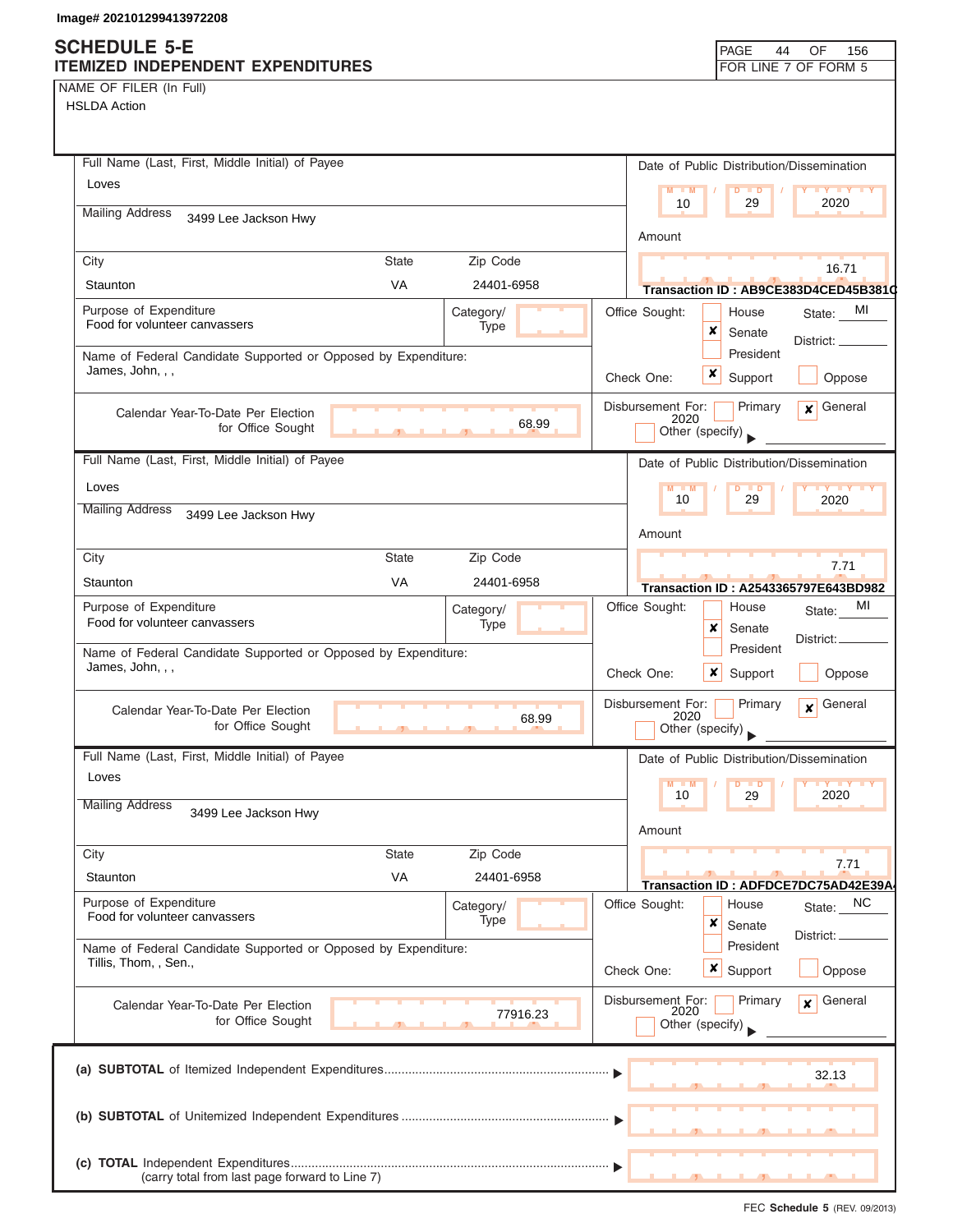NAME OF FILER (In Full)

| Full Name (Last, First, Middle Initial) of Payee                                        |            |                                              | Date of Public Distribution/Dissemination    |
|-----------------------------------------------------------------------------------------|------------|----------------------------------------------|----------------------------------------------|
| Outback Steakhouse                                                                      |            | $M - M$                                      | $D$ $D$<br><b>LY Y Y Y</b>                   |
| <b>Mailing Address</b><br>1319 River Run Ct                                             |            | 10                                           | 29<br>2020                                   |
|                                                                                         |            | Amount                                       |                                              |
| City<br><b>State</b>                                                                    | Zip Code   |                                              | 32.24                                        |
| <b>SC</b><br>Rock Hill                                                                  | 29732-1786 |                                              | Transaction ID: A9A6B82F63DC540EE815         |
| Purpose of Expenditure<br>Food for volunteer canvassers                                 | Category/  | Office Sought:                               | State: NC<br>House                           |
|                                                                                         | Type       | x                                            | Senate<br>District: $\overline{\phantom{a}}$ |
| Name of Federal Candidate Supported or Opposed by Expenditure:<br>Tillis, Thom, , Sen., |            | x                                            | President                                    |
|                                                                                         |            | Check One:                                   | Support<br>Oppose                            |
| Calendar Year-To-Date Per Election                                                      | 77916.23   | Disbursement For:<br>2020                    | Primary<br>General<br>$\mathbf{x}$           |
| for Office Sought<br>$\mathcal{F}$                                                      |            | Other (specify)                              |                                              |
| Full Name (Last, First, Middle Initial) of Payee                                        |            |                                              | Date of Public Distribution/Dissemination    |
| Chick-Fil-A                                                                             |            | $M - M$<br>10                                | <b>LY LY LY</b><br>$D$ $D$<br>29<br>2020     |
| <b>Mailing Address</b><br>2230 S Pleasant Valley Rd                                     |            |                                              |                                              |
|                                                                                         |            | Amount                                       |                                              |
| City<br><b>State</b>                                                                    | Zip Code   |                                              | 12.35                                        |
| <b>VA</b><br>Winchester                                                                 | 22601-7004 |                                              | Transaction ID: A279033D30F1F4C4DB0E         |
| Purpose of Expenditure<br>Food for grassroots volunteers                                | Category/  | Office Sought:                               | NС<br>House<br>State:                        |
|                                                                                         | Type       | x                                            | Senate<br>District:<br>President             |
| Name of Federal Candidate Supported or Opposed by Expenditure:<br>Tillis, Thom, , Sen., |            | ×<br>Check One:                              | Support<br>Oppose                            |
| Calendar Year-To-Date Per Election<br>for Office Sought                                 | 77916.23   | Disbursement For:<br>2020<br>Other (specify) | Primary<br>General<br>$\mathbf{x}$           |
| Full Name (Last, First, Middle Initial) of Payee                                        |            |                                              | Date of Public Distribution/Dissemination    |
| <b>Enterprise Holdings</b>                                                              |            | $M - M$                                      | $D$ $D$                                      |
| <b>Mailing Address</b><br>2273 Research Blvd                                            |            | 10                                           | 2020<br>30                                   |
| Ste 600                                                                                 |            | Amount                                       |                                              |
| City<br><b>State</b>                                                                    | Zip Code   |                                              | 464.96                                       |
| <b>MD</b><br>Rockville                                                                  | 20850-3298 |                                              | Transaction ID: AE51EFC33F75B48C781D         |
| Purpose of Expenditure<br>Rental vehicles for volunteer Canvassers                      | Category/  | Office Sought:<br>House                      | MI<br>State:                                 |
|                                                                                         | Type       | ×                                            | Senate<br>District:                          |
| Name of Federal Candidate Supported or Opposed by Expenditure:<br>James, John, , ,      |            |                                              | President                                    |
|                                                                                         |            | $x \mid$<br>Check One:                       | Support<br>Oppose                            |
| Calendar Year-To-Date Per Election                                                      | 153674.36  | Disbursement For:<br>2020                    | General<br>Primary<br>$\mathbf{x}$           |
| for Office Sought                                                                       |            | Other (specify)                              |                                              |
|                                                                                         |            |                                              |                                              |
|                                                                                         |            |                                              | 509.55                                       |
|                                                                                         |            |                                              |                                              |
|                                                                                         |            |                                              |                                              |
|                                                                                         |            |                                              |                                              |
| (carry total from last page forward to Line 7)                                          |            |                                              |                                              |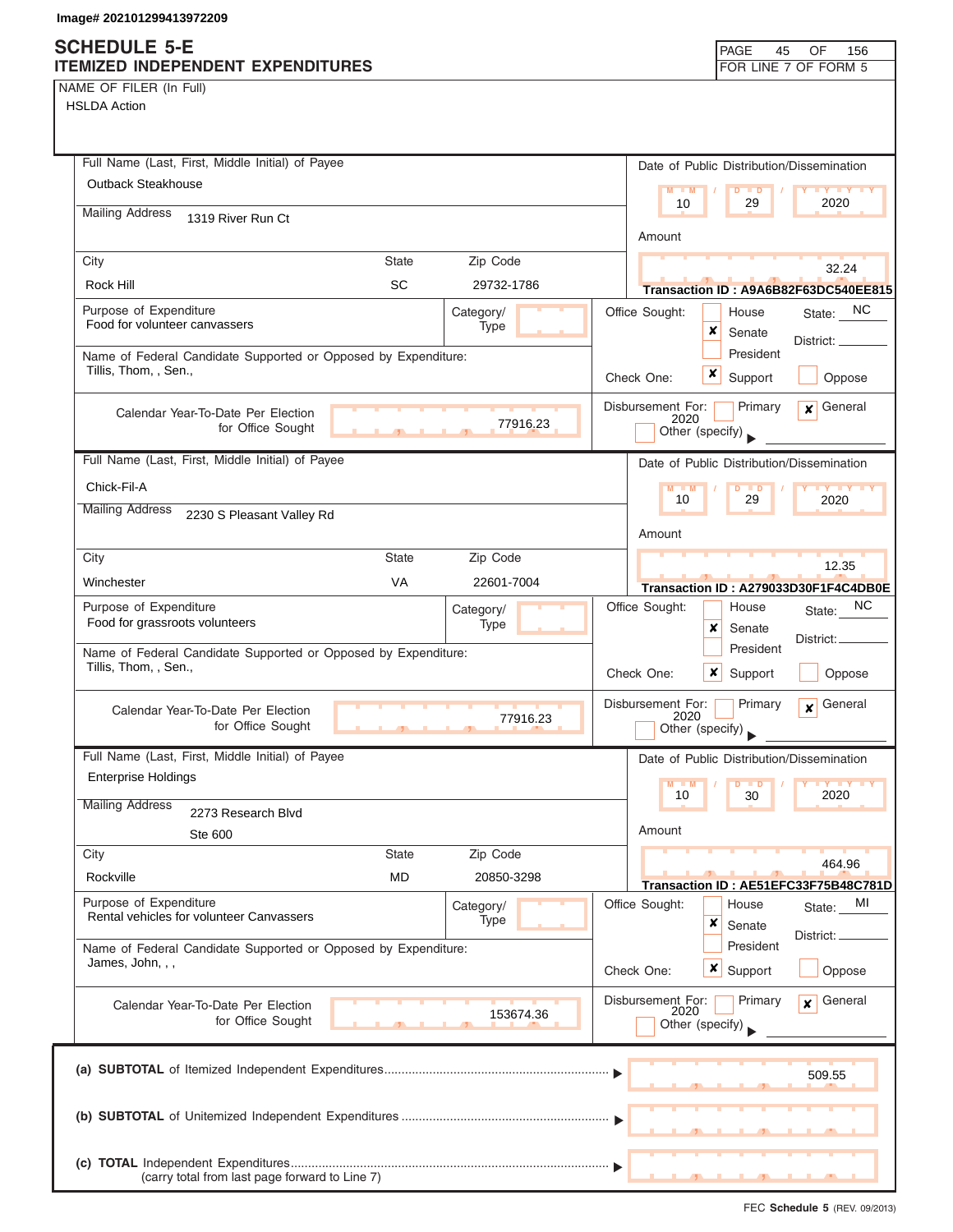## **SCHEDULE 5-E ITEMIZED INDEPENDENT EXPENDITURES**

|  | PAGE 46 OF 156       |  |
|--|----------------------|--|
|  | FOR LINE 7 OF FORM 5 |  |

NAME OF FILER (In Full)

| Full Name (Last, First, Middle Initial) of Payee                                                   | Date of Public Distribution/Dissemination                                          |
|----------------------------------------------------------------------------------------------------|------------------------------------------------------------------------------------|
| American Airlines                                                                                  | $M - M$<br>D<br>$\blacksquare$<br>$\mathbf{y}$ $\mathbf{y}$<br>10<br>30<br>2020    |
| <b>Mailing Address</b><br>4333 Amon Carter Blvd                                                    | Amount                                                                             |
| Zip Code<br>City<br><b>State</b>                                                                   |                                                                                    |
| Fort Worth<br>TX<br>76155-2605                                                                     | 459.20<br>Transaction ID: A380781847FC144E0A8E                                     |
| Purpose of Expenditure<br>Category/<br>Flights for volunteers to do door to door canvasing         | Office Sought:<br>MI<br>House<br>State:                                            |
| Type                                                                                               | x<br>Senate<br>District: __                                                        |
| Name of Federal Candidate Supported or Opposed by Expenditure:<br>James, John, , ,                 | President<br>x<br>Support<br>Oppose<br>Check One:                                  |
|                                                                                                    | Disbursement For:<br>Primary<br>$\mathbf x$ General                                |
| Calendar Year-To-Date Per Election<br>153674.36<br>for Office Sought                               | 2020<br>Other (specify)                                                            |
| Full Name (Last, First, Middle Initial) of Payee                                                   | Date of Public Distribution/Dissemination                                          |
| <b>American Airlines</b>                                                                           | $M - M$<br>$D$ $D$<br>$\mathbf{y}$ $\mathbf{y}$                                    |
| <b>Mailing Address</b><br>4333 Amon Carter Blvd                                                    | 10<br>30<br>2020                                                                   |
|                                                                                                    | Amount                                                                             |
| Zip Code<br>City<br><b>State</b>                                                                   | 355.70                                                                             |
| Fort Worth<br>TX<br>76155-2605                                                                     | Transaction ID: AA25A411BFE8E42F8A6E                                               |
| Purpose of Expenditure<br>Category/<br>Flights for volunteers to do door to door canvasing<br>Type | MI<br>Office Sought:<br>House<br>State:<br>x<br>Senate                             |
| Name of Federal Candidate Supported or Opposed by Expenditure:                                     | District:<br>President                                                             |
| James, John, , ,                                                                                   | Check One:<br>x<br>Support<br>Oppose                                               |
| Calendar Year-To-Date Per Election<br>153674.36<br>for Office Sought                               | General<br>Disbursement For:<br>Primary<br>$\mathbf{x}$<br>2020<br>Other (specify) |
| Full Name (Last, First, Middle Initial) of Payee                                                   | Date of Public Distribution/Dissemination                                          |
| <b>United Airlines</b>                                                                             | $M - M$<br><b>D</b><br>10<br>2020                                                  |
| <b>Mailing Address</b><br>PO Box 6649                                                              | 30<br>Amount                                                                       |
| City<br><b>State</b><br>Zip Code                                                                   |                                                                                    |
| IL<br>Chicago<br>60606-0649                                                                        | 403.70<br>Transaction ID: AE1F76C16679F4087BFC                                     |
| Purpose of Expenditure<br>Category/<br>Flights for grassroots volunteers doing GOTV work<br>Type   | Office Sought:<br>NC<br>House<br>State:<br>×<br>Senate                             |
| Name of Federal Candidate Supported or Opposed by Expenditure:                                     | District:<br>President                                                             |
| Tillis, Thom, , Sen.,                                                                              | $\boldsymbol{\mathsf{x}}$<br>Check One:<br>Support<br>Oppose                       |
| Calendar Year-To-Date Per Election<br>132367.06<br>for Office Sought                               | Disbursement For:<br>General<br>Primary<br>$\mathbf{x}$<br>2020<br>Other (specify) |
|                                                                                                    | 1218.60                                                                            |
|                                                                                                    |                                                                                    |
| (carry total from last page forward to Line 7)                                                     |                                                                                    |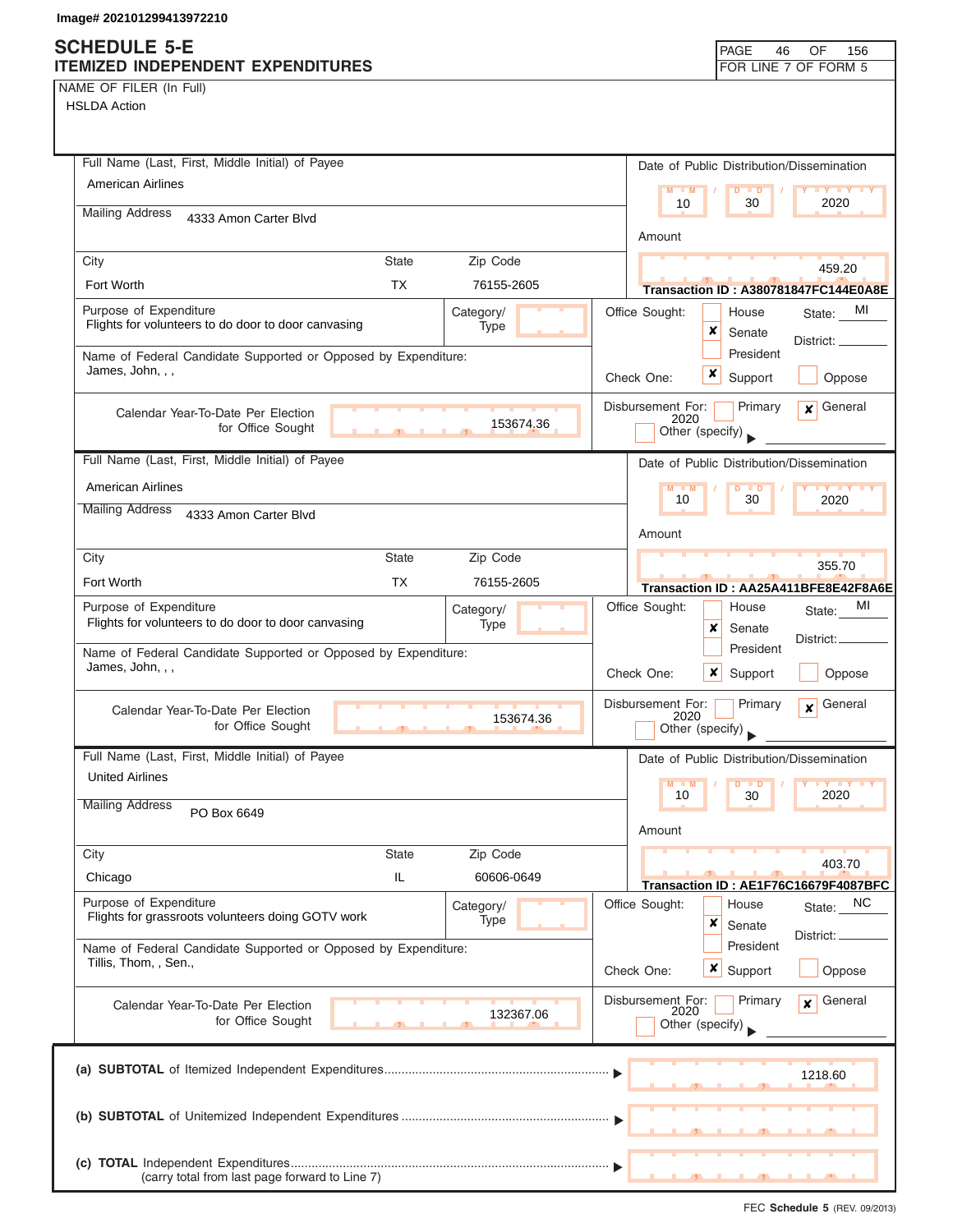### **SCHEDULE 5-E ITEMIZED INDEPENDENT EXPENDITURES FOR LINE 7 OF FORM 5**

NAME OF FILER (In Full) HSLDA Action

| Full Name (Last, First, Middle Initial) of Payee                                                          |                                                                                              |
|-----------------------------------------------------------------------------------------------------------|----------------------------------------------------------------------------------------------|
| <b>United Airlines</b>                                                                                    | Date of Public Distribution/Dissemination<br>M<br>$\blacksquare$                             |
| <b>Mailing Address</b><br>PO Box 6649                                                                     | 2020<br>10<br>30<br>Amount                                                                   |
| <b>State</b><br>Zip Code<br>City                                                                          | 302.80                                                                                       |
| IL<br>Chicago<br>60606-0649                                                                               | Transaction ID: ADAEF9D1AD35E471AB0                                                          |
| Purpose of Expenditure<br>Category/<br>Flights for volunteers to do door to door canvasing<br>Type        | Office Sought:<br>MI<br>House<br>State:<br>x<br>Senate<br>District: $\overline{\phantom{0}}$ |
| Name of Federal Candidate Supported or Opposed by Expenditure:<br>James, John, , ,                        | President<br>x<br>Check One:<br>Support<br>Oppose                                            |
| Calendar Year-To-Date Per Election<br>153674.36<br>for Office Sought                                      | Disbursement For:<br>Primary<br>General<br>$\mathbf{x}$<br>2020<br>Other (specify)           |
| Full Name (Last, First, Middle Initial) of Payee                                                          | Date of Public Distribution/Dissemination                                                    |
| <b>American Airlines</b>                                                                                  | $M - M$<br>30<br>10<br>2020                                                                  |
| <b>Mailing Address</b><br>4333 Amon Carter Blvd                                                           | Amount                                                                                       |
| <b>State</b><br>Zip Code<br>City                                                                          | 598.70                                                                                       |
| Fort Worth<br>TX<br>76155-2605                                                                            | <b>Transaction ID: AE905327386B44A7180B</b>                                                  |
| Purpose of Expenditure<br>Category/<br>Flights for volunteers to do door to door canvasing<br>Type        | NC.<br>Office Sought:<br>House<br>State:<br>x<br>Senate<br>District:                         |
| Name of Federal Candidate Supported or Opposed by Expenditure:<br>Tillis, Thom, , Sen.,                   | President<br>Check One:<br>x<br>Support<br>Oppose                                            |
| Calendar Year-To-Date Per Election<br>132367.06<br>for Office Sought<br>5.                                | Disbursement For:<br>Primary<br>General<br>$\mathbf{x}$<br>2020<br>Other (specify)           |
| Full Name (Last, First, Middle Initial) of Payee                                                          | Date of Public Distribution/Dissemination                                                    |
| American Airlines                                                                                         | M<br>$-M$<br>$\blacksquare$                                                                  |
| <b>Mailing Address</b><br>4333 Amon Carter Blvd                                                           | 10<br>2020<br>30<br>Amount                                                                   |
| Zip Code<br><b>State</b><br>City                                                                          |                                                                                              |
| Fort Worth<br><b>TX</b><br>76155-2605                                                                     | 603.70<br>Transaction ID: AE8D6C308196444EE9D1                                               |
| Purpose of Expenditure<br>Category/<br>Flights for volunteers to do door to door canvasing<br><b>Type</b> | Office Sought:<br><b>NC</b><br>House<br>State:<br>×<br>Senate                                |
| Name of Federal Candidate Supported or Opposed by Expenditure:<br>Tillis, Thom, , Sen.,                   | District:<br>President<br>$x \mid$ Support<br>Check One:<br>Oppose                           |
| Calendar Year-To-Date Per Election<br>132367.06<br>for Office Sought                                      | Disbursement For:<br>General<br>Primary<br>$\boldsymbol{x}$<br>2020<br>Other (specify)       |
|                                                                                                           | 1505.20                                                                                      |
|                                                                                                           |                                                                                              |
| (carry total from last page forward to Line 7)                                                            |                                                                                              |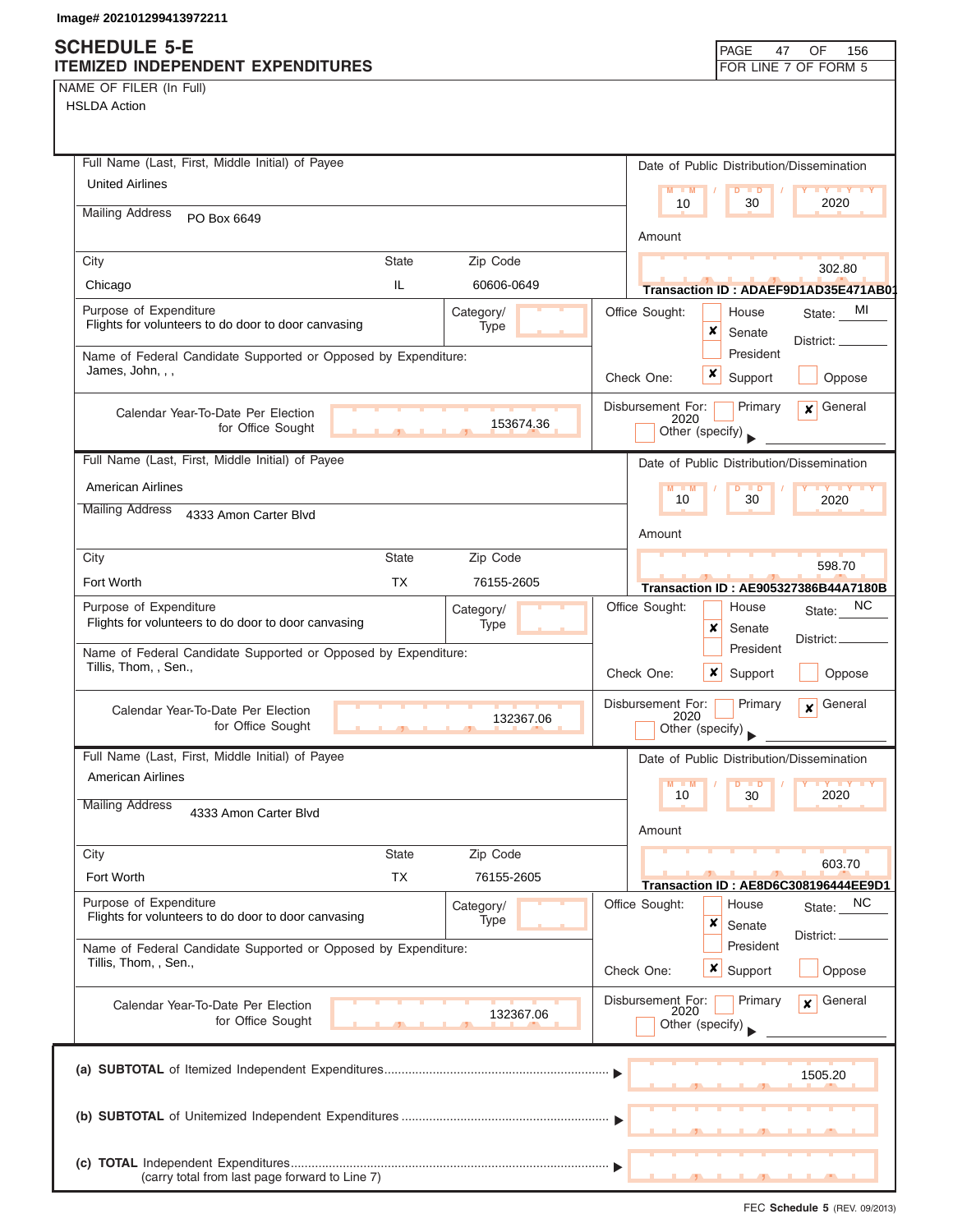# **SCHEDULE 5-E**

| NAME OF FILER (In Full) |  |  |
|-------------------------|--|--|
|-------------------------|--|--|

| <b>SUNEDULE 3-E</b><br>ITEMIZED INDEPENDENT EXPENDITURES                           |              |                   |                           | <b>PAGE</b><br>48                         | OF<br>156<br>FOR LINE 7 OF FORM 5           |
|------------------------------------------------------------------------------------|--------------|-------------------|---------------------------|-------------------------------------------|---------------------------------------------|
| NAME OF FILER (In Full)                                                            |              |                   |                           |                                           |                                             |
| <b>HSLDA Action</b>                                                                |              |                   |                           |                                           |                                             |
|                                                                                    |              |                   |                           |                                           |                                             |
|                                                                                    |              |                   |                           |                                           |                                             |
| Full Name (Last, First, Middle Initial) of Payee                                   |              |                   |                           | Date of Public Distribution/Dissemination |                                             |
| Delta Airlines, Inc.                                                               |              |                   | $M = M$<br>10             | $D$ $D$<br>30                             | <b>LY LY LY</b><br>2020                     |
| <b>Mailing Address</b><br>PO Box 20706                                             |              |                   |                           |                                           |                                             |
|                                                                                    |              |                   | Amount                    |                                           |                                             |
| City                                                                               | <b>State</b> | Zip Code          |                           |                                           | 279.20                                      |
| Atlanta                                                                            | GA           | 30320-6001        |                           |                                           | Transaction ID: AF195D7933E2D42E8B1B        |
| Purpose of Expenditure                                                             |              | Category/         | Office Sought:            | House                                     | State: NC                                   |
| Flights for volunteers to do door to door canvasing                                |              | Type              |                           | ×<br>Senate                               |                                             |
| Name of Federal Candidate Supported or Opposed by Expenditure:                     |              |                   |                           | President                                 | District: _                                 |
| Tillis, Thom, , Sen.,                                                              |              |                   | Check One:                | ×<br>Support                              | Oppose                                      |
|                                                                                    |              |                   |                           |                                           |                                             |
| Calendar Year-To-Date Per Election                                                 |              | 132367.06         | Disbursement For:<br>2020 | Primary                                   | General<br>$\mathbf{x}$                     |
| for Office Sought                                                                  |              |                   |                           | Other (specify)                           |                                             |
| Full Name (Last, First, Middle Initial) of Payee                                   |              |                   |                           | Date of Public Distribution/Dissemination |                                             |
| <b>United Airlines</b>                                                             |              |                   | $M - M$                   | $D$ $D$                                   | <b>LY LY LY</b>                             |
| <b>Mailing Address</b>                                                             |              |                   | 10                        | 30                                        | 2020                                        |
| PO Box 6649                                                                        |              |                   | Amount                    |                                           |                                             |
|                                                                                    |              |                   |                           |                                           |                                             |
| City                                                                               | <b>State</b> | Zip Code          |                           |                                           | 302.80                                      |
| Chicago                                                                            | IL.          | 60606-0649        |                           |                                           | Transaction ID: AD2937DBD75AA460588A        |
| Purpose of Expenditure<br>Flights for volunteers to do door to door canvasing      |              | Category/<br>Type | Office Sought:            | House                                     | МI<br>State:                                |
|                                                                                    |              |                   |                           | ×<br>Senate                               | District:                                   |
| Name of Federal Candidate Supported or Opposed by Expenditure:<br>James, John, , , |              |                   |                           | President                                 |                                             |
|                                                                                    |              |                   | Check One:                | ×<br>Support                              | Oppose                                      |
| Calendar Year-To-Date Per Election                                                 |              |                   | Disbursement For:         | Primary                                   | General<br>$\mathbf{x}$                     |
| for Office Sought                                                                  |              | 153674.36         | 2020                      | Other (specify)                           |                                             |
| Full Name (Last, First, Middle Initial) of Payee                                   |              |                   |                           |                                           |                                             |
| <b>American Airlines</b>                                                           |              |                   |                           | Date of Public Distribution/Dissemination |                                             |
|                                                                                    |              |                   | $M - M$<br>10             | D<br>$\blacksquare$<br>30                 | <b>TY TY TY</b><br>2020                     |
| <b>Mailing Address</b><br>4333 Amon Carter Blvd                                    |              |                   |                           |                                           |                                             |
|                                                                                    |              |                   | Amount                    |                                           |                                             |
| City                                                                               | <b>State</b> | Zip Code          |                           |                                           | 598.70                                      |
| Fort Worth                                                                         | <b>TX</b>    | 76155-2605        |                           |                                           | <b>Transaction ID: A706139A676094E17A4E</b> |
| Purpose of Expenditure                                                             |              | Category/         | Office Sought:            | House                                     | MI<br>State:                                |
| Flights for volunteers to do door to door canvasing                                |              | Type              |                           | ×<br>Senate                               | District: _                                 |
| Name of Federal Candidate Supported or Opposed by Expenditure:                     |              |                   |                           | President                                 |                                             |
| James, John, , ,                                                                   |              |                   | Check One:                | <b>x</b> Support                          | Oppose                                      |
|                                                                                    |              |                   |                           | Primary                                   | General<br>$\mathbf{x}$                     |
| Calendar Year-To-Date Per Election<br>for Office Sought                            |              | 153674.36         | Disbursement For:<br>2020 | Other (specify)                           |                                             |
|                                                                                    |              |                   |                           |                                           |                                             |
|                                                                                    |              |                   |                           |                                           |                                             |
|                                                                                    |              |                   |                           |                                           | 1180.70                                     |
|                                                                                    |              |                   |                           |                                           |                                             |
|                                                                                    |              |                   |                           |                                           |                                             |
|                                                                                    |              |                   |                           |                                           |                                             |
| (carry total from last page forward to Line 7)                                     |              |                   |                           | ┻<br>$\overline{\phantom{a}}$             | <u>.</u>                                    |
|                                                                                    |              |                   |                           |                                           |                                             |

┑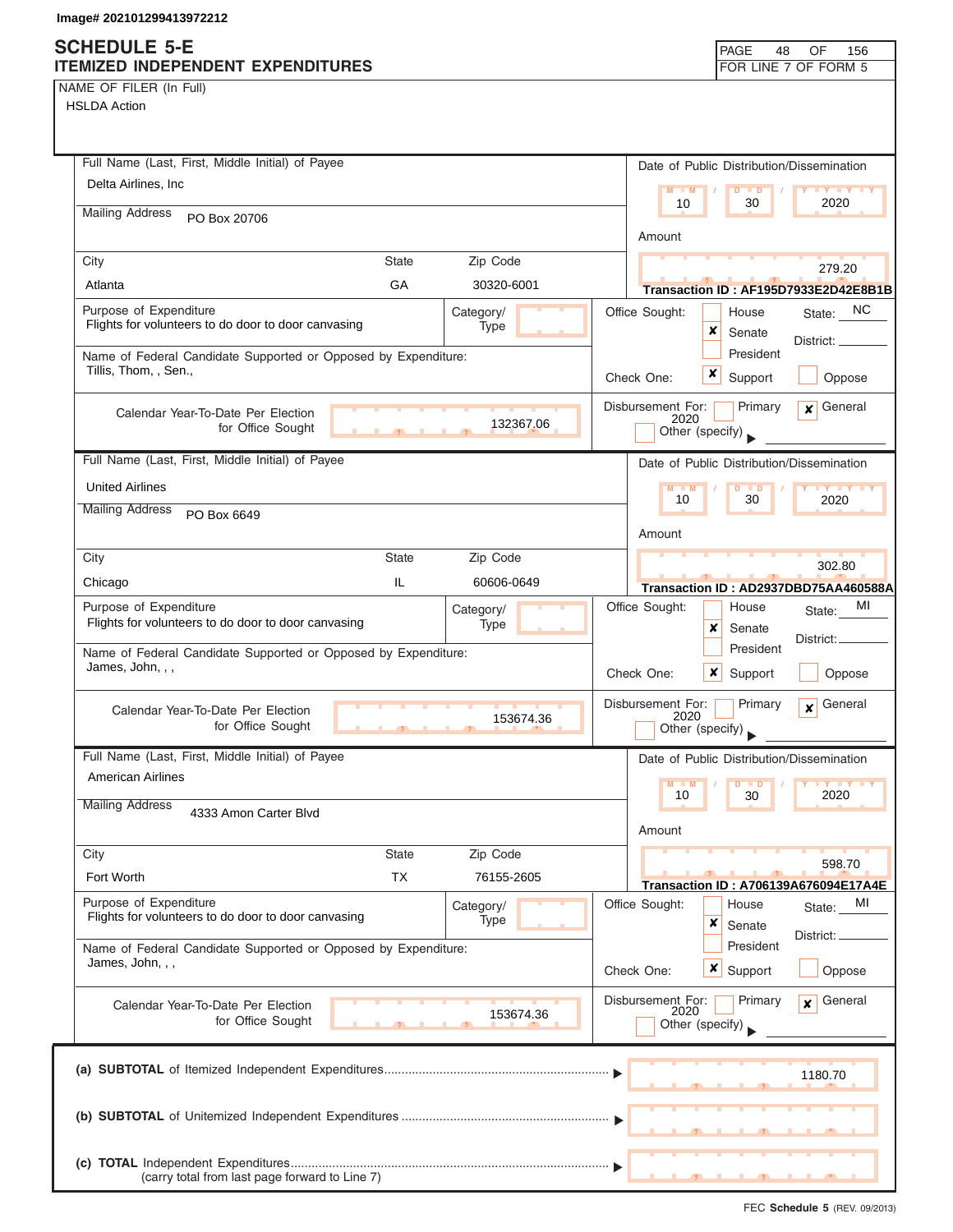## **SCHEDULE 5-E ITEMIZED INDEPENDENT EXPENDITURES**

| PAGE                 | 49 OF 156 |  |
|----------------------|-----------|--|
| FOR LINE 7 OF FORM 5 |           |  |

NAME OF FILER (In Full)

| Full Name (Last, First, Middle Initial) of Payee                                        |            | Date of Public Distribution/Dissemination                                                                                                     |
|-----------------------------------------------------------------------------------------|------------|-----------------------------------------------------------------------------------------------------------------------------------------------|
| <b>American Airlines</b>                                                                |            | $M - M$<br><b>TY TY TY</b><br>$D$ $D$                                                                                                         |
| <b>Mailing Address</b><br>4333 Amon Carter Blvd                                         |            | 2020<br>10<br>30                                                                                                                              |
|                                                                                         |            | Amount                                                                                                                                        |
| City<br><b>State</b>                                                                    | Zip Code   | 603.70                                                                                                                                        |
| <b>TX</b><br>Fort Worth                                                                 | 76155-2605 | Transaction ID: AC00FE997925145C6BC3                                                                                                          |
| Purpose of Expenditure                                                                  | Category/  | Office Sought:<br>MI<br>House<br>State:                                                                                                       |
| Flights for volunteers to do door to door canvasing                                     | Type       | ×<br>Senate<br>District: _                                                                                                                    |
| Name of Federal Candidate Supported or Opposed by Expenditure:<br>James, John, , ,      |            | President                                                                                                                                     |
|                                                                                         |            | x<br>Support<br>Check One:<br>Oppose                                                                                                          |
| Calendar Year-To-Date Per Election                                                      |            | General<br>Disbursement For:<br>Primary<br>$\mathbf{x}$<br>2020                                                                               |
| for Office Sought                                                                       | 153674.36  | Other (specify)                                                                                                                               |
| Full Name (Last, First, Middle Initial) of Payee                                        |            | Date of Public Distribution/Dissemination                                                                                                     |
| <b>American Airlines</b>                                                                |            | $M - M$<br>$D$ $D$<br>$\blacksquare$ $\blacksquare$ $\blacksquare$ $\blacksquare$ $\blacksquare$ $\blacksquare$ $\blacksquare$ $\blacksquare$ |
| <b>Mailing Address</b><br>4333 Amon Carter Blvd                                         |            | 10<br>30<br>2020                                                                                                                              |
|                                                                                         |            | Amount                                                                                                                                        |
| City<br><b>State</b>                                                                    | Zip Code   | 397.20                                                                                                                                        |
| Fort Worth<br><b>TX</b>                                                                 | 76155-2605 | Transaction ID: A004CFB21F4D541E7BE2                                                                                                          |
| Purpose of Expenditure                                                                  | Category/  | MI<br>Office Sought:<br>House<br>State:                                                                                                       |
| Flights for volunteers to do door to door canvasing                                     | Type       | x<br>Senate<br>District:                                                                                                                      |
| Name of Federal Candidate Supported or Opposed by Expenditure:<br>James, John, , ,      |            | President                                                                                                                                     |
|                                                                                         |            | Check One:<br>x<br>Support<br>Oppose                                                                                                          |
| Calendar Year-To-Date Per Election                                                      |            | Disbursement For:<br>General<br>Primary<br>$\mathbf{x}$<br>2020                                                                               |
| for Office Sought                                                                       | 153674.36  | Other (specify)                                                                                                                               |
| Full Name (Last, First, Middle Initial) of Payee                                        |            | Date of Public Distribution/Dissemination                                                                                                     |
| Enterprise                                                                              |            | $M - M$<br>D<br>$\blacksquare$                                                                                                                |
| <b>Mailing Address</b><br>5489 R C Josh Birmingham PKWY                                 |            | 2020<br>10<br>30                                                                                                                              |
|                                                                                         |            | Amount                                                                                                                                        |
| City<br><b>State</b>                                                                    | Zip Code   | 496.53                                                                                                                                        |
| <b>NC</b><br>Charlotte                                                                  | 28214      | Transaction ID: AC84A132A3B8A4493B11                                                                                                          |
| Purpose of Expenditure                                                                  | Category/  | Office Sought:<br>NC<br>House<br>State:                                                                                                       |
| Rental vehicles for volunteer Canvassers                                                | Type       | ×<br>Senate<br>District:                                                                                                                      |
| Name of Federal Candidate Supported or Opposed by Expenditure:<br>Tillis, Thom, , Sen., |            | President                                                                                                                                     |
|                                                                                         |            | Check One:<br>$\boldsymbol{\mathsf{x}}$<br>Support<br>Oppose                                                                                  |
| Calendar Year-To-Date Per Election                                                      |            | Disbursement For:<br>General<br>Primary<br>x<br>2020                                                                                          |
| for Office Sought                                                                       | 132367.06  | Other (specify)                                                                                                                               |
|                                                                                         |            |                                                                                                                                               |
|                                                                                         |            | 1497.43                                                                                                                                       |
|                                                                                         |            |                                                                                                                                               |
|                                                                                         |            |                                                                                                                                               |
|                                                                                         |            |                                                                                                                                               |
| (carry total from last page forward to Line 7)                                          |            |                                                                                                                                               |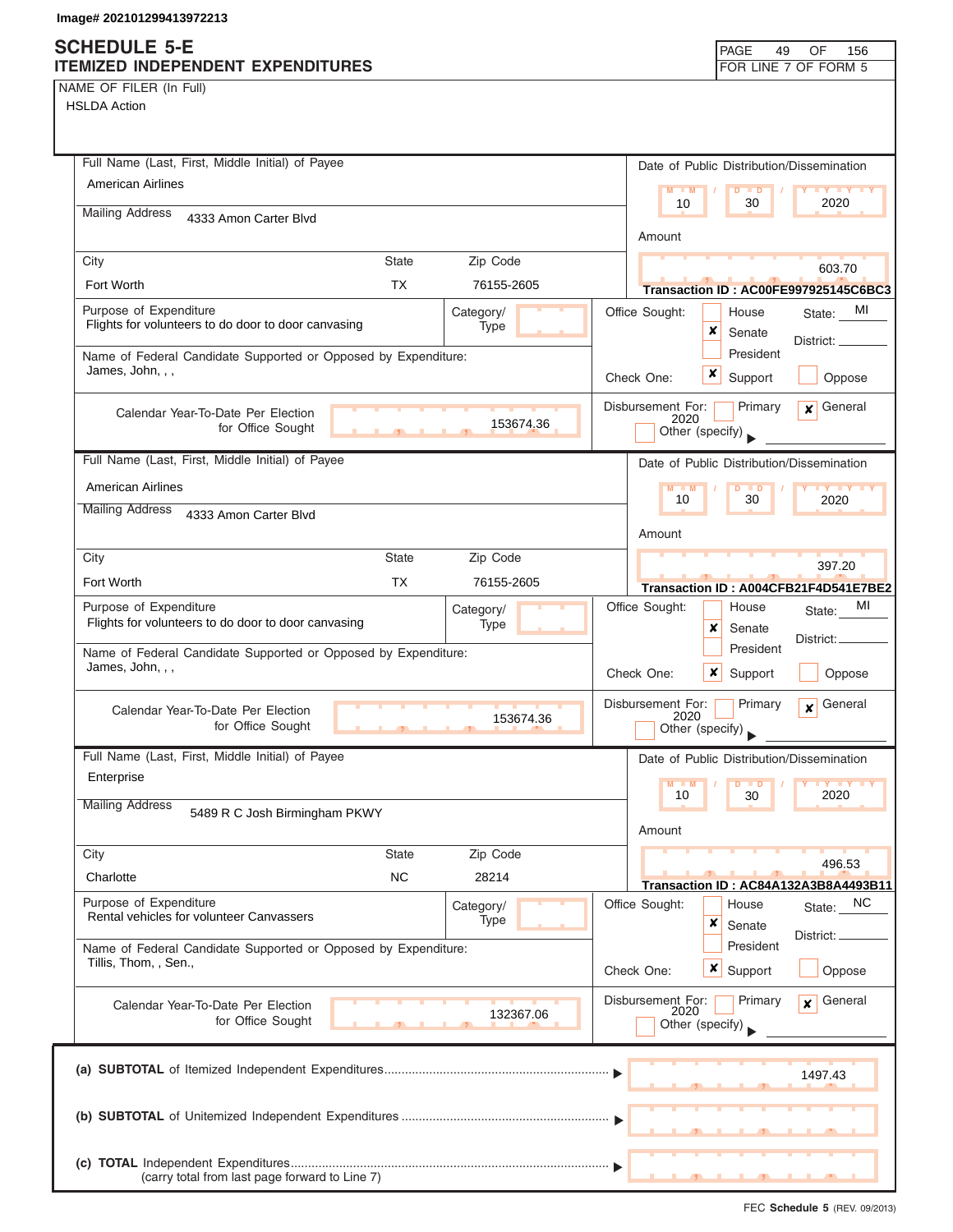NAME OF FILER (In Full)

| Full Name (Last, First, Middle Initial) of Payee                                   |                |            |                           |                             | Date of Public Distribution/Dissemination         |
|------------------------------------------------------------------------------------|----------------|------------|---------------------------|-----------------------------|---------------------------------------------------|
| <b>American Airlines</b>                                                           |                |            | $M = M$                   | $D$ $D$                     | <b>TY TY TY</b>                                   |
| <b>Mailing Address</b><br>4333 Amon Carter Blvd                                    |                |            | 10                        | 30                          | 2020                                              |
|                                                                                    |                |            | Amount                    |                             |                                                   |
| City                                                                               | <b>State</b>   | Zip Code   |                           |                             | 517.20                                            |
| Fort Worth                                                                         | <b>TX</b>      | 76155-2605 |                           |                             | Transaction ID: ADBB58471A8CF4675B07              |
| Purpose of Expenditure                                                             |                | Category/  | Office Sought:            | House                       | MI<br>State:                                      |
| Flights for volunteers to do door to door canvasing                                |                | Type       |                           | x<br>Senate                 | District:                                         |
| Name of Federal Candidate Supported or Opposed by Expenditure:<br>James, John, , , |                |            |                           | President                   |                                                   |
|                                                                                    |                |            | Check One:                | x<br>Support                | Oppose                                            |
| Calendar Year-To-Date Per Election                                                 |                |            | Disbursement For:<br>2020 | Primary                     | General<br>$\mathbf{x}$                           |
| for Office Sought                                                                  | $\overline{1}$ | 153674.36  | Other (specify)           |                             |                                                   |
| Full Name (Last, First, Middle Initial) of Payee                                   |                |            |                           |                             | Date of Public Distribution/Dissemination         |
| <b>United Airlines</b>                                                             |                |            | $M - M$                   | $D$ $D$                     | <b>TY TY</b>                                      |
| <b>Mailing Address</b><br>PO Box 6649                                              |                |            | 10                        | 30                          | 2020                                              |
|                                                                                    |                |            | Amount                    |                             |                                                   |
| City                                                                               | <b>State</b>   | Zip Code   |                           |                             | 274.90                                            |
| Chicago                                                                            | IL             | 60606-0649 |                           |                             | Transaction ID: A80A74EC4CD4D40FEA88              |
| Purpose of Expenditure                                                             |                | Category/  | Office Sought:            | House                       | MI<br>State:                                      |
| Flights for volunteers to do door to door canvasing                                |                | Type       |                           | x<br>Senate                 | District: _                                       |
| Name of Federal Candidate Supported or Opposed by Expenditure:                     |                |            |                           | President                   |                                                   |
| James, John, , ,                                                                   |                |            | Check One:                | $\boldsymbol{x}$<br>Support | Oppose                                            |
| Calendar Year-To-Date Per Election                                                 |                |            | Disbursement For:         | Primary                     | General<br>$\mathbf{x}$                           |
| for Office Sought                                                                  | $\mathcal{F}$  | 153674.36  | 2020<br>Other (specify)   |                             |                                                   |
| Full Name (Last, First, Middle Initial) of Payee                                   |                |            |                           |                             | Date of Public Distribution/Dissemination         |
| <b>American Airlines</b>                                                           |                |            | M                         | <b>TD</b>                   |                                                   |
| <b>Mailing Address</b>                                                             |                |            | 10                        | 30                          | 2020                                              |
| 4333 Amon Carter Blvd                                                              |                |            | Amount                    |                             |                                                   |
| City                                                                               | <b>State</b>   | Zip Code   |                           |                             |                                                   |
| Fort Worth                                                                         | <b>TX</b>      | 76155-2605 |                           |                             | 603.70                                            |
| Purpose of Expenditure                                                             |                | Category/  | Office Sought:            | House                       | Transaction ID: A27086D3CCD614C7E990<br>State: NC |
| Flights for volunteers to do door to door canvasing                                |                | Type       |                           | x<br>Senate                 |                                                   |
| Name of Federal Candidate Supported or Opposed by Expenditure:                     |                |            |                           | President                   | District:                                         |
| Tillis, Thom, , Sen.,                                                              |                |            | Check One:                | $x \mid$ Support            | Oppose                                            |
| Calendar Year-To-Date Per Election                                                 |                |            | Disbursement For:         | Primary                     | General<br>$\mathbf{x}$                           |
| for Office Sought                                                                  |                | 132367.06  | 2020<br>Other (specify)   |                             |                                                   |
|                                                                                    |                |            |                           |                             |                                                   |
|                                                                                    |                |            |                           |                             | 1395.80                                           |
|                                                                                    |                |            |                           |                             |                                                   |
|                                                                                    |                |            |                           |                             |                                                   |
|                                                                                    |                |            |                           |                             |                                                   |
|                                                                                    |                |            |                           |                             |                                                   |
| (carry total from last page forward to Line 7)                                     |                |            |                           |                             |                                                   |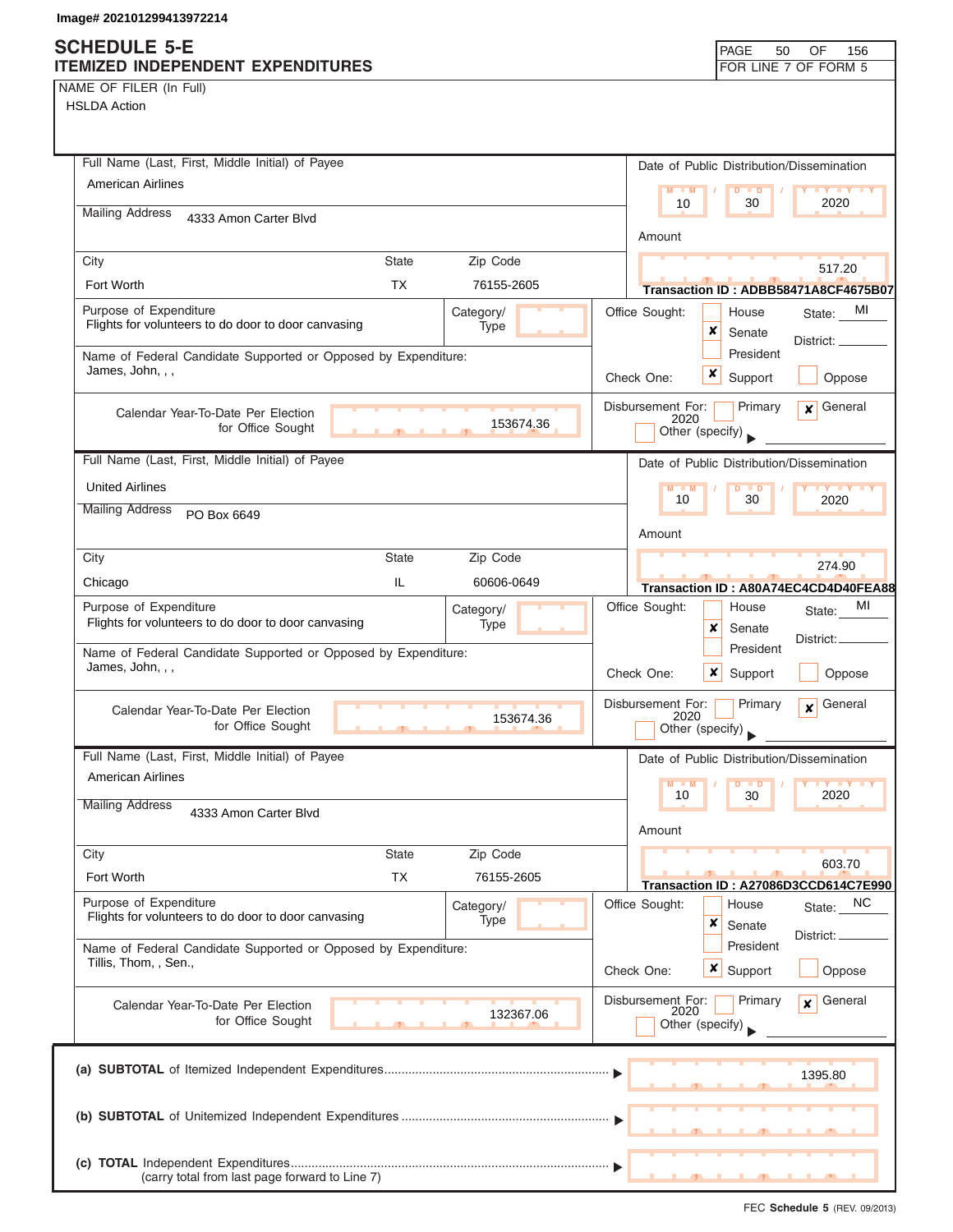## **SCHEDULE 5-E ITEMIZED INDEPENDENT EXPENDITURES**

| PAGE 51 OF 156       |  |  |
|----------------------|--|--|
| FOR LINE 7 OF FORM 5 |  |  |

NAME OF FILER (In Full)

HSLDA Action

| Full Name (Last, First, Middle Initial) of Payee                                        |                |            |                |                           |                             | Date of Public Distribution/Dissemination                                                                               |
|-----------------------------------------------------------------------------------------|----------------|------------|----------------|---------------------------|-----------------------------|-------------------------------------------------------------------------------------------------------------------------|
| American Airlines                                                                       |                |            |                | $M - M$                   | $D$ $D$                     | <b>TY TY TY</b>                                                                                                         |
| <b>Mailing Address</b><br>4333 Amon Carter Blvd                                         |                |            |                | 10                        | 30                          | 2020                                                                                                                    |
|                                                                                         |                |            |                | Amount                    |                             |                                                                                                                         |
| City                                                                                    | <b>State</b>   | Zip Code   |                |                           |                             | 490.30                                                                                                                  |
| Fort Worth                                                                              | <b>TX</b>      | 76155-2605 |                |                           |                             | Transaction ID: A6A3F5A5EBD2C4530B63                                                                                    |
| Purpose of Expenditure                                                                  |                | Category/  | Office Sought: |                           | House                       | State: NC                                                                                                               |
| Flights for volunteers to do door to door canvasing                                     |                | Type       |                |                           | x<br>Senate                 | District: __                                                                                                            |
| Name of Federal Candidate Supported or Opposed by Expenditure:<br>Tillis, Thom, , Sen., |                |            |                |                           | President                   |                                                                                                                         |
|                                                                                         |                |            | Check One:     |                           | x<br>Support                | Oppose                                                                                                                  |
| Calendar Year-To-Date Per Election                                                      |                |            |                | Disbursement For:<br>2020 | Primary                     | General<br>$\mathbf{x}$                                                                                                 |
| for Office Sought                                                                       | $\overline{1}$ | 132367.06  |                | Other (specify)           |                             |                                                                                                                         |
| Full Name (Last, First, Middle Initial) of Payee                                        |                |            |                |                           |                             | Date of Public Distribution/Dissemination                                                                               |
| <b>American Airlines</b>                                                                |                |            |                | $M - M$                   | $D$ $D$                     | $\blacksquare$ $\blacksquare$ $\blacksquare$ $\blacksquare$ $\blacksquare$ $\blacksquare$ $\blacksquare$ $\blacksquare$ |
| <b>Mailing Address</b><br>4333 Amon Carter Blvd                                         |                |            |                | 10                        | 30                          | 2020                                                                                                                    |
|                                                                                         |                |            |                | Amount                    |                             |                                                                                                                         |
| City                                                                                    | <b>State</b>   | Zip Code   |                |                           |                             | 418.70                                                                                                                  |
| Fort Worth                                                                              | <b>TX</b>      | 76155-2605 |                |                           |                             | Transaction ID: A2BCF33729C4F41958F8                                                                                    |
| Purpose of Expenditure                                                                  |                | Category/  | Office Sought: |                           | House                       | ΝC<br>State:                                                                                                            |
| Flights for volunteers to do door to door canvasing                                     |                | Type       |                |                           | x<br>Senate                 | District:.                                                                                                              |
| Name of Federal Candidate Supported or Opposed by Expenditure:                          |                |            |                |                           | President                   |                                                                                                                         |
| Tillis, Thom, , Sen.,                                                                   |                |            | Check One:     |                           | $\boldsymbol{x}$<br>Support | Oppose                                                                                                                  |
| Calendar Year-To-Date Per Election                                                      |                |            |                | Disbursement For:         | Primary                     | General<br>$\mathbf{x}$                                                                                                 |
| for Office Sought                                                                       |                | 132367.06  |                | 2020<br>Other (specify)   |                             |                                                                                                                         |
| Full Name (Last, First, Middle Initial) of Payee                                        |                |            |                |                           |                             | Date of Public Distribution/Dissemination                                                                               |
| <b>American Airlines</b>                                                                |                |            |                | M<br>$\blacksquare$       | D<br>$\blacksquare$         | $\mathbf{V}$ $\mathbf{V}$                                                                                               |
| <b>Mailing Address</b>                                                                  |                |            |                | 10                        | 30                          | 2020                                                                                                                    |
| 4333 Amon Carter Blvd                                                                   |                |            |                | Amount                    |                             |                                                                                                                         |
| City                                                                                    | <b>State</b>   | Zip Code   |                |                           |                             |                                                                                                                         |
| Fort Worth                                                                              | <b>TX</b>      | 76155-2605 |                |                           |                             | 317.20                                                                                                                  |
| Purpose of Expenditure                                                                  |                | Category/  | Office Sought: |                           | House                       | Transaction ID: AB162E26D1BE24BE2B7D<br>MI<br>State:                                                                    |
| Flights for volunteers to do door to door canvasing                                     |                | Type       |                |                           | ×<br>Senate                 |                                                                                                                         |
| Name of Federal Candidate Supported or Opposed by Expenditure:                          |                |            |                |                           | President                   | District:                                                                                                               |
| James, John, , ,                                                                        |                |            | Check One:     |                           | $x \mid$ Support            | Oppose                                                                                                                  |
| Calendar Year-To-Date Per Election                                                      |                |            |                | Disbursement For:         | Primary                     | General<br>$\mathbf{x}$                                                                                                 |
| for Office Sought                                                                       |                | 153674.36  |                | 2020<br>Other (specify)   |                             |                                                                                                                         |
|                                                                                         |                |            |                |                           |                             |                                                                                                                         |
|                                                                                         |                |            |                |                           |                             | 1226.20                                                                                                                 |
|                                                                                         |                |            |                |                           |                             |                                                                                                                         |
|                                                                                         |                |            |                |                           |                             |                                                                                                                         |
|                                                                                         |                |            |                |                           |                             |                                                                                                                         |
|                                                                                         |                |            |                |                           |                             |                                                                                                                         |
| (carry total from last page forward to Line 7)                                          |                |            |                |                           |                             |                                                                                                                         |

FEC **Schedule 5** (REV. 09/2013)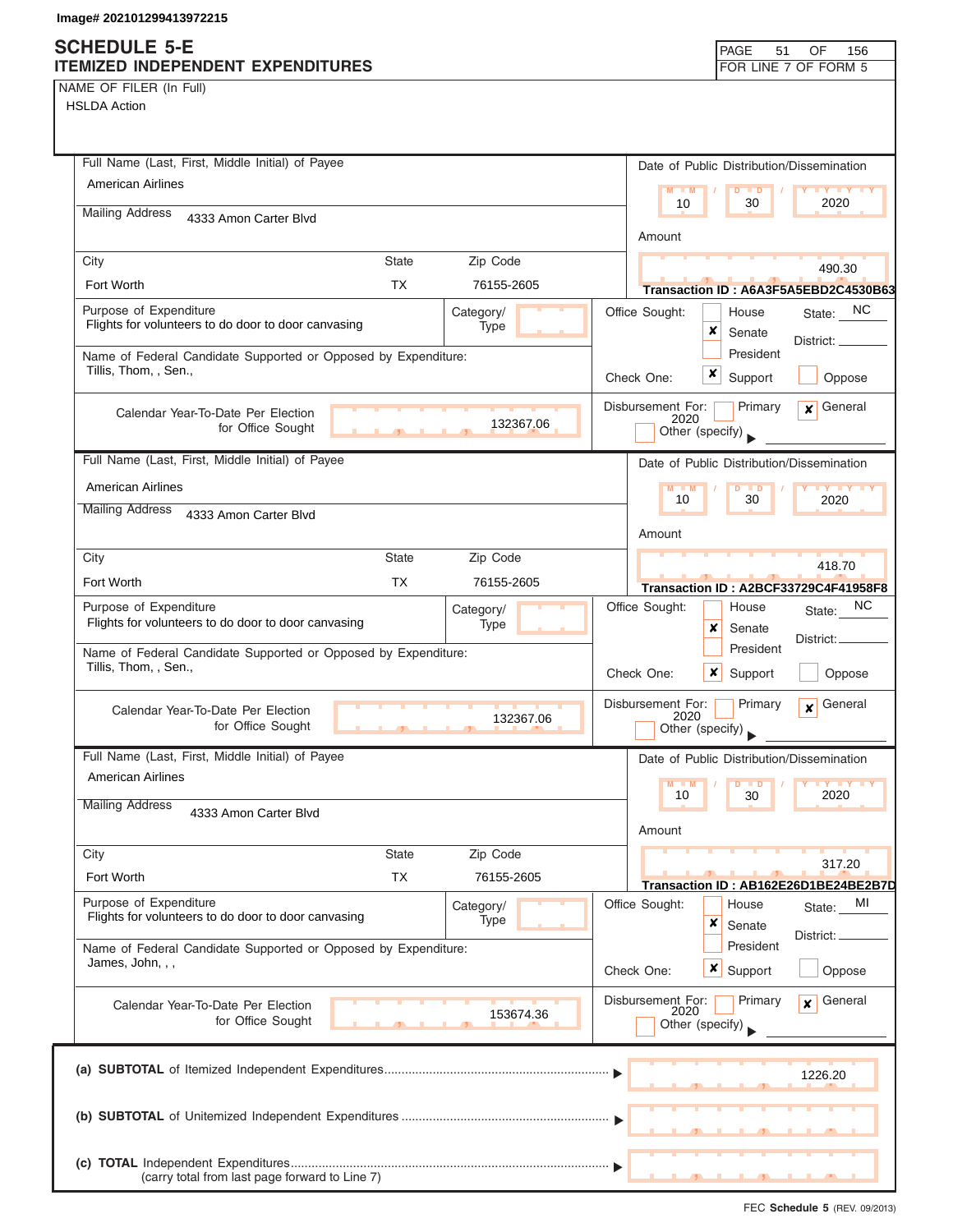# **SCHEDULE 5-E**

| NAME OF FILER (In Full) |  |  |
|-------------------------|--|--|
|-------------------------|--|--|

| <b>SUNEDULE 3-E</b>                                                                |              |                   |                           | <b>PAGE</b><br>52                         | OF<br>156                            |
|------------------------------------------------------------------------------------|--------------|-------------------|---------------------------|-------------------------------------------|--------------------------------------|
| ITEMIZED INDEPENDENT EXPENDITURES                                                  |              |                   |                           |                                           | FOR LINE 7 OF FORM 5                 |
| NAME OF FILER (In Full)<br><b>HSLDA Action</b>                                     |              |                   |                           |                                           |                                      |
|                                                                                    |              |                   |                           |                                           |                                      |
|                                                                                    |              |                   |                           |                                           |                                      |
| Full Name (Last, First, Middle Initial) of Payee                                   |              |                   |                           | Date of Public Distribution/Dissemination |                                      |
| Delta Airlines, Inc.                                                               |              |                   | $M - M$                   | D<br>$\blacksquare$                       | <b>LY LY LY</b>                      |
| <b>Mailing Address</b><br>PO Box 20706                                             |              |                   | 10                        | 30                                        | 2020                                 |
|                                                                                    |              |                   | Amount                    |                                           |                                      |
| City                                                                               | <b>State</b> | Zip Code          |                           |                                           |                                      |
| Atlanta                                                                            | GA           | 30320-6001        |                           |                                           | 442.70                               |
|                                                                                    |              |                   |                           |                                           | Transaction ID: A0D9B17669A5D4E5B9D9 |
| Purpose of Expenditure<br>Flights for volunteers to do door to door canvasing      |              | Category/<br>Type | Office Sought:            | House<br>×                                | MI<br>State:                         |
|                                                                                    |              |                   |                           | Senate<br>President                       | District: _                          |
| Name of Federal Candidate Supported or Opposed by Expenditure:<br>James, John, , , |              |                   |                           | x                                         |                                      |
|                                                                                    |              |                   | Check One:                | Support                                   | Oppose                               |
| Calendar Year-To-Date Per Election                                                 |              |                   | Disbursement For:<br>2020 | Primary                                   | General<br>$\mathbf{x}$              |
| for Office Sought                                                                  |              | 153674.36         |                           | Other (specify)                           |                                      |
| Full Name (Last, First, Middle Initial) of Payee                                   |              |                   |                           | Date of Public Distribution/Dissemination |                                      |
| <b>American Airlines</b>                                                           |              |                   | $M - M$                   |                                           | <b>TY TY TY</b>                      |
| <b>Mailing Address</b>                                                             |              |                   | 10                        | $\blacksquare$<br>30                      | 2020                                 |
| 4333 Amon Carter Blvd                                                              |              |                   |                           |                                           |                                      |
|                                                                                    |              |                   | Amount                    |                                           |                                      |
| City                                                                               | <b>State</b> | Zip Code          |                           |                                           | 327.10                               |
| Fort Worth                                                                         | <b>TX</b>    | 76155-2605        |                           |                                           | Transaction ID: A80AF6822AE5F4618BA2 |
| Purpose of Expenditure<br>Flights for volunteers to do door to door canvasing      |              | Category/<br>Type | Office Sought:            | House                                     | MI<br>State:                         |
|                                                                                    |              |                   |                           | x<br>Senate                               | District:                            |
| Name of Federal Candidate Supported or Opposed by Expenditure:<br>James, John, , , |              |                   |                           | President                                 |                                      |
|                                                                                    |              |                   | Check One:                | ×<br>Support                              | Oppose                               |
| Calendar Year-To-Date Per Election                                                 |              |                   | Disbursement For:<br>2020 | Primary                                   | General<br>$\boldsymbol{x}$          |
| for Office Sought                                                                  |              | 153674.36         |                           | Other (specify)                           |                                      |
| Full Name (Last, First, Middle Initial) of Payee                                   |              |                   |                           | Date of Public Distribution/Dissemination |                                      |
| Delta Airlines, Inc                                                                |              |                   | $M - M$                   |                                           | <b>LY LY</b>                         |
| <b>Mailing Address</b>                                                             |              |                   | 10                        | $\overline{D}$<br>$\blacksquare$<br>30    | 2020                                 |
| PO Box 20706                                                                       |              |                   |                           |                                           |                                      |
|                                                                                    |              |                   | Amount                    |                                           |                                      |
| City                                                                               | <b>State</b> | Zip Code          |                           |                                           | 138.10                               |
| Atlanta                                                                            | GA           | 30320-6001        |                           |                                           | Transaction ID: A8CBA47E46E8D479C8C6 |
| Purpose of Expenditure<br>Flights for volunteers to do door to door canvasing      |              | Category/         | Office Sought:            | House                                     | MI<br>State:                         |
|                                                                                    |              | Type              |                           | x<br>Senate                               | District: _                          |
| Name of Federal Candidate Supported or Opposed by Expenditure:                     |              |                   |                           | President                                 |                                      |
| James, John, , ,                                                                   |              |                   | Check One:                | $x \mid$ Support                          | Oppose                               |
| Calendar Year-To-Date Per Election                                                 |              |                   | Disbursement For:         | Primary                                   | General<br>x                         |
| for Office Sought                                                                  |              | 153674.36         | 2020                      | Other (specify)                           |                                      |
|                                                                                    |              |                   |                           |                                           |                                      |
|                                                                                    |              |                   |                           |                                           |                                      |
|                                                                                    |              |                   |                           |                                           | 907.90                               |
|                                                                                    |              |                   |                           |                                           |                                      |
|                                                                                    |              |                   |                           |                                           |                                      |
|                                                                                    |              |                   |                           |                                           |                                      |
| (carry total from last page forward to Line 7)                                     |              |                   |                           |                                           |                                      |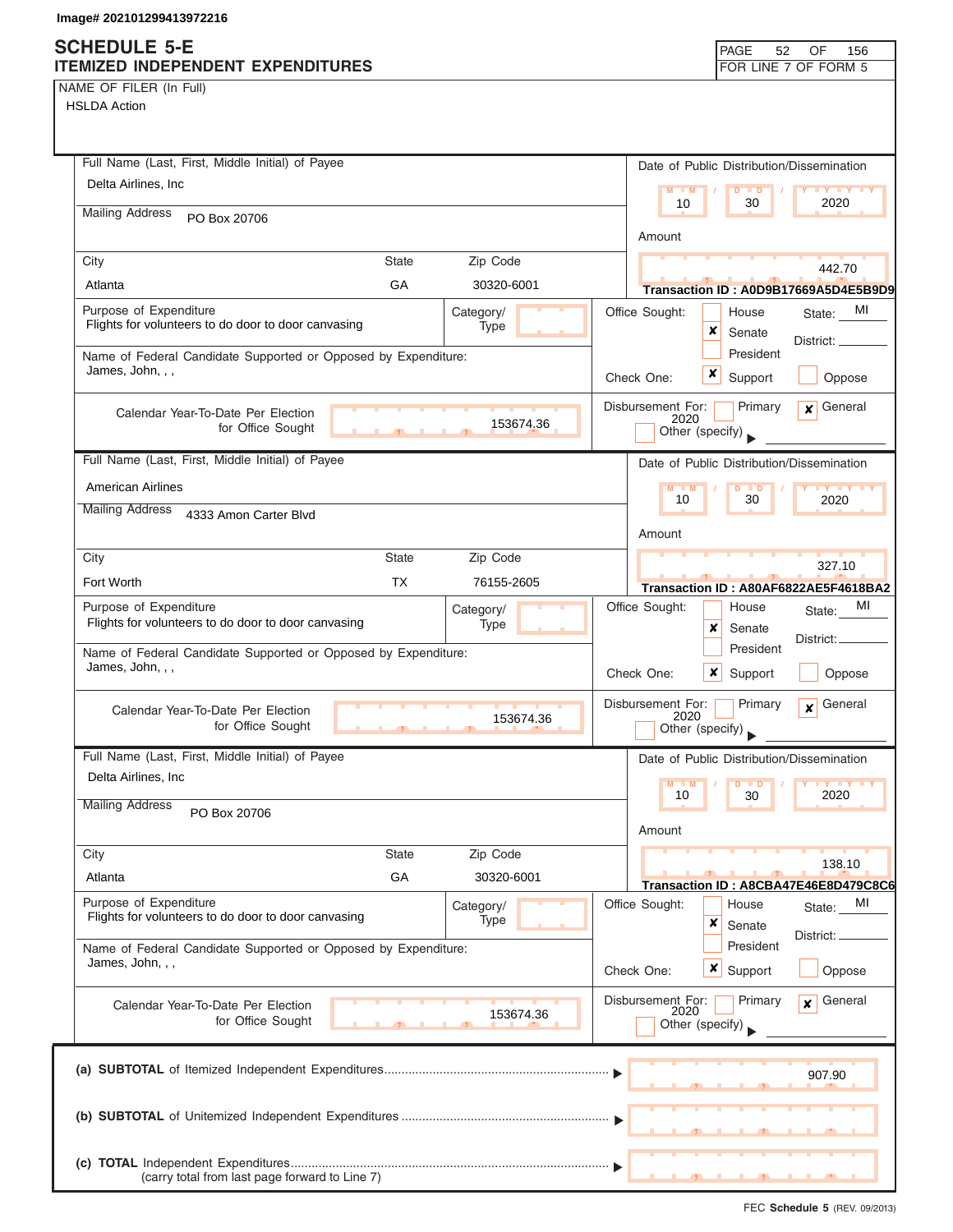### **SCHEDULE 5-E ITEMIZED INDEPENDENT EXPENDITURES FOR LINE 7 OF FORM 5**

NAME OF FILER (In Full)

| Full Name (Last, First, Middle Initial) of Payee                                           | Date of Public Distribution/Dissemination                                    |  |  |
|--------------------------------------------------------------------------------------------|------------------------------------------------------------------------------|--|--|
| <b>United Airlines</b>                                                                     | $M = M$<br>$D$ $D$<br><b>TY TY TY</b><br>2020<br>10<br>30                    |  |  |
| <b>Mailing Address</b><br>PO Box 6649                                                      |                                                                              |  |  |
|                                                                                            | Amount                                                                       |  |  |
| City<br><b>State</b><br>Zip Code                                                           | 345.12                                                                       |  |  |
| IL.<br>60606-0649<br>Chicago                                                               | Transaction ID: A9D0D465701614AB6847                                         |  |  |
| Purpose of Expenditure<br>Category/<br>Flights for volunteers to do door to door canvasing | MI<br>Office Sought:<br>House<br>State:                                      |  |  |
| Type                                                                                       | ×<br>Senate<br>District:                                                     |  |  |
| Name of Federal Candidate Supported or Opposed by Expenditure:<br>James, John, , ,         | President                                                                    |  |  |
|                                                                                            | x<br>Support<br>Check One:<br>Oppose                                         |  |  |
| Calendar Year-To-Date Per Election                                                         | Disbursement For:<br>$x$ General<br>Primary<br>2020                          |  |  |
| 153674.36<br>for Office Sought<br>$\overline{1}$                                           | Other (specify)                                                              |  |  |
| Full Name (Last, First, Middle Initial) of Payee                                           | Date of Public Distribution/Dissemination                                    |  |  |
| <b>Enterprise Holdings</b>                                                                 | $M - M$<br>$D$ $D$<br>$Y + Y + Y$                                            |  |  |
| <b>Mailing Address</b><br>2273 Research Blvd                                               | 30<br>10<br>2020                                                             |  |  |
| Ste 600                                                                                    | Amount                                                                       |  |  |
| Zip Code<br>City<br><b>State</b>                                                           | 105.90                                                                       |  |  |
| <b>MD</b><br>Rockville<br>20850-3298                                                       | Transaction ID: AC70D88E53FD94E30B13                                         |  |  |
| Purpose of Expenditure<br>Category/                                                        | MI<br>Office Sought:<br>House<br>State:                                      |  |  |
| Rental Vehicles used for Volunteer GOTV Operations<br>Type                                 | x<br>Senate<br>District: _                                                   |  |  |
| Name of Federal Candidate Supported or Opposed by Expenditure:                             | President                                                                    |  |  |
| James, John, , ,                                                                           | Check One:<br>$\boldsymbol{x}$<br>Support<br>Oppose                          |  |  |
| Calendar Year-To-Date Per Election                                                         | Disbursement For:<br>Primary<br>General<br>$\mathbf{x}$                      |  |  |
| 153674.36<br>for Office Sought<br>$\overline{1}$                                           | 2020<br>Other (specify)                                                      |  |  |
| Full Name (Last, First, Middle Initial) of Payee                                           | Date of Public Distribution/Dissemination                                    |  |  |
| <b>American Airlines</b>                                                                   | M<br>D<br>$\blacksquare$                                                     |  |  |
| <b>Mailing Address</b>                                                                     | 10<br>2020<br>30                                                             |  |  |
| 4333 Amon Carter Blvd                                                                      | Amount                                                                       |  |  |
| City<br><b>State</b><br>Zip Code                                                           |                                                                              |  |  |
| <b>TX</b><br>Fort Worth<br>76155-2605                                                      | 603.70                                                                       |  |  |
| Purpose of Expenditure<br>Category/                                                        | Transaction ID: AEE660BB203FE4FF5B90<br>Office Sought:<br>State: NC<br>House |  |  |
| Flights for volunteers to do door to door canvasing<br>Type                                | x<br>Senate                                                                  |  |  |
| Name of Federal Candidate Supported or Opposed by Expenditure:                             | District:<br>President                                                       |  |  |
| Tillis, Thom, , Sen.,                                                                      | Check One:<br>$\boldsymbol{\mathsf{x}}$<br>Support<br>Oppose                 |  |  |
|                                                                                            | General<br>Disbursement For:<br>Primary<br>$\mathbf{x}$                      |  |  |
| Calendar Year-To-Date Per Election<br>132367.06<br>for Office Sought                       | 2020<br>Other (specify)                                                      |  |  |
|                                                                                            |                                                                              |  |  |
|                                                                                            |                                                                              |  |  |
|                                                                                            |                                                                              |  |  |
|                                                                                            |                                                                              |  |  |
|                                                                                            |                                                                              |  |  |
|                                                                                            |                                                                              |  |  |
| (carry total from last page forward to Line 7)                                             |                                                                              |  |  |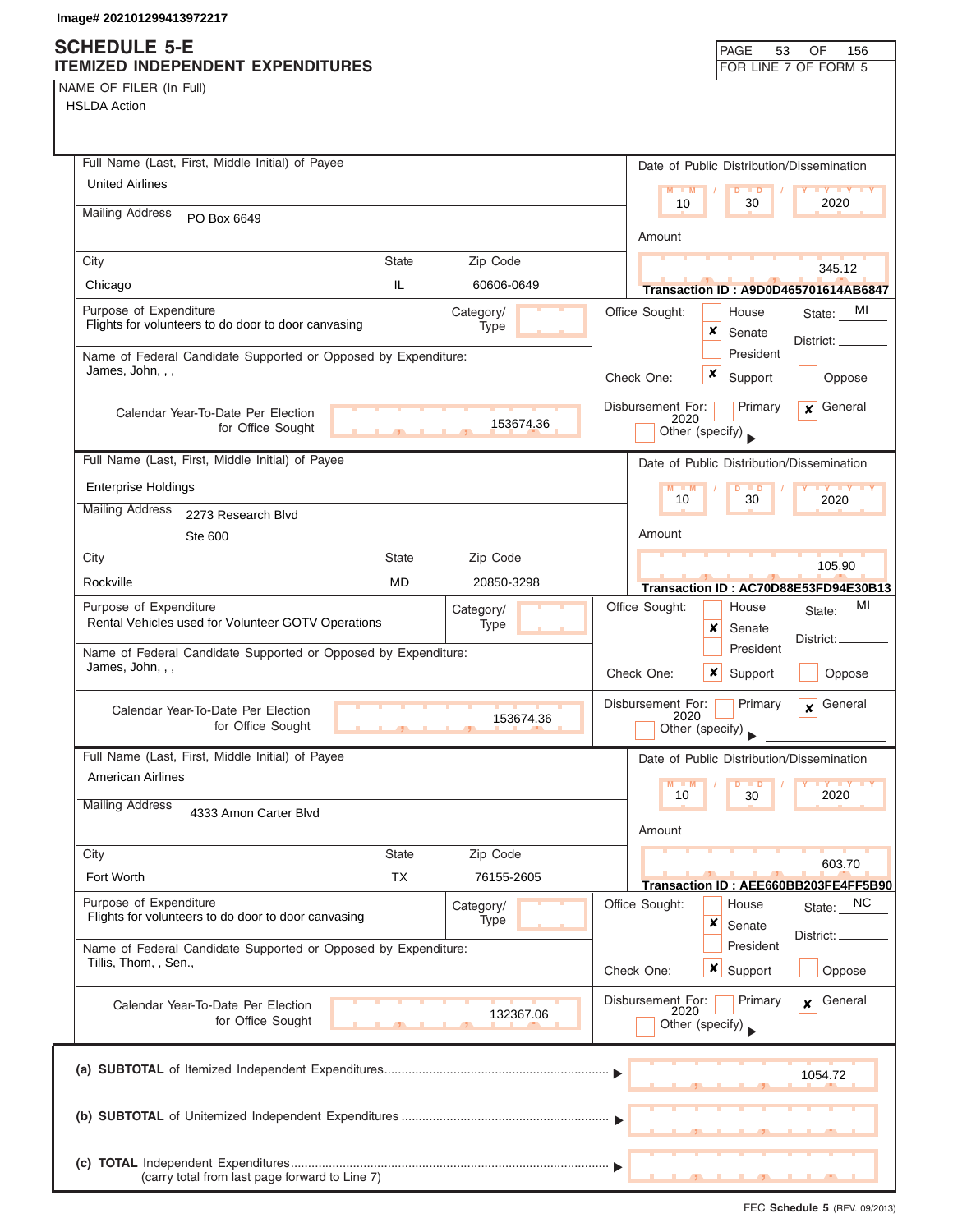NAME OF FILER (In Full)

| Full Name (Last, First, Middle Initial) of Payee                                   |              |            |           |                           |                  |                      | Date of Public Distribution/Dissemination |
|------------------------------------------------------------------------------------|--------------|------------|-----------|---------------------------|------------------|----------------------|-------------------------------------------|
| <b>American Airlines</b>                                                           |              |            |           | M<br>$-1$ M               | D                | $\Box$               | <b>LY LY L</b>                            |
| <b>Mailing Address</b><br>4333 Amon Carter Blvd                                    |              |            |           | 10                        |                  | 30                   | 2020                                      |
|                                                                                    |              |            |           | Amount                    |                  |                      |                                           |
| City                                                                               | <b>State</b> | Zip Code   |           |                           |                  |                      | 455.70                                    |
| Fort Worth                                                                         | TX           | 76155-2605 |           |                           |                  |                      | Transaction ID: A2532ED70202E4CD58D1      |
| Purpose of Expenditure                                                             |              | Category/  |           | Office Sought:            |                  | House                | MI<br>State:                              |
| Flights for volunteers to do door to door canvasing                                |              | Type       |           |                           | ×                | Senate               | District: _                               |
| Name of Federal Candidate Supported or Opposed by Expenditure:<br>James, John, , , |              |            |           |                           |                  | President            |                                           |
|                                                                                    |              |            |           | Check One:                | x                | Support              | Oppose                                    |
| Calendar Year-To-Date Per Election                                                 |              |            |           | Disbursement For:<br>2020 |                  | Primary              | General<br>$\mathbf{x}$                   |
| for Office Sought                                                                  |              |            | 153674.36 |                           | Other (specify)  |                      |                                           |
| Full Name (Last, First, Middle Initial) of Payee                                   |              |            |           |                           |                  |                      | Date of Public Distribution/Dissemination |
| <b>United Airlines</b>                                                             |              |            |           | $M - M$                   |                  | $D$ $D$              | $\mathbf{y}$ $\mathbf{y}$ $\mathbf{y}$    |
| <b>Mailing Address</b><br>PO Box 6649                                              |              |            |           | 10                        |                  | 30                   | 2020                                      |
|                                                                                    |              |            |           | Amount                    |                  |                      |                                           |
| City                                                                               | <b>State</b> | Zip Code   |           |                           |                  |                      | 176.60                                    |
| Chicago                                                                            | IL.          | 60606-0649 |           |                           |                  |                      | Transaction ID: A1A82D0CC9DED4339AEE      |
| Purpose of Expenditure                                                             |              | Category/  |           | Office Sought:            |                  | House                | МI<br>State:                              |
| Flights for volunteers to do door to door canvasing                                |              | Type       |           |                           | x                | Senate               | District:                                 |
| Name of Federal Candidate Supported or Opposed by Expenditure:<br>James, John, , , |              |            |           | Check One:                | $\boldsymbol{x}$ | President<br>Support | Oppose                                    |
|                                                                                    |              |            |           |                           |                  |                      |                                           |
| Calendar Year-To-Date Per Election<br>for Office Sought                            |              |            | 153674.36 | Disbursement For:<br>2020 | Other (specify)  | Primary              | General<br>$\mathbf{x}$                   |
| Full Name (Last, First, Middle Initial) of Payee                                   |              |            |           |                           |                  |                      | Date of Public Distribution/Dissemination |
| Domino's Pizza                                                                     |              |            |           | $M - M$                   |                  | $D$ $D$              | <b>TY YY</b>                              |
| <b>Mailing Address</b><br>1539 Celanese Rd                                         |              |            |           | 10                        |                  | 30                   | 2020                                      |
| # 11                                                                               |              |            |           | Amount                    |                  |                      |                                           |
| City                                                                               | <b>State</b> | Zip Code   |           |                           |                  |                      | 264.04                                    |
| Rock Hill                                                                          | <b>SC</b>    | 29732-1723 |           |                           |                  |                      | Transaction ID: A65F3D9417B0A43A0AD2      |
| Purpose of Expenditure<br>Food for volunteer canvassers                            |              | Category/  |           | Office Sought:            |                  | House                | MI<br>State:                              |
|                                                                                    |              | Type       |           |                           | x                | Senate               | District: _                               |
| Name of Federal Candidate Supported or Opposed by Expenditure:<br>James, John, , , |              |            |           |                           |                  | President            |                                           |
|                                                                                    |              |            |           | Check One:                | $x \mid$ Support |                      | Oppose                                    |
| Calendar Year-To-Date Per Election                                                 |              |            | 153674.36 | Disbursement For:<br>2020 |                  | Primary              | General<br>$\boldsymbol{x}$               |
| for Office Sought                                                                  |              |            |           |                           | Other (specify)  |                      |                                           |
|                                                                                    |              |            |           |                           |                  |                      |                                           |
|                                                                                    |              |            |           |                           |                  |                      | 896.34                                    |
|                                                                                    |              |            |           |                           |                  |                      |                                           |
|                                                                                    |              |            |           |                           |                  |                      |                                           |
|                                                                                    |              |            |           |                           |                  |                      |                                           |
| (carry total from last page forward to Line 7)                                     |              |            |           |                           |                  |                      |                                           |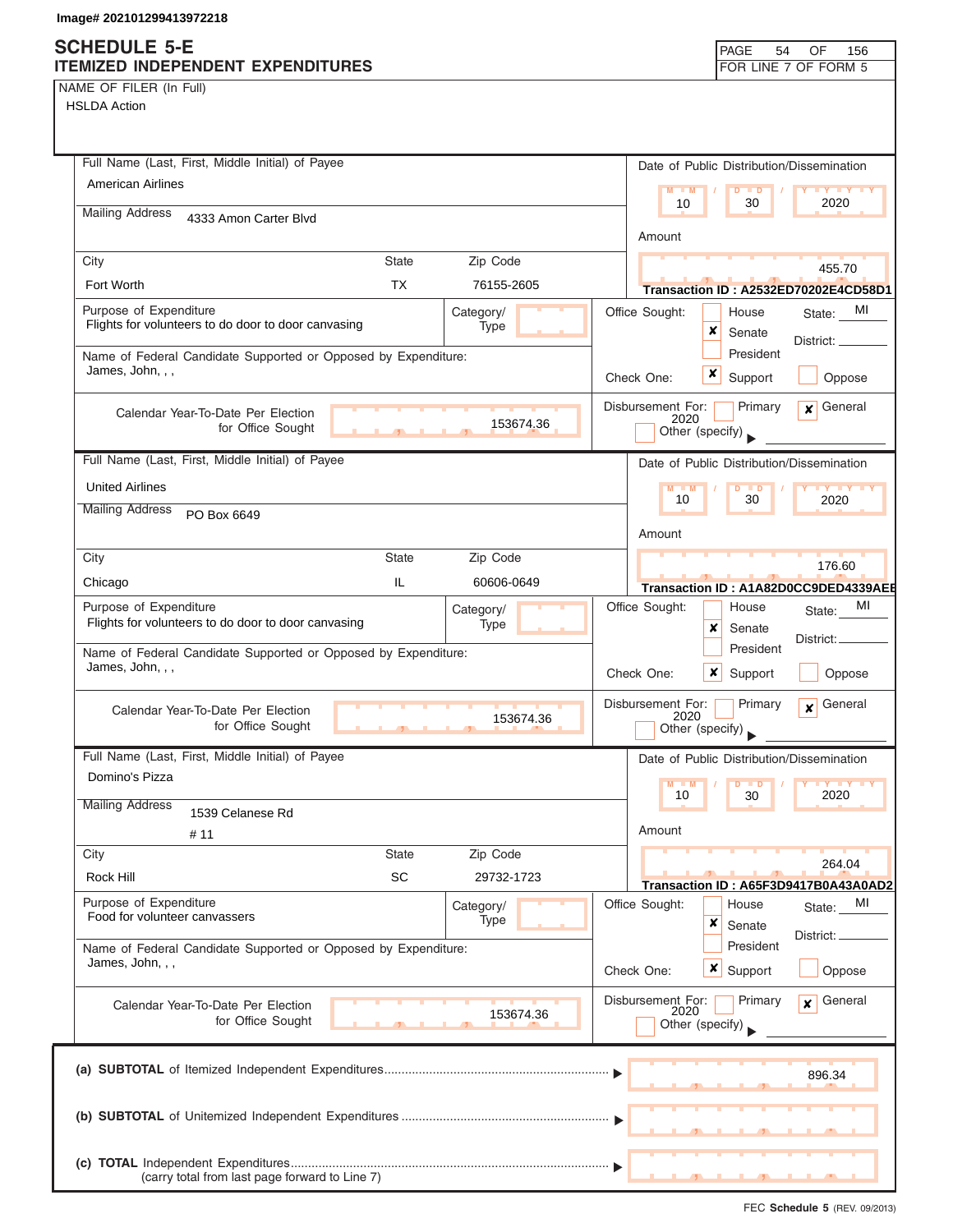### **SCHEDULE 5-E ITEMIZED INDEPENDENT EXPENDITURES FOR LINE 7 OF FORM 5**

NAME OF FILER (In Full)

| Full Name (Last, First, Middle Initial) of Payee                                        | Date of Public Distribution/Dissemination                                          |
|-----------------------------------------------------------------------------------------|------------------------------------------------------------------------------------|
| <b>Enterprise Holdings</b>                                                              | $M - M$<br>$D$ $D$                                                                 |
| <b>Mailing Address</b><br>2273 Research Blvd                                            | 2020<br>10<br>30                                                                   |
| Ste 600                                                                                 | Amount                                                                             |
| Zip Code<br>City<br><b>State</b>                                                        |                                                                                    |
| Rockville<br><b>MD</b><br>20850-3298                                                    | 185.98<br>Transaction ID: AEEA205538EE348A7A88                                     |
| Purpose of Expenditure<br>Category/                                                     | Office Sought:<br>MI<br>House<br>State:                                            |
| Rental vehicles for volunteer Canvassers<br>Type                                        | ×<br>Senate                                                                        |
| Name of Federal Candidate Supported or Opposed by Expenditure:                          | District:<br>President                                                             |
| James, John, , ,                                                                        | x<br>Check One:<br>Support<br>Oppose                                               |
| Calendar Year-To-Date Per Election                                                      | Disbursement For:<br>General<br>Primary<br>$\mathbf{x}$                            |
| 153674.36<br>for Office Sought                                                          | 2020<br>Other (specify)                                                            |
| Full Name (Last, First, Middle Initial) of Payee                                        | Date of Public Distribution/Dissemination                                          |
| Enterprise                                                                              | $M - M$<br><b>TY TY TY</b>                                                         |
| <b>Mailing Address</b><br>5489 R C Josh Birmingham PKWY                                 | 30<br>10<br>2020                                                                   |
|                                                                                         | Amount                                                                             |
| Zip Code<br>City<br><b>State</b>                                                        | 496.53                                                                             |
| Charlotte<br><b>NC</b><br>28214                                                         | Transaction ID: ACAC78695155D493DB08                                               |
| Purpose of Expenditure<br>Category/                                                     | ΝC<br>Office Sought:<br>House<br>State:                                            |
| Rental vehicles for volunteer Canvassers<br>Type                                        | ×<br>Senate<br>District:                                                           |
| Name of Federal Candidate Supported or Opposed by Expenditure:<br>Tillis, Thom, , Sen., | President<br>x<br>Check One:<br>Support<br>Oppose                                  |
| Calendar Year-To-Date Per Election<br>132367.06<br>for Office Sought                    | Disbursement For:<br>General<br>Primary<br>$\mathbf{x}$<br>2020<br>Other (specify) |
| Full Name (Last, First, Middle Initial) of Payee                                        | Date of Public Distribution/Dissemination                                          |
| <b>United Airlines</b>                                                                  | M                                                                                  |
| <b>Mailing Address</b><br>PO Box 6649                                                   | 10<br>30<br>2020                                                                   |
|                                                                                         | Amount                                                                             |
| City<br>State<br>Zip Code                                                               | 639.57                                                                             |
| IL<br>Chicago<br>60606-0649                                                             | Transaction ID: A05A0C621E1EE4C36A93                                               |
| Purpose of Expenditure<br>Category/                                                     | Office Sought:<br>House<br>MI<br>State:                                            |
| Flights for volunteers to do door to door canvasing<br>Type                             | ×<br>Senate<br>District:                                                           |
| Name of Federal Candidate Supported or Opposed by Expenditure:<br>James, John, , ,      | President                                                                          |
|                                                                                         | $\boldsymbol{x}$<br>Check One:<br>Support<br>Oppose                                |
| Calendar Year-To-Date Per Election                                                      | Disbursement For:<br>General<br>Primary<br>$\mathbf{x}$<br>2020                    |
| 153674.36<br>for Office Sought                                                          | Other (specify)                                                                    |
|                                                                                         |                                                                                    |
|                                                                                         | 1322.08                                                                            |
|                                                                                         |                                                                                    |
|                                                                                         |                                                                                    |
|                                                                                         |                                                                                    |
| (carry total from last page forward to Line 7)                                          |                                                                                    |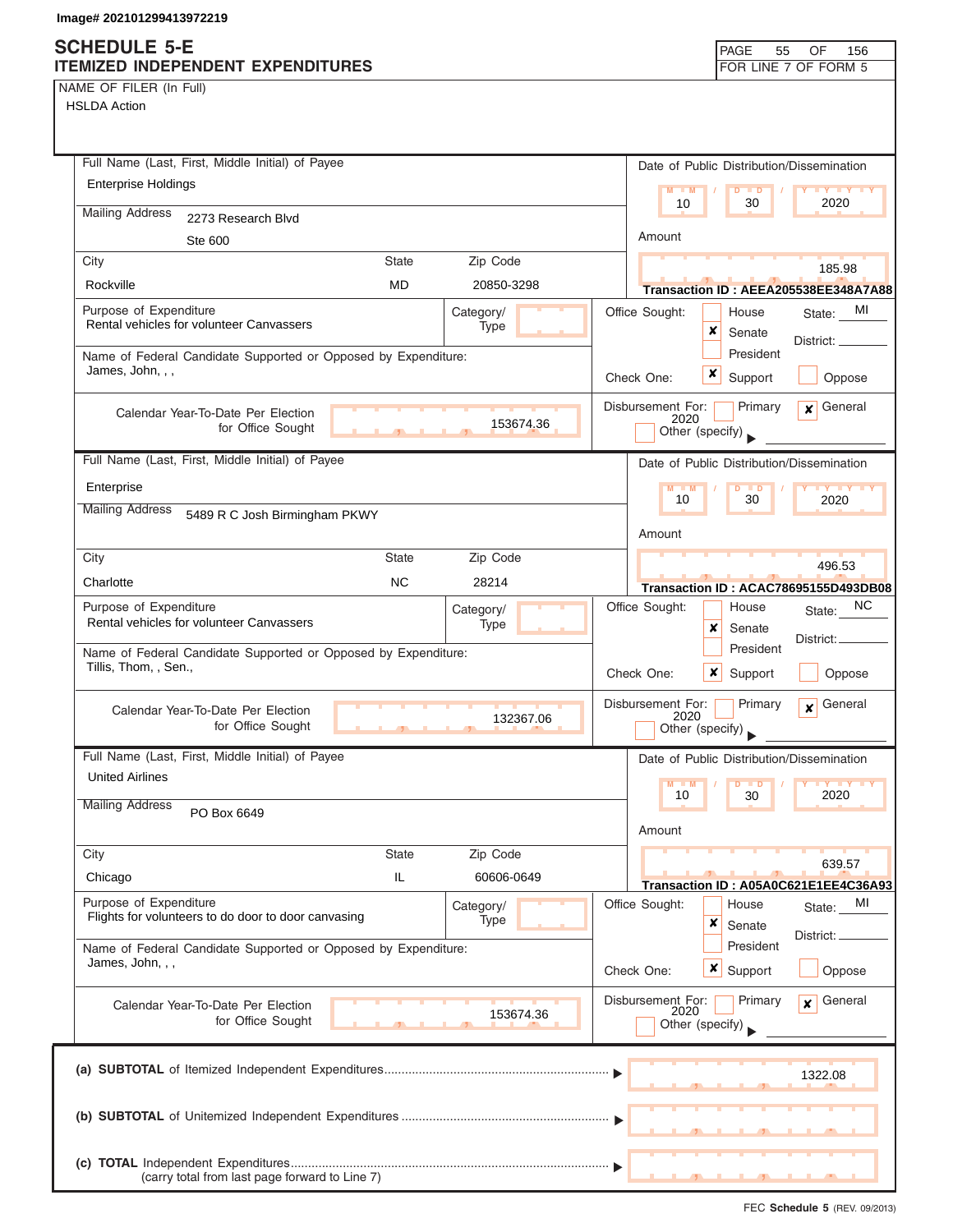# **SCHEDULE 5-E**

| <b>SUNEDULE 3-E</b><br>ITEMIZED INDEPENDENT EXPENDITURES                           |              |                   |                           | <b>PAGE</b><br>56                          | OF<br>156<br>FOR LINE 7 OF FORM 5              |
|------------------------------------------------------------------------------------|--------------|-------------------|---------------------------|--------------------------------------------|------------------------------------------------|
| NAME OF FILER (In Full)                                                            |              |                   |                           |                                            |                                                |
| <b>HSLDA Action</b>                                                                |              |                   |                           |                                            |                                                |
|                                                                                    |              |                   |                           |                                            |                                                |
| Full Name (Last, First, Middle Initial) of Payee                                   |              |                   |                           |                                            |                                                |
| Delta Airlines, Inc.                                                               |              |                   |                           | Date of Public Distribution/Dissemination  |                                                |
|                                                                                    |              |                   |                           | $M = M$<br>$D$ $D$<br>10<br>30             | <b>LY LY LY</b><br>2020                        |
| <b>Mailing Address</b><br>PO Box 20706                                             |              |                   |                           |                                            |                                                |
|                                                                                    |              |                   | Amount                    |                                            |                                                |
| City                                                                               | <b>State</b> | Zip Code          |                           |                                            | 527.20                                         |
| Atlanta                                                                            | GA           | 30320-6001        |                           |                                            | Transaction ID: A8E68E072DD4849B1B14           |
| Purpose of Expenditure<br>Flights for volunteers to do door to door canvasing      |              | Category/<br>Type | Office Sought:            | House                                      | MI<br>State:                                   |
|                                                                                    |              |                   |                           | ×<br>Senate                                | District: _                                    |
| Name of Federal Candidate Supported or Opposed by Expenditure:<br>James, John, , , |              |                   |                           | President<br>×                             |                                                |
|                                                                                    |              |                   | Check One:                | Support                                    | Oppose                                         |
| Calendar Year-To-Date Per Election                                                 |              |                   | Disbursement For:         | Primary<br>2020                            | General<br>$\mathbf{x}$                        |
| for Office Sought                                                                  |              | 153674.36         |                           | Other (specify)                            |                                                |
| Full Name (Last, First, Middle Initial) of Payee                                   |              |                   |                           | Date of Public Distribution/Dissemination  |                                                |
| <b>American Airlines</b>                                                           |              |                   |                           | $M - M$<br>$D$ $D$                         | <b>LY LY LY</b>                                |
| <b>Mailing Address</b><br>4333 Amon Carter Blvd                                    |              |                   |                           | 10<br>30                                   | 2020                                           |
|                                                                                    |              |                   | Amount                    |                                            |                                                |
| City                                                                               | <b>State</b> | Zip Code          |                           |                                            |                                                |
| Fort Worth                                                                         | <b>TX</b>    | 76155-2605        |                           |                                            | 555.70<br>Transaction ID: A8B3A0583A37E462CBD9 |
| Purpose of Expenditure                                                             |              | Category/         | Office Sought:            | House                                      | NC.<br>State:                                  |
| Flights for volunteers to do door to door canvasing                                |              | Type              |                           | ×<br>Senate                                |                                                |
| Name of Federal Candidate Supported or Opposed by Expenditure:                     |              |                   |                           | President                                  | District:                                      |
| Tillis, Thom, , Sen.,                                                              |              |                   | Check One:                | ×<br>Support                               | Oppose                                         |
|                                                                                    |              |                   | Disbursement For:         | Primary                                    | General<br>$\mathbf{x}$                        |
| Calendar Year-To-Date Per Election<br>for Office Sought                            |              | 132367.06         |                           | 2020<br>Other (specify)                    |                                                |
|                                                                                    |              |                   |                           |                                            |                                                |
| Full Name (Last, First, Middle Initial) of Payee                                   |              |                   |                           | Date of Public Distribution/Dissemination  |                                                |
| <b>American Airlines</b>                                                           |              |                   |                           | $M - M$<br>D<br>$\blacksquare$<br>10<br>30 | <b>TY TY TY</b><br>2020                        |
| <b>Mailing Address</b><br>4333 Amon Carter Blvd                                    |              |                   |                           |                                            |                                                |
|                                                                                    |              |                   | Amount                    |                                            |                                                |
| City                                                                               | <b>State</b> | Zip Code          |                           |                                            | 218.70                                         |
| Fort Worth                                                                         | <b>TX</b>    | 76155-2605        |                           | Transaction ID: A032FA21BF8A34CEEBF1       |                                                |
| Purpose of Expenditure                                                             |              | Category/         | Office Sought:            | House                                      | МI<br>State:                                   |
| Flights for volunteers to do door to door canvasing                                |              | Type              |                           | ×<br>Senate                                | District: _                                    |
| Name of Federal Candidate Supported or Opposed by Expenditure:                     |              |                   |                           | President                                  |                                                |
| James, John, , ,                                                                   |              |                   | Check One:                | <b>x</b> Support                           | Oppose                                         |
| Calendar Year-To-Date Per Election                                                 |              |                   | Disbursement For:<br>2020 | Primary                                    | General<br>$\mathbf{x}$                        |
| for Office Sought                                                                  |              | 153674.36         |                           | Other (specify)                            |                                                |
|                                                                                    |              |                   |                           |                                            |                                                |
|                                                                                    |              |                   |                           |                                            | 1301.60                                        |
|                                                                                    |              |                   |                           |                                            |                                                |
|                                                                                    |              |                   |                           |                                            |                                                |
|                                                                                    |              |                   |                           |                                            |                                                |
| (carry total from last page forward to Line 7)                                     |              |                   |                           | ┸<br>$\overline{\phantom{a}}$              | <u>____</u>                                    |
|                                                                                    |              |                   |                           |                                            |                                                |

┑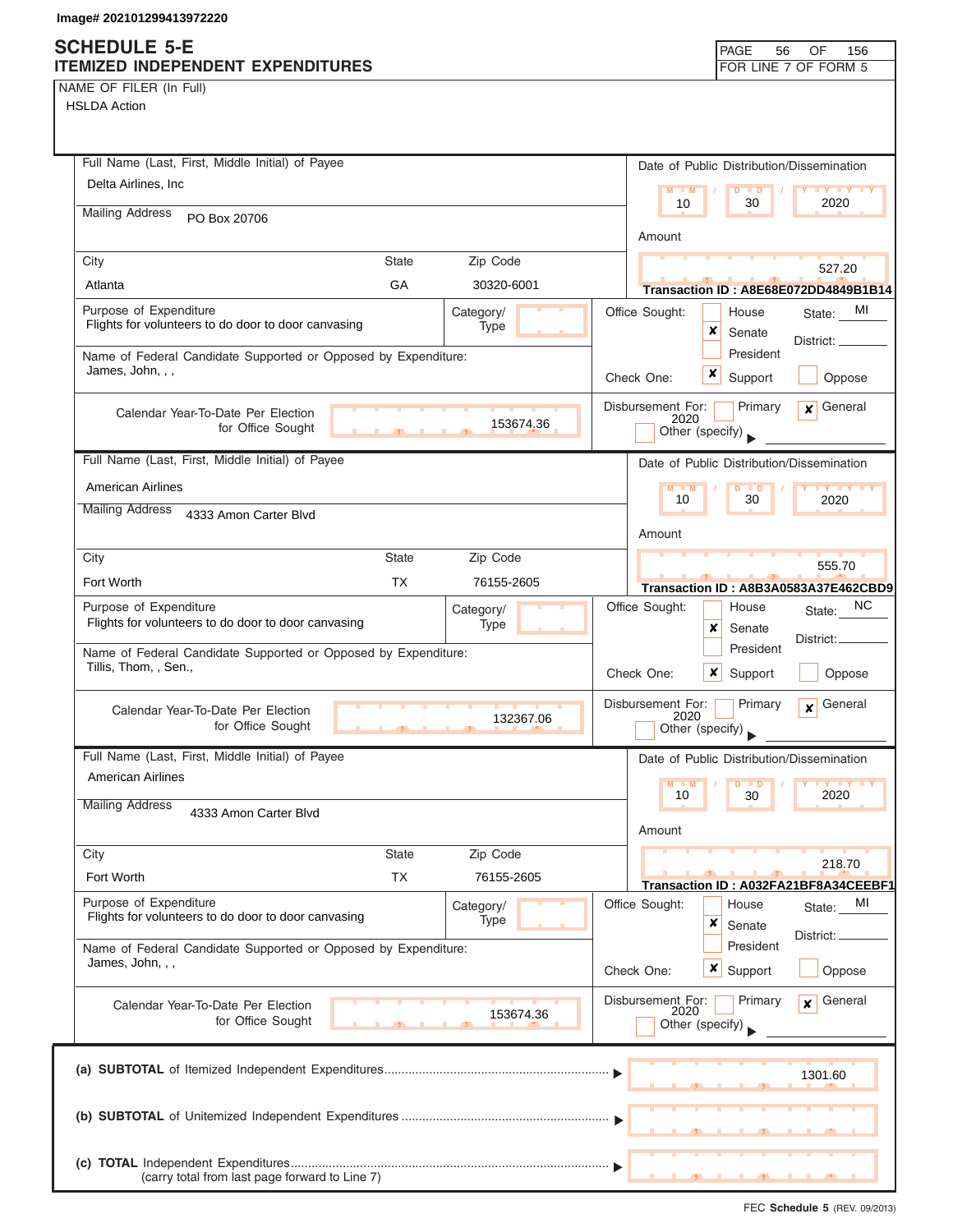### **SCHEDULE 5-E ITEMIZED INDEPENDENT EXPENDITURES FOR LINE 7 OF FORM 5**

| Full Name (Last, First, Middle Initial) of Payee                                                   | Date of Public Distribution/Dissemination                                              |
|----------------------------------------------------------------------------------------------------|----------------------------------------------------------------------------------------|
| <b>Enterprise Holdings</b>                                                                         | $M - M$<br>$D$ $D$<br>$Y$ $Y$                                                          |
| <b>Mailing Address</b><br>2273 Research Blvd                                                       | 2020<br>10<br>30                                                                       |
| Ste 600                                                                                            | Amount                                                                                 |
| Zip Code<br>City<br><b>State</b>                                                                   | 320.15                                                                                 |
| Rockville<br><b>MD</b><br>20850-3298                                                               | Transaction ID: A8A846C64D26B48C9986                                                   |
| Purpose of Expenditure<br>Category/                                                                | Office Sought:<br>MI<br>House<br>State:                                                |
| Rental vehicles for volunteer Canvassers<br>Type                                                   | x<br>Senate<br>District: _                                                             |
| Name of Federal Candidate Supported or Opposed by Expenditure:                                     | President                                                                              |
| James, John, , ,                                                                                   | x<br>Check One:<br>Support<br>Oppose                                                   |
| Calendar Year-To-Date Per Election<br>153674.36<br>for Office Sought                               | Disbursement For:<br>Primary<br>General<br>x<br>2020<br>Other (specify)                |
| Full Name (Last, First, Middle Initial) of Payee                                                   | Date of Public Distribution/Dissemination                                              |
| <b>American Airlines</b>                                                                           | $M - M$<br>D<br><b>TY TY TY</b><br>$\blacksquare$                                      |
| <b>Mailing Address</b><br>4333 Amon Carter Blvd                                                    | 30<br>2020<br>10                                                                       |
|                                                                                                    | Amount                                                                                 |
| Zip Code<br>City<br><b>State</b>                                                                   | 418.70                                                                                 |
| <b>TX</b><br>Fort Worth<br>76155-2605                                                              | <b>Transaction ID: AC829197C56014DEE999</b>                                            |
| Purpose of Expenditure<br>Category/<br>Flights for volunteers to do door to door canvasing<br>Type | Office Sought:<br>NC.<br>House<br>State:<br>×<br>Senate<br>District: _                 |
| Name of Federal Candidate Supported or Opposed by Expenditure:<br>Tillis, Thom, , Sen.,            | President<br>Check One:<br>x<br>Support<br>Oppose                                      |
| Calendar Year-To-Date Per Election<br>132367.06<br>for Office Sought<br>$\mathbf{L}$               | General<br>Disbursement For:<br>Primary<br>$\boldsymbol{x}$<br>2020<br>Other (specify) |
| Full Name (Last, First, Middle Initial) of Payee                                                   | Date of Public Distribution/Dissemination                                              |
| Delta Airlines, Inc.                                                                               | M                                                                                      |
| <b>Mailing Address</b><br>PO Box 20706                                                             | 10<br>2020<br>30                                                                       |
|                                                                                                    | Amount                                                                                 |
| <b>State</b><br>Zip Code<br>City                                                                   | 357.20                                                                                 |
| GA<br>Atlanta<br>30320-6001                                                                        | Transaction ID: A982061C8519F4F2DBD7                                                   |
| Purpose of Expenditure<br>Category/<br>Flights for volunteers to do door to door canvasing<br>Type | Office Sought:<br>House<br>MI<br>State:<br>×<br>Senate                                 |
| Name of Federal Candidate Supported or Opposed by Expenditure:<br>James, John, , ,                 | District:<br>President                                                                 |
|                                                                                                    | x<br>Check One:<br>Support<br>Oppose                                                   |
| Calendar Year-To-Date Per Election<br>153674.36<br>for Office Sought                               | General<br>Disbursement For:<br>Primary<br>¥<br>2020<br>Other (specify)                |
|                                                                                                    |                                                                                        |
|                                                                                                    | 1096.05                                                                                |
|                                                                                                    |                                                                                        |
|                                                                                                    |                                                                                        |
| (carry total from last page forward to Line 7)                                                     |                                                                                        |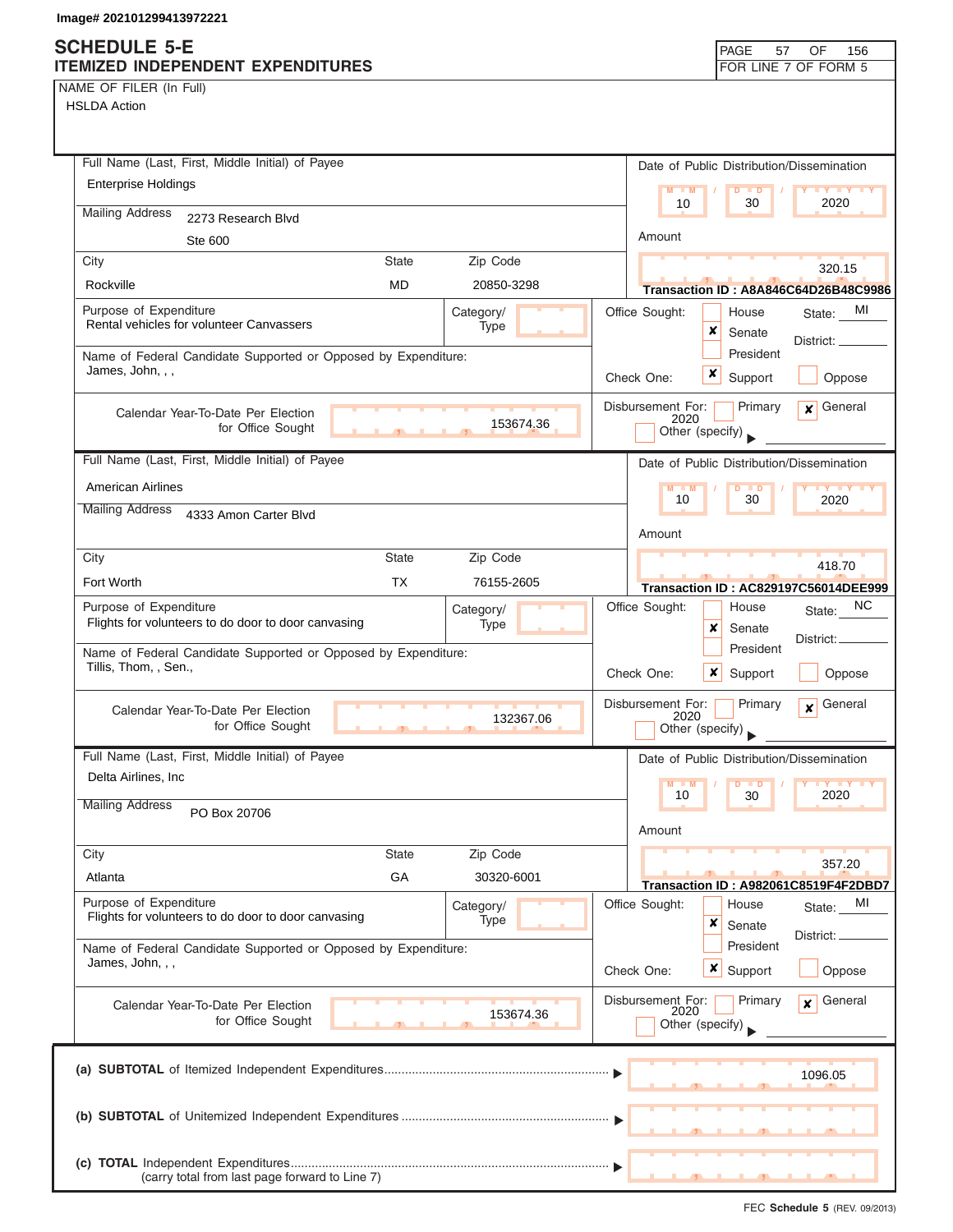NAME OF FILER (In Full)

| Full Name (Last, First, Middle Initial) of Payee               |              |                   |                       | Date of Public Distribution/Dissemination |                                            |
|----------------------------------------------------------------|--------------|-------------------|-----------------------|-------------------------------------------|--------------------------------------------|
| American Airlines                                              |              |                   | M<br>$\blacksquare$ M | $\blacksquare$<br>D                       |                                            |
| <b>Mailing Address</b><br>4333 Amon Carter Blvd                |              |                   | 10                    | 30                                        | 2020                                       |
|                                                                |              |                   | Amount                |                                           |                                            |
| City                                                           | <b>State</b> | Zip Code          |                       |                                           | 525.70                                     |
| Fort Worth                                                     | TX.          | 76155-2605        |                       |                                           | Transaction ID: A3481AB95DC064FFC991       |
| Purpose of Expenditure                                         |              | Category/         | Office Sought:        | House                                     | State: NC                                  |
| Flights for volunteers to do door to door canvasing            |              | Type              |                       | x<br>Senate                               | Distict:                                   |
| Name of Federal Candidate Supported or Opposed by Expenditure: |              |                   |                       | President                                 |                                            |
| Tillis, Thom, , Sen.,                                          |              |                   | Check One:            | x<br>Support                              | Oppose                                     |
| Calendar Year-To-Date Per Election                             |              |                   | Disbursement For:     | Primary                                   | $\mathbf x$ General                        |
| for Office Sought                                              |              | 132367.06         | 2020                  | Other (specify)                           |                                            |
| Full Name (Last, First, Middle Initial) of Payee               |              |                   |                       | Date of Public Distribution/Dissemination |                                            |
| Delta Airlines, Inc                                            |              |                   | $M - M$               | $D$ $D$                                   | <b>TY TY TY</b>                            |
| <b>Mailing Address</b><br>PO Box 20706                         |              |                   | 10                    | 30                                        | 2020                                       |
|                                                                |              |                   | Amount                |                                           |                                            |
| City                                                           | <b>State</b> | Zip Code          |                       |                                           | 279.20                                     |
| Atlanta                                                        | GA           | 30320-6001        |                       |                                           | Transaction ID: A1A643745614A4DE69F6       |
| Purpose of Expenditure                                         |              | Category/         | Office Sought:        | House                                     | MI<br>State:                               |
| Flights for volunteers to do door to door canvasing            |              | Type              |                       | x<br>Senate                               |                                            |
| Name of Federal Candidate Supported or Opposed by Expenditure: |              |                   |                       | President                                 | District:                                  |
| James, John, , ,                                               |              |                   | Check One:            | $\boldsymbol{\mathsf{x}}$<br>Support      | Oppose                                     |
| Calendar Year-To-Date Per Election                             |              |                   | Disbursement For:     | Primary                                   | General<br>$\mathbf{x}$                    |
| for Office Sought                                              |              | 153674.36         | 2020                  | Other (specify)                           |                                            |
| Full Name (Last, First, Middle Initial) of Payee               |              |                   |                       | Date of Public Distribution/Dissemination |                                            |
| Domino's Pizza                                                 |              |                   | $M - M$               | $\overline{D}$<br>$\blacksquare$          | <b>LY LY</b>                               |
| <b>Mailing Address</b>                                         |              |                   | 10                    | 30                                        | 2020                                       |
| 1539 Celanese Rd                                               |              |                   | Amount                |                                           |                                            |
| # 11<br>City                                                   | <b>State</b> | Zip Code          |                       |                                           |                                            |
| Rock Hill                                                      | SC           | 29732-1723        |                       |                                           | 264.04                                     |
| Purpose of Expenditure                                         |              |                   | Office Sought:        | House                                     | Transaction ID: A6FDEB3700AAB443A9AE<br>NC |
| Food for volunteer canvassers                                  |              | Category/<br>Type |                       | x<br>Senate                               | State:                                     |
| Name of Federal Candidate Supported or Opposed by Expenditure: |              |                   |                       | President                                 | District:                                  |
| Tillis, Thom, , Sen.,                                          |              |                   | Check One:            | <b>x</b> Support                          | Oppose                                     |
|                                                                |              |                   | Disbursement For:     | Primary                                   | General                                    |
| Calendar Year-To-Date Per Election<br>for Office Sought        |              | 132367.06         | 2020                  | Other (specify)                           | $\mathbf{x}$                               |
|                                                                |              |                   |                       |                                           |                                            |
|                                                                |              |                   |                       |                                           |                                            |
|                                                                |              |                   |                       |                                           | 1068.94                                    |
|                                                                |              |                   |                       |                                           |                                            |
|                                                                |              |                   |                       |                                           |                                            |
|                                                                |              |                   |                       |                                           |                                            |
| (carry total from last page forward to Line 7)                 |              |                   |                       |                                           |                                            |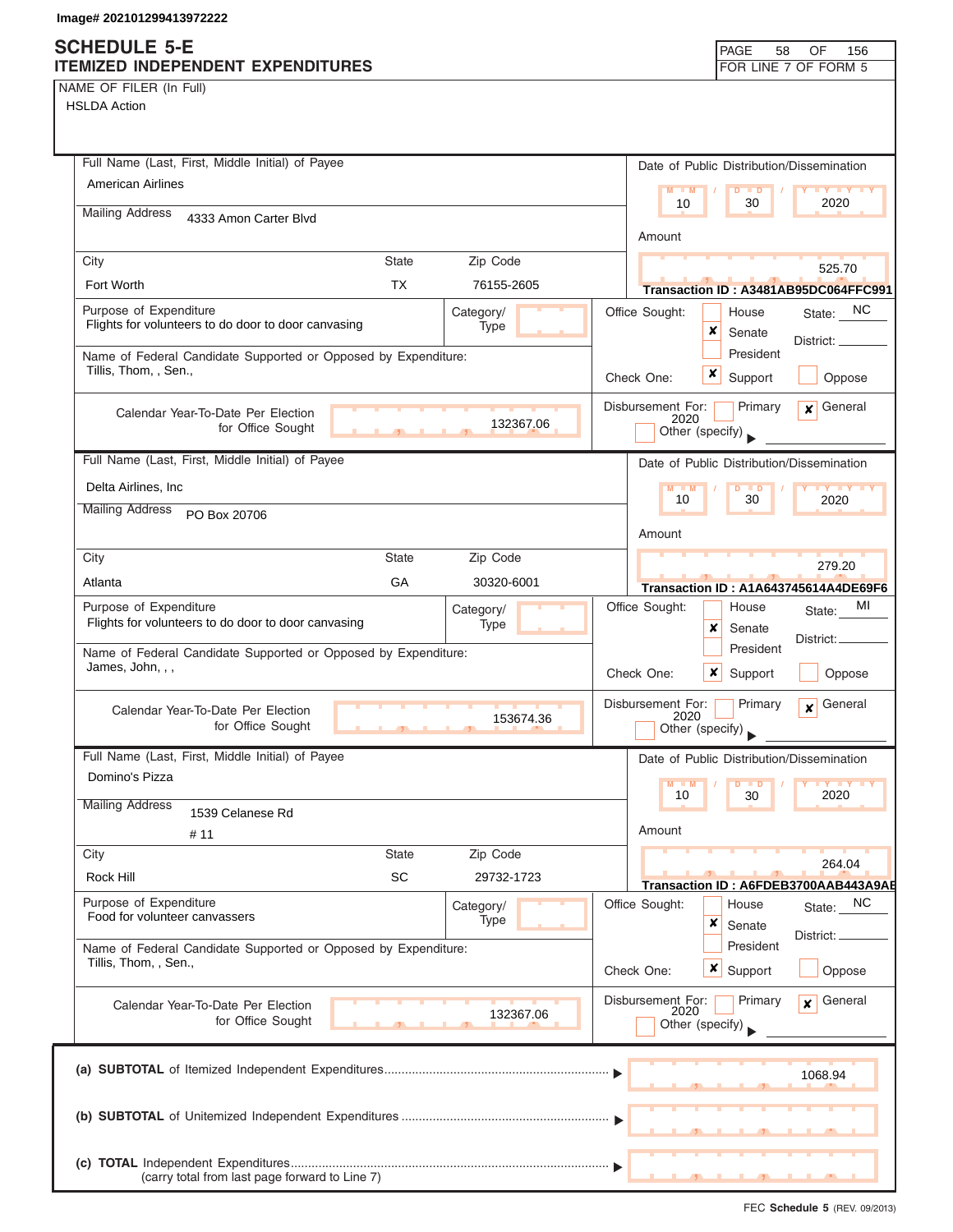NAME OF FILER (In Full)

| Full Name (Last, First, Middle Initial) of Payee                                                   | Date of Public Distribution/Dissemination                                          |
|----------------------------------------------------------------------------------------------------|------------------------------------------------------------------------------------|
| <b>American Airlines</b>                                                                           | $M - M$<br>D<br>$\blacksquare$<br>$Y$ $Y$<br>2020<br>10<br>30                      |
| <b>Mailing Address</b><br>4333 Amon Carter Blvd                                                    |                                                                                    |
|                                                                                                    | Amount                                                                             |
| City<br>Zip Code<br><b>State</b><br><b>TX</b><br>Fort Worth                                        | 327.10                                                                             |
| 76155-2605                                                                                         | Transaction ID: AB224BE7ED48443A2837                                               |
| Purpose of Expenditure<br>Category/<br>Flights for volunteers to do door to door canvasing<br>Type | Office Sought:<br>MI<br>House<br>State:<br>×<br>Senate                             |
| Name of Federal Candidate Supported or Opposed by Expenditure:                                     | District: ____<br>President                                                        |
| James, John, , ,                                                                                   | x<br>Support<br>Check One:<br>Oppose                                               |
| Calendar Year-To-Date Per Election                                                                 | Disbursement For:<br>Primary<br>General<br>$\mathbf{x}$<br>2020                    |
| 153674.36<br>for Office Sought                                                                     | Other (specify)                                                                    |
| Full Name (Last, First, Middle Initial) of Payee                                                   | Date of Public Distribution/Dissemination                                          |
| <b>Enterprise Holdings</b>                                                                         | $M - M$<br>$\overline{D}$<br>$\blacksquare$<br><b>IV IV</b><br>30<br>10<br>2020    |
| <b>Mailing Address</b><br>2273 Research Blvd                                                       |                                                                                    |
| Ste 600                                                                                            | Amount                                                                             |
| <b>State</b><br>Zip Code<br>City                                                                   | 391.89                                                                             |
| Rockville<br><b>MD</b><br>20850-3298                                                               | Transaction ID: A4875985F18E6409AABA                                               |
| Purpose of Expenditure<br>Category/<br>Rental vehicles for volunteer Canvassers<br>Type            | MI<br>Office Sought:<br>House<br>State:                                            |
|                                                                                                    | x<br>Senate<br>District:<br>President                                              |
| Name of Federal Candidate Supported or Opposed by Expenditure:<br>James, John, , ,                 | Check One:<br>x<br>Support<br>Oppose                                               |
| Calendar Year-To-Date Per Election<br>153674.36<br>for Office Sought                               | Disbursement For:<br>General<br>Primary<br>$\mathbf{x}$<br>2020<br>Other (specify) |
| Full Name (Last, First, Middle Initial) of Payee                                                   | Date of Public Distribution/Dissemination                                          |
| <b>Enterprise Holdings</b>                                                                         | $M - M$<br>D<br>$\blacksquare$                                                     |
| <b>Mailing Address</b><br>2273 Research Blvd                                                       | 10<br>30<br>2020                                                                   |
| Ste 600                                                                                            | Amount                                                                             |
| City<br><b>State</b><br>Zip Code                                                                   | 464.96                                                                             |
| Rockville<br><b>MD</b><br>20850-3298                                                               | Transaction ID: ABB0E02E3D57E4534B30                                               |
| Purpose of Expenditure<br>Category/<br>Rental vehicles for volunteer Canvassers<br>Type            | Office Sought:<br>MI<br>House<br>State:                                            |
|                                                                                                    | ×<br>Senate<br>District:<br>President                                              |
| Name of Federal Candidate Supported or Opposed by Expenditure:<br>James, John, , ,                 | Check One:<br>$\boldsymbol{x}$<br>Support<br>Oppose                                |
| Calendar Year-To-Date Per Election<br>153674.36                                                    | Disbursement For:<br>Primary<br>General<br>x<br>2020                               |
| for Office Sought                                                                                  | Other (specify)                                                                    |
|                                                                                                    | 1183.95                                                                            |
|                                                                                                    |                                                                                    |
|                                                                                                    |                                                                                    |
|                                                                                                    |                                                                                    |
| (carry total from last page forward to Line 7)                                                     |                                                                                    |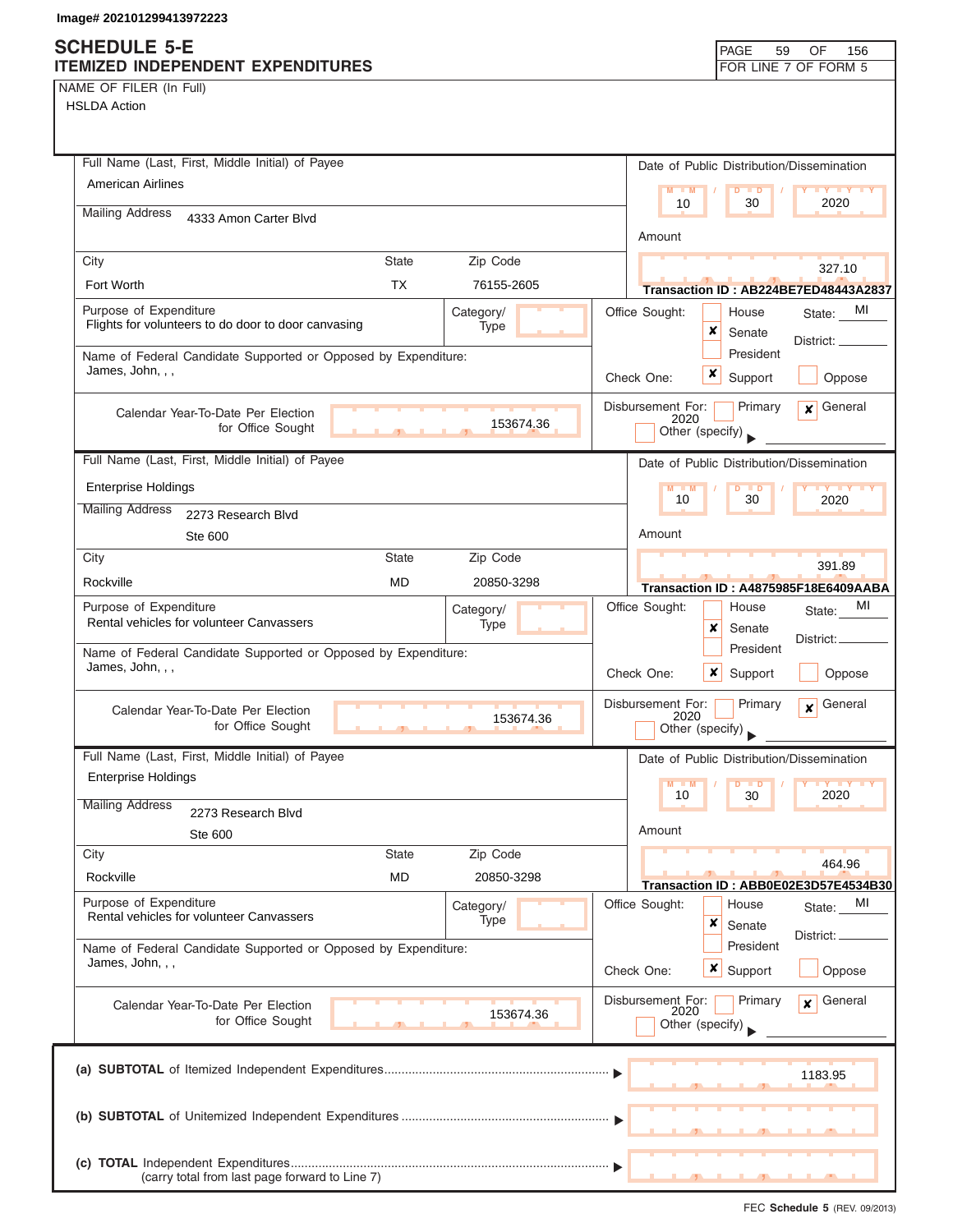NAME OF FILER (In Full)

| Full Name (Last, First, Middle Initial) of Payee                                           | Date of Public Distribution/Dissemination                                    |
|--------------------------------------------------------------------------------------------|------------------------------------------------------------------------------|
| <b>American Airlines</b>                                                                   | $M = M$<br>$D$ $D$<br><b>TY TY TY</b><br>2020                                |
| <b>Mailing Address</b><br>4333 Amon Carter Blvd                                            | 10<br>30                                                                     |
|                                                                                            | Amount                                                                       |
| City<br><b>State</b>                                                                       | Zip Code<br>618.70                                                           |
| <b>TX</b><br>Fort Worth                                                                    | 76155-2605<br>Transaction ID: A8C133C653C0A4D308AF                           |
| Purpose of Expenditure<br>Category/<br>Flights for volunteers to do door to door canvasing | MI<br>Office Sought:<br>House<br>State:<br>Type                              |
|                                                                                            | ×<br>Senate<br>District:<br>President                                        |
| Name of Federal Candidate Supported or Opposed by Expenditure:<br>James, John, , ,         | ×<br>Support<br>Check One:<br>Oppose                                         |
|                                                                                            |                                                                              |
| Calendar Year-To-Date Per Election<br>for Office Sought                                    | General<br>Disbursement For:<br>Primary<br>$\mathbf{x}$<br>2020<br>153674.36 |
| $\overline{1}$                                                                             | Other (specify)                                                              |
| Full Name (Last, First, Middle Initial) of Payee                                           | Date of Public Distribution/Dissemination                                    |
| <b>American Airlines</b>                                                                   | $M - M$<br>$D$ $D$<br><b>TY TY TY</b><br>30<br>10<br>2020                    |
| <b>Mailing Address</b><br>4333 Amon Carter Blvd                                            |                                                                              |
|                                                                                            | Amount                                                                       |
| City<br><b>State</b>                                                                       | Zip Code<br>518.70                                                           |
| Fort Worth<br>ТX                                                                           | 76155-2605<br>Transaction ID: A428713A6E4934D30A42                           |
| Purpose of Expenditure<br>Category/<br>Flights for grassroots volunteers doing GOTV work   | MI<br>Office Sought:<br>House<br>State:<br>Type                              |
|                                                                                            | x<br>Senate<br>District:<br>President                                        |
| Name of Federal Candidate Supported or Opposed by Expenditure:<br>James, John, , ,         | Check One:<br>$\boldsymbol{\mathsf{x}}$<br>Support<br>Oppose                 |
|                                                                                            |                                                                              |
| Calendar Year-To-Date Per Election<br>for Office Sought                                    | Disbursement For:<br>General<br>Primary<br>$\mathbf{x}$<br>2020<br>153674.36 |
|                                                                                            | Other (specify)                                                              |
| Full Name (Last, First, Middle Initial) of Payee                                           | Date of Public Distribution/Dissemination                                    |
| <b>American Airlines</b>                                                                   | $M - M$<br>D<br>$\blacksquare$<br>10<br>30<br>2020                           |
| <b>Mailing Address</b><br>4333 Amon Carter Blvd                                            |                                                                              |
|                                                                                            | Amount                                                                       |
| City<br><b>State</b>                                                                       | Zip Code<br>523.20                                                           |
| <b>TX</b><br>Fort Worth                                                                    | 76155-2605<br>Transaction ID: AFA174E04FD18496AB1E                           |
| Purpose of Expenditure<br>Category/<br>Flights for volunteers to do door to door canvasing | Office Sought:<br>NC<br>House<br>State:<br>Type<br>×                         |
|                                                                                            | Senate<br>District:<br>President                                             |
| Name of Federal Candidate Supported or Opposed by Expenditure:<br>Tillis, Thom, , Sen.,    | Check One:<br>x<br>Support<br>Oppose                                         |
|                                                                                            |                                                                              |
| Calendar Year-To-Date Per Election<br>for Office Sought                                    | Disbursement For:<br>General<br>Primary<br>$\mathbf{x}$<br>2020<br>132367.06 |
|                                                                                            | Other (specify)                                                              |
|                                                                                            |                                                                              |
|                                                                                            | 1660.60                                                                      |
|                                                                                            |                                                                              |
|                                                                                            |                                                                              |
|                                                                                            |                                                                              |
| (carry total from last page forward to Line 7)                                             |                                                                              |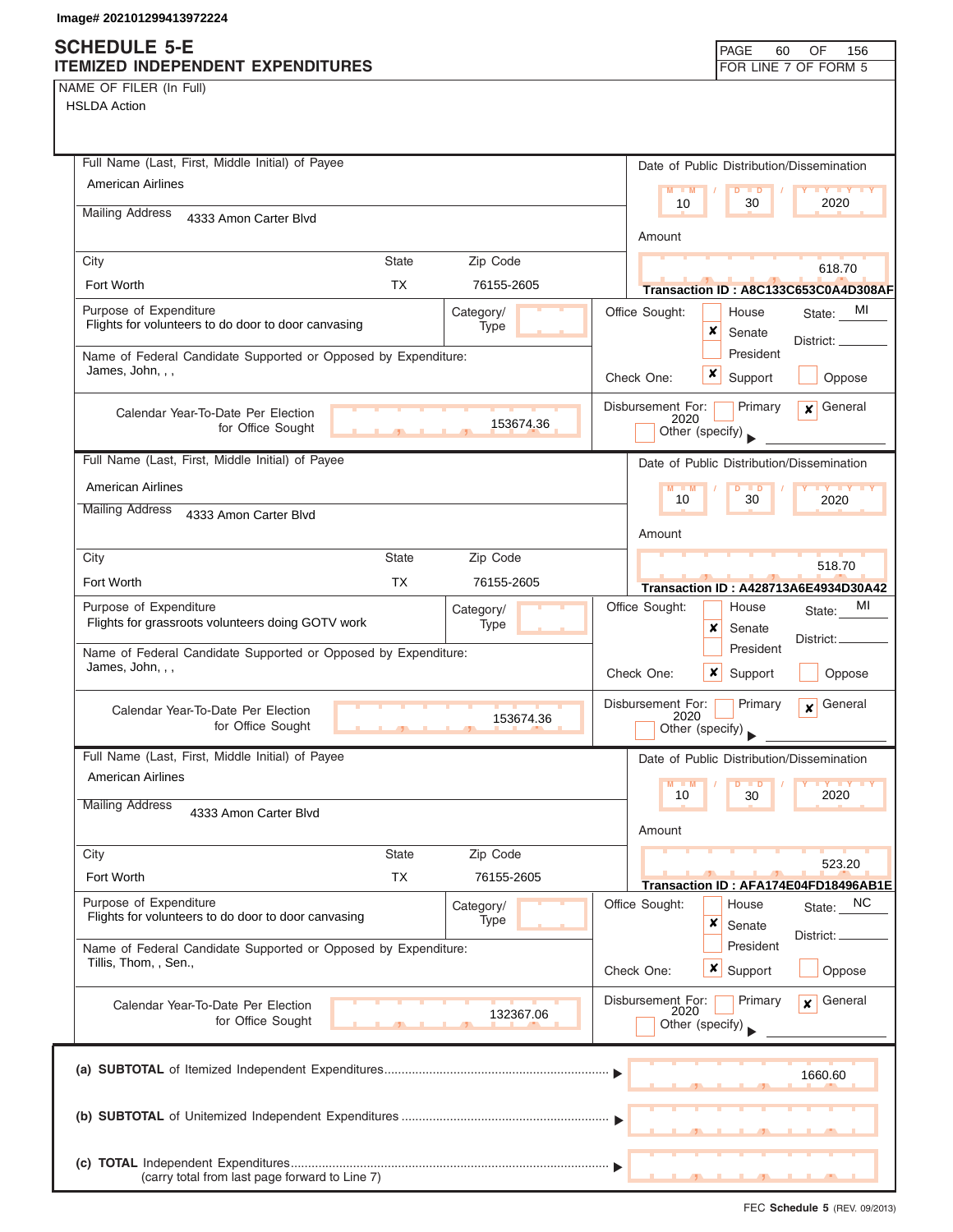## **SCHEDULE 5-E ITEMIZED INDEPENDENT EXPENDITURES**

| PAGE 61              | OF 156 |  |
|----------------------|--------|--|
| FOR LINE 7 OF FORM 5 |        |  |

NAME OF FILER (In Full)

| Full Name (Last, First, Middle Initial) of Payee                                                   | Date of Public Distribution/Dissemination                                        |
|----------------------------------------------------------------------------------------------------|----------------------------------------------------------------------------------|
| <b>American Airlines</b>                                                                           | $M - M$<br>$\blacksquare$<br>10<br>30<br>2020                                    |
| <b>Mailing Address</b><br>4333 Amon Carter Blvd                                                    |                                                                                  |
|                                                                                                    | Amount                                                                           |
| <b>State</b><br>Zip Code<br>City                                                                   | 478.70                                                                           |
| <b>TX</b><br>Fort Worth<br>76155-2605                                                              | Transaction ID: A67CFD8141B9B4A7E91C                                             |
| Purpose of Expenditure<br>Category/<br>Flights for volunteers to do door to door canvasing<br>Type | MI<br>Office Sought:<br>House<br>State:<br>x                                     |
| Name of Federal Candidate Supported or Opposed by Expenditure:                                     | Senate<br>District: _<br>President                                               |
| James, John, , ,                                                                                   | x<br>Check One:<br>Oppose<br>Support                                             |
|                                                                                                    | General<br>Disbursement For:<br>Primary<br>$\mathbf{x}$                          |
| Calendar Year-To-Date Per Election<br>153674.36<br>for Office Sought                               | 2020<br>Other (specify)                                                          |
|                                                                                                    |                                                                                  |
| Full Name (Last, First, Middle Initial) of Payee                                                   | Date of Public Distribution/Dissemination                                        |
| <b>American Airlines</b>                                                                           | $M - M$<br>$\blacksquare$<br>10<br>30<br>2020                                    |
| <b>Mailing Address</b><br>4333 Amon Carter Blvd                                                    |                                                                                  |
| State<br>Zip Code<br>City                                                                          | Amount                                                                           |
| Fort Worth<br><b>TX</b><br>76155-2605                                                              | 478.20                                                                           |
| Purpose of Expenditure                                                                             | Transaction ID: A53A4E762F4584923A65<br><sub>NC</sub><br>Office Sought:<br>House |
| Category/<br>Flights for grassroots volunteers doing GOTV work<br>Type                             | State:<br>x<br>Senate                                                            |
| Name of Federal Candidate Supported or Opposed by Expenditure:                                     | District:<br>President                                                           |
| Tillis, Thom, , Sen.,                                                                              | Check One:<br>x<br>Support<br>Oppose                                             |
| Calendar Year-To-Date Per Election                                                                 | Disbursement For:<br>Primary<br>General<br>$\mathbf{x}$                          |
| 132367.06<br>for Office Sought                                                                     | 2020<br>Other (specify)                                                          |
| Full Name (Last, First, Middle Initial) of Payee                                                   | Date of Public Distribution/Dissemination                                        |
| Enterprise                                                                                         | M<br>M<br>$\blacksquare$                                                         |
| <b>Mailing Address</b><br>5489 R C Josh Birmingham PKWY                                            | 2020<br>10<br>30                                                                 |
|                                                                                                    | Amount                                                                           |
| Zip Code<br>City<br><b>State</b>                                                                   | 496.53                                                                           |
| <b>NC</b><br>Charlotte<br>28214                                                                    | Transaction ID: AEC1BA40CAB09456F8AB                                             |
| Purpose of Expenditure<br>Category/                                                                | Office Sought:<br><sub>NC</sub><br>House<br>State:                               |
| Rental vehicles for volunteer Canvassers<br>Type                                                   | ×<br>Senate<br>District:                                                         |
| Name of Federal Candidate Supported or Opposed by Expenditure:<br>Tillis, Thom, , Sen.,            | President                                                                        |
|                                                                                                    | $\mathsf{x}$<br>Support<br>Check One:<br>Oppose                                  |
| Calendar Year-To-Date Per Election<br>132367.06                                                    | Disbursement For:<br>General<br>Primary<br>$\mathbf{x}$<br>2020                  |
| for Office Sought                                                                                  | Other (specify)                                                                  |
|                                                                                                    |                                                                                  |
|                                                                                                    | 1453.43                                                                          |
|                                                                                                    |                                                                                  |
|                                                                                                    |                                                                                  |
|                                                                                                    |                                                                                  |
| (carry total from last page forward to Line 7)                                                     |                                                                                  |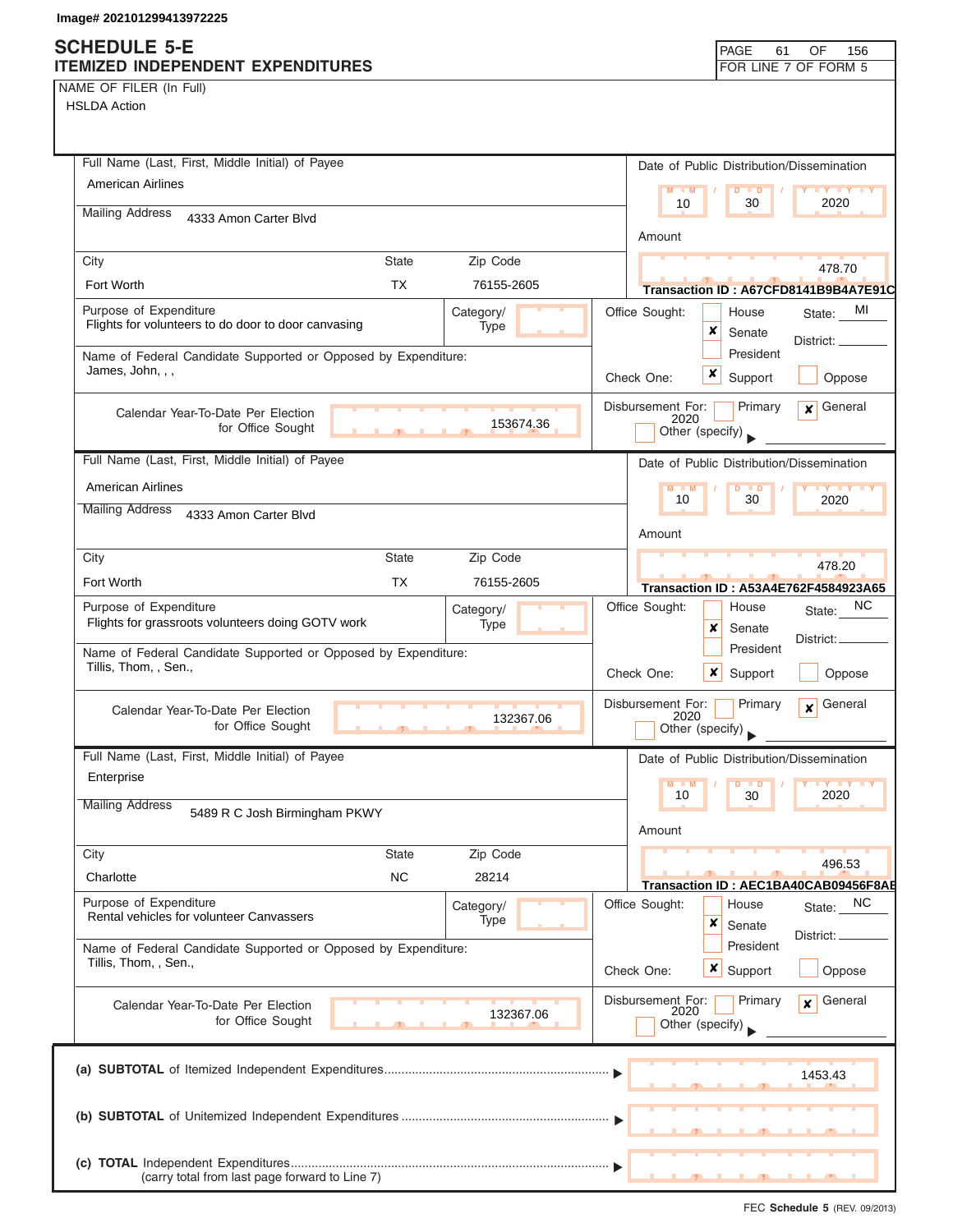| Full Name (Last, First, Middle Initial) of Payee                                   |              |                   |                |                           | Date of Public Distribution/Dissemination |                                                |
|------------------------------------------------------------------------------------|--------------|-------------------|----------------|---------------------------|-------------------------------------------|------------------------------------------------|
| <b>American Airlines</b>                                                           |              |                   |                | $M - M$                   | $\overline{D}$<br>$\blacksquare$          | <b>TY TY</b>                                   |
| <b>Mailing Address</b><br>4333 Amon Carter Blvd                                    |              |                   |                | 10                        | 30                                        | 2020                                           |
|                                                                                    |              |                   |                | Amount                    |                                           |                                                |
| City                                                                               | <b>State</b> | Zip Code          |                |                           |                                           | 490.70                                         |
| Fort Worth                                                                         | <b>TX</b>    | 76155-2605        |                |                           |                                           | Transaction ID: A730419D6E596445EB5E           |
| Purpose of Expenditure                                                             |              | Category/         | Office Sought: |                           | House                                     | MI<br>State:                                   |
| Flights for volunteers to do door to door canvasing                                |              | Type              |                |                           | x<br>Senate                               | District: _                                    |
| Name of Federal Candidate Supported or Opposed by Expenditure:                     |              |                   |                |                           | President                                 |                                                |
| James, John, , ,                                                                   |              |                   | Check One:     |                           | x<br>Support                              | Oppose                                         |
| Calendar Year-To-Date Per Election                                                 |              |                   |                | Disbursement For:         | Primary                                   | $x$ General                                    |
| for Office Sought                                                                  |              | 153674.36         |                | 2020<br>Other (specify)   |                                           |                                                |
| Full Name (Last, First, Middle Initial) of Payee                                   |              |                   |                |                           |                                           |                                                |
|                                                                                    |              |                   |                |                           | Date of Public Distribution/Dissemination |                                                |
| <b>American Airlines</b><br><b>Mailing Address</b>                                 |              |                   |                | $M - M$<br>10             | $D$ $D$<br>30                             | <b>LY LY LY</b><br>2020                        |
| 4333 Amon Carter Blvd                                                              |              |                   |                |                           |                                           |                                                |
|                                                                                    | <b>State</b> |                   |                | Amount                    |                                           |                                                |
| City                                                                               |              | Zip Code          |                |                           |                                           | 603.70                                         |
| Fort Worth                                                                         | <b>TX</b>    | 76155-2605        |                |                           |                                           | Transaction ID: A10FDBC5D026844E5A5D           |
| Purpose of Expenditure<br>Flights for volunteers to do door to door canvasing      |              | Category/<br>Type | Office Sought: |                           | House                                     | MI<br>State:                                   |
|                                                                                    |              |                   |                |                           | ×<br>Senate<br>President                  | District:                                      |
| Name of Federal Candidate Supported or Opposed by Expenditure:<br>James, John, , , |              |                   | Check One:     |                           | x<br>Support                              | Oppose                                         |
|                                                                                    |              |                   |                |                           |                                           |                                                |
| Calendar Year-To-Date Per Election                                                 |              | 153674.36         |                | Disbursement For:<br>2020 | Primary                                   | General<br>$\mathbf{x}$                        |
| for Office Sought                                                                  | 45           |                   |                | Other (specify)           |                                           |                                                |
| Full Name (Last, First, Middle Initial) of Payee                                   |              |                   |                |                           | Date of Public Distribution/Dissemination |                                                |
| <b>Enterprise Holdings</b>                                                         |              |                   |                | $M - M$                   | $D$ $D$                                   | $Y$ $Y$                                        |
| <b>Mailing Address</b><br>2273 Research Blvd                                       |              |                   |                | 10                        | 30                                        | 2020                                           |
| Ste 600                                                                            |              |                   |                | Amount                    |                                           |                                                |
| City                                                                               | <b>State</b> | Zip Code          |                |                           |                                           |                                                |
| Rockville                                                                          | MD           | 20850-3298        |                |                           |                                           | 464.96<br>Transaction ID: ABCF6EB758E27409CA69 |
| Purpose of Expenditure                                                             |              | Category/         | Office Sought: |                           | House                                     | MI<br>State:                                   |
| Rental vehicles for volunteer Canvassers                                           |              | Type              |                |                           | ×<br>Senate                               |                                                |
| Name of Federal Candidate Supported or Opposed by Expenditure:                     |              |                   |                |                           | President                                 | District: <sub>-</sub>                         |
| James, John, , ,                                                                   |              |                   | Check One:     |                           | $\boldsymbol{\mathsf{x}}$  <br>Support    | Oppose                                         |
| Calendar Year-To-Date Per Election                                                 |              |                   |                | Disbursement For:         | Primary                                   | General<br>$\mathbf{x}$                        |
| for Office Sought                                                                  |              | 153674.36         |                | 2020<br>Other (specify)   |                                           |                                                |
|                                                                                    |              |                   |                |                           |                                           |                                                |
|                                                                                    |              |                   |                |                           |                                           | 1559.36                                        |
|                                                                                    |              |                   |                |                           |                                           |                                                |
|                                                                                    |              |                   |                |                           |                                           |                                                |
|                                                                                    |              |                   |                |                           |                                           |                                                |
|                                                                                    |              |                   |                |                           |                                           |                                                |
| (carry total from last page forward to Line 7)                                     |              |                   |                |                           |                                           |                                                |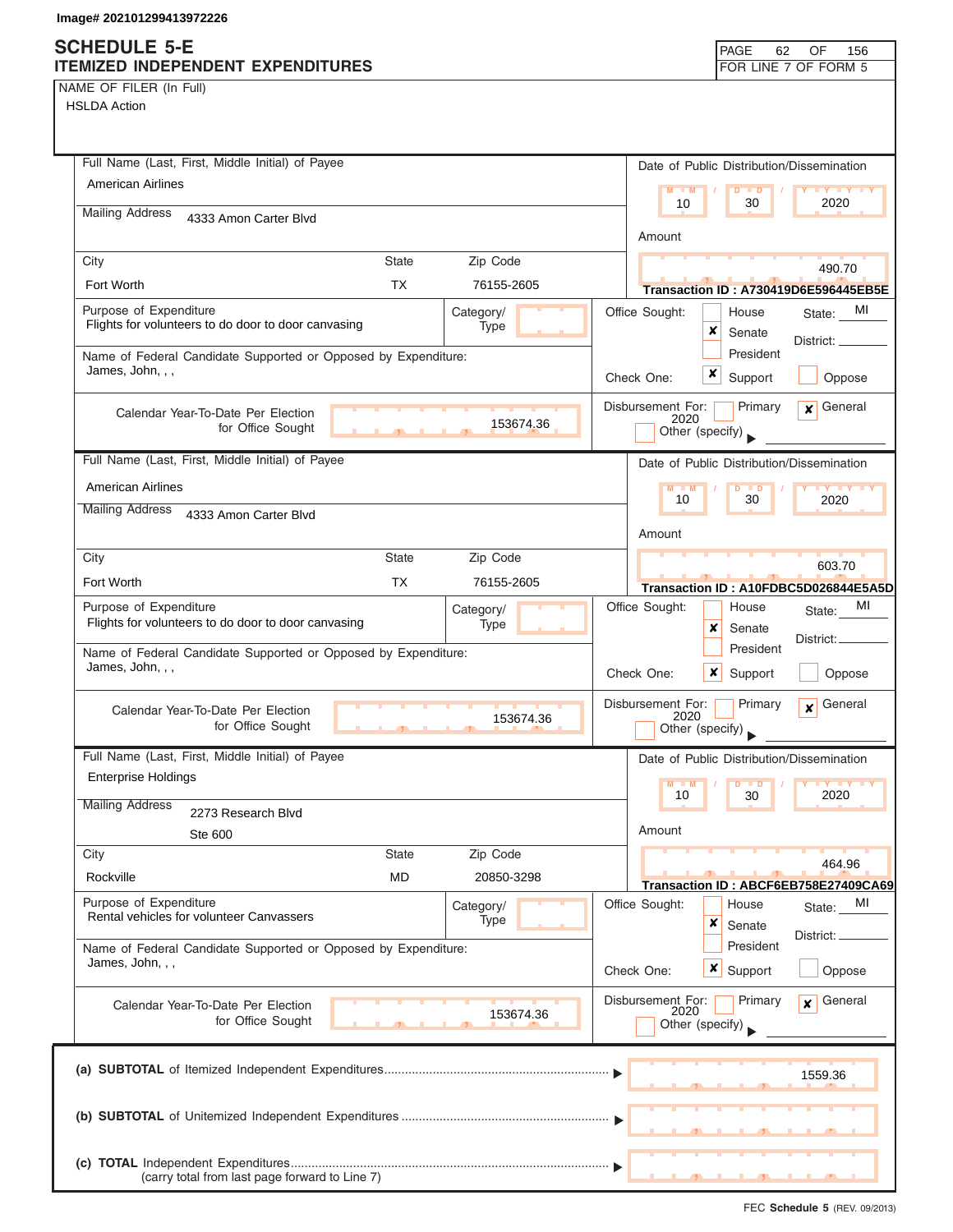NAME OF FILER (In Full)

| Full Name (Last, First, Middle Initial) of Payee                                        |              |            |  |                                | Date of Public Distribution/Dissemination      |
|-----------------------------------------------------------------------------------------|--------------|------------|--|--------------------------------|------------------------------------------------|
| American Airlines                                                                       |              |            |  | M<br>M<br>$\overline{D}$       | $\blacksquare$<br><b>TY TY</b>                 |
| <b>Mailing Address</b><br>4333 Amon Carter Blvd                                         |              |            |  | 10                             | 2020<br>30                                     |
|                                                                                         |              |            |  | Amount                         |                                                |
| City                                                                                    | <b>State</b> | Zip Code   |  |                                | 558.70                                         |
| Fort Worth                                                                              | TX           | 76155-2605 |  |                                | <b>Transaction ID: ABE8047361C454491BC1</b>    |
| Purpose of Expenditure                                                                  |              | Category/  |  | Office Sought:<br>House        | State: NC                                      |
| Flights for grassroots volunteers doing GOTV work                                       |              | Type       |  | ×<br>Senate                    | District: __                                   |
| Name of Federal Candidate Supported or Opposed by Expenditure:<br>Tillis, Thom, , Sen., |              |            |  |                                | President                                      |
|                                                                                         |              |            |  | ×<br>Support<br>Check One:     | Oppose                                         |
| Calendar Year-To-Date Per Election                                                      |              |            |  | Disbursement For:<br>2020      | $\mathbf x$ General<br>Primary                 |
| for Office Sought                                                                       | $-1$         | 132367.06  |  | Other (specify)                |                                                |
| Full Name (Last, First, Middle Initial) of Payee                                        |              |            |  |                                | Date of Public Distribution/Dissemination      |
| <b>United Airlines</b>                                                                  |              |            |  | $M - M$<br>$D$ $D$             | <b>TY TY TY</b>                                |
| <b>Mailing Address</b><br>PO Box 6649                                                   |              |            |  | 10                             | 30<br>2020                                     |
|                                                                                         |              |            |  | Amount                         |                                                |
| City                                                                                    | <b>State</b> | Zip Code   |  |                                | 302.80                                         |
| Chicago                                                                                 | IL.          | 60606-0649 |  |                                | Transaction ID: ACE4238AADCA2429EBAI           |
| Purpose of Expenditure                                                                  |              | Category/  |  | Office Sought:<br>House        | MI<br>State:                                   |
| Flights for volunteers to do door to door canvasing                                     |              | Type       |  | x<br>Senate                    | District:                                      |
| Name of Federal Candidate Supported or Opposed by Expenditure:                          |              |            |  |                                | President                                      |
| James, John, , ,                                                                        |              |            |  | $\boldsymbol{x}$<br>Check One: | Oppose<br>Support                              |
| Calendar Year-To-Date Per Election                                                      |              |            |  | Disbursement For:              | $\mathbf{x}$ General<br>Primary                |
| for Office Sought                                                                       |              | 153674.36  |  | 2020<br>Other (specify)        |                                                |
| Full Name (Last, First, Middle Initial) of Payee                                        |              |            |  |                                | Date of Public Distribution/Dissemination      |
| <b>American Airlines</b>                                                                |              |            |  | $M - M$<br>$\overline{D}$      | $\blacksquare$<br><b>IY YY</b>                 |
| <b>Mailing Address</b><br>4333 Amon Carter Blvd                                         |              |            |  | 10                             | 30<br>2020                                     |
|                                                                                         |              |            |  | Amount                         |                                                |
| City                                                                                    | <b>State</b> | Zip Code   |  |                                |                                                |
| Fort Worth                                                                              | <b>TX</b>    | 76155-2605 |  |                                | 409.20<br>Transaction ID: A6754C4207B84402DB30 |
| Purpose of Expenditure                                                                  |              | Category/  |  | Office Sought:<br>House        | MI<br>State:                                   |
| Flights for volunteers to do door to door canvasing                                     |              | Type       |  | ×<br>Senate                    |                                                |
| Name of Federal Candidate Supported or Opposed by Expenditure:                          |              |            |  |                                | District:<br>President                         |
| James, John, , ,                                                                        |              |            |  | <b>x</b> Support<br>Check One: | Oppose                                         |
| Calendar Year-To-Date Per Election                                                      |              |            |  | Disbursement For:              | General<br>Primary<br>$\mathbf{x}$             |
| for Office Sought                                                                       |              | 153674.36  |  | 2020<br>Other (specify)        |                                                |
|                                                                                         |              |            |  |                                |                                                |
|                                                                                         |              |            |  |                                | 1270.70                                        |
|                                                                                         |              |            |  |                                |                                                |
|                                                                                         |              |            |  |                                |                                                |
|                                                                                         |              |            |  |                                |                                                |
| (carry total from last page forward to Line 7)                                          |              |            |  |                                |                                                |
|                                                                                         |              |            |  |                                |                                                |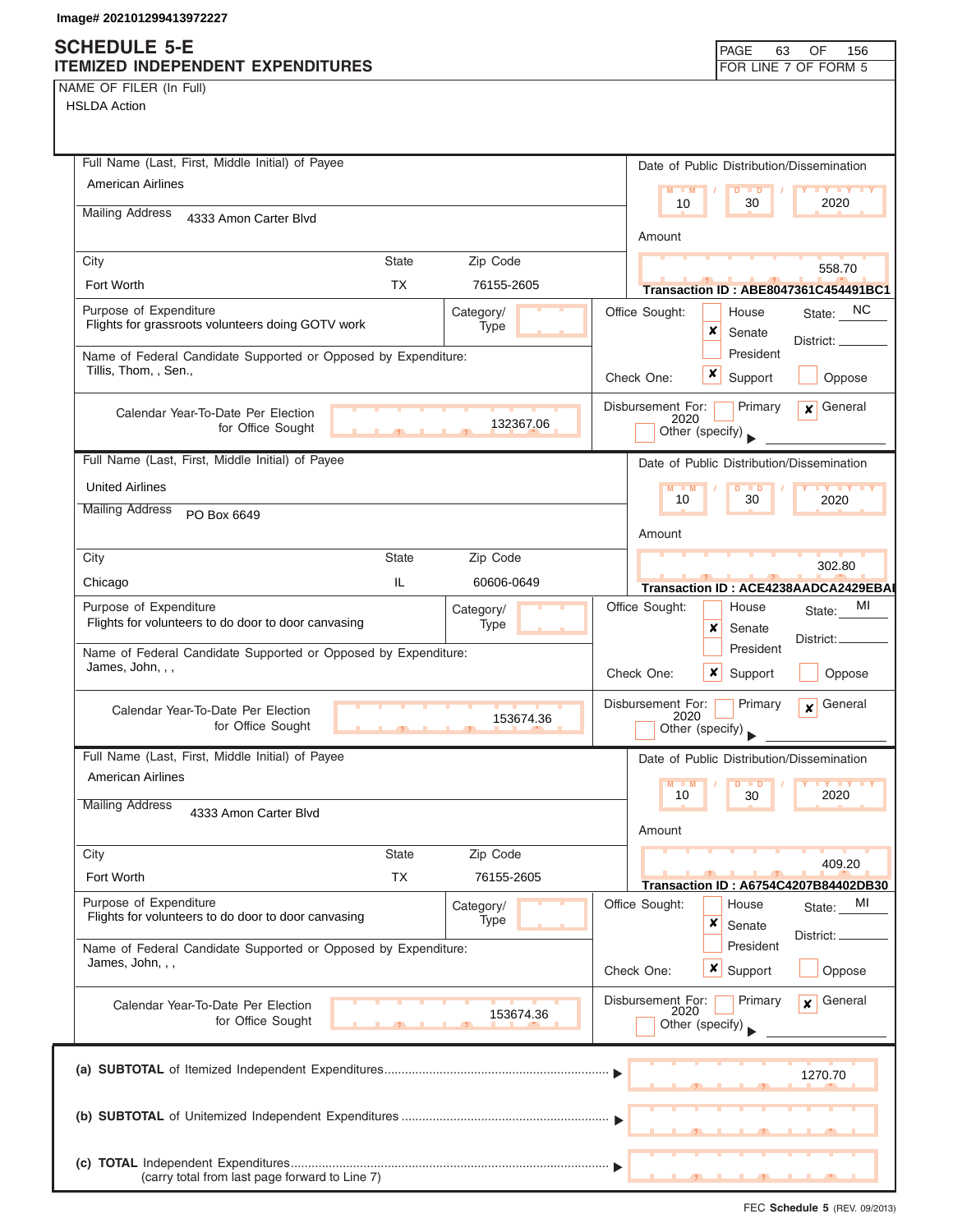|  | NAME OF FILER (In Full) |  |
|--|-------------------------|--|
|  |                         |  |

| Full Name (Last, First, Middle Initial) of Payee                                                           | Date of Public Distribution/Dissemination                                          |
|------------------------------------------------------------------------------------------------------------|------------------------------------------------------------------------------------|
| <b>American Airlines</b>                                                                                   | $M - M$<br>$D$ $D$<br><b>THE YEAR</b>                                              |
| <b>Mailing Address</b><br>4333 Amon Carter Blvd                                                            | 2020<br>30<br>10                                                                   |
|                                                                                                            | Amount                                                                             |
| Zip Code<br>City<br><b>State</b>                                                                           | 274.70                                                                             |
| <b>TX</b><br>Fort Worth<br>76155-2605                                                                      | Transaction ID: AC0F0529CBD2045E78F5                                               |
| Purpose of Expenditure<br>Category/<br>Flights for volunteers to do door to door canvasing<br><b>Type</b>  | Office Sought:<br>State: MI<br>House<br>×<br>Senate<br>District: _____             |
| Name of Federal Candidate Supported or Opposed by Expenditure:<br>James, John, , ,                         | President<br>x<br>Check One:<br>Support<br>Oppose                                  |
| Calendar Year-To-Date Per Election<br>153674.36<br>for Office Sought                                       | Primary<br>General<br>Disbursement For:<br>$\mathbf{x}$<br>2020<br>Other (specify) |
| Full Name (Last, First, Middle Initial) of Payee                                                           | Date of Public Distribution/Dissemination                                          |
| Delta Airlines, Inc.                                                                                       | $\blacksquare$                                                                     |
| <b>Mailing Address</b><br>PO Box 20706                                                                     | 10<br>30<br>2020                                                                   |
|                                                                                                            | Amount                                                                             |
| City<br><b>State</b><br>Zip Code                                                                           | 337.20                                                                             |
| GA<br>Atlanta<br>30320-6001                                                                                | <b>Transaction ID: A1325FA235A04497491C</b>                                        |
| Purpose of Expenditure<br>Category/<br>Flights for volunteers to do door to door canvasing<br>Type         | МI<br>Office Sought:<br>House<br>State:<br>x<br>Senate<br>District:                |
| Name of Federal Candidate Supported or Opposed by Expenditure:<br>James, John, , ,                         | President<br>Check One:<br>x<br>Support<br>Oppose                                  |
| Calendar Year-To-Date Per Election<br>153674.36<br>for Office Sought<br><b><i><u>B</u> B B B B B B</i></b> | Disbursement For:<br>General<br>Primary<br>$\mathbf{x}$<br>2020<br>Other (specify) |
| Full Name (Last, First, Middle Initial) of Payee                                                           | Date of Public Distribution/Dissemination                                          |
| <b>American Airlines</b>                                                                                   | <b>M</b><br>$\blacksquare$<br>2020<br>10<br>30                                     |
| <b>Mailing Address</b><br>4333 Amon Carter Blvd                                                            | Amount                                                                             |
| Zip Code<br>City<br><b>State</b>                                                                           |                                                                                    |
| <b>TX</b><br>Fort Worth<br>76155-2605                                                                      | 603.70                                                                             |
| Purpose of Expenditure<br>Category/<br>Flights for volunteers to do door to door canvasing<br>Type         | Transaction ID: AF506CCBBF07F4586B6D<br>Office Sought:<br>MI<br>House<br>State:    |
| Name of Federal Candidate Supported or Opposed by Expenditure:<br>James, John, , ,                         | ×<br>Senate<br>District: _<br>President                                            |
|                                                                                                            | x<br>Oppose<br>Check One:<br>Support                                               |
| Calendar Year-To-Date Per Election<br>153674.36<br>for Office Sought                                       | Disbursement For:<br>General<br>Primary<br>$\mathbf{x}$<br>2020<br>Other (specify) |
|                                                                                                            | 1215.60                                                                            |
|                                                                                                            |                                                                                    |
| (carry total from last page forward to Line 7)                                                             |                                                                                    |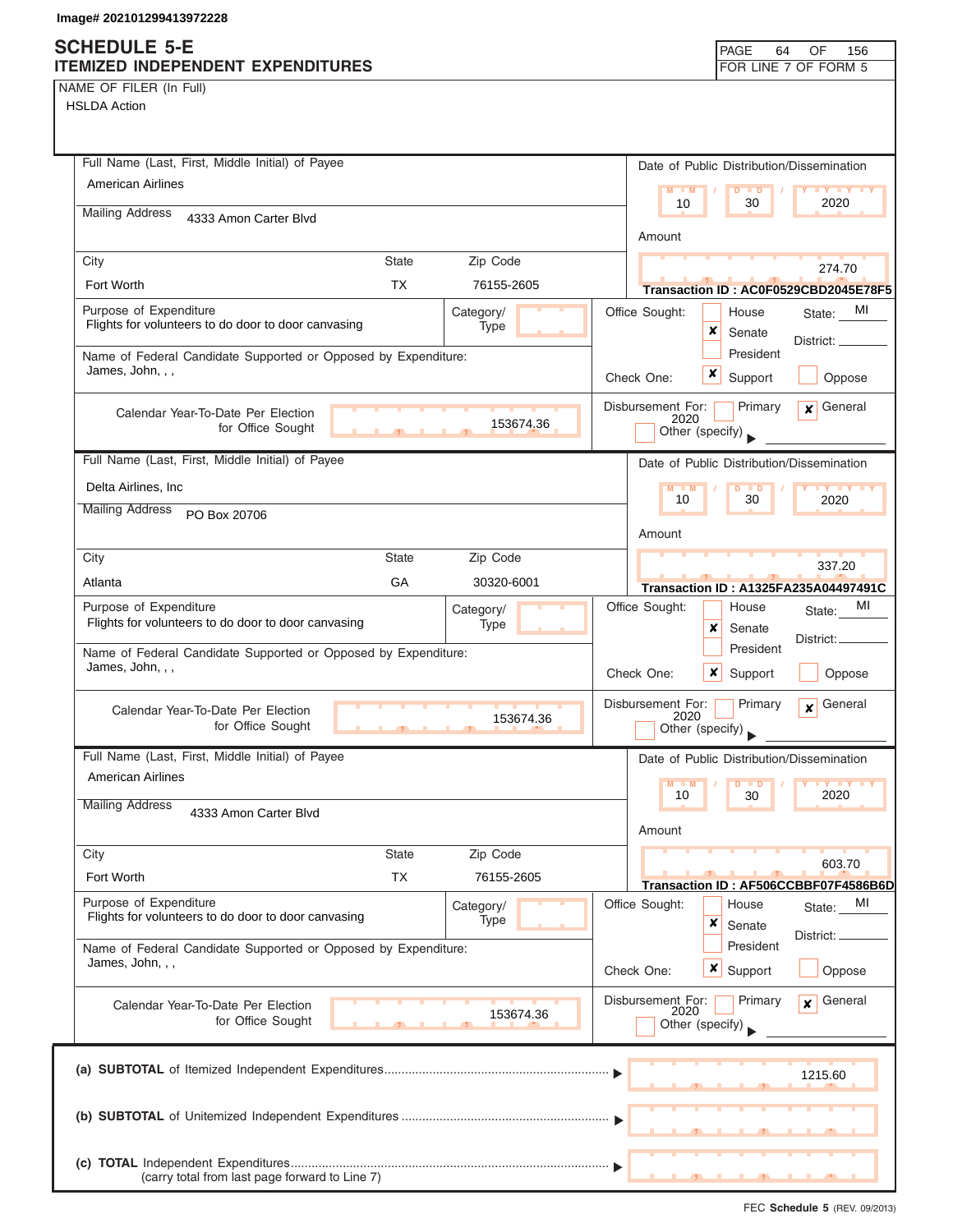## **SCHEDULE 5-E**

| ITEMIZED INDEPENDENT EXPENDITURES                                                       | FOR LINE 7 OF FORM 5                                              |
|-----------------------------------------------------------------------------------------|-------------------------------------------------------------------|
| NAME OF FILER (In Full)                                                                 |                                                                   |
| <b>HSLDA Action</b>                                                                     |                                                                   |
|                                                                                         |                                                                   |
|                                                                                         |                                                                   |
| Full Name (Last, First, Middle Initial) of Payee                                        | Date of Public Distribution/Dissemination                         |
| Delta Airlines, Inc                                                                     | $\overline{D}$<br>M<br>M<br>$\blacksquare$<br>$Y$ $Y$<br>30<br>10 |
| <b>Mailing Address</b><br>PO Box 20706                                                  | 2020                                                              |
|                                                                                         | Amount                                                            |
| City<br><b>State</b><br>Zip Code                                                        |                                                                   |
| GA<br>30320-6001<br>Atlanta                                                             | 442.70<br>Transaction ID: A1203C7FE98E14036837                    |
| Purpose of Expenditure                                                                  | Office Sought:<br>State: MI<br>House                              |
| Category/<br>Flights for volunteers to do door to door canvasing<br>Type                | ×<br>Senate                                                       |
| Name of Federal Candidate Supported or Opposed by Expenditure:                          | District: __<br>President                                         |
| James, John, , ,                                                                        | ×<br>Oppose<br>Check One:                                         |
|                                                                                         | Support                                                           |
| Calendar Year-To-Date Per Election                                                      | Disbursement For:<br>Primary<br>General<br>$\mathbf{x}$<br>2020   |
| 153674.36<br>for Office Sought                                                          | Other (specify)                                                   |
| Full Name (Last, First, Middle Initial) of Payee                                        | Date of Public Distribution/Dissemination                         |
|                                                                                         |                                                                   |
| <b>United Airlines</b>                                                                  | D<br>$\blacksquare$<br>30<br>10<br>2020                           |
| <b>Mailing Address</b><br>PO Box 6649                                                   |                                                                   |
|                                                                                         | Amount                                                            |
| State<br>Zip Code<br>City                                                               | 311.44                                                            |
| IL<br>Chicago<br>60606-0649                                                             | Transaction ID: AEA0DF98C307C4E18B8B                              |
| Purpose of Expenditure<br>Category/                                                     | Office Sought:<br>MI<br>House<br>State:                           |
| Flights for volunteers to do door to door canvasing<br><b>Type</b>                      | x<br>Senate                                                       |
| Name of Federal Candidate Supported or Opposed by Expenditure:                          | District:<br>President                                            |
| James, John, , ,                                                                        | Oppose<br>Check One:<br>x<br>Support                              |
|                                                                                         | Disbursement For:<br>Primary<br>General                           |
| Calendar Year-To-Date Per Election<br>153674.36<br>for Office Sought                    | $\boldsymbol{x}$<br>2020                                          |
| a.<br>$\mathbf{A}$                                                                      | Other (specify)                                                   |
| Full Name (Last, First, Middle Initial) of Payee                                        | Date of Public Distribution/Dissemination                         |
| Enterprise                                                                              | $Y + Y$<br>$M - M$<br>$\blacksquare$                              |
| <b>Mailing Address</b><br>5489 R C Josh Birmingham PKWY                                 | 2020<br>10<br>30                                                  |
|                                                                                         | Amount                                                            |
| Zip Code<br>City<br><b>State</b>                                                        |                                                                   |
| <b>NC</b><br>Charlotte<br>28214                                                         | 496.53                                                            |
|                                                                                         | Transaction ID: A764F43ED42D2474EA45                              |
| Purpose of Expenditure<br>Category/<br>Rental vehicles for volunteer Canvassers<br>Type | Office Sought:<br>NC<br>House<br>State:                           |
|                                                                                         | ×<br>Senate<br>District: _                                        |
| Name of Federal Candidate Supported or Opposed by Expenditure:<br>Tillis, Thom, , Sen., | President                                                         |
|                                                                                         | <b>x</b> Support<br>Oppose<br>Check One:                          |
| Calendar Year-To-Date Per Election                                                      | Disbursement For:<br>General<br>Primary<br>$\mathbf{x}$           |
| 132367.06<br>for Office Sought                                                          | 2020<br>Other (specify)                                           |
|                                                                                         |                                                                   |
|                                                                                         |                                                                   |
|                                                                                         | 1250.67                                                           |
|                                                                                         |                                                                   |
|                                                                                         |                                                                   |
|                                                                                         |                                                                   |
| (carry total from last page forward to Line 7)                                          |                                                                   |

PAGE 65

OF 156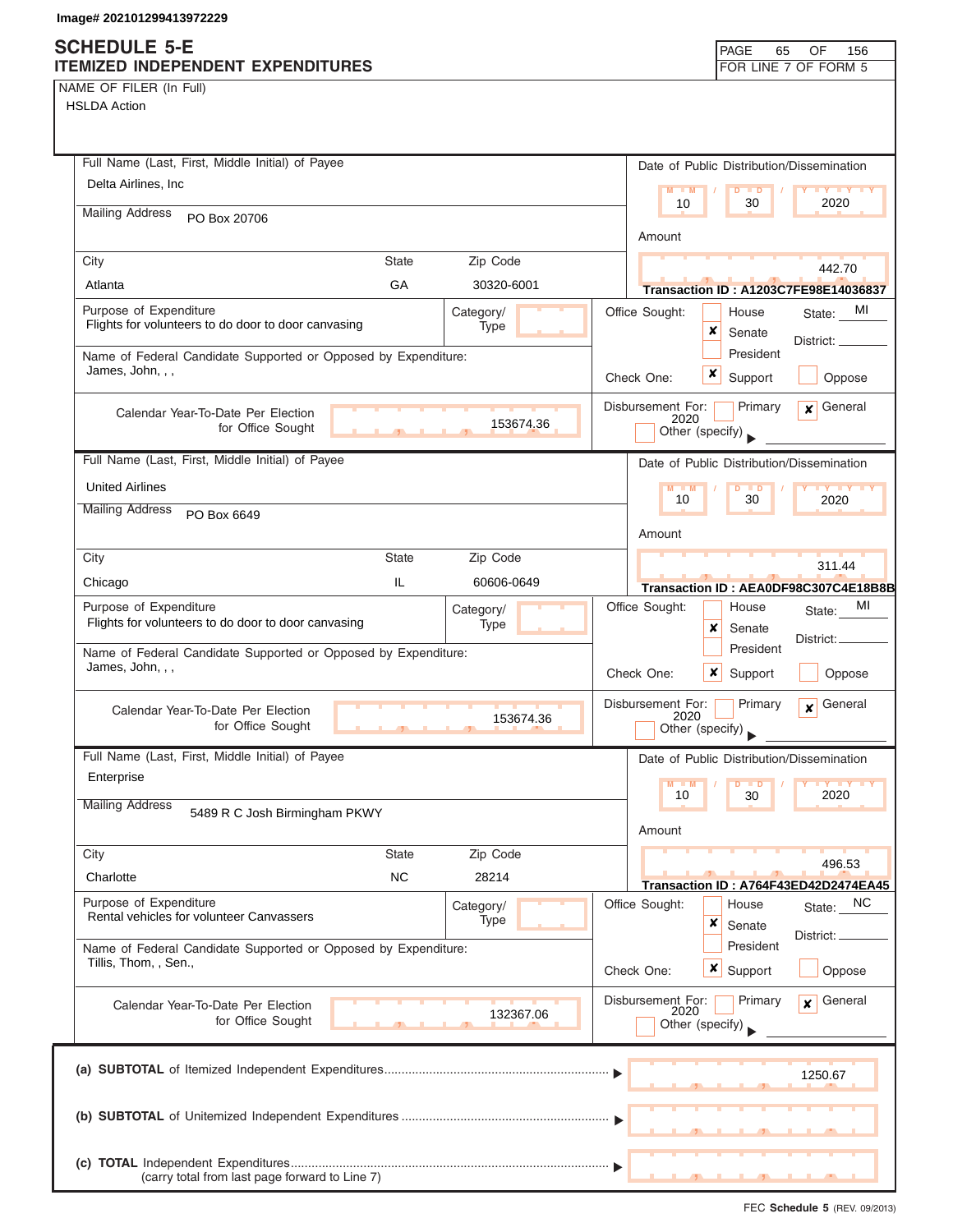### **SCHEDULE 5-E ITEMIZED INDEPENDENT EXPENDITURES FOR LINE 7 OF FORM 5**

NAME OF FILER (In Full) HSLDA Action

| Full Name (Last, First, Middle Initial) of Payee                                     | Date of Public Distribution/Dissemination                                              |
|--------------------------------------------------------------------------------------|----------------------------------------------------------------------------------------|
| Delta Airlines, Inc.                                                                 | $M - M$<br><b>D</b><br>2020<br>10<br>30                                                |
| <b>Mailing Address</b><br>PO Box 20706                                               | Amount                                                                                 |
| Zip Code<br>City<br><b>State</b>                                                     |                                                                                        |
| GA<br>Atlanta<br>30320-6001                                                          | 357.20<br>Transaction ID: A4AF569AE878040B5BD7                                         |
| Purpose of Expenditure<br>Category/                                                  | Office Sought:<br>MI<br>House<br>State:                                                |
| Flights for volunteers to do door to door canvasing<br>Type                          | ×<br>Senate                                                                            |
| Name of Federal Candidate Supported or Opposed by Expenditure:                       | District:<br>President                                                                 |
| James, John, , ,                                                                     | x<br>Check One:<br>Support<br>Oppose                                                   |
| Calendar Year-To-Date Per Election<br>153674.36<br>for Office Sought                 | General<br>Disbursement For:<br>Primary<br>$\boldsymbol{x}$<br>2020<br>Other (specify) |
| Full Name (Last, First, Middle Initial) of Payee                                     | Date of Public Distribution/Dissemination                                              |
| Delta Airlines, Inc.                                                                 | M                                                                                      |
| <b>Mailing Address</b><br>PO Box 20706                                               | 10<br>30<br>2020                                                                       |
|                                                                                      | Amount                                                                                 |
| Zip Code<br>City<br><b>State</b>                                                     | 150.00                                                                                 |
| GA<br>Atlanta<br>30320-6001                                                          | Transaction ID: A30BC6DC59C904760A42                                                   |
| Purpose of Expenditure<br>Category/                                                  | Office Sought:<br>MI<br>House<br>State:                                                |
| Flights for grassroots volunteers doing GOTV work<br>Type                            | x<br>Senate<br>District:                                                               |
| Name of Federal Candidate Supported or Opposed by Expenditure:                       | President                                                                              |
| James, John, , ,                                                                     | ×<br>Check One:<br>Support<br>Oppose                                                   |
| Calendar Year-To-Date Per Election<br>153674.36<br>for Office Sought<br>$\mathbf{J}$ | Disbursement For:<br>General<br>Primary<br>$\mathbf{x}$<br>2020<br>Other (specify)     |
| Full Name (Last, First, Middle Initial) of Payee                                     | Date of Public Distribution/Dissemination                                              |
| American Airlines                                                                    | M                                                                                      |
| <b>Mailing Address</b>                                                               | 10<br>30<br>2020                                                                       |
| 4333 Amon Carter Blvd                                                                | Amount                                                                                 |
| Zip Code<br>City<br>State                                                            | 603.70                                                                                 |
| <b>TX</b><br>Fort Worth<br>76155-2605                                                | <b>Transaction ID: A15EA2D18082B421894C</b>                                            |
| Purpose of Expenditure<br>Category/                                                  | Office Sought:<br>MI<br>House<br>State:                                                |
| Flights for volunteers to do door to door canvasing<br>Type                          | ×<br>Senate                                                                            |
| Name of Federal Candidate Supported or Opposed by Expenditure:                       | District:<br>President                                                                 |
| James, John, , ,                                                                     | ×<br>Check One:<br>Support<br>Oppose                                                   |
| Calendar Year-To-Date Per Election                                                   | Disbursement For:<br>General<br>Primary<br>$\mathbf{x}$<br>2020                        |
| 153674.36<br>for Office Sought                                                       | Other (specify)                                                                        |
|                                                                                      |                                                                                        |
|                                                                                      | 1110.90                                                                                |
|                                                                                      |                                                                                        |
|                                                                                      |                                                                                        |
|                                                                                      |                                                                                        |
| (carry total from last page forward to Line 7)                                       |                                                                                        |

FEC **Schedule 5** (REV. 09/2013)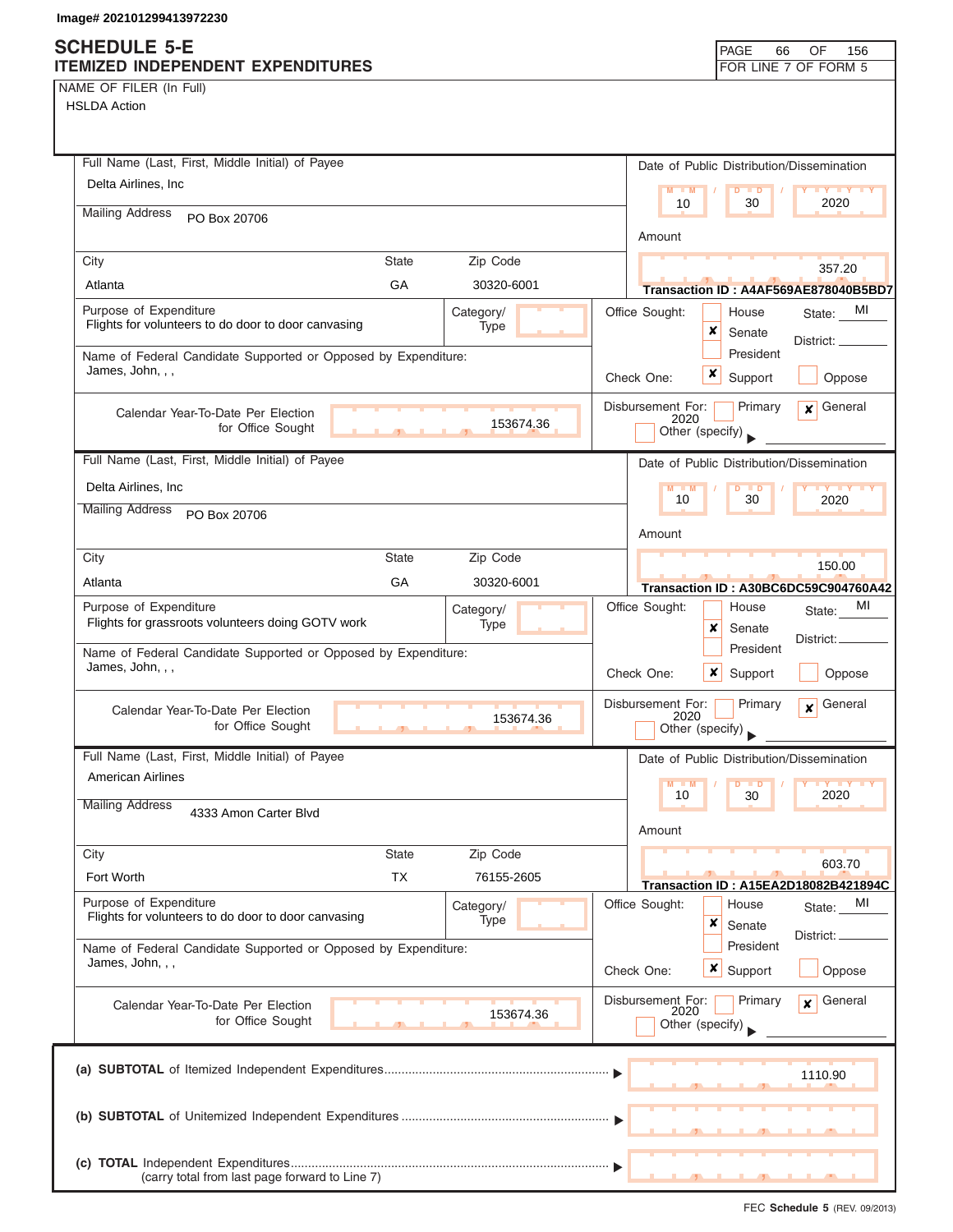### **SCHEDULE 5-E ITEMIZED INDEPENDENT EXPENDITURES FOR LINE 7 OF FORM 5**

| NAME OF FILER (In Full) |  |  |
|-------------------------|--|--|
|-------------------------|--|--|

| Full Name (Last, First, Middle Initial) of Payee                                                   | Date of Public Distribution/Dissemination                             |
|----------------------------------------------------------------------------------------------------|-----------------------------------------------------------------------|
| Enterprise                                                                                         | $M - M$<br>D<br><b>D</b><br>10<br>30<br>2020                          |
| <b>Mailing Address</b><br>5489 R C Josh Birmingham PKWY                                            |                                                                       |
|                                                                                                    | Amount                                                                |
| City<br><b>State</b><br>Zip Code                                                                   | 496.53                                                                |
| Charlotte<br><b>NC</b><br>28214                                                                    | Transaction ID: AD301E3158F7C4C5C822                                  |
| Purpose of Expenditure<br>Category/<br>Rental vehicles for volunteer Canvassers<br>Type            | NC.<br>Office Sought:<br>House<br>State:<br>×                         |
| Name of Federal Candidate Supported or Opposed by Expenditure:                                     | Senate<br>District: __<br>President                                   |
| Tillis, Thom, , Sen.,                                                                              | x<br>Check One:<br>Support<br>Oppose                                  |
|                                                                                                    | Disbursement For:<br>General<br>Primary<br>$\mathbf{x}$               |
| Calendar Year-To-Date Per Election<br>132367.06<br>for Office Sought                               | 2020<br>Other (specify)                                               |
|                                                                                                    |                                                                       |
| Full Name (Last, First, Middle Initial) of Payee                                                   | Date of Public Distribution/Dissemination                             |
| <b>American Airlines</b>                                                                           | 10<br>30<br>2020                                                      |
| <b>Mailing Address</b><br>4333 Amon Carter Blvd                                                    |                                                                       |
| <b>State</b><br>Zip Code<br>City                                                                   | Amount                                                                |
| <b>TX</b><br>Fort Worth<br>76155-2605                                                              | 402.20                                                                |
| Purpose of Expenditure                                                                             | Transaction ID: A77CA52DF4C6D4C90A2E<br>MI<br>Office Sought:<br>House |
| Category/<br>Flights for volunteers to do door to door canvasing<br>Type                           | State:<br>×<br>Senate                                                 |
| Name of Federal Candidate Supported or Opposed by Expenditure:                                     | District:<br>President                                                |
| James, John, , ,                                                                                   | Check One:<br>x<br>Support<br>Oppose                                  |
| Calendar Year-To-Date Per Election                                                                 | Disbursement For:<br>Primary<br>General<br>$\mathbf{x}$               |
| 153674.36<br>for Office Sought<br>$-92$<br><b>In</b>                                               | 2020<br>Other (specify)                                               |
| Full Name (Last, First, Middle Initial) of Payee                                                   | Date of Public Distribution/Dissemination                             |
| <b>United Airlines</b>                                                                             | M<br>$Y$ $Y$<br>M<br>2020<br>10<br>30                                 |
| <b>Mailing Address</b><br>PO Box 6649                                                              |                                                                       |
|                                                                                                    | Amount                                                                |
| Zip Code<br>City<br>State                                                                          | 226.60                                                                |
| Chicago<br>IL.<br>60606-0649                                                                       | Transaction ID: A7A21D20A0A764D71A3B                                  |
| Purpose of Expenditure<br>Category/<br>Flights for volunteers to do door to door canvasing<br>Type | Office Sought:<br>MI<br>House<br>State:<br>×                          |
| Name of Federal Candidate Supported or Opposed by Expenditure:                                     | Senate<br>District:<br>President                                      |
| James, John, , ,                                                                                   | ×<br>Check One:<br>Support<br>Oppose                                  |
| Calendar Year-To-Date Per Election                                                                 | Disbursement For:<br>General<br>Primary<br>$\mathbf{x}$<br>2020       |
| 153674.36<br>for Office Sought                                                                     | Other (specify)                                                       |
|                                                                                                    |                                                                       |
|                                                                                                    | 1125.33                                                               |
|                                                                                                    |                                                                       |
|                                                                                                    |                                                                       |
|                                                                                                    |                                                                       |
| (carry total from last page forward to Line 7)                                                     |                                                                       |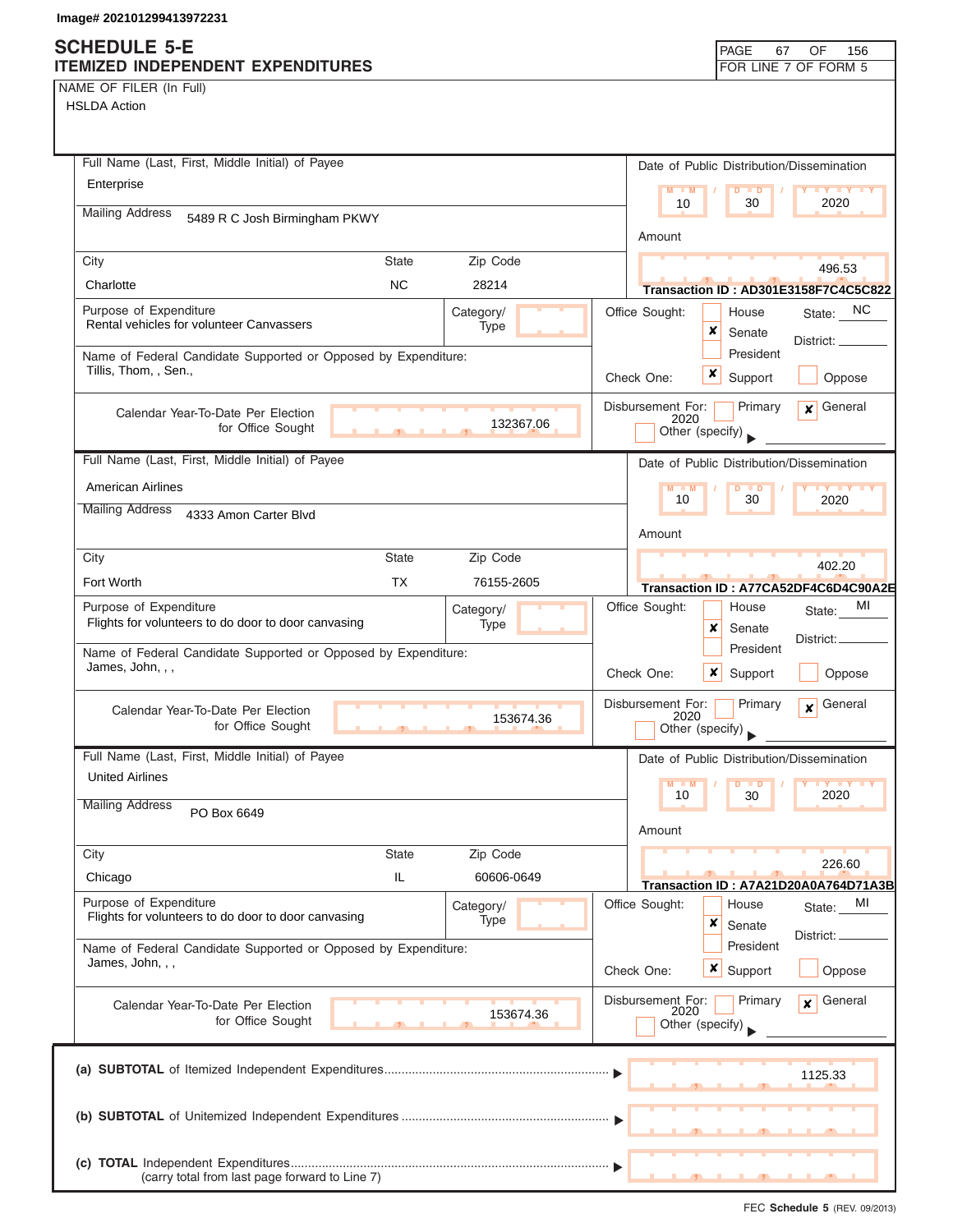NAME OF FILER (In Full)

| Full Name (Last, First, Middle Initial) of Payee                                   |                     |                   |  |                           | Date of Public Distribution/Dissemination |                                               |
|------------------------------------------------------------------------------------|---------------------|-------------------|--|---------------------------|-------------------------------------------|-----------------------------------------------|
| <b>American Airlines</b>                                                           |                     |                   |  | $M - M$                   | $D$ $D$                                   | <b>LY Y Y Y</b>                               |
| <b>Mailing Address</b><br>4333 Amon Carter Blvd                                    |                     |                   |  | 10                        | 30                                        | 2020                                          |
|                                                                                    |                     |                   |  | Amount                    |                                           |                                               |
| City                                                                               | <b>State</b>        | Zip Code          |  |                           |                                           | 523.20                                        |
| Fort Worth                                                                         | <b>TX</b>           | 76155-2605        |  |                           |                                           | Transaction ID: A5706E0FDAD214F01BE4          |
| Purpose of Expenditure<br>Flights for volunteers to do door to door canvasing      |                     | Category/<br>Type |  | Office Sought:            | House                                     | MI<br>State:                                  |
|                                                                                    |                     |                   |  |                           | x<br>Senate<br>President                  | District:                                     |
| Name of Federal Candidate Supported or Opposed by Expenditure:<br>James, John, , , |                     |                   |  | Check One:                | x<br>Support                              | Oppose                                        |
|                                                                                    |                     |                   |  | Disbursement For:         | Primary                                   | General<br>$\mathbf{x}$                       |
| Calendar Year-To-Date Per Election<br>for Office Sought                            | $\mathbf{F}$<br>ЦÚ. | 153674.36         |  | 2020                      | Other (specify)                           |                                               |
| Full Name (Last, First, Middle Initial) of Payee                                   |                     |                   |  |                           |                                           |                                               |
| <b>United Airlines</b>                                                             |                     |                   |  |                           | Date of Public Distribution/Dissemination |                                               |
| <b>Mailing Address</b>                                                             |                     |                   |  | $M - M$<br>10             | D<br>$\blacksquare$<br>30                 | <b>TY TY TY</b><br>2020                       |
| PO Box 6649                                                                        |                     |                   |  | Amount                    |                                           |                                               |
| City                                                                               | <b>State</b>        | Zip Code          |  |                           |                                           | 639.57                                        |
| Chicago                                                                            | IL                  | 60606-0649        |  |                           |                                           | Transaction ID: AFF073B2EF8FD45C8A8D          |
| Purpose of Expenditure                                                             |                     | Category/         |  | Office Sought:            | House                                     | MI<br>State:                                  |
| Flights for volunteers to do door to door canvasing                                |                     | Type              |  |                           | x<br>Senate                               | District:                                     |
| Name of Federal Candidate Supported or Opposed by Expenditure:<br>James, John, , , |                     |                   |  |                           | President                                 |                                               |
|                                                                                    |                     |                   |  | Check One:                | ×<br>Support                              | Oppose                                        |
| Calendar Year-To-Date Per Election<br>for Office Sought                            |                     | 153674.36         |  | Disbursement For:<br>2020 | Primary<br>Other (specify)                | General<br>$\mathbf{x}$                       |
|                                                                                    |                     |                   |  |                           |                                           |                                               |
| Full Name (Last, First, Middle Initial) of Payee<br><b>American Airlines</b>       |                     |                   |  |                           | Date of Public Distribution/Dissemination |                                               |
| <b>Mailing Address</b>                                                             |                     |                   |  | $M - M$<br>10             | $D$ $D$<br>30                             | <b>III</b> Y<br>2020                          |
| 4333 Amon Carter Blvd                                                              |                     |                   |  | Amount                    |                                           |                                               |
| City                                                                               | <b>State</b>        | Zip Code          |  |                           |                                           |                                               |
| Fort Worth                                                                         | <b>TX</b>           | 76155-2605        |  |                           |                                           | 618.70<br>Transaction ID: AA6A62CCDC29C4F1D9E |
| Purpose of Expenditure                                                             |                     | Category/         |  | Office Sought:            | House                                     | MI<br>State:                                  |
| Flights for volunteers to do door to door canvasing                                |                     | Type              |  |                           | ×<br>Senate                               | District:                                     |
| Name of Federal Candidate Supported or Opposed by Expenditure:<br>James, John, , , |                     |                   |  |                           | President                                 |                                               |
|                                                                                    |                     |                   |  | Check One:                | $x \mid$<br>Support                       | Oppose                                        |
| Calendar Year-To-Date Per Election                                                 |                     | 153674.36         |  | Disbursement For:<br>2020 | Primary                                   | General<br>$\mathbf{x}$                       |
| for Office Sought                                                                  |                     |                   |  |                           | Other (specify)                           |                                               |
|                                                                                    |                     |                   |  |                           |                                           |                                               |
|                                                                                    |                     |                   |  |                           |                                           | 1781.47                                       |
|                                                                                    |                     |                   |  |                           |                                           |                                               |
|                                                                                    |                     |                   |  |                           |                                           |                                               |
| (carry total from last page forward to Line 7)                                     |                     |                   |  |                           |                                           |                                               |
|                                                                                    |                     |                   |  |                           |                                           |                                               |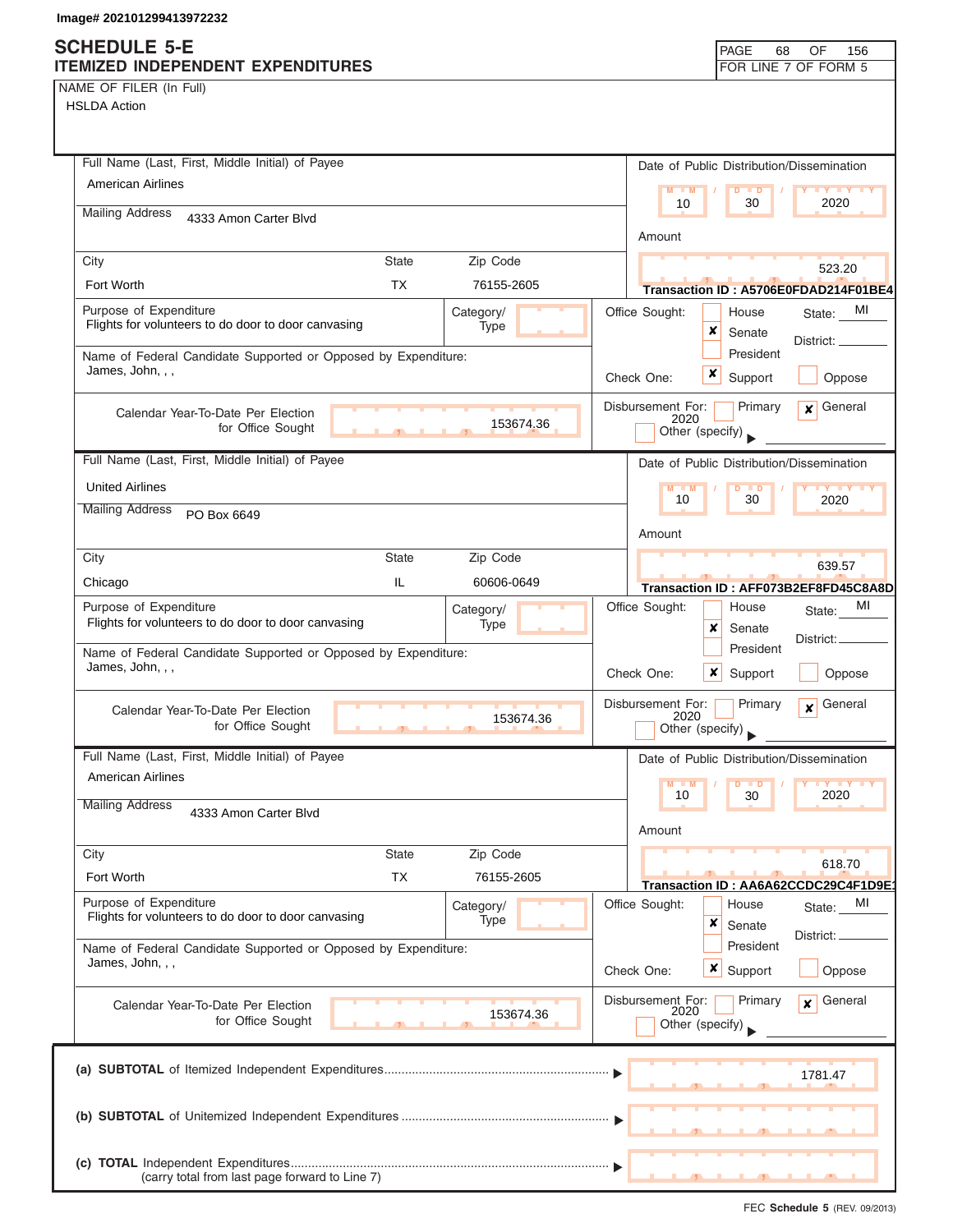| NAME OF FILER (In Full) |  |
|-------------------------|--|
|-------------------------|--|

| Full Name (Last, First, Middle Initial) of Payee                                        | Date of Public Distribution/Dissemination                    |
|-----------------------------------------------------------------------------------------|--------------------------------------------------------------|
| Enterprise                                                                              | $M - M$<br>$D$ $D$<br><b>TY TY</b>                           |
| <b>Mailing Address</b><br>5489 R C Josh Birmingham PKWY                                 | 2020<br>10<br>30                                             |
|                                                                                         | Amount                                                       |
| Zip Code<br>City<br><b>State</b>                                                        | 496.53                                                       |
| <b>NC</b><br>Charlotte<br>28214                                                         | Transaction ID: A080C4AAC59D74ACCA29                         |
| Purpose of Expenditure<br>Category/                                                     | State: NC<br>Office Sought:<br>House                         |
| Rental vehicles for volunteer Canvassers<br>Type                                        | ×<br>Senate<br>District: _                                   |
| Name of Federal Candidate Supported or Opposed by Expenditure:<br>Tillis, Thom, , Sen., | President                                                    |
|                                                                                         | ×<br>Support<br>Oppose<br>Check One:                         |
| Calendar Year-To-Date Per Election                                                      | $\mathbf x$ General<br>Disbursement For:<br>Primary<br>2020  |
| 132367.06<br>for Office Sought<br>$\overline{1}$                                        | Other (specify)                                              |
| Full Name (Last, First, Middle Initial) of Payee                                        | Date of Public Distribution/Dissemination                    |
| <b>American Airlines</b>                                                                | $M - M$<br><b>DUD</b><br>$Y = Y - Y$                         |
| <b>Mailing Address</b><br>4333 Amon Carter Blvd                                         | 10<br>30<br>2020                                             |
|                                                                                         | Amount                                                       |
| City<br><b>State</b><br>Zip Code                                                        |                                                              |
| Fort Worth<br><b>TX</b><br>76155-2605                                                   | 327.10<br>Transaction ID: A1697215683D744D9B30               |
| Purpose of Expenditure<br>Category/                                                     | MI<br>Office Sought:<br>House<br>State:                      |
| Flights for volunteers to do door to door canvasing<br>Type                             | x<br>Senate                                                  |
| Name of Federal Candidate Supported or Opposed by Expenditure:                          | District:<br>President                                       |
| James, John, , ,                                                                        | Check One:<br>$\boldsymbol{\mathsf{x}}$<br>Support<br>Oppose |
|                                                                                         | Disbursement For:<br>$\mathbf{x}$ General<br>Primary         |
| Calendar Year-To-Date Per Election<br>153674.36<br>for Office Sought                    | 2020<br>Other (specify)                                      |
| Full Name (Last, First, Middle Initial) of Payee                                        | Date of Public Distribution/Dissemination                    |
| <b>Enterprise Holdings</b>                                                              |                                                              |
| <b>Mailing Address</b>                                                                  | M<br>$\blacksquare$<br><b>IV Y</b><br>D<br>10<br>30<br>2020  |
| 2273 Research Blvd                                                                      | Amount                                                       |
| Ste 600<br>City<br><b>State</b><br>Zip Code                                             |                                                              |
| <b>MD</b><br>Rockville<br>20850-3298                                                    | 464.96                                                       |
| Purpose of Expenditure                                                                  | Transaction ID: A9EE326AE31EA4F4DA1F                         |
| Category/<br>Rental vehicles for volunteer Canvassers<br>Type                           | Office Sought:<br>MI<br>House<br>State:<br>×<br>Senate       |
| Name of Federal Candidate Supported or Opposed by Expenditure:                          | District:<br>President                                       |
| James, John, , ,                                                                        | <b>x</b> Support<br>Check One:<br>Oppose                     |
|                                                                                         | Disbursement For:<br>General<br>Primary                      |
| Calendar Year-To-Date Per Election<br>153674.36<br>for Office Sought                    | $\mathbf{x}$<br>2020                                         |
|                                                                                         | Other (specify)                                              |
|                                                                                         |                                                              |
|                                                                                         | 1288.59                                                      |
|                                                                                         |                                                              |
|                                                                                         |                                                              |
|                                                                                         |                                                              |
| (carry total from last page forward to Line 7)                                          |                                                              |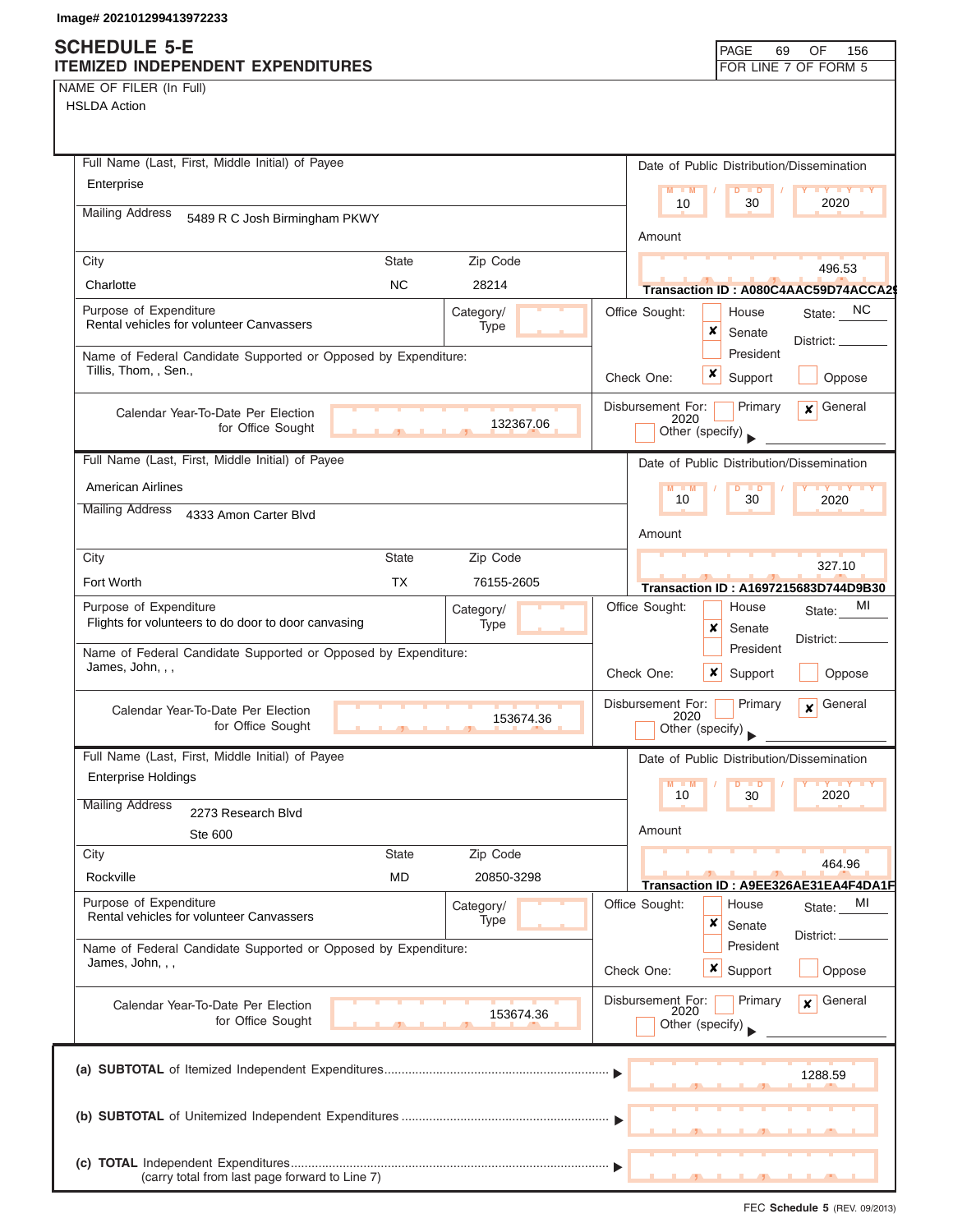## **SCHEDULE 5-E**

| ITEMIZED INDEPENDENT EXPENDITURES                                                                  | FOR LINE 7 OF FORM 5                                                |
|----------------------------------------------------------------------------------------------------|---------------------------------------------------------------------|
| NAME OF FILER (In Full)                                                                            |                                                                     |
| <b>HSLDA Action</b>                                                                                |                                                                     |
|                                                                                                    |                                                                     |
|                                                                                                    |                                                                     |
| Full Name (Last, First, Middle Initial) of Payee                                                   | Date of Public Distribution/Dissemination                           |
| <b>United Airlines</b>                                                                             | $M - M$<br>$D$ $\Box$ $D$                                           |
| <b>Mailing Address</b><br>PO Box 6649                                                              | 30<br>2020<br>10                                                    |
|                                                                                                    | Amount                                                              |
| Zip Code<br>City<br><b>State</b>                                                                   |                                                                     |
| IL<br>Chicago<br>60606-0649                                                                        | 462.94                                                              |
|                                                                                                    | Transaction ID: AD01CB472EC0B43338E6                                |
| Purpose of Expenditure<br>Category/<br>Flights for volunteers to do door to door canvasing<br>Type | Office Sought:<br>State: MI<br>House<br>×                           |
|                                                                                                    | Senate<br>District: _____                                           |
| Name of Federal Candidate Supported or Opposed by Expenditure:<br>James, John, , ,                 | President<br>x                                                      |
|                                                                                                    | Check One:<br>Support<br>Oppose                                     |
| Calendar Year-To-Date Per Election                                                                 | General<br>Disbursement For:<br>Primary<br>$\mathbf{x}$             |
| 153674.36<br>for Office Sought                                                                     | 2020<br>Other (specify)                                             |
|                                                                                                    |                                                                     |
| Full Name (Last, First, Middle Initial) of Payee                                                   | Date of Public Distribution/Dissemination                           |
| <b>American Airlines</b>                                                                           | $D$ $D$<br>10<br>30<br>2020                                         |
| <b>Mailing Address</b><br>4333 Amon Carter Blvd                                                    |                                                                     |
|                                                                                                    | Amount                                                              |
| <b>State</b><br>Zip Code<br>City                                                                   | 623.70                                                              |
| Fort Worth<br><b>TX</b><br>76155-2605                                                              | <b>Transaction ID: A1EC55434561445C3B6E</b>                         |
| Purpose of Expenditure                                                                             | Office Sought:<br>MI<br>House                                       |
| Category/<br>Flights for volunteers to do door to door canvasing<br>Type                           | State:<br>×<br>Senate                                               |
|                                                                                                    | District:<br>President                                              |
| Name of Federal Candidate Supported or Opposed by Expenditure:<br>James, John, , ,                 | x                                                                   |
|                                                                                                    | Oppose<br>Check One:<br>Support                                     |
| Calendar Year-To-Date Per Election                                                                 | General<br>Disbursement For:<br>Primary<br>$\boldsymbol{x}$<br>2020 |
| 153674.36<br>for Office Sought<br>$\mathbf{1}$ and $\mathbf{1}$ and $\mathbf{1}$                   | Other (specify)                                                     |
| Full Name (Last, First, Middle Initial) of Payee                                                   | Date of Public Distribution/Dissemination                           |
| American Airlines                                                                                  |                                                                     |
|                                                                                                    | $Y$ $Y$<br>$M - M$<br>$\blacksquare$<br>2020<br>10<br>30            |
| <b>Mailing Address</b><br>4333 Amon Carter Blvd                                                    |                                                                     |
|                                                                                                    | Amount                                                              |
| Zip Code<br><b>State</b><br>City                                                                   | 595.70                                                              |
| Fort Worth<br>ТX<br>76155-2605                                                                     | Transaction ID: A7B996CD72E6A49AB848                                |
| Purpose of Expenditure<br>Category/                                                                | Office Sought:<br>NC<br>House<br>State:                             |
| Flights for volunteers to do door to door canvasing<br>Type                                        | ×<br>Senate                                                         |
| Name of Federal Candidate Supported or Opposed by Expenditure:                                     | District: _<br>President                                            |
| Tillis, Thom, , Sen.,                                                                              | $x \mid$ Support<br>Oppose<br>Check One:                            |
|                                                                                                    |                                                                     |
| Calendar Year-To-Date Per Election<br>132367.06                                                    | Disbursement For:<br>General<br>Primary<br>$\mathbf{x}$<br>2020     |
| for Office Sought                                                                                  | Other (specify)                                                     |
|                                                                                                    |                                                                     |
|                                                                                                    | 1682.34                                                             |
|                                                                                                    |                                                                     |
|                                                                                                    |                                                                     |
|                                                                                                    |                                                                     |
|                                                                                                    |                                                                     |
| (carry total from last page forward to Line 7)                                                     |                                                                     |

PAGE 70

OF 156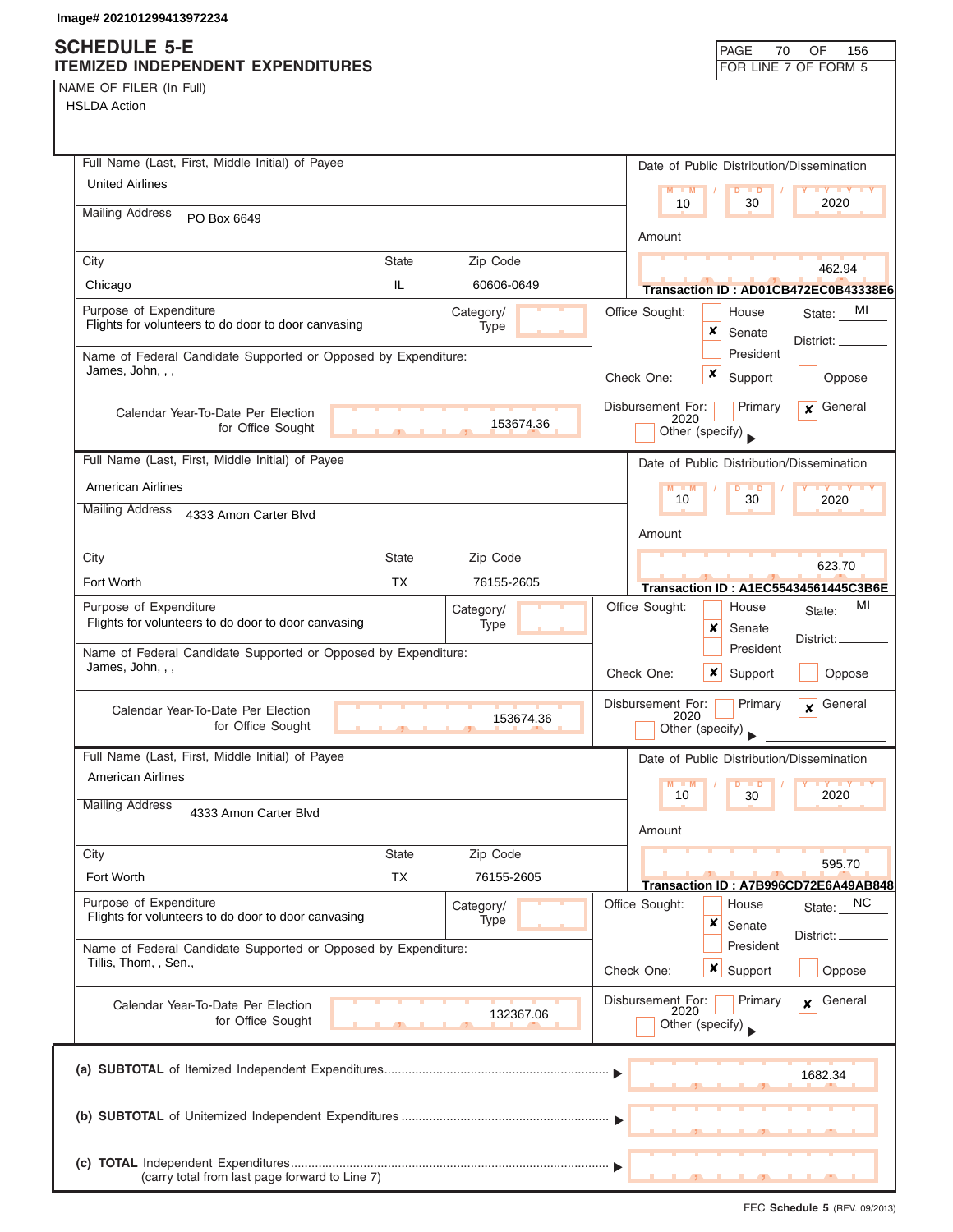## **SCH**

| NAME OF FILER (In Full) |  |  |
|-------------------------|--|--|

| <b>SCHEDULE 5-E</b><br><b>ITEMIZED INDEPENDENT EXPENDITURES</b>          | PAGE<br>71<br>OF<br>156<br>FOR LINE 7 OF FORM 5                        |
|--------------------------------------------------------------------------|------------------------------------------------------------------------|
| NAME OF FILER (In Full)                                                  |                                                                        |
| <b>HSLDA Action</b>                                                      |                                                                        |
|                                                                          |                                                                        |
| Full Name (Last, First, Middle Initial) of Payee                         | Date of Public Distribution/Dissemination                              |
| American Airlines                                                        | <b>IV V V V</b><br>$M - M$<br>D<br>$\blacksquare$                      |
| <b>Mailing Address</b><br>4333 Amon Carter Blvd                          | 10<br>30<br>2020                                                       |
|                                                                          | Amount                                                                 |
| <b>State</b><br>Zip Code<br>City                                         |                                                                        |
| Fort Worth<br><b>TX</b><br>76155-2605                                    | 274.70                                                                 |
| Purpose of Expenditure                                                   | Transaction ID: A73DA6CF79120403DB6F<br>Office Sought:                 |
| Category/<br>Flights for volunteers to do door to door canvasing<br>Type | State: NC<br>House<br>×<br>Senate                                      |
| Name of Federal Candidate Supported or Opposed by Expenditure:           | District:<br>President                                                 |
| Tillis, Thom, , Sen.,                                                    | x<br>Check One:<br>Support<br>Oppose                                   |
|                                                                          |                                                                        |
| Calendar Year-To-Date Per Election<br>132367.06                          | Disbursement For:<br>Primary<br>General<br>$\mathbf{x}$<br>2020        |
| for Office Sought                                                        | Other (specify)                                                        |
| Full Name (Last, First, Middle Initial) of Payee                         | Date of Public Distribution/Dissemination                              |
| <b>American Airlines</b>                                                 | $Y = Y + Y$<br>$M - M$                                                 |
| <b>Mailing Address</b><br>4333 Amon Carter Blvd                          | 10<br>30<br>2020                                                       |
|                                                                          | Amount                                                                 |
| Zip Code<br><b>State</b><br>City                                         |                                                                        |
| Fort Worth<br><b>TX</b><br>76155-2605                                    | 618.70                                                                 |
| Purpose of Expenditure                                                   | Transaction ID: AFDB858EBEC1D4987BC0<br>Office Sought:<br>NC.<br>House |
| Category/<br>Flights for volunteers to do door to door canvasing<br>Type | State:<br>×<br>Senate                                                  |
| Name of Federal Candidate Supported or Opposed by Expenditure:           | District:<br>President                                                 |
| Tillis, Thom, , Sen.,                                                    | Check One:<br>$\boldsymbol{x}$<br>Support<br>Oppose                    |
|                                                                          |                                                                        |
| Calendar Year-To-Date Per Election<br>132367.06                          | Disbursement For:<br>Primary<br>General<br>X<br>2020                   |
| for Office Sought                                                        | Other (specify)                                                        |
| Full Name (Last, First, Middle Initial) of Payee                         | Date of Public Distribution/Dissemination                              |
| Delta Airlines, Inc                                                      | $M - M$<br><b>IY IY IY</b><br>$\overline{D}$<br><b>D</b>               |
| <b>Mailing Address</b><br>PO Box 20706                                   | 2020<br>10<br>30                                                       |
|                                                                          | Amount                                                                 |
| Zip Code<br>City<br><b>State</b>                                         |                                                                        |
| GA<br>Atlanta<br>30320-6001                                              | 603.70                                                                 |
| Purpose of Expenditure                                                   | Transaction ID: A8B4729D7A9204259B3F<br>Office Sought:<br>MI<br>House  |
| Category/<br>Flights for volunteers to do door to door canvasing<br>Type | State:<br>×<br>Senate                                                  |
| Name of Federal Candidate Supported or Opposed by Expenditure:           | District:<br>President                                                 |
| James, John, , ,                                                         | $x \mid$ Support<br>Oppose<br>Check One:                               |
|                                                                          |                                                                        |
| Calendar Year-To-Date Per Election<br>153674.36<br>for Office Sought     | Disbursement For:<br>General<br>Primary<br>$\boldsymbol{x}$<br>2020    |
|                                                                          | Other (specify)                                                        |
|                                                                          |                                                                        |
|                                                                          | 1497.10                                                                |
|                                                                          |                                                                        |
|                                                                          |                                                                        |

**(c) TOTAL** Independent Expenditures ............................................................................................ ▼ (carry total from last page forward to Line 7)

▲ ▲ ▲ , , .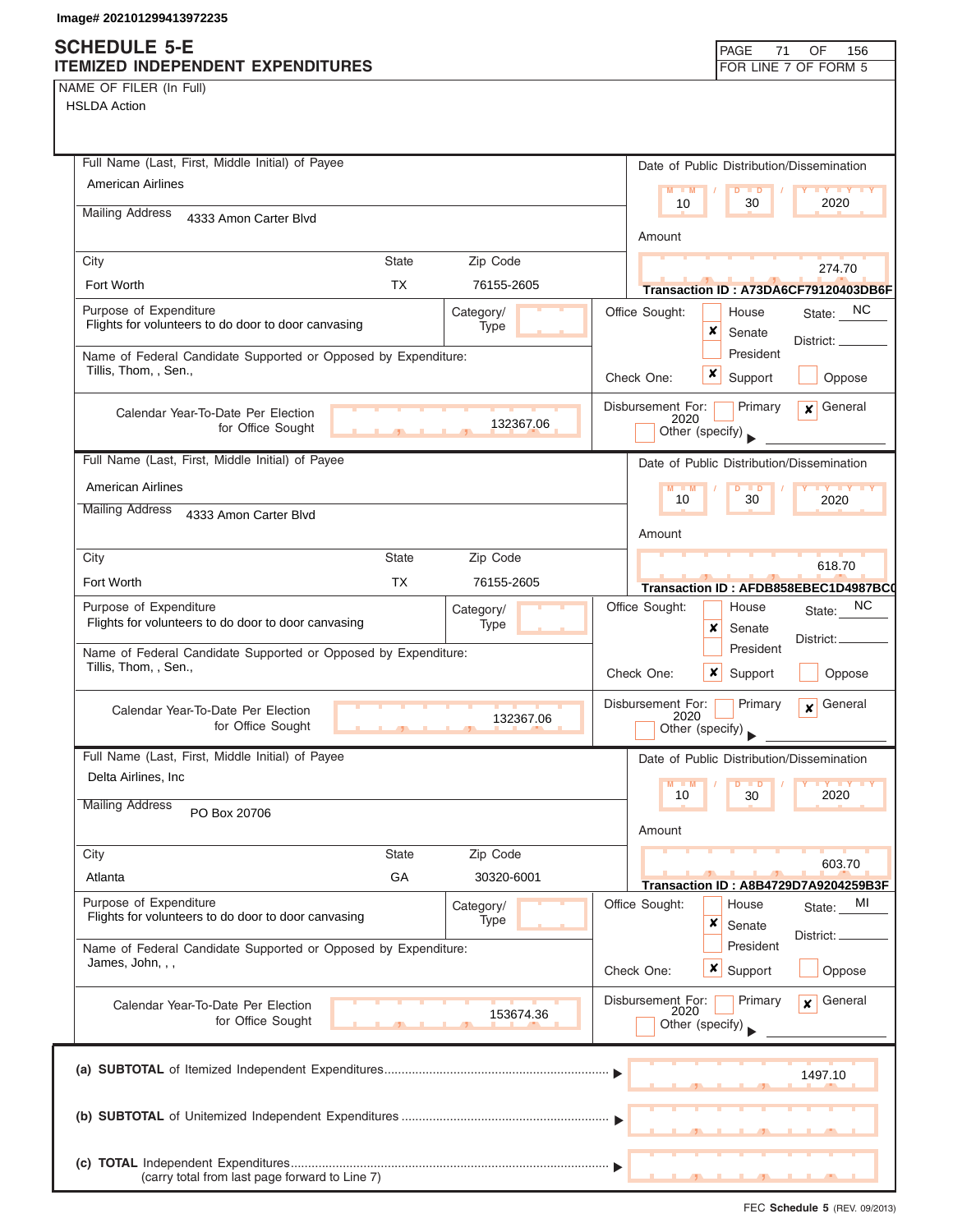|  | NAME OF FILER (In Full) |  |
|--|-------------------------|--|
|  |                         |  |

HSLDA Action

| Full Name (Last, First, Middle Initial) of Payee                                                   | Date of Public Distribution/Dissemination                                                      |
|----------------------------------------------------------------------------------------------------|------------------------------------------------------------------------------------------------|
| <b>American Airlines</b>                                                                           | $M = M$<br>$\blacksquare$<br>30<br>2020<br>10                                                  |
| <b>Mailing Address</b><br>4333 Amon Carter Blvd                                                    | Amount                                                                                         |
| Zip Code<br><b>State</b><br>City                                                                   | 555.70                                                                                         |
| Fort Worth<br><b>TX</b><br>76155-2605                                                              | Transaction ID: A08A8F1903BAF4C0F845                                                           |
| Purpose of Expenditure<br>Category/<br>Flights for volunteers to do door to door canvasing<br>Type | Office Sought:<br>MI<br>House<br>State:<br>×<br>Senate<br>District:                            |
| Name of Federal Candidate Supported or Opposed by Expenditure:<br>James, John, , ,                 | President<br>×<br>Check One:<br>Support<br>Oppose                                              |
| Calendar Year-To-Date Per Election<br>153674.36<br>for Office Sought                               | Disbursement For:<br>General<br>Primary<br>x<br>2020<br>Other (specify)                        |
| Full Name (Last, First, Middle Initial) of Payee                                                   | Date of Public Distribution/Dissemination                                                      |
| <b>United Airlines</b>                                                                             | M<br>$\blacksquare$ M<br>10<br>30<br>2020                                                      |
| <b>Mailing Address</b><br>PO Box 6649                                                              | Amount                                                                                         |
| Zip Code<br>City<br><b>State</b>                                                                   |                                                                                                |
| IL<br>60606-0649<br>Chicago                                                                        | 345.12                                                                                         |
| Purpose of Expenditure<br>Category/<br>Flights for volunteers to do door to door canvasing<br>Type | Transaction ID: A36C35E55215E4B7F87D<br>Office Sought:<br>MI<br>House<br>State:<br>x<br>Senate |
| Name of Federal Candidate Supported or Opposed by Expenditure:<br>James, John, , ,                 | District:<br>President<br>×<br>Check One:<br>Support<br>Oppose                                 |
| Calendar Year-To-Date Per Election<br>153674.36<br>for Office Sought<br>5.                         | General<br>Disbursement For:<br>Primary<br>$\mathbf{x}$<br>2020<br>Other (specify)             |
| Full Name (Last, First, Middle Initial) of Payee                                                   | Date of Public Distribution/Dissemination                                                      |
| Delta Airlines, Inc                                                                                | M<br>10<br>30<br>2020                                                                          |
| <b>Mailing Address</b><br>PO Box 20706                                                             | Amount                                                                                         |
| Zip Code<br>City<br><b>State</b>                                                                   |                                                                                                |
| GA<br>Atlanta<br>30320-6001                                                                        | 150.00                                                                                         |
| Purpose of Expenditure<br>Category/                                                                | Transaction ID: AD027483AD8AF464A9CF<br>Office Sought:<br>House<br>MI<br>State:                |
| Flights for grassroots volunteers doing GOTV work<br>Type                                          | ×<br>Senate<br>District: <sub>-</sub>                                                          |
| Name of Federal Candidate Supported or Opposed by Expenditure:<br>James, John, , ,                 | President<br><b>x</b> Support<br>Check One:<br>Oppose                                          |
| Calendar Year-To-Date Per Election<br>153674.36<br>for Office Sought                               | Disbursement For:<br>General<br>Primary<br>$\mathbf{x}$<br>2020<br>Other (specify)             |
|                                                                                                    | 1050.82                                                                                        |
|                                                                                                    |                                                                                                |
| (carry total from last page forward to Line 7)                                                     |                                                                                                |

FEC **Schedule 5** (REV. 09/2013)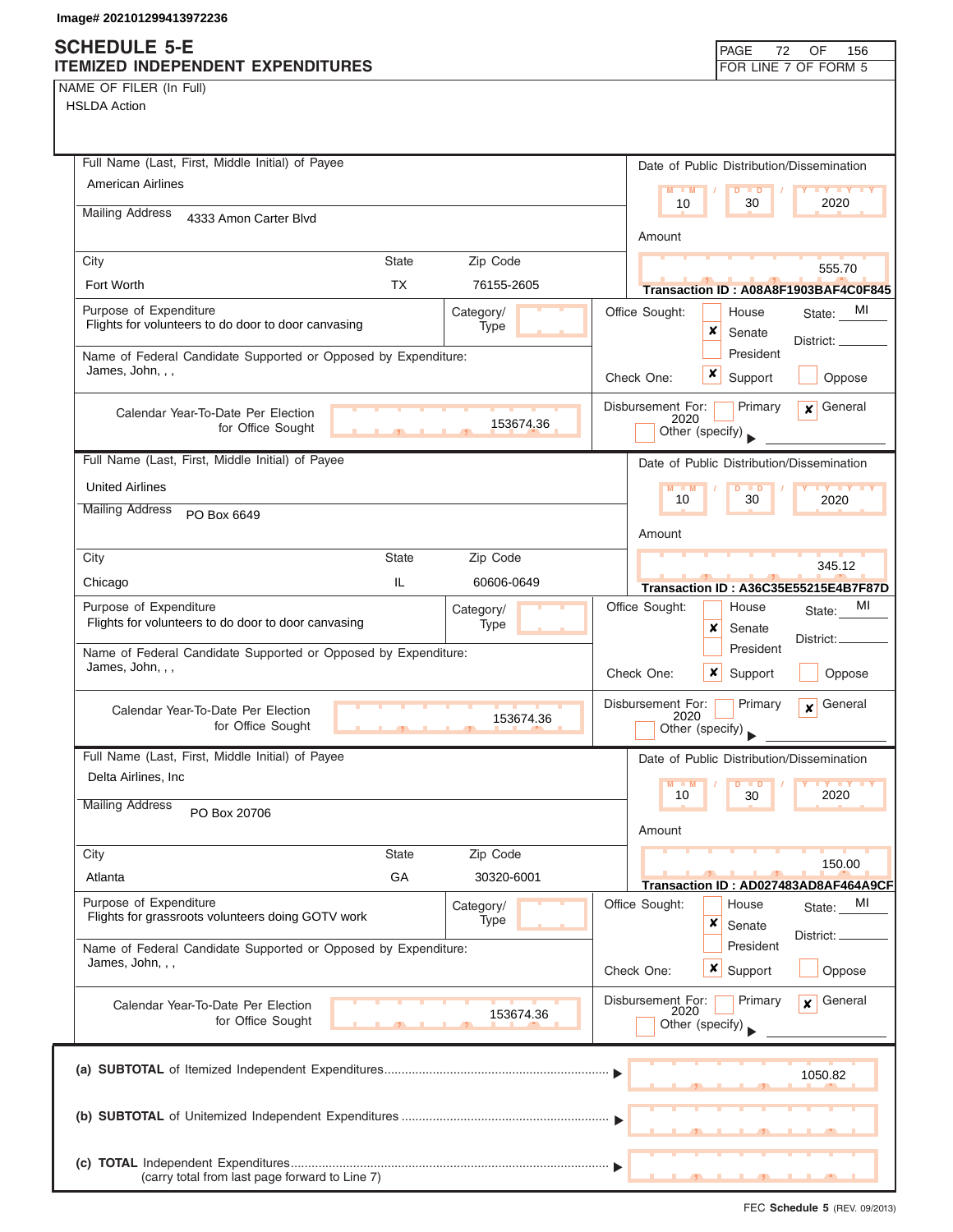### **SCHEDULE 5-E ITEMIZED INDEPENDENT EXPENDITURES FOR LINE 7 OF FORM 5**

NAME OF FILER (In Full) HSLDA Action

| Full Name (Last, First, Middle Initial) of Payee                                   |            | Date of Public Distribution/Dissemination                              |
|------------------------------------------------------------------------------------|------------|------------------------------------------------------------------------|
| Delta Airlines, Inc                                                                |            | $M - M$<br>$D$ $D$<br>$Y$ $Y$                                          |
| <b>Mailing Address</b><br>PO Box 20706                                             |            | 2020<br>10<br>30                                                       |
|                                                                                    |            | Amount                                                                 |
| City<br>State                                                                      | Zip Code   | 279.20                                                                 |
| GA<br>Atlanta                                                                      | 30320-6001 | Transaction ID: ACF18850C3CCD47EEB90                                   |
| Purpose of Expenditure<br>Flights for volunteers to do door to door canvasing      | Category/  | Office Sought:<br>MI<br>House<br>State:                                |
|                                                                                    | Type       | x<br>Senate<br>District: _____                                         |
| Name of Federal Candidate Supported or Opposed by Expenditure:<br>James, John, , , |            | President<br>x                                                         |
|                                                                                    |            | Check One:<br>Support<br>Oppose                                        |
| Calendar Year-To-Date Per Election<br>for Office Sought                            | 153674.36  | Primary<br>$x$ General<br>Disbursement For:<br>2020<br>Other (specify) |
| Full Name (Last, First, Middle Initial) of Payee                                   |            |                                                                        |
| <b>United Airlines</b>                                                             |            | Date of Public Distribution/Dissemination<br>M<br>D<br>$\blacksquare$  |
| <b>Mailing Address</b>                                                             |            | <b>TY TY</b><br>10<br>30<br>2020                                       |
| PO Box 6649                                                                        |            | Amount                                                                 |
| <b>State</b><br>City                                                               | Zip Code   |                                                                        |
| IL<br>Chicago                                                                      | 60606-0649 | 581.00<br>Transaction ID: A733A2017AADF40D48D4                         |
| Purpose of Expenditure                                                             | Category/  | Office Sought:<br>MI<br>House<br>State:                                |
| Flights for volunteers to do door to door canvasing                                | Type       | x<br>Senate                                                            |
| Name of Federal Candidate Supported or Opposed by Expenditure:                     |            | District:_<br>President                                                |
| James, John, , ,                                                                   |            | Check One:<br>x<br>Support<br>Oppose                                   |
| Calendar Year-To-Date Per Election                                                 |            | Disbursement For:<br>General<br>Primary<br>$\mathbf{x}$                |
| for Office Sought<br>$\mathbf{A}$                                                  | 153674.36  | 2020<br>Other (specify)                                                |
| Full Name (Last, First, Middle Initial) of Payee                                   |            | Date of Public Distribution/Dissemination                              |
| <b>United Airlines</b>                                                             |            | $M - M$<br>$\blacksquare$                                              |
| <b>Mailing Address</b><br>PO Box 6649                                              |            | 2020<br>10<br>30                                                       |
|                                                                                    |            | Amount                                                                 |
| <b>State</b><br>City                                                               | Zip Code   | 302.80                                                                 |
| IL<br>Chicago                                                                      | 60606-0649 | Transaction ID: A8AF8A35B55D148E0A51                                   |
| Purpose of Expenditure                                                             | Category/  | Office Sought:<br>MI<br>House<br>State:                                |
| Flights for volunteers to do door to door canvasing                                | Type       | ×<br>Senate<br>District:                                               |
| Name of Federal Candidate Supported or Opposed by Expenditure:<br>James, John, , , |            | President                                                              |
|                                                                                    |            | x<br>Support<br>Oppose<br>Check One:                                   |
| Calendar Year-To-Date Per Election                                                 |            | Disbursement For:<br>Primary<br>General<br>¥<br>2020                   |
| for Office Sought                                                                  | 153674.36  | Other (specify)                                                        |
|                                                                                    |            |                                                                        |
|                                                                                    |            | 1163.00                                                                |
|                                                                                    |            |                                                                        |
|                                                                                    |            |                                                                        |
|                                                                                    |            |                                                                        |
| (carry total from last page forward to Line 7)                                     |            |                                                                        |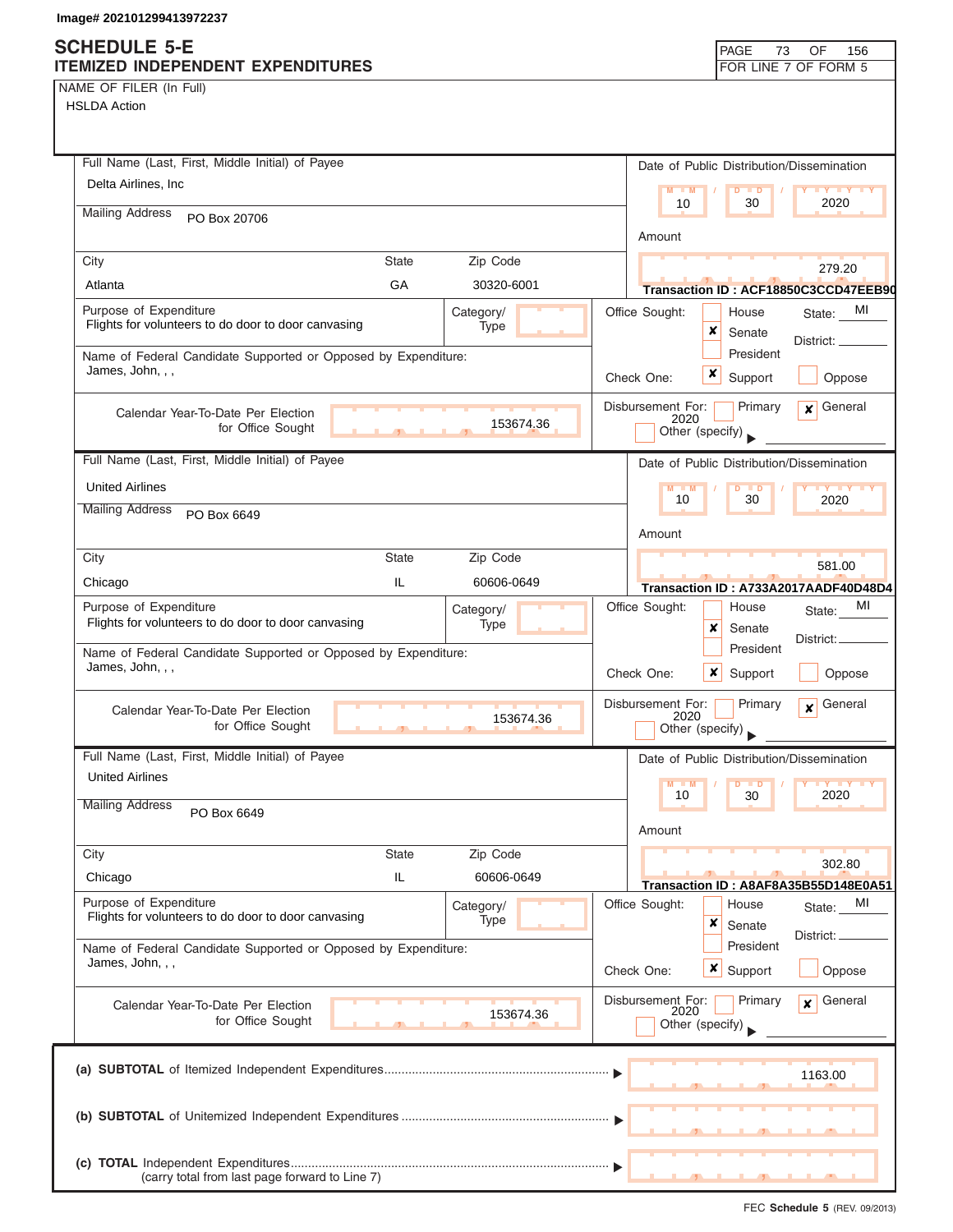NAME OF FILER (In Full)

| Full Name (Last, First, Middle Initial) of Payee                                           | Date of Public Distribution/Dissemination                       |
|--------------------------------------------------------------------------------------------|-----------------------------------------------------------------|
| <b>American Airlines</b>                                                                   | $M = M$<br>$D$ $D$<br><b>TY TY TY</b>                           |
| <b>Mailing Address</b><br>4333 Amon Carter Blvd                                            | 2020<br>10<br>30                                                |
|                                                                                            | Amount                                                          |
| City<br><b>State</b><br>Zip Code                                                           | 274.70                                                          |
| <b>TX</b><br>Fort Worth<br>76155-2605                                                      | Transaction ID: A5BF9D6C0135B4E9DB9E                            |
| Purpose of Expenditure<br>Category/<br>Flights for volunteers to do door to door canvasing | State: NC<br>Office Sought:<br>House                            |
| Type                                                                                       | x<br>Senate<br>District: __                                     |
| Name of Federal Candidate Supported or Opposed by Expenditure:<br>Tillis, Thom, , Sen.,    | President                                                       |
|                                                                                            | x<br>Support<br>Check One:<br>Oppose                            |
| Calendar Year-To-Date Per Election                                                         | General<br>Disbursement For:<br>Primary<br>$\mathbf{x}$<br>2020 |
| 132367.06<br>for Office Sought<br>$\overline{1}$                                           | Other (specify)                                                 |
| Full Name (Last, First, Middle Initial) of Payee                                           | Date of Public Distribution/Dissemination                       |
| <b>American Airlines</b>                                                                   | $M - M$<br>$D$ $D$<br>$Y$ $Y$                                   |
| <b>Mailing Address</b><br>4333 Amon Carter Blvd                                            | 30<br>10<br>2020                                                |
|                                                                                            | Amount                                                          |
| City<br><b>State</b><br>Zip Code                                                           | 345.20                                                          |
| TX.<br>Fort Worth<br>76155-2605                                                            | Transaction ID: AA70CEF619811418B978                            |
| Purpose of Expenditure<br>Category/                                                        | Office Sought:<br>MI<br>House<br>State:                         |
| Flights for volunteers to do door to door canvasing<br>Type                                | x<br>Senate<br>District: _                                      |
| Name of Federal Candidate Supported or Opposed by Expenditure:<br>James, John, , ,         | President                                                       |
|                                                                                            | Check One:<br>$\boldsymbol{x}$<br>Support<br>Oppose             |
| Calendar Year-To-Date Per Election                                                         | Disbursement For:<br>General<br>Primary<br>$\mathbf{x}$<br>2020 |
| 153674.36<br>for Office Sought<br>$\overline{1}$                                           | Other (specify)                                                 |
| Full Name (Last, First, Middle Initial) of Payee                                           | Date of Public Distribution/Dissemination                       |
| Delta Airlines, Inc                                                                        | M<br><b>TD</b>                                                  |
| <b>Mailing Address</b><br>PO Box 20706                                                     | 10<br>2020<br>30                                                |
|                                                                                            | Amount                                                          |
| City<br><b>State</b><br>Zip Code                                                           | 603.70                                                          |
| GA<br>Atlanta<br>30320-6001                                                                | Transaction ID: AEF9FC6D9FDE949438F2                            |
| Purpose of Expenditure<br>Category/                                                        | Office Sought:<br>House<br>MI<br>State:                         |
| Flights for volunteers to do door to door canvasing<br>Type                                | x<br>Senate<br>District:                                        |
| Name of Federal Candidate Supported or Opposed by Expenditure:<br>James, John, , ,         | President                                                       |
|                                                                                            | $x \mid$ Support<br>Oppose<br>Check One:                        |
| Calendar Year-To-Date Per Election                                                         | Disbursement For:<br>Primary<br>General<br>$\mathbf{x}$<br>2020 |
| 153674.36<br>for Office Sought                                                             | Other (specify)                                                 |
|                                                                                            |                                                                 |
|                                                                                            | 1223.60                                                         |
|                                                                                            |                                                                 |
|                                                                                            |                                                                 |
|                                                                                            |                                                                 |
| (carry total from last page forward to Line 7)                                             |                                                                 |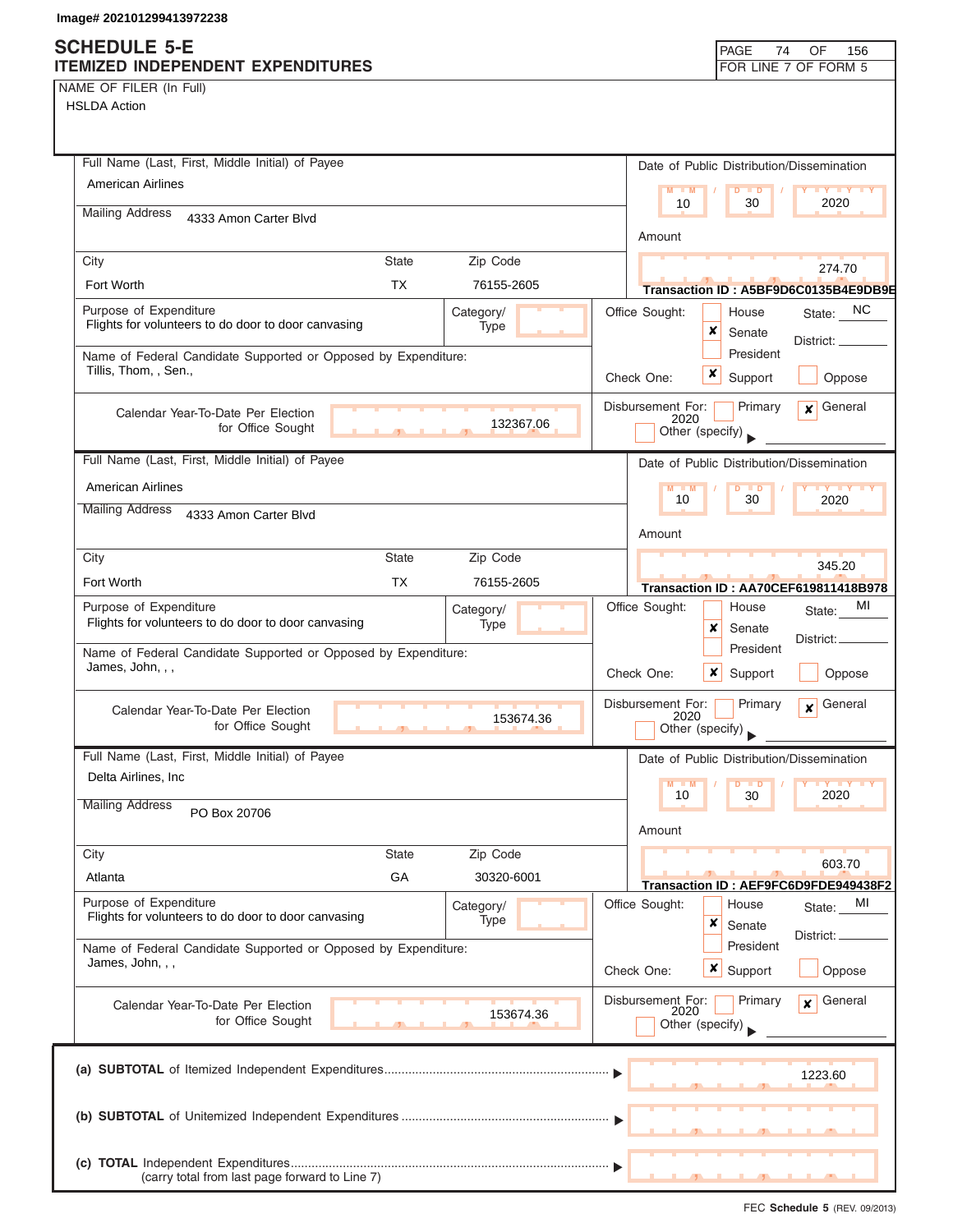NAME OF FILER (In Full) HSLDA Action

| Full Name (Last, First, Middle Initial) of Payee                                        |              |                   |                                              | Date of Public Distribution/Dissemination |                                                      |
|-----------------------------------------------------------------------------------------|--------------|-------------------|----------------------------------------------|-------------------------------------------|------------------------------------------------------|
| Walmart                                                                                 |              |                   | $M = M$                                      | $D$ $D$                                   | $Y$ $Y$ $Y$ $Y$                                      |
| <b>Mailing Address</b><br>3701 Portage Ave                                              |              |                   | 10                                           | 30                                        | 2020                                                 |
|                                                                                         |              |                   | Amount                                       |                                           |                                                      |
| City                                                                                    | <b>State</b> | Zip Code          |                                              |                                           | 21.15                                                |
| South Bend                                                                              | IN           | 46628-6098        |                                              |                                           | Transaction ID: AADE6A5868D0C4ED5B39                 |
| Purpose of Expenditure<br>Supplies for deployment of Volunteer canvasers                |              | Category/<br>Type | Office Sought:                               | House<br>x<br>Senate                      | MI<br>State:<br>District: _                          |
| Name of Federal Candidate Supported or Opposed by Expenditure:<br>James, John, , ,      |              |                   | Check One:                                   | President<br>x<br>Support                 | Oppose                                               |
| Calendar Year-To-Date Per Election<br>for Office Sought                                 |              | 153674.36         | Disbursement For:<br>2020<br>Other (specify) | Primary                                   | $x$ General                                          |
| Full Name (Last, First, Middle Initial) of Payee                                        |              |                   |                                              | Date of Public Distribution/Dissemination |                                                      |
| Enterprise                                                                              |              |                   | $M - M$                                      | D<br>$\blacksquare$                       | <b>TY TY TY</b>                                      |
| <b>Mailing Address</b><br>5489 R C Josh Birmingham PKWY                                 |              |                   | 10                                           | 30                                        | 2020                                                 |
|                                                                                         |              |                   | Amount                                       |                                           |                                                      |
| City                                                                                    | <b>State</b> | Zip Code          |                                              |                                           | 496.53                                               |
| Charlotte                                                                               | <b>NC</b>    | 28214             |                                              |                                           | Transaction ID: A78BD3090B2B64C0EA75                 |
| Purpose of Expenditure<br>Rental vehicles for volunteer Canvassers                      |              | Category/<br>Type | Office Sought:                               | House<br>×<br>Senate                      | NC.<br>State:<br>District:                           |
| Name of Federal Candidate Supported or Opposed by Expenditure:<br>Tillis, Thom, , Sen., |              |                   | Check One:                                   | President<br>x<br>Support                 | Oppose                                               |
| Calendar Year-To-Date Per Election<br>for Office Sought                                 | $\mathbf{J}$ | 132367.06         | Disbursement For:<br>2020<br>Other (specify) | Primary                                   | General<br>$\mathbf{x}$                              |
| Full Name (Last, First, Middle Initial) of Payee                                        |              |                   |                                              | Date of Public Distribution/Dissemination |                                                      |
| <b>American Airlines</b>                                                                |              |                   | M                                            |                                           |                                                      |
| <b>Mailing Address</b><br>4333 Amon Carter Blvd                                         |              |                   | 10<br>Amount                                 | 30                                        | 2020                                                 |
| City                                                                                    | <b>State</b> | Zip Code          |                                              |                                           |                                                      |
| Fort Worth                                                                              | <b>TX</b>    | 76155-2605        |                                              |                                           | 618.70                                               |
| Purpose of Expenditure                                                                  |              | Category/         | Office Sought:                               | House                                     | Transaction ID: A96A2E1090A4D41C0A7B<br>MI<br>State: |
| Flights for volunteers to do door to door canvasing                                     |              | Type              |                                              | ×<br>Senate                               | District:                                            |
| Name of Federal Candidate Supported or Opposed by Expenditure:<br>James, John, , ,      |              |                   | Check One:                                   | President<br>$x \mid$<br>Support          | Oppose                                               |
| Calendar Year-To-Date Per Election<br>for Office Sought                                 |              | 153674.36         | Disbursement For:<br>2020<br>Other (specify) | Primary                                   | General<br>$\mathbf{x}$                              |
|                                                                                         |              |                   |                                              |                                           |                                                      |
|                                                                                         |              |                   |                                              |                                           | 1136.38                                              |
|                                                                                         |              |                   |                                              |                                           |                                                      |
| (carry total from last page forward to Line 7)                                          |              |                   |                                              |                                           |                                                      |

FEC **Schedule 5** (REV. 09/2013)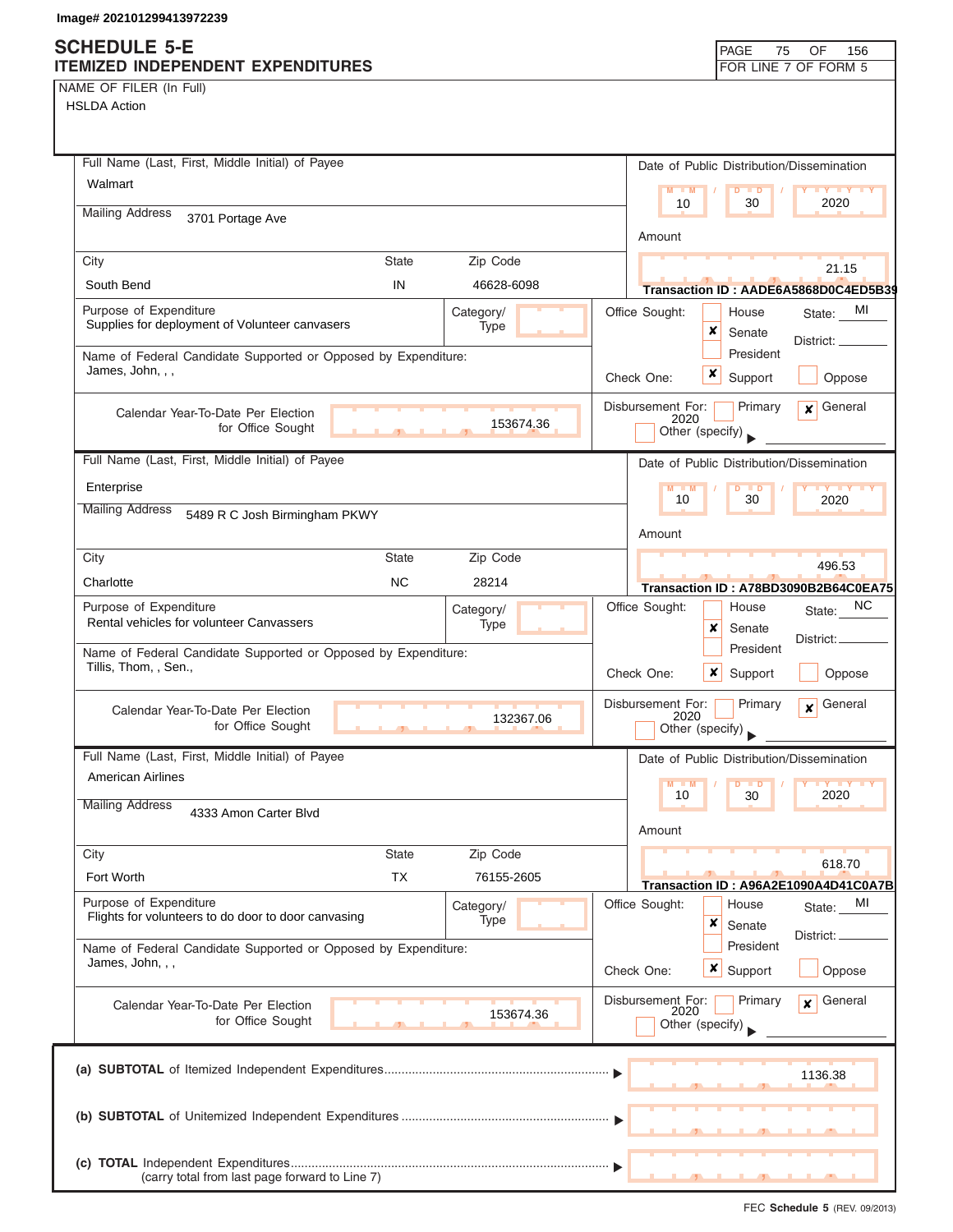# **SCHEDULE 5-E**

| NAME OF FILER (In Full) |  |  |
|-------------------------|--|--|
|-------------------------|--|--|

| <b>SUNEDULE 3-E</b><br>ITEMIZED INDEPENDENT EXPENDITURES                           |              |                   |                           |                         | <b>PAGE</b><br>76        | OF<br>156<br>FOR LINE 7 OF FORM 5         |
|------------------------------------------------------------------------------------|--------------|-------------------|---------------------------|-------------------------|--------------------------|-------------------------------------------|
| NAME OF FILER (In Full)                                                            |              |                   |                           |                         |                          |                                           |
| <b>HSLDA Action</b>                                                                |              |                   |                           |                         |                          |                                           |
|                                                                                    |              |                   |                           |                         |                          |                                           |
|                                                                                    |              |                   |                           |                         |                          |                                           |
| Full Name (Last, First, Middle Initial) of Payee                                   |              |                   |                           |                         |                          | Date of Public Distribution/Dissemination |
| <b>United Airlines</b>                                                             |              |                   |                           | $M = M$                 | $D$ $D$                  | <b>LY LY LY</b>                           |
| <b>Mailing Address</b><br>PO Box 6649                                              |              |                   |                           | 10                      | 30                       | 2020                                      |
|                                                                                    |              |                   | Amount                    |                         |                          |                                           |
| City                                                                               | <b>State</b> | Zip Code          |                           |                         |                          |                                           |
| Chicago                                                                            | IL.          | 60606-0649        |                           |                         |                          | 516.20                                    |
|                                                                                    |              |                   |                           |                         |                          | Transaction ID: AF5B53DD95E9B40249DF      |
| Purpose of Expenditure<br>Flights for volunteers to do door to door canvasing      |              | Category/<br>Type | Office Sought:            | ×                       | House                    | MI<br>State:                              |
|                                                                                    |              |                   |                           |                         | Senate<br>President      | District: _                               |
| Name of Federal Candidate Supported or Opposed by Expenditure:<br>James, John, , , |              |                   |                           |                         |                          |                                           |
|                                                                                    |              |                   | Check One:                | x                       | Support                  | Oppose                                    |
| Calendar Year-To-Date Per Election                                                 |              |                   | Disbursement For:         |                         | Primary                  | General<br>$\mathbf{x}$                   |
| for Office Sought                                                                  |              | 153674.36         |                           | 2020<br>Other (specify) |                          |                                           |
| Full Name (Last, First, Middle Initial) of Payee                                   |              |                   |                           |                         |                          |                                           |
|                                                                                    |              |                   |                           |                         |                          | Date of Public Distribution/Dissemination |
| Enterprise                                                                         |              |                   |                           | $M - M$<br>10           | $D$ $D$<br>30            | <b>LY LY LY</b><br>2020                   |
| <b>Mailing Address</b><br>5489 R C Josh Birmingham PKWY                            |              |                   |                           |                         |                          |                                           |
|                                                                                    |              |                   | Amount                    |                         |                          |                                           |
| City                                                                               | <b>State</b> | Zip Code          |                           |                         |                          | 496.53                                    |
| Charlotte                                                                          | <b>NC</b>    | 28214             |                           |                         |                          | Transaction ID: AFFBD78470D18425F971      |
| Purpose of Expenditure                                                             |              | Category/         | Office Sought:            |                         | House                    | NC.<br>State:                             |
| Rental vehicles for volunteer Canvassers                                           |              | Type              |                           | ×                       | Senate                   |                                           |
| Name of Federal Candidate Supported or Opposed by Expenditure:                     |              |                   |                           |                         | President                | District:                                 |
| Tillis, Thom, , Sen.,                                                              |              |                   | Check One:                | ×                       | Support                  | Oppose                                    |
|                                                                                    |              |                   |                           |                         |                          |                                           |
| Calendar Year-To-Date Per Election                                                 |              | 132367.06         | Disbursement For:         | 2020                    | Primary                  | General<br>$\mathbf{x}$                   |
| for Office Sought                                                                  |              |                   |                           | Other (specify)         |                          |                                           |
| Full Name (Last, First, Middle Initial) of Payee                                   |              |                   |                           |                         |                          | Date of Public Distribution/Dissemination |
| <b>American Airlines</b>                                                           |              |                   |                           | $M - M$                 | D<br>$\blacksquare$      | <b>LY LY</b>                              |
| <b>Mailing Address</b><br>4333 Amon Carter Blvd                                    |              |                   |                           | 10                      | 30                       | 2020                                      |
|                                                                                    |              |                   | Amount                    |                         |                          |                                           |
| City                                                                               | <b>State</b> | Zip Code          |                           |                         |                          |                                           |
| Fort Worth                                                                         | <b>TX</b>    | 76155-2605        |                           |                         |                          | 591.20                                    |
|                                                                                    |              |                   |                           |                         |                          | Transaction ID: A5A90104A84894494B1D      |
| Purpose of Expenditure<br>Flights for volunteers to do door to door canvasing      |              | Category/<br>Type | Office Sought:            |                         | House                    | MI<br>State:                              |
|                                                                                    |              |                   |                           | ×                       | Senate                   | District: _                               |
| Name of Federal Candidate Supported or Opposed by Expenditure:<br>James, John, , , |              |                   |                           |                         | President                |                                           |
|                                                                                    |              |                   | Check One:                |                         | $x \mid$ Support         | Oppose                                    |
| Calendar Year-To-Date Per Election                                                 |              |                   | Disbursement For:<br>2020 |                         | Primary                  | General<br>$\mathbf{x}$                   |
| for Office Sought                                                                  |              | 153674.36         |                           | Other (specify)         |                          |                                           |
|                                                                                    |              |                   |                           |                         |                          |                                           |
|                                                                                    |              |                   |                           |                         |                          | 1603.93                                   |
|                                                                                    |              |                   |                           |                         |                          |                                           |
|                                                                                    |              |                   |                           |                         |                          |                                           |
|                                                                                    |              |                   |                           |                         |                          |                                           |
|                                                                                    |              |                   |                           |                         |                          |                                           |
| (carry total from last page forward to Line 7)                                     |              |                   |                           |                         | $\overline{\phantom{a}}$ | <u>.</u>                                  |

┑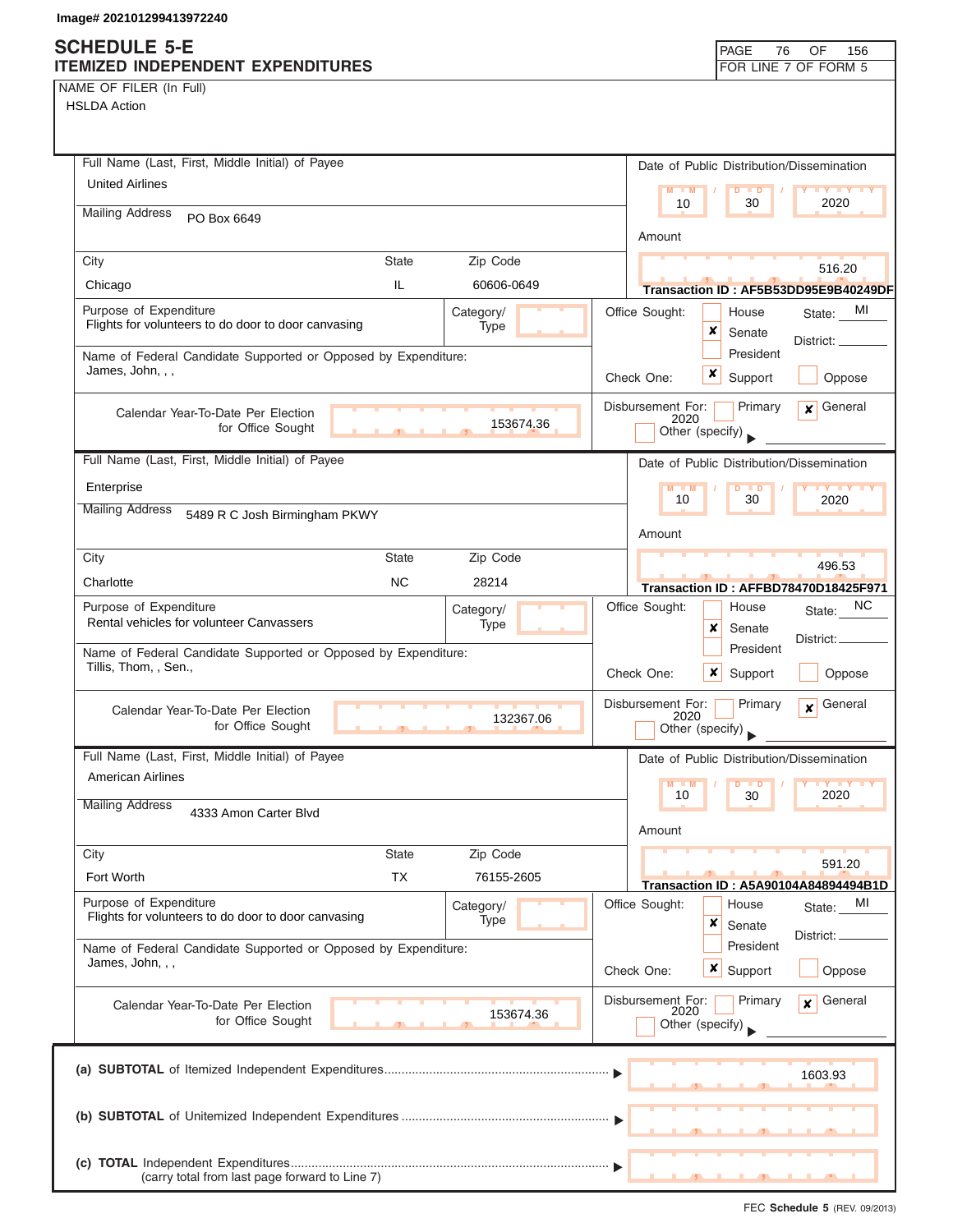## **SCHEDULE 5-E ITEMIZED INDEPENDENT EXPENDITURES**

|                      |  | PAGE 77 OF 156 |  |
|----------------------|--|----------------|--|
| FOR LINE 7 OF FORM 5 |  |                |  |

NAME OF FILER (In Full)

| <b>HSLDA Action</b> |  |
|---------------------|--|
|---------------------|--|

| Full Name (Last, First, Middle Initial) of Payee                                        |                          | Date of Public Distribution/Dissemination                             |
|-----------------------------------------------------------------------------------------|--------------------------|-----------------------------------------------------------------------|
| American Airlines                                                                       |                          | $M = M$<br>$D$ $\Box$ $D$<br><b>LY Y Y Y</b>                          |
| <b>Mailing Address</b><br>4333 Amon Carter Blvd                                         |                          | 10<br>30<br>2020                                                      |
|                                                                                         |                          | Amount                                                                |
| City                                                                                    | <b>State</b><br>Zip Code | 618.70                                                                |
| Fort Worth                                                                              | <b>TX</b><br>76155-2605  | Transaction ID: AEFBF1BDEF5064FAFBFI                                  |
| Purpose of Expenditure<br>Flights for volunteers to do door to door canvasing           | Category/                | Office Sought:<br>State: MI<br>House                                  |
|                                                                                         | Type                     | x<br>Senate<br>District: _                                            |
| Name of Federal Candidate Supported or Opposed by Expenditure:<br>James, John, , ,      |                          | President                                                             |
|                                                                                         |                          | Check One:<br>Support<br>Oppose                                       |
| Calendar Year-To-Date Per Election                                                      | 153674.36                | Disbursement For:<br>General<br>Primary<br>$\mathsf{x}$  <br>2020     |
| for Office Sought                                                                       | $\mathbf{r}$             | Other (specify)                                                       |
| Full Name (Last, First, Middle Initial) of Payee                                        |                          | Date of Public Distribution/Dissemination                             |
| <b>American Airlines</b>                                                                |                          | $M - M$<br><b>TY TY TY</b><br>D<br>$\blacksquare$<br>10<br>30<br>2020 |
| <b>Mailing Address</b><br>4333 Amon Carter Blvd                                         |                          |                                                                       |
|                                                                                         |                          | Amount                                                                |
| City                                                                                    | <b>State</b><br>Zip Code | 618.70                                                                |
| Fort Worth                                                                              | TX.<br>76155-2605        | Transaction ID: AC9EBD6662D4940EBA4C                                  |
| Purpose of Expenditure<br>Flights for volunteers to do door to door canvasing           | Category/<br>Type        | NC<br>Office Sought:<br>House<br>State:                               |
|                                                                                         |                          | x<br>Senate<br>District:<br>President                                 |
| Name of Federal Candidate Supported or Opposed by Expenditure:<br>Tillis, Thom, , Sen., |                          | $\boldsymbol{x}$<br>Oppose<br>Check One:<br>Support                   |
|                                                                                         |                          | Disbursement For:<br>Primary<br>General<br>$\mathbf{x}$               |
| Calendar Year-To-Date Per Election<br>for Office Sought                                 | 132367.06                | 2020<br>Other (specify)                                               |
| Full Name (Last, First, Middle Initial) of Payee                                        |                          | Date of Public Distribution/Dissemination                             |
| <b>American Airlines</b>                                                                |                          | M<br>M<br>D<br>$\blacksquare$<br>$\mathbf{u}$<br>2020<br>10           |
| <b>Mailing Address</b><br>4333 Amon Carter Blvd                                         |                          | 30                                                                    |
|                                                                                         |                          | Amount                                                                |
| City                                                                                    | Zip Code<br><b>State</b> | 598.70                                                                |
| Fort Worth                                                                              | <b>TX</b><br>76155-2605  | Transaction ID: AFB6FD7E0E2FB420480A                                  |
| Purpose of Expenditure<br>Flights for volunteers to do door to door canvasing           | Category/<br>Type        | Office Sought:<br>House<br>MI<br>State:<br>×                          |
| Name of Federal Candidate Supported or Opposed by Expenditure:                          |                          | Senate<br>District:<br>President                                      |
| James, John, , ,                                                                        |                          | x  <br>Check One:<br>Support<br>Oppose                                |
|                                                                                         |                          |                                                                       |
| Calendar Year-To-Date Per Election<br>for Office Sought                                 | 153674.36                | Disbursement For:<br>General<br>Primary<br>$\mathbf{x}$<br>2020       |
|                                                                                         |                          | Other (specify)                                                       |
|                                                                                         |                          |                                                                       |
|                                                                                         |                          | 1836.10                                                               |
|                                                                                         |                          |                                                                       |
|                                                                                         |                          |                                                                       |
|                                                                                         |                          |                                                                       |
| (carry total from last page forward to Line 7)                                          |                          |                                                                       |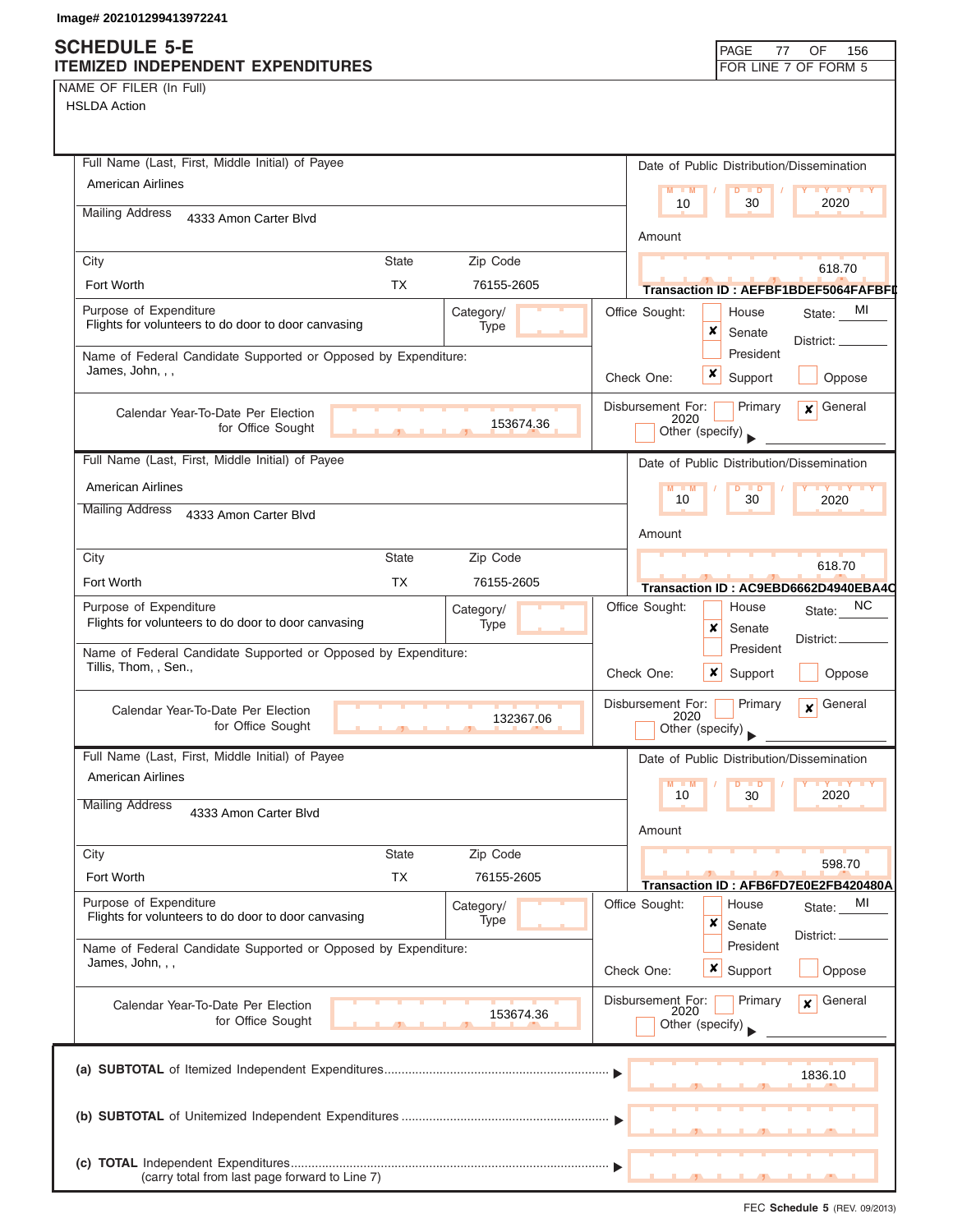NAME OF FILER (In Full)

HSLDA Action

| Full Name (Last, First, Middle Initial) of Payee                                                   | Date of Public Distribution/Dissemination                                                    |
|----------------------------------------------------------------------------------------------------|----------------------------------------------------------------------------------------------|
| <b>American Airlines</b>                                                                           | $M - M$<br>D<br>$\blacksquare$<br>$Y$ $Y$<br>2020<br>10<br>30                                |
| <b>Mailing Address</b><br>4333 Amon Carter Blvd                                                    |                                                                                              |
|                                                                                                    | Amount                                                                                       |
| City<br><b>State</b><br>Zip Code                                                                   | 459.20                                                                                       |
| Fort Worth<br><b>TX</b><br>76155-2605                                                              | Transaction ID: ADC3676D087A74695BA0                                                         |
| Purpose of Expenditure<br>Category/<br>Flights for volunteers to do door to door canvasing<br>Type | Office Sought:<br>MI<br>House<br>State:<br>×<br>Senate                                       |
| Name of Federal Candidate Supported or Opposed by Expenditure:                                     | District: _____<br>President                                                                 |
| James, John, , ,                                                                                   | x<br>Support<br>Oppose<br>Check One:                                                         |
|                                                                                                    | Disbursement For:<br>General<br>Primary<br>$\mathbf{x}$                                      |
| Calendar Year-To-Date Per Election<br>153674.36<br>for Office Sought                               | 2020<br>Other (specify)                                                                      |
| Full Name (Last, First, Middle Initial) of Payee                                                   |                                                                                              |
|                                                                                                    | Date of Public Distribution/Dissemination                                                    |
| <b>American Airlines</b><br><b>Mailing Address</b>                                                 | $M - M$<br>D<br>$\mathbf{y}$ $\mathbf{y}$ $\mathbf{y}$<br>$\blacksquare$<br>10<br>30<br>2020 |
| 4333 Amon Carter Blvd                                                                              | Amount                                                                                       |
| <b>State</b><br>Zip Code<br>City                                                                   |                                                                                              |
| Fort Worth<br>ТX<br>76155-2605                                                                     | 518.70                                                                                       |
| Purpose of Expenditure<br>Category/                                                                | Transaction ID: A2C94E074845940E7BE0<br>NС<br>Office Sought:<br>House                        |
| Flights for volunteers to do door to door canvasing<br>Type                                        | State:<br>×<br>Senate                                                                        |
| Name of Federal Candidate Supported or Opposed by Expenditure:                                     | District: _<br>President                                                                     |
| Tillis, Thom, , Sen.,                                                                              | Check One:<br>x<br>Support<br>Oppose                                                         |
| Calendar Year-To-Date Per Election                                                                 | Disbursement For:<br>Primary<br>General<br>$\mathbf{x}$                                      |
| 132367.06<br>for Office Sought                                                                     | 2020<br>Other (specify)                                                                      |
| Full Name (Last, First, Middle Initial) of Payee                                                   | Date of Public Distribution/Dissemination                                                    |
| American Airlines                                                                                  | $M$ $M$<br>$\blacksquare$                                                                    |
| <b>Mailing Address</b><br>4333 Amon Carter Blvd                                                    | 10<br>30<br>2020                                                                             |
|                                                                                                    | Amount                                                                                       |
| Zip Code<br>City<br><b>State</b>                                                                   | 459.20                                                                                       |
| Fort Worth<br><b>TX</b><br>76155-2605                                                              | Transaction ID: A0D0127E4F0CE4F149F3                                                         |
| Purpose of Expenditure<br>Category/                                                                | Office Sought:<br>MI<br>House<br>State:                                                      |
| Flights for volunteers to do door to door canvasing<br><b>Type</b>                                 | ×<br>Senate<br>District:                                                                     |
| Name of Federal Candidate Supported or Opposed by Expenditure:<br>James, John, , ,                 | President                                                                                    |
|                                                                                                    | $\boldsymbol{\mathsf{x}}$  <br>Check One:<br>Support<br>Oppose                               |
| Calendar Year-To-Date Per Election<br>153674.36                                                    | Disbursement For:<br>Primary<br>General<br>$\mathbf{x}$<br>2020                              |
| for Office Sought                                                                                  | Other (specify)                                                                              |
|                                                                                                    |                                                                                              |
|                                                                                                    | 1437.10                                                                                      |
|                                                                                                    |                                                                                              |
|                                                                                                    |                                                                                              |
|                                                                                                    |                                                                                              |
| (carry total from last page forward to Line 7)                                                     |                                                                                              |

FEC **Schedule 5** (REV. 09/2013)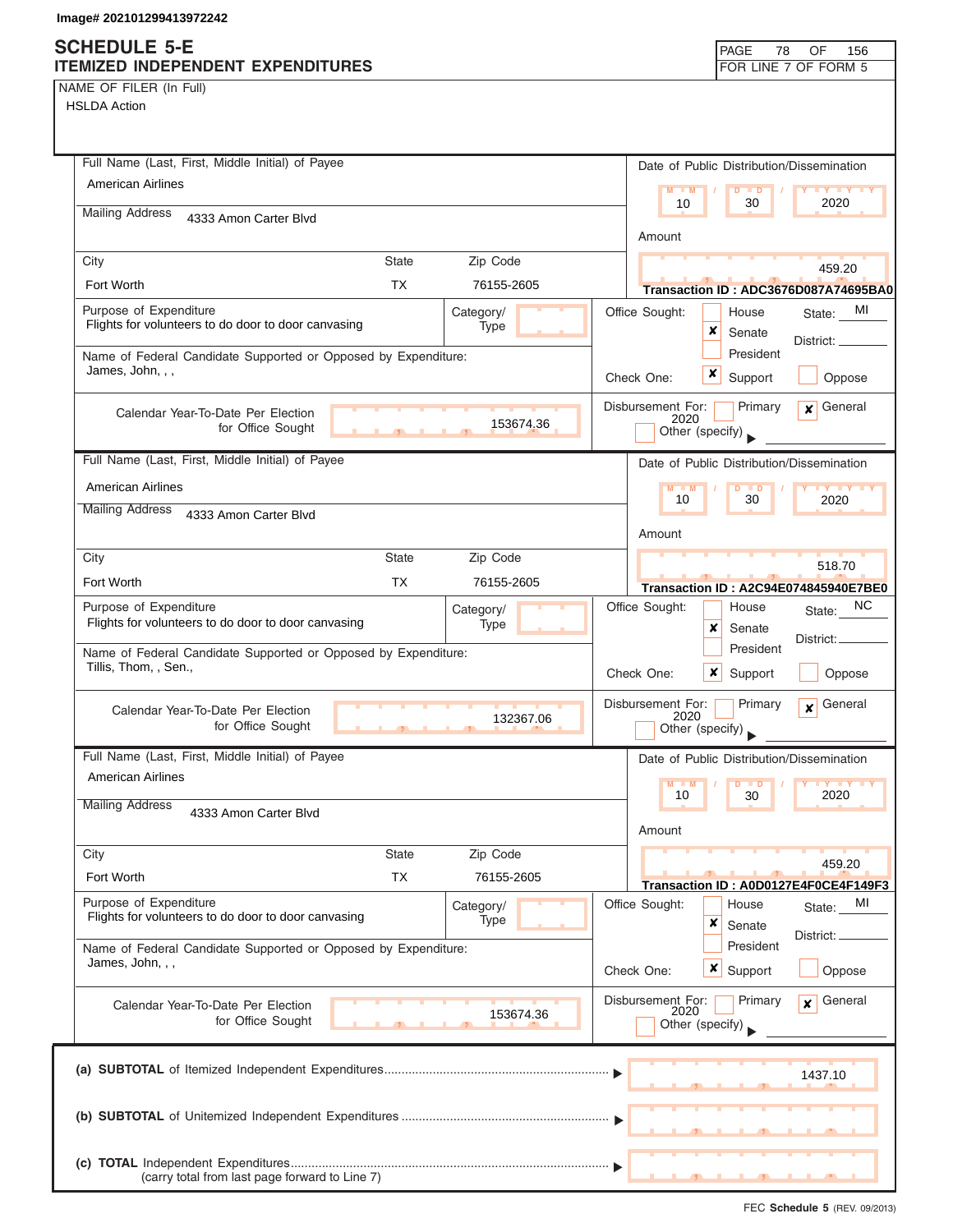### **SCHEDULE 5-E ITEMIZED INDEPENDENT EXPENDITURES FOR LINE 7 OF FORM 5**

NAME OF FILER (In Full) HSLDA Action

| Full Name (Last, First, Middle Initial) of Payee                                        | Date of Public Distribution/Dissemination                                       |
|-----------------------------------------------------------------------------------------|---------------------------------------------------------------------------------|
| <b>United Airlines</b>                                                                  | $M - M$<br>D<br>$\blacksquare$<br>$\mathbf{y}$ $\mathbf{y}$<br>2020<br>10<br>30 |
| <b>Mailing Address</b><br>PO Box 6649                                                   |                                                                                 |
|                                                                                         | Amount                                                                          |
| City<br><b>State</b><br>Zip Code<br>IL.<br>Chicago<br>60606-0649                        | 302.80                                                                          |
| Purpose of Expenditure<br>Category/                                                     | Transaction ID: A3BD8C9DF916D459594B<br>Office Sought:<br>MI<br>House           |
| Flights for volunteers to do door to door canvasing<br>Type                             | State:<br>×<br>Senate                                                           |
| Name of Federal Candidate Supported or Opposed by Expenditure:                          | District:<br>President                                                          |
| James, John, , ,                                                                        | x<br>Check One:<br>Support<br>Oppose                                            |
| Calendar Year-To-Date Per Election<br>153674.36                                         | Disbursement For:<br>Primary<br>General<br>$\mathbf{x}$<br>2020                 |
| for Office Sought                                                                       | Other (specify)                                                                 |
| Full Name (Last, First, Middle Initial) of Payee                                        | Date of Public Distribution/Dissemination                                       |
| <b>American Airlines</b>                                                                | $M - M$<br>$\overline{D}$<br>$\blacksquare$<br>30<br>10<br>2020                 |
| <b>Mailing Address</b><br>4333 Amon Carter Blvd                                         |                                                                                 |
|                                                                                         | Amount                                                                          |
| City<br><b>State</b><br>Zip Code<br>Fort Worth<br>TX.<br>76155-2605                     | 618.70                                                                          |
| Purpose of Expenditure                                                                  | Transaction ID: AD7A107D700524D30A7A<br>NC<br>Office Sought:<br>House           |
| Category/<br>Flights for volunteers to do door to door canvasing<br>Type                | State:<br>×<br>Senate                                                           |
| Name of Federal Candidate Supported or Opposed by Expenditure:                          | District: _<br>President                                                        |
| Tillis, Thom, , Sen.,                                                                   | Check One:<br>x<br>Support<br>Oppose                                            |
| Calendar Year-To-Date Per Election                                                      | Disbursement For:<br>General<br>Primary<br>$\mathbf{x}$<br>2020                 |
| 132367.06<br>for Office Sought                                                          | Other (specify)                                                                 |
| Full Name (Last, First, Middle Initial) of Payee                                        | Date of Public Distribution/Dissemination                                       |
| <b>Enterprise Holdings</b>                                                              | $M - M$<br>$D$ $D$<br>2020<br>10<br>30                                          |
| <b>Mailing Address</b><br>2273 Research Blvd                                            |                                                                                 |
| <b>Ste 600</b>                                                                          | Amount                                                                          |
| City<br><b>State</b><br>Zip Code                                                        | 464.96                                                                          |
| <b>MD</b><br>Rockville<br>20850-3298                                                    | Transaction ID: A89FBD703C34549F79BB                                            |
| Purpose of Expenditure<br>Category/<br>Rental vehicles for volunteer Canvassers<br>Type | Office Sought:<br>MI<br>House<br>State:<br>×<br>Senate                          |
| Name of Federal Candidate Supported or Opposed by Expenditure:                          | District: _<br>President                                                        |
| James, John, , ,                                                                        | Check One:<br><b>x</b> Support<br>Oppose                                        |
| Calendar Year-To-Date Per Election                                                      | Disbursement For:<br>General<br>Primary<br>¥                                    |
| 153674.36<br>for Office Sought                                                          | 2020<br>Other (specify)                                                         |
|                                                                                         |                                                                                 |
|                                                                                         | 1386.46                                                                         |
|                                                                                         |                                                                                 |
|                                                                                         |                                                                                 |
|                                                                                         |                                                                                 |
| (carry total from last page forward to Line 7)                                          |                                                                                 |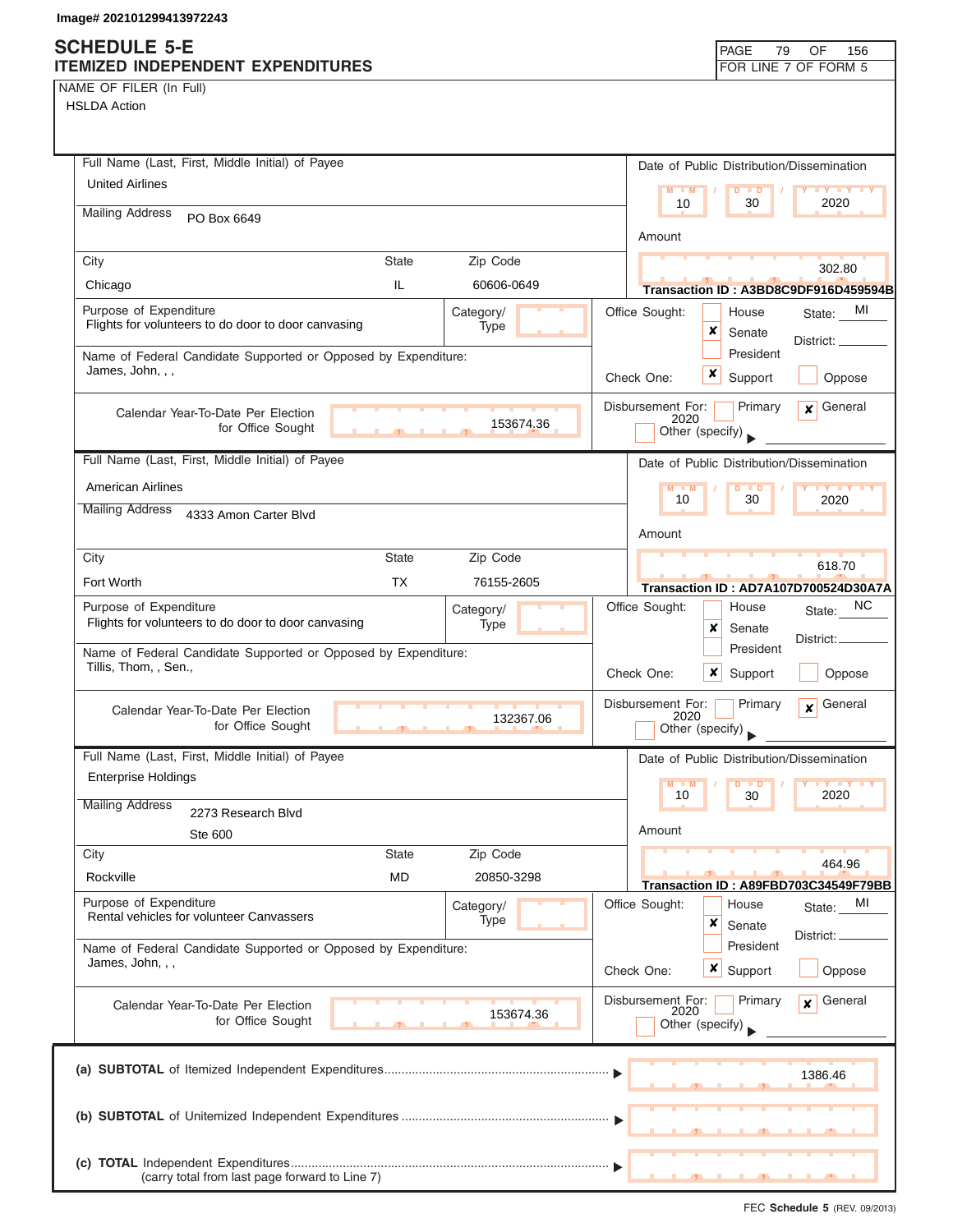## **SCHEDULE 5-E**

| <b>ITEMIZED INDEPENDENT EXPENDITURES</b>                                                   | FOR LINE 7 OF FORM 5                                                       |
|--------------------------------------------------------------------------------------------|----------------------------------------------------------------------------|
| NAME OF FILER (In Full)                                                                    |                                                                            |
| <b>HSLDA Action</b>                                                                        |                                                                            |
|                                                                                            |                                                                            |
|                                                                                            |                                                                            |
| Full Name (Last, First, Middle Initial) of Payee                                           | Date of Public Distribution/Dissemination                                  |
| Delta Airlines, Inc.                                                                       | $M = M$<br>$D$ $\Box$ $D$<br><b>Y Y Y Y Y</b>                              |
| <b>Mailing Address</b><br>PO Box 20706                                                     | 10<br>30<br>2020                                                           |
|                                                                                            | Amount                                                                     |
| Zip Code<br>City<br><b>State</b>                                                           |                                                                            |
| GA<br>Atlanta<br>30320-6001                                                                | 357.20                                                                     |
| Purpose of Expenditure                                                                     | Transaction ID: A7CE0E29329A44103B25<br>MI                                 |
| Category/<br>Flights for grassroots volunteers doing GOTV work<br>Type                     | Office Sought:<br>House<br>State:<br>×<br>Senate                           |
|                                                                                            | District: __<br>President                                                  |
| Name of Federal Candidate Supported or Opposed by Expenditure:<br>James, John, , ,         | x                                                                          |
|                                                                                            | Support<br>Oppose<br>Check One:                                            |
| Calendar Year-To-Date Per Election                                                         | $x$ General<br>Disbursement For:<br>Primary<br>2020                        |
| 153674.36<br>for Office Sought                                                             | Other (specify)                                                            |
| Full Name (Last, First, Middle Initial) of Payee                                           |                                                                            |
|                                                                                            | Date of Public Distribution/Dissemination                                  |
| Delta Airlines, Inc                                                                        | $M - M$<br>$D$ $D$<br>10<br>30<br>2020                                     |
| <b>Mailing Address</b><br>PO Box 20706                                                     |                                                                            |
|                                                                                            | Amount                                                                     |
| <b>State</b><br>Zip Code<br>City                                                           | 357.20                                                                     |
| GA<br>30320-6001<br>Atlanta                                                                | Transaction ID: AA7BACCF9E19F4FF98F2                                       |
| Purpose of Expenditure<br>Category/                                                        | Office Sought:<br>MI<br>House<br>State:                                    |
| Flights for volunteers to do door to door canvasing<br>Type                                | x<br>Senate                                                                |
| Name of Federal Candidate Supported or Opposed by Expenditure:                             | District:.<br>President                                                    |
| James, John, , ,                                                                           | Check One:<br>x<br>Oppose<br>Support                                       |
|                                                                                            |                                                                            |
| Calendar Year-To-Date Per Election<br>153674.36                                            | General<br>Disbursement For:<br>Primary<br>$\overline{\mathbf{x}}$<br>2020 |
| for Office Sought<br>$\mathbf{r}$                                                          | Other (specify)                                                            |
| Full Name (Last, First, Middle Initial) of Payee                                           | Date of Public Distribution/Dissemination                                  |
| American Airlines                                                                          | $Y = Y = Y$<br>$M - M$                                                     |
| <b>Mailing Address</b>                                                                     | 2020<br>10<br>30                                                           |
| 4333 Amon Carter Blvd                                                                      | Amount                                                                     |
|                                                                                            |                                                                            |
| Zip Code<br><b>State</b><br>City                                                           | 518.70                                                                     |
| <b>TX</b><br>Fort Worth<br>76155-2605                                                      | Transaction ID: A28E6F91C3C0C4F92991                                       |
| Purpose of Expenditure<br>Category/<br>Flights for volunteers to do door to door canvasing | Office Sought:<br>NC<br>House<br>State:                                    |
| Type                                                                                       | ×<br>Senate<br>District: <sub>-</sub>                                      |
| Name of Federal Candidate Supported or Opposed by Expenditure:                             | President                                                                  |
| Tillis, Thom, , Sen.,                                                                      | x<br>Support<br>Check One:<br>Oppose                                       |
| Calendar Year-To-Date Per Election                                                         | Disbursement For:<br>Primary<br>General<br>$\mathbf{x}$                    |
| 132367.06<br>for Office Sought                                                             | 2020<br>Other (specify)                                                    |
|                                                                                            |                                                                            |
|                                                                                            |                                                                            |
|                                                                                            | 1233.10                                                                    |
|                                                                                            |                                                                            |
|                                                                                            |                                                                            |
|                                                                                            |                                                                            |
|                                                                                            |                                                                            |
| (carry total from last page forward to Line 7)                                             |                                                                            |

PAGE 80

OF 156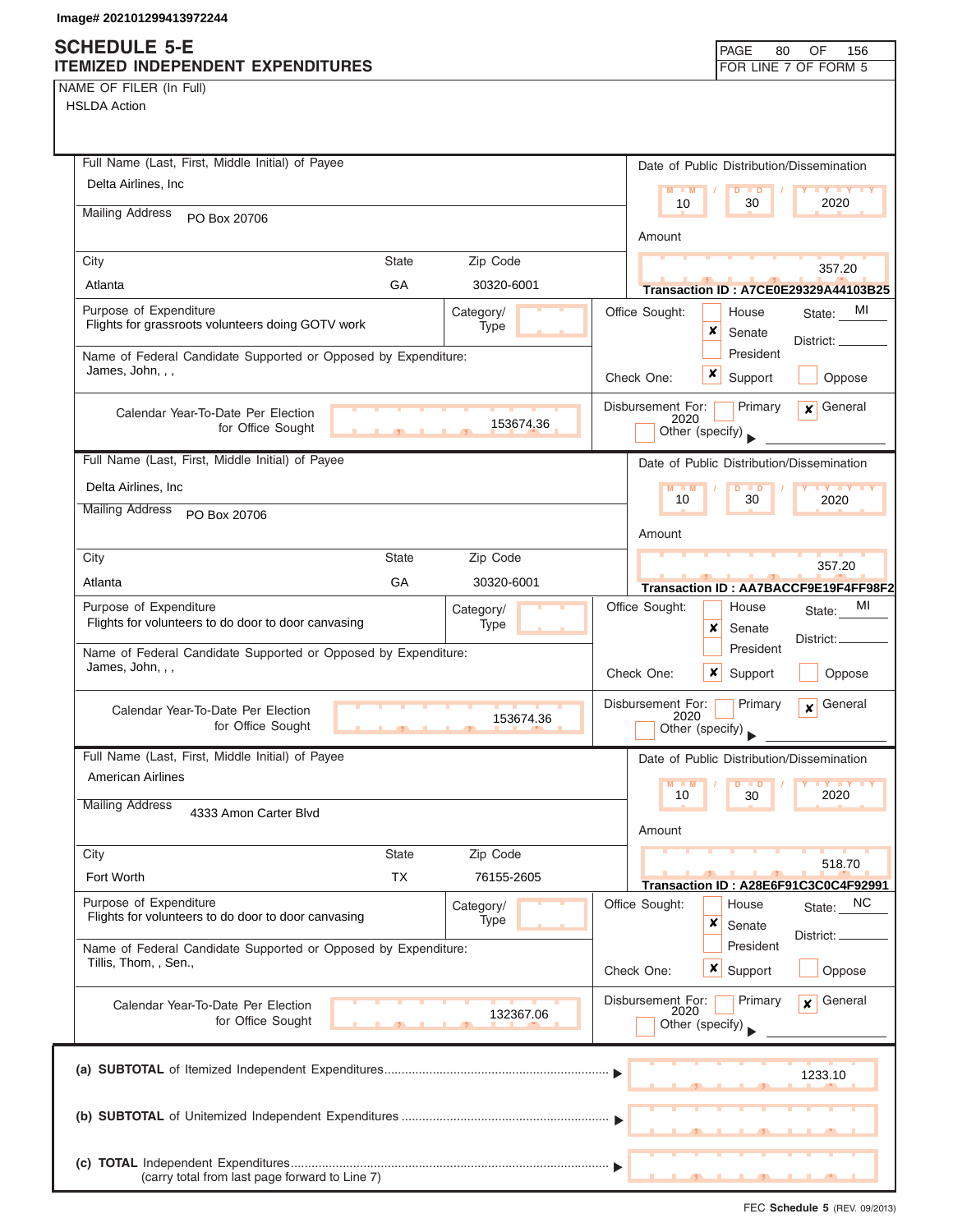### **SCHEDULE 5-E ITEMIZED INDEPENDENT EXPENDITURES FOR LINE 7 OF FORM 5**

| NAME OF FILER (In Full)                                                                                                                         |                   |                                              |                                  |                                      |
|-------------------------------------------------------------------------------------------------------------------------------------------------|-------------------|----------------------------------------------|----------------------------------|--------------------------------------|
| <b>HSLDA Action</b>                                                                                                                             |                   |                                              |                                  |                                      |
|                                                                                                                                                 |                   |                                              |                                  |                                      |
| Full Name (Last, First, Middle Initial) of Payee                                                                                                |                   | Date of Public Distribution/Dissemination    |                                  |                                      |
| <b>United Airlines</b>                                                                                                                          |                   | $M - M$                                      | $\overline{D}$<br>$\blacksquare$ | $Y$ $Y$                              |
| <b>Mailing Address</b><br>PO Box 6649                                                                                                           |                   | 10                                           | 30                               | 2020                                 |
|                                                                                                                                                 |                   | Amount                                       |                                  |                                      |
| City<br><b>State</b>                                                                                                                            | Zip Code          |                                              |                                  | 311.44                               |
| Chicago<br>IL                                                                                                                                   | 60606-0649        |                                              |                                  | Transaction ID: A97312603F7FC4B78B61 |
| Purpose of Expenditure<br>Flights for volunteers to do door to door canvasing                                                                   | Category/<br>Type | Office Sought:<br>x                          | House<br>Senate                  | State: MI                            |
| Name of Federal Candidate Supported or Opposed by Expenditure:<br>James, John, , ,                                                              |                   | x<br>Check One:                              | President<br>Support             | District: _<br>Oppose                |
| Calendar Year-To-Date Per Election<br>for Office Sought                                                                                         | 153674.36         | Disbursement For:<br>2020<br>Other (specify) | Primary                          | General<br>$\mathbf{x}$              |
| Full Name (Last, First, Middle Initial) of Payee                                                                                                |                   | Date of Public Distribution/Dissemination    |                                  |                                      |
| <b>United Airlines</b>                                                                                                                          |                   | 10                                           | $\blacksquare$<br>30             | 2020                                 |
| <b>Mailing Address</b><br>PO Box 6649                                                                                                           |                   | Amount                                       |                                  |                                      |
| City<br><b>State</b>                                                                                                                            | Zip Code          |                                              |                                  | 331.60                               |
| IL<br>Chicago                                                                                                                                   | 60606-0649        |                                              |                                  | Transaction ID: AF5910CD3194B47808CD |
| Purpose of Expenditure<br>Flights for volunteers to do door to door canvasing<br>Name of Federal Candidate Supported or Opposed by Expenditure: | Category/<br>Type | Office Sought:<br>x                          | House<br>Senate<br>President     | MI<br>State:<br>District:            |
| James, John, , ,                                                                                                                                |                   | Check One:<br>x                              | Support                          | Oppose                               |
| Calendar Year-To-Date Per Election<br>for Office Sought<br>$\overline{\phantom{a}}$                                                             | 153674.36         | Disbursement For:<br>2020<br>Other (specify) | Primary                          | General<br>$\mathbf{x}$              |
| Full Name (Last, First, Middle Initial) of Payee                                                                                                |                   | Date of Public Distribution/Dissemination    |                                  |                                      |
| American Airlines                                                                                                                               |                   | M<br>M<br>10                                 | D<br>$\blacksquare$<br>30        | $- Y$<br>$\mathbf{y}$<br>2020        |
| <b>Mailing Address</b><br>4333 Amon Carter Blvd                                                                                                 |                   | Amount                                       |                                  |                                      |
| <b>State</b><br>City                                                                                                                            | Zip Code          |                                              |                                  | 555.70                               |
| <b>TX</b><br>Fort Worth                                                                                                                         | 76155-2605        |                                              |                                  | Transaction ID: AB58D2EE235764B6AA13 |
| Purpose of Expenditure                                                                                                                          | Category/         | Office Sought:                               | House                            | MI<br>State:                         |
| Flights for volunteers to do door to door canvasing<br>Name of Federal Candidate Supported or Opposed by Expenditure:                           | Type              | ×                                            | Senate<br>President              | District:                            |
| James, John, , ,                                                                                                                                |                   | $\boldsymbol{x}$<br>Check One:               | Support                          | Oppose                               |
| Calendar Year-To-Date Per Election<br>for Office Sought                                                                                         | 153674.36         | Disbursement For:<br>2020<br>Other (specify) | Primary                          | General<br>$\mathbf{x}$              |
|                                                                                                                                                 |                   |                                              |                                  | 1198.74                              |
|                                                                                                                                                 |                   |                                              |                                  |                                      |
| (carry total from last page forward to Line 7)                                                                                                  |                   |                                              |                                  |                                      |

PAGE 81 OF 156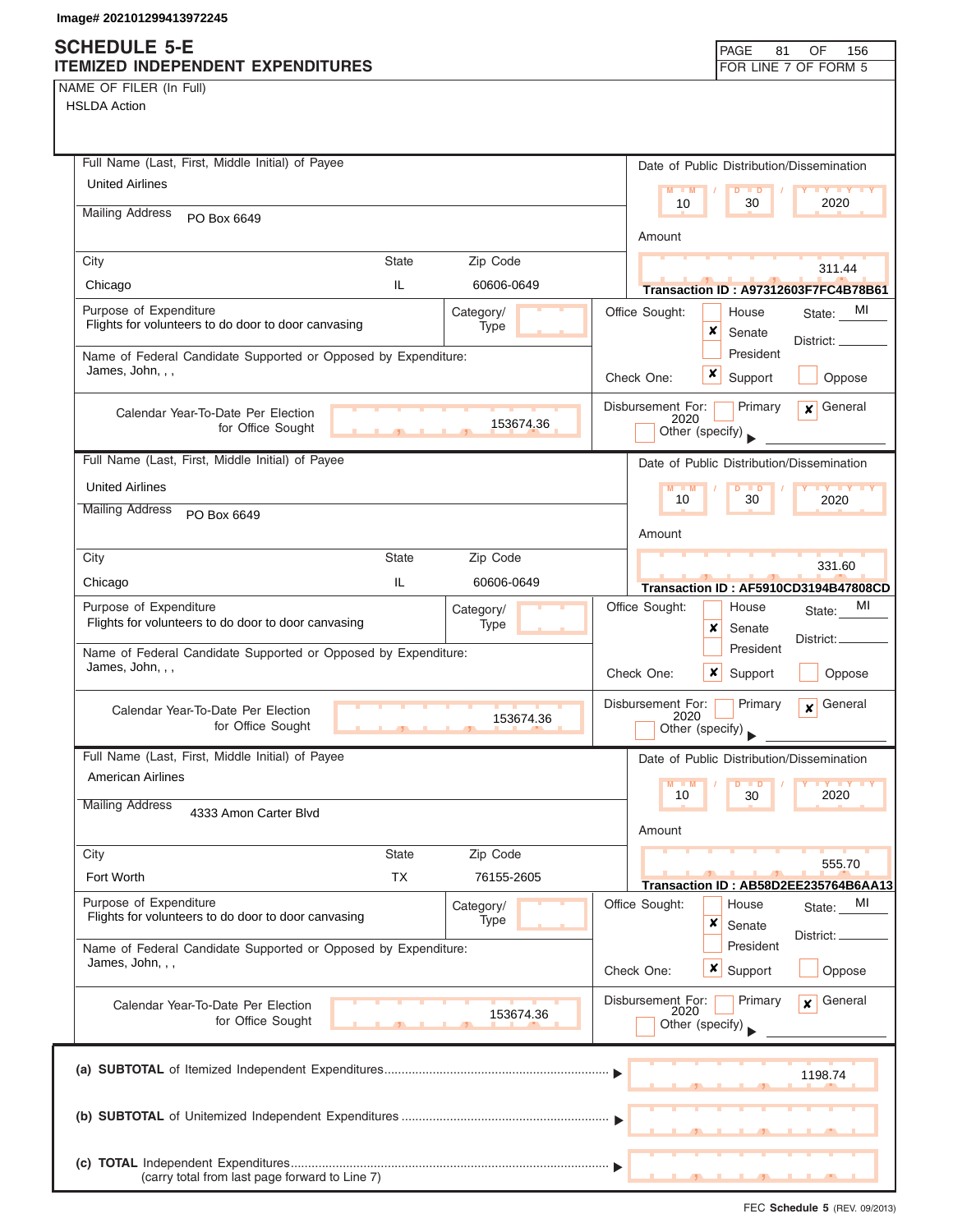| NAME OF FILER (In Full) |  |  |
|-------------------------|--|--|

| Full Name (Last, First, Middle Initial) of Payee                                                 | Date of Public Distribution/Dissemination                                              |
|--------------------------------------------------------------------------------------------------|----------------------------------------------------------------------------------------|
| <b>American Airlines</b>                                                                         | $M - M$<br>$\blacksquare$<br>$\mathbf{y}$ $\mathbf{y}$<br>10<br>30<br>2020             |
| <b>Mailing Address</b><br>4333 Amon Carter Blvd                                                  |                                                                                        |
| City<br><b>State</b><br>Zip Code                                                                 | Amount                                                                                 |
| <b>TX</b><br>Fort Worth<br>76155-2605                                                            | 517.20                                                                                 |
| Purpose of Expenditure<br>Category/                                                              | <b>Transaction ID: ACF16507B8979412C8A4</b><br>Office Sought:<br>MI<br>House<br>State: |
| Flights for volunteers to do door to door canvasing<br>Type                                      | ×<br>Senate                                                                            |
| Name of Federal Candidate Supported or Opposed by Expenditure:                                   | District: ____<br>President                                                            |
| James, John, , ,                                                                                 | x<br>Oppose<br>Check One:<br>Support                                                   |
| Calendar Year-To-Date Per Election                                                               | Disbursement For:<br>General<br>Primary<br>$\mathbf{x}$<br>2020                        |
| 153674.36<br>for Office Sought                                                                   | Other (specify)                                                                        |
| Full Name (Last, First, Middle Initial) of Payee                                                 | Date of Public Distribution/Dissemination                                              |
| <b>American Airlines</b>                                                                         | M<br>$- M$<br>D<br>$\blacksquare$                                                      |
| <b>Mailing Address</b><br>4333 Amon Carter Blvd                                                  | 10<br>30<br>2020                                                                       |
|                                                                                                  | Amount                                                                                 |
| <b>State</b><br>Zip Code<br>City                                                                 | 558.70                                                                                 |
| Fort Worth<br>TX.<br>76155-2605                                                                  | Transaction ID: A305DC72562B04488B3B                                                   |
| Purpose of Expenditure<br>Category/<br>Flights for grassroots volunteers doing GOTV work<br>Type | ΝC<br>Office Sought:<br>House<br>State:<br>x                                           |
| Name of Federal Candidate Supported or Opposed by Expenditure:                                   | Senate<br>District:<br>President                                                       |
| Tillis, Thom, , Sen.,                                                                            | Check One:<br>x<br>Support<br>Oppose                                                   |
| Calendar Year-To-Date Per Election<br>132367.06<br>for Office Sought                             | Disbursement For:<br>Primary<br>General<br>$\mathbf{x}$<br>2020<br>Other (specify)     |
| Full Name (Last, First, Middle Initial) of Payee                                                 | Date of Public Distribution/Dissemination                                              |
| American Airlines                                                                                | $M$ $M$<br>$\blacksquare$                                                              |
| <b>Mailing Address</b><br>4333 Amon Carter Blvd                                                  | 10<br>30<br>2020<br>Amount                                                             |
| City<br><b>State</b><br>Zip Code                                                                 |                                                                                        |
| Fort Worth<br><b>TX</b><br>76155-2605                                                            | 218.70<br>Transaction ID: A57049ABC8FE44CBB88C                                         |
| Purpose of Expenditure<br>Category/                                                              | Office Sought:<br>NC.<br>House<br>State:                                               |
| Flights for volunteers to do door to door canvasing<br>Type                                      | ×<br>Senate<br>District:                                                               |
| Name of Federal Candidate Supported or Opposed by Expenditure:<br>Tillis, Thom, , Sen.,          | President<br>Check One:<br>$\boldsymbol{\mathsf{x}}$  <br>Support<br>Oppose            |
|                                                                                                  | Disbursement For:<br>Primary<br>General<br>$\mathbf{x}$                                |
| Calendar Year-To-Date Per Election<br>132367.06<br>for Office Sought                             | 2020<br>Other (specify)                                                                |
|                                                                                                  | 1294.60                                                                                |
|                                                                                                  |                                                                                        |
|                                                                                                  |                                                                                        |
| (carry total from last page forward to Line 7)                                                   |                                                                                        |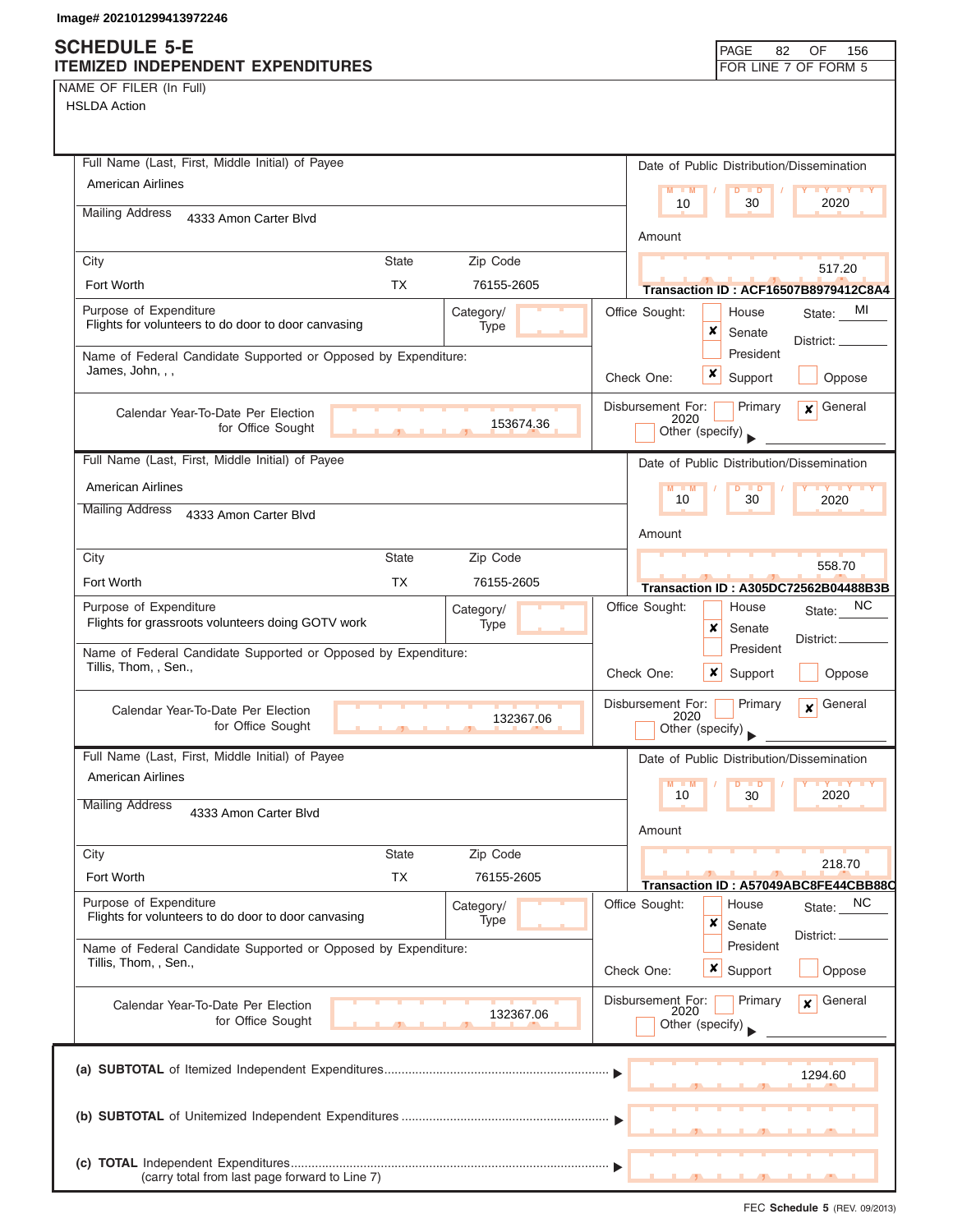NAME OF FILER (In Full)

HSLDA Action

| Full Name (Last, First, Middle Initial) of Payee                                                   | Date of Public Distribution/Dissemination                                          |
|----------------------------------------------------------------------------------------------------|------------------------------------------------------------------------------------|
| <b>American Airlines</b>                                                                           | $M = M$<br>$D$ $D$<br>2020<br>10<br>30                                             |
| <b>Mailing Address</b><br>4333 Amon Carter Blvd                                                    |                                                                                    |
|                                                                                                    | Amount                                                                             |
| State<br>Zip Code<br>City<br><b>TX</b><br>Fort Worth<br>76155-2605                                 | 518.70                                                                             |
| Purpose of Expenditure                                                                             | Transaction ID: AF95D20BE99DE488195D<br>Office Sought:                             |
| Category/<br>Flights for grassroots volunteers doing GOTV work<br>Type                             | State: NC<br>House<br>×<br>Senate                                                  |
| Name of Federal Candidate Supported or Opposed by Expenditure:                                     | District: _<br>President                                                           |
| Tillis, Thom, , Sen.,                                                                              | x<br>Check One:<br>Support<br>Oppose                                               |
| Calendar Year-To-Date Per Election                                                                 | General<br>Disbursement For:<br>Primary<br>$\mathsf{x}$                            |
| 132367.06<br>for Office Sought                                                                     | 2020<br>Other (specify)                                                            |
| Full Name (Last, First, Middle Initial) of Payee                                                   | Date of Public Distribution/Dissemination                                          |
| American Airlines                                                                                  | $M - M$<br><b>TELEVIS</b><br>$\blacksquare$                                        |
| <b>Mailing Address</b><br>4333 Amon Carter Blvd                                                    | 10<br>30<br>2020                                                                   |
|                                                                                                    | Amount                                                                             |
| <b>State</b><br>Zip Code<br>City                                                                   | 603.20                                                                             |
| Fort Worth<br><b>TX</b><br>76155-2605                                                              | Transaction ID: A6A4AAC0BF4DC44E2B2I                                               |
| Purpose of Expenditure<br>Category/<br>Flights for volunteers to do door to door canvasing<br>Type | Office Sought:<br>МI<br>House<br>State:                                            |
| Name of Federal Candidate Supported or Opposed by Expenditure:                                     | x<br>Senate<br>District:<br>President                                              |
| James, John, , ,                                                                                   | Check One:<br>x<br>Support<br>Oppose                                               |
| Calendar Year-To-Date Per Election<br>153674.36<br>for Office Sought                               | Disbursement For:<br>Primary<br>General<br>$\mathbf{x}$<br>2020<br>Other (specify) |
| Full Name (Last, First, Middle Initial) of Payee                                                   | Date of Public Distribution/Dissemination                                          |
| <b>American Airlines</b>                                                                           | M<br>$Y$ $Y$<br>M<br>$\blacksquare$<br>2020                                        |
| <b>Mailing Address</b><br>4333 Amon Carter Blvd                                                    | 10<br>30<br>Amount                                                                 |
| Zip Code<br>City<br><b>State</b>                                                                   |                                                                                    |
| Fort Worth<br><b>TX</b><br>76155-2605                                                              | 598.70<br>Transaction ID: AE5FC525CEE994442A40                                     |
| Purpose of Expenditure<br>Category/<br>Flights for volunteers to do door to door canvasing         | Office Sought:<br>NC<br>House<br>State:                                            |
| Type                                                                                               | ×<br>Senate<br>District:                                                           |
| Name of Federal Candidate Supported or Opposed by Expenditure:<br>Tillis, Thom, , Sen.,            | President<br>Check One:<br>$\boldsymbol{x}$<br>Support<br>Oppose                   |
| Calendar Year-To-Date Per Election<br>132367.06<br>for Office Sought                               | Disbursement For:<br>General<br>Primary<br>$\mathbf{x}$<br>2020                    |
|                                                                                                    | Other (specify)                                                                    |
|                                                                                                    | 1720.60                                                                            |
|                                                                                                    |                                                                                    |
| (carry total from last page forward to Line 7)                                                     |                                                                                    |

FEC **Schedule 5** (REV. 09/2013)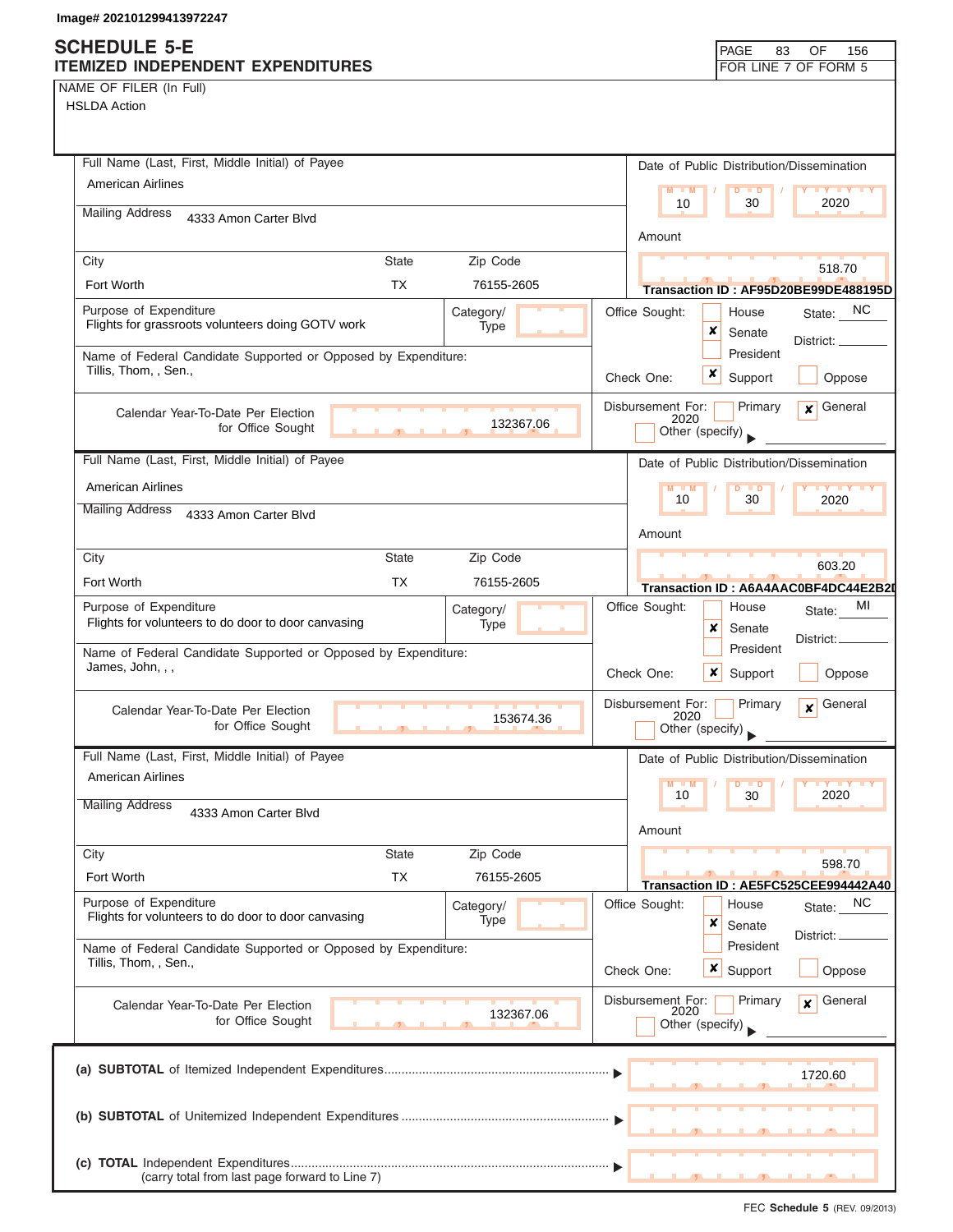NAME OF FILER (In Full)

| Full Name (Last, First, Middle Initial) of Payee                                        | Date of Public Distribution/Dissemination                       |
|-----------------------------------------------------------------------------------------|-----------------------------------------------------------------|
| <b>American Airlines</b>                                                                | $M - M$<br>$D$ $D$<br><b>TY TY TY</b>                           |
| <b>Mailing Address</b><br>4333 Amon Carter Blvd                                         | 10<br>30<br>2020                                                |
|                                                                                         | Amount                                                          |
| Zip Code<br>City<br><b>State</b>                                                        | 517.20                                                          |
| <b>TX</b><br>Fort Worth<br>76155-2605                                                   | Transaction ID: A9AF7BE6A55D74F95998                            |
| Purpose of Expenditure<br>Category/                                                     | Office Sought:<br>MI<br>House<br>State:                         |
| Flights for volunteers to do door to door canvasing<br>Type                             | x<br>Senate<br>District:                                        |
| Name of Federal Candidate Supported or Opposed by Expenditure:<br>James, John, , ,      | President                                                       |
|                                                                                         | x<br>Support<br>Check One:<br>Oppose                            |
| Calendar Year-To-Date Per Election                                                      | General<br>Disbursement For:<br>Primary<br>$\mathbf{x}$<br>2020 |
| 153674.36<br>for Office Sought                                                          | Other (specify)                                                 |
| Full Name (Last, First, Middle Initial) of Payee                                        | Date of Public Distribution/Dissemination                       |
| <b>American Airlines</b>                                                                | $M - M$<br>$D$ $D$<br>$\mathbf{Y}$ $\mathbf{Y}$                 |
| <b>Mailing Address</b><br>4333 Amon Carter Blvd                                         | 30<br>10<br>2020                                                |
|                                                                                         | Amount                                                          |
| City<br><b>State</b><br>Zip Code                                                        | 598.70                                                          |
| Fort Worth<br>TX.<br>76155-2605                                                         | Transaction ID: A00F4EB745C3D4AADAB2                            |
| Purpose of Expenditure<br>Category/                                                     | ΝC<br>Office Sought:<br>House<br>State:                         |
| Flights for volunteers to do door to door canvasing<br>Type                             | x<br>Senate<br>District:                                        |
| Name of Federal Candidate Supported or Opposed by Expenditure:                          | President                                                       |
| Tillis, Thom, , Sen.,                                                                   | Check One:<br>$\boldsymbol{x}$<br>Support<br>Oppose             |
| Calendar Year-To-Date Per Election                                                      | Disbursement For:<br>General<br>Primary<br>$\mathbf{x}$<br>2020 |
| 132367.06<br>for Office Sought                                                          | Other (specify)                                                 |
| Full Name (Last, First, Middle Initial) of Payee                                        | Date of Public Distribution/Dissemination                       |
| Delta Airlines, Inc                                                                     | M<br>$\blacksquare$<br>D<br>$\blacksquare$                      |
| <b>Mailing Address</b><br>PO Box 20706                                                  | 10<br>2020<br>30                                                |
|                                                                                         | Amount                                                          |
| City<br><b>State</b><br>Zip Code                                                        | 442.70                                                          |
| GA<br>Atlanta<br>30320-6001                                                             | Transaction ID: A71FB2D6FD10142A7A9C                            |
| Purpose of Expenditure<br>Category/                                                     | Office Sought:<br>NC<br>House<br>State:                         |
| Flights for volunteers to do door to door canvasing<br>Type                             | x<br>Senate<br>District:                                        |
| Name of Federal Candidate Supported or Opposed by Expenditure:<br>Tillis, Thom, , Sen., | President                                                       |
|                                                                                         | $x \mid$ Support<br>Check One:<br>Oppose                        |
| Calendar Year-To-Date Per Election                                                      | Disbursement For:<br>General<br>Primary<br>$\mathbf{x}$<br>2020 |
| 132367.06<br>for Office Sought                                                          | Other (specify)                                                 |
|                                                                                         |                                                                 |
|                                                                                         | 1558.60                                                         |
|                                                                                         |                                                                 |
|                                                                                         |                                                                 |
|                                                                                         |                                                                 |
| (carry total from last page forward to Line 7)                                          |                                                                 |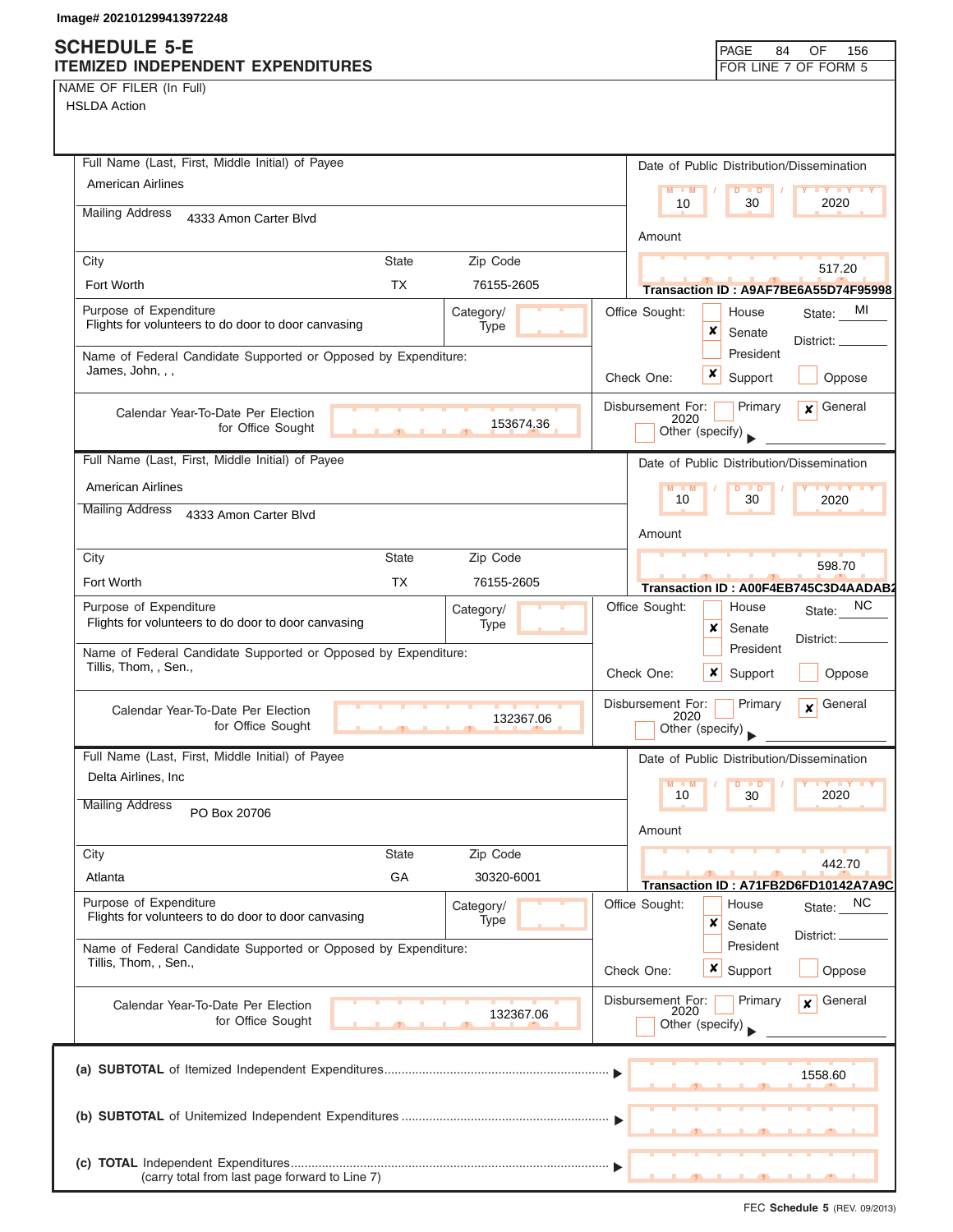NAME OF FILER (In Full)

| Full Name (Last, First, Middle Initial) of Payee                                                   | Date of Public Distribution/Dissemination                       |  |  |  |
|----------------------------------------------------------------------------------------------------|-----------------------------------------------------------------|--|--|--|
| <b>American Airlines</b>                                                                           | $M = M$<br>$D$ $D$<br><b>TY TY TY</b>                           |  |  |  |
| <b>Mailing Address</b><br>4333 Amon Carter Blvd                                                    | 10<br>30<br>2020                                                |  |  |  |
|                                                                                                    | Amount                                                          |  |  |  |
| City<br><b>State</b><br>Zip Code                                                                   | 403.70                                                          |  |  |  |
| <b>TX</b><br>Fort Worth<br>76155-2605                                                              | <b>Transaction ID: A4D3572234E344D64980</b>                     |  |  |  |
| Purpose of Expenditure<br>Category/<br>Flights for volunteers to do door to door canvasing<br>Type | Office Sought:<br>State: NC<br>House                            |  |  |  |
|                                                                                                    | x<br>Senate<br>District:<br>President                           |  |  |  |
| Name of Federal Candidate Supported or Opposed by Expenditure:<br>Tillis, Thom, , Sen.,            | x<br>Support<br>Check One:                                      |  |  |  |
|                                                                                                    | Oppose                                                          |  |  |  |
| Calendar Year-To-Date Per Election<br>132367.06                                                    | Disbursement For:<br>General<br>Primary<br>$\mathbf{x}$<br>2020 |  |  |  |
| for Office Sought                                                                                  | Other (specify)                                                 |  |  |  |
| Full Name (Last, First, Middle Initial) of Payee                                                   | Date of Public Distribution/Dissemination                       |  |  |  |
| <b>American Airlines</b>                                                                           | $M - M$<br>$D$ $D$<br><b>TY TY</b><br>10<br>30<br>2020          |  |  |  |
| <b>Mailing Address</b><br>4333 Amon Carter Blvd                                                    |                                                                 |  |  |  |
|                                                                                                    | Amount                                                          |  |  |  |
| City<br><b>State</b><br>Zip Code                                                                   | 623.70                                                          |  |  |  |
| Fort Worth<br><b>TX</b><br>76155-2605                                                              | Transaction ID: ADAF3764045BA48B9BF0                            |  |  |  |
| Purpose of Expenditure<br>Category/                                                                | <b>NC</b><br>Office Sought:<br>House<br>State:                  |  |  |  |
| Flights for grassroots volunteers doing GOTV work<br>Type                                          | x<br>Senate<br>District: _                                      |  |  |  |
| Name of Federal Candidate Supported or Opposed by Expenditure:<br>Tillis, Thom, , Sen.,            | President                                                       |  |  |  |
|                                                                                                    | Check One:<br>$\boldsymbol{\mathsf{x}}$<br>Oppose<br>Support    |  |  |  |
| Calendar Year-To-Date Per Election<br>132367.06                                                    | Disbursement For:<br>Primary<br>General<br>$\mathbf{x}$<br>2020 |  |  |  |
| for Office Sought<br>$\mathbf{F}$                                                                  | Other (specify)                                                 |  |  |  |
| Full Name (Last, First, Middle Initial) of Payee                                                   | Date of Public Distribution/Dissemination                       |  |  |  |
| <b>American Airlines</b>                                                                           | M<br>M<br><b>D</b><br>10<br>2020                                |  |  |  |
| <b>Mailing Address</b><br>4333 Amon Carter Blvd                                                    | 30                                                              |  |  |  |
|                                                                                                    | Amount                                                          |  |  |  |
| City<br><b>State</b><br>Zip Code                                                                   | 618.70                                                          |  |  |  |
| <b>TX</b><br>Fort Worth<br>76155-2605                                                              | Transaction ID: ACCABE07306A74EB3978                            |  |  |  |
| Purpose of Expenditure<br>Category/<br>Flights for volunteers to do door to door canvasing         | Office Sought:<br>NC<br>House<br>State:                         |  |  |  |
| Type                                                                                               | x<br>Senate<br>District:                                        |  |  |  |
| Name of Federal Candidate Supported or Opposed by Expenditure:<br>Tillis, Thom, , Sen.,            | President                                                       |  |  |  |
|                                                                                                    | <b>x</b> Support<br>Oppose<br>Check One:                        |  |  |  |
| Calendar Year-To-Date Per Election<br>132367.06                                                    | Disbursement For:<br>Primary<br>General<br>$\mathbf{x}$<br>2020 |  |  |  |
| for Office Sought                                                                                  | Other (specify)                                                 |  |  |  |
|                                                                                                    |                                                                 |  |  |  |
|                                                                                                    | 1646.10                                                         |  |  |  |
|                                                                                                    |                                                                 |  |  |  |
|                                                                                                    |                                                                 |  |  |  |
|                                                                                                    |                                                                 |  |  |  |
| (carry total from last page forward to Line 7)                                                     |                                                                 |  |  |  |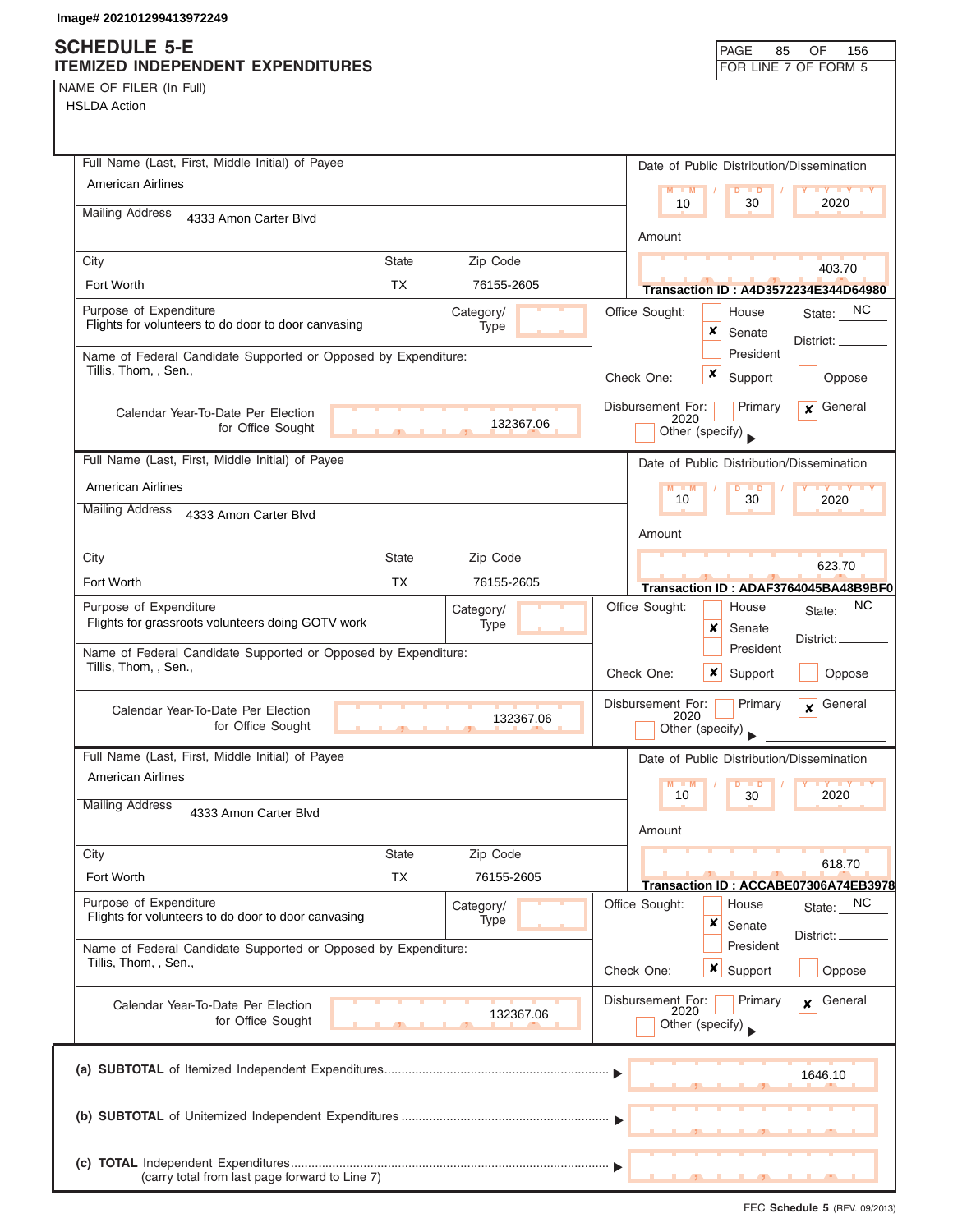| Full Name (Last, First, Middle Initial) of Payee                                                             | Date of Public Distribution/Dissemination                                          |  |  |  |
|--------------------------------------------------------------------------------------------------------------|------------------------------------------------------------------------------------|--|--|--|
| <b>Charlotte Airport</b>                                                                                     | $M - M$<br>$D$ $D$<br><b>TY TY</b>                                                 |  |  |  |
| <b>Mailing Address</b><br>5501 Josh Birmingham Pkwy                                                          | 2020<br>10<br>30                                                                   |  |  |  |
|                                                                                                              | Amount                                                                             |  |  |  |
| Zip Code<br>City<br><b>State</b>                                                                             | 5.00                                                                               |  |  |  |
| <b>NC</b><br>Charlotte<br>28208-5750                                                                         | Transaction ID: A55530538BF6849E3AAB                                               |  |  |  |
| Purpose of Expenditure<br>Category/<br>Parking Payment for leader picking up volunteer canvassers at<br>Type | State: NC<br>Office Sought:<br>House<br>×<br>Senate                                |  |  |  |
| airport.<br>Name of Federal Candidate Supported or Opposed by Expenditure:                                   | District: _____<br>President                                                       |  |  |  |
| Tillis, Thom, , Sen.,                                                                                        | x<br>Check One:<br>Support<br>Oppose                                               |  |  |  |
| Calendar Year-To-Date Per Election<br>132367.06<br>for Office Sought                                         | Primary<br>General<br>Disbursement For:<br>$\mathbf{x}$<br>2020<br>Other (specify) |  |  |  |
| Full Name (Last, First, Middle Initial) of Payee                                                             | Date of Public Distribution/Dissemination                                          |  |  |  |
| <b>United Airlines</b>                                                                                       | D<br>$\blacksquare$                                                                |  |  |  |
| <b>Mailing Address</b><br>PO Box 6649                                                                        | 30<br>10<br>2020                                                                   |  |  |  |
|                                                                                                              | Amount                                                                             |  |  |  |
| City<br><b>State</b><br>Zip Code                                                                             | 348.10                                                                             |  |  |  |
| IL<br>Chicago<br>60606-0649                                                                                  | Transaction ID: AAA4F19C434CA454D812                                               |  |  |  |
| Purpose of Expenditure<br>Category/<br>Flights for volunteers to do door to door canvasing<br>Type           | Office Sought:<br>МI<br>House<br>State:<br>x<br>Senate                             |  |  |  |
| Name of Federal Candidate Supported or Opposed by Expenditure:<br>James, John, , ,                           | District:<br>President<br>Check One:<br>x<br>Support<br>Oppose                     |  |  |  |
| Calendar Year-To-Date Per Election<br>153674.36<br>for Office Sought                                         | General<br>Disbursement For:<br>Primary<br>$\mathbf{x}$<br>2020<br>Other (specify) |  |  |  |
| Full Name (Last, First, Middle Initial) of Payee                                                             | Date of Public Distribution/Dissemination                                          |  |  |  |
| <b>American Airlines</b>                                                                                     | $M - M$<br>$\blacksquare$                                                          |  |  |  |
| <b>Mailing Address</b><br>4333 Amon Carter Blvd                                                              | 2020<br>10<br>30                                                                   |  |  |  |
|                                                                                                              | Amount                                                                             |  |  |  |
| Zip Code<br><b>State</b><br>City<br><b>TX</b><br>Fort Worth<br>76155-2605                                    | 525.70                                                                             |  |  |  |
|                                                                                                              | Transaction ID: AD8EA8184A34D413CB77                                               |  |  |  |
| Purpose of Expenditure<br>Category/<br>Flights for volunteers to do door to door canvasing<br>Type           | Office Sought:<br>MI<br>House<br>State:<br>×<br>Senate                             |  |  |  |
| Name of Federal Candidate Supported or Opposed by Expenditure:                                               | District:<br>President                                                             |  |  |  |
| James, John, , ,                                                                                             | x<br>Check One:<br>Support<br>Oppose                                               |  |  |  |
| Calendar Year-To-Date Per Election                                                                           | Disbursement For:<br>Primary<br>General<br>x<br>2020                               |  |  |  |
| 153674.36<br>for Office Sought                                                                               | Other (specify)                                                                    |  |  |  |
|                                                                                                              |                                                                                    |  |  |  |
|                                                                                                              | 878.80                                                                             |  |  |  |
|                                                                                                              |                                                                                    |  |  |  |
|                                                                                                              |                                                                                    |  |  |  |
|                                                                                                              |                                                                                    |  |  |  |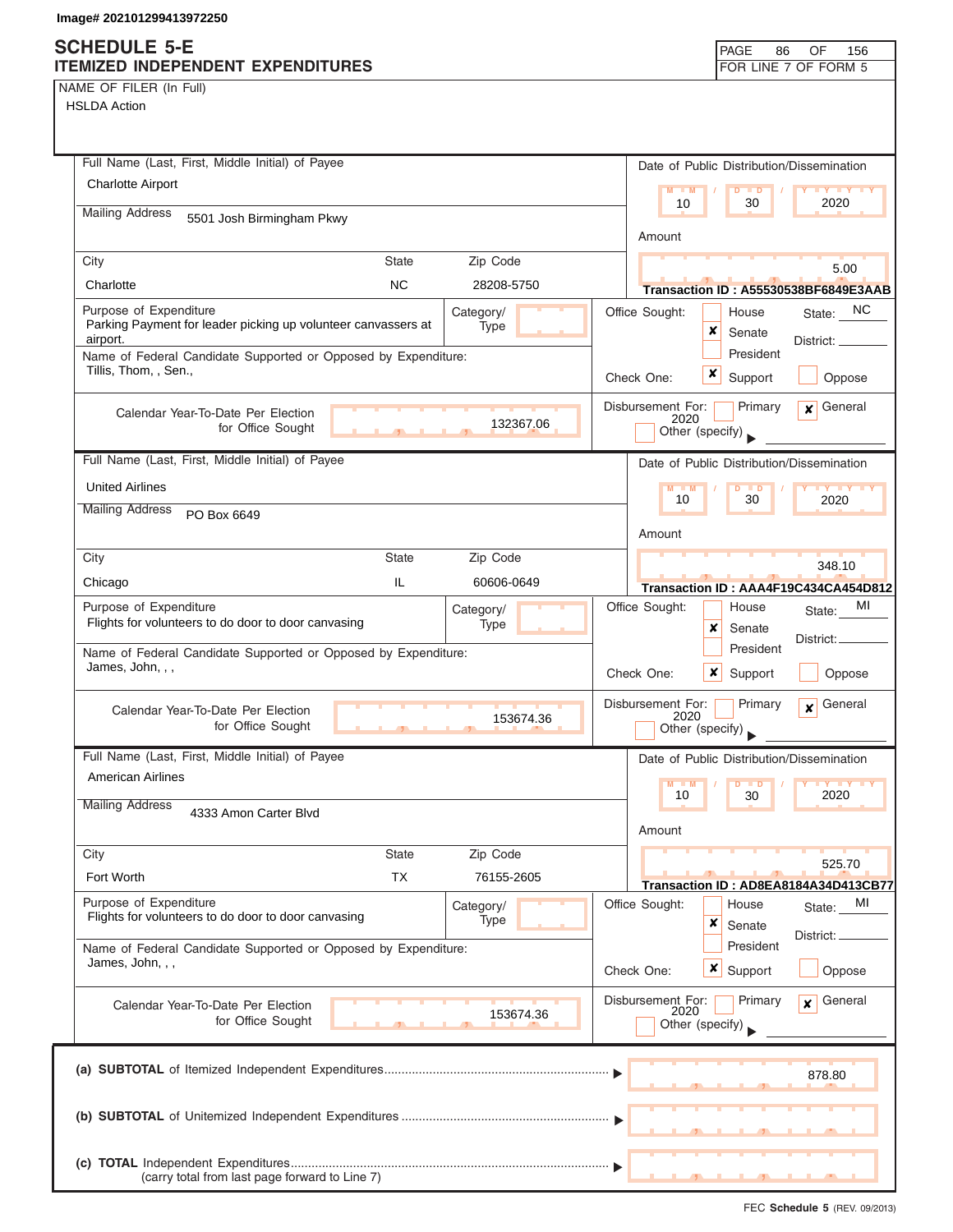|  | NAME OF FILER (In Full) |  |
|--|-------------------------|--|
|  |                         |  |

| Full Name (Last, First, Middle Initial) of Payee<br>American Airlines                              | Date of Public Distribution/Dissemination                                              |
|----------------------------------------------------------------------------------------------------|----------------------------------------------------------------------------------------|
|                                                                                                    | <b>LY TY LY</b><br>$M - M$<br>D<br>$\blacksquare$<br>10<br>30<br>2020                  |
| <b>Mailing Address</b><br>4333 Amon Carter Blvd                                                    |                                                                                        |
|                                                                                                    | Amount                                                                                 |
| City<br><b>State</b><br>Zip Code                                                                   | 478.20                                                                                 |
| <b>TX</b><br>Fort Worth<br>76155-2605                                                              | Transaction ID: A15EDABEC161F483BB9A                                                   |
| Purpose of Expenditure<br>Category/<br>Flights for volunteers to do door to door canvasing<br>Type | State: NC<br>Office Sought:<br>House<br>x<br>Senate<br>District: _____                 |
| Name of Federal Candidate Supported or Opposed by Expenditure:<br>Tillis, Thom, , Sen.,            | President<br>$\boldsymbol{x}$<br>Check One:<br>Support<br>Oppose                       |
| Calendar Year-To-Date Per Election<br>132367.06<br>for Office Sought<br>$\overline{1}$             | Disbursement For:<br>Primary<br>$x$ General<br>2020<br>Other (specify)                 |
| Full Name (Last, First, Middle Initial) of Payee                                                   | Date of Public Distribution/Dissemination                                              |
| Chick-Fil-A                                                                                        | M<br>$- M$<br>D<br>$\blacksquare$<br><b>IV Y Y Y</b>                                   |
| <b>Mailing Address</b><br>6501 Grape Rd                                                            | 10<br>30<br>2020                                                                       |
|                                                                                                    | Amount                                                                                 |
| City<br><b>State</b><br>Zip Code                                                                   | 276.49                                                                                 |
| Mishawaka<br>IN<br>46545-1007                                                                      | Transaction ID: A40F233267C3E4B7D800                                                   |
| Purpose of Expenditure<br>Category/<br>Food for grassroots volunteers<br>Type                      | Office Sought:<br>MI<br>House<br>State:<br>x<br>Senate                                 |
|                                                                                                    | District:<br>President                                                                 |
| Name of Federal Candidate Supported or Opposed by Expenditure:<br>James, John, , ,                 | ×<br>Check One:<br>Support<br>Oppose                                                   |
| Calendar Year-To-Date Per Election<br>153674.36<br>for Office Sought<br>$\overline{1}$             | Disbursement For:<br>Primary<br>General<br>$\mathbf{x}$<br>2020<br>Other (specify)     |
| Full Name (Last, First, Middle Initial) of Payee                                                   | Date of Public Distribution/Dissemination                                              |
| <b>United Airlines</b>                                                                             | $M - M$<br>$D$ $D$<br><b>IV IV IV</b><br>2020<br>10<br>30                              |
| <b>Mailing Address</b><br>PO Box 6649                                                              | Amount                                                                                 |
| City<br><b>State</b><br>Zip Code                                                                   | 462.94                                                                                 |
| IL<br>60606-0649<br>Chicago                                                                        | Transaction ID: A2AB7AD314AC1440EB38                                                   |
| Purpose of Expenditure<br>Category/<br>Flights for volunteers to do door to door canvasing<br>Type | Office Sought:<br>MI<br>House<br>State:<br>×<br>Senate                                 |
| Name of Federal Candidate Supported or Opposed by Expenditure:<br>James, John, , ,                 | District:<br>President                                                                 |
|                                                                                                    | <b>x</b> Support<br>Oppose<br>Check One:                                               |
| Calendar Year-To-Date Per Election<br>153674.36<br>for Office Sought                               | Disbursement For:<br>2020<br>General<br>Primary<br>$\boldsymbol{x}$<br>Other (specify) |
|                                                                                                    | 1217.63                                                                                |
|                                                                                                    |                                                                                        |
| (carry total from last page forward to Line 7)                                                     |                                                                                        |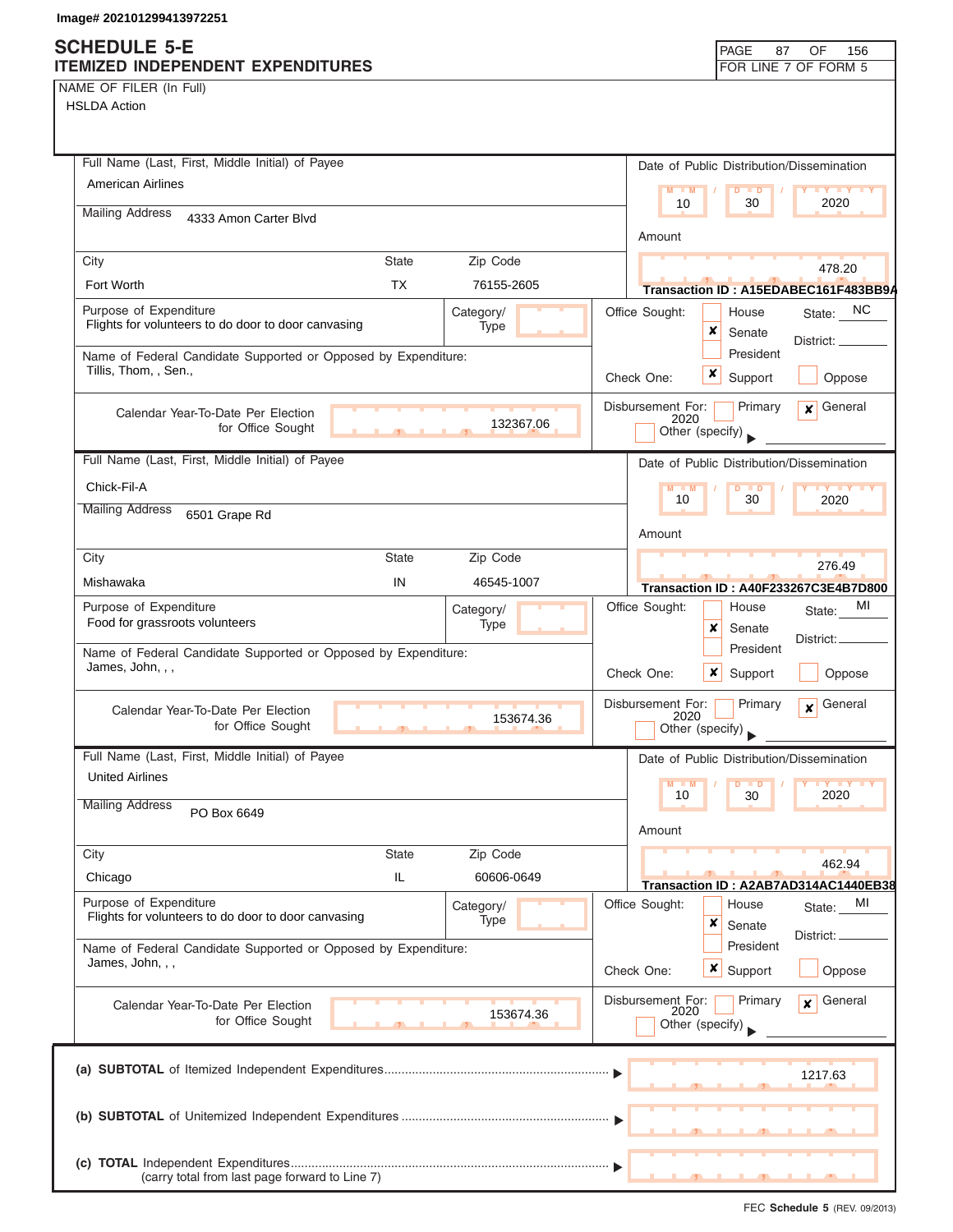| NAME OF FILER (In Full) |  |  |
|-------------------------|--|--|
|                         |  |  |

| ושוטה השביטו                                                                            |                                                                     |
|-----------------------------------------------------------------------------------------|---------------------------------------------------------------------|
| Full Name (Last, First, Middle Initial) of Payee                                        | Date of Public Distribution/Dissemination                           |
| Enterprise                                                                              | $M - M$                                                             |
| <b>Mailing Address</b><br>5489 R C Josh Birmingham PKWY                                 | 10<br>30<br>2020                                                    |
|                                                                                         | Amount                                                              |
| Zip Code<br>City<br>State                                                               | 496.53                                                              |
| <b>NC</b><br>Charlotte<br>28214                                                         | Transaction ID: AE8C5A500D90045F9904                                |
| Purpose of Expenditure<br>Category/<br>Rental vehicles for volunteer Canvassers<br>Type | State: NC<br>Office Sought:<br>House                                |
|                                                                                         | ×<br>Senate<br>District: _                                          |
| Name of Federal Candidate Supported or Opposed by Expenditure:<br>Tillis, Thom, , Sen., | President<br>x                                                      |
|                                                                                         | Check One:<br>Support<br>Oppose                                     |
| Calendar Year-To-Date Per Election<br>132367.06                                         | General<br>Disbursement For:<br>Primary<br>$\boldsymbol{x}$<br>2020 |
| for Office Sought                                                                       | Other (specify)                                                     |
| Full Name (Last, First, Middle Initial) of Payee                                        | Date of Public Distribution/Dissemination                           |
| <b>American Airlines</b>                                                                | $M - M$                                                             |
| <b>Mailing Address</b><br>4333 Amon Carter Blvd                                         | 10<br>30<br>2020                                                    |
|                                                                                         | Amount                                                              |
| <b>State</b><br>Zip Code<br>City                                                        | 525.70                                                              |
| Fort Worth<br>TX<br>76155-2605                                                          | Transaction ID: A7376D9DB044848669A7                                |
| Purpose of Expenditure<br>Category/                                                     | NC<br>Office Sought:<br>House<br>State:                             |
| Flights for volunteers to do door to door canvasing<br>Type                             | ×<br>Senate<br>District:                                            |
| Name of Federal Candidate Supported or Opposed by Expenditure:<br>Tillis, Thom, , Sen., | President                                                           |
|                                                                                         | x<br>Check One:<br>Support<br>Oppose                                |
| Calendar Year-To-Date Per Election                                                      | Disbursement For:<br>Primary<br>General<br>$\mathbf{x}$<br>2020     |
| 132367.06<br>for Office Sought                                                          | Other (specify)                                                     |
| Full Name (Last, First, Middle Initial) of Payee                                        | Date of Public Distribution/Dissemination                           |
| <b>United Airlines</b>                                                                  | M                                                                   |
| <b>Mailing Address</b><br>PO Box 6649                                                   | 2020<br>10<br>30                                                    |
|                                                                                         | Amount                                                              |
| Zip Code<br>City<br><b>State</b>                                                        |                                                                     |
| IL<br>60606-0649<br>Chicago                                                             | 345.12<br>Transaction ID: AF4482FD28662433BB97                      |
| Purpose of Expenditure<br>Category/                                                     | Office Sought:<br>House<br>MI<br>State:                             |
| Flights for volunteers to do door to door canvasing<br>Type                             | ×<br>Senate<br>District:                                            |
| Name of Federal Candidate Supported or Opposed by Expenditure:                          | President                                                           |
| James, John, , ,                                                                        | $\boldsymbol{\mathsf{x}}$<br>Check One:<br>Support<br>Oppose        |
| Calendar Year-To-Date Per Election                                                      | Disbursement For:<br>General<br>Primary<br>$\mathbf{x}$             |
| 153674.36<br>for Office Sought                                                          | 2020<br>Other (specify)                                             |
|                                                                                         |                                                                     |
|                                                                                         | 1367.35                                                             |
|                                                                                         |                                                                     |
|                                                                                         |                                                                     |
|                                                                                         |                                                                     |
| (carry total from last page forward to Line 7)                                          |                                                                     |
|                                                                                         |                                                                     |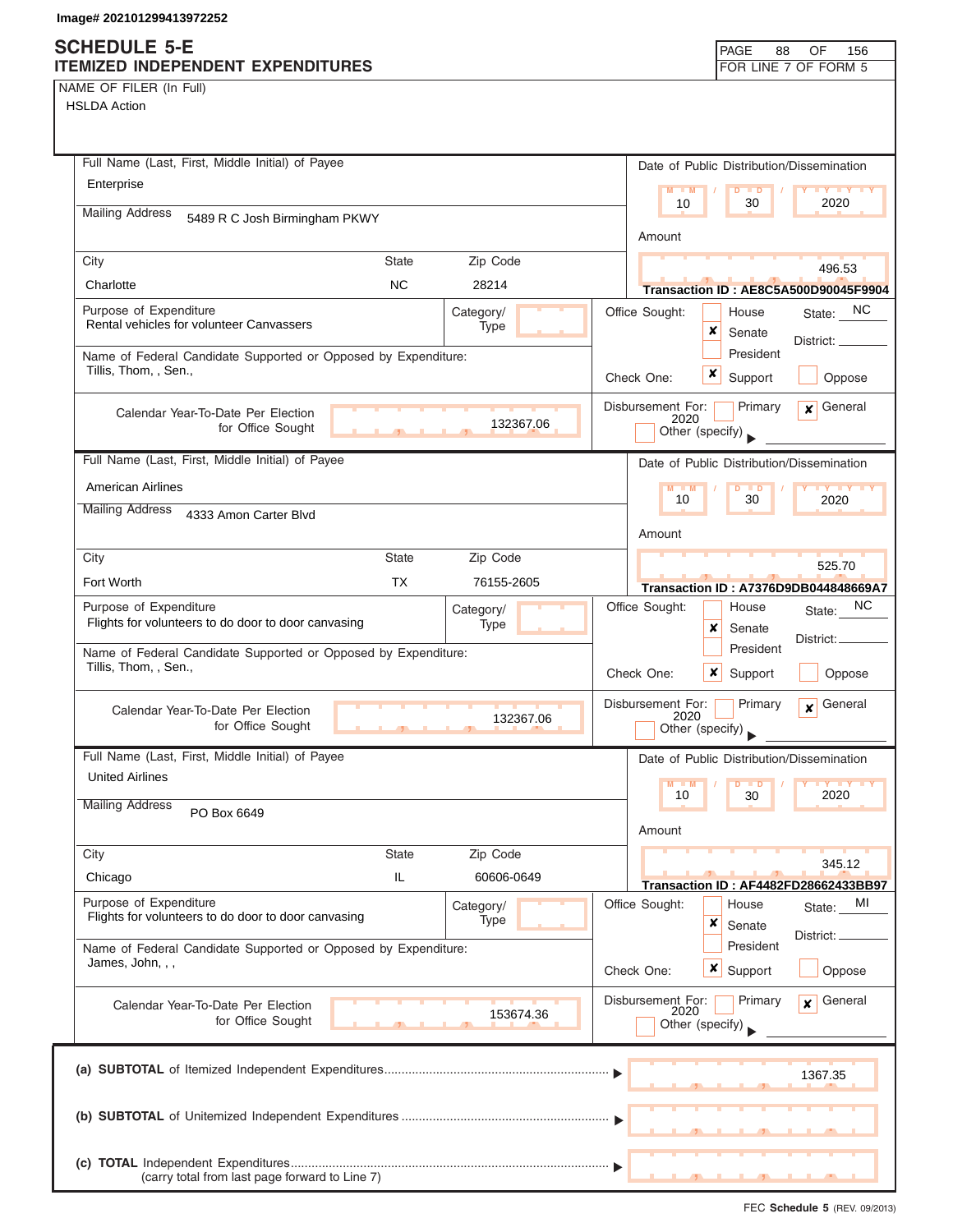NAME OF FILER (In Full)

| Full Name (Last, First, Middle Initial) of Payee                                                 | Date of Public Distribution/Dissemination                                       |
|--------------------------------------------------------------------------------------------------|---------------------------------------------------------------------------------|
| <b>American Airlines</b>                                                                         | $M - M$<br>D<br>$\blacksquare$<br>$Y$ $Y$<br>2020<br>10<br>30                   |
| <b>Mailing Address</b><br>4333 Amon Carter Blvd                                                  |                                                                                 |
|                                                                                                  | Amount                                                                          |
| City<br>Zip Code<br><b>State</b>                                                                 | 623.70                                                                          |
| <b>TX</b><br>Fort Worth<br>76155-2605                                                            | <b>Transaction ID: A8D3A29F32A15480398B</b>                                     |
| Purpose of Expenditure<br>Category/<br>Flights for grassroots volunteers doing GOTV work<br>Type | Office Sought:<br>MI<br>House<br>State:<br>×<br>Senate                          |
| Name of Federal Candidate Supported or Opposed by Expenditure:                                   | District: ____<br>President                                                     |
| James, John, , ,                                                                                 | x<br>Support<br>Oppose<br>Check One:                                            |
|                                                                                                  | Disbursement For:<br>Primary<br>General<br>$\mathbf{x}$                         |
| Calendar Year-To-Date Per Election<br>153674.36<br>for Office Sought                             | 2020<br>Other (specify)                                                         |
| Full Name (Last, First, Middle Initial) of Payee                                                 |                                                                                 |
|                                                                                                  | Date of Public Distribution/Dissemination                                       |
| <b>United Airlines</b><br><b>Mailing Address</b>                                                 | $M - M$<br>$\overline{D}$<br>$\blacksquare$<br><b>IV IV</b><br>30<br>10<br>2020 |
| PO Box 6649                                                                                      | Amount                                                                          |
| City<br><b>State</b><br>Zip Code                                                                 |                                                                                 |
| IL.<br>60606-0649<br>Chicago                                                                     | 226.60                                                                          |
| Purpose of Expenditure<br>Category/                                                              | Transaction ID: A4D5780A9E9704B14BD6<br>MI<br>Office Sought:<br>House<br>State: |
| Flights for volunteers to do door to door canvasing<br>Type                                      | x<br>Senate                                                                     |
| Name of Federal Candidate Supported or Opposed by Expenditure:                                   | District:_<br>President                                                         |
| James, John, , ,                                                                                 | Check One:<br>x<br>Support<br>Oppose                                            |
| Calendar Year-To-Date Per Election                                                               | Disbursement For:<br>General<br>Primary<br>$\mathbf{x}$                         |
| 153674.36<br>for Office Sought                                                                   | 2020<br>Other (specify)                                                         |
| Full Name (Last, First, Middle Initial) of Payee                                                 | Date of Public Distribution/Dissemination                                       |
| Enterprise                                                                                       | $M - M$<br>D<br>$\blacksquare$                                                  |
| <b>Mailing Address</b><br>5489 R C Josh Birmingham PKWY                                          | 10<br>30<br>2020                                                                |
|                                                                                                  | Amount                                                                          |
| Zip Code<br>City<br><b>State</b>                                                                 | 496.53                                                                          |
| NC<br>28214<br>Charlotte                                                                         | Transaction ID: ACD957D39B7C14004BA3                                            |
| Purpose of Expenditure<br>Category/<br>Rental vehicles for volunteer Canvassers                  | Office Sought:<br>NC<br>House<br>State:                                         |
| Type                                                                                             | ×<br>Senate<br>District:                                                        |
| Name of Federal Candidate Supported or Opposed by Expenditure:<br>Tillis, Thom, , Sen.,          | President                                                                       |
|                                                                                                  | Check One:<br>$\boldsymbol{x}$<br>Support<br>Oppose                             |
| Calendar Year-To-Date Per Election<br>132367.06                                                  | Disbursement For:<br>Primary<br>General<br>x<br>2020                            |
| for Office Sought                                                                                | Other (specify)                                                                 |
|                                                                                                  |                                                                                 |
|                                                                                                  | 1346.83                                                                         |
|                                                                                                  |                                                                                 |
|                                                                                                  |                                                                                 |
|                                                                                                  |                                                                                 |
| (carry total from last page forward to Line 7)                                                   |                                                                                 |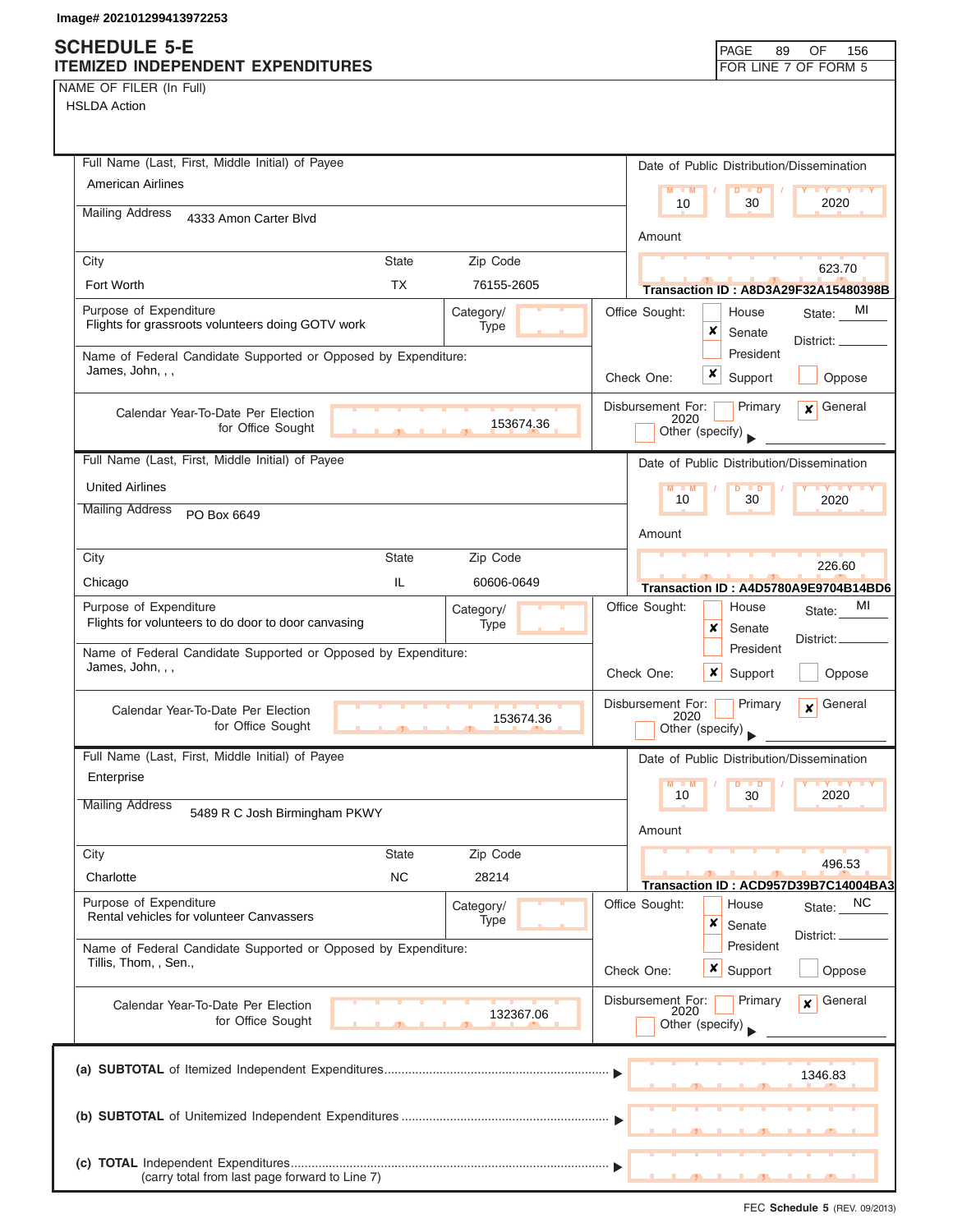NAME OF FILER (In Full)

| Full Name (Last, First, Middle Initial) of Payee                                        |              |                   |                |                                              |                     | Date of Public Distribution/Dissemination                   |
|-----------------------------------------------------------------------------------------|--------------|-------------------|----------------|----------------------------------------------|---------------------|-------------------------------------------------------------|
| <b>American Airlines</b>                                                                |              |                   |                | $M - M$<br>$\blacksquare$                    |                     |                                                             |
| <b>Mailing Address</b><br>4333 Amon Carter Blvd                                         |              |                   |                | 10                                           | 30                  | 2020                                                        |
|                                                                                         |              |                   |                | Amount                                       |                     |                                                             |
| City                                                                                    | <b>State</b> | Zip Code          |                |                                              |                     | 598.70                                                      |
| Fort Worth                                                                              | TX.          | 76155-2605        |                |                                              |                     | Transaction ID: A0C5C7FD1F8484A959DE                        |
| Purpose of Expenditure<br>Flights for volunteers to do door to door canvasing           |              | Category/<br>Type | Office Sought: |                                              | House               | State: NC                                                   |
|                                                                                         |              |                   |                | x                                            | Senate<br>President | District: _                                                 |
| Name of Federal Candidate Supported or Opposed by Expenditure:<br>Tillis, Thom, , Sen., |              |                   | Check One:     | x                                            | Support             | Oppose                                                      |
|                                                                                         |              |                   |                | Disbursement For:                            |                     |                                                             |
| Calendar Year-To-Date Per Election<br>for Office Sought                                 |              | 132367.06         |                | 2020<br>Other (specify)                      | Primary             | General<br>$\mathbf{x}$                                     |
|                                                                                         |              |                   |                |                                              |                     |                                                             |
| Full Name (Last, First, Middle Initial) of Payee                                        |              |                   |                |                                              |                     | Date of Public Distribution/Dissemination                   |
| American Airlines                                                                       |              |                   |                | $M - M$<br>10                                | $D$ $D$<br>30       | $\mathbf{Y}$ $\mathbf{Y}$ $\mathbf{Y}$ $\mathbf{Y}$<br>2020 |
| <b>Mailing Address</b><br>4333 Amon Carter Blvd                                         |              |                   |                |                                              |                     |                                                             |
|                                                                                         |              |                   |                | Amount                                       |                     |                                                             |
| City                                                                                    | <b>State</b> | Zip Code          |                |                                              |                     | 459.20                                                      |
| Fort Worth                                                                              | <b>TX</b>    | 76155-2605        |                |                                              |                     | Transaction ID: A37EFCF7E32D84DC5A05                        |
| Purpose of Expenditure<br>Flights for volunteers to do door to door canvasing           |              | Category/<br>Type | Office Sought: | x                                            | House<br>Senate     | MI<br>State:                                                |
| Name of Federal Candidate Supported or Opposed by Expenditure:                          |              |                   |                |                                              | President           | District:                                                   |
| James, John, , ,                                                                        |              |                   | Check One:     | $\boldsymbol{x}$                             | Support             | Oppose                                                      |
| Calendar Year-To-Date Per Election<br>for Office Sought                                 |              | 153674.36         |                | Disbursement For:<br>2020<br>Other (specify) | Primary             | General<br>$\mathbf{x}$                                     |
| Full Name (Last, First, Middle Initial) of Payee                                        |              |                   |                |                                              |                     | Date of Public Distribution/Dissemination                   |
| <b>American Airlines</b>                                                                |              |                   |                | $M - M$                                      | D<br>$\blacksquare$ | $Y$ $Y$                                                     |
| <b>Mailing Address</b><br>4333 Amon Carter Blvd                                         |              |                   |                | 10<br>Amount                                 | 30                  | 2020                                                        |
| City                                                                                    | <b>State</b> | Zip Code          |                |                                              |                     |                                                             |
| Fort Worth                                                                              | <b>TX</b>    | 76155-2605        |                |                                              |                     | 485.70                                                      |
| Purpose of Expenditure                                                                  |              | Category/         | Office Sought: |                                              | House               | Transaction ID: AC89E00A2D5DD4D7FAA<br>NC                   |
| Flights for volunteers to do door to door canvasing                                     |              | Type              |                | ×                                            | Senate              | State:                                                      |
| Name of Federal Candidate Supported or Opposed by Expenditure:                          |              |                   |                |                                              | President           | District:                                                   |
| Tillis, Thom, , Sen.,                                                                   |              |                   | Check One:     |                                              | $x \mid$ Support    | Oppose                                                      |
| Calendar Year-To-Date Per Election                                                      |              |                   |                | Disbursement For:<br>2020                    | Primary             | General<br>$\mathbf{x}$                                     |
| for Office Sought                                                                       |              | 132367.06         |                | Other (specify)                              |                     |                                                             |
|                                                                                         |              |                   |                |                                              |                     |                                                             |
|                                                                                         |              |                   |                |                                              |                     | 1543.60                                                     |
|                                                                                         |              |                   |                |                                              |                     |                                                             |
|                                                                                         |              |                   |                |                                              |                     |                                                             |
| (carry total from last page forward to Line 7)                                          |              |                   |                |                                              |                     |                                                             |
|                                                                                         |              |                   |                |                                              |                     |                                                             |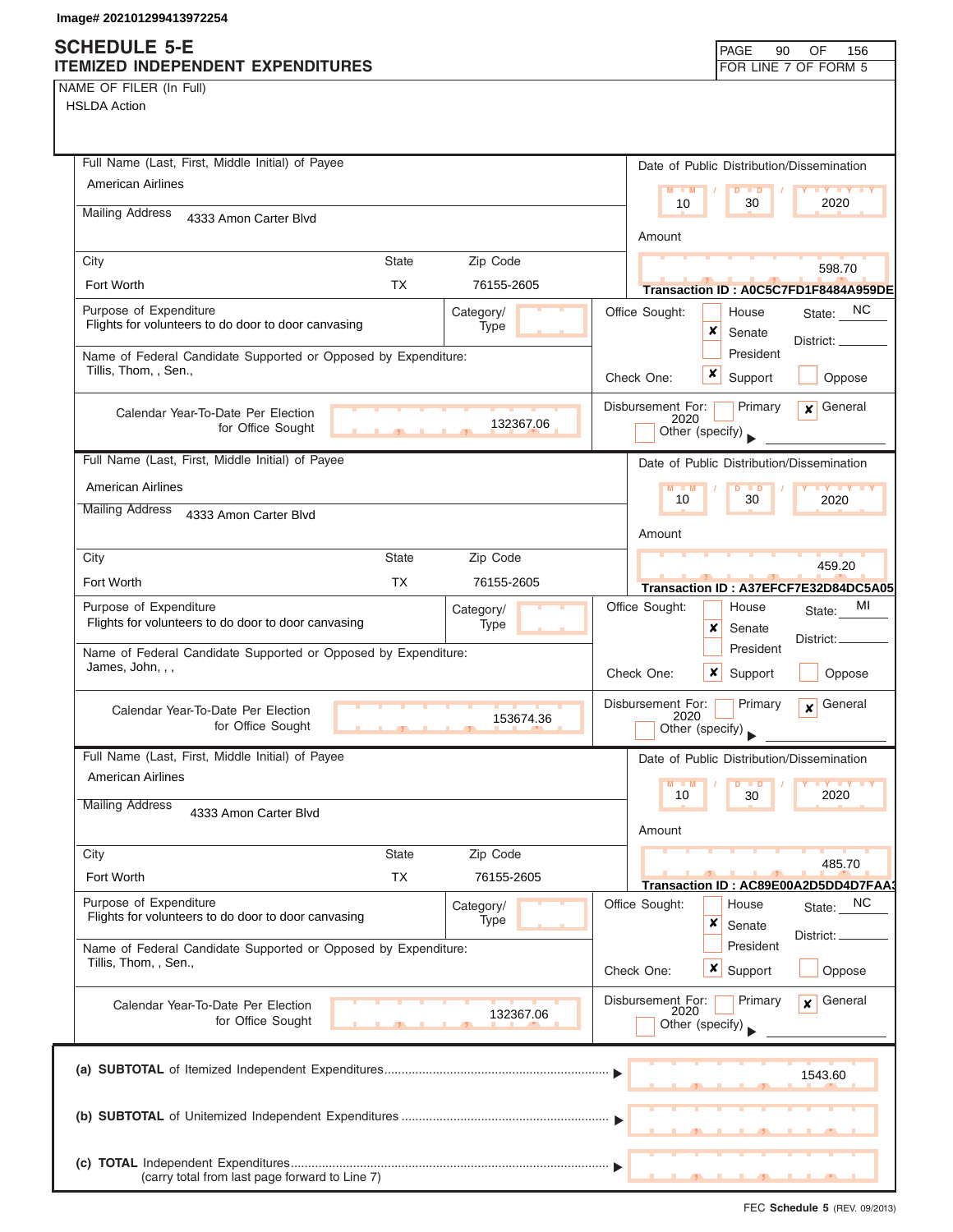# **SCHEDULE 5-E**

| NAME OF FILER (In Full) |  |  |
|-------------------------|--|--|
|-------------------------|--|--|

| SCHEDULE 5-E<br><b>ITEMIZED INDEPENDENT EXPENDITURES</b>                                |              |                   |            |                           | PAGE                                   | 91<br>OF<br>156<br>FOR LINE 7 OF FORM 5        |
|-----------------------------------------------------------------------------------------|--------------|-------------------|------------|---------------------------|----------------------------------------|------------------------------------------------|
| NAME OF FILER (In Full)<br><b>HSLDA Action</b>                                          |              |                   |            |                           |                                        |                                                |
| Full Name (Last, First, Middle Initial) of Payee                                        |              |                   |            |                           |                                        | Date of Public Distribution/Dissemination      |
| <b>United Airlines</b>                                                                  |              |                   |            | M<br>$-M$<br>10           | $\overline{D}$<br>$\blacksquare$<br>30 | 2020                                           |
| <b>Mailing Address</b><br>PO Box 6649                                                   |              |                   |            | Amount                    |                                        |                                                |
| City                                                                                    | <b>State</b> | Zip Code          |            |                           |                                        | 639.57                                         |
| Chicago                                                                                 | IL           | 60606-0649        |            |                           |                                        | <b>Transaction ID: A6D82C62546534444A1B</b>    |
| Purpose of Expenditure<br>Flights for volunteers to do door to door canvasing           |              | Category/<br>Type |            | Office Sought:            | House<br>×<br>Senate                   | State: MI                                      |
| Name of Federal Candidate Supported or Opposed by Expenditure:<br>James, John, , ,      |              |                   | Check One: |                           | President<br>x<br>Support              | District: __<br>Oppose                         |
| Calendar Year-To-Date Per Election<br>for Office Sought                                 |              | 153674.36         |            | Disbursement For:<br>2020 | Primary<br>Other (specify)             | General<br>$\mathbf{x}$                        |
| Full Name (Last, First, Middle Initial) of Payee                                        |              |                   |            |                           |                                        | Date of Public Distribution/Dissemination      |
| <b>American Airlines</b>                                                                |              |                   |            |                           | D<br>$\Box$                            |                                                |
| <b>Mailing Address</b><br>4333 Amon Carter Blvd                                         |              |                   |            | 10                        | 30                                     | 2020                                           |
|                                                                                         |              |                   |            | Amount                    |                                        |                                                |
| City                                                                                    | <b>State</b> | Zip Code          |            |                           |                                        | 345.20                                         |
| Fort Worth                                                                              | <b>TX</b>    | 76155-2605        |            |                           |                                        | Transaction ID: A714917D524B240E0804           |
| Purpose of Expenditure<br>Flights for volunteers to do door to door canvasing           |              | Category/<br>Type |            | Office Sought:            | House<br>x<br>Senate                   | MI<br>State:<br>District:                      |
| Name of Federal Candidate Supported or Opposed by Expenditure:<br>James, John, , ,      |              |                   |            | Check One:                | President<br>x<br>Support              | Oppose                                         |
| Calendar Year-To-Date Per Election<br>for Office Sought                                 | $\mathbf{r}$ | 153674.36         |            | Disbursement For:<br>2020 | Primary<br>Other (specify)             | General<br>$\boldsymbol{x}$                    |
| Full Name (Last, First, Middle Initial) of Payee                                        |              |                   |            |                           |                                        | Date of Public Distribution/Dissemination      |
| <b>American Airlines</b>                                                                |              |                   |            | $M - M$<br>10             | $\blacksquare$ D<br>30                 | 2020                                           |
| <b>Mailing Address</b><br>4333 Amon Carter Blvd                                         |              |                   |            | Amount                    |                                        |                                                |
| City                                                                                    | <b>State</b> | Zip Code          |            |                           |                                        |                                                |
| Fort Worth                                                                              | TX           | 76155-2605        |            |                           |                                        | 558.70<br>Transaction ID: A84E39C9CD0984401B67 |
| Purpose of Expenditure<br>Flights for volunteers to do door to door canvasing           |              | Category/<br>Type |            | Office Sought:            | House<br>×<br>Senate                   | <sub>NC</sub><br>State:                        |
| Name of Federal Candidate Supported or Opposed by Expenditure:<br>Tillis, Thom, , Sen., |              |                   | Check One: |                           | President<br><b>x</b> Support          | District: _<br>Oppose                          |
| Calendar Year-To-Date Per Election<br>for Office Sought                                 |              | 132367.06         |            | Disbursement For:<br>2020 | Primary<br>Other (specify)             | General<br>$\mathbf{x}$                        |
|                                                                                         |              |                   |            |                           |                                        | 1543.47                                        |
|                                                                                         |              |                   |            |                           |                                        |                                                |
| (carry total from last page forward to Line 7)                                          |              |                   |            |                           |                                        |                                                |

⅂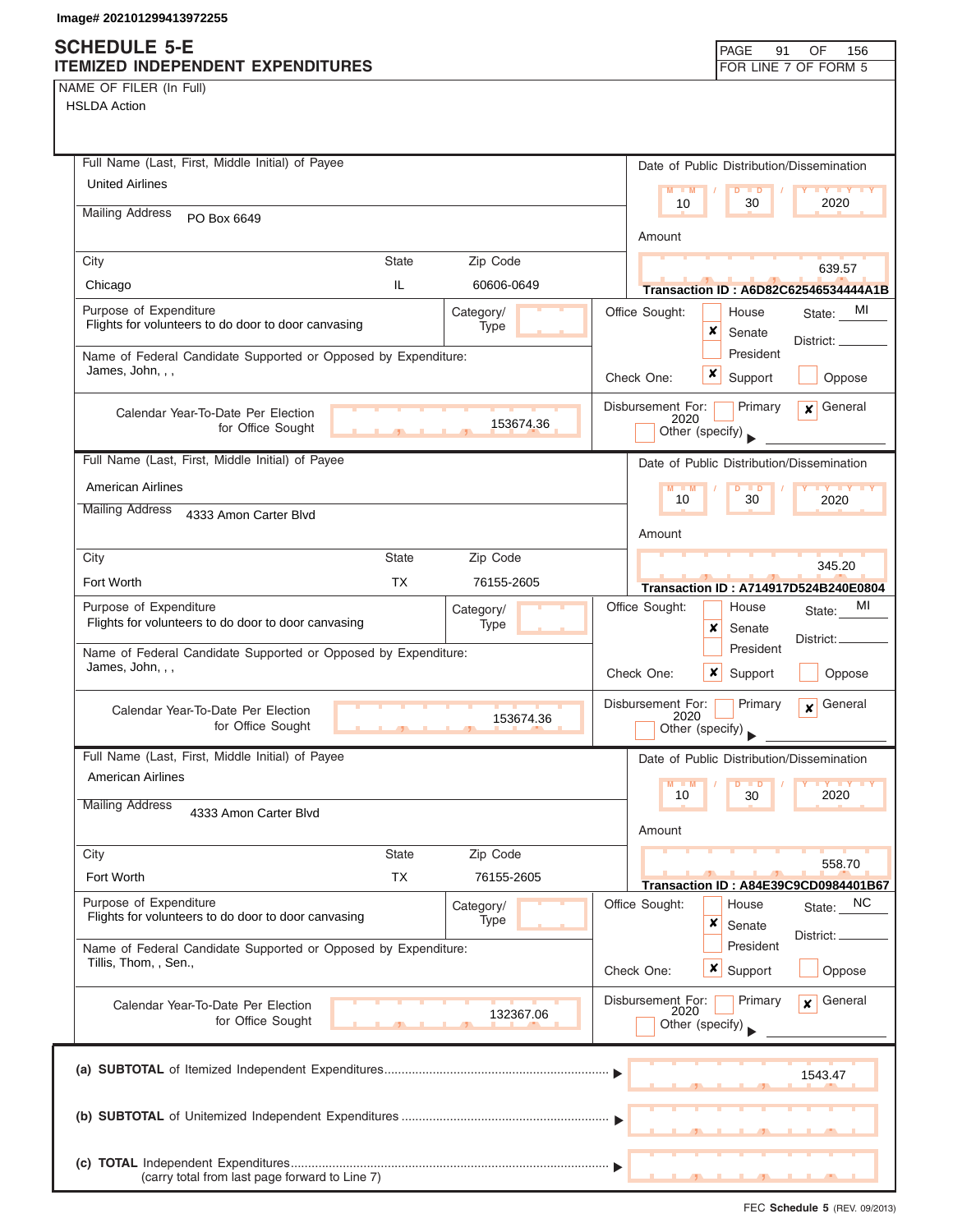OF 156

NAME OF FILER (In Full) HSLDA Action

| Full Name (Last, First, Middle Initial) of Payee                                                  | Date of Public Distribution/Dissemination                                          |
|---------------------------------------------------------------------------------------------------|------------------------------------------------------------------------------------|
| <b>Fairfield Inn &amp; Suites</b>                                                                 | $M - M$<br><b>LY LY LY</b><br>$D$ $D$<br>10<br>30<br>2020                          |
| <b>Mailing Address</b><br>578 Galleria Blvd                                                       | Amount                                                                             |
| <b>State</b><br>Zip Code                                                                          |                                                                                    |
| City<br>SC<br>Rock Hill<br>29730-6500                                                             | 20726.41                                                                           |
|                                                                                                   | Transaction ID: AAD0969DC8ACA4258822                                               |
| Purpose of Expenditure<br>Category/<br>Lodging for Grassroots volunteers doing canvassing<br>Type | Office Sought:<br>MI<br>House<br>State:<br>x<br>Senate<br>District: _              |
| Name of Federal Candidate Supported or Opposed by Expenditure:<br>James, John, , ,                | President<br>x<br>Support<br>Check One:<br>Oppose                                  |
|                                                                                                   |                                                                                    |
| Calendar Year-To-Date Per Election<br>153674.36<br>for Office Sought                              | Disbursement For:<br>$x$ General<br>Primary<br>2020<br>Other (specify)             |
| Full Name (Last, First, Middle Initial) of Payee                                                  | Date of Public Distribution/Dissemination                                          |
| <b>Enterprise Holdings</b>                                                                        | $M - M$<br><b>TY TY TY</b><br><b>D</b>                                             |
| <b>Mailing Address</b><br>2273 Research Blvd                                                      | 10<br>30<br>2020                                                                   |
| Ste 600                                                                                           | Amount                                                                             |
| Zip Code<br>City<br><b>State</b>                                                                  | 464.96                                                                             |
| Rockville<br><b>MD</b><br>20850-3298                                                              | Transaction ID: A3E23C38701A64041BEA                                               |
| Purpose of Expenditure<br>Category/                                                               | MI<br>Office Sought:<br>House<br>State:                                            |
| Rental vehicles for volunteer Canvassers<br>Type                                                  | ×<br>Senate                                                                        |
| Name of Federal Candidate Supported or Opposed by Expenditure:                                    | District:<br>President                                                             |
| James, John, , ,                                                                                  | Check One:<br>x<br>Support<br>Oppose                                               |
| Calendar Year-To-Date Per Election<br>153674.36<br>for Office Sought                              | Disbursement For:<br>Primary<br>General<br>$\mathbf{x}$<br>2020<br>Other (specify) |
| Full Name (Last, First, Middle Initial) of Payee                                                  | Date of Public Distribution/Dissemination                                          |
| Delta Airlines, Inc.                                                                              | $M - M$<br><b>IY IY IY</b><br>D<br>$\blacksquare$<br>2020<br>10<br>30              |
| <b>Mailing Address</b><br>PO Box 20706                                                            | Amount                                                                             |
| Zip Code<br>City<br><b>State</b>                                                                  |                                                                                    |
| GA<br>Atlanta<br>30320-6001                                                                       | 517.20                                                                             |
| Purpose of Expenditure<br>Category/<br>Flights for volunteers to do door to door canvasing        | Transaction ID: A0F69F4217E9646A4AA9<br>Office Sought:<br>House<br>MI<br>State:    |
| Type                                                                                              | ×<br>Senate<br>District:                                                           |
| Name of Federal Candidate Supported or Opposed by Expenditure:<br>James, John, , ,                | President<br>$\boldsymbol{x}$<br>Support<br>Oppose<br>Check One:                   |
| Calendar Year-To-Date Per Election<br>153674.36<br>for Office Sought                              | Disbursement For:<br>General<br>Primary<br>$\mathbf{x}$<br>2020<br>Other (specify) |
|                                                                                                   | 21708.57                                                                           |
|                                                                                                   |                                                                                    |
| (carry total from last page forward to Line 7)                                                    |                                                                                    |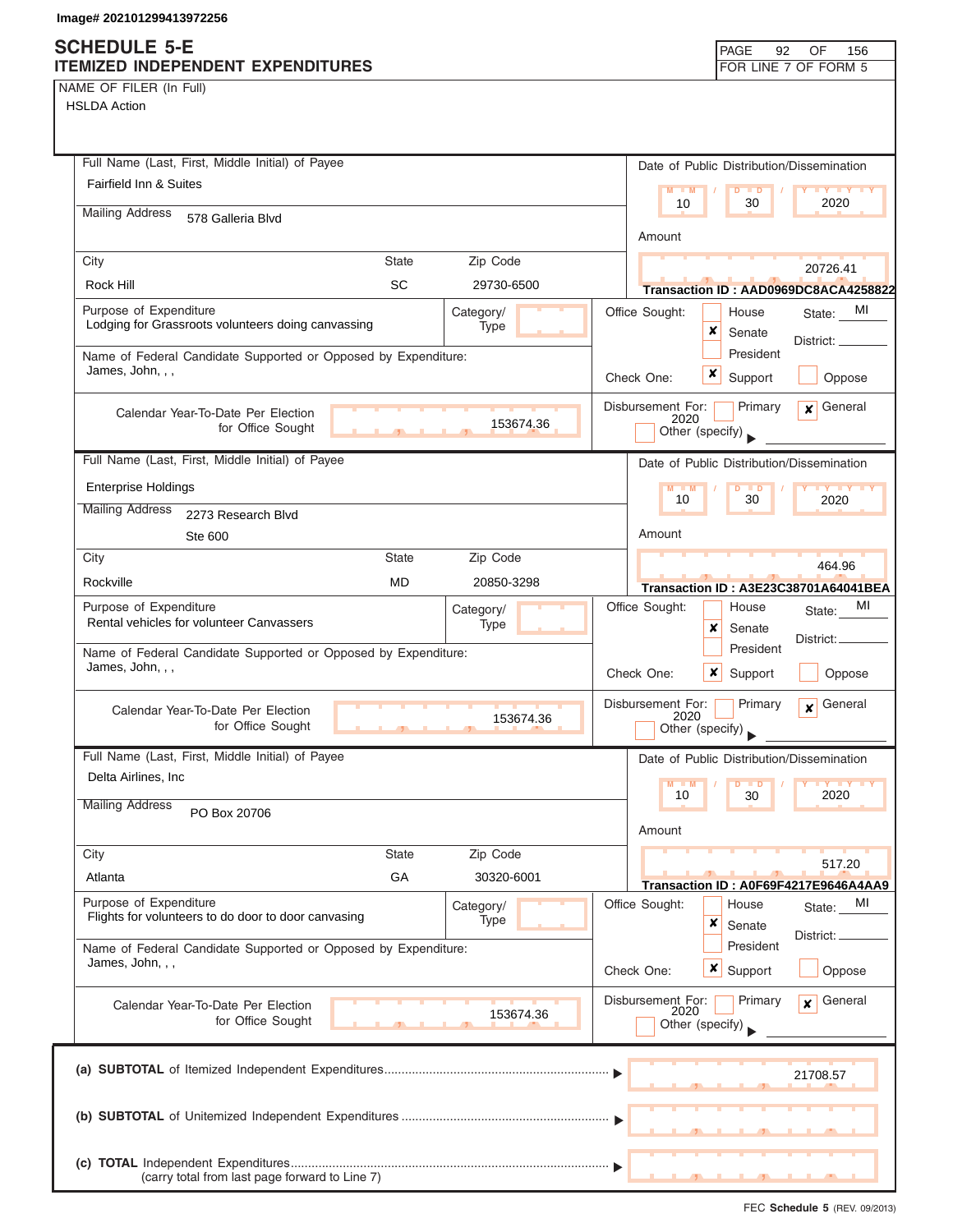## **SCHEDULE 5-E**

| NAME OF FILER (In Full) |  |  |
|-------------------------|--|--|
|-------------------------|--|--|

| <b>ITEMIZED INDEPENDENT EXPENDITURES</b>                                                           | FOR LINE 7 OF FORM 5                                                       |
|----------------------------------------------------------------------------------------------------|----------------------------------------------------------------------------|
| NAME OF FILER (In Full)                                                                            |                                                                            |
| <b>HSLDA Action</b>                                                                                |                                                                            |
|                                                                                                    |                                                                            |
|                                                                                                    |                                                                            |
| Full Name (Last, First, Middle Initial) of Payee<br><b>United Airlines</b>                         | Date of Public Distribution/Dissemination                                  |
|                                                                                                    | $M = M$<br>$D$ $\Box$ $D$<br><b>Y Y Y Y Y</b><br>10<br>30<br>2020          |
| <b>Mailing Address</b><br>PO Box 6649                                                              |                                                                            |
|                                                                                                    | Amount                                                                     |
| Zip Code<br>City<br><b>State</b>                                                                   | 462.94                                                                     |
| IL.<br>Chicago<br>60606-0649                                                                       | Transaction ID: A65EBFE4827384D54A7F                                       |
| Purpose of Expenditure<br>Category/                                                                | State: NC<br>Office Sought:<br>House                                       |
| Flights for volunteers to do door to door canvasing<br>Type                                        | ×<br>Senate                                                                |
| Name of Federal Candidate Supported or Opposed by Expenditure:                                     | District: ____<br>President                                                |
| Tillis, Thom, , Sen.,                                                                              | x<br>Support<br>Oppose<br>Check One:                                       |
|                                                                                                    |                                                                            |
| Calendar Year-To-Date Per Election                                                                 | $x$ General<br>Disbursement For:<br>Primary<br>2020                        |
| 132367.06<br>for Office Sought                                                                     | Other (specify)                                                            |
| Full Name (Last, First, Middle Initial) of Payee                                                   | Date of Public Distribution/Dissemination                                  |
| Delta Airlines, Inc                                                                                |                                                                            |
|                                                                                                    | $M - M$<br>$D$ $D$<br>10<br>30<br>2020                                     |
| <b>Mailing Address</b><br>PO Box 20706                                                             |                                                                            |
|                                                                                                    | Amount                                                                     |
| <b>State</b><br>Zip Code<br>City                                                                   | 530.20                                                                     |
| GA<br>30320-6001<br>Atlanta                                                                        | Transaction ID: A0A6E951EA8BF454BB6B                                       |
| Purpose of Expenditure<br>Category/                                                                | Office Sought:<br>MI<br>House<br>State:                                    |
| Flights for grassroots volunteers doing GOTV work<br>Type                                          | x<br>Senate                                                                |
| Name of Federal Candidate Supported or Opposed by Expenditure:                                     | District:.<br>President                                                    |
| James, John, , ,                                                                                   | Check One:<br>x<br>Oppose<br>Support                                       |
|                                                                                                    |                                                                            |
| Calendar Year-To-Date Per Election<br>153674.36                                                    | General<br>Disbursement For:<br>Primary<br>$\overline{\mathbf{x}}$<br>2020 |
| for Office Sought<br>$\mathbf{r}$                                                                  | Other (specify)                                                            |
| Full Name (Last, First, Middle Initial) of Payee                                                   | Date of Public Distribution/Dissemination                                  |
| American Airlines                                                                                  | $Y = Y = Y$<br>$M - M$                                                     |
| <b>Mailing Address</b><br>4333 Amon Carter Blvd                                                    | 2020<br>10<br>30                                                           |
|                                                                                                    | Amount                                                                     |
| Zip Code<br><b>State</b><br>City                                                                   |                                                                            |
| <b>TX</b><br>Fort Worth<br>76155-2605                                                              | 403.70                                                                     |
|                                                                                                    | Transaction ID: A8E394753F4E9489E925                                       |
| Purpose of Expenditure<br>Category/<br>Flights for volunteers to do door to door canvasing<br>Type | Office Sought:<br>NC<br>House<br>State:                                    |
|                                                                                                    | ×<br>Senate<br>District: <sub>-</sub>                                      |
| Name of Federal Candidate Supported or Opposed by Expenditure:<br>Tillis, Thom, , Sen.,            | President                                                                  |
|                                                                                                    | x<br>Support<br>Check One:<br>Oppose                                       |
| Calendar Year-To-Date Per Election                                                                 | Disbursement For:<br>Primary<br>General<br>$\mathbf{x}$                    |
| 132367.06<br>for Office Sought                                                                     | 2020<br>Other (specify)                                                    |
|                                                                                                    |                                                                            |
|                                                                                                    |                                                                            |
|                                                                                                    | 1396.84                                                                    |
|                                                                                                    |                                                                            |
|                                                                                                    |                                                                            |
|                                                                                                    |                                                                            |
| (carry total from last page forward to Line 7)                                                     |                                                                            |

PAGE 93

OF 156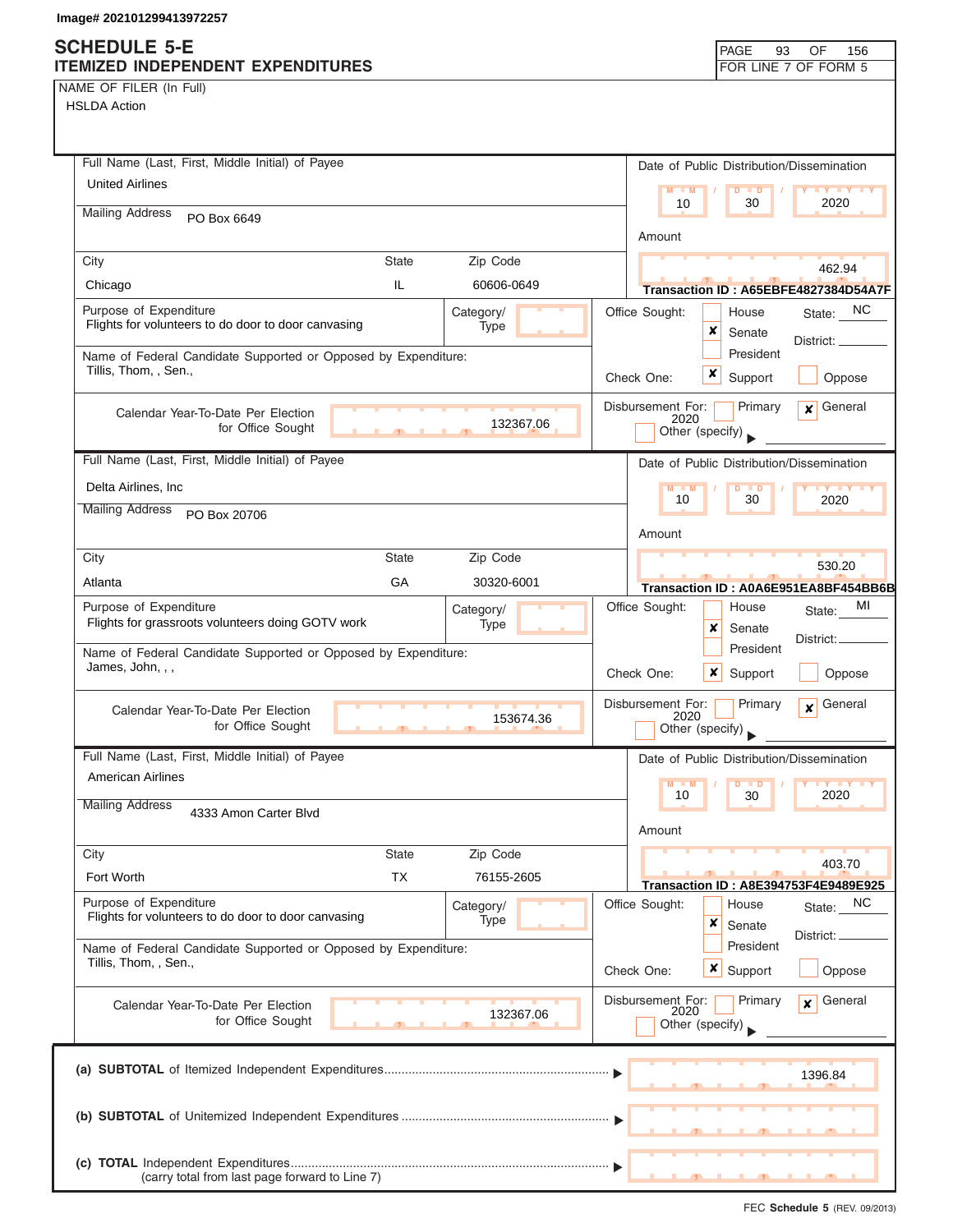NAME OF FILER (In Full)

| Full Name (Last, First, Middle Initial) of Payee                                   |                |                   |                           | Date of Public Distribution/Dissemination |                                                                                                          |
|------------------------------------------------------------------------------------|----------------|-------------------|---------------------------|-------------------------------------------|----------------------------------------------------------------------------------------------------------|
| <b>Enterprise Holdings</b>                                                         |                |                   | $M - M$                   | $\blacksquare$                            |                                                                                                          |
| <b>Mailing Address</b><br>2273 Research Blvd                                       |                |                   | 10                        | 30                                        | 2020                                                                                                     |
| Ste 600                                                                            |                |                   | Amount                    |                                           |                                                                                                          |
| City                                                                               | <b>State</b>   | Zip Code          |                           |                                           | 464.96                                                                                                   |
| Rockville                                                                          | MD             | 20850-3298        |                           |                                           | Transaction ID:AE0E89AB626CB49568CA                                                                      |
| Purpose of Expenditure<br>Rental vehicles for volunteer Canvassers                 |                | Category/<br>Type | Office Sought:            | House<br>x<br>Senate                      | MI<br>State:                                                                                             |
| Name of Federal Candidate Supported or Opposed by Expenditure:                     |                |                   |                           | President                                 | District: _                                                                                              |
| James, John, , ,                                                                   |                |                   | Check One:                | x<br>Support                              | Oppose                                                                                                   |
| Calendar Year-To-Date Per Election<br>for Office Sought                            | $\overline{1}$ | 153674.36         | Disbursement For:<br>2020 | Primary<br>Other (specify)                | $\mathbf x$ General                                                                                      |
| Full Name (Last, First, Middle Initial) of Payee                                   |                |                   |                           | Date of Public Distribution/Dissemination |                                                                                                          |
| <b>Enterprise Holdings</b>                                                         |                |                   | $M - M$                   | $D$ $D$                                   | $\blacksquare$ $\blacksquare$ $\blacksquare$ $\blacksquare$ $\blacksquare$ $\blacksquare$ $\blacksquare$ |
| <b>Mailing Address</b><br>2273 Research Blvd                                       |                |                   | 10                        | 30                                        | 2020                                                                                                     |
| Ste 600                                                                            |                |                   | Amount                    |                                           |                                                                                                          |
| City                                                                               | State          | Zip Code          |                           |                                           | 182.34                                                                                                   |
| Rockville                                                                          | MD             | 20850-3298        |                           |                                           | Transaction ID: ADF08B4A4A4D84D1F996                                                                     |
| Purpose of Expenditure                                                             |                | Category/         | Office Sought:            | House                                     | MI<br>State:                                                                                             |
| Rental Vehicles for uncoordinated grassroots canvassers                            |                | Type              |                           | x<br>Senate                               |                                                                                                          |
| Name of Federal Candidate Supported or Opposed by Expenditure:<br>James, John, , , |                |                   | Check One:                | President<br>$\boldsymbol{x}$<br>Support  | District:<br>Oppose                                                                                      |
| Calendar Year-To-Date Per Election<br>for Office Sought                            |                | 153674.36         | Disbursement For:<br>2020 | Primary<br>Other (specify)                | General<br>$\mathbf{x}$                                                                                  |
| Full Name (Last, First, Middle Initial) of Payee                                   |                |                   |                           | Date of Public Distribution/Dissemination |                                                                                                          |
| <b>American Airlines</b>                                                           |                |                   | $M - M$<br>10             | $\overline{D}$<br>$\blacksquare$<br>30    | $Y$ $Y$<br>2020                                                                                          |
| <b>Mailing Address</b><br>4333 Amon Carter Blvd                                    |                |                   | Amount                    |                                           |                                                                                                          |
| City                                                                               | <b>State</b>   | Zip Code          |                           |                                           |                                                                                                          |
| Fort Worth                                                                         | <b>TX</b>      | 76155-2605        |                           |                                           | 418.70                                                                                                   |
| Purpose of Expenditure                                                             |                | Category/         | Office Sought:            | House                                     | Transaction ID: A788C4165E4E34D1D90B<br>MI<br>State:                                                     |
| Flights for grassroots volunteers doing GOTV work                                  |                | Type              |                           | ×<br>Senate                               |                                                                                                          |
| Name of Federal Candidate Supported or Opposed by Expenditure:                     |                |                   |                           | President                                 | District:                                                                                                |
| James, John, , ,                                                                   |                |                   | Check One:                | <b>x</b> Support                          | Oppose                                                                                                   |
| Calendar Year-To-Date Per Election<br>for Office Sought                            |                | 153674.36         | Disbursement For:<br>2020 | Primary<br>Other (specify)                | General<br>$\boldsymbol{x}$                                                                              |
|                                                                                    |                |                   |                           |                                           |                                                                                                          |
|                                                                                    |                |                   |                           |                                           | 1066.00                                                                                                  |
|                                                                                    |                |                   |                           |                                           |                                                                                                          |
| (carry total from last page forward to Line 7)                                     |                |                   |                           |                                           |                                                                                                          |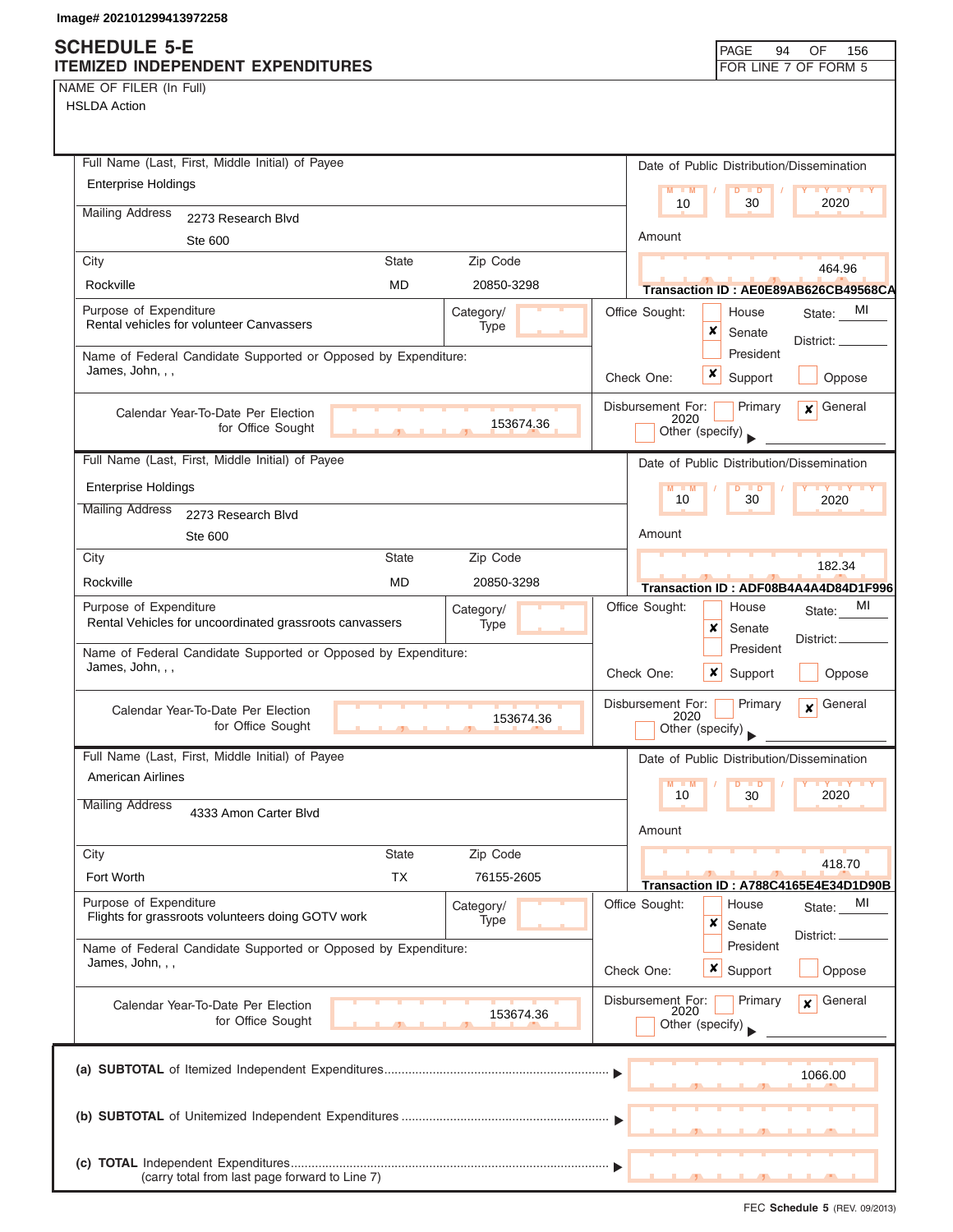### **SCHEDULE 5-E ITEMIZED INDEPENDENT EXPENDITURES FOR LINE 7 OF FORM 5**

**(c) TOTAL** Independent Expenditures ............................................................................................

(carry total from last page forward to Line 7)

| NAME OF FILER (In Full)                                                                 |              |                   |                           |                                           |                                      |
|-----------------------------------------------------------------------------------------|--------------|-------------------|---------------------------|-------------------------------------------|--------------------------------------|
| <b>HSLDA Action</b>                                                                     |              |                   |                           |                                           |                                      |
|                                                                                         |              |                   |                           |                                           |                                      |
| Full Name (Last, First, Middle Initial) of Payee                                        |              |                   |                           |                                           |                                      |
| Delta Airlines, Inc                                                                     |              |                   |                           | Date of Public Distribution/Dissemination |                                      |
|                                                                                         |              |                   | 10                        | 30                                        | 2020                                 |
| <b>Mailing Address</b><br>PO Box 20706                                                  |              |                   |                           |                                           |                                      |
|                                                                                         |              |                   | Amount                    |                                           |                                      |
| City                                                                                    | State        | Zip Code          |                           |                                           | 603.70                               |
| Atlanta                                                                                 | GA           | 30320-6001        |                           |                                           | Transaction ID: A54B38F6B12494165B07 |
| Purpose of Expenditure<br>Flights for volunteers to do door to door canvasing           |              | Category/         | Office Sought:            | House                                     | <sub>NC</sub><br>State:              |
|                                                                                         |              | Type              |                           | ×<br>Senate                               | District:                            |
| Name of Federal Candidate Supported or Opposed by Expenditure:<br>Tillis, Thom, , Sen., |              |                   |                           | President                                 |                                      |
|                                                                                         |              |                   | Check One:                | x<br>Support                              | Oppose                               |
| Calendar Year-To-Date Per Election                                                      |              |                   | Disbursement For:         | Primary                                   | General<br>$\boldsymbol{x}$          |
| for Office Sought                                                                       |              | 132367.06         | 2020                      | Other (specify)                           |                                      |
| Full Name (Last, First, Middle Initial) of Payee                                        |              |                   |                           | Date of Public Distribution/Dissemination |                                      |
|                                                                                         |              |                   |                           |                                           |                                      |
| Chick-Fil-A<br><b>Mailing Address</b>                                                   |              |                   | $M - M$<br>10             | 30                                        | 2020                                 |
| 2245 Dave Lyle Blvd                                                                     |              |                   |                           |                                           |                                      |
|                                                                                         |              |                   | Amount                    |                                           |                                      |
| City                                                                                    | <b>State</b> | Zip Code          |                           |                                           | 72.74                                |
| Rock Hill                                                                               | SC           | 29730-4973        |                           |                                           | Transaction ID: AA31A050B1D4D4121886 |
| Purpose of Expenditure<br>Food for grassroots volunteers                                |              | Category/<br>Type | Office Sought:            | House                                     | NC.<br>State:                        |
|                                                                                         |              |                   |                           | ×<br>Senate                               | District:                            |
| Name of Federal Candidate Supported or Opposed by Expenditure:<br>Tillis, Thom, , Sen., |              |                   |                           | President                                 |                                      |
|                                                                                         |              |                   | Check One:                | x<br>Support                              | Oppose                               |
| Calendar Year-To-Date Per Election                                                      |              |                   | Disbursement For:<br>2020 | Primary                                   | General<br>X                         |
| for Office Sought                                                                       |              | 132367.06         |                           | Other (specify)                           |                                      |
| Full Name (Last, First, Middle Initial) of Payee                                        |              |                   |                           | Date of Public Distribution/Dissemination |                                      |
| <b>American Airlines</b>                                                                |              |                   | M<br>M                    | . ∍                                       |                                      |
| <b>Mailing Address</b>                                                                  |              |                   | 10                        | 30                                        | 2020                                 |
| 4333 Amon Carter Blvd                                                                   |              |                   | Amount                    |                                           |                                      |
| City                                                                                    | <b>State</b> | Zip Code          |                           |                                           |                                      |
| Fort Worth                                                                              | <b>TX</b>    | 76155-2605        |                           |                                           | 218.70                               |
| Purpose of Expenditure                                                                  |              |                   |                           |                                           | Transaction ID: A9C1327E791EE47C19F4 |
| Flights for volunteers to do door to door canvasing                                     |              | Category/<br>Type | Office Sought:            | House<br>×<br>Senate                      | NC<br>State:                         |
| Name of Federal Candidate Supported or Opposed by Expenditure:                          |              |                   |                           | President                                 | District:                            |
| Tillis, Thom, , Sen.,                                                                   |              |                   | Check One:                | x<br>Support                              | Oppose                               |
|                                                                                         |              |                   |                           |                                           |                                      |
| Calendar Year-To-Date Per Election<br>for Office Sought                                 |              | 132367.06         | Disbursement For:<br>2020 | Primary                                   | General<br>$\mathbf{x}$              |
|                                                                                         |              |                   |                           | Other (specify)                           |                                      |
|                                                                                         |              |                   |                           |                                           |                                      |
|                                                                                         |              |                   |                           |                                           | 895.14                               |
|                                                                                         |              |                   |                           |                                           |                                      |
|                                                                                         |              |                   |                           |                                           |                                      |

FEC **Schedule 5** (REV. 09/2013)

▲ ▲ ▲ , , .

…… ▶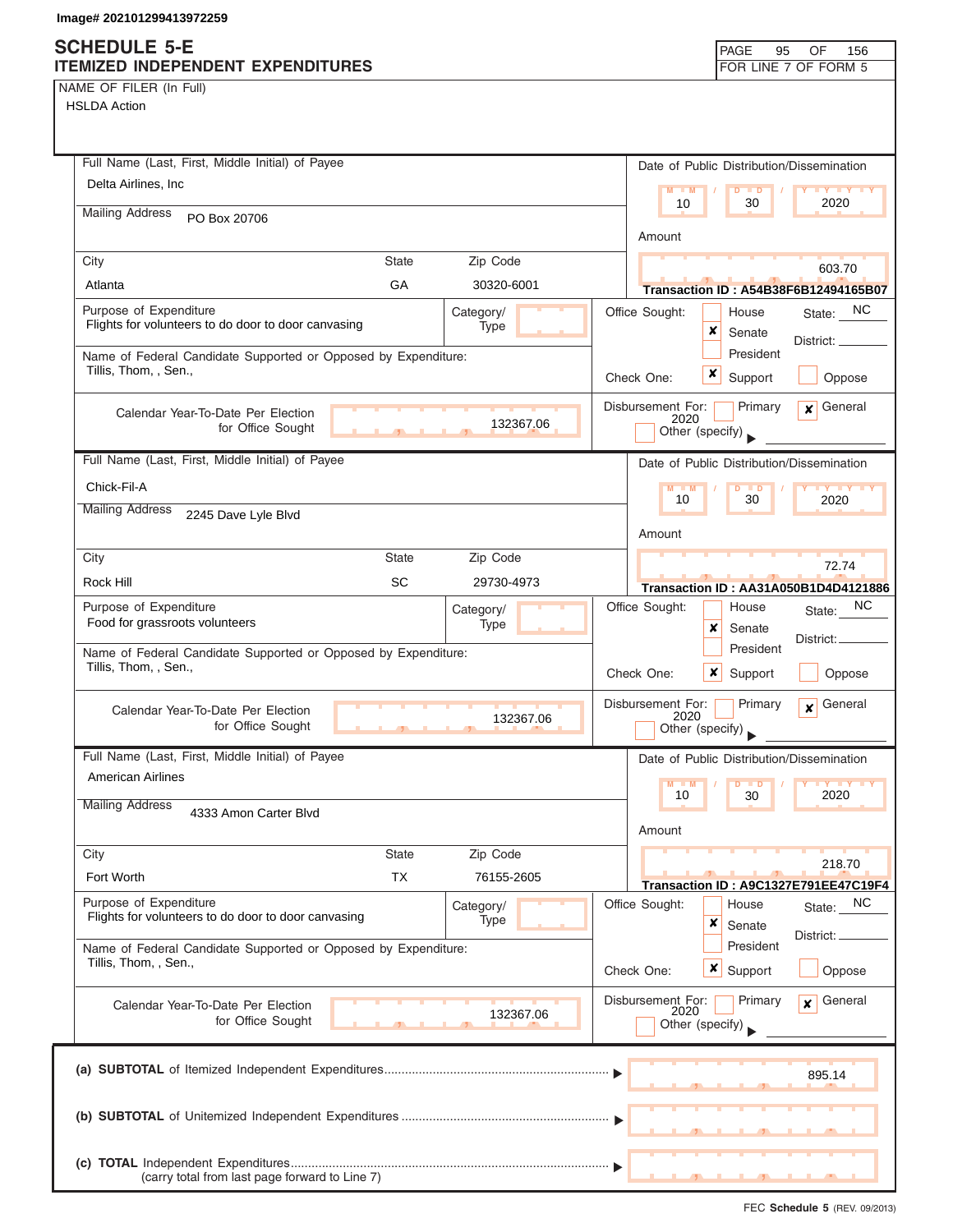NAME OF FILER (In Full)

|                            | Full Name (Last, First, Middle Initial) of Payee               |                                             |            |           |                           |                  |                     | Date of Public Distribution/Dissemination      |  |
|----------------------------|----------------------------------------------------------------|---------------------------------------------|------------|-----------|---------------------------|------------------|---------------------|------------------------------------------------|--|
| <b>Enterprise Holdings</b> |                                                                |                                             |            |           | $M - M$                   |                  | D<br>$\blacksquare$ | <b>TY TY TY</b>                                |  |
| <b>Mailing Address</b>     | 2273 Research Blvd                                             |                                             |            |           | 10                        |                  | 30                  | 2020                                           |  |
|                            | Ste 600                                                        |                                             |            |           | Amount                    |                  |                     |                                                |  |
| City                       |                                                                | <b>State</b>                                | Zip Code   |           |                           |                  |                     | 464.96                                         |  |
| Rockville                  |                                                                | MD                                          | 20850-3298 |           |                           |                  |                     | Transaction ID: A79E941D1A89E4BC587C           |  |
| Purpose of Expenditure     |                                                                |                                             | Category/  |           | Office Sought:            |                  | House               | MI<br>State:                                   |  |
|                            | Rental vehicles for volunteer Canvassers                       |                                             | Type       |           |                           | ×                | Senate              | District: __                                   |  |
|                            | Name of Federal Candidate Supported or Opposed by Expenditure: |                                             |            |           |                           |                  | President           |                                                |  |
| James, John, , ,           |                                                                |                                             |            |           | Check One:                | x                | Support             | Oppose                                         |  |
|                            | Calendar Year-To-Date Per Election                             |                                             |            |           | Disbursement For:         |                  | Primary             | General<br>$\mathbf{x}$                        |  |
|                            | for Office Sought                                              | <b>The Contract of Contract of Contract</b> |            | 153674.36 | 2020<br>Other (specify)   |                  |                     |                                                |  |
|                            | Full Name (Last, First, Middle Initial) of Payee               |                                             |            |           |                           |                  |                     | Date of Public Distribution/Dissemination      |  |
| Delta Airlines, Inc        |                                                                |                                             |            |           | $M - M$                   |                  | D<br>$\blacksquare$ |                                                |  |
| <b>Mailing Address</b>     | PO Box 20706                                                   |                                             |            |           | 10                        |                  | 30                  | 2020                                           |  |
|                            |                                                                |                                             |            |           | Amount                    |                  |                     |                                                |  |
| City                       |                                                                | <b>State</b>                                | Zip Code   |           |                           |                  |                     | 357.20                                         |  |
| Atlanta                    |                                                                | GA                                          | 30320-6001 |           |                           |                  |                     | <b>Transaction ID: AF1D33A0142424707A70</b>    |  |
| Purpose of Expenditure     |                                                                |                                             | Category/  |           | Office Sought:            |                  | House               | MI<br>State:                                   |  |
|                            | Flights for volunteers to do door to door canvasing            |                                             | Type       |           |                           | x                | Senate              | District:                                      |  |
|                            | Name of Federal Candidate Supported or Opposed by Expenditure: |                                             |            |           |                           |                  | President           |                                                |  |
| James, John, , ,           |                                                                |                                             |            |           | Check One:                | $\boldsymbol{x}$ | Support             | Oppose                                         |  |
|                            | Calendar Year-To-Date Per Election                             |                                             |            |           | Disbursement For:<br>2020 |                  | Primary             | General<br>$\mathbf{x}$                        |  |
|                            | for Office Sought                                              | $\mathbf{F}$                                |            | 153674.36 | Other (specify)           |                  |                     |                                                |  |
|                            | Full Name (Last, First, Middle Initial) of Payee               |                                             |            |           |                           |                  |                     | Date of Public Distribution/Dissemination      |  |
| <b>United Airlines</b>     |                                                                |                                             |            |           | $M - M$                   |                  | $D$ $D$             | <b>IV IV IV</b>                                |  |
| <b>Mailing Address</b>     | PO Box 6649                                                    |                                             |            |           | 10                        |                  | 30                  | 2020                                           |  |
|                            |                                                                |                                             |            |           | Amount                    |                  |                     |                                                |  |
| City                       |                                                                | <b>State</b>                                | Zip Code   |           |                           |                  |                     |                                                |  |
| Chicago                    |                                                                | IL                                          | 60606-0649 |           |                           |                  |                     | 345.12<br>Transaction ID: A37A303B9240B4BAF9F8 |  |
| Purpose of Expenditure     |                                                                |                                             | Category/  |           | Office Sought:            |                  | House               | MI<br>State:                                   |  |
|                            | Flights for volunteers to do door to door canvasing            |                                             | Type       |           |                           | ×                | Senate              | District:                                      |  |
|                            | Name of Federal Candidate Supported or Opposed by Expenditure: |                                             |            |           |                           |                  | President           |                                                |  |
| James, John, , ,           |                                                                |                                             |            |           | Check One:                |                  | <b>x</b> Support    | Oppose                                         |  |
|                            | Calendar Year-To-Date Per Election                             |                                             |            |           | Disbursement For:<br>2020 |                  | Primary             | General<br>$\boldsymbol{x}$                    |  |
|                            | for Office Sought                                              |                                             |            | 153674.36 | Other (specify)           |                  |                     |                                                |  |
|                            |                                                                |                                             |            |           |                           |                  |                     |                                                |  |
|                            |                                                                |                                             |            |           |                           |                  |                     | 1167.28                                        |  |
|                            |                                                                |                                             |            |           |                           |                  |                     |                                                |  |
|                            |                                                                |                                             |            |           |                           |                  |                     |                                                |  |
|                            |                                                                |                                             |            |           |                           |                  |                     |                                                |  |
|                            | (carry total from last page forward to Line 7)                 |                                             |            |           |                           |                  |                     |                                                |  |
|                            |                                                                |                                             |            |           |                           |                  |                     |                                                |  |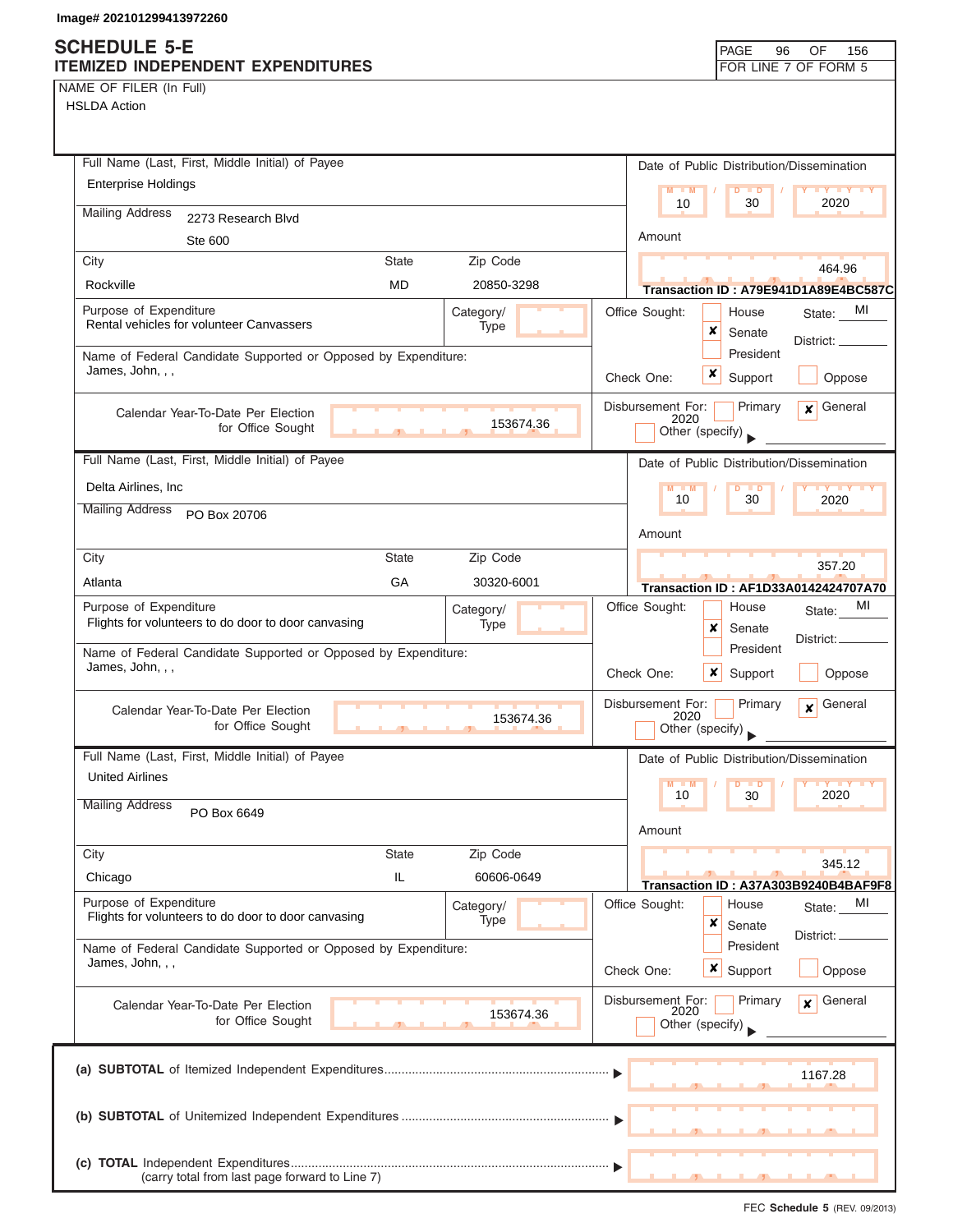| Full Name (Last, First, Middle Initial) of Payee                                                          | Date of Public Distribution/Dissemination                                          |
|-----------------------------------------------------------------------------------------------------------|------------------------------------------------------------------------------------|
| American Airlines                                                                                         | $M - M$<br>$\blacksquare$<br>30<br>2020<br>10                                      |
| <b>Mailing Address</b><br>4333 Amon Carter Blvd                                                           |                                                                                    |
|                                                                                                           | Amount                                                                             |
| <b>State</b><br>City<br>Zip Code<br><b>TX</b><br><b>Fort Worth</b>                                        | 274.70                                                                             |
| 76155-2605                                                                                                | Transaction ID: A5988F674B65F434FA3C                                               |
| Purpose of Expenditure<br>Category/<br>Flights for volunteers to do door to door canvasing<br><b>Type</b> | State: NC<br>Office Sought:<br>House<br>×<br>Senate                                |
| Name of Federal Candidate Supported or Opposed by Expenditure:                                            | District: _<br>President                                                           |
| Tillis, Thom, , Sen.,                                                                                     | x<br>Check One:<br>Support<br>Oppose                                               |
| Calendar Year-To-Date Per Election                                                                        | Disbursement For:<br>Primary<br>General<br>$\mathbf{x}$                            |
| 132367.06<br>for Office Sought                                                                            | 2020<br>Other (specify)                                                            |
| Full Name (Last, First, Middle Initial) of Payee                                                          | Date of Public Distribution/Dissemination                                          |
| <b>American Airlines</b>                                                                                  | $M - M$                                                                            |
| <b>Mailing Address</b><br>4333 Amon Carter Blvd                                                           | 10<br>30<br>2020                                                                   |
|                                                                                                           | Amount                                                                             |
| <b>State</b><br>Zip Code<br>City                                                                          | 418.70                                                                             |
| Fort Worth<br>TX<br>76155-2605                                                                            | Transaction ID: AED3D7F155AF74030843                                               |
| Purpose of Expenditure<br>Category/<br>Flights for volunteers to do door to door canvasing<br>Type        | NC.<br>Office Sought:<br>House<br>State:                                           |
|                                                                                                           | x<br>Senate<br>District:.<br>President                                             |
| Name of Federal Candidate Supported or Opposed by Expenditure:<br>Tillis, Thom, , Sen.,                   | Check One:<br>x<br>Support<br>Oppose                                               |
| Calendar Year-To-Date Per Election<br>132367.06<br>for Office Sought                                      | Disbursement For:<br>Primary<br>General<br>$\mathbf{x}$<br>2020<br>Other (specify) |
| Full Name (Last, First, Middle Initial) of Payee                                                          | Date of Public Distribution/Dissemination                                          |
| American Airlines                                                                                         | $\blacksquare$                                                                     |
| <b>Mailing Address</b><br>4333 Amon Carter Blvd                                                           | 2020<br>10<br>30<br>Amount                                                         |
| Zip Code<br>City<br><b>State</b>                                                                          |                                                                                    |
| <b>TX</b><br>Fort Worth<br>76155-2605                                                                     | 478.20<br>Transaction ID: AFD3A977028914560987                                     |
| Purpose of Expenditure<br>Category/                                                                       | Office Sought:<br>MI<br>House<br>State:                                            |
| Flights for grassroots volunteers doing GOTV work<br>Type                                                 | ×<br>Senate<br>District:                                                           |
| Name of Federal Candidate Supported or Opposed by Expenditure:<br>James, John, , ,                        | President<br>x<br>Check One:<br>Support<br>Oppose                                  |
| Calendar Year-To-Date Per Election                                                                        | Disbursement For:<br>General<br>Primary<br>$\mathbf{x}$                            |
| 153674.36<br>for Office Sought                                                                            | 2020<br>Other (specify)                                                            |
|                                                                                                           | 1171.60                                                                            |
|                                                                                                           |                                                                                    |
|                                                                                                           |                                                                                    |
|                                                                                                           |                                                                                    |
| (carry total from last page forward to Line 7)                                                            |                                                                                    |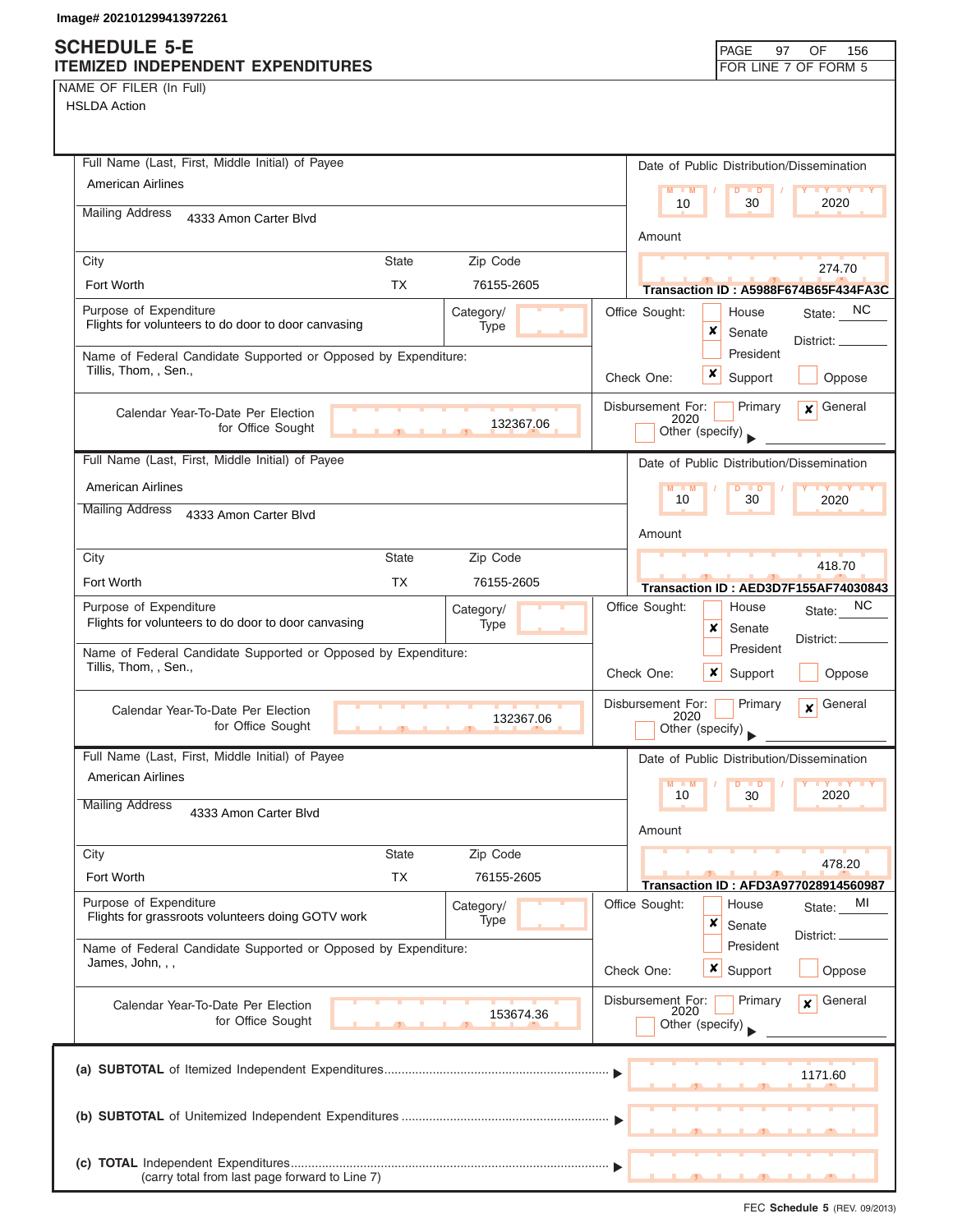### **SCHEDULE 5-E ITEMIZED INDEPENDENT EXPENDITURES FOR LINE 7 OF FORM 5**

NAME OF FILER (In Full)

| <b>HSLDA Action</b>                                                  |                                                                                    |
|----------------------------------------------------------------------|------------------------------------------------------------------------------------|
| Full Name (Last, First, Middle Initial) of Payee                     |                                                                                    |
| Delta Airlines, Inc.                                                 | Date of Public Distribution/Dissemination                                          |
|                                                                      | $M - M$<br><b>LY LY LY</b><br>$D$ $D$<br>10<br>30<br>2020                          |
| <b>Mailing Address</b><br>PO Box 20706                               | Amount                                                                             |
| <b>State</b><br>Zip Code<br>City                                     | 299.70                                                                             |
| GA<br>Atlanta<br>30320-6001                                          | Transaction ID: A2EA39ECFF8604918997                                               |
| Purpose of Expenditure<br>Category/                                  | Office Sought:<br>State: NC<br>House                                               |
| Flights for volunteers to do door to door canvasing<br>Type          | x<br>Senate<br>District: _                                                         |
| Name of Federal Candidate Supported or Opposed by Expenditure:       | President                                                                          |
| Tillis, Thom, , Sen.,                                                | x<br>Check One:<br>Support<br>Oppose                                               |
| Calendar Year-To-Date Per Election<br>132367.06                      | Disbursement For:<br>Primary<br>$\mathbf x$ General<br>2020                        |
| for Office Sought                                                    | Other (specify)                                                                    |
| Full Name (Last, First, Middle Initial) of Payee                     | Date of Public Distribution/Dissemination                                          |
| <b>Enterprise Holdings</b>                                           | <b>IV Y Y Y</b><br>$M - M$<br>$\blacksquare$                                       |
| <b>Mailing Address</b><br>2273 Research Blvd                         | 10<br>30<br>2020                                                                   |
| Ste 600                                                              | Amount                                                                             |
| Zip Code<br>City<br><b>State</b>                                     |                                                                                    |
| <b>MD</b><br>Rockville<br>20850-3298                                 | 464.96<br>Transaction ID: A9A3486A742E64DC6A08                                     |
| Purpose of Expenditure<br>Category/                                  | MI<br>Office Sought:<br>House<br>State:                                            |
| Rental vehicles for volunteer Canvassers<br>Type                     | x<br>Senate                                                                        |
| Name of Federal Candidate Supported or Opposed by Expenditure:       | District:<br>President                                                             |
| James, John, , ,                                                     | Check One:<br>x<br>Oppose<br>Support                                               |
| Calendar Year-To-Date Per Election<br>153674.36<br>for Office Sought | Disbursement For:<br>General<br>Primary<br>$\mathbf{x}$<br>2020<br>Other (specify) |
| Full Name (Last, First, Middle Initial) of Payee                     | Date of Public Distribution/Dissemination                                          |
| Delta Airlines, Inc                                                  | $M - M$<br>$D$ $D$                                                                 |
| <b>Mailing Address</b><br>PO Box 20706                               | 2020<br>10<br>30                                                                   |
|                                                                      | Amount                                                                             |
| Zip Code<br>City<br><b>State</b>                                     |                                                                                    |
| GA<br>Atlanta<br>30320-6001                                          | 357.20                                                                             |
| Purpose of Expenditure<br>Category/                                  | Transaction ID: A06F4B5FA8BBE44FE9C3<br>Office Sought:<br>House<br>MI              |
| Flights for volunteers to do door to door canvasing<br>Type          | State:<br>×<br>Senate                                                              |
| Name of Federal Candidate Supported or Opposed by Expenditure:       | District:<br>President                                                             |
| James, John, , ,                                                     | $\boldsymbol{x}$<br>Check One:<br>Support<br>Oppose                                |
| Calendar Year-To-Date Per Election<br>153674.36<br>for Office Sought | Disbursement For:<br>General<br>Primary<br>$\mathbf{x}$<br>2020<br>Other (specify) |
|                                                                      | 1121.86                                                                            |
|                                                                      |                                                                                    |
|                                                                      |                                                                                    |
|                                                                      |                                                                                    |
| (carry total from last page forward to Line 7)                       |                                                                                    |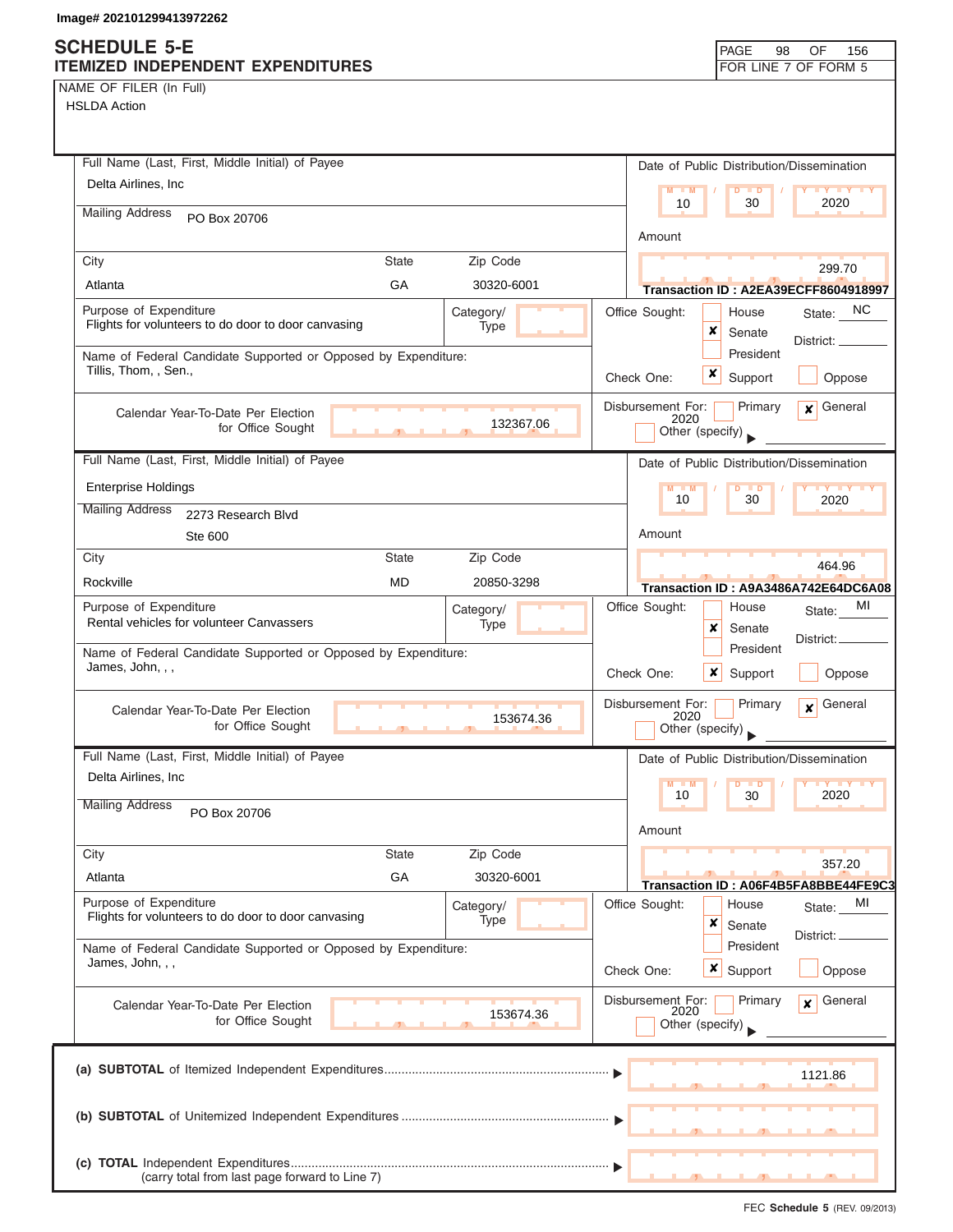# **SCHEDULE 5-E**

| SCHEDULE 5-E<br><b>ITEMIZED INDEPENDENT EXPENDITURES</b>                                |                                |                   |                |                             | PAGE                                     | 99<br>OF<br>156<br>FOR LINE 7 OF FORM 5         |
|-----------------------------------------------------------------------------------------|--------------------------------|-------------------|----------------|-----------------------------|------------------------------------------|-------------------------------------------------|
| NAME OF FILER (In Full)<br><b>HSLDA Action</b>                                          |                                |                   |                |                             |                                          |                                                 |
| Full Name (Last, First, Middle Initial) of Payee                                        |                                |                   |                |                             |                                          | Date of Public Distribution/Dissemination       |
| <b>Towneplace Suites</b>                                                                |                                |                   |                | M<br>$\blacksquare$ M<br>10 | $\overline{D}$<br>$\blacksquare$<br>30   | 2020                                            |
| <b>Mailing Address</b><br>2135 Tabor Dr.                                                |                                |                   |                |                             |                                          |                                                 |
| City                                                                                    | <b>State</b>                   | Zip Code          |                | Amount                      |                                          |                                                 |
| Rock Hill                                                                               | <b>SC</b>                      | 29730-6501        |                |                             |                                          | 3898.50<br>Transaction ID: AD6AAB479155A416592C |
| Purpose of Expenditure<br>Lodging and Meeting Space for Grassroots Volunteers           |                                | Category/<br>Type |                | Office Sought:              | House<br>×<br>Senate                     | State: NC                                       |
| Name of Federal Candidate Supported or Opposed by Expenditure:<br>Tillis, Thom, , Sen., |                                |                   | Check One:     |                             | President<br>×<br>Support                | District:<br>Oppose                             |
| Calendar Year-To-Date Per Election<br>for Office Sought                                 |                                | 132367.06         |                | Disbursement For:<br>2020   | Primary<br>Other (specify)               | General<br>$\overline{\mathbf{x}}$              |
| Full Name (Last, First, Middle Initial) of Payee                                        |                                |                   |                |                             |                                          | Date of Public Distribution/Dissemination       |
| <b>American Airlines</b>                                                                |                                |                   |                | 10                          | $D$ $D$<br>30                            | 2020                                            |
| <b>Mailing Address</b><br>4333 Amon Carter Blvd                                         |                                |                   |                | Amount                      |                                          |                                                 |
| City                                                                                    | <b>State</b>                   | Zip Code          |                |                             |                                          |                                                 |
| Fort Worth                                                                              | <b>TX</b>                      | 76155-2605        |                |                             |                                          | 484.20<br>Transaction ID: ABBD68D992B2C4C7685C  |
| Purpose of Expenditure<br>Flights for grassroots volunteers doing GOTV work             |                                | Category/<br>Type |                | Office Sought:              | House<br>×<br>Senate                     | МI<br>State:                                    |
| Name of Federal Candidate Supported or Opposed by Expenditure:<br>James, John, , ,      |                                |                   | Check One:     |                             | President<br>×<br>Support                | District:<br>Oppose                             |
| Calendar Year-To-Date Per Election<br>for Office Sought                                 | a.<br>$\overline{\phantom{a}}$ | 153674.36         |                | Disbursement For:<br>2020   | Primary<br>Other (specify)               | General<br>$\boldsymbol{x}$                     |
| Full Name (Last, First, Middle Initial) of Payee                                        |                                |                   |                |                             |                                          | Date of Public Distribution/Dissemination       |
| <b>United Airlines</b>                                                                  |                                |                   |                | $M - M$<br>10               | $\blacksquare$<br>30                     | 2020                                            |
| <b>Mailing Address</b><br>PO Box 6649                                                   |                                |                   |                | Amount                      |                                          |                                                 |
| City                                                                                    | <b>State</b>                   | Zip Code          |                |                             |                                          | 345.12                                          |
| Chicago                                                                                 | IL                             | 60606-0649        |                |                             |                                          | Transaction ID: AE0582E42E80A410BA4D            |
| Purpose of Expenditure<br>Flights for volunteers to do door to door canvasing           |                                | Category/<br>Type | Office Sought: |                             | House<br>×<br>Senate                     | MI<br>State:<br>District: _                     |
| Name of Federal Candidate Supported or Opposed by Expenditure:<br>James, John, , ,      |                                |                   | Check One:     |                             | President<br>$\boldsymbol{x}$<br>Support | Oppose                                          |
| Calendar Year-To-Date Per Election<br>for Office Sought                                 |                                | 153674.36         |                | Disbursement For:<br>2020   | Primary<br>Other (specify)               | General<br>$\mathbf{x}$                         |
|                                                                                         |                                |                   |                |                             |                                          | 4727.82                                         |
|                                                                                         |                                |                   |                |                             |                                          |                                                 |
| (carry total from last page forward to Line 7)                                          |                                |                   |                |                             |                                          |                                                 |

FEC **Schedule 5** (REV. 09/2013)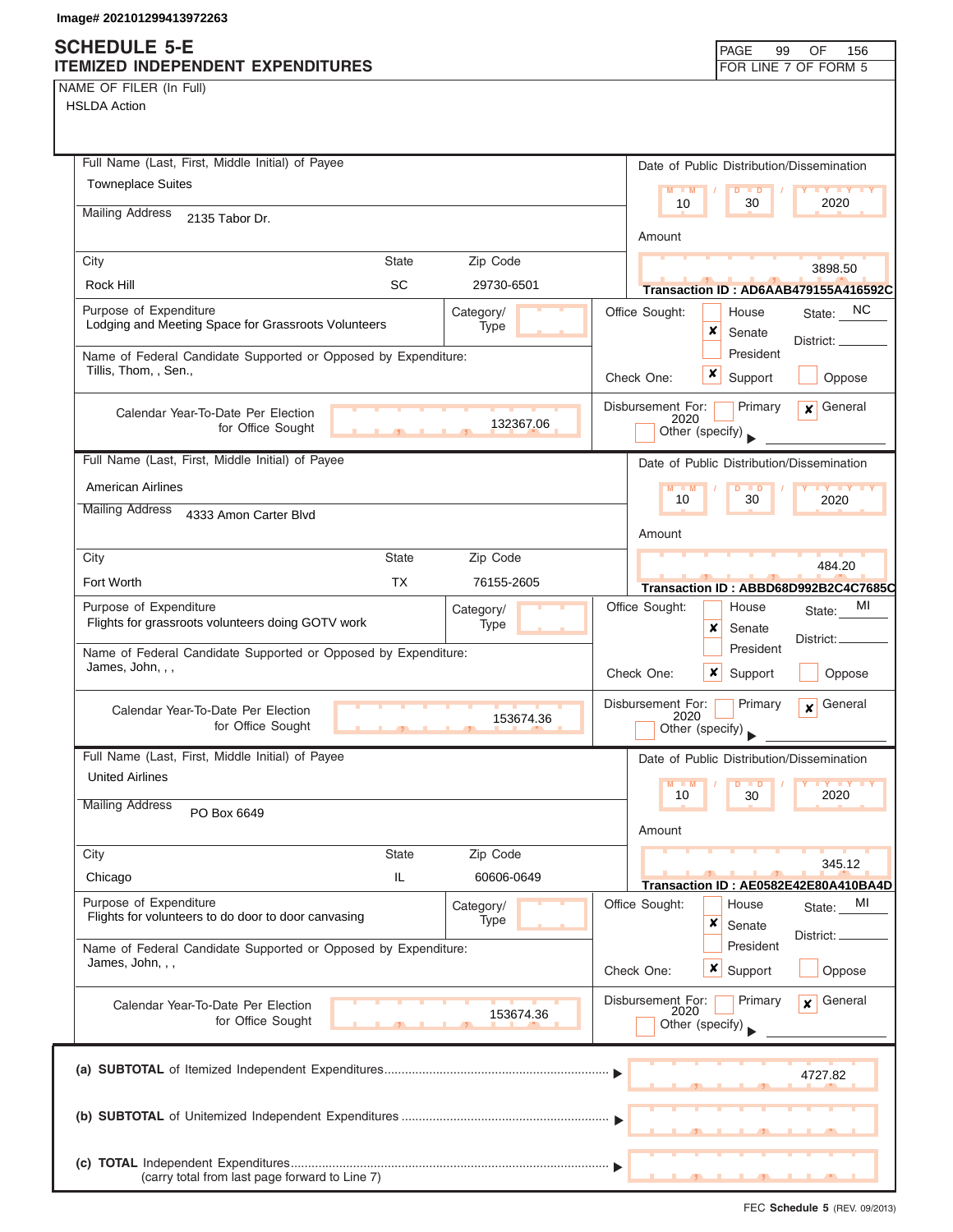NAME OF FILER (In Full)

| Full Name (Last, First, Middle Initial) of Payee                                        | Date of Public Distribution/Dissemination                                                                                                     |
|-----------------------------------------------------------------------------------------|-----------------------------------------------------------------------------------------------------------------------------------------------|
| American Airlines                                                                       | $M - M$<br>$D$ $D$<br><b>TY TY TY</b>                                                                                                         |
| <b>Mailing Address</b><br>4333 Amon Carter Blvd                                         | 10<br>30<br>2020                                                                                                                              |
|                                                                                         | Amount                                                                                                                                        |
| City<br><b>State</b><br>Zip Code                                                        | 603.70                                                                                                                                        |
| <b>TX</b><br>Fort Worth<br>76155-2605                                                   | Transaction ID: A029153EAC7A243A8BFC                                                                                                          |
| Purpose of Expenditure<br>Category/                                                     | State: NC<br>Office Sought:<br>House                                                                                                          |
| Flights for volunteers to do door to door canvasing<br>Type                             | x<br>Senate<br>District: _                                                                                                                    |
| Name of Federal Candidate Supported or Opposed by Expenditure:<br>Tillis, Thom, , Sen., | President                                                                                                                                     |
|                                                                                         | x<br>Support<br>Check One:<br>Oppose                                                                                                          |
| Calendar Year-To-Date Per Election                                                      | General<br>Disbursement For:<br>Primary<br>$\mathbf{x}$<br>2020                                                                               |
| 132367.06<br>for Office Sought                                                          | Other (specify)                                                                                                                               |
| Full Name (Last, First, Middle Initial) of Payee                                        | Date of Public Distribution/Dissemination                                                                                                     |
| <b>United Airlines</b>                                                                  | $M - M$<br>$D$ $D$<br>$\blacksquare$ $\blacksquare$ $\blacksquare$ $\blacksquare$ $\blacksquare$ $\blacksquare$ $\blacksquare$ $\blacksquare$ |
| <b>Mailing Address</b><br>PO Box 6649                                                   | 30<br>10<br>2020                                                                                                                              |
|                                                                                         | Amount                                                                                                                                        |
| City<br><b>State</b><br>Zip Code                                                        | 288.60                                                                                                                                        |
| IL.<br>60606-0649<br>Chicago                                                            | <b>Transaction ID: A4FCE3685902A4799915</b>                                                                                                   |
| Purpose of Expenditure<br>Category/                                                     | Office Sought:<br>МI<br>House<br>State:                                                                                                       |
| Flights for volunteers to do door to door canvasing<br>Type                             | x<br>Senate<br>District:                                                                                                                      |
| Name of Federal Candidate Supported or Opposed by Expenditure:<br>James, John, , ,      | President                                                                                                                                     |
|                                                                                         | Check One:<br>$\boldsymbol{x}$<br>Support<br>Oppose                                                                                           |
| Calendar Year-To-Date Per Election                                                      | Disbursement For:<br>General<br>Primary<br>$\mathbf{x}$<br>2020                                                                               |
| 153674.36<br>for Office Sought                                                          | Other (specify)                                                                                                                               |
| Full Name (Last, First, Middle Initial) of Payee                                        | Date of Public Distribution/Dissemination                                                                                                     |
| <b>InComm InCentives</b>                                                                | M<br>$\blacksquare$<br>D<br>$\blacksquare$<br>$\mathbf{V}$ $\mathbf{V}$                                                                       |
| <b>Mailing Address</b><br>111 SW 5th Ave                                                | 10<br>2020<br>30                                                                                                                              |
| <b>Ste 900</b>                                                                          | Amount                                                                                                                                        |
| City<br><b>State</b><br>Zip Code                                                        | 14259.15                                                                                                                                      |
| <b>OR</b><br>Portland<br>97204-3615                                                     | Transaction ID: A6E7E795164DD4B47B43                                                                                                          |
| Purpose of Expenditure<br>Category/                                                     | Office Sought:<br>MI<br>House<br>State:                                                                                                       |
| Gift cards for volunteer canvasers incidental expenses<br>Type                          | x<br>Senate<br>District:                                                                                                                      |
| Name of Federal Candidate Supported or Opposed by Expenditure:                          | President                                                                                                                                     |
| James, John, , ,                                                                        | Check One:<br>$x \mid$ Support<br>Oppose                                                                                                      |
| Calendar Year-To-Date Per Election                                                      | Disbursement For:<br>General<br>Primary<br>$\mathbf{x}$<br>2020                                                                               |
| 153674.36<br>for Office Sought                                                          | Other (specify)                                                                                                                               |
|                                                                                         |                                                                                                                                               |
|                                                                                         | 15151.45                                                                                                                                      |
|                                                                                         |                                                                                                                                               |
|                                                                                         |                                                                                                                                               |
|                                                                                         |                                                                                                                                               |
| (carry total from last page forward to Line 7)                                          |                                                                                                                                               |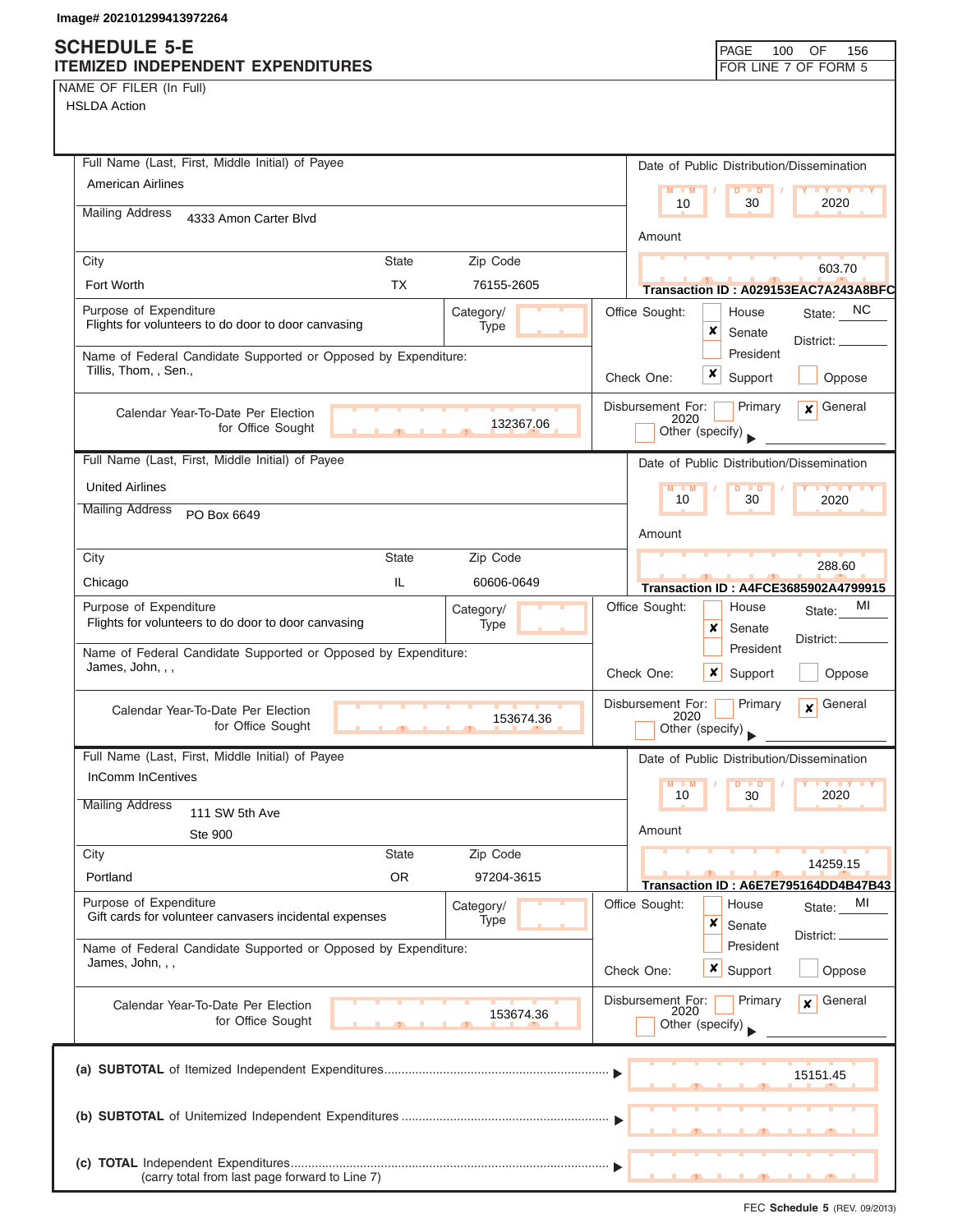# **SCHEDULE 5-E**

| NAME OF FILER (In Full) |  |  |
|-------------------------|--|--|
|-------------------------|--|--|

| <b>ITEMIZED INDEPENDENT EXPENDITURES</b>                                                           | FOR LINE 7 OF FORM 5                                            |
|----------------------------------------------------------------------------------------------------|-----------------------------------------------------------------|
| NAME OF FILER (In Full)                                                                            |                                                                 |
| <b>HSLDA Action</b>                                                                                |                                                                 |
|                                                                                                    |                                                                 |
|                                                                                                    |                                                                 |
| Full Name (Last, First, Middle Initial) of Payee                                                   | Date of Public Distribution/Dissemination                       |
| <b>United Airlines</b>                                                                             | $M - M$<br>$D$ $\Box$ $D$<br><b>TY TY</b>                       |
| <b>Mailing Address</b><br>PO Box 6649                                                              | 30<br>2020<br>10                                                |
|                                                                                                    | Amount                                                          |
| Zip Code<br>City<br><b>State</b>                                                                   |                                                                 |
| IL<br>Chicago<br>60606-0649                                                                        | 491.85<br><b>Transaction ID: A53A36D51259F491A996</b>           |
| Purpose of Expenditure                                                                             | Office Sought:<br>State: MI<br>House                            |
| Category/<br>Flights for volunteers to do door to door canvasing<br>Type                           | ×<br>Senate                                                     |
| Name of Federal Candidate Supported or Opposed by Expenditure:                                     | District: _____<br>President                                    |
| James, John, , ,                                                                                   | x<br>Check One:                                                 |
|                                                                                                    | Support<br>Oppose                                               |
| Calendar Year-To-Date Per Election                                                                 | General<br>Disbursement For:<br>Primary<br>$\mathbf{x}$<br>2020 |
| 153674.36<br>for Office Sought                                                                     | Other (specify)                                                 |
| Full Name (Last, First, Middle Initial) of Payee                                                   | Date of Public Distribution/Dissemination                       |
|                                                                                                    |                                                                 |
| <b>United Airlines</b>                                                                             | $D$ $D$<br>10<br>30<br>2020                                     |
| <b>Mailing Address</b><br>PO Box 6649                                                              |                                                                 |
|                                                                                                    | Amount                                                          |
| <b>State</b><br>Zip Code<br>City                                                                   | 302.80                                                          |
| IL.<br>Chicago<br>60606-0649                                                                       | Transaction ID: A61DCB82454114961ABE                            |
| Purpose of Expenditure<br>Category/                                                                | Office Sought:<br>MI<br>House<br>State:                         |
| Flights for volunteers to do door to door canvasing<br>Type                                        | ×<br>Senate                                                     |
| Name of Federal Candidate Supported or Opposed by Expenditure:                                     | District:<br>President                                          |
| James, John, , ,                                                                                   | Check One:<br>Oppose<br>x<br>Support                            |
|                                                                                                    | General<br>Disbursement For:<br>Primary                         |
| Calendar Year-To-Date Per Election<br>153674.36<br>for Office Sought                               | $\boldsymbol{x}$<br>2020                                        |
| $\mathbf{r}$ and $\mathbf{r}$                                                                      | Other (specify)                                                 |
| Full Name (Last, First, Middle Initial) of Payee                                                   | Date of Public Distribution/Dissemination                       |
| American Airlines                                                                                  | $Y$ $Y$<br>$M - M$<br>$\blacksquare$                            |
| <b>Mailing Address</b><br>4333 Amon Carter Blvd                                                    | 2020<br>10<br>30                                                |
|                                                                                                    | Amount                                                          |
| Zip Code<br><b>State</b><br>City                                                                   |                                                                 |
| Fort Worth<br>ТX<br>76155-2605                                                                     | 618.70                                                          |
|                                                                                                    | Transaction ID: A55C22D8593BA481DAA8                            |
| Purpose of Expenditure<br>Category/<br>Flights for volunteers to do door to door canvasing<br>Type | Office Sought:<br>NC<br>House<br>State:                         |
|                                                                                                    | ×<br>Senate<br>District: _                                      |
| Name of Federal Candidate Supported or Opposed by Expenditure:<br>Tillis, Thom, , Sen.,            | President                                                       |
|                                                                                                    | <b>x</b> Support<br>Oppose<br>Check One:                        |
| Calendar Year-To-Date Per Election                                                                 | Disbursement For:<br>General<br>Primary<br>$\mathbf{x}$         |
| 132367.06<br>for Office Sought                                                                     | 2020<br>Other (specify)                                         |
|                                                                                                    |                                                                 |
|                                                                                                    |                                                                 |
|                                                                                                    | 1413.35                                                         |
|                                                                                                    |                                                                 |
|                                                                                                    |                                                                 |
|                                                                                                    |                                                                 |
| (carry total from last page forward to Line 7)                                                     |                                                                 |

PAGE 101 OF 156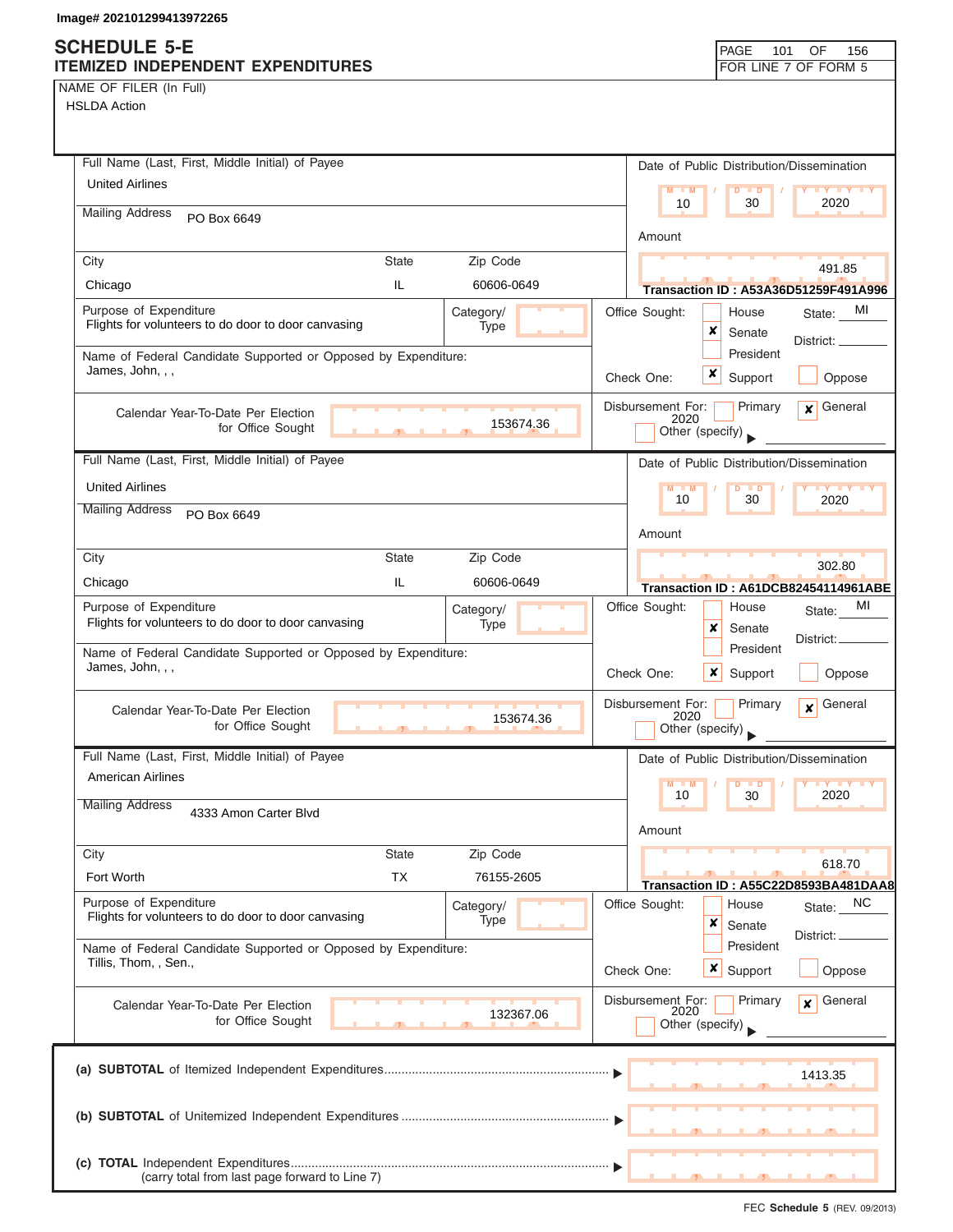NAME OF FILER (In Full)

HSLDA Action

| Full Name (Last, First, Middle Initial) of Payee                                        |                          | Date of Public Distribution/Dissemination                                          |
|-----------------------------------------------------------------------------------------|--------------------------|------------------------------------------------------------------------------------|
| American Airlines                                                                       |                          | $M - M$<br>$D$ $D$<br>$Y$ $Y$<br>10<br>30<br>2020                                  |
| <b>Mailing Address</b><br>4333 Amon Carter Blvd                                         |                          |                                                                                    |
|                                                                                         |                          | Amount                                                                             |
| <b>State</b><br>City<br>Fort Worth<br><b>TX</b>                                         | Zip Code<br>76155-2605   | 603.70                                                                             |
|                                                                                         |                          | Transaction ID: A828951DED564443D8BA                                               |
| Purpose of Expenditure<br>Flights for volunteers to do door to door canvasing           | Category/<br>Type        | <b>NC</b><br>Office Sought:<br>House<br>State:<br>×<br>Senate<br>District: ____    |
| Name of Federal Candidate Supported or Opposed by Expenditure:<br>Tillis, Thom, , Sen., |                          | President<br>x<br>Support<br>Check One:                                            |
|                                                                                         |                          | Oppose                                                                             |
| Calendar Year-To-Date Per Election<br>for Office Sought                                 | 132367.06                | Disbursement For:<br>General<br>Primary<br>$\mathbf{x}$<br>2020<br>Other (specify) |
| Full Name (Last, First, Middle Initial) of Payee                                        |                          | Date of Public Distribution/Dissemination                                          |
| <b>American Airlines</b>                                                                |                          | $M - M$<br>$\mathbf{y}$ $\mathbf{y}$<br>Þ<br>$\blacksquare$                        |
| <b>Mailing Address</b><br>4333 Amon Carter Blvd                                         |                          | 10<br>30<br>2020                                                                   |
|                                                                                         |                          | Amount                                                                             |
| City<br><b>State</b>                                                                    | Zip Code                 | 490.70                                                                             |
| Fort Worth<br><b>TX</b>                                                                 | 76155-2605               | Transaction ID: A46CDE469C8AF4427B04                                               |
| Purpose of Expenditure<br>Flights for volunteers to do door to door canvasing           | Category/<br>Type        | МI<br>Office Sought:<br>House<br>State:<br>×<br>Senate                             |
| Name of Federal Candidate Supported or Opposed by Expenditure:<br>James, John, , ,      |                          | District: _<br>President<br>Check One:<br>x<br>Support<br>Oppose                   |
| Calendar Year-To-Date Per Election<br>for Office Sought                                 | 153674.36                | Disbursement For:<br>General<br>Primary<br>$\mathbf{x}$<br>2020<br>Other (specify) |
| Full Name (Last, First, Middle Initial) of Payee                                        |                          | Date of Public Distribution/Dissemination                                          |
| <b>Enterprise Holdings</b>                                                              |                          | $M - M$<br><b>D</b>                                                                |
| <b>Mailing Address</b><br>2273 Research Blvd                                            |                          | 10<br>30<br>2020                                                                   |
| Ste 600                                                                                 |                          | Amount                                                                             |
| City<br><b>State</b>                                                                    | Zip Code                 | 464.96                                                                             |
| <b>MD</b><br>Rockville                                                                  | 20850-3298               | Transaction ID: A4E907DBF009E494E9D1                                               |
| Purpose of Expenditure<br>Rental vehicles for volunteer Canvassers                      | Category/<br><b>Type</b> | Office Sought:<br>House<br>MI<br>State:<br>×<br>Senate<br>District:                |
| Name of Federal Candidate Supported or Opposed by Expenditure:<br>James, John, , ,      |                          | President<br>$\boldsymbol{\mathsf{x}}$<br>Check One:<br>Support<br>Oppose          |
| Calendar Year-To-Date Per Election<br>for Office Sought                                 | 153674.36                | Disbursement For:<br>General<br>Primary<br>$\mathbf{x}$<br>2020<br>Other (specify) |
|                                                                                         |                          | 1559.36                                                                            |
|                                                                                         |                          |                                                                                    |
| (carry total from last page forward to Line 7)                                          |                          |                                                                                    |

FEC **Schedule 5** (REV. 09/2013)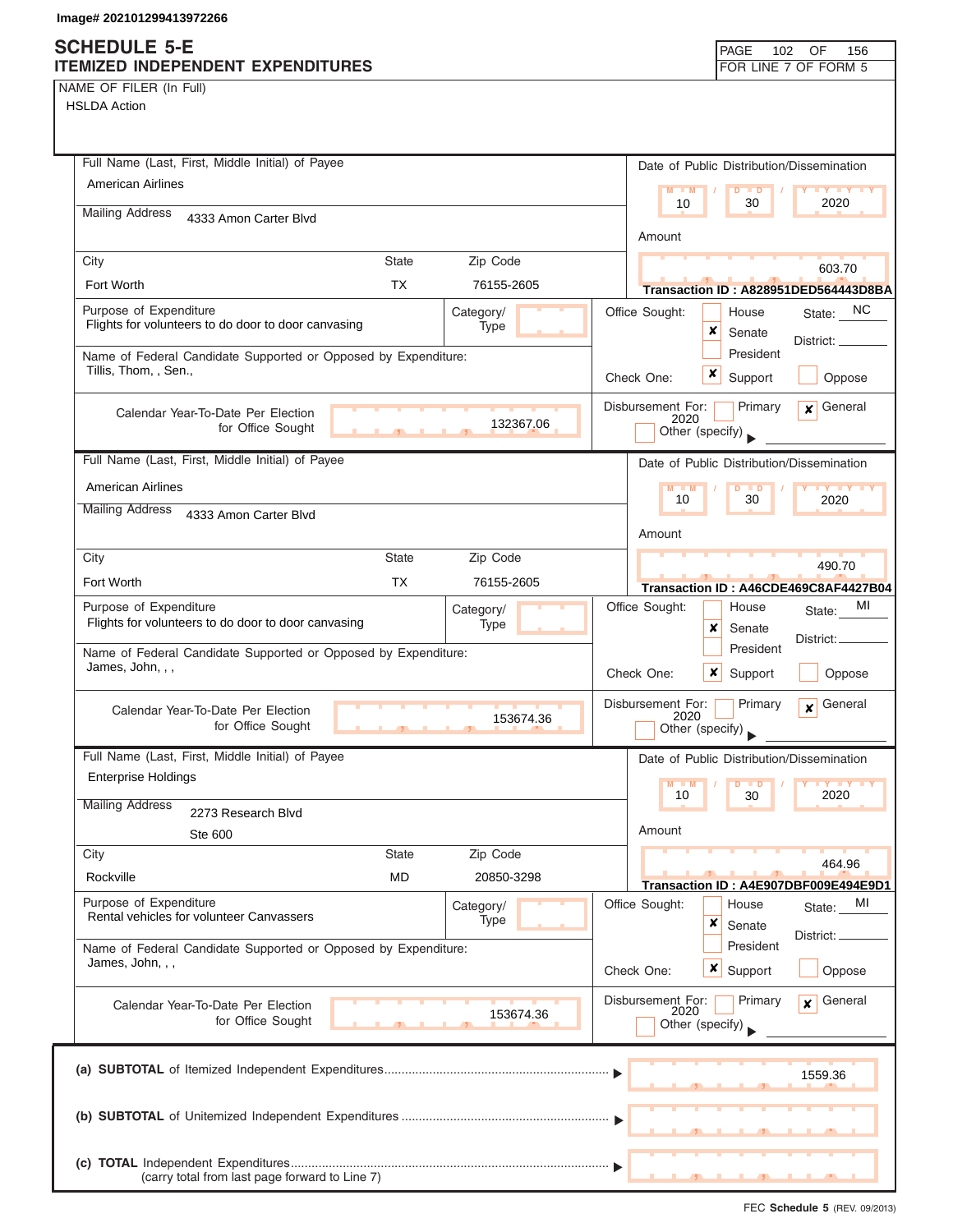| NAME OF FILER (In Full) |  |  |
|-------------------------|--|--|
|-------------------------|--|--|

| Full Name (Last, First, Middle Initial) of Payee                                                      | Date of Public Distribution/Dissemination                                          |
|-------------------------------------------------------------------------------------------------------|------------------------------------------------------------------------------------|
| <b>American Airlines</b>                                                                              | $M - M$<br>$D$ $D$<br>$\mathbf{y}$ $\mathbf{y}$                                    |
| <b>Mailing Address</b><br>4333 Amon Carter Blvd                                                       | 2020<br>30<br>10                                                                   |
|                                                                                                       | Amount                                                                             |
| Zip Code<br>City<br><b>State</b>                                                                      | 478.20                                                                             |
| <b>TX</b><br>Fort Worth<br>76155-2605                                                                 | Transaction ID: A94E19594F04C464BA31                                               |
| Purpose of Expenditure<br>Category/<br>Flights for volunteers to do door to door canvasing<br>Type    | State: NC<br>Office Sought:<br>House<br>×<br>Senate                                |
| Name of Federal Candidate Supported or Opposed by Expenditure:                                        | District:<br>President                                                             |
| Tillis, Thom, , Sen.,                                                                                 | x<br>Check One:<br>Support<br>Oppose                                               |
| Calendar Year-To-Date Per Election<br>132367.06<br>for Office Sought                                  | Disbursement For:<br>Primary<br>General<br>$\mathbf{x}$<br>2020<br>Other (specify) |
| Full Name (Last, First, Middle Initial) of Payee                                                      | Date of Public Distribution/Dissemination                                          |
| <b>American Airlines</b>                                                                              | D<br>M<br><b>ID</b>                                                                |
| <b>Mailing Address</b><br>4333 Amon Carter Blvd                                                       | 30<br>10<br>2020                                                                   |
|                                                                                                       | Amount                                                                             |
| Zip Code<br>City<br><b>State</b>                                                                      | 345.20                                                                             |
| Fort Worth<br><b>TX</b><br>76155-2605                                                                 | Transaction ID: ACAF0F62A2EF84233BDD                                               |
| Purpose of Expenditure<br>Category/<br>Flights for volunteers to do door to door canvasing<br>Type    | Office Sought:<br>MI<br>House<br>State:<br>x<br>Senate                             |
| Name of Federal Candidate Supported or Opposed by Expenditure:                                        | District: _<br>President                                                           |
| James, John, , ,                                                                                      | Check One:<br>x<br>Support<br>Oppose                                               |
| Calendar Year-To-Date Per Election<br>153674.36<br>for Office Sought<br>$\mathbf{r}$ and $\mathbf{r}$ | General<br>Disbursement For:<br>Primary<br>$\mathbf{x}$<br>2020<br>Other (specify) |
| Full Name (Last, First, Middle Initial) of Payee                                                      | Date of Public Distribution/Dissemination                                          |
| Delta Airlines, Inc.                                                                                  | M<br>$\blacksquare$                                                                |
| <b>Mailing Address</b><br>PO Box 20706                                                                | 2020<br>10<br>30                                                                   |
|                                                                                                       | Amount                                                                             |
| City<br>State<br>Zip Code                                                                             | 442.70                                                                             |
| GA<br>Atlanta<br>30320-6001                                                                           | Transaction ID: A97623466412A4CD4A1C                                               |
| Purpose of Expenditure<br>Category/<br>Flights for volunteers to do door to door canvasing            | Office Sought:<br>NC<br>House<br>State:                                            |
| Type                                                                                                  | ×<br>Senate<br>District:                                                           |
| Name of Federal Candidate Supported or Opposed by Expenditure:<br>Tillis, Thom, , Sen.,               | President                                                                          |
|                                                                                                       | x<br>Support<br>Check One:<br>Oppose                                               |
| Calendar Year-To-Date Per Election<br>132367.06                                                       | Disbursement For:<br>General<br>Primary<br>¥<br>2020                               |
| for Office Sought                                                                                     | Other (specify)                                                                    |
|                                                                                                       |                                                                                    |
|                                                                                                       | 1266.10                                                                            |
|                                                                                                       |                                                                                    |
|                                                                                                       |                                                                                    |
|                                                                                                       |                                                                                    |
| (carry total from last page forward to Line 7)                                                        |                                                                                    |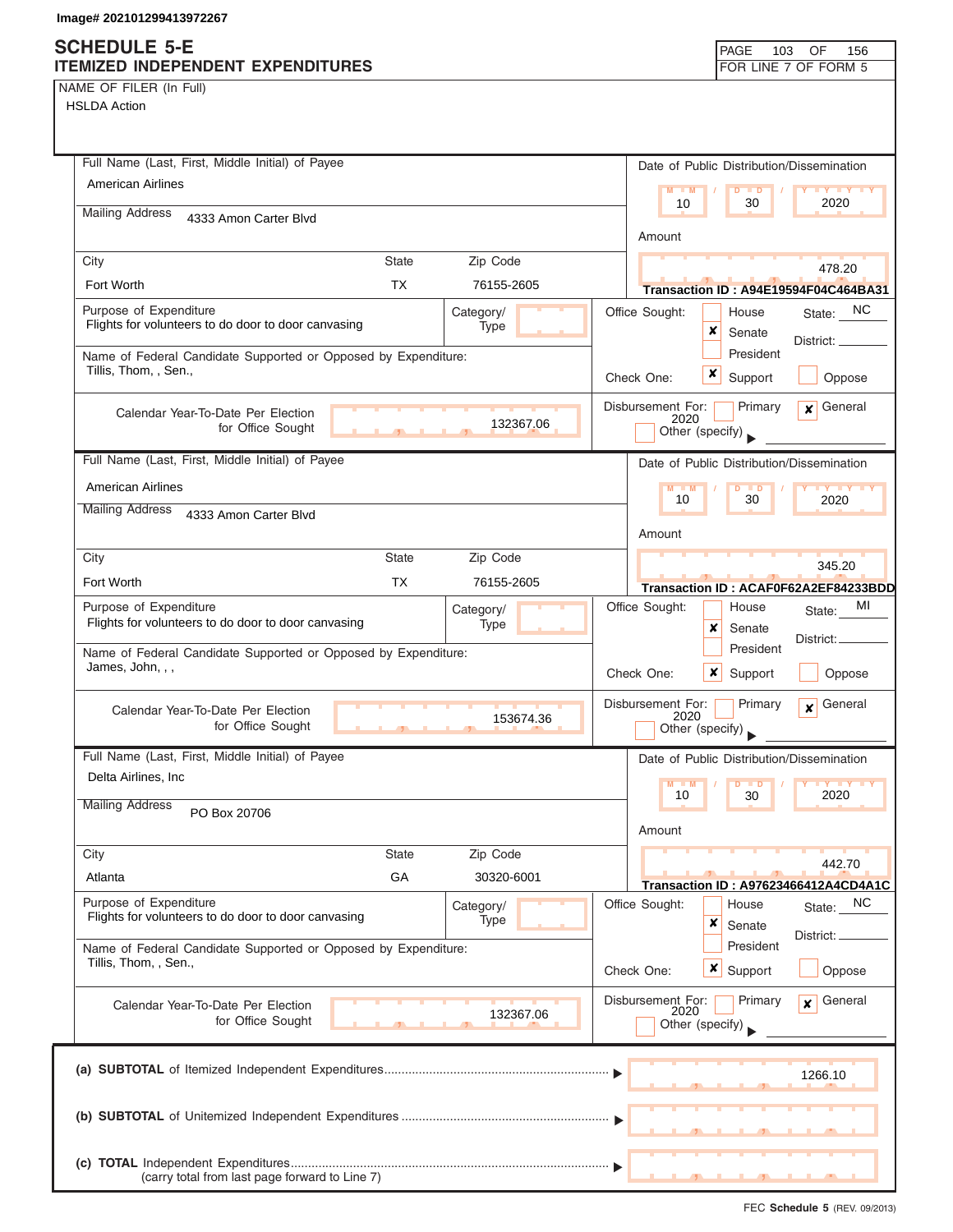# **SCHEDULE 5-E**

| <b>SUNEDULE 3-E</b><br>ITEMIZED INDEPENDENT EXPENDITURES       | PAGE<br>104<br>OF<br>156<br>FOR LINE 7 OF FORM 5                    |
|----------------------------------------------------------------|---------------------------------------------------------------------|
|                                                                |                                                                     |
| NAME OF FILER (In Full)<br><b>HSLDA Action</b>                 |                                                                     |
|                                                                |                                                                     |
|                                                                |                                                                     |
| Full Name (Last, First, Middle Initial) of Payee               | Date of Public Distribution/Dissemination                           |
| Delta Airlines, Inc.                                           | $M - M$<br><b>LY LY LY</b><br>$D$ $D$                               |
| <b>Mailing Address</b>                                         | 2020<br>10<br>30                                                    |
| PO Box 20706                                                   | Amount                                                              |
|                                                                |                                                                     |
| Zip Code<br>City<br><b>State</b>                               | 337.20                                                              |
| GA<br>30320-6001<br>Atlanta                                    | Transaction ID: A4595F2228B7F4480BCB                                |
| Purpose of Expenditure<br>Category/                            | Office Sought:<br>MI<br>House<br>State:                             |
| Flights for volunteers to do door to door canvasing<br>Type    | ×<br>Senate<br>District: _                                          |
| Name of Federal Candidate Supported or Opposed by Expenditure: | President                                                           |
| James, John, , ,                                               | ×<br>Support<br>Check One:<br>Oppose                                |
|                                                                |                                                                     |
| Calendar Year-To-Date Per Election<br>153674.36                | Disbursement For:<br>General<br>Primary<br>$\mathbf{x}$<br>2020     |
| for Office Sought                                              | Other (specify)                                                     |
| Full Name (Last, First, Middle Initial) of Payee               | Date of Public Distribution/Dissemination                           |
| <b>American Airlines</b>                                       | $M - M$<br><b>LY LY LY</b><br>$D$ $D$                               |
| <b>Mailing Address</b>                                         | 2020<br>10<br>30                                                    |
| 4333 Amon Carter Blvd                                          |                                                                     |
|                                                                | Amount                                                              |
| <b>State</b><br>Zip Code<br>City                               | 623.70                                                              |
| <b>TX</b><br>Fort Worth<br>76155-2605                          | Transaction ID: AD1754F881184453698C                                |
| Purpose of Expenditure<br>Category/                            | Office Sought:<br>NC.<br>House<br>State:                            |
| Flights for volunteers to do door to door canvasing<br>Type    | ×<br>Senate                                                         |
| Name of Federal Candidate Supported or Opposed by Expenditure: | District:<br>President                                              |
| Tillis, Thom, , Sen.,                                          | ×<br>Oppose<br>Check One:<br>Support                                |
|                                                                |                                                                     |
| Calendar Year-To-Date Per Election<br>132367.06                | Disbursement For:<br>Primary<br>General<br>$\boldsymbol{x}$<br>2020 |
| for Office Sought                                              | Other (specify)                                                     |
| Full Name (Last, First, Middle Initial) of Payee               | Date of Public Distribution/Dissemination                           |
| <b>American Airlines</b>                                       | $M - M$<br><b>TY TY TY</b><br>$\overline{D}$<br>$\blacksquare$      |
| <b>Mailing Address</b>                                         | 2020<br>10<br>30                                                    |
| 4333 Amon Carter Blvd                                          |                                                                     |
|                                                                | Amount                                                              |
| Zip Code<br>City<br><b>State</b>                               | 355.70                                                              |
| <b>TX</b><br>Fort Worth<br>76155-2605                          | Transaction ID: A6EC7171361CD4C6EB5A                                |
| Purpose of Expenditure<br>Category/                            | Office Sought:<br>MI<br>House<br>State:                             |
| Flights for volunteers to do door to door canvasing<br>Type    | ×<br>Senate                                                         |
| Name of Federal Candidate Supported or Opposed by Expenditure: | District: _<br>President                                            |
| James, John, , ,                                               | $x \mid$ Support<br>Oppose<br>Check One:                            |
|                                                                |                                                                     |
| Calendar Year-To-Date Per Election<br>153674.36                | General<br>Disbursement For:<br>Primary<br>$\mathbf{x}$<br>2020     |
| for Office Sought                                              | Other (specify)                                                     |
|                                                                |                                                                     |
|                                                                | 1316.60                                                             |
|                                                                |                                                                     |
|                                                                |                                                                     |
|                                                                |                                                                     |
|                                                                |                                                                     |
| (carry total from last page forward to Line 7)                 | <u>_________________</u><br>$\overline{\phantom{a}}$                |

⅂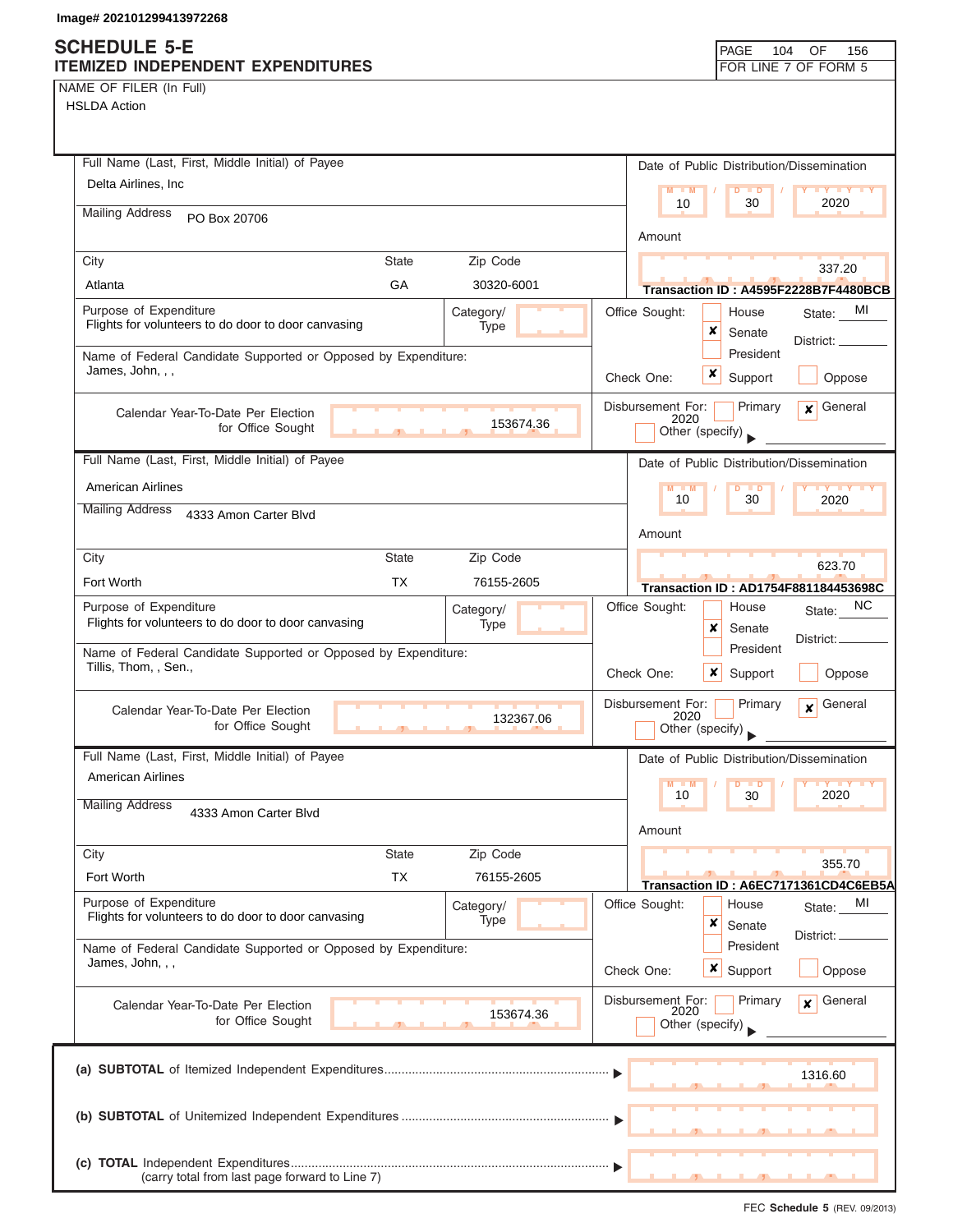NAME OF FILER (In Full)

| Full Name (Last, First, Middle Initial) of Payee                                   |                |                   | Date of Public Distribution/Dissemination                            |  |
|------------------------------------------------------------------------------------|----------------|-------------------|----------------------------------------------------------------------|--|
| <b>American Airlines</b>                                                           |                |                   | $M = M$<br><b>LY LY LY</b><br>$D$ $D$                                |  |
| <b>Mailing Address</b><br>4333 Amon Carter Blvd                                    |                |                   | 2020<br>10<br>30                                                     |  |
|                                                                                    |                |                   | Amount                                                               |  |
| City                                                                               | <b>State</b>   | Zip Code          | 603.70                                                               |  |
| Fort Worth                                                                         | <b>TX</b>      | 76155-2605        | Transaction ID : AF4D0D9EC19274908889                                |  |
| Purpose of Expenditure<br>Flights for volunteers to do door to door canvasing      |                | Category/<br>Type | Office Sought:<br>MI<br>House<br>State:                              |  |
|                                                                                    |                |                   | x<br>Senate<br>District: ____                                        |  |
| Name of Federal Candidate Supported or Opposed by Expenditure:<br>James, John, , , |                |                   | President<br>x                                                       |  |
|                                                                                    |                |                   | Support<br>Oppose<br>Check One:                                      |  |
| Calendar Year-To-Date Per Election                                                 |                | 153674.36         | $\mathbf x$ General<br>Disbursement For:<br>Primary<br>2020          |  |
| for Office Sought                                                                  | $\overline{1}$ |                   | Other (specify)                                                      |  |
| Full Name (Last, First, Middle Initial) of Payee                                   |                |                   | Date of Public Distribution/Dissemination                            |  |
| <b>Enterprise Holdings</b>                                                         |                |                   | $M - M$<br>$D$ $D$<br><b>IV Y Y Y</b>                                |  |
| <b>Mailing Address</b><br>2273 Research Blvd                                       |                |                   | 10<br>30<br>2020                                                     |  |
| Ste 600                                                                            |                |                   | Amount                                                               |  |
| City                                                                               | <b>State</b>   | Zip Code          | 464.96                                                               |  |
| Rockville                                                                          | <b>MD</b>      | 20850-3298        | Transaction ID: A2210852B72D245779A8                                 |  |
| Purpose of Expenditure                                                             |                | Category/         | Office Sought:<br>MI<br>House<br>State:                              |  |
| Rental vehicles for volunteer Canvassers                                           |                | Type              | x<br>Senate<br>District:                                             |  |
| Name of Federal Candidate Supported or Opposed by Expenditure:<br>James, John, , , |                |                   | President                                                            |  |
|                                                                                    |                |                   | Check One:<br><b>x</b> Support<br>Oppose                             |  |
| Calendar Year-To-Date Per Election                                                 |                |                   | Disbursement For:<br>$\mathbf{x}$ General<br>Primary<br>2020         |  |
| for Office Sought                                                                  |                | 153674.36         | Other (specify)                                                      |  |
| Full Name (Last, First, Middle Initial) of Payee                                   |                |                   | Date of Public Distribution/Dissemination                            |  |
| <b>American Airlines</b>                                                           |                |                   | M<br>$Y$ $Y$<br>$\blacksquare$ M<br>$\overline{D}$<br>$\blacksquare$ |  |
| <b>Mailing Address</b><br>4333 Amon Carter Blvd                                    |                |                   | 10<br>30<br>2020                                                     |  |
|                                                                                    |                |                   | Amount                                                               |  |
| City                                                                               | <b>State</b>   | Zip Code          |                                                                      |  |
| Fort Worth                                                                         | <b>TX</b>      | 76155-2605        | 555.70<br>Transaction ID: ACD09A0DDC3304CEA8F                        |  |
| Purpose of Expenditure                                                             |                | Category/         | Office Sought:<br>MI<br>House<br>State:                              |  |
| Flights for volunteers to do door to door canvasing                                |                | Type              | ×<br>Senate<br>District:                                             |  |
| Name of Federal Candidate Supported or Opposed by Expenditure:                     |                |                   | President                                                            |  |
| James, John, , ,                                                                   |                |                   | $\boldsymbol{\mathsf{x}}$<br>Check One:<br>Support<br>Oppose         |  |
| Calendar Year-To-Date Per Election                                                 |                |                   | Disbursement For:<br>General<br>Primary<br>x                         |  |
| for Office Sought                                                                  |                | 153674.36         | 2020<br>Other (specify)                                              |  |
|                                                                                    |                |                   |                                                                      |  |
|                                                                                    |                |                   | 1624.36                                                              |  |
|                                                                                    |                |                   |                                                                      |  |
|                                                                                    |                |                   |                                                                      |  |
|                                                                                    |                |                   |                                                                      |  |
| (carry total from last page forward to Line 7)                                     |                |                   |                                                                      |  |
|                                                                                    |                |                   |                                                                      |  |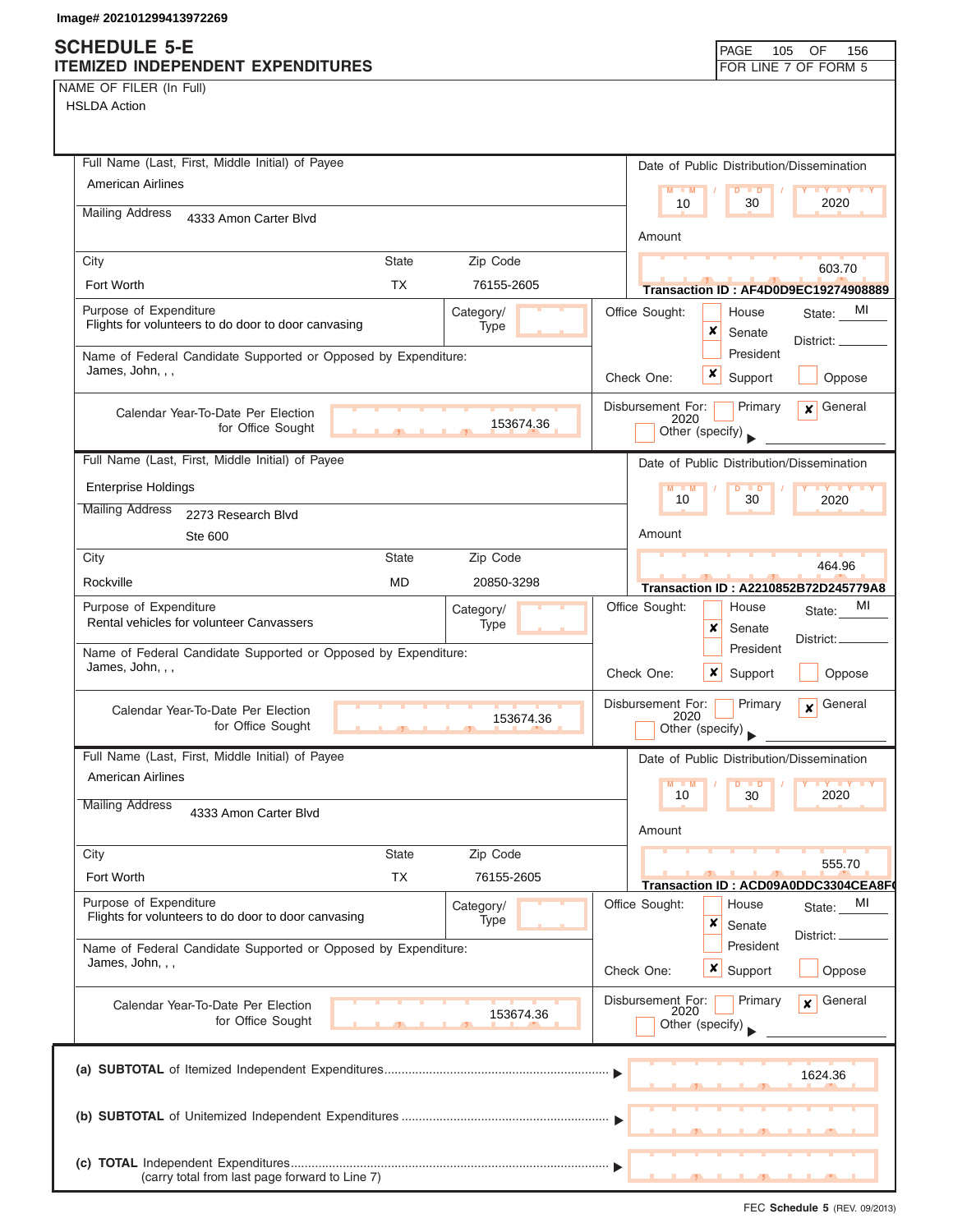|  | NAME OF FILER (In Full) |  |
|--|-------------------------|--|
|  |                         |  |

| Full Name (Last, First, Middle Initial) of Payee                                                   | Date of Public Distribution/Dissemination                                          |
|----------------------------------------------------------------------------------------------------|------------------------------------------------------------------------------------|
| <b>American Airlines</b>                                                                           | $M - M$<br>$\blacksquare$                                                          |
| <b>Mailing Address</b><br>4333 Amon Carter Blvd                                                    | 2020<br>10<br>30                                                                   |
|                                                                                                    | Amount                                                                             |
| Zip Code<br><b>State</b><br>City                                                                   | 525.70                                                                             |
| Fort Worth<br><b>TX</b><br>76155-2605                                                              | Transaction ID: A2406C4D8F04A49E9A3C                                               |
| Purpose of Expenditure<br>Category/<br>Flights for volunteers to do door to door canvasing<br>Type | Office Sought:<br>MI<br>House<br>State:<br>x<br>Senate                             |
| Name of Federal Candidate Supported or Opposed by Expenditure:<br>James, John, , ,                 | District:<br>President                                                             |
|                                                                                                    | ×<br>Check One:<br>Support<br>Oppose                                               |
| Calendar Year-To-Date Per Election<br>153674.36<br>for Office Sought<br>$\overline{1}$             | Disbursement For:<br>General<br>Primary<br>$\mathbf{x}$<br>2020<br>Other (specify) |
| Full Name (Last, First, Middle Initial) of Payee                                                   | Date of Public Distribution/Dissemination                                          |
| <b>American Airlines</b>                                                                           | $M - M$<br><b>LY LY LY</b>                                                         |
| <b>Mailing Address</b><br>4333 Amon Carter Blvd                                                    | 10<br>30<br>2020                                                                   |
|                                                                                                    | Amount                                                                             |
| State<br>Zip Code<br>City                                                                          | 598.70                                                                             |
| Fort Worth<br>TX<br>76155-2605                                                                     | Transaction ID: A30F62B3EBB914A7DA49                                               |
| Purpose of Expenditure<br>Category/<br>Flights for volunteers to do door to door canvasing<br>Type | ΝC<br>Office Sought:<br>House<br>State:<br>×<br>Senate                             |
| Name of Federal Candidate Supported or Opposed by Expenditure:<br>Tillis, Thom, , Sen.,            | District:<br>President<br>Check One:<br>x<br>Support<br>Oppose                     |
| Calendar Year-To-Date Per Election<br>132367.06<br>for Office Sought                               | Disbursement For:<br>General<br>Primary<br>$\mathbf{x}$<br>2020<br>Other (specify) |
| Full Name (Last, First, Middle Initial) of Payee                                                   | Date of Public Distribution/Dissemination                                          |
| American Airlines                                                                                  |                                                                                    |
| <b>Mailing Address</b><br>4333 Amon Carter Blvd                                                    | 10<br>30<br>2020                                                                   |
|                                                                                                    | Amount                                                                             |
| Zip Code<br><b>State</b><br>City                                                                   | 403.70                                                                             |
| <b>TX</b><br>Fort Worth<br>76155-2605                                                              | Transaction ID: A60E99815FE6D4FD5A45                                               |
| Purpose of Expenditure<br>Category/<br>Flights for volunteers to do door to door canvasing<br>Type | Office Sought:<br>House<br>MI<br>State:<br>×<br>Senate                             |
| Name of Federal Candidate Supported or Opposed by Expenditure:                                     | District:<br>President                                                             |
| James, John, , ,                                                                                   | x<br>Check One:<br>Support<br>Oppose                                               |
| Calendar Year-To-Date Per Election<br>153674.36<br>for Office Sought                               | General<br>Disbursement For:<br>Primary<br>x<br>2020<br>Other (specify)            |
|                                                                                                    | 1528.10                                                                            |
|                                                                                                    |                                                                                    |
|                                                                                                    |                                                                                    |
| (carry total from last page forward to Line 7)                                                     |                                                                                    |
|                                                                                                    |                                                                                    |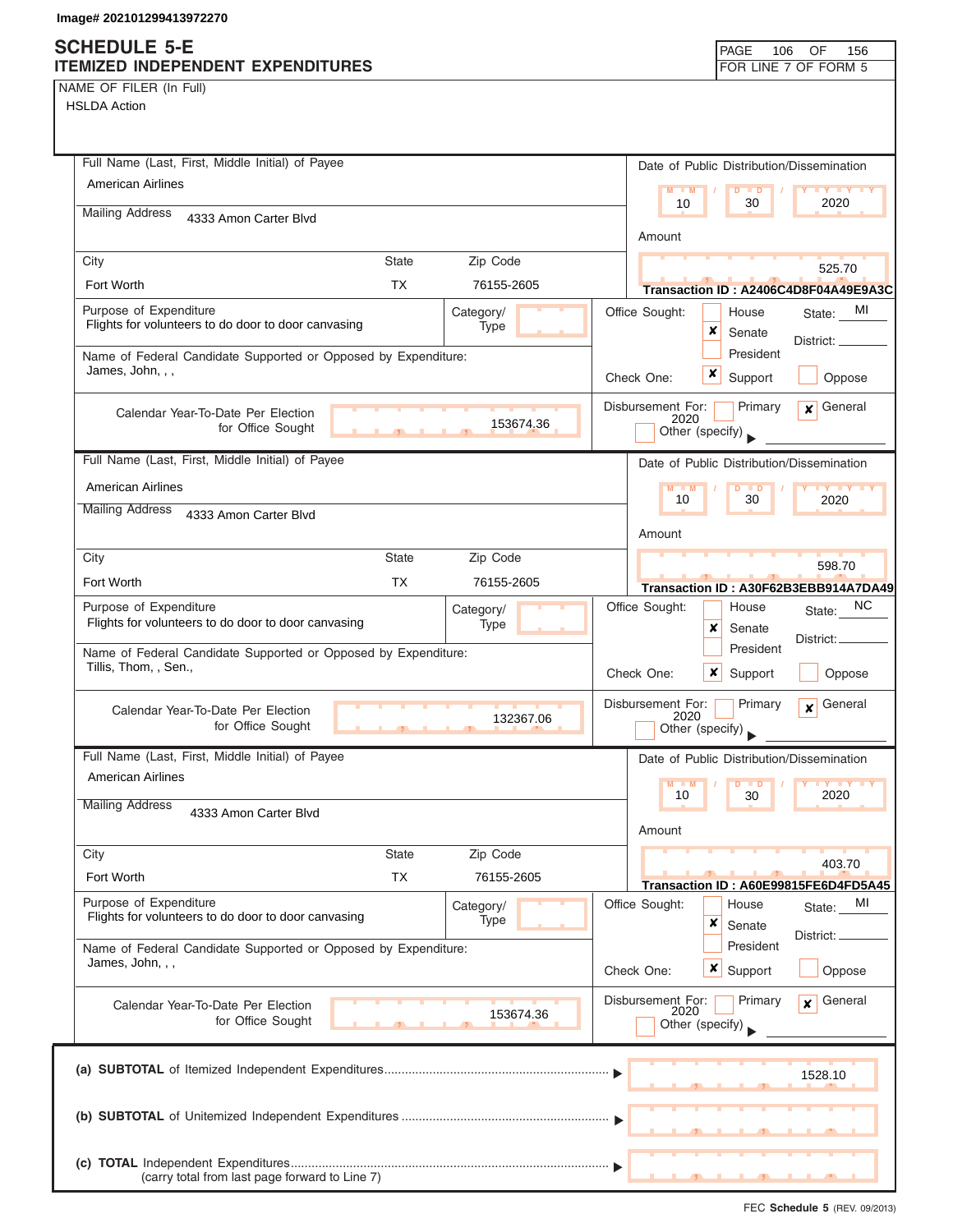# **SCHEDULE 5-E**

|  | NAME OF FILER (In Full) |  |
|--|-------------------------|--|

| SCHEDULE 5-E<br>ITEMIZED INDEPENDENT EXPENDITURES                                       |                                           |                   |                                              | <b>PAGE</b><br>107<br>OF<br>156<br>FOR LINE 7 OF FORM 5              |
|-----------------------------------------------------------------------------------------|-------------------------------------------|-------------------|----------------------------------------------|----------------------------------------------------------------------|
| NAME OF FILER (In Full)                                                                 |                                           |                   |                                              |                                                                      |
| <b>HSLDA Action</b>                                                                     |                                           |                   |                                              |                                                                      |
|                                                                                         |                                           |                   |                                              |                                                                      |
| Full Name (Last, First, Middle Initial) of Payee                                        |                                           |                   |                                              | Date of Public Distribution/Dissemination                            |
| <b>American Airlines</b>                                                                |                                           |                   | $M - M$<br>10                                | Y FY FY FY<br>$D$ $D$<br>2020<br>30                                  |
| <b>Mailing Address</b><br>4333 Amon Carter Blvd                                         |                                           |                   | Amount                                       |                                                                      |
| City                                                                                    | <b>State</b>                              | Zip Code          |                                              | 10.00                                                                |
| Fort Worth                                                                              | ТX                                        | 76155-2605        |                                              | Transaction ID: ABFCCE19952384399BFB                                 |
| Purpose of Expenditure<br>Wifi for leader doing volunteer coordinating                  |                                           | Category/<br>Type | Office Sought:<br>×                          | MI<br>House<br>State:<br>Senate                                      |
| Name of Federal Candidate Supported or Opposed by Expenditure:                          |                                           |                   |                                              | District: _<br>President                                             |
| James, John, , ,                                                                        |                                           |                   | x<br>Check One:                              | Support<br>Oppose                                                    |
| Calendar Year-To-Date Per Election<br>for Office Sought                                 |                                           | 153674.36         | Disbursement For:<br>2020<br>Other (specify) | General<br>Primary<br>$\mathbf{x}$                                   |
| Full Name (Last, First, Middle Initial) of Payee                                        |                                           |                   |                                              | Date of Public Distribution/Dissemination                            |
| <b>Charlotte Airport</b>                                                                |                                           |                   | M<br>10                                      | $\blacksquare$                                                       |
| <b>Mailing Address</b><br>5501 Josh Birmingham Pkwy                                     |                                           |                   |                                              | 30<br>2020                                                           |
|                                                                                         |                                           |                   | Amount                                       |                                                                      |
| City                                                                                    | <b>State</b>                              | Zip Code          |                                              | 5.00                                                                 |
| Charlotte<br>Purpose of Expenditure                                                     | NC.                                       | 28208-5750        |                                              | Transaction ID: A4CC3F181FAB04F01A2B<br>MI                           |
| Parking Payment for leader picking up volunteer canvassers at<br>airport.               |                                           | Category/<br>Type | Office Sought:<br>x                          | House<br>State:<br>Senate                                            |
| Name of Federal Candidate Supported or Opposed by Expenditure:                          |                                           |                   |                                              | District:<br>President                                               |
| James, John, , ,                                                                        |                                           |                   | Check One:<br>x                              | Support<br>Oppose                                                    |
| Calendar Year-To-Date Per Election                                                      |                                           | 153674.36         | Disbursement For:<br>2020                    | Primary<br>General<br>$\boldsymbol{x}$                               |
| for Office Sought                                                                       | <b>The Co</b><br>$\overline{\phantom{a}}$ |                   | Other (specify)                              |                                                                      |
| Full Name (Last, First, Middle Initial) of Payee                                        |                                           |                   |                                              | Date of Public Distribution/Dissemination                            |
| Enterprise                                                                              |                                           |                   | $M - M$<br>10                                | $\blacksquare$<br>2020<br>30                                         |
| <b>Mailing Address</b><br>5489 R C Josh Birmingham PKWY                                 |                                           |                   | Amount                                       |                                                                      |
| City                                                                                    | <b>State</b>                              | Zip Code          |                                              |                                                                      |
| Charlotte                                                                               | <b>NC</b>                                 | 28214             |                                              | 496.53                                                               |
| Purpose of Expenditure                                                                  |                                           | Category/         | Office Sought:                               | <b>Transaction ID: AF724D342609B40888B7</b><br>NC<br>House<br>State: |
| Rental Vehicles used for Volunteer GOTV Operations                                      |                                           | Type              | ×                                            | Senate<br>District: _                                                |
| Name of Federal Candidate Supported or Opposed by Expenditure:<br>Tillis, Thom, , Sen., |                                           |                   | Check One:                                   | President<br>$x \mid$ Support<br>Oppose                              |
| Calendar Year-To-Date Per Election                                                      |                                           |                   | Disbursement For:                            | General<br>Primary<br>x                                              |
| for Office Sought                                                                       |                                           | 132367.06         | 2020<br>Other (specify)                      |                                                                      |
|                                                                                         |                                           |                   |                                              | 511.53                                                               |
|                                                                                         |                                           |                   |                                              |                                                                      |
|                                                                                         |                                           |                   |                                              |                                                                      |
|                                                                                         |                                           |                   |                                              |                                                                      |
| (carry total from last page forward to Line 7)                                          |                                           |                   |                                              |                                                                      |

FEC **Schedule 5** (REV. 09/2013)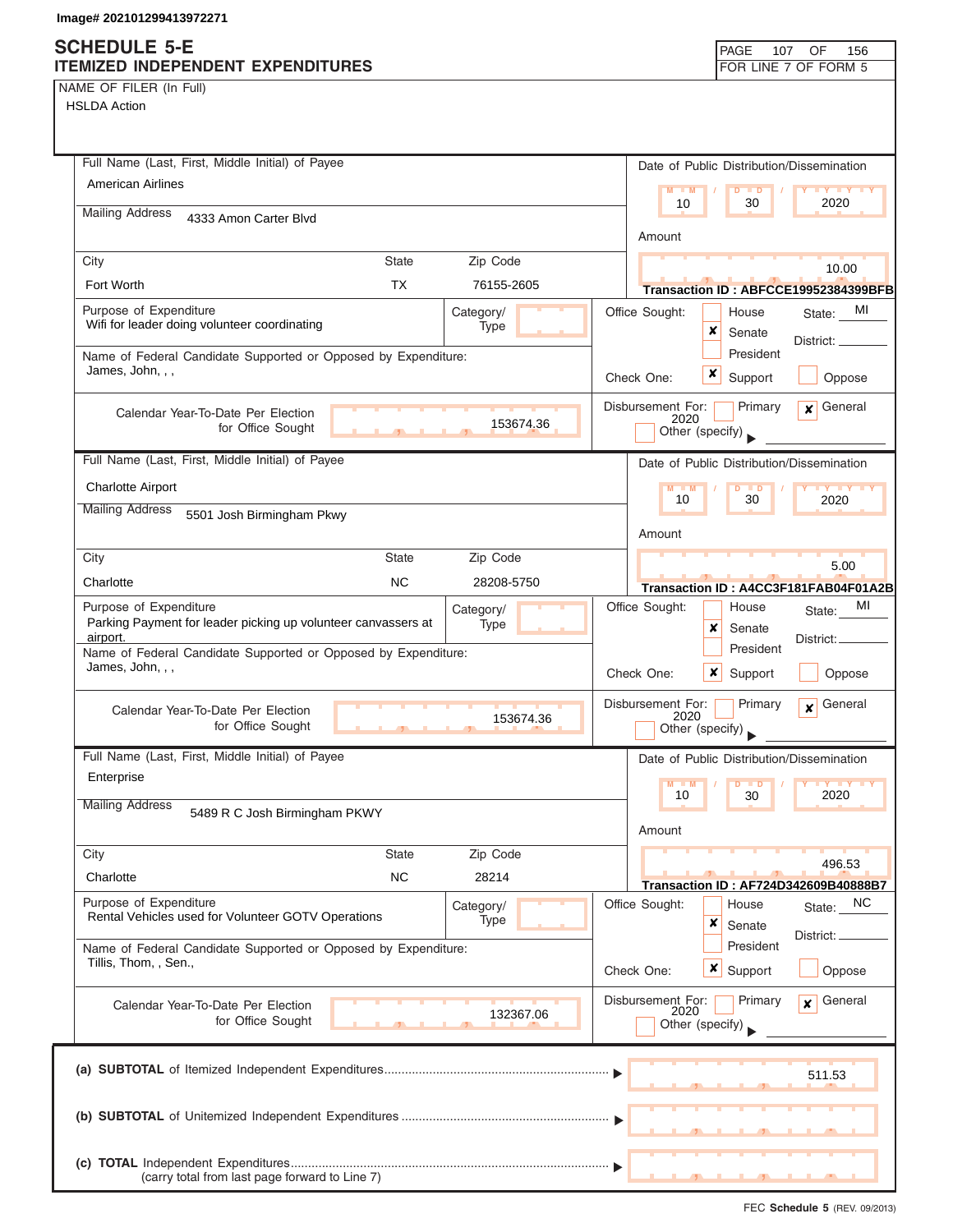## **SCHEDULE 5-E**

| <b>SCHEDULE 5-E</b><br>ITEMIZED INDEPENDENT EXPENDITURES                                                  | PAGE<br>OF<br>156<br>108<br>FOR LINE 7 OF FORM 5                                       |
|-----------------------------------------------------------------------------------------------------------|----------------------------------------------------------------------------------------|
| NAME OF FILER (In Full)<br><b>HSLDA Action</b>                                                            |                                                                                        |
|                                                                                                           |                                                                                        |
| Full Name (Last, First, Middle Initial) of Payee                                                          | Date of Public Distribution/Dissemination                                              |
| <b>American Airlines</b>                                                                                  | $M - M$<br><b>LY LY LY</b><br>2020<br>10<br>30                                         |
| <b>Mailing Address</b><br>4333 Amon Carter Blvd                                                           |                                                                                        |
| Zip Code<br><b>State</b><br>City                                                                          | Amount                                                                                 |
| Fort Worth<br><b>TX</b><br>76155-2605                                                                     | 884.70<br>Transaction ID: A6FD314681F67496EB28                                         |
| Purpose of Expenditure<br>Category/<br>Flights for volunteers to do door to door canvasing<br><b>Type</b> | Office Sought:<br>MI<br>House<br>State:<br>×<br>Senate                                 |
| Name of Federal Candidate Supported or Opposed by Expenditure:<br>James, John, , ,                        | District:<br>President<br>×<br>Check One:<br>Support<br>Oppose                         |
| Calendar Year-To-Date Per Election<br>153674.36<br>for Office Sought                                      | Disbursement For:<br>$x$ General<br>Primary<br>2020<br>Other (specify)                 |
| Full Name (Last, First, Middle Initial) of Payee                                                          | Date of Public Distribution/Dissemination                                              |
| Delta Airlines, Inc                                                                                       | $M - M$<br><b>TY TY TY</b><br>D                                                        |
| <b>Mailing Address</b><br>PO Box 20706                                                                    | 30<br>10<br>2020                                                                       |
|                                                                                                           | Amount                                                                                 |
| <b>State</b><br>Zip Code<br>City<br>GA<br>30320-6001<br>Atlanta                                           | 409.20                                                                                 |
| Purpose of Expenditure<br>Category/                                                                       | Transaction ID: A42E8D6121F02471BA9D<br>Office Sought:<br>MI<br>House                  |
| Flights for volunteers to do door to door canvasing<br>Type                                               | State:<br>x<br>Senate<br>District: _                                                   |
| Name of Federal Candidate Supported or Opposed by Expenditure:<br>James, John, , ,                        | President<br>×<br>Check One:<br>Support<br>Oppose                                      |
| Calendar Year-To-Date Per Election<br>153674.36<br>for Office Sought                                      | Disbursement For:<br>General<br>Primary<br>$\boldsymbol{x}$<br>2020<br>Other (specify) |
| Full Name (Last, First, Middle Initial) of Payee                                                          | Date of Public Distribution/Dissemination                                              |
| <b>American Airlines</b>                                                                                  | $M - M$<br>D<br>$\blacksquare$<br>10<br>30<br>2020                                     |
| <b>Mailing Address</b><br>4333 Amon Carter Blvd                                                           | Amount                                                                                 |
| State<br>Zip Code<br>City                                                                                 |                                                                                        |
| Fort Worth<br><b>TX</b><br>76155-2605                                                                     | 555.70<br>Transaction ID: AA8827B54E1BC4CA7B1E                                         |
| Purpose of Expenditure<br>Category/<br>Flights for volunteers to do door to door canvasing<br>Type        | Office Sought:<br>House<br>MI<br>State:<br>×<br>Senate                                 |
| Name of Federal Candidate Supported or Opposed by Expenditure:<br>James, John, , ,                        | District: _<br>President<br><b>x</b> Support<br>Check One:<br>Oppose                   |
| Calendar Year-To-Date Per Election<br>153674.36<br>for Office Sought                                      | Disbursement For:<br>Primary<br>General<br>x<br>2020<br>Other (specify)                |
|                                                                                                           | 1849.60                                                                                |
|                                                                                                           |                                                                                        |
| (carry total from last page forward to Line 7)                                                            |                                                                                        |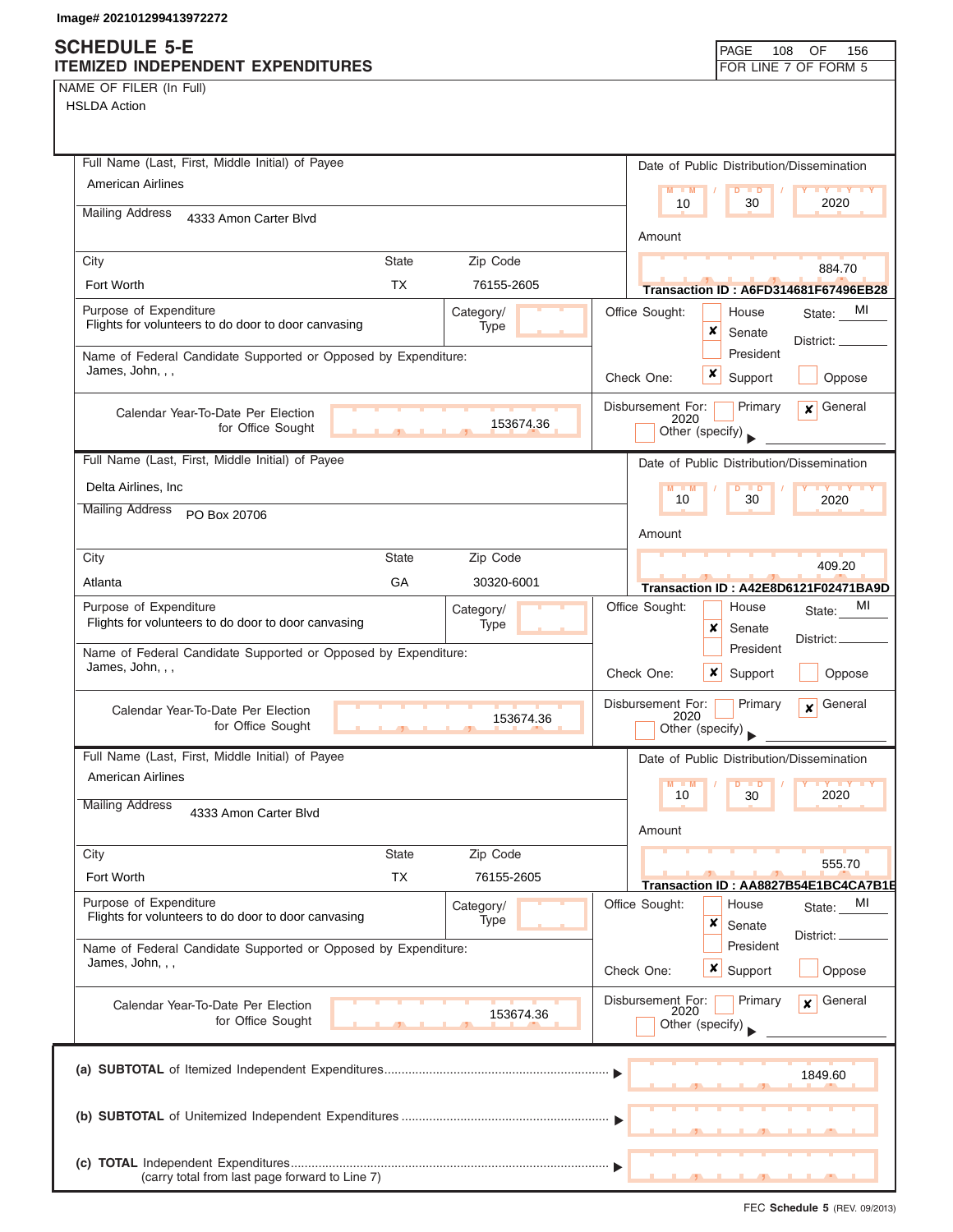### **SCHEDULE 5-E ITEMIZED INDEPENDENT EXPENDITURES FOR LINE 7 OF FORM 5**

NAME OF FILER (In Full)

| Full Name (Last, First, Middle Initial) of Payee                            | Date of Public Distribution/Dissemination                             |
|-----------------------------------------------------------------------------|-----------------------------------------------------------------------|
| <b>Enterprise Holdings</b>                                                  | $M - M$<br>$D$ $\Box$ $D$<br>Y FY FY FY                               |
| <b>Mailing Address</b><br>2273 Research Blvd                                | 2020<br>10<br>30                                                      |
| Ste 600                                                                     | Amount                                                                |
| Zip Code<br>City<br><b>State</b>                                            |                                                                       |
| <b>MD</b><br>Rockville<br>20850-3298                                        | 464.96<br>Transaction ID: A2CDBCFEB1B624959AA                         |
| Purpose of Expenditure<br>Category/                                         | Office Sought:<br>State: MI<br>House                                  |
| Rental vehicles for volunteer Canvassers<br>Type                            | x<br>Senate                                                           |
| Name of Federal Candidate Supported or Opposed by Expenditure:              | District: __<br>President                                             |
| James, John, , ,                                                            | x<br>Support<br>Oppose<br>Check One:                                  |
| Calendar Year-To-Date Per Election                                          | Disbursement For:<br>Primary<br>$\mathbf x$ General                   |
| 153674.36<br>for Office Sought                                              | 2020<br>Other (specify)                                               |
| Full Name (Last, First, Middle Initial) of Payee                            | Date of Public Distribution/Dissemination                             |
| <b>American Airlines</b>                                                    | $M - M$<br>D<br>$\blacksquare$<br><b>TY TY TY</b>                     |
| <b>Mailing Address</b><br>4333 Amon Carter Blvd                             | 30<br>10<br>2020                                                      |
|                                                                             | Amount                                                                |
| City<br><b>State</b><br>Zip Code                                            |                                                                       |
| Fort Worth<br><b>TX</b><br>76155-2605                                       | 317.20<br>Transaction ID: A6FF9441079414A4D8FF                        |
| Purpose of Expenditure<br>Category/                                         | Office Sought:<br>MI<br>House<br>State:                               |
| Flights for volunteers to do door to door canvasing<br>Type                 | x<br>Senate                                                           |
| Name of Federal Candidate Supported or Opposed by Expenditure:              | District:_<br>President                                               |
| James, John, , ,                                                            | Check One:<br>x<br>Support<br>Oppose                                  |
| Calendar Year-To-Date Per Election                                          | General<br>Disbursement For:<br>Primary<br>$\mathbf{x}$               |
| 153674.36<br>for Office Sought                                              | 2020<br>Other (specify)                                               |
| Full Name (Last, First, Middle Initial) of Payee                            | Date of Public Distribution/Dissemination                             |
| <b>InComm InCentives</b>                                                    | $M - M$<br>D<br>$\blacksquare$                                        |
| <b>Mailing Address</b>                                                      | 10<br>2020<br>30                                                      |
| 111 SW 5th Ave                                                              | Amount                                                                |
| <b>Ste 900</b><br>City<br><b>State</b><br>Zip Code                          |                                                                       |
| <b>OR</b><br>Portland<br>97204-3615                                         | 4753.05                                                               |
| Purpose of Expenditure                                                      | Transaction ID: AE54D8AFEDE6A4EEB8DI<br>Office Sought:<br>House<br>NC |
| Category/<br>Gift cards for volunteer canvasers incidental expenses<br>Type | State:<br>×<br>Senate                                                 |
| Name of Federal Candidate Supported or Opposed by Expenditure:              | District:<br>President                                                |
| Tillis, Thom, , Sen.,                                                       | x<br>Check One:<br>Support<br>Oppose                                  |
|                                                                             | Disbursement For:<br>Primary<br>General<br>$\mathbf{x}$               |
| Calendar Year-To-Date Per Election<br>132367.06<br>for Office Sought        | 2020<br>Other (specify)                                               |
|                                                                             |                                                                       |
|                                                                             | 5535.21                                                               |
|                                                                             |                                                                       |
|                                                                             |                                                                       |
|                                                                             |                                                                       |
|                                                                             |                                                                       |
| (carry total from last page forward to Line 7)                              |                                                                       |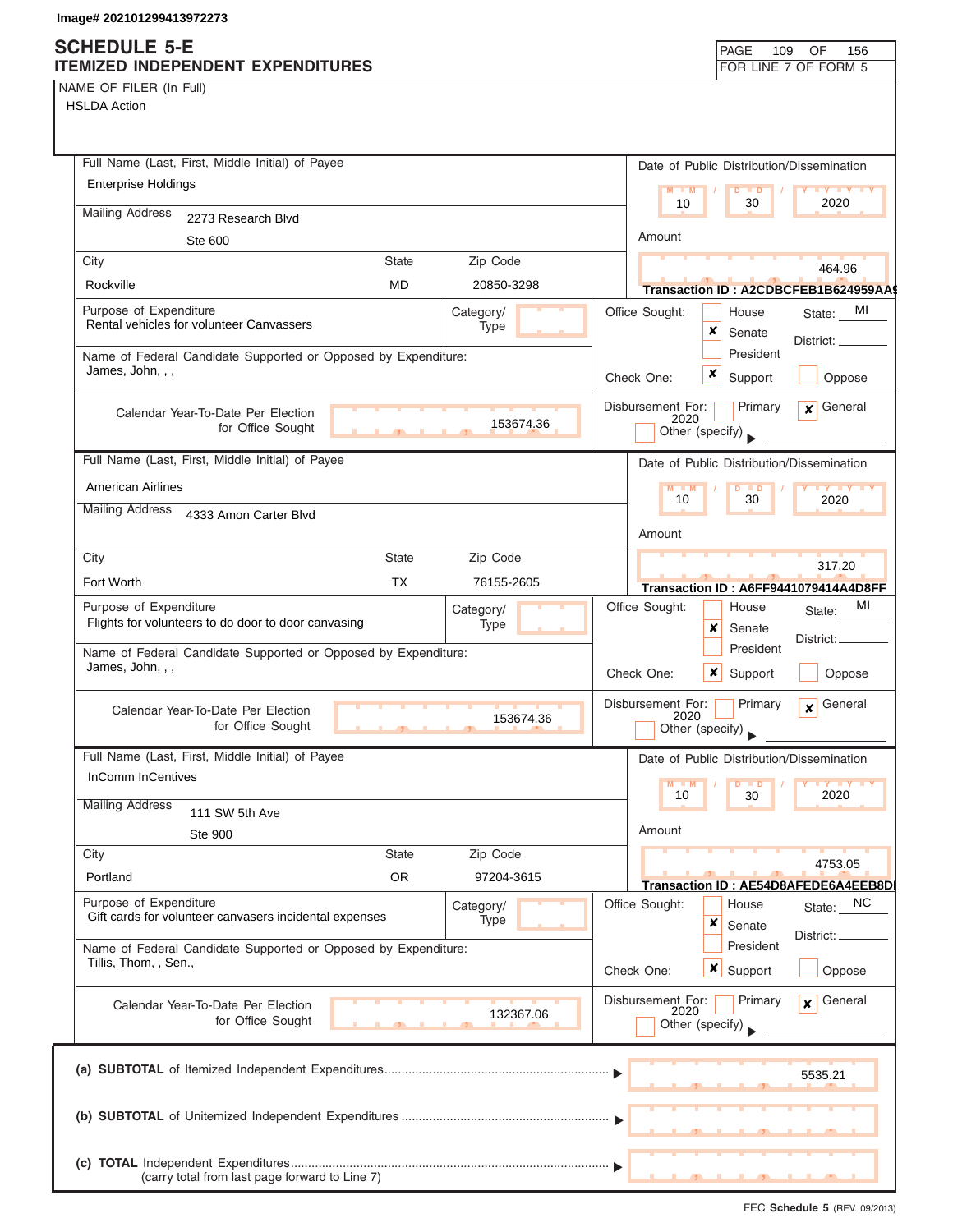NAME OF FILER (In Full)

| Full Name (Last, First, Middle Initial) of Payee                                                   | Date of Public Distribution/Dissemination                                          |
|----------------------------------------------------------------------------------------------------|------------------------------------------------------------------------------------|
| <b>American Airlines</b>                                                                           | $-1$ M<br>$\blacksquare$                                                           |
| <b>Mailing Address</b><br>4333 Amon Carter Blvd                                                    | 2020<br>10<br>30                                                                   |
|                                                                                                    | Amount                                                                             |
| Zip Code<br><b>State</b><br>City                                                                   | 603.70                                                                             |
| Fort Worth<br><b>TX</b><br>76155-2605                                                              | Transaction ID: A41DC0C6D37114D34AE5                                               |
| Purpose of Expenditure<br>Category/<br>Flights for volunteers to do door to door canvasing<br>Type | State: NC<br>Office Sought:<br>House                                               |
|                                                                                                    | ×<br>Senate<br>District:                                                           |
| Name of Federal Candidate Supported or Opposed by Expenditure:<br>Tillis, Thom, , Sen.,            | President<br>×<br>Support<br>Check One:                                            |
|                                                                                                    | Oppose                                                                             |
| Calendar Year-To-Date Per Election<br>132367.06                                                    | General<br>Disbursement For:<br>Primary<br>$\mathbf{x}$<br>2020                    |
| for Office Sought                                                                                  | Other (specify)                                                                    |
| Full Name (Last, First, Middle Initial) of Payee                                                   | Date of Public Distribution/Dissemination                                          |
| Delta Airlines, Inc                                                                                | $M - M$<br>$D$ $D$<br><b>TY TY TY</b><br>10<br>30<br>2020                          |
| <b>Mailing Address</b><br>PO Box 20706                                                             |                                                                                    |
|                                                                                                    | Amount                                                                             |
| Zip Code<br>City<br><b>State</b>                                                                   | 279.20                                                                             |
| GA<br>30320-6001<br>Atlanta                                                                        | Transaction ID: AF7B72BF7163A45B9863                                               |
| Purpose of Expenditure<br>Category/<br>Flights for volunteers to do door to door canvasing<br>Type | NC.<br>Office Sought:<br>House<br>State:                                           |
|                                                                                                    | x<br>Senate<br>District:<br>President                                              |
| Name of Federal Candidate Supported or Opposed by Expenditure:<br>Tillis, Thom, , Sen.,            | $\boldsymbol{\mathsf{x}}$<br>Check One:<br>Support<br>Oppose                       |
| Calendar Year-To-Date Per Election<br>132367.06<br>for Office Sought                               | Disbursement For:<br>General<br>Primary<br>$\mathbf{x}$<br>2020<br>Other (specify) |
| Full Name (Last, First, Middle Initial) of Payee                                                   | Date of Public Distribution/Dissemination                                          |
| <b>United Airlines</b>                                                                             | $M - M$<br>$\overline{D}$<br>$Y$ $Y$<br>$\blacksquare$                             |
| <b>Mailing Address</b><br>PO Box 6649                                                              | 10<br>30<br>2020                                                                   |
| City<br><b>State</b><br>Zip Code                                                                   | Amount                                                                             |
| IL<br>60606-0649<br>Chicago                                                                        | 462.94                                                                             |
| Purpose of Expenditure                                                                             | Transaction ID: ADD028691C3994631B51                                               |
| Category/<br>Flights for volunteers to do door to door canvasing<br>Type                           | Office Sought:<br>NC<br>House<br>State:<br>×<br>Senate                             |
| Name of Federal Candidate Supported or Opposed by Expenditure:                                     | District:<br>President                                                             |
| Tillis, Thom, , Sen.,                                                                              | Check One:<br>$\boldsymbol{\mathsf{x}}$<br>Support<br>Oppose                       |
| Calendar Year-To-Date Per Election<br>132367.06                                                    | Disbursement For:<br>General<br>Primary<br>$\mathbf{x}$<br>2020                    |
| for Office Sought                                                                                  | Other (specify)                                                                    |
|                                                                                                    | 1345.84                                                                            |
|                                                                                                    |                                                                                    |
|                                                                                                    |                                                                                    |
| (carry total from last page forward to Line 7)                                                     |                                                                                    |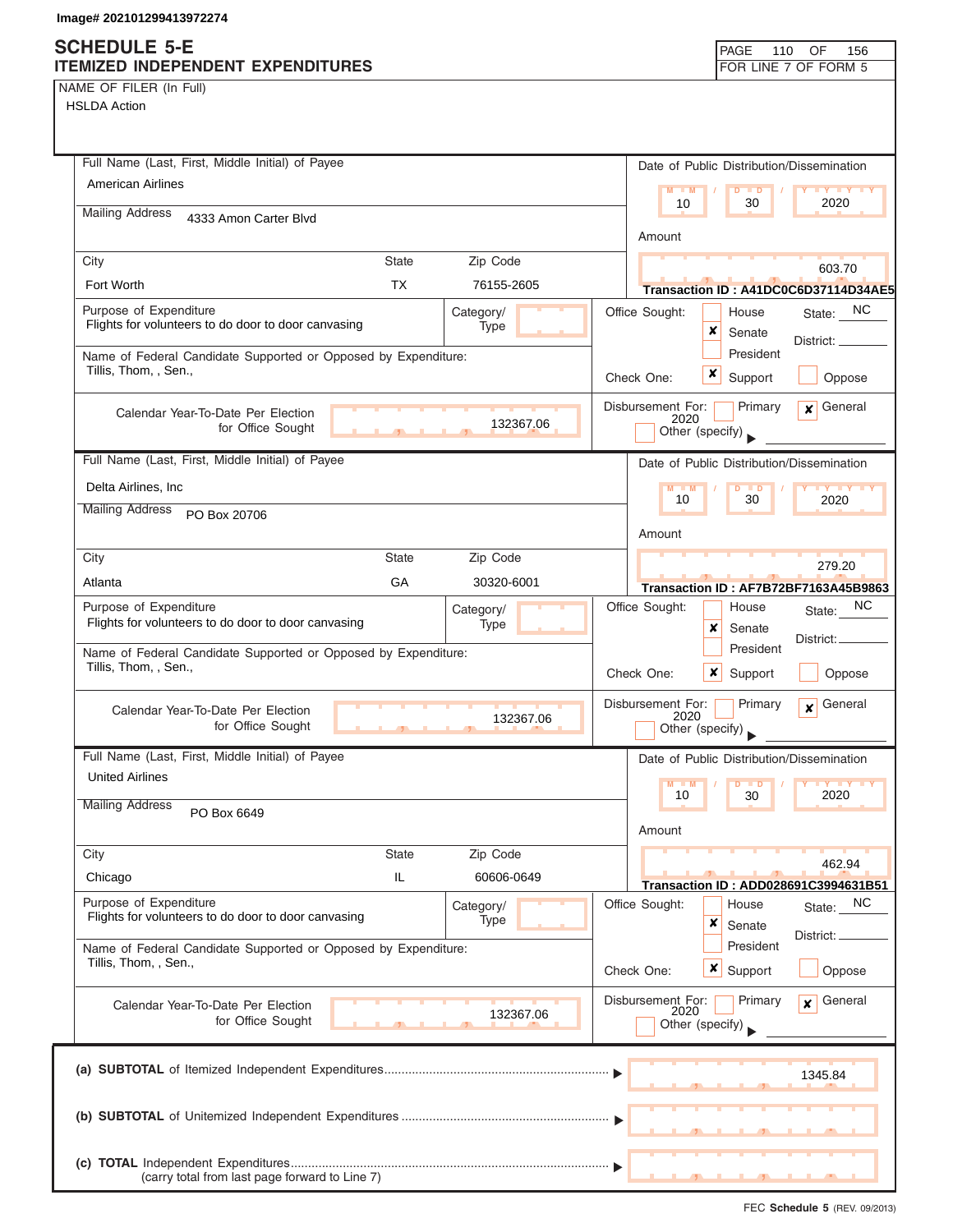### **SCHEDULE 5-E ITEMIZED INDEPENDENT EXPENDITURES FOR LINE 7 OF FORM 5**

| NAME OF FILER (In Full) |  |  |  |  |  |
|-------------------------|--|--|--|--|--|
|-------------------------|--|--|--|--|--|

| Full Name (Last, First, Middle Initial) of Payee                                        |                             | Date of Public Distribution/Dissemination               |                             |
|-----------------------------------------------------------------------------------------|-----------------------------|---------------------------------------------------------|-----------------------------|
| Enterprise                                                                              |                             | M<br>$-M$<br><b>D</b>                                   | <b>TEY</b>                  |
| <b>Mailing Address</b>                                                                  |                             | 10<br>30                                                | 2020                        |
| 5489 R C Josh Birmingham PKWY                                                           |                             | Amount                                                  |                             |
| City                                                                                    | Zip Code<br><b>State</b>    |                                                         | 496.53                      |
| Charlotte                                                                               | <b>NC</b><br>28214          | Transaction ID: A4ED1BDB1300D4B2AA82                    |                             |
| Purpose of Expenditure<br>Rental vehicles for volunteer Canvassers                      | Category/<br>Type           | Office Sought:<br>House<br>×<br>Senate                  | State: NC<br>District:      |
| Name of Federal Candidate Supported or Opposed by Expenditure:<br>Tillis, Thom, , Sen., |                             | President<br>x<br>Check One:<br>Support                 | Oppose                      |
| Calendar Year-To-Date Per Election<br>for Office Sought                                 | 132367.06                   | Disbursement For:<br>Primary<br>2020<br>Other (specify) | General<br>$\mathbf{x}$     |
| Full Name (Last, First, Middle Initial) of Payee                                        |                             | Date of Public Distribution/Dissemination               |                             |
| <b>Enterprise Holdings</b>                                                              |                             |                                                         |                             |
| <b>Mailing Address</b><br>2273 Research Blvd                                            |                             | 10<br>30                                                | 2020                        |
| Ste 600                                                                                 |                             | Amount                                                  |                             |
| City                                                                                    | Zip Code<br><b>State</b>    |                                                         | 469.61                      |
| Rockville                                                                               | <b>MD</b><br>20850-3298     | Transaction ID: A7ABFDC859526456BB0A                    |                             |
| Purpose of Expenditure                                                                  | Category/                   | Office Sought:<br>House                                 | MI<br>State:                |
| Rental vehicles for volunteer Canvassers                                                | Type                        | x<br>Senate                                             |                             |
| Name of Federal Candidate Supported or Opposed by Expenditure:<br>James, John, , ,      |                             | President<br>×<br>Check One:<br>Support                 | District:<br>Oppose         |
| Calendar Year-To-Date Per Election<br>for Office Sought                                 | 153674.36<br>$\overline{1}$ | Disbursement For:<br>Primary<br>2020<br>Other (specify) | General<br>$\mathbf{x}$     |
| Full Name (Last, First, Middle Initial) of Payee                                        |                             | Date of Public Distribution/Dissemination               |                             |
| <b>Enterprise Holdings</b>                                                              |                             | M<br>10<br>30                                           | 2020                        |
| <b>Mailing Address</b><br>2273 Research Blvd<br>Ste 600                                 |                             | Amount                                                  |                             |
| City                                                                                    | Zip Code<br><b>State</b>    |                                                         |                             |
| Rockville                                                                               | <b>MD</b><br>20850-3298     | Transaction ID: A0648E00B2FC1455EA74                    | 496.53                      |
| Purpose of Expenditure                                                                  | Category/                   | Office Sought:<br>House                                 | MI<br>State:                |
| Rental vehicles for volunteer Canvassers                                                | Type                        | ×<br>Senate                                             | District:                   |
| Name of Federal Candidate Supported or Opposed by Expenditure:<br>James, John, , ,      |                             | President<br><b>x</b> Support<br>Check One:             | Oppose                      |
| Calendar Year-To-Date Per Election                                                      |                             | Disbursement For:<br>Primary                            | General<br>$\boldsymbol{x}$ |
| for Office Sought                                                                       | 153674.36                   | 2020<br>Other (specify)                                 |                             |
|                                                                                         |                             |                                                         | 1462.67                     |
|                                                                                         |                             |                                                         |                             |
| (carry total from last page forward to Line 7)                                          |                             |                                                         |                             |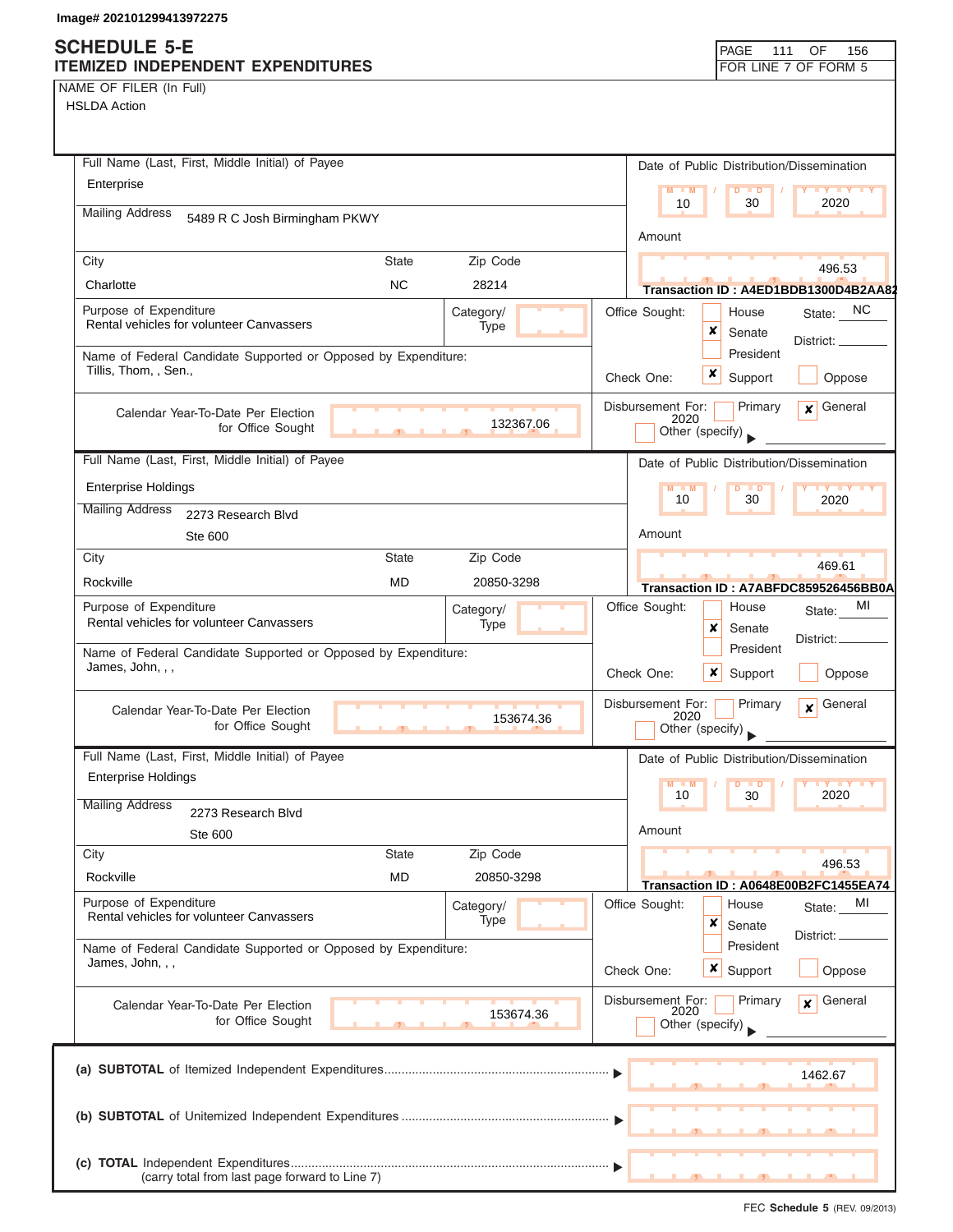### **SCHEDULE 5-E ITEMIZED INDEPENDENT EXPENDITURES FOR LINE 7 OF FORM 5**

| PAGE 112                 |  | ( )F |  |
|--------------------------|--|------|--|
| <b>FOR LINE 7 OF FOR</b> |  |      |  |
|                          |  |      |  |

156

NAME OF FILER (In Full)

| Full Name (Last, First, Middle Initial) of Payee                                        | Date of Public Distribution/Dissemination                                  |
|-----------------------------------------------------------------------------------------|----------------------------------------------------------------------------|
| <b>Enterprise Holdings</b>                                                              | $M - M$<br>$\overline{D}$<br>$\blacksquare$                                |
| <b>Mailing Address</b><br>2273 Research Blvd                                            | 10<br>30<br>2020                                                           |
| Ste 600                                                                                 | Amount                                                                     |
| City<br><b>State</b><br>Zip Code                                                        |                                                                            |
| Rockville<br><b>MD</b><br>20850-3298                                                    | 496.53<br>Transaction ID: AFC9A6E93ECA048B1934                             |
| Purpose of Expenditure<br>Category/                                                     | Office Sought:<br>MI<br>House<br>State:                                    |
| Rental vehicles for volunteer Canvassers<br>Type                                        | ×<br>Senate                                                                |
| Name of Federal Candidate Supported or Opposed by Expenditure:                          | District: __<br>President                                                  |
| James, John, , ,                                                                        | x<br>Oppose<br>Check One:<br>Support                                       |
| Calendar Year-To-Date Per Election                                                      | Disbursement For:<br>Primary<br>General<br>$\mathbf{x}$<br>2020            |
| 153674.36<br>for Office Sought                                                          | Other (specify)                                                            |
| Full Name (Last, First, Middle Initial) of Payee                                        | Date of Public Distribution/Dissemination                                  |
| <b>American Airlines</b>                                                                | $D$ $D$                                                                    |
| <b>Mailing Address</b><br>4333 Amon Carter Blvd                                         | 30<br>10<br>2020                                                           |
|                                                                                         | Amount                                                                     |
| City<br><b>State</b><br>Zip Code                                                        | 603.70                                                                     |
| <b>TX</b><br>Fort Worth<br>76155-2605                                                   | <b>Transaction ID: A073FE31A63194E2B976</b>                                |
| Purpose of Expenditure<br>Category/                                                     | Office Sought:<br>NC<br>House<br>State:                                    |
| Flights for volunteers to do door to door canvasing<br>Type                             | x<br>Senate                                                                |
| Name of Federal Candidate Supported or Opposed by Expenditure:<br>Tillis, Thom, , Sen., | District:.<br>President<br>Check One:<br>x<br>Support<br>Oppose            |
| Calendar Year-To-Date Per Election<br>132367.06                                         | General<br>Disbursement For:<br>Primary<br>$\overline{\mathbf{x}}$<br>2020 |
| for Office Sought<br><b>The Contract Contract Contract Contract</b>                     | Other (specify)                                                            |
| Full Name (Last, First, Middle Initial) of Payee                                        | Date of Public Distribution/Dissemination                                  |
| <b>American Airlines</b>                                                                | M<br>$\overline{\phantom{a}}$<br>$\blacksquare$                            |
| <b>Mailing Address</b><br>4333 Amon Carter Blvd                                         | 10<br>30<br>2020                                                           |
|                                                                                         | Amount                                                                     |
| Zip Code<br>City<br><b>State</b>                                                        | 591.20                                                                     |
| <b>TX</b><br>Fort Worth<br>76155-2605                                                   | Transaction ID: AAB634129ED3D4F8DAB4                                       |
| Purpose of Expenditure<br>Category/                                                     | <b>NC</b><br>Office Sought:<br>House<br>State:                             |
| Flights for volunteers to do door to door canvasing<br>Type                             | ×<br>Senate<br>District:                                                   |
| Name of Federal Candidate Supported or Opposed by Expenditure:                          | President                                                                  |
| Tillis, Thom, , Sen.,                                                                   | $\boldsymbol{x}$<br>Check One:<br>Support<br>Oppose                        |
| Calendar Year-To-Date Per Election                                                      | Disbursement For:<br>General<br>Primary<br>x<br>2020                       |
| 132367.06<br>for Office Sought                                                          | Other (specify)                                                            |
|                                                                                         |                                                                            |
|                                                                                         | 1691.43                                                                    |
|                                                                                         |                                                                            |
|                                                                                         |                                                                            |
|                                                                                         |                                                                            |
| (carry total from last page forward to Line 7)                                          |                                                                            |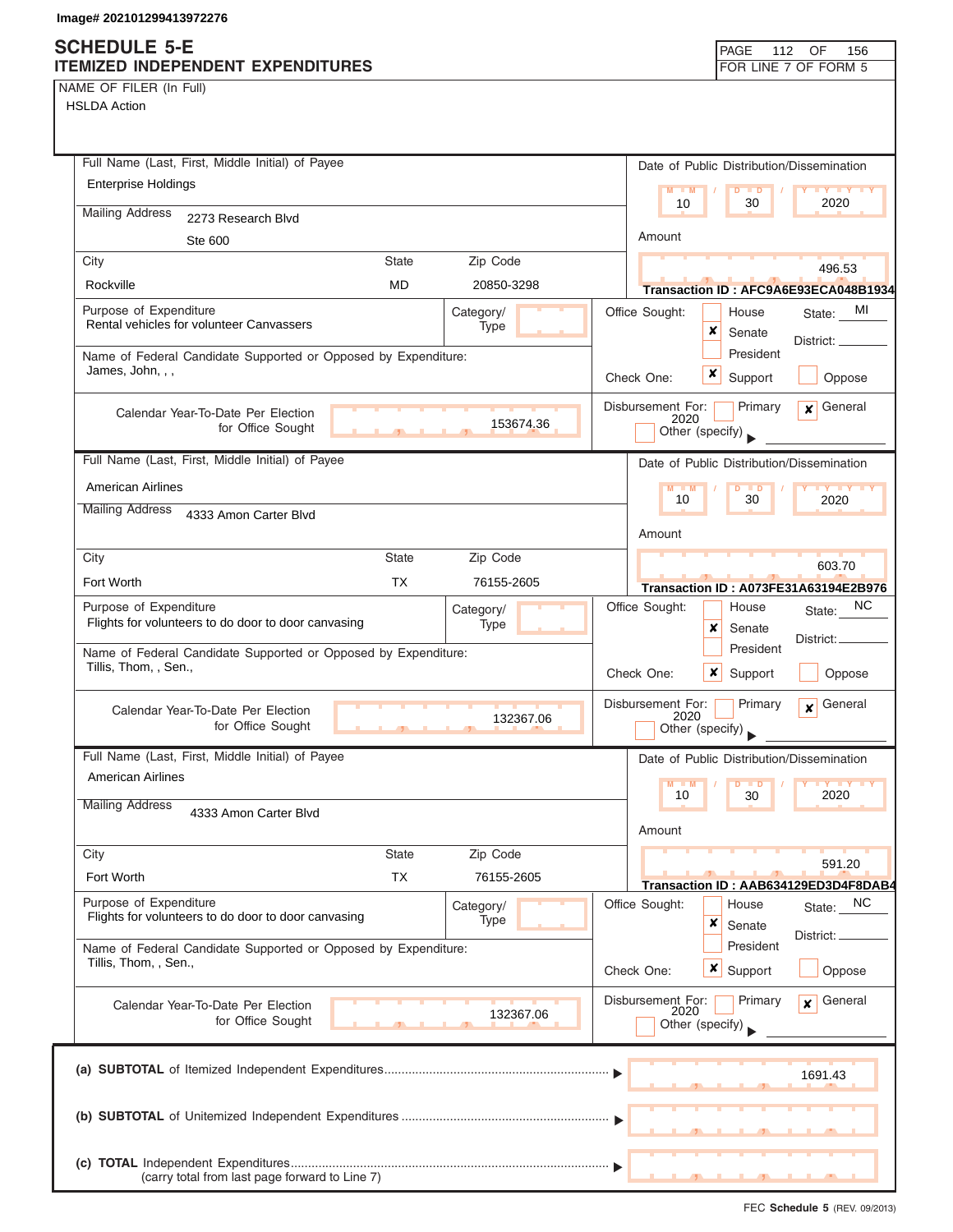## **SCHEDULE 5-E**

| <b>SCHEDULE 5-E</b><br>ITEMIZED INDEPENDENT EXPENDITURES                                           | PAGE<br>113<br>OF<br>156<br>FOR LINE 7 OF FORM 5                                                      |
|----------------------------------------------------------------------------------------------------|-------------------------------------------------------------------------------------------------------|
| NAME OF FILER (In Full)<br><b>HSLDA Action</b>                                                     |                                                                                                       |
| Full Name (Last, First, Middle Initial) of Payee<br><b>American Airlines</b>                       | Date of Public Distribution/Dissemination<br>$M - M$<br>$Y$ $Y$ $Y$ $Y$<br>$\blacksquare$             |
| <b>Mailing Address</b><br>4333 Amon Carter Blvd                                                    | 2020<br>10<br>30<br>Amount                                                                            |
| Zip Code<br><b>State</b><br>City<br>Fort Worth<br><b>TX</b><br>76155-2605                          | 517.20                                                                                                |
| Purpose of Expenditure<br>Category/<br>Flights for volunteers to do door to door canvasing<br>Type | <b>Transaction ID: AD425411648064518A16</b><br>Office Sought:<br>MI<br>House<br>State:<br>×<br>Senate |
| Name of Federal Candidate Supported or Opposed by Expenditure:<br>James, John, , ,                 | District:<br>President<br>×<br>Support<br>Check One:<br>Oppose                                        |
| Calendar Year-To-Date Per Election<br>153674.36<br>for Office Sought                               | Disbursement For:<br>General<br>Primary<br>$\mathbf{x}$<br>2020<br>Other (specify)                    |
| Full Name (Last, First, Middle Initial) of Payee                                                   | Date of Public Distribution/Dissemination                                                             |
| <b>American Airlines</b>                                                                           | $M - M$<br>$\mathbf{Y}$ $\mathbf{Y}$ $\mathbf{Y}$ $\mathbf{Y}$ $\mathbf{Y}$<br>ъ<br>30<br>10<br>2020  |
| <b>Mailing Address</b><br>4333 Amon Carter Blvd                                                    | Amount                                                                                                |
| <b>State</b><br>Zip Code<br>City                                                                   | 317.20                                                                                                |
| <b>TX</b><br>Fort Worth<br>76155-2605                                                              | Transaction ID: A5112FF2D09444ED2A96                                                                  |
| Purpose of Expenditure<br>Category/<br>Flights for volunteers to do door to door canvasing<br>Type | Office Sought:<br>МI<br>House<br>State:<br>x<br>Senate<br>District:                                   |
| Name of Federal Candidate Supported or Opposed by Expenditure:<br>James, John, , ,                 | President<br>Check One:<br>×<br>Support<br>Oppose                                                     |
| Calendar Year-To-Date Per Election<br>153674.36<br>for Office Sought                               | Disbursement For:<br>Primary<br>General<br>$\boldsymbol{x}$<br>2020<br>Other (specify)                |
| Full Name (Last, First, Middle Initial) of Payee                                                   | Date of Public Distribution/Dissemination                                                             |
| <b>United Airlines</b>                                                                             | $M - M$<br>D<br>$\blacksquare$<br>10<br>30<br>2020                                                    |
| <b>Mailing Address</b><br>PO Box 6649                                                              | Amount                                                                                                |
| <b>State</b><br>Zip Code<br>City<br>IL<br>60606-0649<br>Chicago                                    | 639.57                                                                                                |
| Purpose of Expenditure<br>Category/<br>Flights for volunteers to do door to door canvasing<br>Type | Transaction ID: A8214DBD3FA9F4CCA800<br>Office Sought:<br>House<br>MI<br>State:<br>×<br>Senate        |
| Name of Federal Candidate Supported or Opposed by Expenditure:<br>James, John, , ,                 | District: _<br>President<br>Check One:<br>x<br>Support<br>Oppose                                      |
| Calendar Year-To-Date Per Election<br>153674.36<br>for Office Sought                               | Disbursement For:<br>Primary<br>General<br>$\mathbf{x}$<br>2020<br>Other (specify)                    |
|                                                                                                    | 1473.97                                                                                               |
|                                                                                                    |                                                                                                       |
| (carry total from last page forward to Line 7)                                                     |                                                                                                       |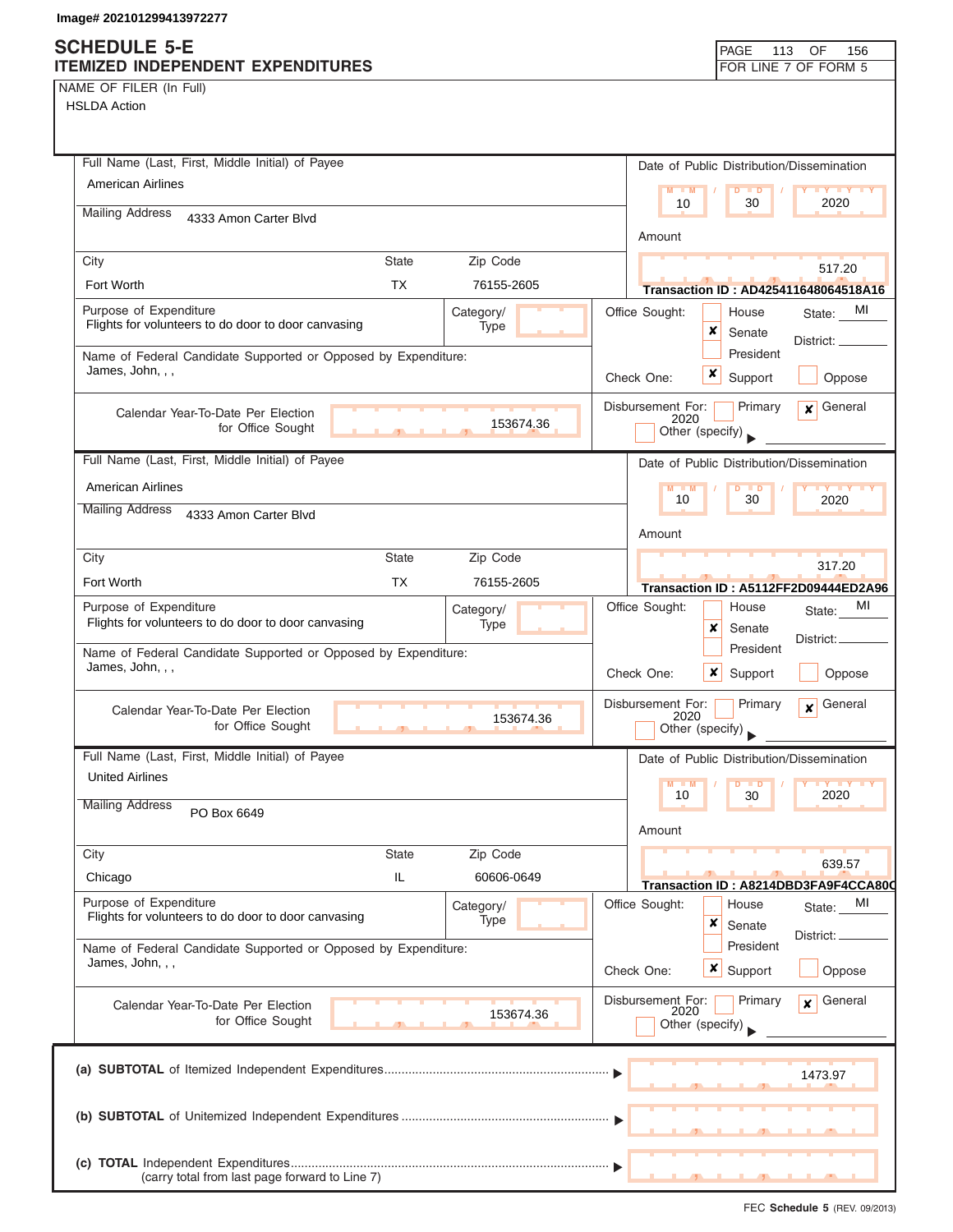## **SCHE**

| NAME OF FILER (In Full) |  |  |
|-------------------------|--|--|
|-------------------------|--|--|

| <b>SCHEDULE 5-E</b><br><b>ITEMIZED INDEPENDENT EXPENDITURES</b>                                           | PAGE<br>114<br>OF<br>156<br>FOR LINE 7 OF FORM 5                                   |
|-----------------------------------------------------------------------------------------------------------|------------------------------------------------------------------------------------|
| NAME OF FILER (In Full)<br><b>HSLDA Action</b>                                                            |                                                                                    |
| Full Name (Last, First, Middle Initial) of Payee                                                          | Date of Public Distribution/Dissemination                                          |
| American Airlines                                                                                         | $M - M$<br><b>IY IY IY</b><br>$\blacksquare$                                       |
| <b>Mailing Address</b><br>4333 Amon Carter Blvd                                                           | 10<br>30<br>2020                                                                   |
|                                                                                                           | Amount                                                                             |
| Zip Code<br>City<br>State                                                                                 | 459.20                                                                             |
| Fort Worth<br><b>TX</b><br>76155-2605                                                                     | Transaction ID: AE2AF1B262C184E93A73                                               |
| Purpose of Expenditure<br>Category/<br>Flights for volunteers to do door to door canvasing<br>Type        | Office Sought:<br>MI<br>House<br>State:<br>×<br>Senate<br>District: _              |
| Name of Federal Candidate Supported or Opposed by Expenditure:<br>James, John, , ,                        | President<br>×<br>Check One:<br>Support<br>Oppose                                  |
| Calendar Year-To-Date Per Election<br>153674.36<br>for Office Sought                                      | Disbursement For:<br>Primary<br>General<br>$\mathbf{x}$<br>2020<br>Other (specify) |
| Full Name (Last, First, Middle Initial) of Payee                                                          | Date of Public Distribution/Dissemination                                          |
| <b>American Airlines</b>                                                                                  | $M - M$<br>. D                                                                     |
| <b>Mailing Address</b><br>4333 Amon Carter Blvd                                                           | 10<br>30<br>2020<br>Amount                                                         |
| Zip Code<br><b>State</b><br>City                                                                          | 490.70                                                                             |
| Fort Worth<br>TX<br>76155-2605                                                                            | Transaction ID: A47AA3A5E5F764F3E806                                               |
| Purpose of Expenditure<br>Category/<br>Flights for volunteers to do door to door canvasing<br><b>Type</b> | NC.<br>Office Sought:<br>House<br>State:<br>x<br>Senate<br>District:               |
| Name of Federal Candidate Supported or Opposed by Expenditure:<br>Tillis, Thom, , Sen.,                   | President<br>×<br>Check One:<br>Support<br>Oppose                                  |
| Calendar Year-To-Date Per Election<br>132367.06<br>for Office Sought                                      | General<br>Disbursement For:<br>Primary<br>$\mathbf{x}$<br>2020<br>Other (specify) |
| Full Name (Last, First, Middle Initial) of Payee                                                          | Date of Public Distribution/Dissemination                                          |
| <b>United Airlines</b>                                                                                    | $M - M$<br>$D$ $D$<br>$Y$ $Y$                                                      |
| <b>Mailing Address</b><br>PO Box 6649                                                                     | 2020<br>10<br>30                                                                   |
|                                                                                                           | Amount                                                                             |
| Zip Code<br>City<br><b>State</b>                                                                          | 403.70                                                                             |
| IL<br>Chicago<br>60606-0649                                                                               | Transaction ID: AF335660CA10F48DBAA1                                               |
| Purpose of Expenditure<br>Category/<br>Flights for volunteers to do door to door canvasing<br>Type        | Office Sought:<br>House<br>МI<br>State:<br>×<br>Senate<br>District: _              |
| Name of Federal Candidate Supported or Opposed by Expenditure:<br>James, John, , ,                        | President<br>Check One:<br><b>x</b> Support<br>Oppose                              |
| Calendar Year-To-Date Per Election<br>153674.36<br>for Office Sought                                      | Disbursement For:<br>Primary<br>General<br>$\mathbf{x}$<br>2020<br>Other (specify) |
|                                                                                                           | 1353.60                                                                            |
|                                                                                                           |                                                                                    |

**(c) TOTAL** Independent Expenditures ............................................................................................ ▼ (carry total from last page forward to Line 7)

▲ ▲ ▲ , , .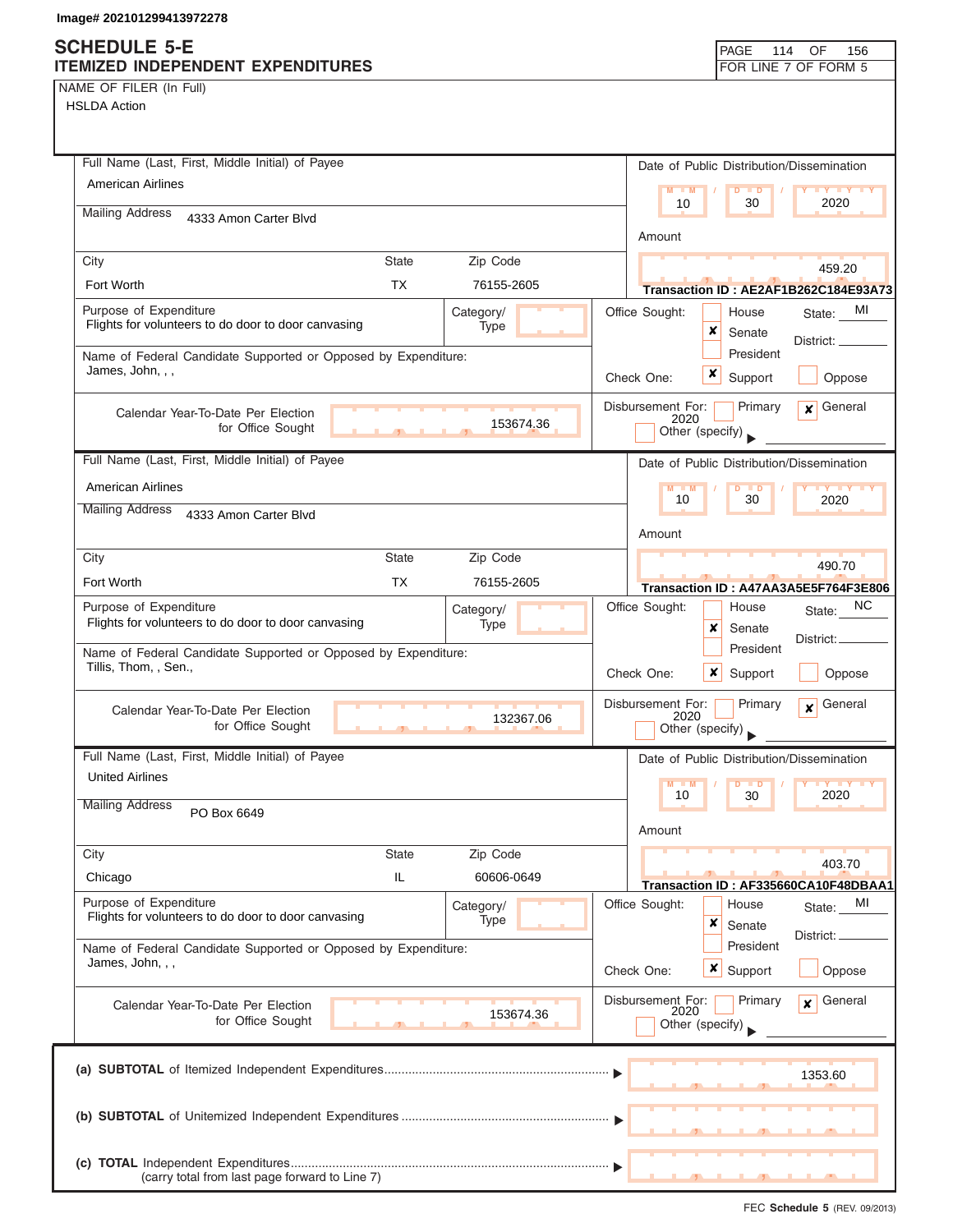## **SCHEDULE 5-E**

| NAME OF FILER (In Full) |  |  |
|-------------------------|--|--|
|-------------------------|--|--|

| SCHEDULE 5-E<br><b>ITEMIZED INDEPENDENT EXPENDITURES</b>                           |                                |                   |            |                           | PAGE<br>115                               | 156<br>OF<br>FOR LINE 7 OF FORM 5           |
|------------------------------------------------------------------------------------|--------------------------------|-------------------|------------|---------------------------|-------------------------------------------|---------------------------------------------|
| NAME OF FILER (In Full)                                                            |                                |                   |            |                           |                                           |                                             |
| <b>HSLDA Action</b>                                                                |                                |                   |            |                           |                                           |                                             |
|                                                                                    |                                |                   |            |                           |                                           |                                             |
|                                                                                    |                                |                   |            |                           |                                           |                                             |
| Full Name (Last, First, Middle Initial) of Payee                                   |                                |                   |            |                           | Date of Public Distribution/Dissemination |                                             |
| Delta Airlines, Inc.                                                               |                                |                   |            | M<br>M<br>10              | D<br>$\blacksquare$<br>30                 | <b>TY TY</b><br>2020                        |
| <b>Mailing Address</b><br>PO Box 20706                                             |                                |                   |            |                           |                                           |                                             |
|                                                                                    |                                |                   |            | Amount                    |                                           |                                             |
| City                                                                               | <b>State</b>                   | Zip Code          |            |                           |                                           | 337.20                                      |
| Atlanta                                                                            | GA                             | 30320-6001        |            |                           |                                           | Transaction ID: AC2706807B1194BE2A01        |
| Purpose of Expenditure                                                             |                                | Category/         |            | Office Sought:            | House                                     | MI<br>State:                                |
| Flights for volunteers to do door to door canvasing                                |                                | Type              |            |                           | x<br>Senate                               | District: _                                 |
| Name of Federal Candidate Supported or Opposed by Expenditure:                     |                                |                   |            |                           | President                                 |                                             |
| James, John, , ,                                                                   |                                |                   | Check One: |                           | x<br>Support                              | Oppose                                      |
| Calendar Year-To-Date Per Election                                                 |                                |                   |            | Disbursement For:         | Primary                                   | General<br>$\mathbf{x}$                     |
| for Office Sought                                                                  |                                | 153674.36         |            | 2020                      | Other (specify)                           |                                             |
|                                                                                    |                                |                   |            |                           |                                           |                                             |
| Full Name (Last, First, Middle Initial) of Payee                                   |                                |                   |            |                           | Date of Public Distribution/Dissemination |                                             |
| <b>American Airlines</b>                                                           |                                |                   |            | M<br>10                   | 30                                        | 2020                                        |
| <b>Mailing Address</b><br>4333 Amon Carter Blvd                                    |                                |                   |            |                           |                                           |                                             |
|                                                                                    |                                |                   |            | Amount                    |                                           |                                             |
| City                                                                               | State                          | Zip Code          |            |                           |                                           | 525.70                                      |
| Fort Worth                                                                         | TX                             | 76155-2605        |            |                           |                                           | <b>Transaction ID: A68201D45414A435290D</b> |
| Purpose of Expenditure                                                             |                                | Category/         |            | Office Sought:            | House                                     | МI<br>State:                                |
| Flights for volunteers to do door to door canvasing                                |                                | Type              |            |                           | x<br>Senate                               | District:                                   |
| Name of Federal Candidate Supported or Opposed by Expenditure:<br>James, John, , , |                                |                   |            |                           | President                                 |                                             |
|                                                                                    |                                |                   | Check One: |                           | ×<br>Support                              | Oppose                                      |
| Calendar Year-To-Date Per Election                                                 |                                |                   |            | Disbursement For:         | Primary                                   | General<br>×                                |
| for Office Sought                                                                  | $\overline{1}$<br><u>. n. </u> | 153674.36         |            | 2020                      | Other (specify)                           |                                             |
| Full Name (Last, First, Middle Initial) of Payee                                   |                                |                   |            |                           | Date of Public Distribution/Dissemination |                                             |
| <b>American Airlines</b>                                                           |                                |                   |            | $M - M$                   |                                           |                                             |
| <b>Mailing Address</b>                                                             |                                |                   |            | 10                        | $\blacksquare$<br>30                      | <b>TELY</b><br><b>TEY</b><br>2020           |
| 4333 Amon Carter Blvd                                                              |                                |                   |            |                           |                                           |                                             |
|                                                                                    |                                |                   |            | Amount                    |                                           |                                             |
| City                                                                               | <b>State</b>                   | Zip Code          |            |                           |                                           | 478.20                                      |
| Fort Worth                                                                         | ТX                             | 76155-2605        |            |                           |                                           | Transaction ID: AD4463435CC464705B6A        |
| Purpose of Expenditure<br>Flights for grassroots volunteers doing GOTV work        |                                | Category/<br>Type |            | Office Sought:            | House                                     | MI<br>State:                                |
|                                                                                    |                                |                   |            |                           | ×<br>Senate                               | District: _                                 |
| Name of Federal Candidate Supported or Opposed by Expenditure:<br>James, John, , , |                                |                   |            |                           | President                                 |                                             |
|                                                                                    |                                |                   | Check One: |                           | x<br>Support                              | Oppose                                      |
| Calendar Year-To-Date Per Election                                                 |                                | 153674.36         |            | Disbursement For:<br>2020 | Primary                                   | General<br>$\mathbf{x}$                     |
| for Office Sought                                                                  |                                |                   |            |                           | Other (specify)                           |                                             |
|                                                                                    |                                |                   |            |                           |                                           |                                             |
|                                                                                    |                                |                   |            |                           |                                           | 1341.10                                     |
|                                                                                    |                                |                   |            |                           |                                           |                                             |
|                                                                                    |                                |                   |            |                           |                                           |                                             |
|                                                                                    |                                |                   |            |                           |                                           |                                             |
|                                                                                    |                                |                   |            |                           |                                           |                                             |
| (carry total from last page forward to Line 7)                                     |                                |                   |            |                           |                                           |                                             |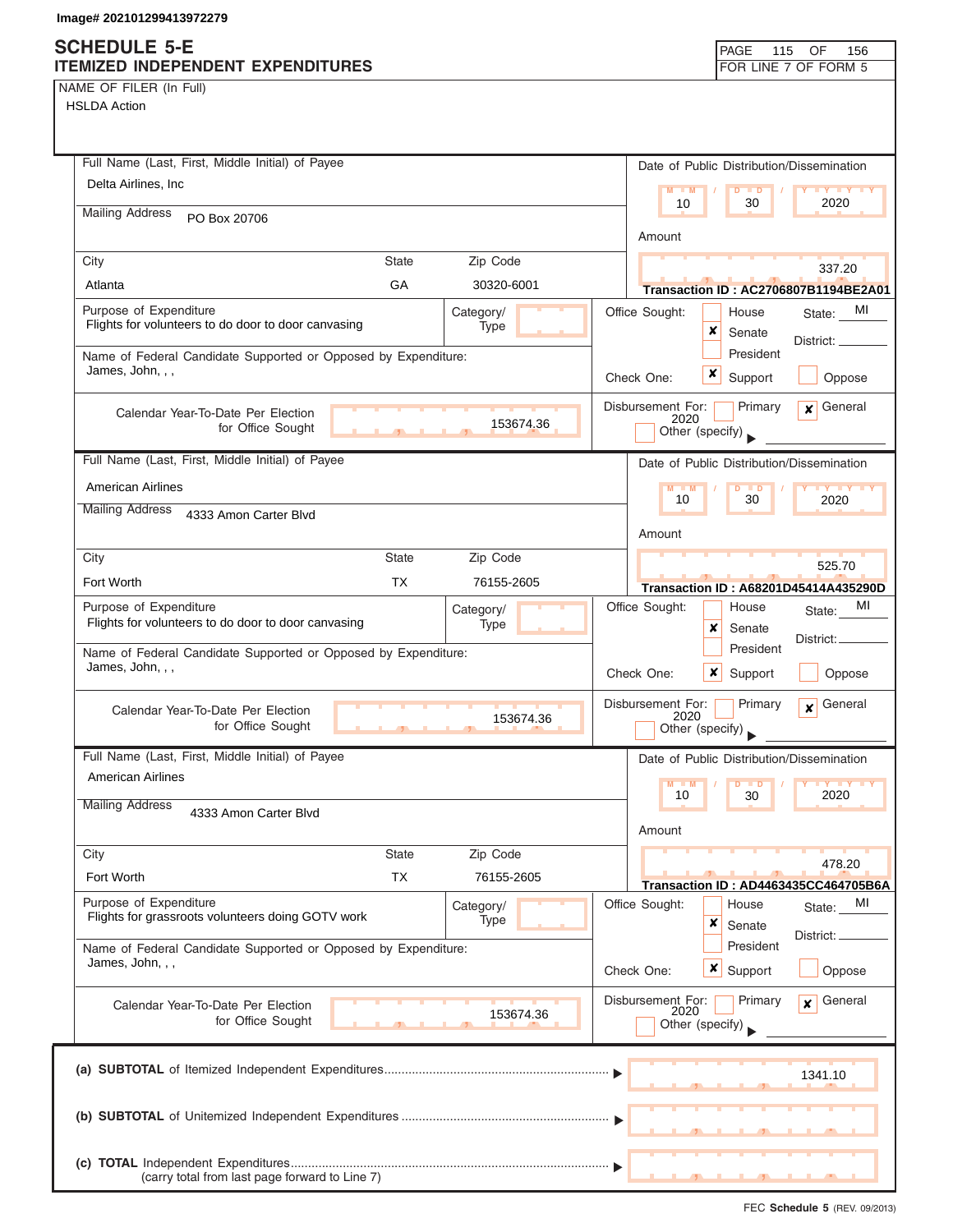# **SCHEDULE 5-E**

| NAME OF FILER (In Full) |  |  |
|-------------------------|--|--|
|-------------------------|--|--|

| <b>SCHEDULE 5-E</b>                                                                |              |                   |                           |               | <b>PAGE</b>      | 116                  | OF<br>156                                 |
|------------------------------------------------------------------------------------|--------------|-------------------|---------------------------|---------------|------------------|----------------------|-------------------------------------------|
| ITEMIZED INDEPENDENT EXPENDITURES                                                  |              |                   |                           |               |                  |                      | FOR LINE 7 OF FORM 5                      |
| NAME OF FILER (In Full)                                                            |              |                   |                           |               |                  |                      |                                           |
| <b>HSLDA Action</b>                                                                |              |                   |                           |               |                  |                      |                                           |
|                                                                                    |              |                   |                           |               |                  |                      |                                           |
| Full Name (Last, First, Middle Initial) of Payee                                   |              |                   |                           |               |                  |                      | Date of Public Distribution/Dissemination |
| Delta Airlines, Inc                                                                |              |                   |                           |               |                  |                      |                                           |
|                                                                                    |              |                   |                           | $M = M$<br>10 |                  | $D$ $D$<br>30        | <b>LY LY LY</b><br>2020                   |
| <b>Mailing Address</b><br>PO Box 20706                                             |              |                   |                           |               |                  |                      |                                           |
|                                                                                    |              |                   |                           | Amount        |                  |                      |                                           |
| City                                                                               | <b>State</b> | Zip Code          |                           |               |                  |                      | 357.20                                    |
| Atlanta                                                                            | GA           | 30320-6001        |                           |               |                  |                      | Transaction ID: AB167C1545EF848E5AE2      |
|                                                                                    |              |                   |                           |               |                  |                      |                                           |
| Purpose of Expenditure<br>Flights for volunteers to do door to door canvasing      |              | Category/<br>Type | Office Sought:            |               |                  | House                | State: MI                                 |
|                                                                                    |              |                   |                           |               | ×                | Senate               | District: _                               |
| Name of Federal Candidate Supported or Opposed by Expenditure:<br>James, John, , , |              |                   |                           |               |                  | President            |                                           |
|                                                                                    |              |                   | Check One:                |               | x                | Support              | Oppose                                    |
|                                                                                    |              |                   | Disbursement For:         |               |                  | Primary              | General<br>$\mathbf{x}$                   |
| Calendar Year-To-Date Per Election<br>for Office Sought                            |              | 153674.36         |                           | 2020          | Other (specify)  |                      |                                           |
|                                                                                    |              |                   |                           |               |                  |                      |                                           |
| Full Name (Last, First, Middle Initial) of Payee                                   |              |                   |                           |               |                  |                      | Date of Public Distribution/Dissemination |
| <b>American Airlines</b>                                                           |              |                   |                           | $M - M$       | D                | $\blacksquare$       | <b>TY TY TY</b>                           |
| <b>Mailing Address</b>                                                             |              |                   |                           | 10            |                  | 30                   | 2020                                      |
| 4333 Amon Carter Blvd                                                              |              |                   |                           |               |                  |                      |                                           |
|                                                                                    |              |                   |                           | Amount        |                  |                      |                                           |
| City                                                                               | <b>State</b> | Zip Code          |                           |               |                  |                      | 555.70                                    |
| Fort Worth                                                                         | <b>TX</b>    | 76155-2605        |                           |               |                  |                      | Transaction ID: AEE361A4B2C614108A67      |
| Purpose of Expenditure                                                             |              | Category/         | Office Sought:            |               |                  | House                | NC.<br>State:                             |
| Flights for volunteers to do door to door canvasing                                |              | Type              |                           |               | x                | Senate               |                                           |
| Name of Federal Candidate Supported or Opposed by Expenditure:                     |              |                   |                           |               |                  | President            | District:                                 |
| Tillis, Thom, , Sen.,                                                              |              |                   | Check One:                |               | ×                | Support              | Oppose                                    |
|                                                                                    |              |                   |                           |               |                  |                      |                                           |
| Calendar Year-To-Date Per Election                                                 |              |                   | Disbursement For:         | 2020          |                  | Primary              | General<br>$\mathbf{x}$                   |
| for Office Sought                                                                  |              | 132367.06         |                           |               | Other (specify)  |                      |                                           |
| Full Name (Last, First, Middle Initial) of Payee                                   |              |                   |                           |               |                  |                      | Date of Public Distribution/Dissemination |
| <b>United Airlines</b>                                                             |              |                   |                           |               |                  |                      |                                           |
|                                                                                    |              |                   |                           | $M - M$<br>10 | D                | $\blacksquare$<br>30 | <b>TY TY TY</b><br>2020                   |
| <b>Mailing Address</b><br>PO Box 6649                                              |              |                   |                           |               |                  |                      |                                           |
|                                                                                    |              |                   |                           | Amount        |                  |                      |                                           |
| City                                                                               | <b>State</b> | Zip Code          |                           |               |                  |                      |                                           |
| Chicago                                                                            | IL           | 60606-0649        |                           |               |                  |                      | 345.12                                    |
|                                                                                    |              |                   |                           |               |                  |                      | Transaction ID: AF9DE4E93C6D84A69BA8      |
| Purpose of Expenditure<br>Flights for volunteers to do door to door canvasing      |              | Category/<br>Type | Office Sought:            |               |                  | House                | MI<br>State:                              |
|                                                                                    |              |                   |                           |               | ×                | Senate               | District: _                               |
| Name of Federal Candidate Supported or Opposed by Expenditure:                     |              |                   |                           |               |                  | President            |                                           |
| James, John, , ,                                                                   |              |                   | Check One:                |               | $x \mid$ Support |                      | Oppose                                    |
|                                                                                    |              |                   |                           |               |                  | Primary              | General<br>$\mathbf{x}$                   |
| Calendar Year-To-Date Per Election<br>for Office Sought                            |              | 153674.36         | Disbursement For:<br>2020 |               |                  |                      |                                           |
|                                                                                    |              |                   |                           |               | Other (specify)  |                      |                                           |
|                                                                                    |              |                   |                           |               |                  |                      |                                           |
|                                                                                    |              |                   |                           |               |                  |                      | 1258.02                                   |
|                                                                                    |              |                   |                           |               |                  |                      |                                           |
|                                                                                    |              |                   |                           |               |                  |                      |                                           |
|                                                                                    |              |                   |                           |               |                  |                      |                                           |
|                                                                                    |              |                   |                           |               |                  |                      |                                           |
| (carry total from last page forward to Line 7)                                     |              |                   |                           |               |                  |                      |                                           |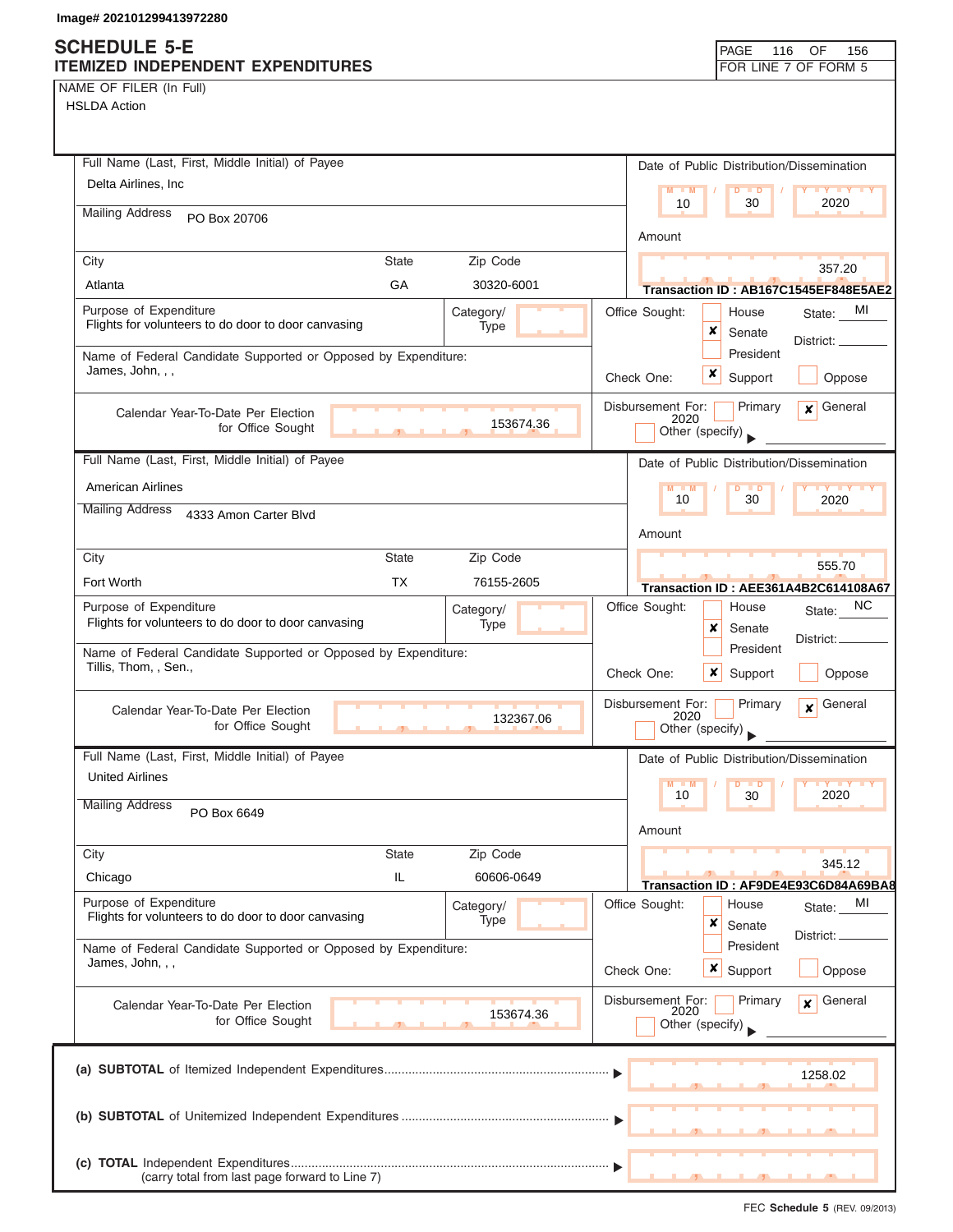NAME OF FILER (In Full)

| Full Name (Last, First, Middle Initial) of Payee                                       | Date of Public Distribution/Dissemination                                          |
|----------------------------------------------------------------------------------------|------------------------------------------------------------------------------------|
| <b>Enterprise Holdings</b>                                                             | $M = M$<br>D<br>$\blacksquare$<br><b>TY TY TY</b>                                  |
| <b>Mailing Address</b><br>2273 Research Blvd                                           | 10<br>30<br>2020                                                                   |
| Ste 600                                                                                | Amount                                                                             |
| Zip Code<br>City<br><b>State</b>                                                       |                                                                                    |
| Rockville<br><b>MD</b><br>20850-3298                                                   | 496.53<br><b>Transaction ID: ACAAFAEC53D784D4DB8</b>                               |
| Purpose of Expenditure<br>Category/                                                    | Office Sought:<br>State: MI<br>House                                               |
| Rental vehicles for volunteer Canvassers<br>Type                                       | x<br>Senate<br>District: _                                                         |
| Name of Federal Candidate Supported or Opposed by Expenditure:                         | President                                                                          |
| James, John, , ,                                                                       | x<br>Support<br>Oppose<br>Check One:                                               |
| Calendar Year-To-Date Per Election                                                     | Disbursement For:<br>Primary<br>$\mathbf x$ General                                |
| 153674.36<br>for Office Sought                                                         | 2020<br>Other (specify)                                                            |
| Full Name (Last, First, Middle Initial) of Payee                                       |                                                                                    |
| American Airlines                                                                      | Date of Public Distribution/Dissemination                                          |
| <b>Mailing Address</b>                                                                 | $M - M$<br>$D$ $D$<br><b>LY LY LY</b><br>30<br>10<br>2020                          |
| 4333 Amon Carter Blvd                                                                  | Amount                                                                             |
| Zip Code<br>City<br><b>State</b>                                                       |                                                                                    |
| <b>TX</b><br>Fort Worth<br>76155-2605                                                  | 485.70                                                                             |
| Purpose of Expenditure                                                                 | Transaction ID: A1C7DE613B91E449395F<br><b>NC</b><br>Office Sought:                |
| Category/<br>Flights for volunteers to do door to door canvasing<br>Type               | House<br>State:<br>x<br>Senate                                                     |
| Name of Federal Candidate Supported or Opposed by Expenditure:                         | District:_<br>President                                                            |
| Tillis, Thom, , Sen.,                                                                  | ×<br>Check One:<br>Support<br>Oppose                                               |
| Calendar Year-To-Date Per Election<br>132367.06<br>for Office Sought<br>$\overline{1}$ | Primary<br>General<br>Disbursement For:<br>$\mathbf{x}$<br>2020<br>Other (specify) |
| Full Name (Last, First, Middle Initial) of Payee                                       | Date of Public Distribution/Dissemination                                          |
| <b>American Airlines</b>                                                               | M<br>$\blacksquare$                                                                |
| <b>Mailing Address</b><br>4333 Amon Carter Blvd                                        | 2020<br>10<br>30                                                                   |
|                                                                                        | Amount                                                                             |
| <b>State</b><br>Zip Code<br>City                                                       |                                                                                    |
| Fort Worth<br>ТX<br>76155-2605                                                         | 402.20<br>Transaction ID: A4E381D01DF774190AD0                                     |
| Purpose of Expenditure<br>Category/                                                    | Office Sought:<br>MI<br>House<br>State:                                            |
| Flights for volunteers to do door to door canvasing<br>Type                            | ×<br>Senate                                                                        |
| Name of Federal Candidate Supported or Opposed by Expenditure:                         | District:<br>President                                                             |
| James, John, , ,                                                                       | x<br>Oppose<br>Check One:<br>Support                                               |
| Calendar Year-To-Date Per Election                                                     | Disbursement For:<br>Primary<br>General<br>$\mathbf{x}$                            |
| 153674.36<br>for Office Sought                                                         | 2020<br>Other (specify)                                                            |
|                                                                                        |                                                                                    |
|                                                                                        | 1384.43                                                                            |
|                                                                                        |                                                                                    |
|                                                                                        |                                                                                    |
|                                                                                        |                                                                                    |
|                                                                                        |                                                                                    |
| (carry total from last page forward to Line 7)                                         |                                                                                    |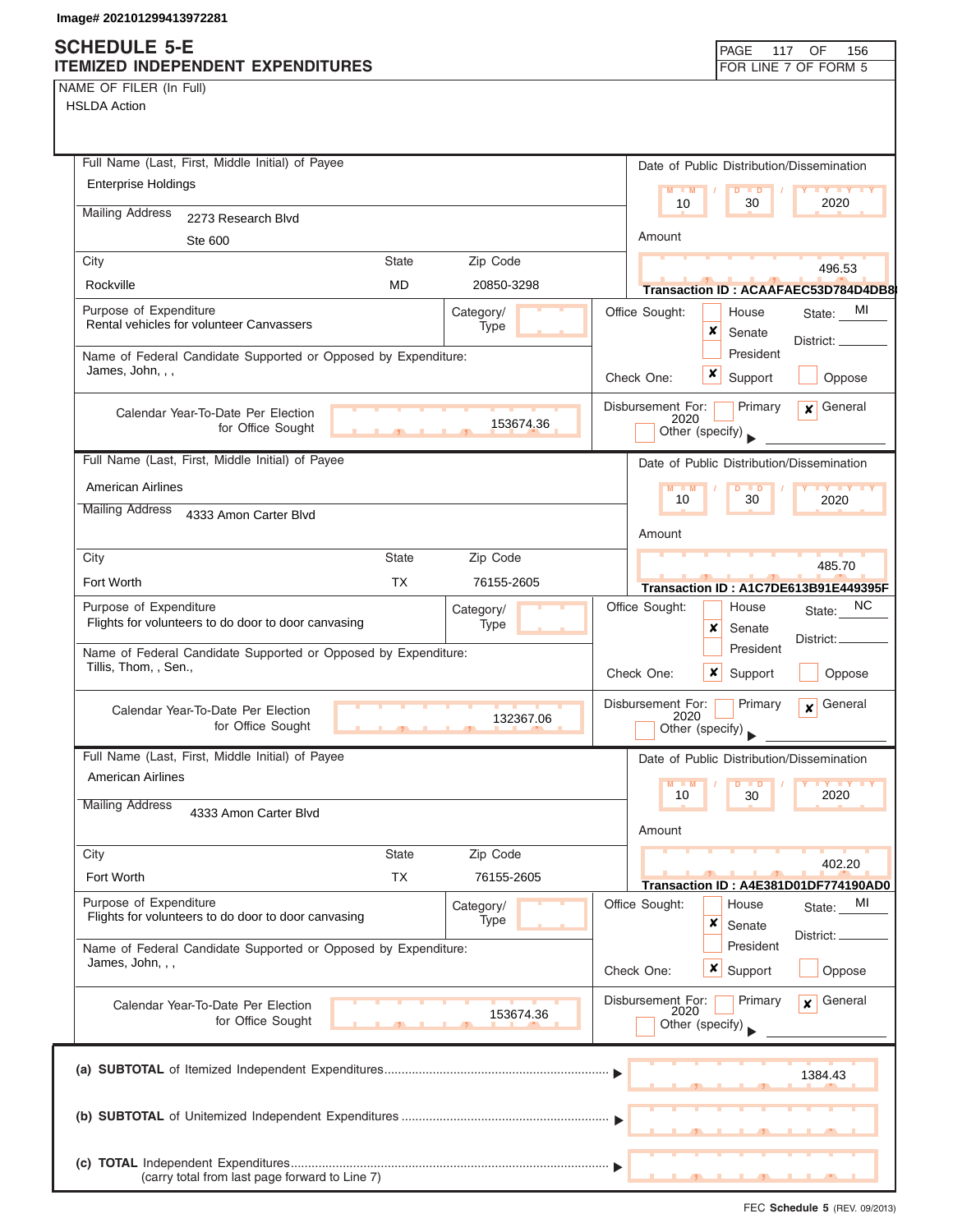NAME OF FILER (In Full)

| Full Name (Last, First, Middle Initial) of Payee                                                   | Date of Public Distribution/Dissemination                                          |
|----------------------------------------------------------------------------------------------------|------------------------------------------------------------------------------------|
| <b>Enterprise Holdings</b>                                                                         | $\overline{\mathsf{M}}$<br>$Y$ $Y$<br>M<br>$\blacksquare$                          |
| <b>Mailing Address</b>                                                                             | 2020<br>10<br>30                                                                   |
| 2273 Research Blvd                                                                                 | Amount                                                                             |
| Ste 600<br>Zip Code<br><b>State</b><br>City                                                        |                                                                                    |
| Rockville<br>MD<br>20850-3298                                                                      | 496.53                                                                             |
|                                                                                                    | Transaction ID:AB9BFFC95BB9E44D9B2I                                                |
| Purpose of Expenditure<br>Category/<br>Rental vehicles for volunteer Canvassers<br>Type            | Office Sought:<br>MI<br>House<br>State:<br>x<br>Senate<br>District:<br>President   |
| Name of Federal Candidate Supported or Opposed by Expenditure:<br>James, John, , ,                 | ×<br>Check One:<br>Support<br>Oppose                                               |
| Calendar Year-To-Date Per Election<br>153674.36<br>for Office Sought                               | Disbursement For:<br>$\mathbf x$ General<br>Primary<br>2020<br>Other (specify)     |
| Full Name (Last, First, Middle Initial) of Payee                                                   | Date of Public Distribution/Dissemination                                          |
| American Airlines                                                                                  | M<br><b>TY TY TY</b><br>$\blacksquare$                                             |
| <b>Mailing Address</b><br>4333 Amon Carter Blvd                                                    | 10<br>30<br>2020                                                                   |
|                                                                                                    | Amount                                                                             |
| Zip Code<br>City<br><b>State</b>                                                                   | 758.70                                                                             |
| <b>TX</b><br>Fort Worth<br>76155-2605                                                              | Transaction ID: AB886A0172BAD4D6492F                                               |
| Purpose of Expenditure<br>Category/<br>Flights for volunteers to do door to door canvasing<br>Type | NC<br>Office Sought:<br>House<br>State:<br>×<br>Senate                             |
| Name of Federal Candidate Supported or Opposed by Expenditure:<br>Tillis, Thom, , Sen.,            | District:<br>President<br>x<br>Check One:<br>Support<br>Oppose                     |
| Calendar Year-To-Date Per Election<br>132367.06<br>for Office Sought<br>$\mathcal{F}$              | Disbursement For:<br>General<br>Primary<br>$\mathbf{x}$<br>2020<br>Other (specify) |
| Full Name (Last, First, Middle Initial) of Payee                                                   | Date of Public Distribution/Dissemination                                          |
| <b>Enterprise Holdings</b>                                                                         | M<br>$\blacksquare$<br>$Y$ $Y$<br>$\blacksquare$<br>10<br>30<br>2020               |
| <b>Mailing Address</b><br>2273 Research Blvd<br>Ste 600                                            | Amount                                                                             |
| City<br><b>State</b><br>Zip Code                                                                   |                                                                                    |
| <b>MD</b><br>Rockville<br>20850-3298                                                               | 496.53<br>Transaction ID: A6557504117CB4A4D92B                                     |
| Purpose of Expenditure<br>Category/                                                                | Office Sought:<br>House<br>MI<br>State:                                            |
| Rental vehicles for volunteer Canvassers<br>Type                                                   | ×<br>Senate                                                                        |
| Name of Federal Candidate Supported or Opposed by Expenditure:                                     | District:<br>President                                                             |
| James, John, , ,                                                                                   | <b>x</b> Support<br>Check One:<br>Oppose                                           |
| Calendar Year-To-Date Per Election<br>153674.36<br>for Office Sought                               | Disbursement For:<br>General<br>Primary<br>$\mathbf{x}$<br>2020<br>Other (specify) |
|                                                                                                    | 1751.76                                                                            |
|                                                                                                    |                                                                                    |
| (carry total from last page forward to Line 7)                                                     |                                                                                    |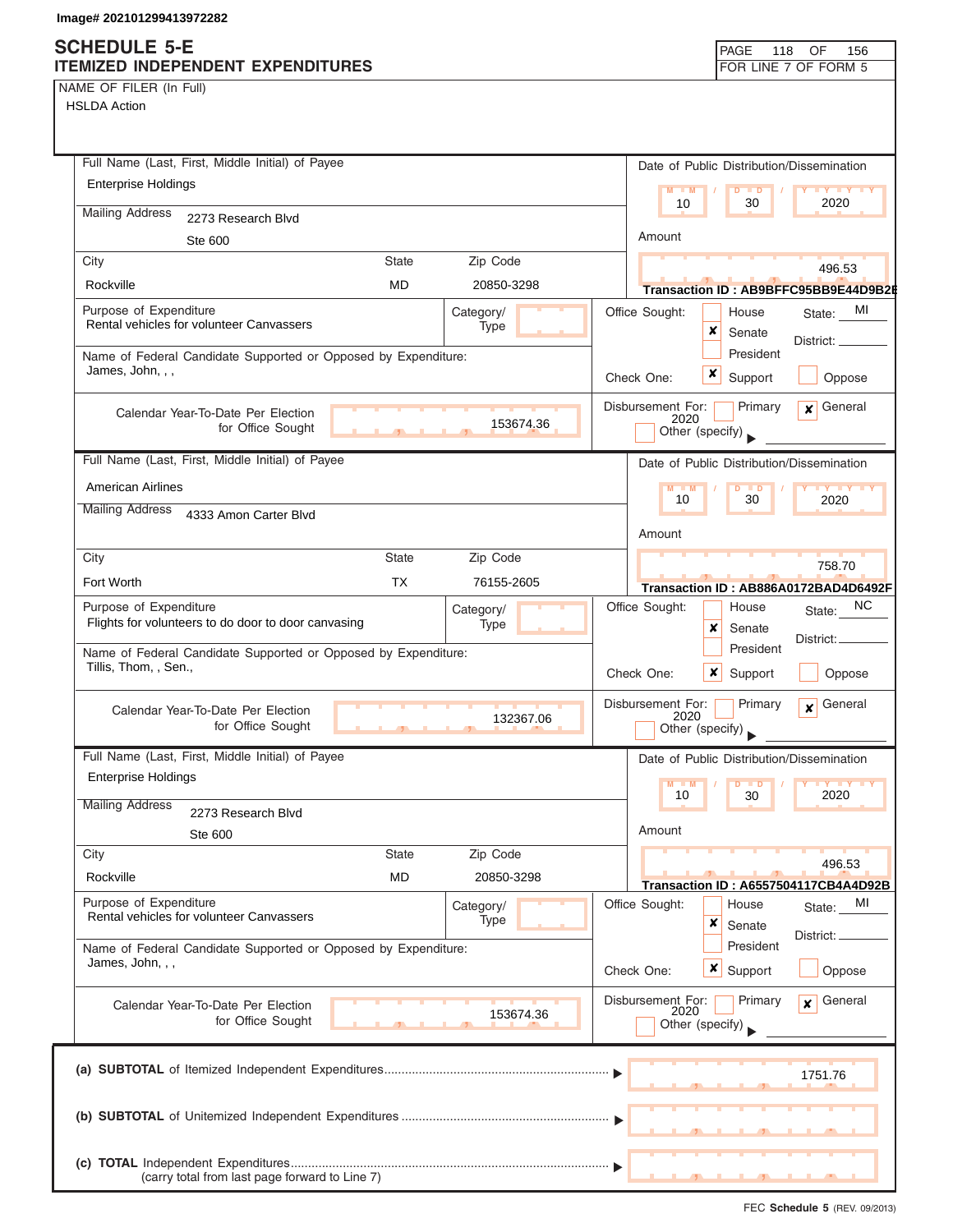### **SCHEDULE 5-E ITEMIZED INDEPENDENT EXPENDITURES FOR LINE 7 OF FORM 5**

NAME OF FILER (In Full)

| Full Name (Last, First, Middle Initial) of Payee                                   |            | Date of Public Distribution/Dissemination                       |
|------------------------------------------------------------------------------------|------------|-----------------------------------------------------------------|
| <b>United Airlines</b>                                                             |            | $M - M$<br><b>TY TY TY</b><br>$D$ $D$                           |
| <b>Mailing Address</b><br>PO Box 6649                                              |            | 10<br>30<br>2020                                                |
|                                                                                    |            | Amount                                                          |
| City<br><b>State</b>                                                               | Zip Code   | 176.60                                                          |
| IL.<br>Chicago                                                                     | 60606-0649 | Transaction ID: AD509B02C24F747F883D                            |
| Purpose of Expenditure<br>Flights for volunteers to do door to door canvasing      | Category/  | Office Sought:<br>MI<br>House<br>State:                         |
|                                                                                    | Type       | x<br>Senate<br>District: _                                      |
| Name of Federal Candidate Supported or Opposed by Expenditure:<br>James, John, , , |            | President                                                       |
|                                                                                    |            | x<br>Check One:<br>Support<br>Oppose                            |
| Calendar Year-To-Date Per Election                                                 |            | Primary<br>$x$ General<br>Disbursement For:<br>2020             |
| for Office Sought                                                                  | 153674.36  | Other (specify)                                                 |
| Full Name (Last, First, Middle Initial) of Payee                                   |            | Date of Public Distribution/Dissemination                       |
| <b>American Airlines</b>                                                           |            | D<br>$\blacksquare$                                             |
| <b>Mailing Address</b><br>4333 Amon Carter Blvd                                    |            | 10<br>2020<br>30                                                |
|                                                                                    |            | Amount                                                          |
| City<br><b>State</b>                                                               | Zip Code   | 268.60                                                          |
| Fort Worth<br>TX                                                                   | 76155-2605 | Transaction ID: ADD7A1A5822ED4296867                            |
| Purpose of Expenditure                                                             | Category/  | MI<br>Office Sought:<br>House<br>State:                         |
| Flights for grassroots volunteers doing GOTV work                                  | Type       | x<br>Senate<br>District:                                        |
| Name of Federal Candidate Supported or Opposed by Expenditure:<br>James, John, , , |            | President                                                       |
|                                                                                    |            | x<br>Oppose<br>Check One:<br>Support                            |
| Calendar Year-To-Date Per Election                                                 |            | General<br>Disbursement For:<br>Primary<br>$\mathbf{x}$<br>2020 |
| for Office Sought<br>$\overline{1}$<br><b>A</b>                                    | 153674.36  | Other (specify)                                                 |
| Full Name (Last, First, Middle Initial) of Payee                                   |            | Date of Public Distribution/Dissemination                       |
| <b>Enterprise Holdings</b>                                                         |            | $M - M$<br>$D$ $D$<br><b>IV IV</b>                              |
| <b>Mailing Address</b><br>2273 Research Blvd                                       |            | 2020<br>10<br>30                                                |
| Ste 600                                                                            |            | Amount                                                          |
| City<br><b>State</b>                                                               | Zip Code   | 496.53                                                          |
| <b>MD</b><br>Rockville                                                             | 20850-3298 | Transaction ID: A00D426F16A474B08A3A                            |
| Purpose of Expenditure                                                             | Category/  | Office Sought:<br>MI<br>House<br>State:                         |
| Rental vehicles for volunteer Canvassers                                           | Type       | ×<br>Senate<br>District:                                        |
| Name of Federal Candidate Supported or Opposed by Expenditure:<br>James, John, , , |            | President                                                       |
|                                                                                    |            | <b>x</b> Support<br>Oppose<br>Check One:                        |
| Calendar Year-To-Date Per Election                                                 |            | Disbursement For:<br>2020<br>General<br>Primary<br>$\mathbf{x}$ |
| for Office Sought                                                                  | 153674.36  | Other (specify)                                                 |
|                                                                                    |            |                                                                 |
|                                                                                    |            | 941.73                                                          |
|                                                                                    |            |                                                                 |
|                                                                                    |            |                                                                 |
|                                                                                    |            |                                                                 |
| (carry total from last page forward to Line 7)                                     |            |                                                                 |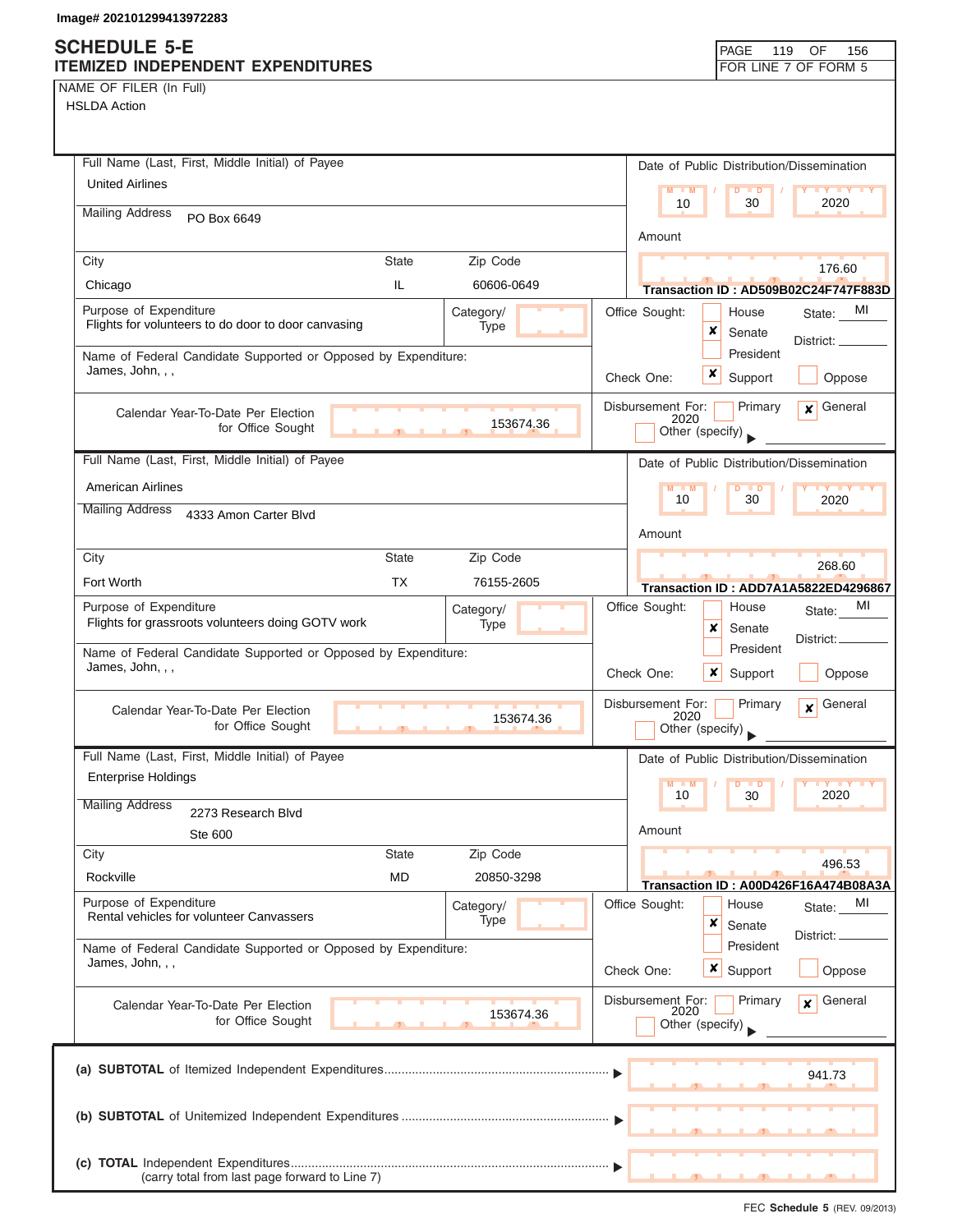NAME OF FILER (In Full)

| Full Name (Last, First, Middle Initial) of Payee                                                   | Date of Public Distribution/Dissemination                                          |
|----------------------------------------------------------------------------------------------------|------------------------------------------------------------------------------------|
| <b>Enterprise Holdings</b>                                                                         | $M - M$<br>$D$ $D$<br><b>TY TY TY</b>                                              |
| <b>Mailing Address</b><br>2273 Research Blvd                                                       | 10<br>30<br>2020                                                                   |
| Ste 600                                                                                            | Amount                                                                             |
| Zip Code<br>City<br><b>State</b>                                                                   | 527.34                                                                             |
| <b>MD</b><br>Rockville<br>20850-3298                                                               | Transaction ID: A70D7327A0C7D46DA867                                               |
| Purpose of Expenditure<br>Category/                                                                | Office Sought:<br>State: MI<br>House                                               |
| Rental vehicles for volunteer Canvassers<br>Type                                                   | x<br>Senate<br>District: __                                                        |
| Name of Federal Candidate Supported or Opposed by Expenditure:                                     | President                                                                          |
| James, John, , ,                                                                                   | x<br>Support<br>Check One:<br>Oppose                                               |
| Calendar Year-To-Date Per Election<br>153674.36<br>for Office Sought                               | Disbursement For:<br>Primary<br>$x$ General<br>2020<br>Other (specify)             |
| Full Name (Last, First, Middle Initial) of Payee                                                   | Date of Public Distribution/Dissemination                                          |
| <b>American Airlines</b>                                                                           | $M - M$<br>$\overline{D}$<br><b>THEY LITY LITY</b><br>$\blacksquare$               |
| <b>Mailing Address</b><br>4333 Amon Carter Blvd                                                    | 10<br>30<br>2020                                                                   |
|                                                                                                    | Amount                                                                             |
| Zip Code<br>City<br><b>State</b>                                                                   | 598.70                                                                             |
| <b>TX</b><br>Fort Worth<br>76155-2605                                                              | Transaction ID: A8B3B1C7FC4AB46249FB                                               |
| Purpose of Expenditure<br>Category/<br>Flights for volunteers to do door to door canvasing<br>Type | Office Sought:<br><sub>NC</sub><br>House<br>State:<br>×<br>Senate                  |
| Name of Federal Candidate Supported or Opposed by Expenditure:<br>Tillis, Thom, , Sen.,            | District: _<br>President<br>x<br>Check One:<br>Support<br>Oppose                   |
| Calendar Year-To-Date Per Election<br>132367.06<br>for Office Sought<br>$\mathbf{y}$               | Disbursement For:<br>Primary<br>General<br>$\mathbf{x}$<br>2020<br>Other (specify) |
| Full Name (Last, First, Middle Initial) of Payee                                                   | Date of Public Distribution/Dissemination                                          |
| <b>Enterprise Holdings</b>                                                                         | M                                                                                  |
| <b>Mailing Address</b><br>2273 Research Blvd                                                       | 10<br>30<br>2020                                                                   |
| Ste 600                                                                                            | Amount                                                                             |
| <b>State</b><br>Zip Code<br>City                                                                   |                                                                                    |
| <b>MD</b><br>Rockville<br>20850-3298                                                               | 527.34<br>Transaction ID: A0E2ECDD89CDC4793B80                                     |
| Purpose of Expenditure<br>Category/                                                                | Office Sought:<br>MI<br>House<br>State:                                            |
| Rental vehicles for volunteer Canvassers<br>Type                                                   | ×<br>Senate<br>District:                                                           |
| Name of Federal Candidate Supported or Opposed by Expenditure:                                     | President                                                                          |
| James, John, , ,                                                                                   | $\boldsymbol{x}$<br>Support<br>Check One:<br>Oppose                                |
| Calendar Year-To-Date Per Election                                                                 | Disbursement For:<br>Primary<br>General<br>$\mathbf{x}$                            |
| 153674.36<br>for Office Sought                                                                     | 2020<br>Other (specify)                                                            |
|                                                                                                    | 1653.38                                                                            |
|                                                                                                    |                                                                                    |
|                                                                                                    |                                                                                    |
| (carry total from last page forward to Line 7)                                                     |                                                                                    |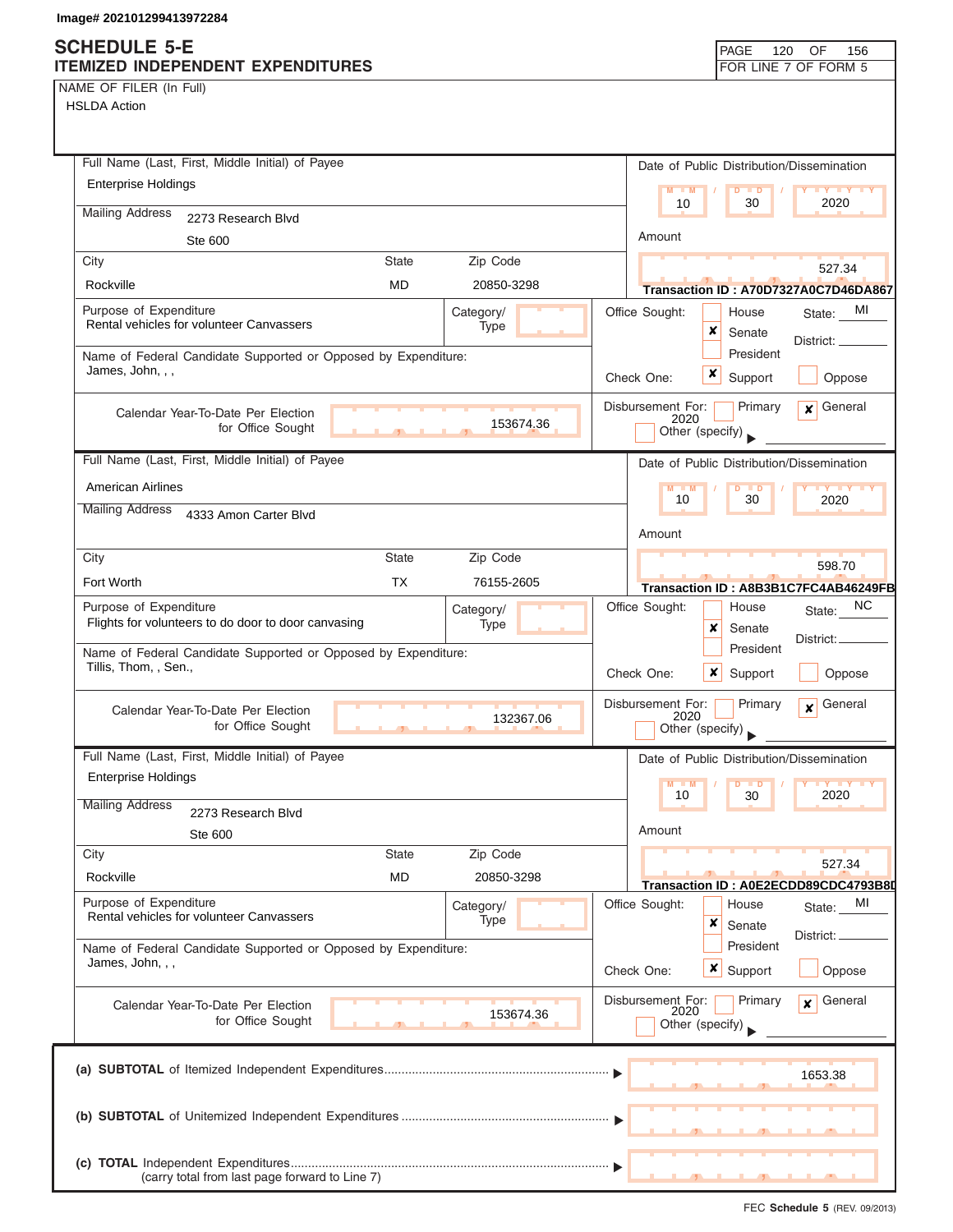### **SCHEDULE 5-E ITEMIZED INDEPENDENT EXPENDITURES FOR LINE 7 OF FORM 5**

NAME OF FILER (In Full) HSLDA Action

| HSLDA ACtion                                                                                       |                                                                                    |
|----------------------------------------------------------------------------------------------------|------------------------------------------------------------------------------------|
| Full Name (Last, First, Middle Initial) of Payee                                                   | Date of Public Distribution/Dissemination                                          |
| Delta Airlines, Inc.                                                                               | $M - M$<br>$D$ $D$<br>$Y$ $Y$<br>10<br>30<br>2020                                  |
| <b>Mailing Address</b><br>PO Box 20706                                                             | Amount                                                                             |
| Zip Code<br><b>State</b><br>City                                                                   |                                                                                    |
| GA<br>30320-6001<br>Atlanta                                                                        | 525.70<br>Transaction ID: ADF49F13B24A7419EA41                                     |
| Purpose of Expenditure<br>Category/<br>Flights for volunteers to do door to door canvasing<br>Type | <b>NC</b><br>Office Sought:<br>House<br>State:<br>×<br>Senate                      |
| Name of Federal Candidate Supported or Opposed by Expenditure:                                     | District: _<br>President                                                           |
| Tillis, Thom, , Sen.,                                                                              | x<br>Support<br>Oppose<br>Check One:                                               |
| Calendar Year-To-Date Per Election<br>132367.06<br>for Office Sought                               | Disbursement For:<br>Primary<br>General<br>$\mathbf{x}$<br>2020<br>Other (specify) |
| Full Name (Last, First, Middle Initial) of Payee                                                   | Date of Public Distribution/Dissemination                                          |
| <b>United Airlines</b>                                                                             | $M - M$<br>$\mathbf{y}$ $\mathbf{y}$<br>D<br><b>D</b><br>10<br>30<br>2020          |
| <b>Mailing Address</b><br>PO Box 6649                                                              | Amount                                                                             |
| City<br><b>State</b><br>Zip Code                                                                   | 226.60                                                                             |
| IL<br>60606-0649<br>Chicago                                                                        | Transaction ID: A7F2336C6BC6B41F2BD1                                               |
| Purpose of Expenditure<br>Category/<br>Flights for volunteers to do door to door canvasing<br>Type | МI<br>Office Sought:<br>House<br>State:<br>×<br>Senate<br>District:                |
| Name of Federal Candidate Supported or Opposed by Expenditure:<br>James, John, , ,                 | President<br>Check One:<br>×<br>Support<br>Oppose                                  |
| Calendar Year-To-Date Per Election<br>153674.36<br>for Office Sought                               | Disbursement For:<br>Primary<br>General<br>$\mathbf{x}$<br>2020<br>Other (specify) |
| Full Name (Last, First, Middle Initial) of Payee                                                   | Date of Public Distribution/Dissemination                                          |
| <b>American Airlines</b>                                                                           | $M - M$<br>10<br>30<br>2020                                                        |
| <b>Mailing Address</b><br>4333 Amon Carter Blvd                                                    | Amount                                                                             |
| Zip Code<br>City<br><b>State</b>                                                                   |                                                                                    |
| <b>TX</b><br>Fort Worth<br>76155-2605                                                              | 598.70<br><b>Transaction ID: A73193430A3394BD888D</b>                              |
| Purpose of Expenditure<br>Category/<br>Flights for volunteers to do door to door canvasing         | Office Sought:<br>House<br>MI<br>State:                                            |
| Type                                                                                               | ×<br>Senate<br>District:<br>President                                              |
| Name of Federal Candidate Supported or Opposed by Expenditure:<br>James, John, , ,                 | $\boldsymbol{\mathsf{x}}$<br>Check One:<br>Support<br>Oppose                       |
| Calendar Year-To-Date Per Election<br>153674.36<br>for Office Sought                               | Disbursement For:<br>Primary<br>General<br>$\mathbf{x}$<br>2020<br>Other (specify) |
|                                                                                                    | 1351.00                                                                            |
|                                                                                                    |                                                                                    |
| (carry total from last page forward to Line 7)                                                     |                                                                                    |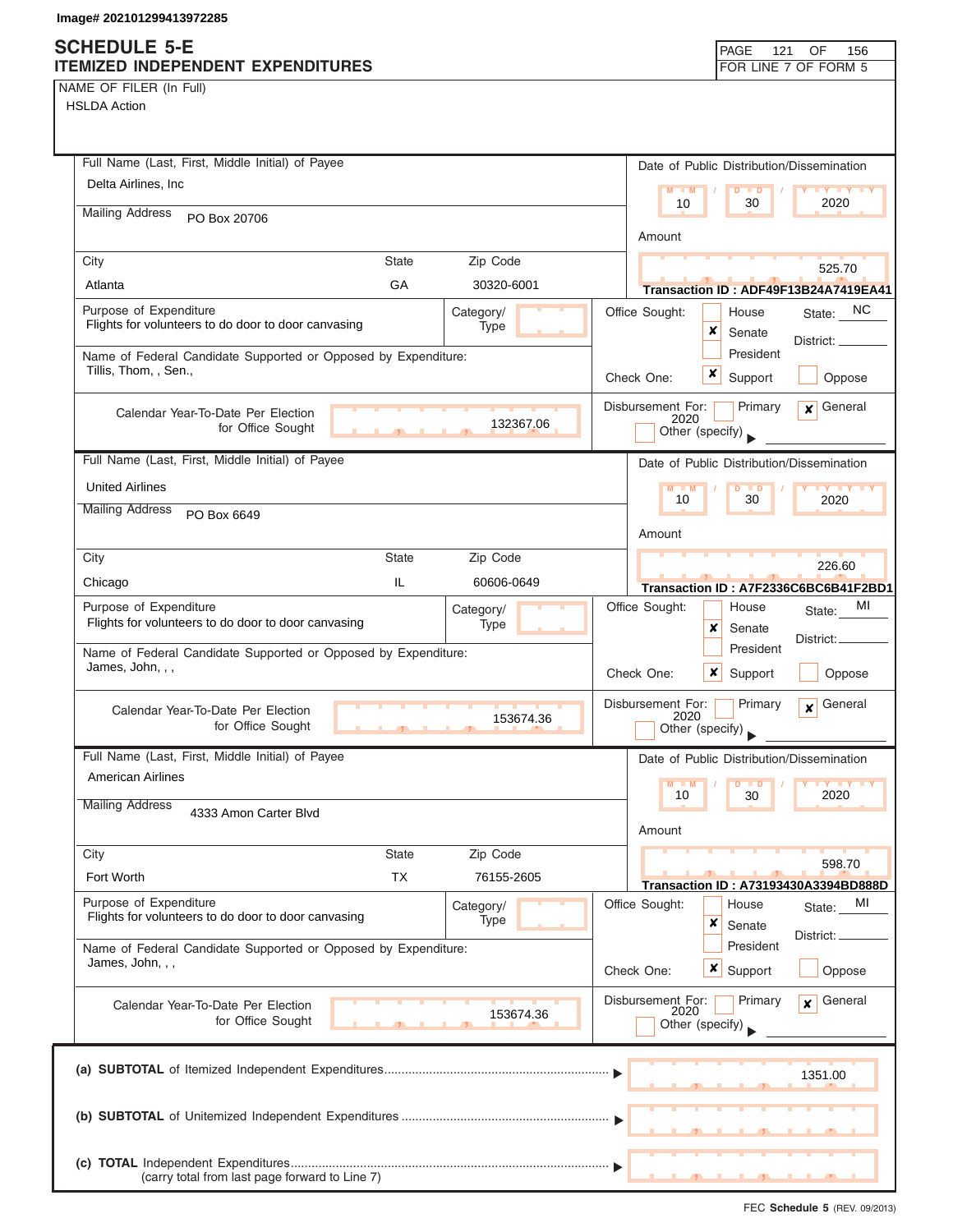NAME OF FILER (In Full)

HSLDA Action

| Full Name (Last, First, Middle Initial) of Payee                                                              | Date of Public Distribution/Dissemination                                          |
|---------------------------------------------------------------------------------------------------------------|------------------------------------------------------------------------------------|
| <b>Enterprise Holdings</b>                                                                                    | $M - M$<br>$D$ $D$<br><b>LY LY LY</b>                                              |
| <b>Mailing Address</b><br>2273 Research Blvd                                                                  | 10<br>30<br>2020                                                                   |
| Ste 600                                                                                                       | Amount                                                                             |
| City<br><b>State</b><br>Zip Code                                                                              | 464.96                                                                             |
| <b>MD</b><br>Rockville<br>20850-3298                                                                          | <b>Transaction ID: A0B16695C039549FC947</b>                                        |
| Purpose of Expenditure<br>Category/                                                                           | Office Sought:<br>MI<br>House<br>State:                                            |
| Rental vehicles for volunteer Canvassers<br>Type                                                              | x<br>Senate<br>District: _                                                         |
| Name of Federal Candidate Supported or Opposed by Expenditure:                                                | President                                                                          |
| James, John, , ,                                                                                              | x<br>Check One:<br>Support<br>Oppose                                               |
| Calendar Year-To-Date Per Election                                                                            | Disbursement For:<br>General<br>Primary<br>$\mathbf{x}$                            |
| 153674.36<br>for Office Sought<br>$\mathbf{A}$                                                                | 2020<br>Other (specify)                                                            |
| Full Name (Last, First, Middle Initial) of Payee                                                              | Date of Public Distribution/Dissemination                                          |
| <b>American Airlines</b>                                                                                      | $M = M$<br><b>IV Y Y Y</b><br>D<br>$\blacksquare$                                  |
| <b>Mailing Address</b><br>4333 Amon Carter Blvd                                                               | 10<br>30<br>2020                                                                   |
|                                                                                                               | Amount                                                                             |
| Zip Code<br>City<br><b>State</b>                                                                              | 327.10                                                                             |
| <b>TX</b><br>Fort Worth<br>76155-2605                                                                         | Transaction ID: A7C01F1B36C8944D18A4                                               |
| Purpose of Expenditure<br>Category/                                                                           | Office Sought:<br>MI<br>House<br>State:                                            |
| Flights for volunteers to do door to door canvasing<br>Type                                                   | x<br>Senate<br>District:                                                           |
| Name of Federal Candidate Supported or Opposed by Expenditure:<br>James, John, , ,                            | President<br>Check One:<br>x<br>Support<br>Oppose                                  |
| Calendar Year-To-Date Per Election<br>153674.36<br>for Office Sought<br><b>The Contract Contract Contract</b> | Disbursement For:<br>Primary<br>General<br>$\mathbf{x}$<br>2020<br>Other (specify) |
| Full Name (Last, First, Middle Initial) of Payee                                                              | Date of Public Distribution/Dissemination                                          |
| Hilton Garden Inn                                                                                             | $\overline{\mathbf{y}}$<br>M<br>$\blacksquare$                                     |
| <b>Mailing Address</b><br>53995 Indiana State Route 933                                                       | 2020<br>10<br>30                                                                   |
|                                                                                                               | Amount                                                                             |
| Zip Code<br>City<br><b>State</b>                                                                              | 38009.50                                                                           |
| South Bend<br>IN<br>46637-3345                                                                                | Transaction ID: A17878309930D428E9A2                                               |
| Purpose of Expenditure<br>Category/                                                                           | Office Sought:<br>House<br>MI<br>State:                                            |
| Lodging for Grassroots volunteers doing canvassing<br>Type                                                    | ×<br>Senate<br>District:                                                           |
| Name of Federal Candidate Supported or Opposed by Expenditure:<br>James, John, , ,                            | President                                                                          |
|                                                                                                               | x<br>Oppose<br>Check One:<br>Support                                               |
| Calendar Year-To-Date Per Election                                                                            | Disbursement For:<br>General<br>Primary<br>$\mathbf{x}$<br>2020                    |
| 153674.36<br>for Office Sought                                                                                | Other (specify)                                                                    |
|                                                                                                               |                                                                                    |
|                                                                                                               | 38801.56                                                                           |
|                                                                                                               |                                                                                    |
|                                                                                                               |                                                                                    |
|                                                                                                               |                                                                                    |
| (carry total from last page forward to Line 7)                                                                |                                                                                    |

FEC **Schedule 5** (REV. 09/2013)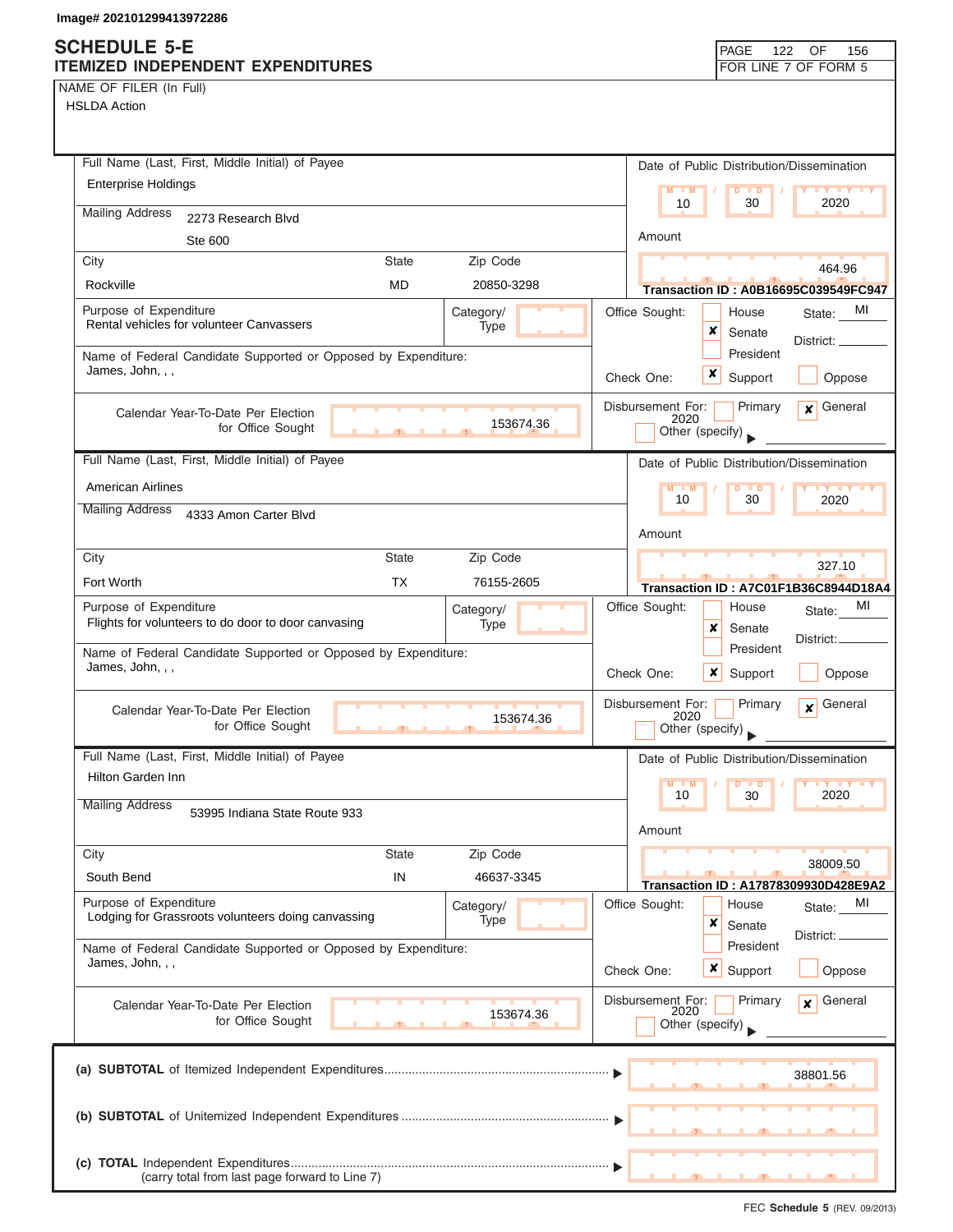## **SCHEDULE 5-E**

| NAME OF FILER (In Full) |  |  |
|-------------------------|--|--|
|-------------------------|--|--|

| ITEMIZED INDEPENDENT EXPENDITURES                                                                 | FOR LINE 7 OF FORM 5                                               |
|---------------------------------------------------------------------------------------------------|--------------------------------------------------------------------|
| NAME OF FILER (In Full)                                                                           |                                                                    |
| <b>HSLDA Action</b>                                                                               |                                                                    |
|                                                                                                   |                                                                    |
| Full Name (Last, First, Middle Initial) of Payee                                                  | Date of Public Distribution/Dissemination                          |
| <b>United Airlines</b>                                                                            |                                                                    |
|                                                                                                   | $M - M$<br>$D$ $\Box$ $D$<br>Y Y Y Y Y<br>2020<br>10<br>30         |
| <b>Mailing Address</b><br>PO Box 6649                                                             |                                                                    |
|                                                                                                   | Amount                                                             |
| <b>State</b><br>Zip Code<br>City                                                                  | 491.85                                                             |
| IL.<br>Chicago<br>60606-0649                                                                      | Transaction ID: A4C54A9EBD0384611994                               |
| Purpose of Expenditure<br>Category/                                                               | Office Sought:<br>State: MI<br>House                               |
| Flights for volunteers to do door to door canvasing<br>Type                                       | ×<br>Senate<br>District:                                           |
| Name of Federal Candidate Supported or Opposed by Expenditure:                                    | President                                                          |
| James, John, , ,                                                                                  | x<br>Check One:<br>Support<br>Oppose                               |
| Calendar Year-To-Date Per Election                                                                | $\overline{\mathbf{x}}$ General<br>Disbursement For:<br>Primary    |
| 153674.36<br>for Office Sought                                                                    | 2020<br>Other (specify)                                            |
|                                                                                                   |                                                                    |
| Full Name (Last, First, Middle Initial) of Payee                                                  | Date of Public Distribution/Dissemination                          |
| <b>American Airlines</b>                                                                          | $M - M$<br>D<br>$\blacksquare$<br>30<br>10<br>2020                 |
| <b>Mailing Address</b><br>4333 Amon Carter Blvd                                                   |                                                                    |
|                                                                                                   | Amount                                                             |
| City<br><b>State</b><br>Zip Code                                                                  | 284.70                                                             |
| <b>TX</b><br>Fort Worth<br>76155-2605                                                             | Transaction ID: A7BF8A10349E040FD97D                               |
| Purpose of Expenditure<br>Category/                                                               | NC.<br>Office Sought:<br>House<br>State:                           |
| Flights for volunteers to do door to door canvasing<br>Type                                       | ×<br>Senate<br>District:                                           |
| Name of Federal Candidate Supported or Opposed by Expenditure:                                    | President                                                          |
| Tillis, Thom, , Sen.,                                                                             | Check One:<br>Oppose<br>x<br>Support                               |
|                                                                                                   | Disbursement For:<br>Primary<br>General<br>$\boldsymbol{x}$        |
| Calendar Year-To-Date Per Election<br>132367.06<br>for Office Sought<br>$\mathbf{1}$ $\mathbf{1}$ | 2020<br>Other (specify)                                            |
|                                                                                                   |                                                                    |
| Full Name (Last, First, Middle Initial) of Payee                                                  | Date of Public Distribution/Dissemination                          |
| American Airlines                                                                                 | <b>TY TY</b><br>$M$ $M$<br>D<br>$\blacksquare$<br>2020<br>10<br>30 |
| <b>Mailing Address</b><br>4333 Amon Carter Blvd                                                   |                                                                    |
|                                                                                                   | Amount                                                             |
| Zip Code<br><b>State</b><br>City                                                                  | 618.70                                                             |
| <b>TX</b><br>Fort Worth<br>76155-2605                                                             | Transaction ID: A5F8FDD8C79784B9CBA5                               |
| Purpose of Expenditure<br>Category/                                                               | <b>NC</b><br>Office Sought:<br>House<br>State:                     |
| Flights for volunteers to do door to door canvasing<br>Type                                       | ×<br>Senate                                                        |
| Name of Federal Candidate Supported or Opposed by Expenditure:                                    | District: _<br>President                                           |
| Tillis, Thom, , Sen.,                                                                             | $\boldsymbol{x}$<br>Support<br>Check One:<br>Oppose                |
|                                                                                                   | Disbursement For:<br>Primary<br>General                            |
| Calendar Year-To-Date Per Election<br>132367.06<br>for Office Sought                              | $\mathbf{x}$<br>2020                                               |
|                                                                                                   | Other (specify)                                                    |
|                                                                                                   |                                                                    |
|                                                                                                   | 1395.25                                                            |
|                                                                                                   |                                                                    |
|                                                                                                   |                                                                    |
|                                                                                                   |                                                                    |
| (carry total from last page forward to Line 7)                                                    |                                                                    |

FEC **Schedule 5** (REV. 09/2013)

PAGE 123 OF 156

I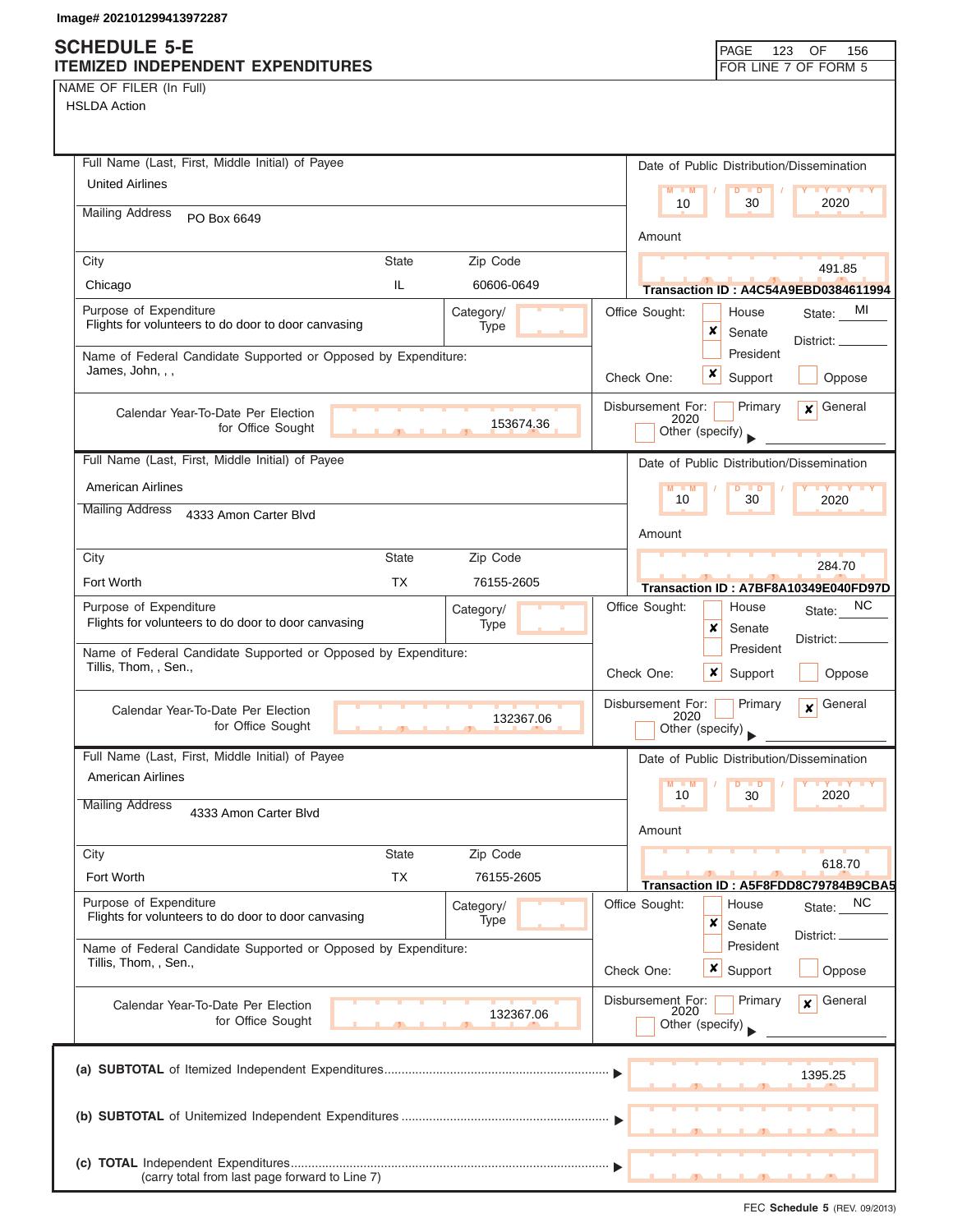NAME OF FILER (In Full)

HSLDA Action

| Full Name (Last, First, Middle Initial) of Payee                                                          | Date of Public Distribution/Dissemination                                          |
|-----------------------------------------------------------------------------------------------------------|------------------------------------------------------------------------------------|
| <b>Enterprise Holdings</b>                                                                                | $M - M$<br>$\overline{D}$<br>$\blacksquare$<br><b>TY TY TY</b>                     |
| <b>Mailing Address</b><br>2273 Research Blvd                                                              | 2020<br>10<br>30                                                                   |
| Ste 600                                                                                                   | Amount                                                                             |
| Zip Code<br>City<br><b>State</b>                                                                          |                                                                                    |
| Rockville<br><b>MD</b><br>20850-3298                                                                      | 557.95<br>Transaction ID: A4FD7C2B7CB64435088E                                     |
| Purpose of Expenditure<br>Category/                                                                       | Office Sought:<br>State: MI<br>House                                               |
| Rental vehicles for volunteer Canvassers<br>Type                                                          | ×<br>Senate                                                                        |
| Name of Federal Candidate Supported or Opposed by Expenditure:                                            | District:<br>President                                                             |
| James, John, , ,                                                                                          | x<br>Check One:<br>Support<br>Oppose                                               |
| Calendar Year-To-Date Per Election<br>153674.36<br>for Office Sought<br>$\mathbf{F}$<br>- 11              | Disbursement For:<br>General<br>Primary<br>$\mathbf{x}$<br>2020<br>Other (specify) |
| Full Name (Last, First, Middle Initial) of Payee                                                          | Date of Public Distribution/Dissemination                                          |
| <b>American Airlines</b>                                                                                  | $M - M$<br>D<br><b>TY TY TY</b>                                                    |
| <b>Mailing Address</b><br>4333 Amon Carter Blvd                                                           | 10<br>30<br>2020                                                                   |
|                                                                                                           | Amount                                                                             |
| Zip Code<br>City<br><b>State</b>                                                                          | 578.70                                                                             |
| <b>TX</b><br>Fort Worth<br>76155-2605                                                                     | Transaction ID: A1DFC8A892B134669B78                                               |
| Purpose of Expenditure<br>Category/<br>Flights for volunteers to do door to door canvasing<br><b>Type</b> | Office Sought:<br>МI<br>House<br>State:<br>x<br>Senate                             |
| Name of Federal Candidate Supported or Opposed by Expenditure:<br>James, John, , ,                        | District:<br>President<br>Check One:<br>×<br>Support<br>Oppose                     |
| Calendar Year-To-Date Per Election<br>153674.36<br>for Office Sought<br>$\mathbf{F}$                      | Disbursement For:<br>General<br>Primary<br>$\mathbf{x}$<br>2020<br>Other (specify) |
| Full Name (Last, First, Middle Initial) of Payee                                                          | Date of Public Distribution/Dissemination                                          |
| <b>American Airlines</b>                                                                                  | M                                                                                  |
| <b>Mailing Address</b><br>4333 Amon Carter Blvd                                                           | 10<br>2020<br>30                                                                   |
|                                                                                                           | Amount                                                                             |
| <b>State</b><br>Zip Code<br>City                                                                          | 478.20                                                                             |
| <b>TX</b><br>Fort Worth<br>76155-2605                                                                     | Transaction ID: A37610DC60D9545EA986                                               |
| Purpose of Expenditure<br>Category/                                                                       | Office Sought:<br>House<br><b>NC</b><br>State:                                     |
| Flights for volunteers to do door to door canvasing<br>Type                                               | ×<br>Senate<br>District:                                                           |
| Name of Federal Candidate Supported or Opposed by Expenditure:                                            | President                                                                          |
| Tillis, Thom, , Sen.,                                                                                     | $\boldsymbol{\mathsf{x}}$<br>Check One:<br>Support<br>Oppose                       |
| Calendar Year-To-Date Per Election                                                                        | General<br>Disbursement For:<br>Primary<br>$\mathbf{x}$<br>2020                    |
| 132367.06<br>for Office Sought                                                                            | Other (specify)                                                                    |
|                                                                                                           |                                                                                    |
|                                                                                                           | 1614.85                                                                            |
|                                                                                                           |                                                                                    |
|                                                                                                           |                                                                                    |
|                                                                                                           |                                                                                    |
| (carry total from last page forward to Line 7)                                                            |                                                                                    |

FEC **Schedule 5** (REV. 09/2013)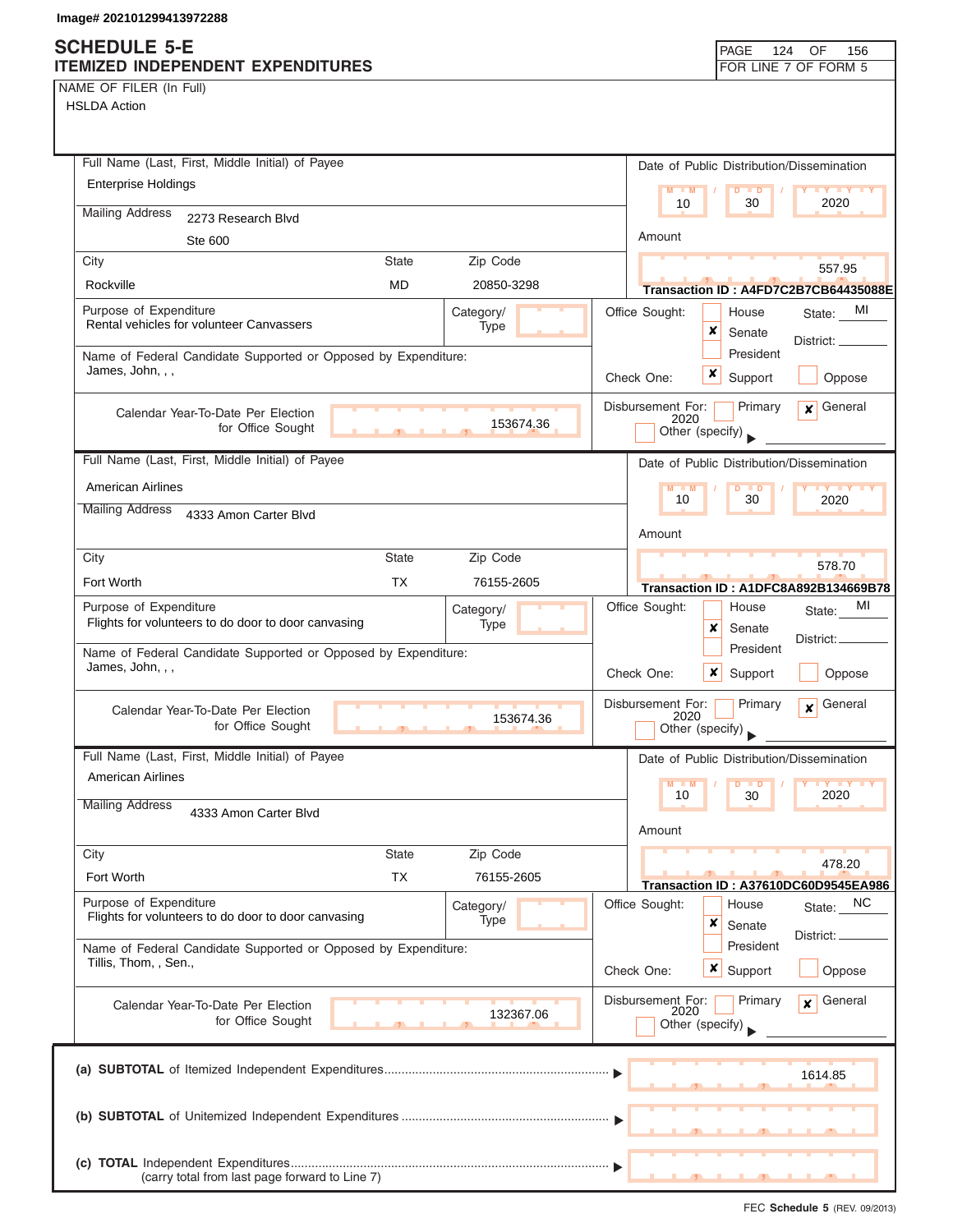(carry total from last page forward to Line 7)

NAME OF FILER (In Full) HSLDA Action

| TULUA AUTUH                                                                             |              |                   |                                              |                      |                                      |
|-----------------------------------------------------------------------------------------|--------------|-------------------|----------------------------------------------|----------------------|--------------------------------------|
| Full Name (Last, First, Middle Initial) of Payee                                        |              |                   | Date of Public Distribution/Dissemination    |                      |                                      |
| Enterprise                                                                              |              |                   | M<br>10                                      | 30                   | 2020                                 |
| <b>Mailing Address</b><br>5489 R C Josh Birmingham PKWY                                 |              |                   |                                              |                      |                                      |
|                                                                                         |              |                   | Amount                                       |                      |                                      |
| City                                                                                    | State        | Zip Code          |                                              |                      | 496.53                               |
| Charlotte                                                                               | <b>NC</b>    | 28214             |                                              |                      | Transaction ID: AE1A21BD86D1642C999A |
| Purpose of Expenditure<br>Rental vehicles for volunteer Canvassers                      |              | Category/<br>Type | Office Sought:<br>×                          | House<br>Senate      | State: NC<br>District: _             |
| Name of Federal Candidate Supported or Opposed by Expenditure:<br>Tillis, Thom, , Sen., |              |                   | x<br>Check One:                              | President<br>Support | Oppose                               |
| Calendar Year-To-Date Per Election<br>for Office Sought                                 |              | 132367.06         | Disbursement For:<br>2020<br>Other (specify) | Primary              | General<br>$\mathbf{x}$              |
| Full Name (Last, First, Middle Initial) of Payee                                        |              |                   | Date of Public Distribution/Dissemination    |                      |                                      |
| Delta Airlines, Inc.                                                                    |              |                   | $M - M$                                      |                      |                                      |
| <b>Mailing Address</b><br>PO Box 20706                                                  |              |                   | 10                                           | 30                   | 2020                                 |
|                                                                                         |              |                   | Amount                                       |                      |                                      |
| City                                                                                    | <b>State</b> | Zip Code          |                                              |                      | 299.70                               |
| Atlanta                                                                                 | GA           | 30320-6001        | <b>Transaction ID: A930787A0447546FB919</b>  |                      |                                      |
| Purpose of Expenditure<br>Flights for grassroots volunteers doing GOTV work             |              | Category/<br>Type | Office Sought:<br>x                          | House<br>Senate      | MI<br>State:<br>District:            |
| Name of Federal Candidate Supported or Opposed by Expenditure:<br>James, John, , ,      |              |                   | Check One:<br>x                              | President<br>Support | Oppose                               |
| Calendar Year-To-Date Per Election<br>for Office Sought                                 |              | 153674.36         | Disbursement For:<br>2020<br>Other (specify) | Primary              | General<br>$\mathbf{x}$              |
| Full Name (Last, First, Middle Initial) of Payee                                        |              |                   | Date of Public Distribution/Dissemination    |                      |                                      |
| <b>United Airlines</b>                                                                  |              |                   | M<br>10                                      | 30                   | 2020                                 |
| <b>Mailing Address</b><br>PO Box 6649                                                   |              |                   | Amount                                       |                      |                                      |
| City                                                                                    | <b>State</b> | Zip Code          |                                              |                      | 345.12                               |
| Chicago                                                                                 | IL           | 60606-0649        | Transaction ID: A2CF68C41F51C48909ED         |                      |                                      |
| Purpose of Expenditure<br>Flights for volunteers to do door to door canvasing           |              | Category/<br>Type | Office Sought:                               | House                | MI<br>State:                         |
|                                                                                         |              |                   | ×                                            | Senate<br>President  | District:                            |
| Name of Federal Candidate Supported or Opposed by Expenditure:<br>James, John, , ,      |              |                   | $x \mid$<br>Check One:                       | Support              | Oppose                               |
| Calendar Year-To-Date Per Election<br>for Office Sought                                 |              | 153674.36         | Disbursement For:<br>2020<br>Other (specify) | Primary              | General<br>$\boldsymbol{x}$          |
|                                                                                         |              |                   |                                              |                      | 1141.35                              |
|                                                                                         |              |                   |                                              |                      |                                      |
|                                                                                         |              |                   |                                              |                      |                                      |

▲ ▲ ▲ , , .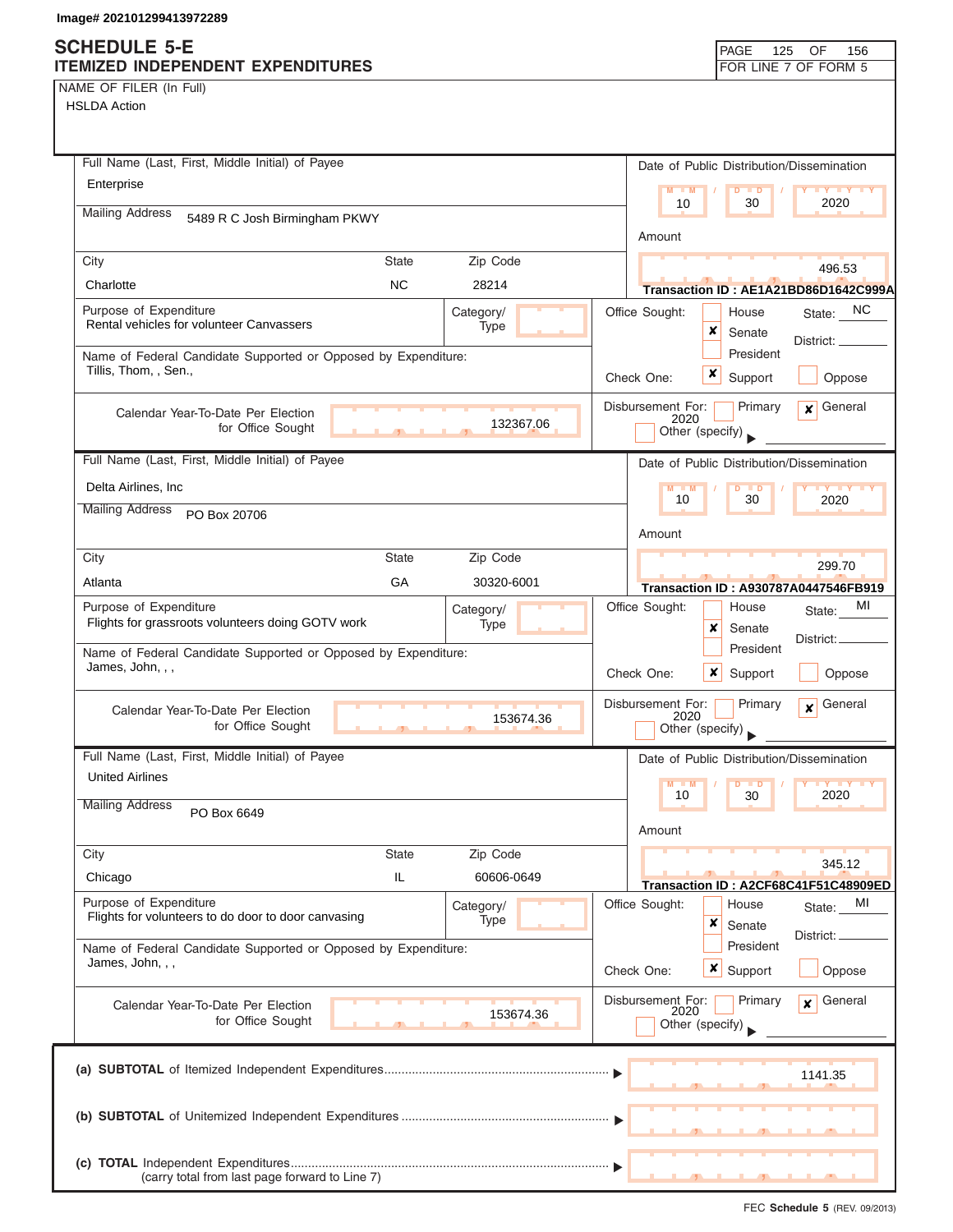NAME OF FILER (In Full)

| Full Name (Last, First, Middle Initial) of Payee               |               |            | Date of Public Distribution/Dissemination  |                     |
|----------------------------------------------------------------|---------------|------------|--------------------------------------------|---------------------|
| <b>American Airlines</b>                                       |               |            | $M - M$<br>$\blacksquare$<br>D             | <b>LY LY</b>        |
| <b>Mailing Address</b><br>4333 Amon Carter Blvd                |               |            | 10<br>30                                   | 2020                |
|                                                                |               |            | Amount                                     |                     |
| City                                                           | <b>State</b>  | Zip Code   |                                            | 603.70              |
| Fort Worth                                                     | <b>TX</b>     | 76155-2605 | Transaction ID: A7EA20ACAFCEB43C28D        |                     |
| Purpose of Expenditure                                         |               | Category/  | Office Sought:<br>House                    | State: NC           |
| Flights for volunteers to do door to door canvasing            |               | Type       | ×<br>Senate                                | District: _         |
| Name of Federal Candidate Supported or Opposed by Expenditure: |               |            | President                                  |                     |
| Tillis, Thom, , Sen.,                                          |               |            | x<br>Support<br>Check One:                 | Oppose              |
| Calendar Year-To-Date Per Election                             |               |            | Disbursement For:<br>Primary<br>2020       | $x$ General         |
| for Office Sought                                              | $\mathcal{L}$ | 132367.06  | Other (specify)                            |                     |
| Full Name (Last, First, Middle Initial) of Payee               |               |            | Date of Public Distribution/Dissemination  |                     |
| Delta Airlines, Inc                                            |               |            | $M - M$<br>$D$ $D$                         | <b>IVITY TY</b>     |
| <b>Mailing Address</b><br>PO Box 20706                         |               |            | 10<br>30                                   | 2020                |
|                                                                |               |            | Amount                                     |                     |
| City                                                           | <b>State</b>  | Zip Code   |                                            | 525.70              |
| Atlanta                                                        | GA            | 30320-6001 | Transaction ID: AF4EEAF56AFB94F67932       |                     |
| Purpose of Expenditure                                         |               | Category/  | Office Sought:<br>House                    | МI<br>State:        |
| Flights for grassroots volunteers doing GOTV work              |               | Type       | x<br>Senate                                | District:           |
| Name of Federal Candidate Supported or Opposed by Expenditure: |               |            | President                                  |                     |
| James, John, , ,                                               |               |            | $x$ Support<br>Check One:                  | Oppose              |
| Calendar Year-To-Date Per Election                             |               |            | Disbursement For:<br>Primary               | $\mathbf x$ General |
| for Office Sought                                              |               | 153674.36  | 2020<br>Other (specify)                    |                     |
| Full Name (Last, First, Middle Initial) of Payee               |               |            | Date of Public Distribution/Dissemination  |                     |
| <b>American Airlines</b>                                       |               |            | M<br>M<br>$\overline{D}$<br>$\blacksquare$ | <b>IV Y</b>         |
| <b>Mailing Address</b><br>4333 Amon Carter Blvd                |               |            | 10<br>30                                   | 2020                |
|                                                                |               |            | Amount                                     |                     |
| City                                                           | <b>State</b>  | Zip Code   |                                            |                     |
| Fort Worth                                                     | <b>TX</b>     | 76155-2605 | Transaction ID: AB0B1E905FE5240B9A7A       | 603.70              |
| Purpose of Expenditure                                         |               | Category/  | Office Sought:<br>House                    | <b>NC</b><br>State: |
| Flights for volunteers to do door to door canvasing            |               | Type       | ×<br>Senate                                |                     |
| Name of Federal Candidate Supported or Opposed by Expenditure: |               |            | President                                  | District:           |
| Tillis, Thom., Sen.,                                           |               |            | x<br>Check One:<br>Support                 | Oppose              |
| Calendar Year-To-Date Per Election                             |               |            | Disbursement For:<br>Primary               | General<br>x        |
| for Office Sought                                              |               | 132367.06  | 2020<br>Other (specify)                    |                     |
|                                                                |               |            |                                            |                     |
|                                                                |               |            |                                            | 1733.10             |
|                                                                |               |            |                                            |                     |
|                                                                |               |            |                                            |                     |
|                                                                |               |            |                                            |                     |
| (carry total from last page forward to Line 7)                 |               |            |                                            |                     |
|                                                                |               |            |                                            |                     |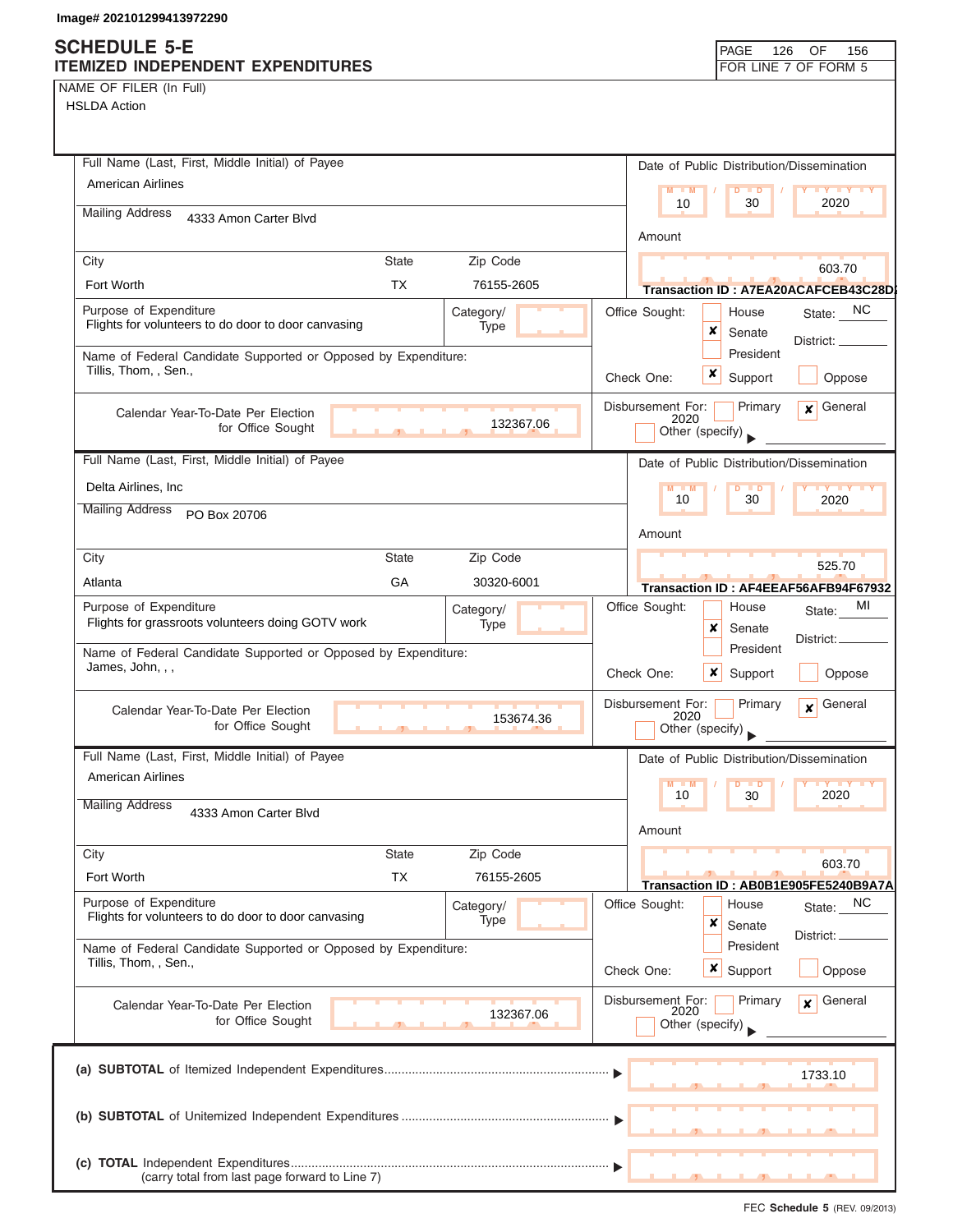## **SCHEDULE 5-E**

|  | NAME OF FILER (In Full) |  |
|--|-------------------------|--|
|  |                         |  |

| SCHEDULE 5-E<br><b>ITEMIZED INDEPENDENT EXPENDITURES</b>                                |                     |                          |                |                           | PAGE<br>127                               | 156<br>OF<br>FOR LINE 7 OF FORM 5                 |
|-----------------------------------------------------------------------------------------|---------------------|--------------------------|----------------|---------------------------|-------------------------------------------|---------------------------------------------------|
| NAME OF FILER (In Full)<br><b>HSLDA Action</b>                                          |                     |                          |                |                           |                                           |                                                   |
| Full Name (Last, First, Middle Initial) of Payee                                        |                     |                          |                |                           | Date of Public Distribution/Dissemination |                                                   |
| <b>American Airlines</b>                                                                |                     |                          |                | M<br>$-M$<br>10           | $\overline{D}$<br>$\blacksquare$<br>30    | 2020                                              |
| <b>Mailing Address</b><br>4333 Amon Carter Blvd                                         |                     |                          |                | Amount                    |                                           |                                                   |
| City                                                                                    | <b>State</b>        | Zip Code                 |                |                           |                                           | 587.20                                            |
| Fort Worth                                                                              | <b>TX</b>           | 76155-2605               |                |                           |                                           | Transaction ID: A72B19DBB71674B929A1              |
| Purpose of Expenditure<br>Flights for volunteers to do door to door canvasing           |                     | Category/<br>Type        |                | Office Sought:            | House<br>×<br>Senate                      | State: MI                                         |
| Name of Federal Candidate Supported or Opposed by Expenditure:<br>James, John, , ,      |                     |                          | Check One:     |                           | President<br>x<br>Support                 | District: __<br>Oppose                            |
| Calendar Year-To-Date Per Election<br>for Office Sought                                 |                     | 153674.36                |                | Disbursement For:<br>2020 | Primary<br>Other (specify)                | General<br>$\mathbf{x}$                           |
| Full Name (Last, First, Middle Initial) of Payee                                        |                     |                          |                |                           | Date of Public Distribution/Dissemination |                                                   |
| <b>United Airlines</b>                                                                  |                     |                          |                |                           | D<br>$\Box$                               |                                                   |
| <b>Mailing Address</b><br>PO Box 6649                                                   |                     |                          |                | 10                        | 30                                        | 2020                                              |
|                                                                                         |                     |                          |                | Amount                    |                                           |                                                   |
| City                                                                                    | <b>State</b><br>IL. | Zip Code                 |                |                           |                                           | 420.12                                            |
| Chicago<br>Purpose of Expenditure                                                       |                     | 60606-0649               |                | Office Sought:            | House                                     | <b>Transaction ID: AC4457E3520234EC6908</b><br>MI |
| Flights for volunteers to do door to door canvasing                                     |                     | Category/<br><b>Type</b> |                |                           | x<br>Senate                               | State:                                            |
| Name of Federal Candidate Supported or Opposed by Expenditure:<br>James, John, , ,      |                     |                          | Check One:     |                           | President<br>x<br>Support                 | District:<br>Oppose                               |
|                                                                                         |                     |                          |                |                           |                                           |                                                   |
| Calendar Year-To-Date Per Election<br>for Office Sought                                 | $\mathbf{r}$        | 153674.36                |                | Disbursement For:<br>2020 | Primary<br>Other (specify)                | General<br>$\boldsymbol{x}$                       |
| Full Name (Last, First, Middle Initial) of Payee                                        |                     |                          |                |                           | Date of Public Distribution/Dissemination |                                                   |
| <b>American Airlines</b>                                                                |                     |                          |                | $M - M$<br>10             | $\blacksquare$ D<br>30                    | <b>TY TY</b><br>2020                              |
| <b>Mailing Address</b><br>4333 Amon Carter Blvd                                         |                     |                          |                | Amount                    |                                           |                                                   |
| City                                                                                    | <b>State</b>        | Zip Code                 |                |                           |                                           | 198.10                                            |
| Fort Worth                                                                              | ТX                  | 76155-2605               |                |                           |                                           | Transaction ID: A91E824A62F6B434AA1A              |
| Purpose of Expenditure<br>Flights for grassroots volunteers doing GOTV work             |                     | Category/<br>Type        | Office Sought: |                           | House<br>×<br>Senate                      | NC<br>State:                                      |
| Name of Federal Candidate Supported or Opposed by Expenditure:<br>Tillis, Thom, , Sen., |                     |                          | Check One:     |                           | President<br><b>x</b> Support             | District: _<br>Oppose                             |
| Calendar Year-To-Date Per Election<br>for Office Sought                                 |                     | 132367.06                |                | Disbursement For:<br>2020 | Primary<br>Other (specify)                | General<br>$\mathbf{x}$                           |
|                                                                                         |                     |                          |                |                           |                                           | 1205.42                                           |
|                                                                                         |                     |                          |                |                           |                                           |                                                   |
| (carry total from last page forward to Line 7)                                          |                     |                          |                |                           |                                           |                                                   |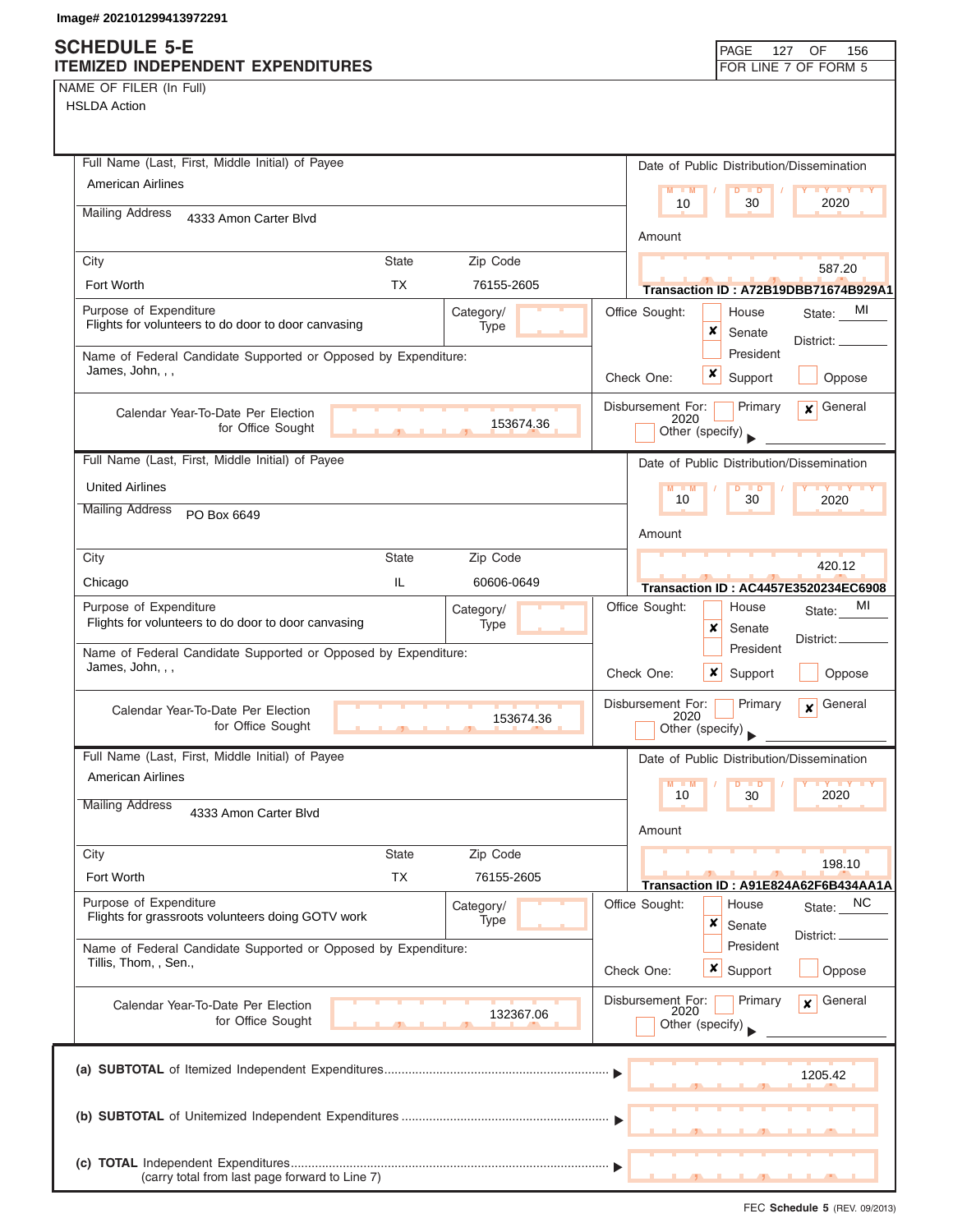## **S**<br>ITI

|  | NAME OF FILER (In Full) |  |
|--|-------------------------|--|
|  |                         |  |

| SCHEDULE 5-E<br>ITEMIZED INDEPENDENT EXPENDITURES                                  |              |                          |            |                           | PAGE                      | 128       | OF<br>156<br>FOR LINE 7 OF FORM 5                    |
|------------------------------------------------------------------------------------|--------------|--------------------------|------------|---------------------------|---------------------------|-----------|------------------------------------------------------|
| NAME OF FILER (In Full)<br><b>HSLDA Action</b>                                     |              |                          |            |                           |                           |           |                                                      |
| Full Name (Last, First, Middle Initial) of Payee                                   |              |                          |            |                           |                           |           | Date of Public Distribution/Dissemination            |
| <b>American Airlines</b>                                                           |              |                          |            | $M - M$<br>10             | $D$ $D$<br>30             |           | $\mathbf{y}$ $\mathbf{y}$<br>2020                    |
| <b>Mailing Address</b><br>4333 Amon Carter Blvd                                    |              |                          |            |                           |                           |           |                                                      |
|                                                                                    |              |                          |            | Amount                    |                           |           |                                                      |
| City                                                                               | <b>State</b> | Zip Code                 |            |                           |                           |           | 525.70                                               |
| Fort Worth                                                                         | <b>TX</b>    | 76155-2605               |            |                           |                           |           | Transaction ID: AE2A29B8CD5B046A0890                 |
| Purpose of Expenditure<br>Flights for volunteers to do door to door canvasing      |              | Category/<br>Type        |            | Office Sought:            | House<br>×<br>Senate      |           | State: MI<br>District: __                            |
| Name of Federal Candidate Supported or Opposed by Expenditure:<br>James, John, , , |              |                          |            | Check One:                | President<br>x<br>Support |           | Oppose                                               |
| Calendar Year-To-Date Per Election<br>for Office Sought                            |              | 153674.36                |            | Disbursement For:<br>2020 | Other (specify)           | Primary   | General<br>$\mathbf{x}$                              |
| Full Name (Last, First, Middle Initial) of Payee                                   |              |                          |            |                           |                           |           | Date of Public Distribution/Dissemination            |
| <b>American Airlines</b>                                                           |              |                          |            | $M - M$                   | $\Box$                    |           |                                                      |
| <b>Mailing Address</b><br>4333 Amon Carter Blvd                                    |              |                          |            | 10                        | 30                        |           | 2020                                                 |
|                                                                                    |              |                          |            | Amount                    |                           |           |                                                      |
| City                                                                               | <b>State</b> | Zip Code                 |            |                           |                           |           | 618.70                                               |
| Fort Worth                                                                         | <b>TX</b>    | 76155-2605               |            |                           |                           |           | Transaction ID: A89A563106A74462AACE                 |
| Purpose of Expenditure<br>Flights for volunteers to do door to door canvasing      |              | Category/<br>Type        |            | Office Sought:            | House<br>x<br>Senate      |           | MI<br>State:<br>District:                            |
| Name of Federal Candidate Supported or Opposed by Expenditure:<br>James, John, , , |              |                          |            | Check One:                | x<br>Support              | President | Oppose                                               |
| Calendar Year-To-Date Per Election<br>for Office Sought                            | $\mathbf{1}$ | 153674.36                |            | Disbursement For:<br>2020 | Other (specify)           | Primary   | General<br>$\overline{\mathbf{x}}$                   |
| Full Name (Last, First, Middle Initial) of Payee                                   |              |                          |            |                           |                           |           | Date of Public Distribution/Dissemination            |
| Chick-Fil-A<br><b>Mailing Address</b>                                              |              |                          |            | $M - M$<br>10             | D<br>$\blacksquare$<br>30 |           | $Y$ $Y$<br>2020                                      |
| 2245 Dave Lyle Blvd                                                                |              |                          |            | Amount                    |                           |           |                                                      |
| City                                                                               | <b>State</b> | Zip Code                 |            |                           |                           |           |                                                      |
| Rock Hill                                                                          | SC           | 29730-4973               |            |                           |                           |           | 72.74                                                |
| Purpose of Expenditure<br>Food for grassroots volunteers                           |              | Category/<br><b>Type</b> |            | Office Sought:            | House<br>x<br>Senate      |           | Transaction ID: ABFDB0C1C37B74B009E0<br>MI<br>State: |
| Name of Federal Candidate Supported or Opposed by Expenditure:<br>James, John, , , |              |                          | Check One: |                           | President<br>×<br>Support |           | District:<br>Oppose                                  |
| Calendar Year-To-Date Per Election<br>for Office Sought                            |              | 153674.36                |            | Disbursement For:<br>2020 | Other (specify)           | Primary   | General<br>$\mathbf{x}$                              |
|                                                                                    |              |                          |            |                           |                           |           | 1217.14                                              |
|                                                                                    |              |                          |            |                           |                           |           |                                                      |
| (carry total from last page forward to Line 7)                                     |              |                          |            |                           |                           |           |                                                      |

FEC **Schedule 5** (REV. 09/2013)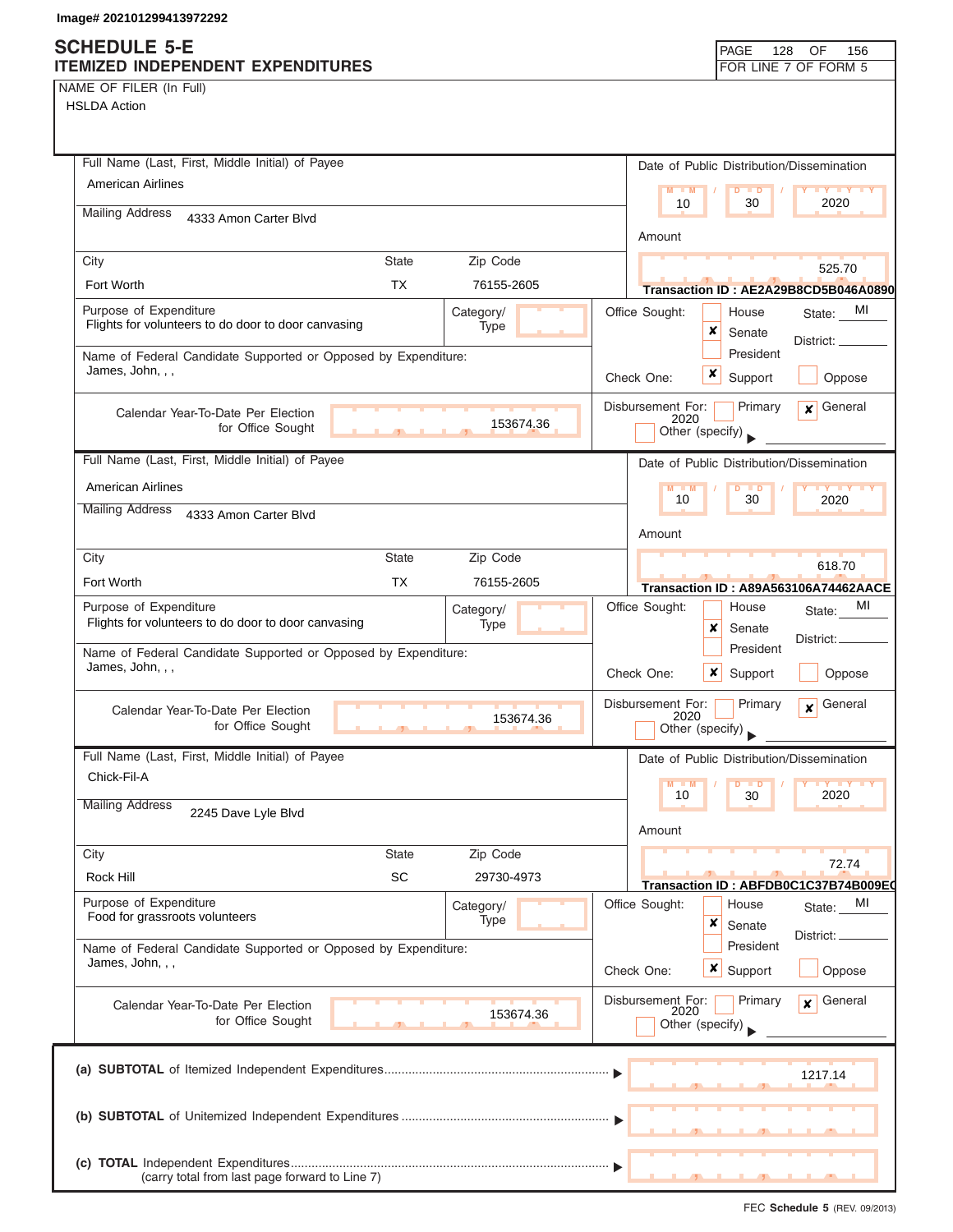NAME OF FILER (In Full) HSLDA Action

| NJLDA ACIION                                                                       |                   |                                                                                    |
|------------------------------------------------------------------------------------|-------------------|------------------------------------------------------------------------------------|
| Full Name (Last, First, Middle Initial) of Payee                                   |                   | Date of Public Distribution/Dissemination                                          |
| Walmart                                                                            |                   | M<br>. D<br>10<br>30<br>2020                                                       |
| <b>Mailing Address</b><br>3701 Portage Ave                                         |                   | Amount                                                                             |
| City<br><b>State</b>                                                               | Zip Code          |                                                                                    |
| South Bend<br>IN                                                                   | 46628-6098        | 289.49<br>Transaction ID: A77EA306254EB4E26813                                     |
| Purpose of Expenditure<br>Food for volunteer canvassers                            | Category/<br>Type | MI<br>Office Sought:<br>House<br>State:<br>×<br>Senate<br>District: _              |
| Name of Federal Candidate Supported or Opposed by Expenditure:<br>James, John, , , |                   | President<br>x<br>Check One:<br>Support<br>Oppose                                  |
| Calendar Year-To-Date Per Election<br>for Office Sought                            | 153674.36         | Disbursement For:<br>Primary<br>General<br>$\mathbf{x}$<br>2020<br>Other (specify) |
| Full Name (Last, First, Middle Initial) of Payee                                   |                   | Date of Public Distribution/Dissemination                                          |
| <b>United Airlines</b>                                                             |                   | 10<br>30<br>2020                                                                   |
| <b>Mailing Address</b><br>PO Box 6649                                              |                   | Amount                                                                             |
| City<br><b>State</b>                                                               | Zip Code          |                                                                                    |
| IL<br>Chicago                                                                      | 60606-0649        | 345.12<br>Transaction ID: A1540EB6962384E70B29                                     |
| Purpose of Expenditure<br>Flights for volunteers to do door to door canvasing      | Category/<br>Type | MI<br>Office Sought:<br>House<br>State:<br>×<br>Senate                             |
| Name of Federal Candidate Supported or Opposed by Expenditure:<br>James, John, , , |                   | District:<br>President<br>Check One:<br>x<br>Oppose<br>Support                     |
| Calendar Year-To-Date Per Election<br>for Office Sought<br>$\overline{1}$          | 153674.36         | General<br>Disbursement For:<br>Primary<br>$\mathbf{x}$<br>2020<br>Other (specify) |
| Full Name (Last, First, Middle Initial) of Payee                                   |                   | Date of Public Distribution/Dissemination                                          |
| <b>United Airlines</b>                                                             |                   | M<br>10<br>30<br>2020                                                              |
| <b>Mailing Address</b><br>PO Box 6649                                              |                   | Amount                                                                             |
| City<br><b>State</b>                                                               | Zip Code          |                                                                                    |
| Chicago<br>IL.                                                                     | 60606-0649        | 639.57<br>Transaction ID: A76E039A0F9C94C43944                                     |
| Purpose of Expenditure<br>Flights for volunteers to do door to door canvasing      | Category/         | Office Sought:<br>House<br>MI<br>State:                                            |
| Name of Federal Candidate Supported or Opposed by Expenditure:                     | Type              | ×<br>Senate<br>District:<br>President                                              |
| James, John, , ,                                                                   |                   | $\boldsymbol{x}$<br>Check One:<br>Support<br>Oppose                                |
| Calendar Year-To-Date Per Election<br>for Office Sought                            | 153674.36         | General<br>Disbursement For:<br>Primary<br>$\mathbf{x}$<br>2020<br>Other (specify) |
|                                                                                    |                   | 1274.18                                                                            |
|                                                                                    |                   |                                                                                    |
| (carry total from last page forward to Line 7)                                     |                   |                                                                                    |

FEC **Schedule 5** (REV. 09/2013)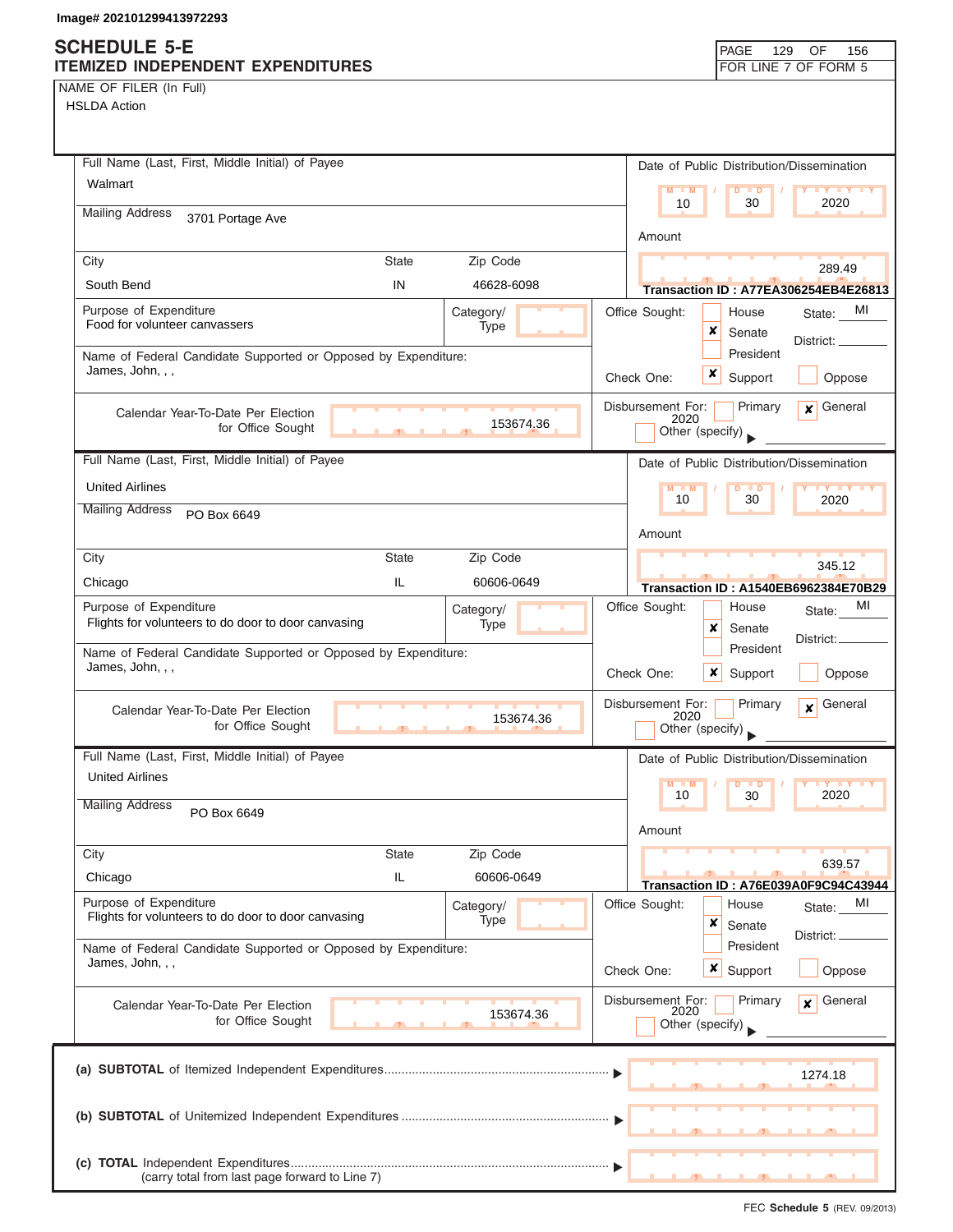NAME OF FILER (In Full)

| Full Name (Last, First, Middle Initial) of Payee                                                   | Date of Public Distribution/Dissemination                                          |
|----------------------------------------------------------------------------------------------------|------------------------------------------------------------------------------------|
| American Airlines                                                                                  | $M - M$<br>D<br>$\blacksquare$<br>$\mathbf{y}$ $\mathbf{y}$<br>10<br>30<br>2020    |
| <b>Mailing Address</b><br>4333 Amon Carter Blvd                                                    |                                                                                    |
|                                                                                                    | Amount                                                                             |
| City<br><b>State</b><br>Zip Code                                                                   | 327.10                                                                             |
| Fort Worth<br><b>TX</b><br>76155-2605                                                              | Transaction ID: A229D2AFD15994DA5B86                                               |
| Purpose of Expenditure<br>Category/<br>Flights for volunteers to do door to door canvasing<br>Type | Office Sought:<br>MI<br>House<br>State:<br>×                                       |
| Name of Federal Candidate Supported or Opposed by Expenditure:                                     | Senate<br>District: $\overline{\phantom{a}}$<br>President                          |
| James, John, , ,                                                                                   | x<br>Check One:<br>Support<br>Oppose                                               |
|                                                                                                    | Disbursement For:<br>General<br>Primary                                            |
| Calendar Year-To-Date Per Election<br>153674.36<br>for Office Sought                               | $\mathbf{x}$<br>2020<br>Other (specify)                                            |
|                                                                                                    |                                                                                    |
| Full Name (Last, First, Middle Initial) of Payee                                                   | Date of Public Distribution/Dissemination                                          |
| <b>Enterprise Holdings</b>                                                                         | $M - M$<br>10<br>30<br>2020                                                        |
| <b>Mailing Address</b><br>2273 Research Blvd                                                       |                                                                                    |
| <b>Ste 600</b>                                                                                     | Amount                                                                             |
| <b>State</b><br>Zip Code<br>City                                                                   | 557.96                                                                             |
| Rockville<br><b>MD</b><br>20850-3298                                                               | Transaction ID: A2B715ECA81EC4AE19E4                                               |
| Purpose of Expenditure<br>Category/<br>Rental vehicles for volunteer Canvassers<br>Type            | MI<br>Office Sought:<br>House<br>State:                                            |
|                                                                                                    | ×<br>Senate<br>District:<br>President                                              |
| Name of Federal Candidate Supported or Opposed by Expenditure:<br>James, John, , ,                 | Check One:<br>x<br>Oppose<br>Support                                               |
| Calendar Year-To-Date Per Election<br>153674.36<br>for Office Sought<br>$\mathcal{F}$              | Disbursement For:<br>Primary<br>General<br>$\mathbf{x}$<br>2020<br>Other (specify) |
| Full Name (Last, First, Middle Initial) of Payee                                                   | Date of Public Distribution/Dissemination                                          |
| Enterprise                                                                                         | <b>TY TY TY</b><br>M<br>$-M$<br>$\blacksquare$                                     |
| <b>Mailing Address</b><br>5489 R C Josh Birmingham PKWY                                            | 10<br>30<br>2020<br>Amount                                                         |
| Zip Code<br>City<br><b>State</b>                                                                   |                                                                                    |
| <b>NC</b><br>Charlotte<br>28214                                                                    | 496.53                                                                             |
| Purpose of Expenditure                                                                             | Transaction ID: AA31D3E1903564913971<br>Office Sought:<br><b>NC</b><br>House       |
| Category/<br>Rental vehicles for volunteer Canvassers<br>Type                                      | State:<br>×<br>Senate                                                              |
| Name of Federal Candidate Supported or Opposed by Expenditure:                                     | District:<br>President                                                             |
| Tillis, Thom, , Sen.,                                                                              | $x \mid$ Support<br>Check One:<br>Oppose                                           |
| Calendar Year-To-Date Per Election<br>132367.06                                                    | Disbursement For:<br>General<br>Primary<br>$\boldsymbol{x}$<br>2020                |
| for Office Sought                                                                                  | Other (specify)                                                                    |
|                                                                                                    | 1381.59                                                                            |
|                                                                                                    |                                                                                    |
| (carry total from last page forward to Line 7)                                                     |                                                                                    |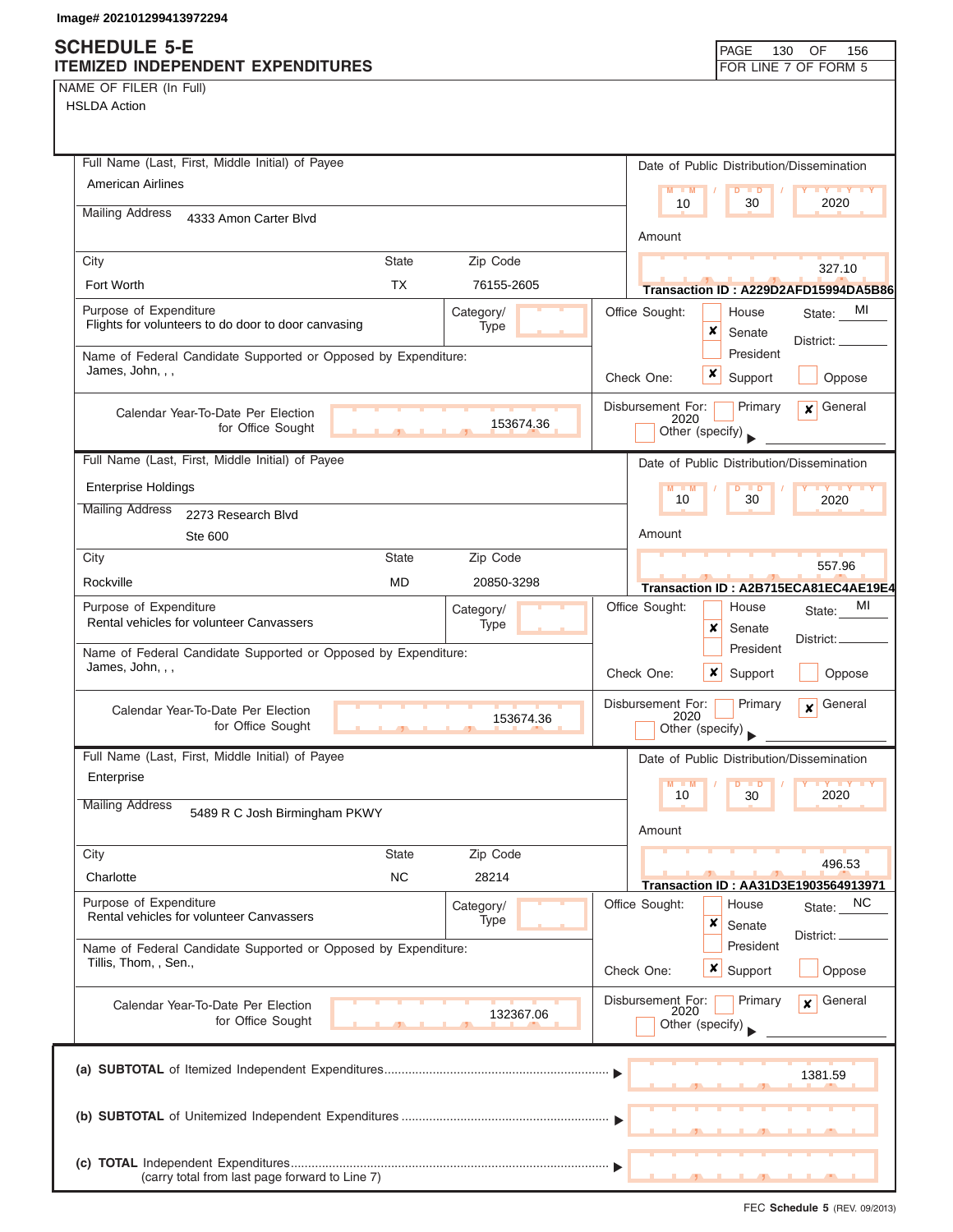NAME OF FILER (In Full)

| Full Name (Last, First, Middle Initial) of Payee                                                   | Date of Public Distribution/Dissemination                                          |
|----------------------------------------------------------------------------------------------------|------------------------------------------------------------------------------------|
| <b>American Airlines</b>                                                                           | $M - M$<br>D<br>$\blacksquare$<br>$Y$ $Y$<br>2020<br>10<br>30                      |
| <b>Mailing Address</b><br>4333 Amon Carter Blvd                                                    | Amount                                                                             |
| City<br>Zip Code<br><b>State</b>                                                                   |                                                                                    |
| <b>TX</b><br>Fort Worth<br>76155-2605                                                              | 268.60<br>Transaction ID: A3622ACA2C9824B49865                                     |
| Purpose of Expenditure<br>Category/                                                                | Office Sought:<br>MI<br>House<br>State:                                            |
| Flights for volunteers to do door to door canvasing<br>Type                                        | ×<br>Senate<br>District: ____                                                      |
| Name of Federal Candidate Supported or Opposed by Expenditure:                                     | President                                                                          |
| James, John, , ,                                                                                   | x<br>Oppose<br>Check One:<br>Support                                               |
| Calendar Year-To-Date Per Election                                                                 | Disbursement For:<br>Primary<br>General<br>$\mathbf{x}$<br>2020                    |
| 153674.36<br>for Office Sought                                                                     | Other (specify)                                                                    |
| Full Name (Last, First, Middle Initial) of Payee                                                   | Date of Public Distribution/Dissemination                                          |
| <b>American Airlines</b>                                                                           | $M - M$<br>$\overline{D}$<br>$\blacksquare$<br><b>TY TY TY</b><br>10<br>30<br>2020 |
| <b>Mailing Address</b><br>4333 Amon Carter Blvd                                                    |                                                                                    |
|                                                                                                    | Amount                                                                             |
| <b>State</b><br>Zip Code<br>City<br>Fort Worth<br>ТX<br>76155-2605                                 | 758.70                                                                             |
| Purpose of Expenditure                                                                             | Transaction ID: AD4E1EC7F53764B26967<br>MI<br>Office Sought:<br>House              |
| Category/<br>Flights for volunteers to do door to door canvasing<br>Type                           | State:<br>x<br>Senate                                                              |
| Name of Federal Candidate Supported or Opposed by Expenditure:                                     | District: _<br>President                                                           |
| James, John, , ,                                                                                   | Check One:<br>×<br>Support<br>Oppose                                               |
| Calendar Year-To-Date Per Election                                                                 | Disbursement For:<br>General<br>Primary<br>$\mathbf{x}$<br>2020                    |
| 153674.36<br>for Office Sought                                                                     | Other (specify)                                                                    |
| Full Name (Last, First, Middle Initial) of Payee                                                   | Date of Public Distribution/Dissemination                                          |
| <b>American Airlines</b>                                                                           | $M - M$<br>D<br>$\blacksquare$<br>10<br>30<br>2020                                 |
| <b>Mailing Address</b><br>4333 Amon Carter Blvd                                                    |                                                                                    |
|                                                                                                    | Amount                                                                             |
| Zip Code<br>City<br><b>State</b>                                                                   | 555.70                                                                             |
| Fort Worth<br><b>TX</b><br>76155-2605                                                              | <b>Transaction ID: A5521CE7B0B984814945</b>                                        |
| Purpose of Expenditure<br>Category/<br>Flights for volunteers to do door to door canvasing<br>Type | Office Sought:<br>NC<br>House<br>State:<br>×<br>Senate                             |
| Name of Federal Candidate Supported or Opposed by Expenditure:                                     | District:<br>President                                                             |
| Tillis, Thom, , Sen.,                                                                              | Check One:<br>$\boldsymbol{x}$<br>Support<br>Oppose                                |
| Calendar Year-To-Date Per Election                                                                 | Disbursement For:<br>Primary<br>General<br>x                                       |
| 132367.06<br>for Office Sought                                                                     | 2020<br>Other (specify)                                                            |
|                                                                                                    |                                                                                    |
|                                                                                                    | 1583.00                                                                            |
|                                                                                                    |                                                                                    |
|                                                                                                    |                                                                                    |
|                                                                                                    |                                                                                    |
| (carry total from last page forward to Line 7)                                                     |                                                                                    |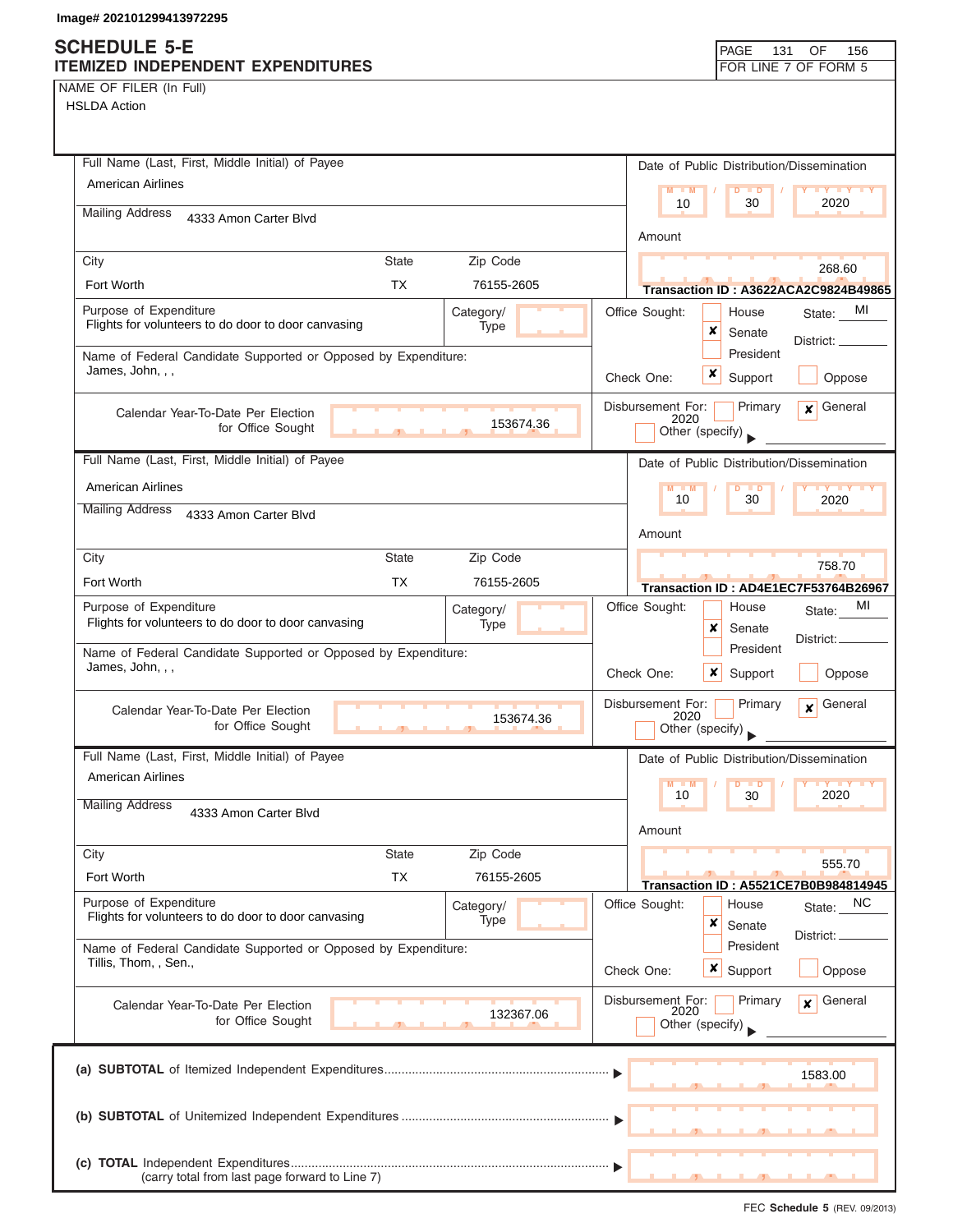## **SCHEDULE 5-E**

| NAME OF FILER (In Full) |  |  |
|-------------------------|--|--|
|-------------------------|--|--|

| <b>SUNEDULE 3-E</b><br>ITEMIZED INDEPENDENT EXPENDITURES       |              |            |                   |                 |                           | PAGE<br>132               | OF<br>156<br>FOR LINE 7 OF FORM 5                           |
|----------------------------------------------------------------|--------------|------------|-------------------|-----------------|---------------------------|---------------------------|-------------------------------------------------------------|
| NAME OF FILER (In Full)                                        |              |            |                   |                 |                           |                           |                                                             |
| <b>HSLDA Action</b>                                            |              |            |                   |                 |                           |                           |                                                             |
|                                                                |              |            |                   |                 |                           |                           |                                                             |
|                                                                |              |            |                   |                 |                           |                           |                                                             |
| Full Name (Last, First, Middle Initial) of Payee               |              |            |                   |                 |                           |                           | Date of Public Distribution/Dissemination                   |
| Delta Airlines, Inc.                                           |              |            |                   | $M - M$         |                           | $D$ $D$                   | <b>LY LY LY</b>                                             |
| <b>Mailing Address</b>                                         |              |            |                   | 10              |                           | 30                        | 2020                                                        |
| PO Box 20706                                                   |              |            |                   | Amount          |                           |                           |                                                             |
|                                                                |              |            |                   |                 |                           |                           |                                                             |
| City                                                           | <b>State</b> | Zip Code   |                   |                 |                           |                           | 517.20                                                      |
| Atlanta                                                        | <b>GA</b>    | 30320-6001 |                   |                 |                           |                           | Transaction ID: A009EC75EBF1B4AFE80A                        |
| Purpose of Expenditure                                         |              | Category/  | Office Sought:    |                 |                           | House                     | MI<br>State:                                                |
| Flights for volunteers to do door to door canvasing            |              | Type       |                   |                 | ×                         | Senate                    | District:                                                   |
| Name of Federal Candidate Supported or Opposed by Expenditure: |              |            |                   |                 |                           | President                 |                                                             |
| James, John, , ,                                               |              |            | Check One:        |                 | x                         | Support                   | Oppose                                                      |
|                                                                |              |            | Disbursement For: |                 |                           |                           | $x$ General                                                 |
| Calendar Year-To-Date Per Election                             |              | 153674.36  |                   | 2020            |                           | Primary                   |                                                             |
| for Office Sought                                              |              |            |                   | Other (specify) |                           |                           |                                                             |
| Full Name (Last, First, Middle Initial) of Payee               |              |            |                   |                 |                           |                           | Date of Public Distribution/Dissemination                   |
| <b>American Airlines</b>                                       |              |            |                   | $M - M$         |                           | D<br>$\blacksquare$       | <b>LY LY LY</b>                                             |
| <b>Mailing Address</b>                                         |              |            |                   | 10              |                           | 30                        | 2020                                                        |
| 4333 Amon Carter Blvd                                          |              |            |                   |                 |                           |                           |                                                             |
|                                                                |              |            |                   | Amount          |                           |                           |                                                             |
| City                                                           | <b>State</b> | Zip Code   |                   |                 |                           |                           | 598.70                                                      |
| Fort Worth                                                     | <b>TX</b>    | 76155-2605 |                   |                 |                           |                           | Transaction ID: A74BB60036D624941BDC                        |
| Purpose of Expenditure                                         |              | Category/  | Office Sought:    |                 |                           | House                     | MI<br>State:                                                |
| Flights for volunteers to do door to door canvasing            |              | Type       |                   |                 | $\pmb{\times}$            | Senate                    |                                                             |
| Name of Federal Candidate Supported or Opposed by Expenditure: |              |            |                   |                 |                           | President                 | District:                                                   |
| James, John, , ,                                               |              |            | Check One:        |                 | $\boldsymbol{\mathsf{x}}$ | Support                   | Oppose                                                      |
|                                                                |              |            |                   |                 |                           |                           |                                                             |
| Calendar Year-To-Date Per Election                             |              | 153674.36  | Disbursement For: | 2020            |                           | Primary                   | General<br>$\boldsymbol{x}$                                 |
| for Office Sought                                              |              |            |                   | Other (specify) |                           |                           |                                                             |
| Full Name (Last, First, Middle Initial) of Payee               |              |            |                   |                 |                           |                           | Date of Public Distribution/Dissemination                   |
| <b>United Airlines</b>                                         |              |            |                   |                 |                           |                           |                                                             |
|                                                                |              |            |                   | $M - M$<br>10   |                           | D<br>$\blacksquare$<br>30 | $\mathbf{I}$ $\mathbf{Y}$ $\mathbf{I}$ $\mathbf{Y}$<br>2020 |
| <b>Mailing Address</b><br>PO Box 6649                          |              |            |                   |                 |                           |                           |                                                             |
|                                                                |              |            |                   | Amount          |                           |                           |                                                             |
| City                                                           | <b>State</b> | Zip Code   |                   |                 |                           |                           | 581.00                                                      |
| Chicago                                                        | IL           | 60606-0649 |                   |                 |                           |                           | Transaction ID: AEECD87B0F2D545478AD                        |
| Purpose of Expenditure                                         |              | Category/  | Office Sought:    |                 |                           | House                     | МI<br>State:                                                |
| Flights for volunteers to do door to door canvasing            |              | Type       |                   |                 | ×                         | Senate                    |                                                             |
| Name of Federal Candidate Supported or Opposed by Expenditure: |              |            |                   |                 |                           | President                 | District: _                                                 |
| James, John, , ,                                               |              |            | Check One:        |                 |                           | <b>x</b> Support          | Oppose                                                      |
|                                                                |              |            |                   |                 |                           |                           |                                                             |
| Calendar Year-To-Date Per Election                             |              | 153674.36  | Disbursement For: | 2020            |                           | Primary                   | General<br>$\mathbf{x}$                                     |
| for Office Sought                                              |              |            |                   | Other (specify) |                           |                           |                                                             |
|                                                                |              |            |                   |                 |                           |                           |                                                             |
|                                                                |              |            |                   |                 |                           |                           | 1696.90                                                     |
|                                                                |              |            |                   |                 |                           |                           |                                                             |
|                                                                |              |            |                   |                 |                           |                           |                                                             |
|                                                                |              |            |                   |                 |                           |                           |                                                             |
|                                                                |              |            |                   |                 |                           |                           |                                                             |
| (carry total from last page forward to Line 7)                 |              |            |                   |                 |                           | $\overline{\phantom{a}}$  |                                                             |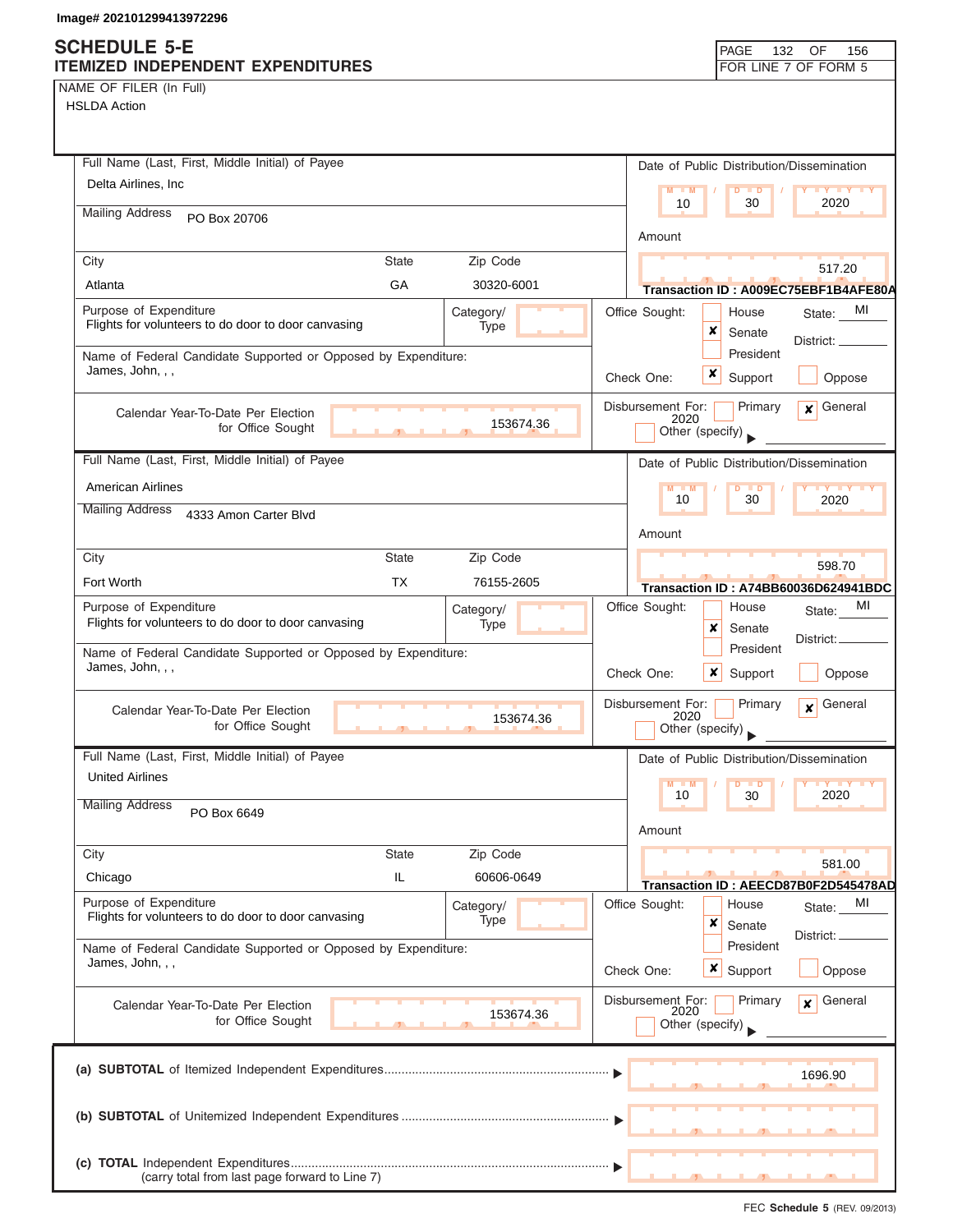NAME OF FILER (In Full) HSLDA Action

| Full Name (Last, First, Middle Initial) of Payee               |                          |                |                           | Date of Public Distribution/Dissemination |                                             |
|----------------------------------------------------------------|--------------------------|----------------|---------------------------|-------------------------------------------|---------------------------------------------|
| Enterprise                                                     |                          |                | $M - M$                   | $D$ $D$                                   |                                             |
| <b>Mailing Address</b><br>5489 R C Josh Birmingham PKWY        |                          |                | 10                        | 30                                        | 2020                                        |
|                                                                |                          |                | Amount                    |                                           |                                             |
| <b>State</b><br>City                                           | Zip Code                 |                |                           |                                           | 464.96                                      |
| <b>NC</b><br>Charlotte                                         | 28214                    |                |                           |                                           | Transaction ID: A6EF5486B80F0410EBC6        |
| Purpose of Expenditure                                         | Category/                | Office Sought: |                           | House                                     | State: NC                                   |
| Rental vehicles for volunteer Canvassers                       | Type                     |                |                           | x<br>Senate                               | District: _                                 |
| Name of Federal Candidate Supported or Opposed by Expenditure: |                          |                |                           | President                                 |                                             |
| Tillis, Thom, , Sen.,                                          |                          | Check One:     |                           | x<br>Support                              | Oppose                                      |
| Calendar Year-To-Date Per Election                             |                          |                | Disbursement For:         | Primary                                   | General<br>$\mathbf{x}$                     |
| for Office Sought                                              | 132367.06                |                | 2020<br>Other (specify)   |                                           |                                             |
| Full Name (Last, First, Middle Initial) of Payee               |                          |                |                           | Date of Public Distribution/Dissemination |                                             |
| <b>United Airlines</b>                                         |                          |                | $M - M$                   | D<br>$\blacksquare$                       |                                             |
| <b>Mailing Address</b>                                         |                          |                | 10                        | 30                                        | <b>TY TY</b><br>2020                        |
| PO Box 6649                                                    |                          |                | Amount                    |                                           |                                             |
| City<br><b>State</b>                                           | Zip Code                 |                |                           |                                           |                                             |
| IL<br>Chicago                                                  | 60606-0649               |                |                           |                                           | 462.94                                      |
| Purpose of Expenditure                                         |                          |                |                           |                                           | Transaction ID: A93B84C87EFFB45ED852<br>NС  |
| Flights for volunteers to do door to door canvasing            | Category/<br><b>Type</b> | Office Sought: |                           | House<br>x<br>Senate                      | State:                                      |
| Name of Federal Candidate Supported or Opposed by Expenditure: |                          |                |                           | President                                 | District:                                   |
| Tillis, Thom, , Sen.,                                          |                          | Check One:     |                           | x<br>Support                              | Oppose                                      |
|                                                                |                          |                |                           |                                           |                                             |
| Calendar Year-To-Date Per Election                             | 132367.06                |                | Disbursement For:<br>2020 | Primary                                   | General<br>$\boldsymbol{x}$                 |
| for Office Sought<br>$\mathbf{F}$                              |                          |                |                           | Other (specify)                           |                                             |
| Full Name (Last, First, Middle Initial) of Payee               |                          |                |                           | Date of Public Distribution/Dissemination |                                             |
| American Airlines                                              |                          |                |                           |                                           |                                             |
| <b>Mailing Address</b><br>4333 Amon Carter Blvd                |                          |                | 10                        | 30                                        | 2020                                        |
|                                                                |                          |                | Amount                    |                                           |                                             |
| <b>State</b><br>City                                           | Zip Code                 |                |                           |                                           | 525.70                                      |
| Fort Worth<br><b>TX</b>                                        | 76155-2605               |                |                           |                                           | <b>Transaction ID: A20139FA58B95482B9D4</b> |
| Purpose of Expenditure                                         | Category/                | Office Sought: |                           | House                                     | NC<br>State:                                |
| Flights for volunteers to do door to door canvasing            | Type                     |                |                           | ×<br>Senate                               |                                             |
| Name of Federal Candidate Supported or Opposed by Expenditure: |                          |                |                           | President                                 | District:                                   |
| Tillis, Thom, , Sen.,                                          |                          | Check One:     |                           | x<br>Support                              | Oppose                                      |
| Calendar Year-To-Date Per Election                             |                          |                | Disbursement For:         | Primary                                   | General<br>x                                |
| for Office Sought                                              | 132367.06                |                | 2020<br>Other (specify)   |                                           |                                             |
|                                                                |                          |                |                           |                                           |                                             |
|                                                                |                          |                |                           |                                           |                                             |
|                                                                |                          |                |                           |                                           | 1453.60                                     |
|                                                                |                          |                |                           |                                           |                                             |
|                                                                |                          |                |                           |                                           |                                             |
|                                                                |                          |                |                           |                                           |                                             |
| (carry total from last page forward to Line 7)                 |                          |                |                           |                                           |                                             |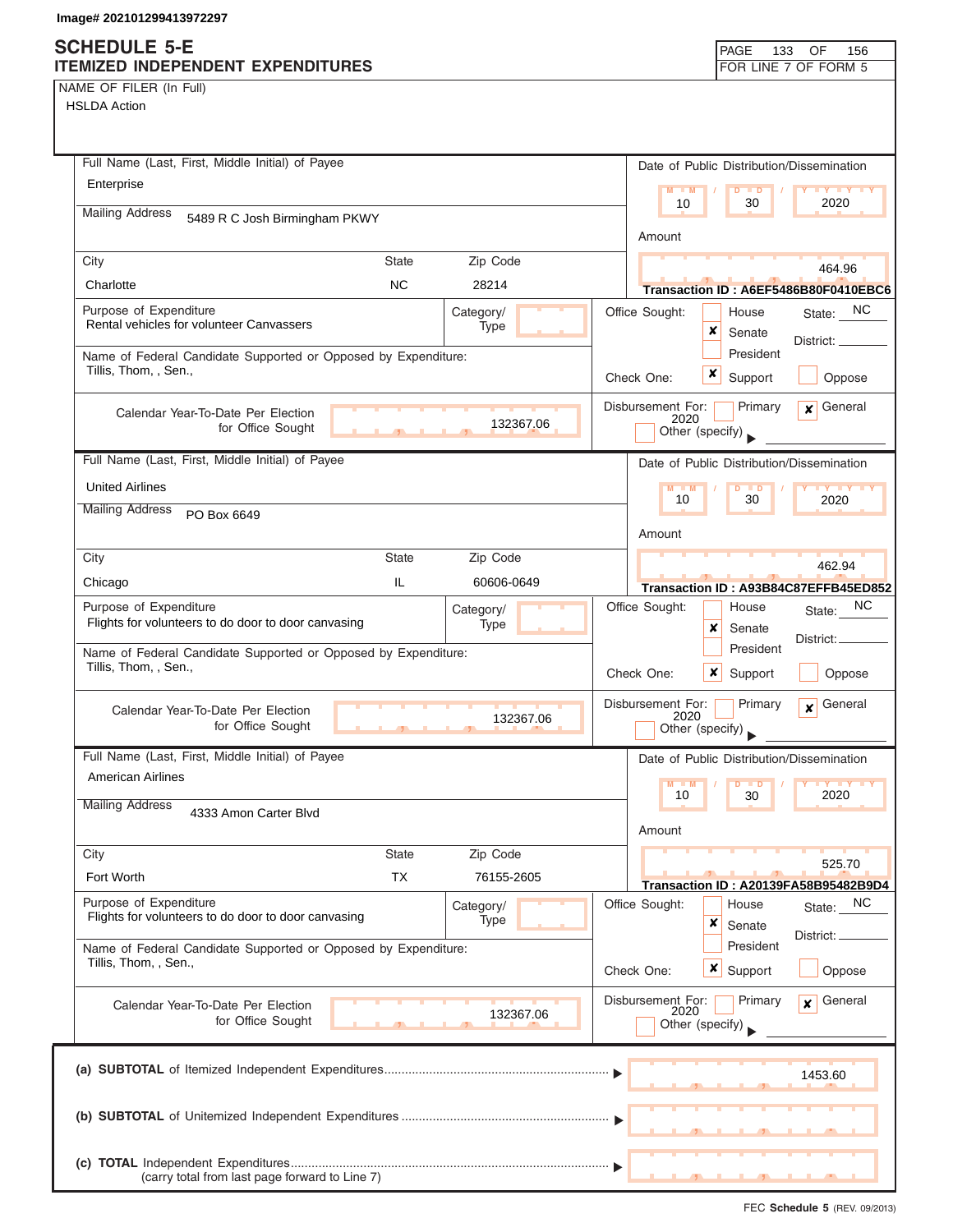NAME OF FILER (In Full)

HSLDA Action

| Full Name (Last, First, Middle Initial) of Payee                                                                                   | Date of Public Distribution/Dissemination                                          |
|------------------------------------------------------------------------------------------------------------------------------------|------------------------------------------------------------------------------------|
| <b>American Airlines</b>                                                                                                           | $M - M$<br>$Y$ $Y$<br>D<br><b>D</b><br>2020<br>10<br>30                            |
| <b>Mailing Address</b><br>4333 Amon Carter Blvd                                                                                    |                                                                                    |
|                                                                                                                                    | Amount                                                                             |
| Zip Code<br>City<br><b>State</b><br><b>TX</b><br><b>Fort Worth</b>                                                                 | 478.70                                                                             |
| 76155-2605                                                                                                                         | Transaction ID: ACC96191B50BB4895A16                                               |
| Purpose of Expenditure<br>Category/<br>Flights for volunteers to do door to door canvasing<br>Type                                 | Office Sought:<br>MI<br>House<br>State:<br>×<br>Senate                             |
| Name of Federal Candidate Supported or Opposed by Expenditure:                                                                     | District:<br>President                                                             |
| James, John, , ,                                                                                                                   | x<br>Check One:<br>Support<br>Oppose                                               |
| Calendar Year-To-Date Per Election                                                                                                 | Disbursement For:<br>General<br>Primary<br>$\mathbf{x}$                            |
| 153674.36<br>for Office Sought                                                                                                     | 2020<br>Other (specify)                                                            |
| Full Name (Last, First, Middle Initial) of Payee                                                                                   | Date of Public Distribution/Dissemination                                          |
| <b>Enterprise Holdings</b>                                                                                                         | $M - M$<br>D<br>$\blacksquare$                                                     |
| <b>Mailing Address</b><br>2273 Research Blvd                                                                                       | 30<br>10<br>2020                                                                   |
| Ste 600                                                                                                                            | Amount                                                                             |
| City<br><b>State</b><br>Zip Code                                                                                                   | 625.03                                                                             |
| Rockville<br><b>MD</b><br>20850-3298                                                                                               | <b>Transaction ID: A36173392F4484FBEA57</b>                                        |
| Purpose of Expenditure<br>Category/<br>Rental vehicles for volunteer Canvassers<br>Type                                            | MI<br>Office Sought:<br>House<br>State:                                            |
|                                                                                                                                    | x<br>Senate<br>District:<br>President                                              |
| Name of Federal Candidate Supported or Opposed by Expenditure:<br>James, John, , ,                                                 | Check One:<br>×<br>Support<br>Oppose                                               |
| Calendar Year-To-Date Per Election<br>153674.36<br>for Office Sought<br><b>Contract Contract Contract Contract</b><br><b>STATE</b> | Disbursement For:<br>Primary<br>General<br>$\mathbf{x}$<br>2020<br>Other (specify) |
| Full Name (Last, First, Middle Initial) of Payee                                                                                   | Date of Public Distribution/Dissemination                                          |
| American Airlines                                                                                                                  | <b>TY TY TY</b><br>$M - M$<br><b>D</b>                                             |
| <b>Mailing Address</b><br>4333 Amon Carter Blvd                                                                                    | 2020<br>10<br>30<br>Amount                                                         |
| Zip Code<br><b>State</b><br>City                                                                                                   |                                                                                    |
| Fort Worth<br><b>TX</b><br>76155-2605                                                                                              | 418.70<br>Transaction ID: A12C14FC4C86A432EBA4                                     |
| Purpose of Expenditure<br>Category/<br>Flights for grassroots volunteers doing GOTV work<br>Type                                   | <b>NC</b><br>Office Sought:<br>House<br>State:<br>×                                |
| Name of Federal Candidate Supported or Opposed by Expenditure:                                                                     | Senate<br>District: _<br>President                                                 |
| Tillis, Thom, , Sen.,                                                                                                              | Check One:<br>$\boldsymbol{\mathsf{x}}$<br>Support<br>Oppose                       |
| Calendar Year-To-Date Per Election<br>132367.06<br>for Office Sought                                                               | Disbursement For:<br>General<br>Primary<br>$\mathbf{x}$<br>2020<br>Other (specify) |
|                                                                                                                                    | 1522.43                                                                            |
|                                                                                                                                    |                                                                                    |
| (carry total from last page forward to Line 7)                                                                                     |                                                                                    |

FEC **Schedule 5** (REV. 09/2013)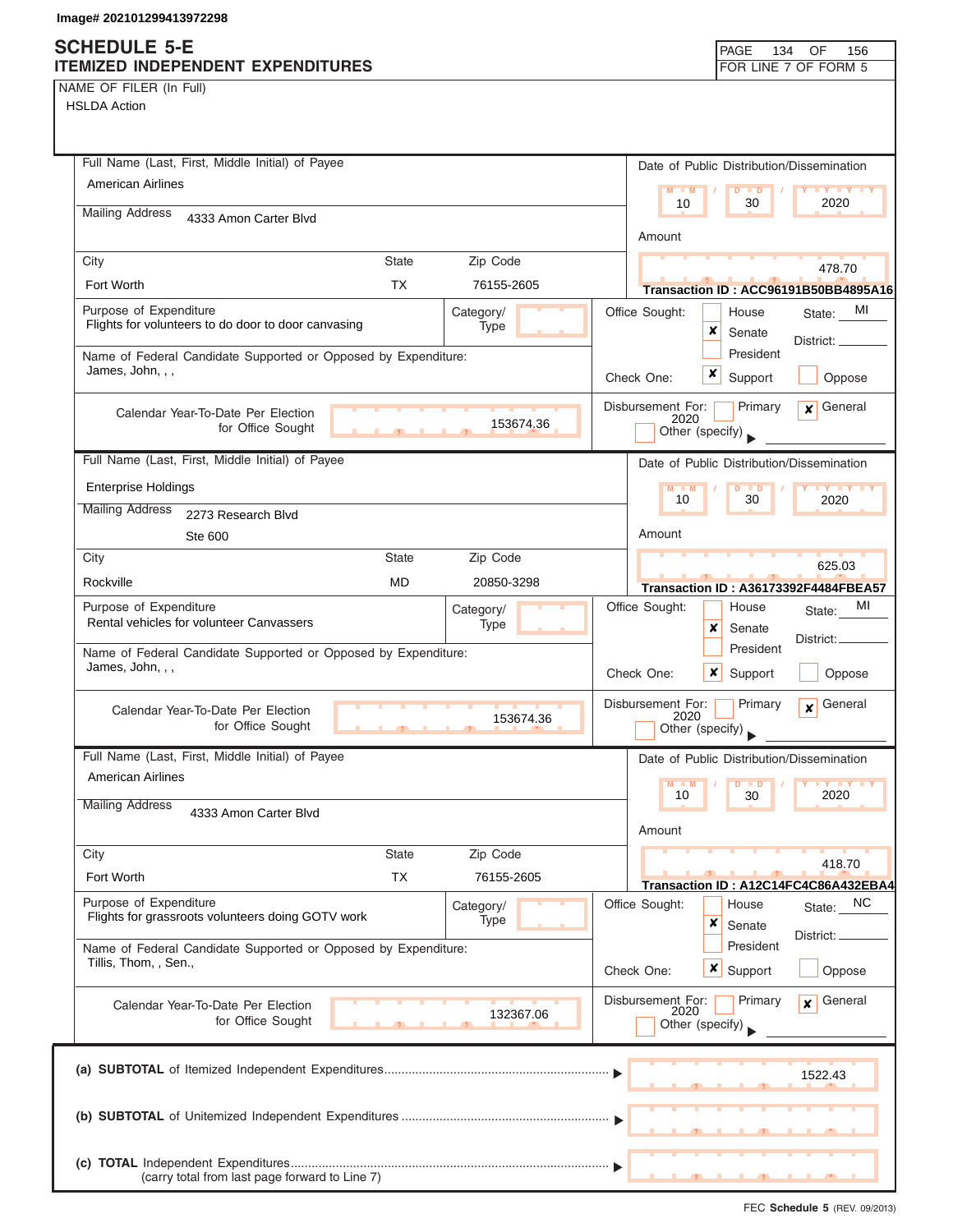NAME OF FILER (In Full)

| Full Name (Last, First, Middle Initial) of Payee                                                                   | Date of Public Distribution/Dissemination                                              |
|--------------------------------------------------------------------------------------------------------------------|----------------------------------------------------------------------------------------|
| <b>American Airlines</b>                                                                                           | $M - M$<br>$D$ $D$<br><b>TY TY TY</b><br>10<br>30<br>2020                              |
| <b>Mailing Address</b><br>4333 Amon Carter Blvd                                                                    |                                                                                        |
|                                                                                                                    | Amount                                                                                 |
| City<br><b>State</b><br>Zip Code                                                                                   | 603.70                                                                                 |
| <b>TX</b><br>Fort Worth<br>76155-2605                                                                              | Transaction ID: ADFF4285D36244BC9B7B                                                   |
| Purpose of Expenditure<br>Category/<br>Flights for volunteers to do door to door canvasing<br>Type                 | Office Sought:<br>State: NC<br>House<br>×<br>Senate                                    |
| Name of Federal Candidate Supported or Opposed by Expenditure:                                                     | District:<br>President                                                                 |
| Tillis, Thom, , Sen.,                                                                                              | x<br>Support<br>Check One:<br>Oppose                                                   |
| Calendar Year-To-Date Per Election                                                                                 | Disbursement For:<br>General<br>Primary<br>$\mathbf{x}$                                |
| 132367.06<br>for Office Sought                                                                                     | 2020<br>Other (specify)                                                                |
| Full Name (Last, First, Middle Initial) of Payee                                                                   | Date of Public Distribution/Dissemination                                              |
| <b>Enterprise Holdings</b>                                                                                         | $M - M$<br>$D$ $D$<br>$\mathbf{Y}$ $\mathbf{Y}$ $\mathbf{Y}$ $\mathbf{Y}$ $\mathbf{Y}$ |
| <b>Mailing Address</b><br>2273 Research Blvd                                                                       | 10<br>30<br>2020                                                                       |
| Ste 600                                                                                                            | Amount                                                                                 |
| City<br><b>State</b><br>Zip Code                                                                                   | 359.06                                                                                 |
| Rockville<br><b>MD</b><br>20850-3298                                                                               | Transaction ID: A5A7B74877BE640CCA74                                                   |
| Purpose of Expenditure<br>Category/<br>Rental Vehicles used for Volunteer GOTV Operations<br>Type                  | МI<br>Office Sought:<br>House<br>State:                                                |
|                                                                                                                    | ×<br>Senate<br>District:<br>President                                                  |
| Name of Federal Candidate Supported or Opposed by Expenditure:<br>James, John, , ,                                 | $\boldsymbol{x}$<br>Check One:<br>Support<br>Oppose                                    |
| Calendar Year-To-Date Per Election<br>153674.36<br>for Office Sought                                               | Disbursement For:<br>Primary<br>General<br>$\mathbf{x}$<br>2020<br>Other (specify)     |
| Full Name (Last, First, Middle Initial) of Payee                                                                   | Date of Public Distribution/Dissemination                                              |
| Clements, Azariah, , ,                                                                                             | $M - M$<br><b>D</b>                                                                    |
| <b>Mailing Address</b><br>1142 Borden Grant Trl                                                                    | 10<br>30<br>2020                                                                       |
|                                                                                                                    | Amount                                                                                 |
| City<br><b>State</b><br>Zip Code                                                                                   | 300.00                                                                                 |
| <b>VA</b><br><b>Buena Vista</b><br>24416-4020                                                                      | Transaction ID: ACAC4528803F94176B03                                                   |
| Purpose of Expenditure<br>Category/<br>Leader for grassroots volunteers on uncoordinated deployment<br><b>Type</b> | Office Sought:<br>MI<br>House<br>State:<br>×<br>Senate<br>District:                    |
| Name of Federal Candidate Supported or Opposed by Expenditure:<br>James, John, , ,                                 | President<br>$\boldsymbol{\mathsf{x}}$  <br>Check One:<br>Support<br>Oppose            |
| Calendar Year-To-Date Per Election<br>153674.36<br>for Office Sought                                               | General<br>Disbursement For:<br>Primary<br>$\mathbf{x}$<br>2020<br>Other (specify)     |
|                                                                                                                    | 1262.76                                                                                |
|                                                                                                                    |                                                                                        |
| (carry total from last page forward to Line 7)                                                                     |                                                                                        |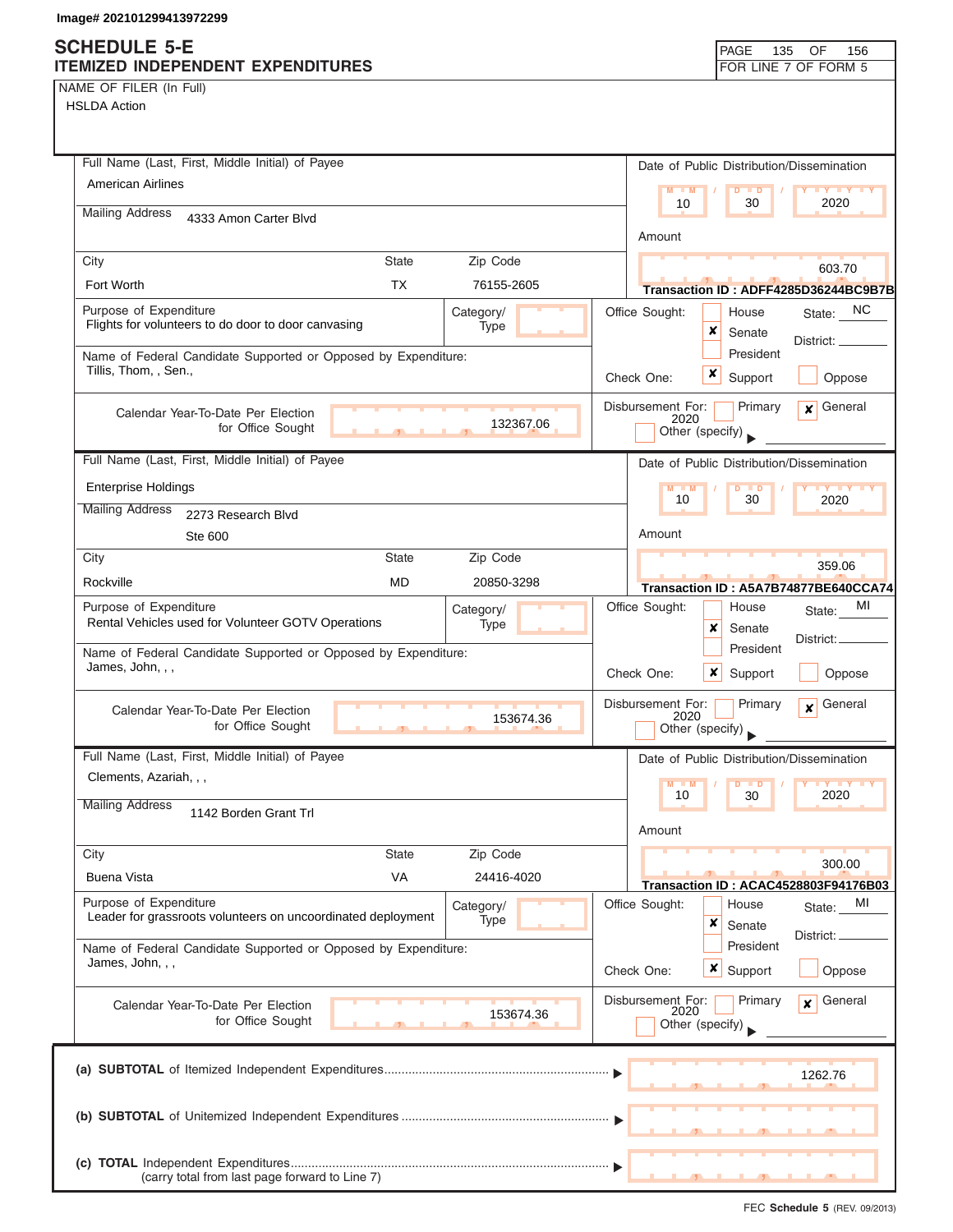NAME OF FILER (In Full)

HSLDA Action

| Full Name (Last, First, Middle Initial) of Payee                                   | Date of Public Distribution/Dissemination                       |
|------------------------------------------------------------------------------------|-----------------------------------------------------------------|
| McGovern, Abigail, , ,                                                             | M<br>$-M$<br><b>IY Y Y Y</b><br>D<br>$\blacksquare$             |
| <b>Mailing Address</b><br>8486 Devon Ln                                            | 10<br>30<br>2020                                                |
|                                                                                    | Amount                                                          |
| Zip Code<br>City<br><b>State</b>                                                   | 300.00                                                          |
| Walkersville<br><b>MD</b><br>21793-9311                                            | Transaction ID: A30F9E2F8AF914B6595C                            |
| Purpose of Expenditure<br>Category/                                                | Office Sought:<br>MI<br>House<br>State:                         |
| Leader for grassroots volunteers on uncoordinated deployment<br>Type               | ×<br>Senate<br>District:                                        |
| Name of Federal Candidate Supported or Opposed by Expenditure:<br>James, John, , , | President                                                       |
|                                                                                    | x<br>Support<br>Check One:<br>Oppose                            |
| Calendar Year-To-Date Per Election                                                 | Disbursement For:<br>General<br>Primary<br>$\mathbf{x}$<br>2020 |
| 153674.36<br>for Office Sought                                                     | Other (specify)                                                 |
| Full Name (Last, First, Middle Initial) of Payee                                   | Date of Public Distribution/Dissemination                       |
| Wiegand, Alexander, , ,                                                            | $M - M$<br>$D$ $D$<br><b>TY TY TY</b>                           |
| <b>Mailing Address</b><br>29315 Saddlebag Trl                                      | 10<br>30<br>2020                                                |
|                                                                                    | Amount                                                          |
| City<br><b>State</b><br>Zip Code                                                   | 550.00                                                          |
| FL.<br>34251-8413<br>Myakka City                                                   | Transaction ID: AC1287C2523E4423B925                            |
| Purpose of Expenditure<br>Category/                                                | Office Sought:<br>MI<br>House<br>State:                         |
| Leader for grassroots volunteers on uncoordinated deployment<br>Type               | x<br>Senate<br>District:                                        |
| Name of Federal Candidate Supported or Opposed by Expenditure:                     | President                                                       |
| James, John, , ,                                                                   | x<br>Check One:<br>Support<br>Oppose                            |
| Calendar Year-To-Date Per Election                                                 | General<br>Disbursement For:<br>Primary<br>$\boldsymbol{x}$     |
| 153674.36<br>for Office Sought<br>45                                               | 2020<br>Other (specify)                                         |
| Full Name (Last, First, Middle Initial) of Payee                                   | Date of Public Distribution/Dissemination                       |
| Rodriguez, Jordan, , ,                                                             | $M - M$<br>$D$ $D$<br><b>IVTY</b>                               |
| <b>Mailing Address</b><br>1010 3rd St SW                                           | 10<br>30<br>2020                                                |
|                                                                                    | Amount                                                          |
| Zip Code<br>City<br><b>State</b>                                                   |                                                                 |
| GA<br>Moultrie<br>31768-5410                                                       | 300.00<br>Transaction ID: A9B5ED408BB5240A3A1C                  |
| Purpose of Expenditure<br>Category/                                                | Office Sought:<br>MI<br>House<br>State:                         |
| Leader for grassroots volunteers on uncoordinated deployment<br><b>Type</b>        | ×<br>Senate<br>District:                                        |
| Name of Federal Candidate Supported or Opposed by Expenditure:                     | President                                                       |
| James, John, , ,                                                                   | <b>x</b> Support<br>Check One:<br>Oppose                        |
| Calendar Year-To-Date Per Election                                                 | Disbursement For:<br>General<br>Primary<br>$\mathbf{x}$<br>2020 |
| 153674.36<br>for Office Sought                                                     | Other (specify)                                                 |
|                                                                                    |                                                                 |
|                                                                                    | 1150.00                                                         |
|                                                                                    |                                                                 |
|                                                                                    |                                                                 |
|                                                                                    |                                                                 |
| (carry total from last page forward to Line 7)                                     |                                                                 |

FEC **Schedule 5** (REV. 09/2013)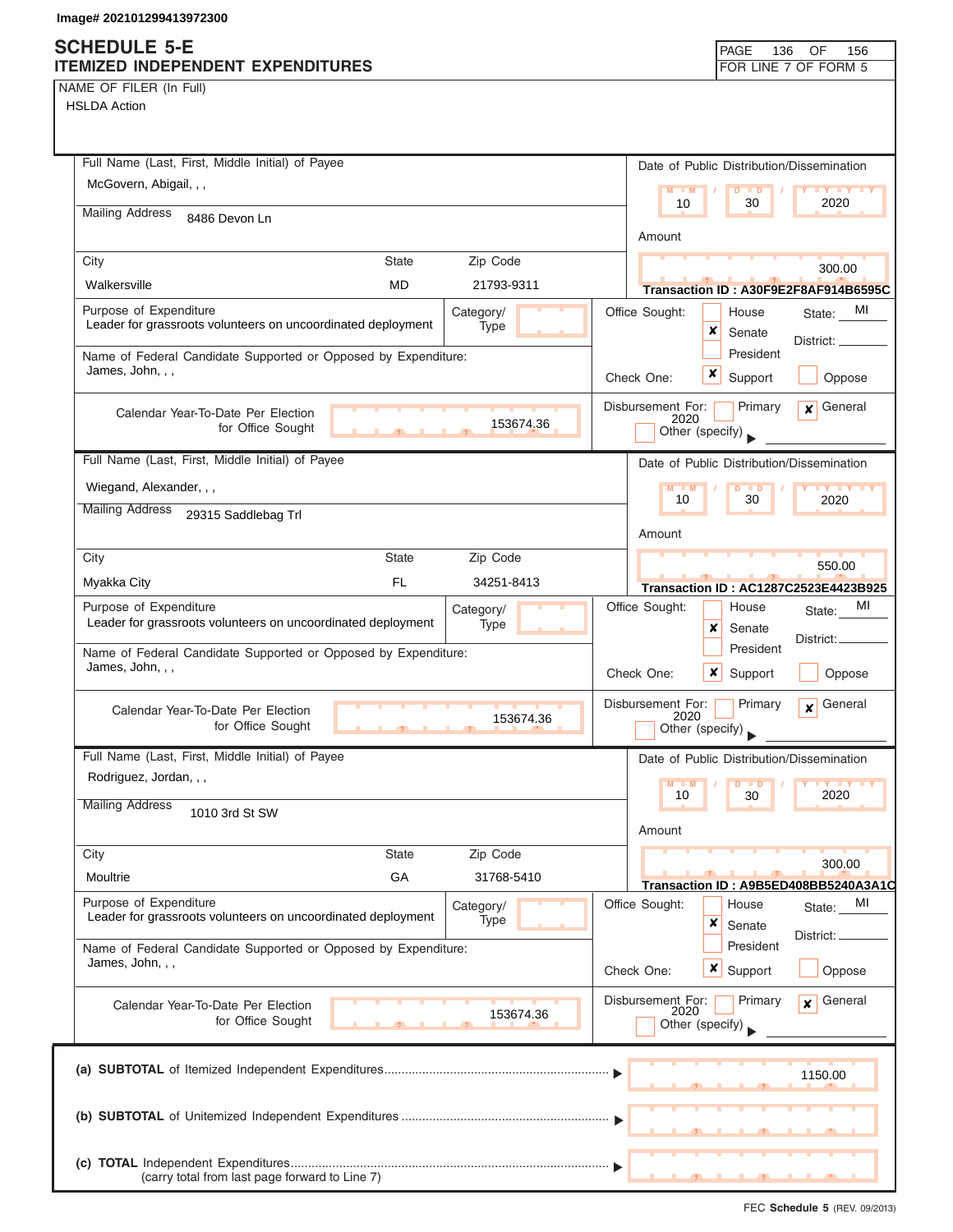## **SCHEDULE 5-E**

| NAME OF FILER (In Full) |  |  |
|-------------------------|--|--|
|-------------------------|--|--|

| <b>ITEMIZED INDEPENDENT EXPENDITURES</b><br>NAME OF FILER (In Full)                                         | FOR LINE 7 OF FORM 5                                                                   |
|-------------------------------------------------------------------------------------------------------------|----------------------------------------------------------------------------------------|
|                                                                                                             |                                                                                        |
| <b>HSLDA Action</b>                                                                                         |                                                                                        |
| Full Name (Last, First, Middle Initial) of Payee                                                            |                                                                                        |
| Udinski, Leah, , ,                                                                                          | Date of Public Distribution/Dissemination<br>$M - M$                                   |
| <b>Mailing Address</b>                                                                                      | $D$ $D$<br>10<br>30<br>2020                                                            |
| 80 School St                                                                                                | Amount                                                                                 |
| City<br>State<br>Zip Code                                                                                   |                                                                                        |
| SC<br>Taylors<br>29687-2332                                                                                 | 300.00<br>Transaction ID: ABBAD8DAEC3CD43E297                                          |
| Purpose of Expenditure<br>Category/<br>Leader for grassroots volunteers on uncoordinated deployment<br>Type | Office Sought:<br>State: MI<br>House<br>x                                              |
| Name of Federal Candidate Supported or Opposed by Expenditure:<br>James, John, , ,                          | Senate<br>District: _<br>President                                                     |
|                                                                                                             | x<br>Support<br>Oppose<br>Check One:                                                   |
| Calendar Year-To-Date Per Election<br>153674.36<br>for Office Sought                                        | Disbursement For:<br>Primary<br>General<br>$\mathbf{x}$<br>2020<br>Other (specify)     |
| Full Name (Last, First, Middle Initial) of Payee                                                            | Date of Public Distribution/Dissemination                                              |
| Willis, Joshua, , ,                                                                                         | $M - M$<br>$D$ $D$<br>$\mathbf{Y}$ $\mathbf{Y}$ $\mathbf{Y}$ $\mathbf{Y}$              |
| <b>Mailing Address</b><br>3025 Jeanie Ln                                                                    | 30<br>10<br>2020                                                                       |
|                                                                                                             | Amount                                                                                 |
| City<br><b>State</b><br>Zip Code                                                                            | 300.00                                                                                 |
| KS<br>Manhattan<br>66502-8001                                                                               | Transaction ID: AE1906C79D01848B8880                                                   |
| Purpose of Expenditure<br>Category/<br>Leader for grassroots volunteers on uncoordinated deployment<br>Type | Office Sought:<br>NC<br>House<br>State:<br>×<br>Senate<br>District:                    |
| Name of Federal Candidate Supported or Opposed by Expenditure:<br>Tillis, Thom, , Sen.,                     | President<br>Check One:<br>×<br>Support<br>Oppose                                      |
| Calendar Year-To-Date Per Election<br>132367.06<br>for Office Sought<br>$\overline{1}$                      | General<br>Disbursement For:<br>Primary<br>$\boldsymbol{x}$<br>2020<br>Other (specify) |
| Full Name (Last, First, Middle Initial) of Payee                                                            | Date of Public Distribution/Dissemination                                              |
| Royce, Nathan, , ,                                                                                          | M<br>M<br>$Y$ $Y$<br>$\blacksquare$<br>10<br>2020<br>30                                |
| <b>Mailing Address</b><br>201 N Oak St                                                                      | Amount                                                                                 |
| Zip Code<br>State<br>City                                                                                   |                                                                                        |
| <b>Falls Church</b><br>VA<br>22046-3237                                                                     | 300.00<br>Transaction ID: AE09A0C881622406B8C8                                         |
| Purpose of Expenditure<br>Category/<br>Leader for grassroots volunteers on uncoordinated deployment<br>Type | Office Sought:<br>House<br>MI<br>State:<br>×<br>Senate                                 |
| Name of Federal Candidate Supported or Opposed by Expenditure:<br>James, John, , ,                          | District:<br>President<br>×<br>Check One:<br>Support<br>Oppose                         |
| Calendar Year-To-Date Per Election<br>153674.36<br>for Office Sought                                        | Disbursement For:<br>General<br>Primary<br>$\mathbf{x}$<br>2020<br>Other (specify)     |
|                                                                                                             | 900.00                                                                                 |
|                                                                                                             |                                                                                        |
|                                                                                                             |                                                                                        |
| (carry total from last page forward to Line 7)                                                              |                                                                                        |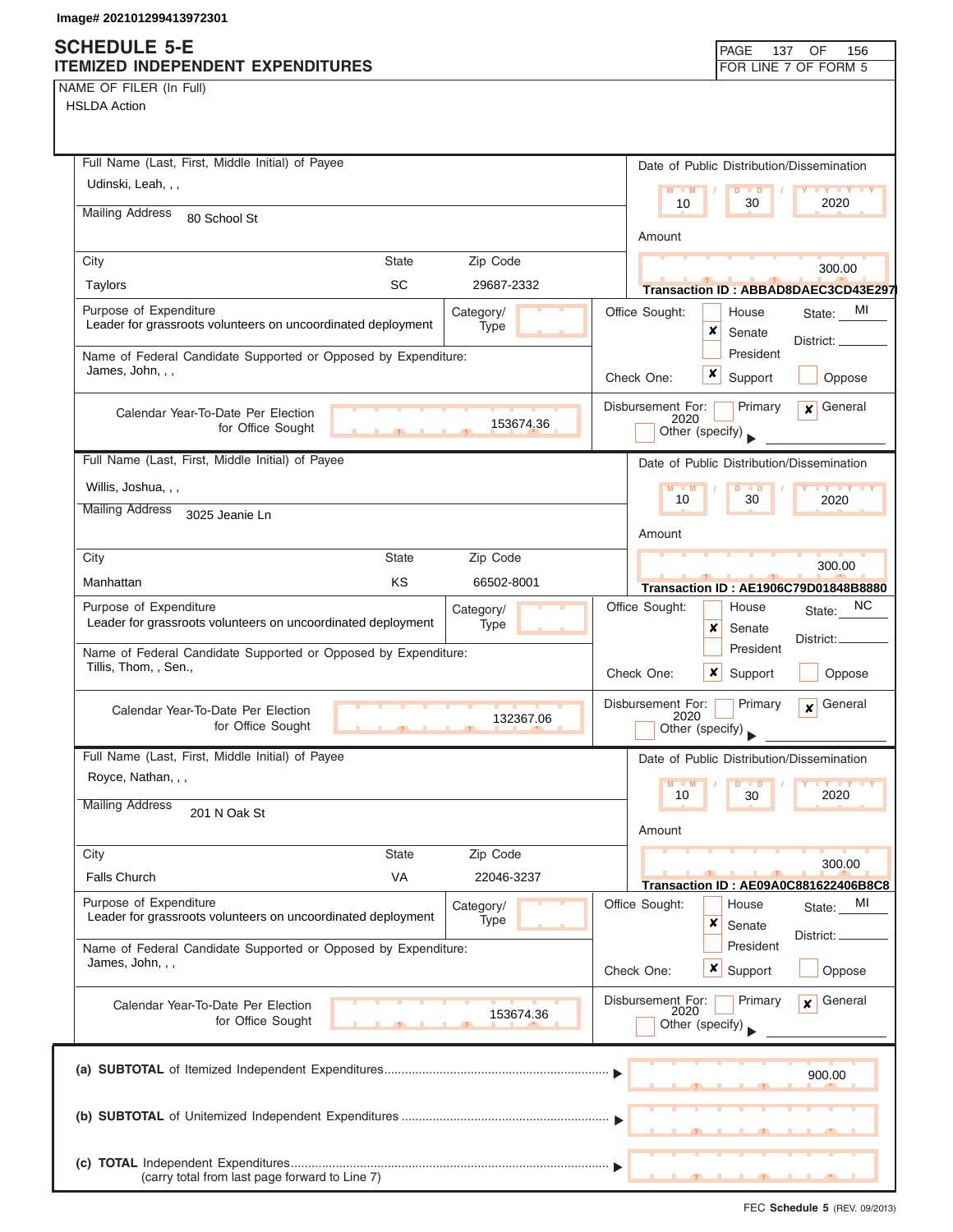### **SCHEDULE 5-E ITEMIZED INDEPENDENT EXPENDITURES FOR LINE 7 OF FORM 5**

| NAME OF FILER (In Full) |  |  |  |
|-------------------------|--|--|--|

HSLDA Action

| Full Name (Last, First, Middle Initial) of Payee                                        |              |                   |                           |                            | Date of Public Distribution/Dissemination |
|-----------------------------------------------------------------------------------------|--------------|-------------------|---------------------------|----------------------------|-------------------------------------------|
| Goodwin, Callan, Briana, ,                                                              |              |                   | $M - M$                   | D<br>$\blacksquare$        | $\mathbf{Y}$ $\mathbf{Y}$                 |
| <b>Mailing Address</b><br>1 Patrick Henry Cir                                           |              |                   | 10                        | 30                         | 2020                                      |
|                                                                                         |              |                   | Amount                    |                            |                                           |
| City                                                                                    | <b>State</b> | Zip Code          |                           |                            | 550.00                                    |
| Purcellville                                                                            | VA           | 20132-3197        |                           |                            | Transaction ID: AE19F5B85464D4A838BF      |
| Purpose of Expenditure<br>Leader for grassroots volunteers on uncoordinated deployment  |              | Category/<br>Type | Office Sought:            | House<br>×<br>Senate       | MI<br>State:<br>District: _               |
| Name of Federal Candidate Supported or Opposed by Expenditure:<br>James, John, , ,      |              |                   | Check One:                | President<br>x<br>Support  | Oppose                                    |
| Calendar Year-To-Date Per Election<br>for Office Sought                                 | $\mathbf{r}$ | 153674.36         | Disbursement For:<br>2020 | Primary<br>Other (specify) | General<br>x                              |
| Full Name (Last, First, Middle Initial) of Payee                                        |              |                   |                           |                            | Date of Public Distribution/Dissemination |
| Modlin, Matthew, , ,                                                                    |              |                   | $M - M$                   | D                          | <b>x</b> y x y x                          |
| <b>Mailing Address</b><br>202 Gallimore Dr                                              |              |                   | 10                        | 30                         | 2020                                      |
|                                                                                         |              |                   | Amount                    |                            |                                           |
| City                                                                                    | State        | Zip Code          |                           |                            | 300.00                                    |
| Lexington                                                                               | <b>NC</b>    | 27292-8313        |                           |                            | Transaction ID: A9CC44C41A8B4408B9C5      |
| Purpose of Expenditure<br>Leader for grassroots volunteers on uncoordinated deployment  |              | Category/<br>Type | Office Sought:            | House<br>×<br>Senate       | ΝC<br>State:                              |
| Name of Federal Candidate Supported or Opposed by Expenditure:<br>Tillis, Thom, , Sen., |              |                   | Check One:                | President<br>x<br>Support  | District:<br>Oppose                       |
| Calendar Year-To-Date Per Election<br>for Office Sought                                 |              | 132367.06         | Disbursement For:<br>2020 | Primary<br>Other (specify) | General<br>$\mathbf{x}$                   |
| Full Name (Last, First, Middle Initial) of Payee                                        |              |                   |                           |                            | Date of Public Distribution/Dissemination |
| Sears, Karissa, , ,                                                                     |              |                   | M                         |                            |                                           |
| <b>Mailing Address</b><br>2902 SE 145th Ave                                             |              |                   | 10                        | 30                         | 2020                                      |
|                                                                                         |              |                   | Amount                    |                            |                                           |
| City                                                                                    | <b>State</b> | Zip Code          |                           |                            | 300.00                                    |
| Vancouver                                                                               | <b>WA</b>    | 98683-9249        |                           |                            | Transaction ID: A6B229ED0F516402AA10      |
| Purpose of Expenditure<br>Leader for grassroots volunteers on uncoordinated deployment  |              | Category/<br>Type | Office Sought:            | House<br>×<br>Senate       | MI<br>State:                              |
| Name of Federal Candidate Supported or Opposed by Expenditure:                          |              |                   |                           | President                  | District:                                 |
| James, John, , ,                                                                        |              |                   | Check One:                | <b>x</b> Support           | Oppose                                    |
| Calendar Year-To-Date Per Election<br>for Office Sought                                 |              | 153674.36         | Disbursement For:<br>2020 | Primary<br>Other (specify) | General<br>$\mathbf{x}$                   |
|                                                                                         |              |                   |                           |                            | 1150.00                                   |
|                                                                                         |              |                   |                           |                            |                                           |
| (carry total from last page forward to Line 7)                                          |              |                   |                           |                            |                                           |

FEC **Schedule 5** (REV. 09/2013)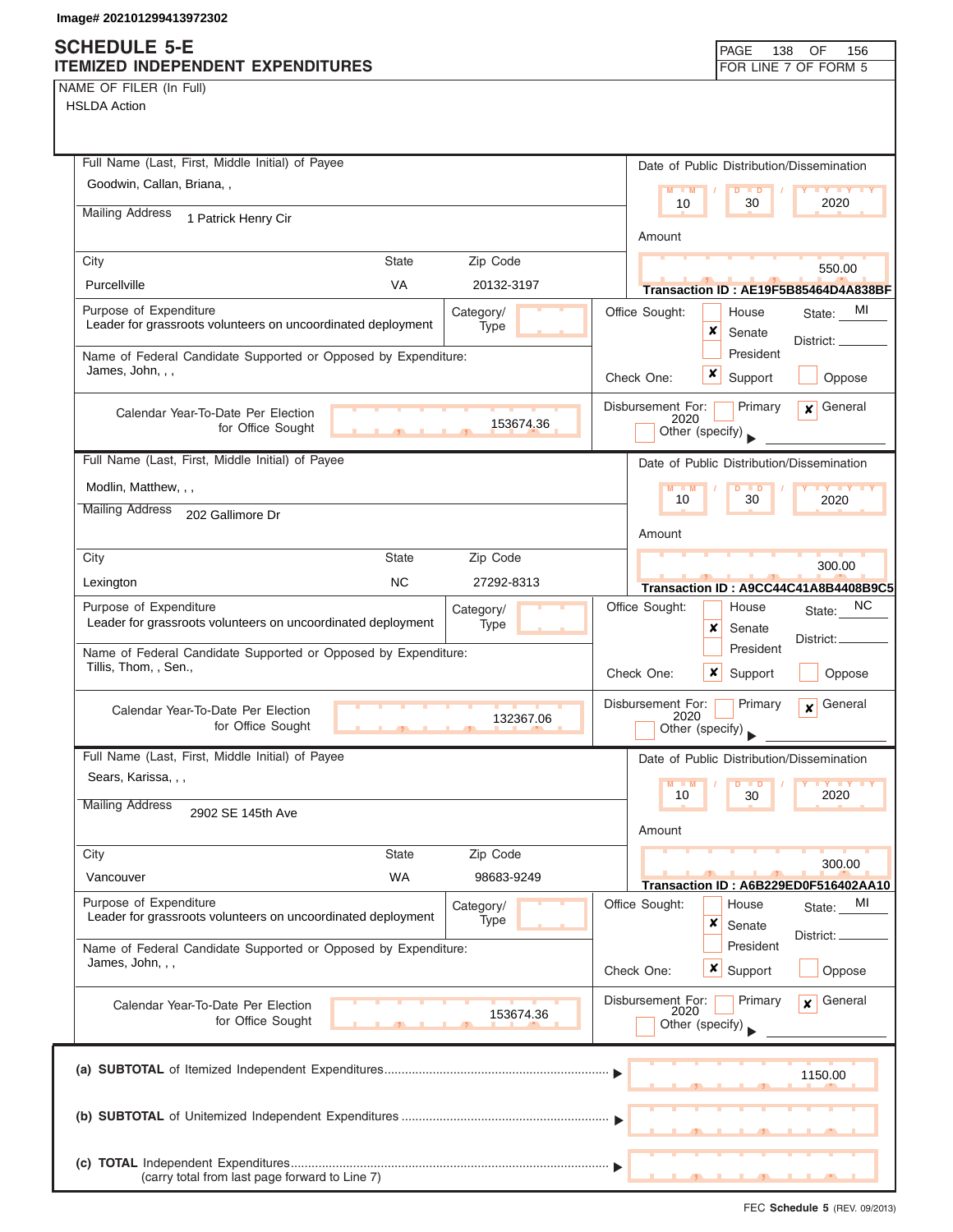### **SCHEDULE 5-E ITEMIZED INDEPENDENT EXPENDITURES FOR LINE 7 OF FORM 5**

|  |  | NAME OF FILER (In Full) |  |  |
|--|--|-------------------------|--|--|
|--|--|-------------------------|--|--|

| Full Name (Last, First, Middle Initial) of Payee                                       |              |                   |           |                           | Date of Public Distribution/Dissemination |                                                |
|----------------------------------------------------------------------------------------|--------------|-------------------|-----------|---------------------------|-------------------------------------------|------------------------------------------------|
| Clements, Ashby, Nelson, ,                                                             |              |                   |           | $M - M$                   | $D$ $D$                                   | <b>LY LY LY</b>                                |
| <b>Mailing Address</b><br>1142 Borden Grant Trl                                        |              |                   |           | 10                        | 30                                        | 2020                                           |
|                                                                                        |              |                   |           | Amount                    |                                           |                                                |
| City                                                                                   | <b>State</b> | Zip Code          |           |                           |                                           | 300.00                                         |
| <b>Buena Vista</b>                                                                     | <b>VA</b>    | 24416-4020        |           |                           |                                           | Transaction ID: A09A9357259BA410BB32           |
| Purpose of Expenditure<br>Leader for grassroots volunteers on uncoordinated deployment |              | Category/<br>Type |           | Office Sought:            | House<br>x<br>Senate                      | MI<br>State:                                   |
| Name of Federal Candidate Supported or Opposed by Expenditure:                         |              |                   |           |                           | President                                 | District: __                                   |
| James, John, , ,                                                                       |              |                   |           | Check One:                | Support                                   | Oppose                                         |
| Calendar Year-To-Date Per Election                                                     |              |                   |           | Disbursement For:         | Primary                                   | $\mathbf x$ General                            |
| for Office Sought                                                                      |              |                   | 153674.36 | 2020                      | Other (specify)                           |                                                |
| Full Name (Last, First, Middle Initial) of Payee                                       |              |                   |           |                           | Date of Public Distribution/Dissemination |                                                |
| Kruse, Josiah, , ,                                                                     |              |                   |           | $M - M$<br>10             | $D$ $D$<br>30                             | <b>TY TY TY</b>                                |
| <b>Mailing Address</b><br>109 Governors Dr SW                                          |              |                   |           |                           |                                           | 2020                                           |
|                                                                                        |              |                   |           | Amount                    |                                           |                                                |
| City                                                                                   | <b>State</b> | Zip Code          |           |                           |                                           | 550.00                                         |
| Leesburg                                                                               | <b>VA</b>    | 20175-4321        |           |                           |                                           | Transaction ID: A9F4769E65861408D956           |
| Purpose of Expenditure                                                                 |              | Category/         |           | Office Sought:            | House                                     | MI<br>State:                                   |
| Leader for grassroots volunteers on uncoordinated deployment                           |              | Type              |           |                           | x<br>Senate                               | District:                                      |
| Name of Federal Candidate Supported or Opposed by Expenditure:<br>James, John, , ,     |              |                   |           | Check One:                | President<br>x<br>Support                 | Oppose                                         |
| Calendar Year-To-Date Per Election                                                     |              |                   |           | Disbursement For:         | Primary                                   | General<br>$\boldsymbol{x}$                    |
| for Office Sought                                                                      |              |                   | 153674.36 | 2020                      | Other (specify)                           |                                                |
| Full Name (Last, First, Middle Initial) of Payee                                       |              |                   |           |                           | Date of Public Distribution/Dissemination |                                                |
| Walker, Grace, , ,                                                                     |              |                   |           | $M - M$<br>10             | $D$ $D$<br>30                             | <b>IV V</b><br>2020                            |
| <b>Mailing Address</b><br>2050 Turkey Hill Rd                                          |              |                   |           | Amount                    |                                           |                                                |
| City                                                                                   | <b>State</b> | Zip Code          |           |                           |                                           |                                                |
| Narvon                                                                                 | PA           | 17555-9780        |           |                           |                                           | 300.00<br>Transaction ID: A319D5F5D990A4168AD2 |
| Purpose of Expenditure<br>Leader for grassroots volunteers on uncoordinated deployment |              | Category/<br>Type |           | Office Sought:            | House<br>×<br>Senate                      | State: NC                                      |
| Name of Federal Candidate Supported or Opposed by Expenditure:                         |              |                   |           |                           | President                                 | District:                                      |
| Tillis, Thom, , Sen.,                                                                  |              |                   |           | Check One:                | x<br>Support                              | Oppose                                         |
| Calendar Year-To-Date Per Election                                                     |              |                   |           | Disbursement For:<br>2020 | Primary                                   | General<br>x                                   |
| for Office Sought                                                                      |              |                   | 132367.06 |                           | Other (specify) $\Box$                    |                                                |
|                                                                                        |              |                   |           |                           |                                           | 1150.00                                        |
|                                                                                        |              |                   |           |                           |                                           |                                                |
|                                                                                        |              |                   |           |                           |                                           |                                                |
|                                                                                        |              |                   |           |                           |                                           |                                                |
| (carry total from last page forward to Line 7)                                         |              |                   |           | -91                       | $\overline{\phantom{a}}$                  |                                                |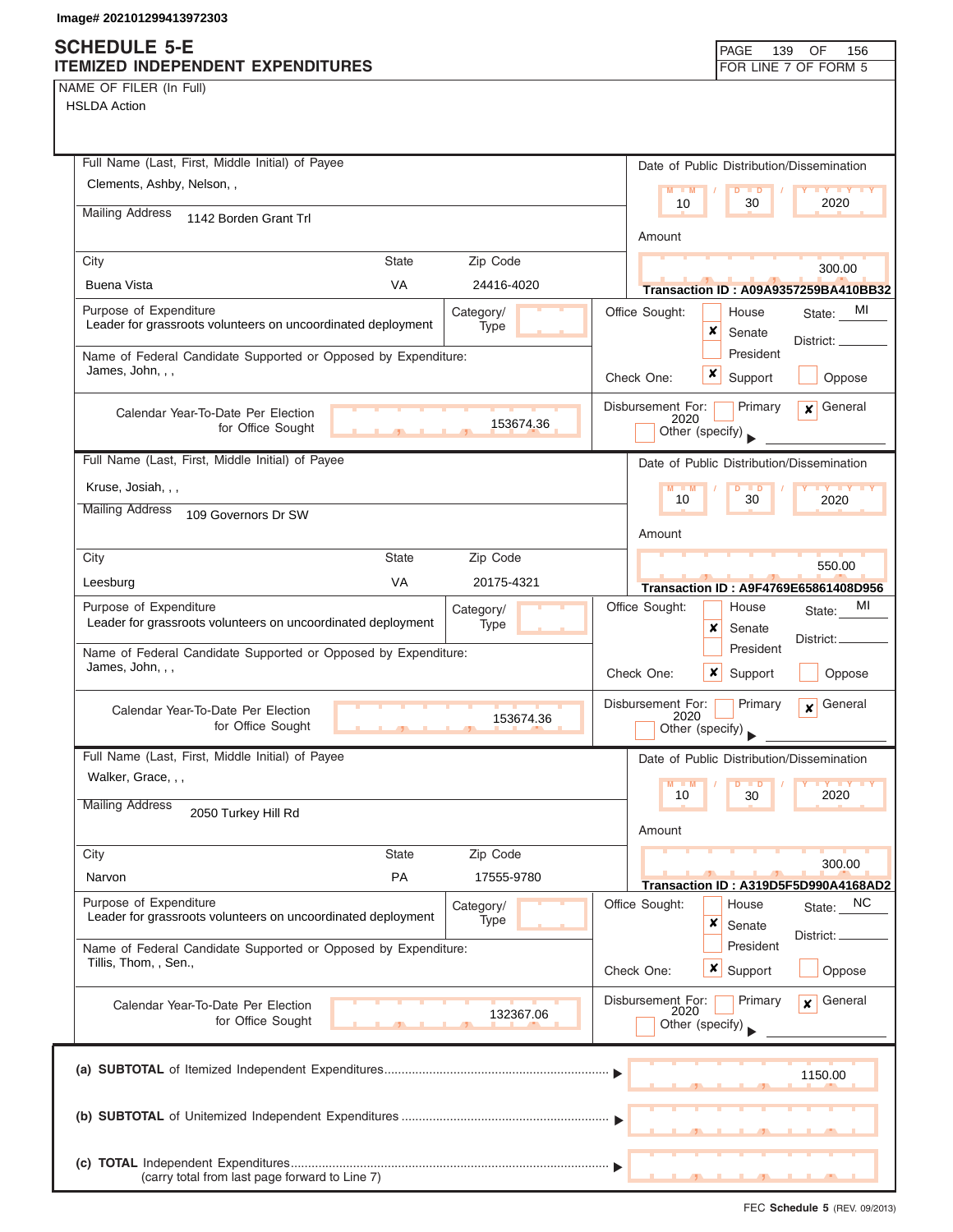### **SCHEDULE 5-E ITEMIZED INDEPENDENT**

| NAME OF FILER (In Full) |  |  |  |
|-------------------------|--|--|--|
|-------------------------|--|--|--|

| <u>UGH ZUZ IU IZYY4 IJYIZJU4</u>                                                        |              |                                |                |                                              |                      |                                           |
|-----------------------------------------------------------------------------------------|--------------|--------------------------------|----------------|----------------------------------------------|----------------------|-------------------------------------------|
| <b>HEDULE 5-E</b><br><b>MIZED INDEPENDENT EXPENDITURES</b>                              |              |                                |                |                                              | PAGE<br>140          | OF<br>156<br>FOR LINE 7 OF FORM 5         |
| ME OF FILER (In Full)                                                                   |              |                                |                |                                              |                      |                                           |
| SLDA Action                                                                             |              |                                |                |                                              |                      |                                           |
| Full Name (Last, First, Middle Initial) of Payee                                        |              |                                |                |                                              |                      | Date of Public Distribution/Dissemination |
| Templin, Caleb, , ,                                                                     |              |                                |                | $M = M$                                      | <b>D</b>             | Y <sub>Y</sub>                            |
| <b>Mailing Address</b><br>24203 Badger Springs Trl                                      |              |                                |                | 10                                           | 30                   | 2020                                      |
|                                                                                         |              |                                |                | Amount                                       |                      |                                           |
| City                                                                                    | <b>State</b> | Zip Code                       |                |                                              |                      | 300.00                                    |
| Moreno Valley                                                                           | CA           | 92557-5029                     |                |                                              |                      | Transaction ID: A919CCBA204784977A90      |
| Purpose of Expenditure<br>Leader for grassroots volunteers on uncoordinated deployment  |              | Category/<br>Type              | Office Sought: | ×                                            | House<br>Senate      | State: NC<br>District: _                  |
| Name of Federal Candidate Supported or Opposed by Expenditure:<br>Tillis, Thom, , Sen., |              |                                | Check One:     | ×                                            | President<br>Support | Oppose                                    |
| Calendar Year-To-Date Per Election<br>for Office Sought                                 |              | 132367.06                      |                | Disbursement For:<br>2020<br>Other (specify) | Primary              | General<br>x                              |
| Full Name (Last, First, Middle Initial) of Payee                                        |              |                                |                |                                              |                      | Date of Public Distribution/Dissemination |
| Zielke, Andrew, , ,                                                                     |              |                                |                | M<br>$- M$<br>10                             | . ∍<br>30            | 2020                                      |
| <b>Mailing Address</b><br>14919 Manor View Ln                                           |              |                                |                |                                              |                      |                                           |
|                                                                                         |              |                                |                | Amount                                       |                      |                                           |
| City                                                                                    | <b>State</b> | Zip Code                       |                |                                              |                      | 300.00                                    |
| Hillsboro                                                                               | VA           | 20132-2769                     |                |                                              |                      | Transaction ID: AC4717E7F4C2D4000964      |
| Purpose of Expenditure<br>Leader for grassroots volunteers on uncoordinated deployment  |              | Category/<br>Type              | Office Sought: | x                                            | House<br>Senate      | MI<br>State:<br>District:                 |
| Name of Federal Candidate Supported or Opposed by Expenditure:<br>James, John, , ,      |              |                                | Check One:     | x                                            | President<br>Support | Oppose                                    |
| Calendar Year-To-Date Per Election<br>for Office Sought                                 | $\sim$       | 153674.36<br><b>CONTRACTOR</b> |                | Disbursement For:<br>2020<br>Other (specify) | Primary              | General<br>×                              |
| Full Name (Last, First, Middle Initial) of Payee                                        |              |                                |                |                                              |                      | Date of Public Distribution/Dissemination |
| Wolf, Rebekah, , ,<br><b>Mailing Address</b>                                            |              |                                |                | $M - M$<br>10                                | $D$ $D$<br>30        | Y FY FY FY<br>2020                        |
| 3138 Hurricane School Rd                                                                |              |                                |                | Amount                                       |                      |                                           |

|                                                                                        |              |                   | Amount                                                                                  |
|----------------------------------------------------------------------------------------|--------------|-------------------|-----------------------------------------------------------------------------------------|
| City                                                                                   | <b>State</b> | Zip Code          | 300.00                                                                                  |
| <b>Mount Vernon</b>                                                                    | <b>KY</b>    | 40456-7386        | Transaction ID: AAB02BF6660BF4BFDA42                                                    |
| Purpose of Expenditure<br>Leader for grassroots volunteers on uncoordinated deployment |              | Category/<br>Type | State: MI<br>Office Sought:<br>House<br>x<br>Senate<br>District:                        |
| Name of Federal Candidate Supported or Opposed by Expenditure:<br>James, John, , ,     |              |                   | President<br>$\boldsymbol{x}$<br>Support<br>Check One:<br>Oppose                        |
| Calendar Year-To-Date Per Election<br>for Office Sought                                |              | 153674.36         | Primary<br>Disbursement For:<br>General<br>$\mathbf{x}$<br>2020<br>Other (specify)      |
|                                                                                        |              |                   | 900.00                                                                                  |
|                                                                                        |              |                   |                                                                                         |
| (c)<br>(carry total from last page forward to Line 7)                                  |              |                   | $\mathbf{r}$ , $\mathbf{r}$ , $\mathbf{r}$ , $\mathbf{r}$ , $\mathbf{r}$ , $\mathbf{r}$ |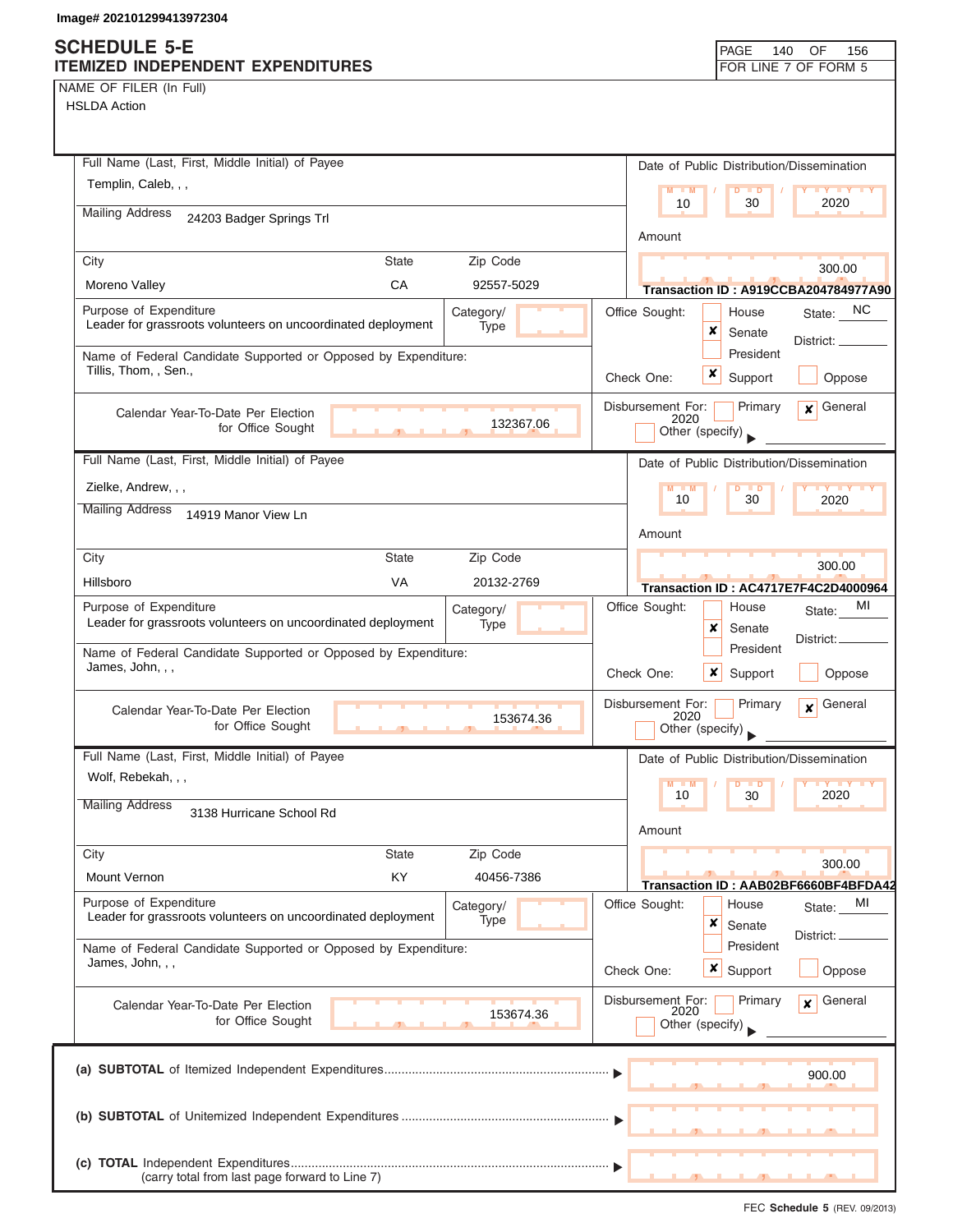### **SCHEDULE 5-E ITEMIZED INDEPENDENT EXPENDITURES FOR LINE 7 OF FORM 5**

NAME OF FILER (In Full)

| HSLDA Action                                                                           |                           |                   |                   |                                           |                                      |
|----------------------------------------------------------------------------------------|---------------------------|-------------------|-------------------|-------------------------------------------|--------------------------------------|
|                                                                                        |                           |                   |                   |                                           |                                      |
| Full Name (Last, First, Middle Initial) of Payee<br>Nave, Benjamin, , ,                |                           |                   |                   | Date of Public Distribution/Dissemination |                                      |
|                                                                                        |                           |                   |                   | $D$ $D$<br>10<br>30                       | 2020                                 |
| <b>Mailing Address</b><br>2083 Heights Ct                                              |                           |                   | Amount            |                                           |                                      |
| City                                                                                   | <b>State</b>              | Zip Code          |                   |                                           | 550.00                               |
| Escondido                                                                              | CA                        | 92027-4751        |                   |                                           | Transaction ID: A8E7B9C4FB899493C99D |
| Purpose of Expenditure<br>Leader for grassroots volunteers on uncoordinated deployment |                           | Category/<br>Type | Office Sought:    | House<br>x<br>Senate                      | MI<br>State:                         |
| Name of Federal Candidate Supported or Opposed by Expenditure:<br>James, John, , ,     |                           |                   | Check One:        | President<br>x<br>Support                 | District: __<br>Oppose               |
|                                                                                        |                           |                   |                   |                                           |                                      |
| Calendar Year-To-Date Per Election<br>for Office Sought                                |                           | 153674.36         | Disbursement For: | Primary<br>2020<br>Other (specify)        | General<br>$\mathbf{x}$              |
| Full Name (Last, First, Middle Initial) of Payee                                       |                           |                   |                   | Date of Public Distribution/Dissemination |                                      |
| Jensen, Josiah, , ,                                                                    |                           |                   | $M - M$           | $\Box$                                    | <b>LY LY LY</b>                      |
| <b>Mailing Address</b><br>10015 Wild Horse Rd                                          |                           |                   |                   | 10<br>30                                  | 2020                                 |
|                                                                                        |                           |                   | Amount            |                                           |                                      |
| City                                                                                   | <b>State</b>              | Zip Code          |                   |                                           | 300.00                               |
| Melba                                                                                  | ID                        | 83641-4296        |                   |                                           | Transaction ID: ADC97D2A5D57045A3BA9 |
| Purpose of Expenditure                                                                 |                           | Category/         | Office Sought:    | House                                     | MI<br>State:                         |
| Leader for grassroots volunteers on uncoordinated deployment                           |                           | Type              |                   | x<br>Senate                               | District:                            |
| Name of Federal Candidate Supported or Opposed by Expenditure:                         |                           |                   |                   | President                                 |                                      |
| James, John, , ,                                                                       |                           |                   | Check One:        | x<br>Support                              | Oppose                               |
| Calendar Year-To-Date Per Election<br>for Office Sought                                | $\mathbf{1}$ $\mathbf{1}$ | 153674.36         | Disbursement For: | Primary<br>2020<br>Other (specify)        | General<br>$\mathbf{x}$              |
| Full Name (Last, First, Middle Initial) of Payee                                       |                           |                   |                   | Date of Public Distribution/Dissemination |                                      |
| Duncan, Tyler, , Mr.,<br><b>Mailing Address</b>                                        |                           |                   | $M - M$           | $D$ $D$<br>30                             |                                      |
| 817 E Fort Worth St                                                                    |                           |                   | Amount            |                                           |                                      |
| City                                                                                   | <b>State</b>              | Zip Code          |                   |                                           | 550.00                               |
| <b>Broken Arrow</b>                                                                    | OK                        | 74012-4312        |                   |                                           | Transaction ID: A9FF901A44E0449BC9ED |
| Purpose of Expenditure                                                                 |                           | Category/         | Office Sought:    | House                                     | State: NC                            |
| Leader for grassroots volunteers on uncoordinated deployment                           |                           | Type              |                   | ×<br>Senate                               |                                      |
| Name of Federal Candidate Supported or Opposed by Expenditure:                         |                           |                   |                   | President                                 | District:                            |
| Tillis, Thom, , Sen.,                                                                  |                           |                   | Check One:        | x<br>Support                              | Oppose                               |
| Calendar Year-To-Date Per Election<br>for Office Sought                                |                           | 132367.06         | Disbursement For: | Primary<br>2020<br>Other (specify)        | General<br>$\mathbf{x}$              |
|                                                                                        |                           |                   |                   |                                           | 1400.00                              |
|                                                                                        |                           |                   |                   |                                           |                                      |
| (carry total from last page forward to Line 7)                                         |                           |                   |                   |                                           |                                      |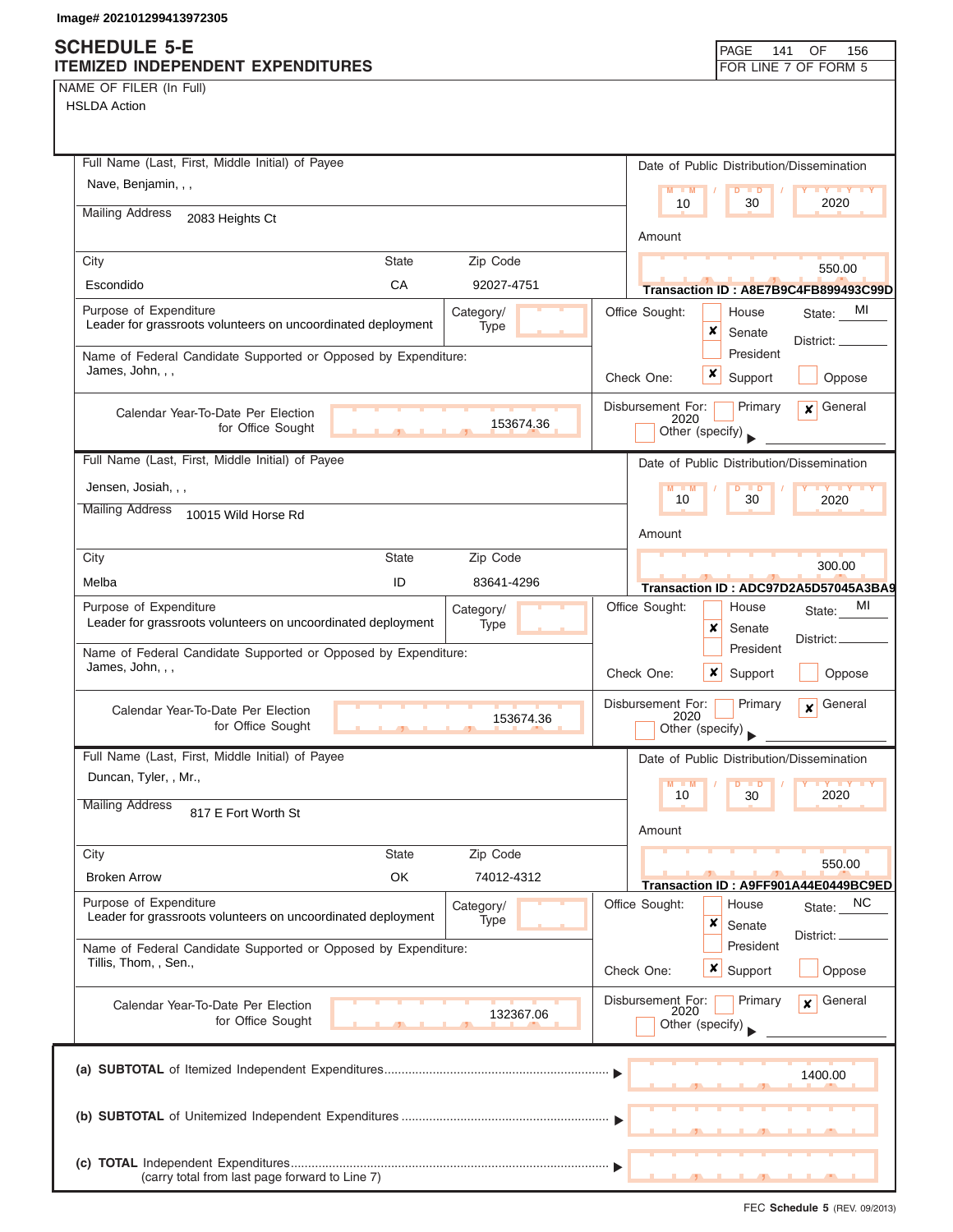## **SCHEDULE 5-E**

| <b>SUNEDULE 3-E</b>                                            |              |            |                           | PAGE<br>142                               | OF<br>156                                           |
|----------------------------------------------------------------|--------------|------------|---------------------------|-------------------------------------------|-----------------------------------------------------|
| ITEMIZED INDEPENDENT EXPENDITURES                              |              |            |                           |                                           | FOR LINE 7 OF FORM 5                                |
| NAME OF FILER (In Full)<br><b>HSLDA Action</b>                 |              |            |                           |                                           |                                                     |
|                                                                |              |            |                           |                                           |                                                     |
|                                                                |              |            |                           |                                           |                                                     |
| Full Name (Last, First, Middle Initial) of Payee               |              |            |                           | Date of Public Distribution/Dissemination |                                                     |
| Kocher, Tim, , ,                                               |              |            | $M - M$                   | $D$ $D$                                   | $\mathbf{y}$ $\mathbf{y}$                           |
| <b>Mailing Address</b><br>6877 Washington Blvd.                |              |            | 10                        | 30                                        | 2020                                                |
|                                                                |              |            | Amount                    |                                           |                                                     |
| City                                                           | <b>State</b> | Zip Code   |                           |                                           | 500.00                                              |
| Arlington                                                      | VA           | 22213-1118 |                           |                                           | Transaction ID: A0A8DF501848C4A5C9EF                |
| Purpose of Expenditure                                         |              | Category/  | Office Sought:            | House                                     | MI<br>State:                                        |
| Leader for grassroots volunteers on uncoordinated deployment   |              | Type       |                           | ×<br>Senate                               |                                                     |
| Name of Federal Candidate Supported or Opposed by Expenditure: |              |            |                           | President                                 | District:                                           |
| James, John, , ,                                               |              |            | Check One:                | ×<br>Support                              | Oppose                                              |
|                                                                |              |            |                           |                                           | General                                             |
| Calendar Year-To-Date Per Election<br>for Office Sought        |              | 153674.36  | Disbursement For:<br>2020 | Primary                                   | $\mathbf{x}$                                        |
|                                                                |              |            |                           | Other (specify)                           |                                                     |
| Full Name (Last, First, Middle Initial) of Payee               |              |            |                           | Date of Public Distribution/Dissemination |                                                     |
| Olive Garden                                                   |              |            | $M - M$                   |                                           | <b>TY TY TY</b>                                     |
| <b>Mailing Address</b><br>519 John Ross Pkwy                   |              |            | 10                        | 31                                        | 2020                                                |
|                                                                |              |            | Amount                    |                                           |                                                     |
| City                                                           | <b>State</b> | Zip Code   |                           |                                           | 653.46                                              |
| Rock Hill                                                      | <b>SC</b>    | 29730-8910 |                           |                                           | Transaction ID: A87FCC866F5C34821857                |
| Purpose of Expenditure                                         |              | Category/  | Office Sought:            | House                                     | NС                                                  |
| Food for grassroots volunteers                                 |              | Type       |                           | x<br>Senate                               | State:                                              |
| Name of Federal Candidate Supported or Opposed by Expenditure: |              |            |                           | President                                 | District:                                           |
| Tillis, Thom, , Sen.,                                          |              |            | Check One:                | ×<br>Support                              | Oppose                                              |
|                                                                |              |            |                           |                                           |                                                     |
| Calendar Year-To-Date Per Election<br>for Office Sought        |              | 133574.56  | Disbursement For:<br>2020 | Primary                                   | General<br>$\boldsymbol{x}$                         |
|                                                                |              |            |                           | Other (specify)                           |                                                     |
| Full Name (Last, First, Middle Initial) of Payee               |              |            |                           | Date of Public Distribution/Dissemination |                                                     |
| Hobby Lobby                                                    |              |            | $M - M$                   | D<br>$\blacksquare$                       | $\mathbf{I}$ $\mathbf{Y}$ $\mathbf{I}$ $\mathbf{Y}$ |
| <b>Mailing Address</b><br>1526 Meeting Blvd                    |              |            | 10                        | 31                                        | 2020                                                |
|                                                                |              |            | Amount                    |                                           |                                                     |
| City                                                           | <b>State</b> | Zip Code   |                           |                                           |                                                     |
| Rock Hill                                                      | <b>SC</b>    | 29730-5174 |                           |                                           | 49.72<br>Transaction ID: A2082A3A9948F4E86944       |
| Purpose of Expenditure                                         |              | Category/  | Office Sought:            | House                                     | NC<br>State:                                        |
| Supplies for grassroots volunteers                             |              | Type       |                           | ×<br>Senate                               |                                                     |
| Name of Federal Candidate Supported or Opposed by Expenditure: |              |            |                           | President                                 | District: <sub>-</sub>                              |
| Tillis, Thom, , Sen.,                                          |              |            | Check One:                | $\boldsymbol{x}$<br>Support               | Oppose                                              |
|                                                                |              |            | Disbursement For:         | Primary                                   | General                                             |
| Calendar Year-To-Date Per Election<br>for Office Sought        |              | 133574.56  | 2020                      |                                           | $\mathbf{x}$                                        |
|                                                                |              |            |                           | Other (specify)                           |                                                     |
|                                                                |              |            |                           |                                           |                                                     |
|                                                                |              |            |                           |                                           | 1203.18                                             |
|                                                                |              |            |                           |                                           |                                                     |
|                                                                |              |            |                           |                                           |                                                     |
|                                                                |              |            |                           |                                           |                                                     |
| (carry total from last page forward to Line 7)                 |              |            |                           |                                           |                                                     |
|                                                                |              |            |                           |                                           |                                                     |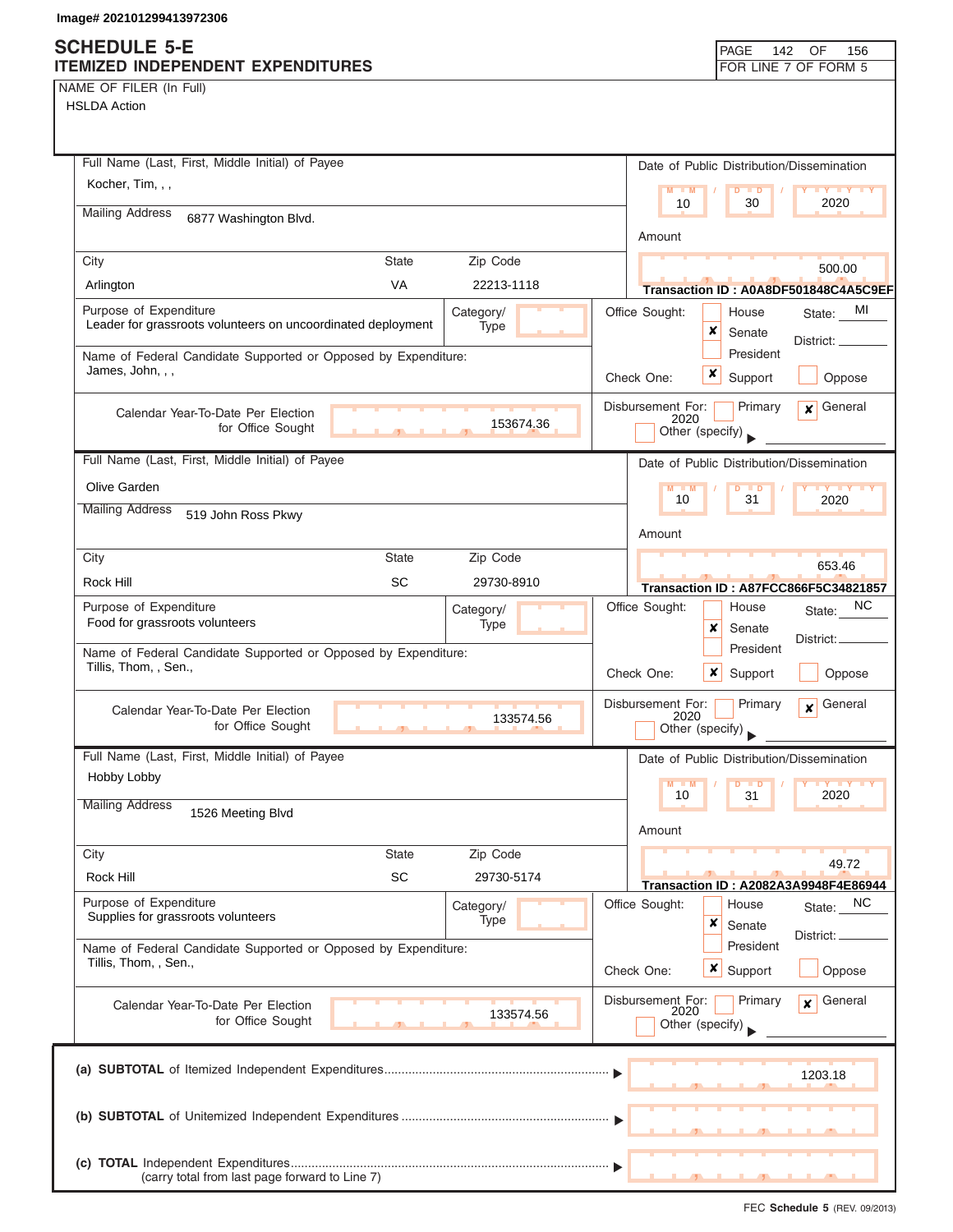NAME OF FILER (In Full) HSLDA Action

| Full Name (Last, First, Middle Initial) of Payee                                        |              |                   |                                              |                      | Date of Public Distribution/Dissemination  |
|-----------------------------------------------------------------------------------------|--------------|-------------------|----------------------------------------------|----------------------|--------------------------------------------|
| Walmart                                                                                 |              |                   | $M - M$                                      |                      |                                            |
| <b>Mailing Address</b>                                                                  |              |                   | 10                                           | 31                   | 2020                                       |
| 2377 Dave Lyle Blvd                                                                     |              |                   | Amount                                       |                      |                                            |
| City                                                                                    | <b>State</b> | Zip Code          |                                              |                      | 150.56                                     |
| Rock Hill                                                                               | <b>SC</b>    | 29730-7939        |                                              |                      | Transaction ID: AD2532DBD83664F7C991       |
| Purpose of Expenditure<br>Supplies for grassroots volunteers                            |              | Category/<br>Type | Office Sought:<br>x                          | House<br>Senate      | MI<br>State:<br>District:                  |
| Name of Federal Candidate Supported or Opposed by Expenditure:<br>James, John, , ,      |              |                   | x<br>Check One:                              | President<br>Support | Oppose                                     |
| Calendar Year-To-Date Per Election<br>for Office Sought                                 |              | 155295.66         | Disbursement For:<br>2020<br>Other (specify) | Primary              | General<br>$\mathbf{x}$                    |
| Full Name (Last, First, Middle Initial) of Payee                                        |              |                   |                                              |                      | Date of Public Distribution/Dissemination  |
| Walmart                                                                                 |              |                   | $M - M$                                      |                      |                                            |
| <b>Mailing Address</b><br>2377 Dave Lyle Blvd                                           |              |                   | 10                                           | 31                   | 2020                                       |
|                                                                                         |              |                   | Amount                                       |                      |                                            |
| City                                                                                    | State        | Zip Code          |                                              |                      | 150.56                                     |
| Rock Hill                                                                               | SC           | 29730-7939        |                                              |                      | Transaction ID: A422DE88004784ACE9DA       |
| Purpose of Expenditure<br>Supplies for grassroots volunteers                            |              | Category/<br>Type | Office Sought:<br>x                          | House<br>Senate      | NC.<br>State:                              |
| Name of Federal Candidate Supported or Opposed by Expenditure:<br>Tillis, Thom, , Sen., |              |                   | ×<br>Check One:                              | President<br>Support | District:<br>Oppose                        |
|                                                                                         |              |                   |                                              |                      |                                            |
| Calendar Year-To-Date Per Election<br>for Office Sought                                 |              | 133574.56         | Disbursement For:<br>2020<br>Other (specify) | Primary              | General<br>$\mathbf{x}$                    |
| Full Name (Last, First, Middle Initial) of Payee                                        |              |                   |                                              |                      | Date of Public Distribution/Dissemination  |
| Olive Garden                                                                            |              |                   | 10                                           | 31                   | 2020                                       |
| <b>Mailing Address</b><br>519 John Ross Pkwy                                            |              |                   | Amount                                       |                      |                                            |
| City                                                                                    | <b>State</b> | Zip Code          |                                              |                      |                                            |
| Rock Hill                                                                               | <b>SC</b>    | 29730-8910        |                                              |                      | 38.44                                      |
| Purpose of Expenditure                                                                  |              | Category/         | Office Sought:                               | House                | Transaction ID: A9BDB089CA5574C69930<br>МI |
| Food for grassroots volunteers                                                          |              | Type              | ×                                            | Senate               | State:<br>District:                        |
| Name of Federal Candidate Supported or Opposed by Expenditure:<br>James, John, , ,      |              |                   |                                              | President            |                                            |
|                                                                                         |              |                   | x<br>Check One:                              | Support              | Oppose                                     |
| Calendar Year-To-Date Per Election<br>for Office Sought                                 |              | 155295.66         | Disbursement For:<br>2020<br>Other (specify) | Primary              | General<br>$\mathbf{x}$                    |
|                                                                                         |              |                   |                                              |                      | 339.56                                     |
|                                                                                         |              |                   |                                              |                      |                                            |
| (carry total from last page forward to Line 7)                                          |              |                   |                                              |                      |                                            |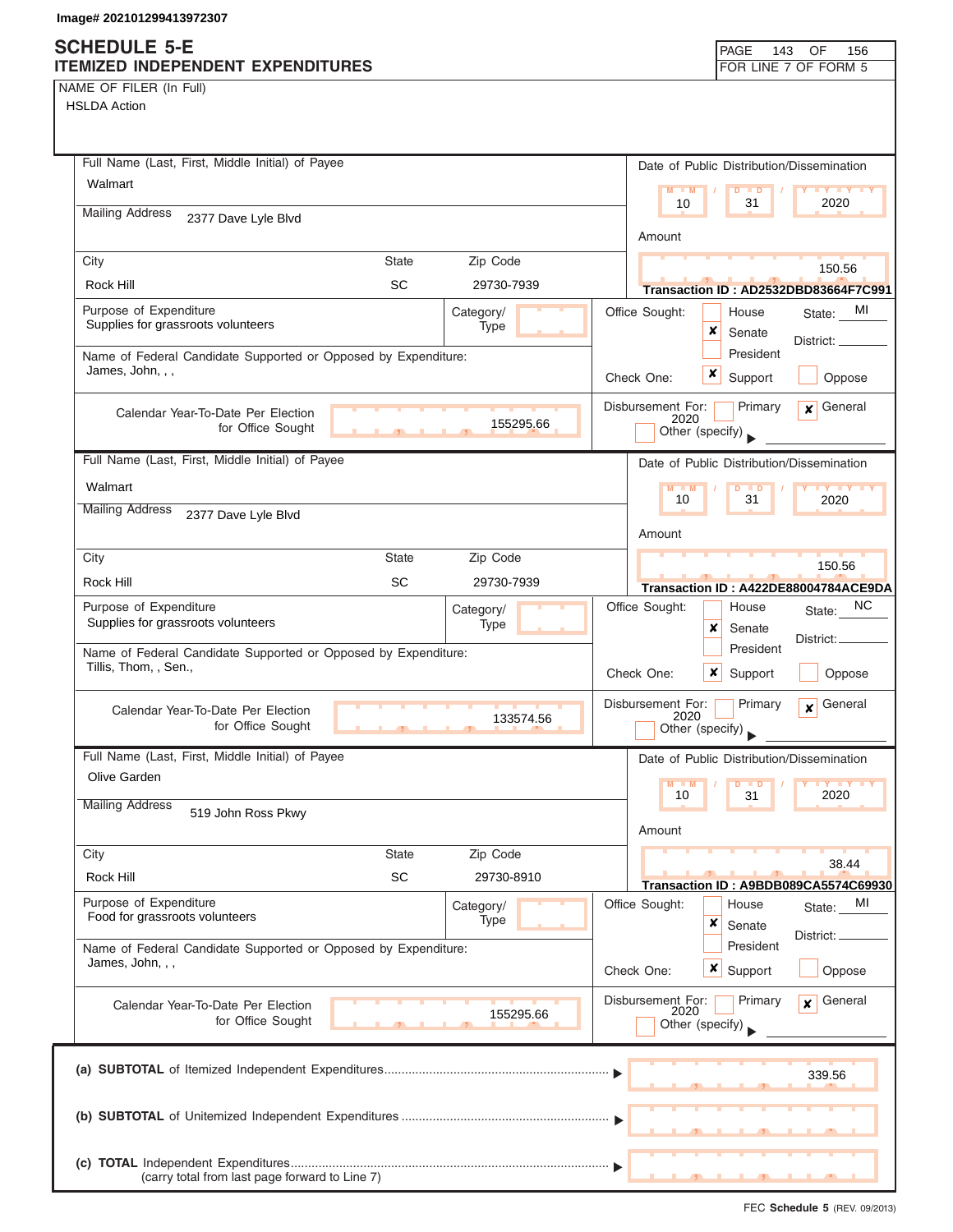NAME OF FILER (In Full)

| Full Name (Last, First, Middle Initial) of Payee                                   |              |                           |                           | Date of Public Distribution/Dissemination |                                             |
|------------------------------------------------------------------------------------|--------------|---------------------------|---------------------------|-------------------------------------------|---------------------------------------------|
| Olive Garden                                                                       |              |                           | M<br>$-M$                 | D<br>$\blacksquare$                       | <b>IY Y Y Y</b>                             |
| <b>Mailing Address</b><br>519 John Ross Pkwy                                       |              |                           | 10                        | 31                                        | 2020                                        |
|                                                                                    |              |                           | Amount                    |                                           |                                             |
| City                                                                               | <b>State</b> | Zip Code                  |                           |                                           | 38.43                                       |
| Rock Hill                                                                          | <b>SC</b>    | 29730-8910                |                           |                                           | Transaction ID: AF628BC71D8B0406EA1D        |
| Purpose of Expenditure                                                             |              | Category/                 | Office Sought:            | House                                     | NC.<br>State:                               |
| Food for grassroots volunteers                                                     |              | Type                      |                           | ×<br>Senate                               | District:                                   |
| Name of Federal Candidate Supported or Opposed by Expenditure:                     |              |                           |                           | President                                 |                                             |
| Tillis, Thom, , Sen.,                                                              |              |                           | Check One:                | x<br>Support                              | Oppose                                      |
| Calendar Year-To-Date Per Election                                                 |              |                           | Disbursement For:<br>2020 | Primary                                   | General<br>$\mathbf{x}$                     |
| for Office Sought                                                                  |              | 133574.56                 |                           | Other (specify)                           |                                             |
| Full Name (Last, First, Middle Initial) of Payee                                   |              |                           |                           | Date of Public Distribution/Dissemination |                                             |
| Hobby Lobby                                                                        |              |                           | $M - M$                   | $D$ $D$                                   | <b>IV V V V</b>                             |
| <b>Mailing Address</b><br>1526 Meeting Blvd                                        |              |                           | 10                        | 31                                        | 2020                                        |
|                                                                                    |              |                           | Amount                    |                                           |                                             |
| City                                                                               | <b>State</b> | Zip Code                  |                           |                                           | 49.72                                       |
| Rock Hill                                                                          | <b>SC</b>    | 29730-5174                |                           |                                           | Transaction ID: A2BF1C6FD21C64E4ABBF        |
| Purpose of Expenditure                                                             |              | Category/                 | Office Sought:            | House                                     | МI<br>State:                                |
| Supplies for grassroots volunteers                                                 |              | Type                      |                           | x<br>Senate                               | District:                                   |
| Name of Federal Candidate Supported or Opposed by Expenditure:<br>James, John, , , |              |                           | Check One:                | President<br>×<br>Support                 | Oppose                                      |
|                                                                                    |              |                           |                           |                                           |                                             |
| Calendar Year-To-Date Per Election<br>for Office Sought                            |              | 155295.66                 | Disbursement For:<br>2020 | Primary<br>Other (specify)                | General<br>$\mathbf{x}$                     |
| Full Name (Last, First, Middle Initial) of Payee                                   |              |                           |                           | Date of Public Distribution/Dissemination |                                             |
| Chipotle Mexican Grill                                                             |              |                           | $M - M$                   | $D$ $D$                                   | <b>IVTY</b>                                 |
| <b>Mailing Address</b><br>5545 N Main St                                           |              |                           | 10<br>Amount              | 31                                        | 2020                                        |
| City                                                                               | <b>State</b> | Zip Code                  |                           |                                           |                                             |
| Mishawaka                                                                          | IN           | 46545-9043                |                           |                                           | 9.15                                        |
| Purpose of Expenditure                                                             |              |                           |                           |                                           | <b>Transaction ID: AE36E256176794647B89</b> |
| Food for grassroots volunteers                                                     |              | Category/<br>Type         | Office Sought:            | House<br>×<br>Senate                      | MI<br>State:                                |
| Name of Federal Candidate Supported or Opposed by Expenditure:                     |              |                           |                           | President                                 | District:                                   |
| James, John, , ,                                                                   |              |                           | Check One:                | $\boldsymbol{x}$<br>Support               | Oppose                                      |
| Calendar Year-To-Date Per Election                                                 |              | Disbursement For:<br>2020 | Primary                   | General<br>$\mathbf{x}$                   |                                             |
| for Office Sought                                                                  |              | 155295.66                 |                           | Other (specify)                           |                                             |
|                                                                                    |              |                           |                           |                                           |                                             |
|                                                                                    |              |                           |                           |                                           | 97.30                                       |
|                                                                                    |              |                           |                           |                                           |                                             |
|                                                                                    |              |                           |                           |                                           |                                             |
|                                                                                    |              |                           |                           |                                           |                                             |
| (carry total from last page forward to Line 7)                                     |              |                           |                           |                                           |                                             |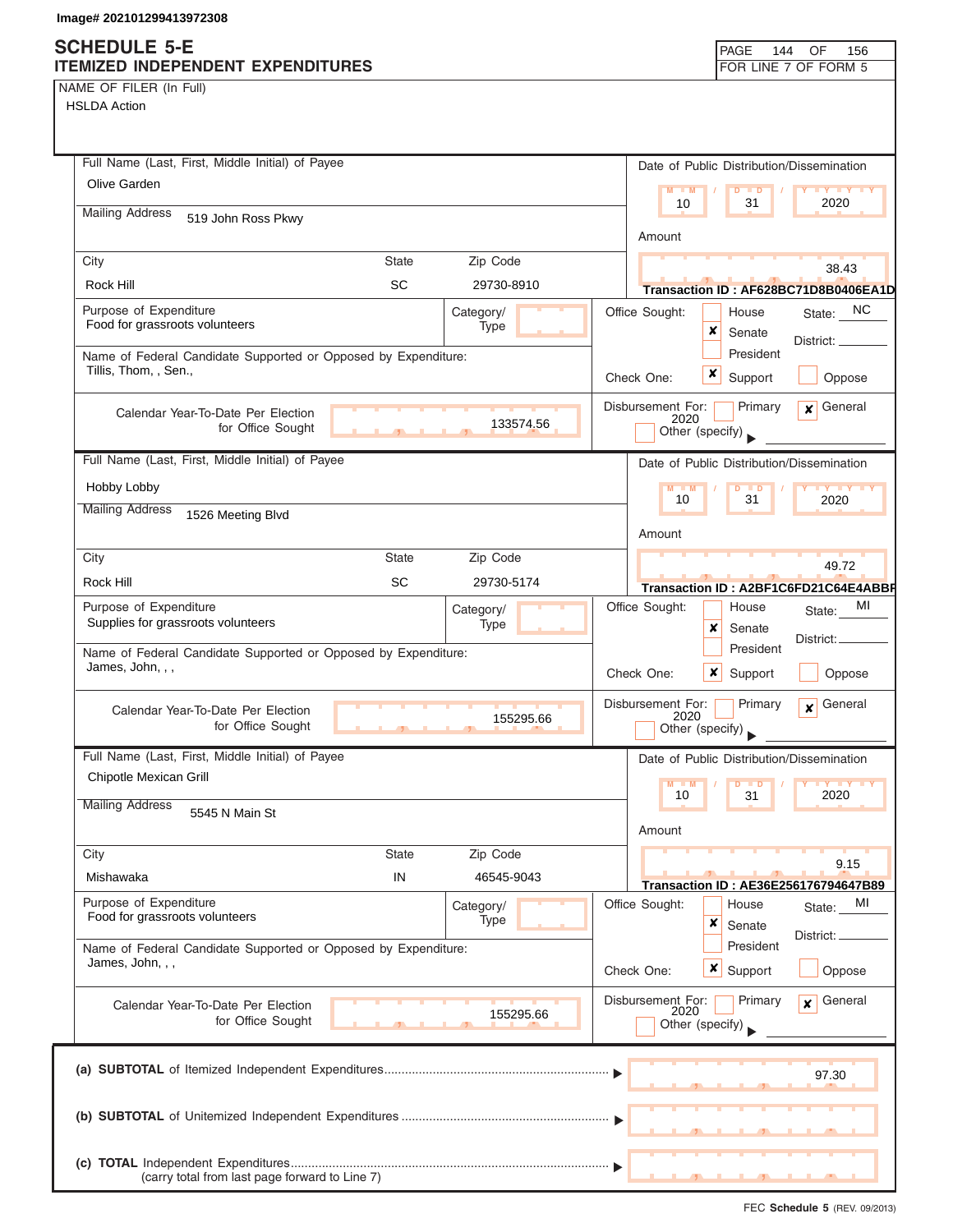## **SCHEDULE 5-E ITEMIZED INDEPENDENT EXPENDITURES FOR LINE 7 OF FORM 5**

NAME OF FILER (In Full)

HSLDA Action

| Full Name (Last, First, Middle Initial) of Payee                                        |              |                   |                   | Date of Public Distribution/Dissemination  |                         |
|-----------------------------------------------------------------------------------------|--------------|-------------------|-------------------|--------------------------------------------|-------------------------|
| Walmart                                                                                 |              |                   |                   | $M - M$<br>$D$ $D$                         | <b>TY YY</b>            |
| <b>Mailing Address</b><br>3701 Portage Ave                                              |              |                   |                   | 10<br>31                                   | 2020                    |
|                                                                                         |              |                   | Amount            |                                            |                         |
| City                                                                                    | <b>State</b> | Zip Code          |                   |                                            | 101.47                  |
| South Bend                                                                              | IN           | 46628-6098        |                   | Transaction ID: A025E34CD137D4A23BDF       |                         |
| Purpose of Expenditure<br>Food for grassroots volunteers                                |              | Category/<br>Type | Office Sought:    | House                                      | MI<br>State:            |
|                                                                                         |              |                   |                   | ×<br>Senate<br>President                   | District: __            |
| Name of Federal Candidate Supported or Opposed by Expenditure:<br>James, John, , ,      |              |                   | Check One:        | x<br>Support                               | Oppose                  |
|                                                                                         |              |                   |                   |                                            |                         |
| Calendar Year-To-Date Per Election<br>for Office Sought                                 |              | 155295.66         | Disbursement For: | Primary<br>2020                            | General<br>$\mathbf{x}$ |
|                                                                                         |              |                   |                   | Other (specify)                            |                         |
| Full Name (Last, First, Middle Initial) of Payee                                        |              |                   |                   | Date of Public Distribution/Dissemination  |                         |
| Walmart                                                                                 |              |                   |                   | $M - M$<br>D<br>$\blacksquare$<br>10<br>31 | <b>TY TY TY</b><br>2020 |
| <b>Mailing Address</b><br>2377 Dave Lyle Blvd                                           |              |                   |                   |                                            |                         |
|                                                                                         |              |                   | Amount            |                                            |                         |
| City                                                                                    | <b>State</b> | Zip Code          |                   |                                            | 167.06                  |
| Rock Hill                                                                               | <b>SC</b>    | 29730-7939        |                   | Transaction ID: AAD68A78CBD98464CB0E       |                         |
| Purpose of Expenditure<br>Supplies for grassroots volunteers                            |              | Category/<br>Type | Office Sought:    | House<br>x<br>Senate                       | NC.<br>State:           |
| Name of Federal Candidate Supported or Opposed by Expenditure:                          |              |                   |                   | President                                  | District:               |
| Tillis, Thom, , Sen.,                                                                   |              |                   | Check One:        | x<br>Support                               | Oppose                  |
|                                                                                         |              |                   | Disbursement For: | Primary                                    | General<br>$\mathbf{x}$ |
| Calendar Year-To-Date Per Election<br>for Office Sought                                 |              | 133574.56         |                   | 2020<br>Other (specify)                    |                         |
| Full Name (Last, First, Middle Initial) of Payee                                        |              |                   |                   | Date of Public Distribution/Dissemination  |                         |
| Publix                                                                                  |              |                   |                   | $M$ $M$<br>$D$ $D$                         | <b>IY Y Y Y</b>         |
| <b>Mailing Address</b><br>2186 Cherry Rd                                                |              |                   |                   | 10<br>31                                   | 2020                    |
| Ste 101                                                                                 |              |                   | Amount            |                                            |                         |
| City                                                                                    | <b>State</b> | Zip Code          |                   |                                            | 148.27                  |
| Rock Hill                                                                               | SC           | 29732-3282        |                   | Transaction ID: A365DB45FC50E454FBAA       |                         |
| Purpose of Expenditure<br>Food for grassroots volunteers                                |              | Category/<br>Type | Office Sought:    | House                                      | NC.<br>State:           |
|                                                                                         |              |                   |                   | ×<br>Senate                                | District:               |
| Name of Federal Candidate Supported or Opposed by Expenditure:<br>Tillis, Thom. , Sen., |              |                   | Check One:        | President<br>$x \mid$<br>Support           | Oppose                  |
| Calendar Year-To-Date Per Election                                                      |              |                   | Disbursement For: | Primary                                    | General<br>$\mathbf{x}$ |
| for Office Sought                                                                       |              | 133574.56         |                   | 2020<br>Other (specify)                    |                         |
|                                                                                         |              |                   |                   |                                            |                         |
|                                                                                         |              |                   |                   |                                            | 416.80                  |
|                                                                                         |              |                   |                   |                                            |                         |
|                                                                                         |              |                   |                   |                                            |                         |
|                                                                                         |              |                   |                   |                                            |                         |
| (carry total from last page forward to Line 7)                                          |              |                   |                   |                                            |                         |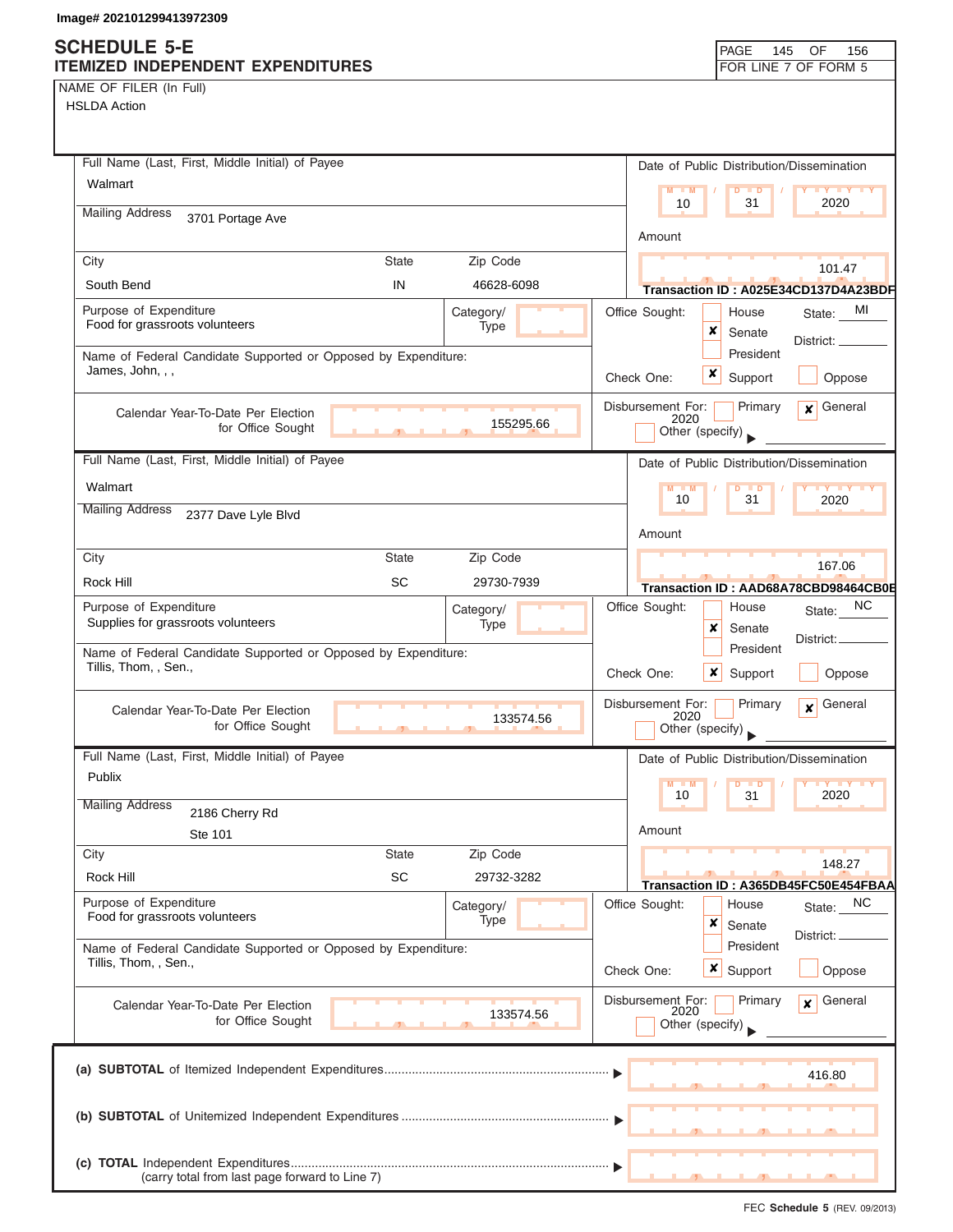## **SCHEDULE 5-E ITEMIZED INDEPENDENT EXPENDITURES FOR LINE 7 OF FORM 5**

NAME OF FILER (In Full) HSLDA Action

| Full Name (Last, First, Middle Initial) of Payee                                   |                |                   | Date of Public Distribution/Dissemination                                          |
|------------------------------------------------------------------------------------|----------------|-------------------|------------------------------------------------------------------------------------|
| Walmart                                                                            |                |                   | <b>LY TY LY</b><br>$M - M$<br>$D$ $D$<br>2020<br>10<br>31                          |
| <b>Mailing Address</b><br>2377 Dave Lyle Blvd                                      |                |                   | Amount                                                                             |
| City                                                                               | State          | Zip Code          | 167.06                                                                             |
| Rock Hill                                                                          | <b>SC</b>      | 29730-7939        | Transaction ID: A918F045296644DCEBAB                                               |
| Purpose of Expenditure<br>Supplies for grassroots volunteers                       |                | Category/<br>Type | Office Sought:<br>MI<br>House<br>State:<br>x<br>Senate<br>District:                |
| Name of Federal Candidate Supported or Opposed by Expenditure:<br>James, John, , , |                |                   | President<br>x<br>Support<br>Check One:<br>Oppose                                  |
| Calendar Year-To-Date Per Election<br>for Office Sought                            |                | 155295.66         | Primary<br>$\mathbf x$ General<br>Disbursement For:<br>2020<br>Other (specify)     |
| Full Name (Last, First, Middle Initial) of Payee                                   |                |                   | Date of Public Distribution/Dissemination                                          |
| Walmart                                                                            |                |                   | $M - M$<br>$\overline{D}$<br><b>TED</b><br><b>TY TY TY</b>                         |
| <b>Mailing Address</b><br>3701 Portage Ave                                         |                |                   | 10<br>31<br>2020<br>Amount                                                         |
| City                                                                               | <b>State</b>   | Zip Code          | 101.11                                                                             |
| South Bend                                                                         | IN             | 46628-6098        | Transaction ID: A252A40EDB3714908B8F                                               |
| Purpose of Expenditure<br>Supplies for grassroots volunteers                       |                | Category/<br>Type | МI<br>Office Sought:<br>House<br>State:<br>×<br>Senate                             |
| Name of Federal Candidate Supported or Opposed by Expenditure:<br>James, John, , , |                |                   | District:.<br>President<br>×<br>Check One:<br>Support<br>Oppose                    |
| Calendar Year-To-Date Per Election<br>for Office Sought                            | $\overline{1}$ | 155295.66         | Disbursement For:<br>General<br>Primary<br>$\mathbf{x}$<br>2020<br>Other (specify) |
| Full Name (Last, First, Middle Initial) of Payee                                   |                |                   | Date of Public Distribution/Dissemination                                          |
| Olive Garden<br><b>Mailing Address</b>                                             |                |                   | $M - M$<br>$D$ $D$<br>$Y$ $Y$<br>2020<br>10<br>31                                  |
| 519 John Ross Pkwy                                                                 |                |                   | Amount                                                                             |
| City                                                                               | <b>State</b>   | Zip Code          |                                                                                    |
| Rock Hill                                                                          | SC             | 29730-8910        | 653.45<br>Transaction ID: A1D916C66E3E84F0A8B8                                     |
| Purpose of Expenditure                                                             |                | Category/         | Office Sought:<br>MI<br>House<br>State:                                            |
| Food for grassroots volunteers                                                     |                | Type              | ×<br>Senate<br>District:<br>President                                              |
| Name of Federal Candidate Supported or Opposed by Expenditure:<br>James, John, , , |                |                   | Check One:<br>$\boldsymbol{x}$<br>Oppose<br>Support                                |
| Calendar Year-To-Date Per Election<br>for Office Sought                            |                | 155295.66         | Disbursement For:<br>Primary<br>General<br>$\mathbf{x}$<br>2020<br>Other (specify) |
|                                                                                    |                |                   | 921.62                                                                             |
|                                                                                    |                |                   |                                                                                    |
| (carry total from last page forward to Line 7)                                     |                |                   |                                                                                    |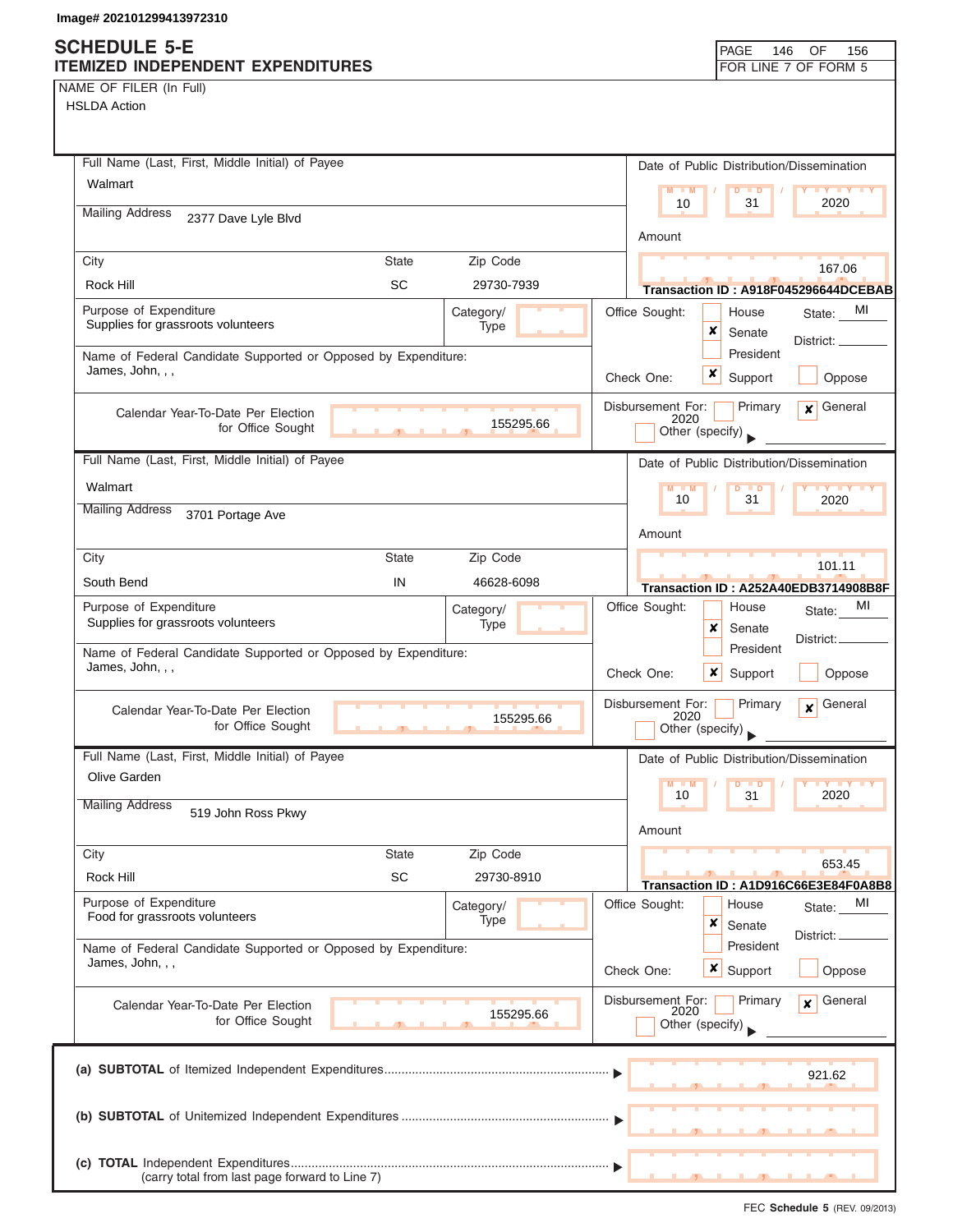## **SCHEDULE 5-E ITEMIZED INDEPENDENT EXPENDITURES FOR LINE 7 OF FORM 5**

NAME OF FILER (In Full) HSLDA Action

| Full Name (Last, First, Middle Initial) of Payee                     | Date of Public Distribution/Dissemination                                                     |
|----------------------------------------------------------------------|-----------------------------------------------------------------------------------------------|
| <b>United Airlines</b>                                               | $M - M$<br>$D$ $\Box$ $D$                                                                     |
| <b>Mailing Address</b><br>PO Box 6649                                | 2020<br>10<br>31                                                                              |
|                                                                      | Amount                                                                                        |
| Zip Code<br>City<br>State                                            | 202.08                                                                                        |
| IL.<br>Chicago<br>60606-0649                                         | Transaction ID: A32F01656D46646418D4                                                          |
| Purpose of Expenditure<br>Category/                                  | Office Sought:<br>MI<br>House<br>State:                                                       |
| Flights for grassroots volunteers doing GOTV work<br>Type            | x<br>Senate<br>District: __                                                                   |
| Name of Federal Candidate Supported or Opposed by Expenditure:       | President                                                                                     |
| James, John, , ,                                                     | x<br>Check One:<br>Support<br>Oppose                                                          |
| Calendar Year-To-Date Per Election<br>155295.66<br>for Office Sought | Disbursement For:<br>General<br>Primary<br>$\overline{\mathbf{x}}$<br>2020<br>Other (specify) |
| Full Name (Last, First, Middle Initial) of Payee                     | Date of Public Distribution/Dissemination                                                     |
| Publix                                                               | $D$ $D$<br><b>TY TY</b><br>$M - M$                                                            |
| <b>Mailing Address</b>                                               | 10<br>31<br>2020                                                                              |
| 2186 Cherry Rd<br>Ste 101                                            | Amount                                                                                        |
| Zip Code<br>City<br><b>State</b>                                     |                                                                                               |
| <b>SC</b><br>Rock Hill<br>29732-3282                                 | 148.26                                                                                        |
| Purpose of Expenditure<br>Category/                                  | <b>Transaction ID: A8906F463075C49079EA</b><br>Office Sought:<br>MI<br>House<br>State:        |
| Food for grassroots volunteers<br>Type                               | x<br>Senate                                                                                   |
| Name of Federal Candidate Supported or Opposed by Expenditure:       | District:<br>President                                                                        |
| James, John, , ,                                                     | x<br>Oppose<br>Check One:<br>Support                                                          |
| Calendar Year-To-Date Per Election                                   | Disbursement For:<br>General<br>Primary<br>$\mathbf{x}$                                       |
| 155295.66<br>for Office Sought<br>$\mathbf{r}$ and $\mathbf{r}$      | 2020<br>Other (specify)                                                                       |
| Full Name (Last, First, Middle Initial) of Payee                     | Date of Public Distribution/Dissemination                                                     |
| Chipotle Mexican Grill                                               | M<br>D<br>$Y$ $Y$<br>$\blacksquare$                                                           |
| <b>Mailing Address</b><br>7724 Pineville Matthews Rd                 | 11<br>2020<br>01                                                                              |
| Unit B                                                               | Amount                                                                                        |
| Zip Code<br>City<br><b>State</b>                                     | 635.30                                                                                        |
| <b>NC</b><br>Charlotte<br>28226-3934                                 | Transaction ID: A796B244445AB4959A10                                                          |
| Purpose of Expenditure<br>Category/                                  | Office Sought:<br>State: NC<br>House                                                          |
| Food for grassroots volunteers<br>Type                               | ×<br>Senate<br>District: .                                                                    |
| Name of Federal Candidate Supported or Opposed by Expenditure:       | President                                                                                     |
| Tillis, Thom, , Sen.,                                                | x<br>Support<br>Check One:<br>Oppose                                                          |
| Calendar Year-To-Date Per Election                                   | Disbursement For:<br>General<br>Primary<br>$\mathbf{x}$                                       |
| 134897.57<br>for Office Sought                                       | 2020<br>Other (specify)                                                                       |
|                                                                      |                                                                                               |
|                                                                      | 985.64                                                                                        |
|                                                                      |                                                                                               |
|                                                                      |                                                                                               |
|                                                                      |                                                                                               |
| (carry total from last page forward to Line 7)                       |                                                                                               |

FEC **Schedule 5** (REV. 09/2013)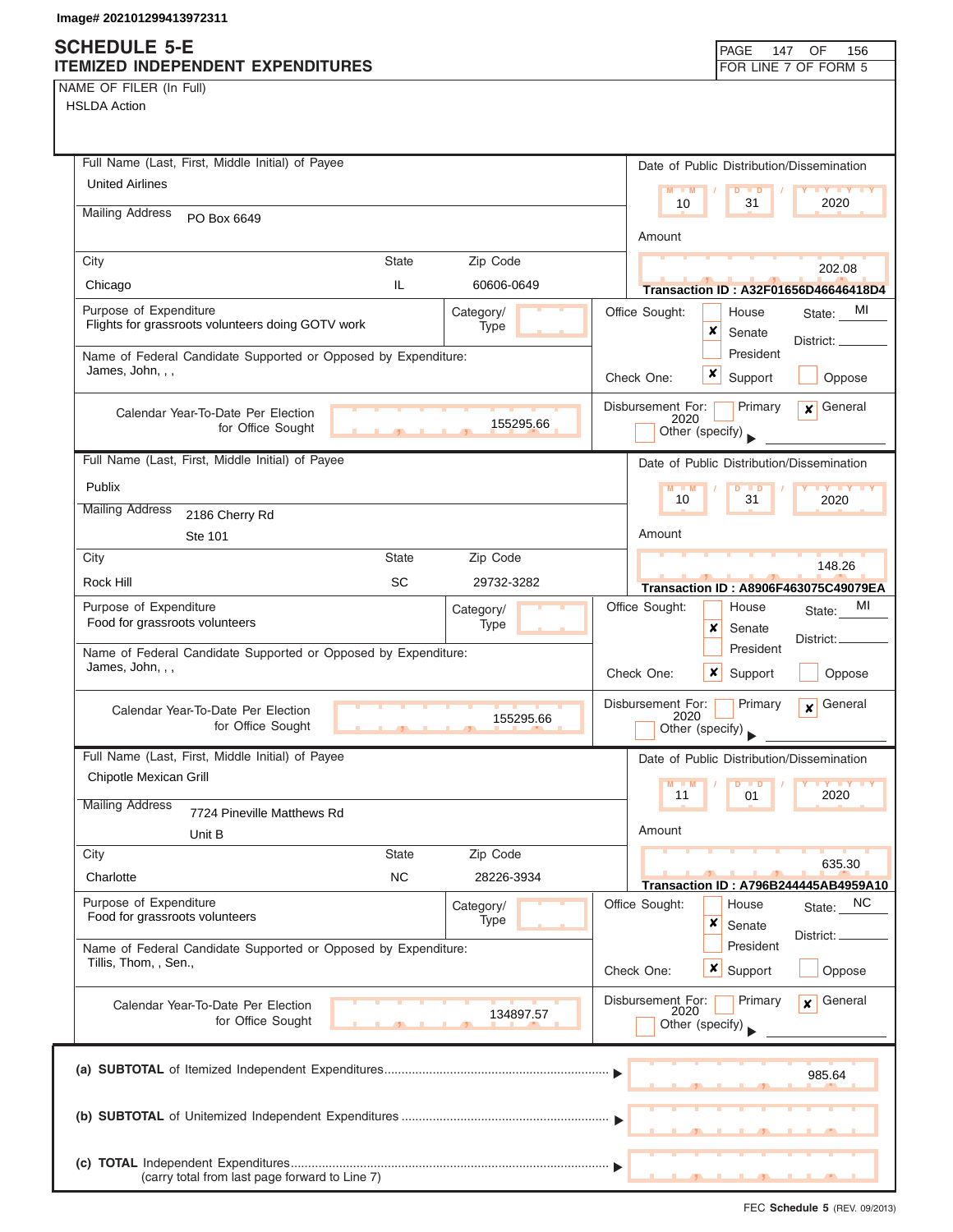# **SCHEDULE 5-E**

| NAME OF FILER (In Full) |  |
|-------------------------|--|
|-------------------------|--|

| <b>SUNEDULE 3-E</b><br>ITEMIZED INDEPENDENT EXPENDITURES                           |              |                   |                           | <b>PAGE</b><br>148  | OF<br>156<br>FOR LINE 7 OF FORM 5         |
|------------------------------------------------------------------------------------|--------------|-------------------|---------------------------|---------------------|-------------------------------------------|
| NAME OF FILER (In Full)                                                            |              |                   |                           |                     |                                           |
| <b>HSLDA Action</b>                                                                |              |                   |                           |                     |                                           |
|                                                                                    |              |                   |                           |                     |                                           |
|                                                                                    |              |                   |                           |                     |                                           |
| Full Name (Last, First, Middle Initial) of Payee                                   |              |                   |                           |                     | Date of Public Distribution/Dissemination |
| Best Buy                                                                           |              |                   | $M - M$                   | $D$ $D$             | <b>TY Y Y T</b>                           |
| <b>Mailing Address</b><br>1775 Chamberside Dr                                      |              |                   | 11                        | 01                  | 2020                                      |
|                                                                                    |              |                   | Amount                    |                     |                                           |
| City                                                                               | <b>State</b> | Zip Code          |                           |                     |                                           |
| Rock Hill                                                                          | <b>SC</b>    | 29730-7068        |                           |                     | 121.42                                    |
|                                                                                    |              |                   |                           |                     | Transaction ID: A6478DAB0FE39478C9EA      |
| Purpose of Expenditure<br>Supplies for grassroots volunteers                       |              | Category/<br>Type | Office Sought:            | House<br>×          | MI<br>State:                              |
|                                                                                    |              |                   |                           | Senate<br>President | District: _                               |
| Name of Federal Candidate Supported or Opposed by Expenditure:<br>James, John, , , |              |                   |                           | ×                   |                                           |
|                                                                                    |              |                   | Check One:                | Support             | Oppose                                    |
| Calendar Year-To-Date Per Election                                                 |              |                   | Disbursement For:         | Primary             | $\mathbf x$ General                       |
| for Office Sought                                                                  |              | 156794.66         | 2020<br>Other (specify)   |                     |                                           |
| Full Name (Last, First, Middle Initial) of Payee                                   |              |                   |                           |                     |                                           |
|                                                                                    |              |                   |                           |                     | Date of Public Distribution/Dissemination |
| Target                                                                             |              |                   | $M - M$<br>11             | $D$ $D$<br>01       | <b>TY TY TY</b><br>2020                   |
| <b>Mailing Address</b><br>1900 Springsteen Rd                                      |              |                   |                           |                     |                                           |
|                                                                                    |              |                   | Amount                    |                     |                                           |
| City                                                                               | <b>State</b> | Zip Code          |                           |                     | 5.34                                      |
| Rock Hill                                                                          | <b>SC</b>    | 29730-6990        |                           |                     | Transaction ID: A7F4545AED17344E197D      |
| Purpose of Expenditure                                                             |              | Category/         | Office Sought:            | House               | MI<br>State:                              |
| Supplies for grassroots volunteers                                                 |              | Type              |                           | x<br>Senate         |                                           |
| Name of Federal Candidate Supported or Opposed by Expenditure:                     |              |                   |                           | President           | District:                                 |
| James, John, , ,                                                                   |              |                   | Check One:                | ×<br>Support        | Oppose                                    |
|                                                                                    |              |                   |                           |                     |                                           |
| Calendar Year-To-Date Per Election                                                 |              | 156794.66         | Disbursement For:<br>2020 | Primary             | General<br>$\boldsymbol{x}$               |
| for Office Sought                                                                  |              |                   | Other (specify)           |                     |                                           |
| Full Name (Last, First, Middle Initial) of Payee                                   |              |                   |                           |                     | Date of Public Distribution/Dissemination |
| Circle K                                                                           |              |                   | $M - M$                   | $D$ $D$             | <b>TY TY</b>                              |
| <b>Mailing Address</b>                                                             |              |                   | 11                        | 01                  | 2020                                      |
| 9716 South Blvd                                                                    |              |                   | Amount                    |                     |                                           |
| City                                                                               | <b>State</b> | Zip Code          |                           |                     |                                           |
| Charlotte                                                                          | <b>NC</b>    | 28273-6914        |                           |                     | 21.15                                     |
|                                                                                    |              |                   |                           |                     | Transaction ID: AB8961428AB954265BED      |
| Purpose of Expenditure<br>Supplies for grassroots volunteers                       |              | Category/<br>Type | Office Sought:            | House               | MI<br>State:                              |
|                                                                                    |              |                   |                           | ×<br>Senate         | District: _                               |
| Name of Federal Candidate Supported or Opposed by Expenditure:<br>James, John, , , |              |                   |                           | President           |                                           |
|                                                                                    |              |                   | Check One:                | $x \mid$ Support    | Oppose                                    |
| Calendar Year-To-Date Per Election                                                 |              |                   | Disbursement For:         | Primary             | General<br>$\mathbf{x}$                   |
| for Office Sought                                                                  |              | 156794.66         | 2020<br>Other (specify)   |                     |                                           |
|                                                                                    |              |                   |                           |                     |                                           |
|                                                                                    |              |                   |                           |                     |                                           |
|                                                                                    |              |                   |                           |                     | 147.91                                    |
|                                                                                    |              |                   |                           |                     |                                           |
|                                                                                    |              |                   |                           |                     |                                           |
|                                                                                    |              |                   |                           |                     |                                           |
| (carry total from last page forward to Line 7)                                     |              |                   |                           |                     |                                           |
|                                                                                    |              |                   |                           |                     |                                           |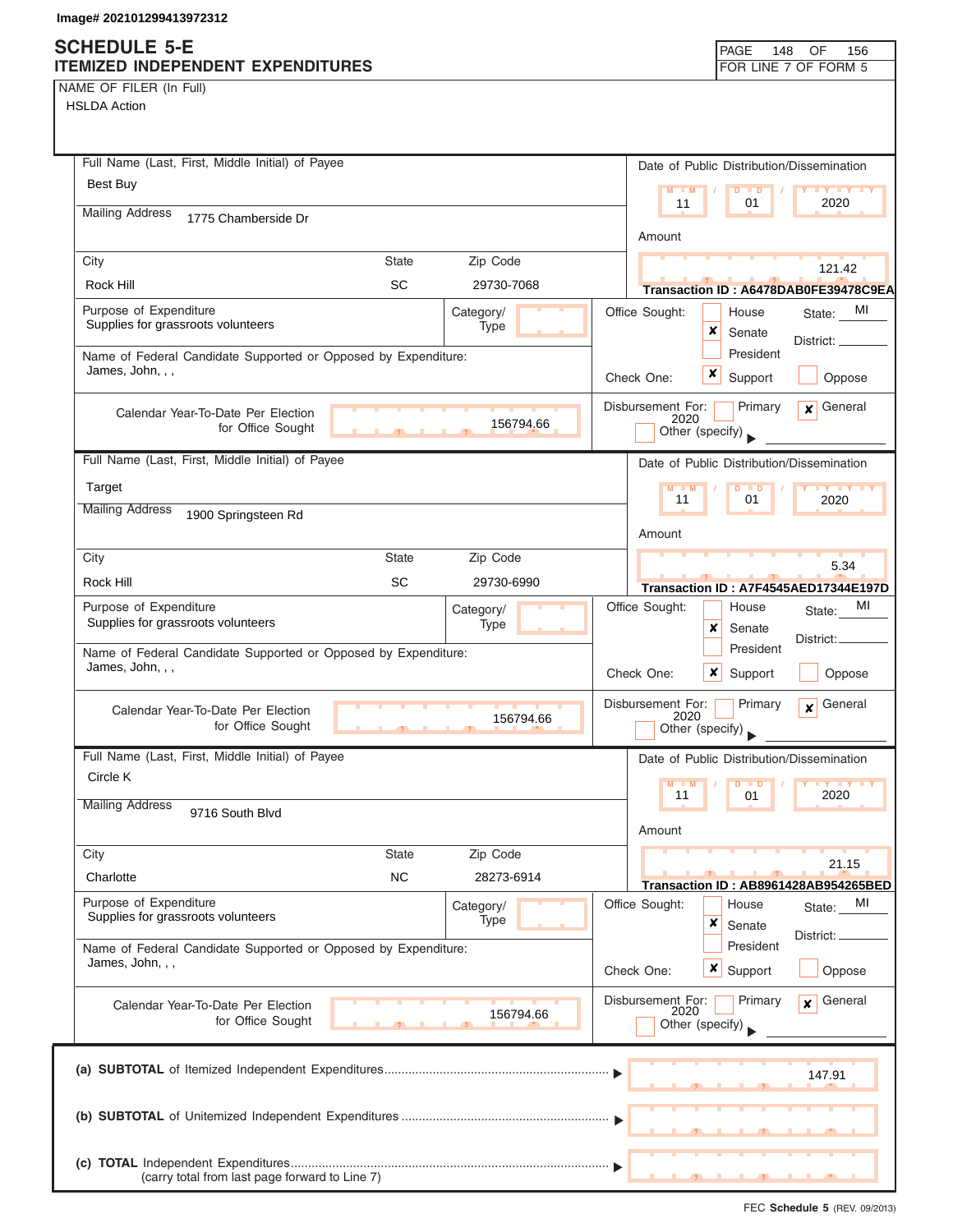# **SCHEDULE 5-E**

| ITEMIZED INDEPENDENT EXPENDITURES                                                       |                          | FOR LINE 7 OF FORM 5                                                  |
|-----------------------------------------------------------------------------------------|--------------------------|-----------------------------------------------------------------------|
| NAME OF FILER (In Full)                                                                 |                          |                                                                       |
| <b>HSLDA Action</b>                                                                     |                          |                                                                       |
|                                                                                         |                          |                                                                       |
|                                                                                         |                          |                                                                       |
| Full Name (Last, First, Middle Initial) of Payee                                        |                          | Date of Public Distribution/Dissemination                             |
| <b>KB Express Mart</b>                                                                  |                          | $M - M$<br>Y * Y * Y * Y<br>$D$ $D$<br>2020<br>01<br>11               |
| <b>Mailing Address</b><br>110 S Dixie Way                                               |                          |                                                                       |
|                                                                                         |                          | Amount                                                                |
| City<br><b>State</b>                                                                    | Zip Code                 | 31.19                                                                 |
| IN<br>South Bend                                                                        | 46637-3316               | <b>Transaction ID: A255114B234D24D50A78</b>                           |
| Purpose of Expenditure                                                                  | Category/                | Office Sought:<br>MI<br>House<br>State:                               |
| Fuel for Volunteer Vehicles used for GOTV work.                                         | Type                     | ×<br>Senate                                                           |
| Name of Federal Candidate Supported or Opposed by Expenditure:                          |                          | District: _____<br>President                                          |
| James, John, , ,                                                                        |                          | $\boldsymbol{x}$<br>Check One:<br>Support<br>Oppose                   |
|                                                                                         |                          | $\mathbf x$ General<br>Primary                                        |
| Calendar Year-To-Date Per Election<br>for Office Sought                                 | 156794.66                | Disbursement For:<br>2020                                             |
|                                                                                         |                          | Other (specify)                                                       |
| Full Name (Last, First, Middle Initial) of Payee                                        |                          | Date of Public Distribution/Dissemination                             |
| Chipotle Mexican Grill                                                                  |                          | M<br>$\overline{D}$<br>$\blacksquare$<br><b>TY TY</b>                 |
| <b>Mailing Address</b><br>7724 Pineville Matthews Rd                                    |                          | 11<br>01<br>2020                                                      |
| Unit B                                                                                  |                          | Amount                                                                |
| City<br><b>State</b>                                                                    | Zip Code                 |                                                                       |
| Charlotte<br><b>NC</b>                                                                  | 28226-3934               | 635.29                                                                |
| Purpose of Expenditure                                                                  |                          | Transaction ID: A70A6B824631148EABFD<br>Office Sought:<br>МI<br>House |
| Food for grassroots volunteers                                                          | Category/<br><b>Type</b> | State:<br>×<br>Senate                                                 |
| Name of Federal Candidate Supported or Opposed by Expenditure:                          |                          | District:<br>President                                                |
| James, John, , ,                                                                        |                          | Check One:<br>x<br>Support<br>Oppose                                  |
|                                                                                         |                          |                                                                       |
| Calendar Year-To-Date Per Election                                                      | 156794.66                | General<br>Disbursement For:<br>Primary<br>$\boldsymbol{x}$<br>2020   |
| for Office Sought<br>$\overline{1}$                                                     | a Bar                    | Other (specify)                                                       |
| Full Name (Last, First, Middle Initial) of Payee                                        |                          | Date of Public Distribution/Dissemination                             |
| Circle K                                                                                |                          | $M - M$<br>D<br>$\blacksquare$                                        |
| <b>Mailing Address</b>                                                                  |                          | 2020<br>11<br>01                                                      |
| 9716 South Blvd                                                                         |                          | Amount                                                                |
| <b>State</b><br>City                                                                    | Zip Code                 |                                                                       |
| <b>NC</b>                                                                               |                          | 21.16                                                                 |
| Charlotte                                                                               | 28273-6914               | Transaction ID: AFADA142CFE6344CF927                                  |
| Purpose of Expenditure<br>Supplies for grassroots volunteers                            | Category/<br>Type        | Office Sought:<br>NC.<br>House<br>State:                              |
|                                                                                         |                          | ×<br>Senate<br>District:                                              |
| Name of Federal Candidate Supported or Opposed by Expenditure:<br>Tillis, Thom, , Sen., |                          | President                                                             |
|                                                                                         |                          | <b>x</b> Support<br>Oppose<br>Check One:                              |
| Calendar Year-To-Date Per Election                                                      |                          | Disbursement For:<br>Primary<br>General<br>$\mathbf{x}$<br>2020       |
| for Office Sought                                                                       | 134897.57                | Other (specify)                                                       |
|                                                                                         |                          |                                                                       |
|                                                                                         |                          | 687.64                                                                |
|                                                                                         |                          |                                                                       |
|                                                                                         |                          |                                                                       |
|                                                                                         |                          |                                                                       |
|                                                                                         |                          |                                                                       |
| (carry total from last page forward to Line 7)                                          |                          |                                                                       |

PAGE 149 OF 156

I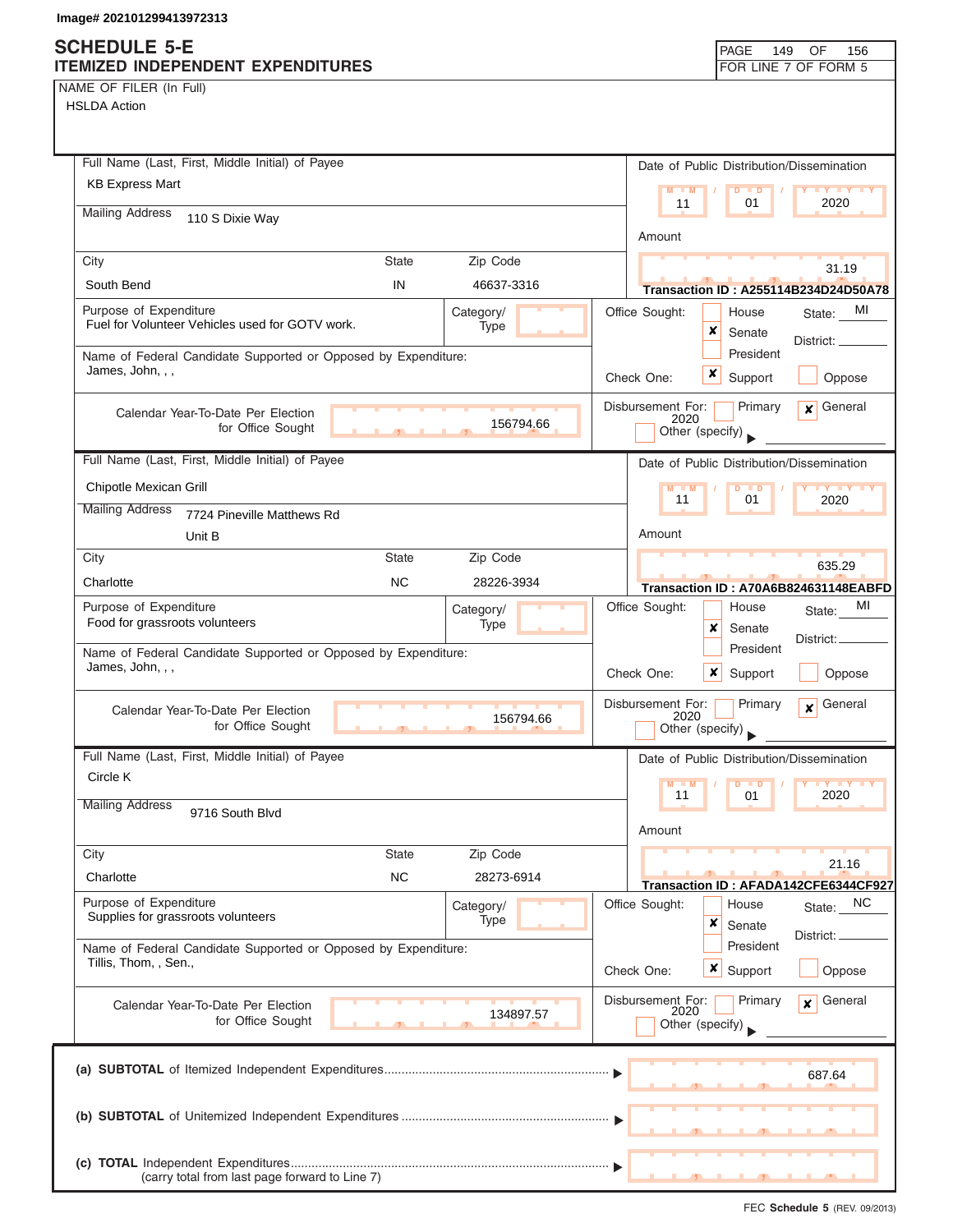## **SCHEDULE 5-E ITEMIZED INDEPENDENT EXPENDITURES FOR LINE 7 OF FORM 5**

NAME OF FILER (In Full) HSLDA Action

| Full Name (Last, First, Middle Initial) of Payee                                        |              |                   | Date of Public Distribution/Dissemination                                                    |
|-----------------------------------------------------------------------------------------|--------------|-------------------|----------------------------------------------------------------------------------------------|
| Target                                                                                  |              |                   | $M - M$<br>D<br>$\blacksquare$<br>$\mathbf{Y}$ $\mathbf{Y}$                                  |
| <b>Mailing Address</b><br>1900 Springsteen Rd                                           |              |                   | 2020<br>11<br>01                                                                             |
|                                                                                         |              |                   | Amount                                                                                       |
| City                                                                                    | <b>State</b> | Zip Code          | 5.35                                                                                         |
| Rock Hill                                                                               | <b>SC</b>    | 29730-6990        | Transaction ID: ABC37BEE91A2642109FD                                                         |
| Purpose of Expenditure<br>Supplies for grassroots volunteers                            |              | Category/<br>Type | NC<br>Office Sought:<br>House<br>State:<br>x<br>Senate<br>District:                          |
| Name of Federal Candidate Supported or Opposed by Expenditure:<br>Tillis, Thom, , Sen., |              |                   | President<br>x<br>Support<br>Oppose<br>Check One:                                            |
| Calendar Year-To-Date Per Election<br>for Office Sought                                 |              | 134897.57         | Disbursement For:<br>Primary<br>General<br>$\mathbf{x}$<br>2020<br>Other (specify)           |
| Full Name (Last, First, Middle Initial) of Payee                                        |              |                   | Date of Public Distribution/Dissemination                                                    |
| Best Buy                                                                                |              |                   | $M - M$<br>D<br>$\blacksquare$<br>$\mathbf{y}$ $\mathbf{y}$ $\mathbf{y}$<br>11<br>01<br>2020 |
| <b>Mailing Address</b><br>1775 Chamberside Dr                                           |              |                   |                                                                                              |
|                                                                                         |              |                   | Amount                                                                                       |
| City                                                                                    | <b>State</b> | Zip Code          | 121.43                                                                                       |
| Rock Hill                                                                               | SC           | 29730-7068        | Transaction ID: A1CDB80D7963847D2A86                                                         |
| Purpose of Expenditure<br>Supplies for grassroots volunteers                            |              | Category/<br>Type | NC<br>Office Sought:<br>House<br>State:<br>×<br>Senate<br>District: _                        |
| Name of Federal Candidate Supported or Opposed by Expenditure:<br>Tillis, Thom, , Sen., |              |                   | President<br>Check One:<br>x<br>Support<br>Oppose                                            |
| Calendar Year-To-Date Per Election<br>for Office Sought                                 |              | 134897.57         | Disbursement For:<br>General<br>Primary<br>$\boldsymbol{x}$<br>2020<br>Other (specify)       |
| Full Name (Last, First, Middle Initial) of Payee                                        |              |                   | Date of Public Distribution/Dissemination                                                    |
| Panda Express                                                                           |              |                   | $M$ $M$<br>$D$ $D$<br>2020<br>11<br>01                                                       |
| <b>Mailing Address</b><br>101 Seneca PI                                                 |              |                   | Amount                                                                                       |
| City                                                                                    | <b>State</b> | Zip Code          | 404.85                                                                                       |
| Charlotte                                                                               | <b>NC</b>    | 28210-2801        | Transaction ID: AE994DA33A40E4641927                                                         |
| Purpose of Expenditure<br>Food for grassroots volunteers                                |              | Category/<br>Type | Office Sought:<br>House<br>MI<br>State:<br>$\pmb{\times}$<br>Senate                          |
| Name of Federal Candidate Supported or Opposed by Expenditure:<br>James, John, , ,      |              |                   | District:<br>President<br>$x \mid$<br>Check One:<br>Support<br>Oppose                        |
| Calendar Year-To-Date Per Election<br>for Office Sought                                 |              | 156794.66         | Disbursement For:<br>General<br>Primary<br>x<br>2020<br>Other (specify)                      |
|                                                                                         |              |                   | 531.63                                                                                       |
|                                                                                         |              |                   |                                                                                              |
| (carry total from last page forward to Line 7)                                          |              |                   |                                                                                              |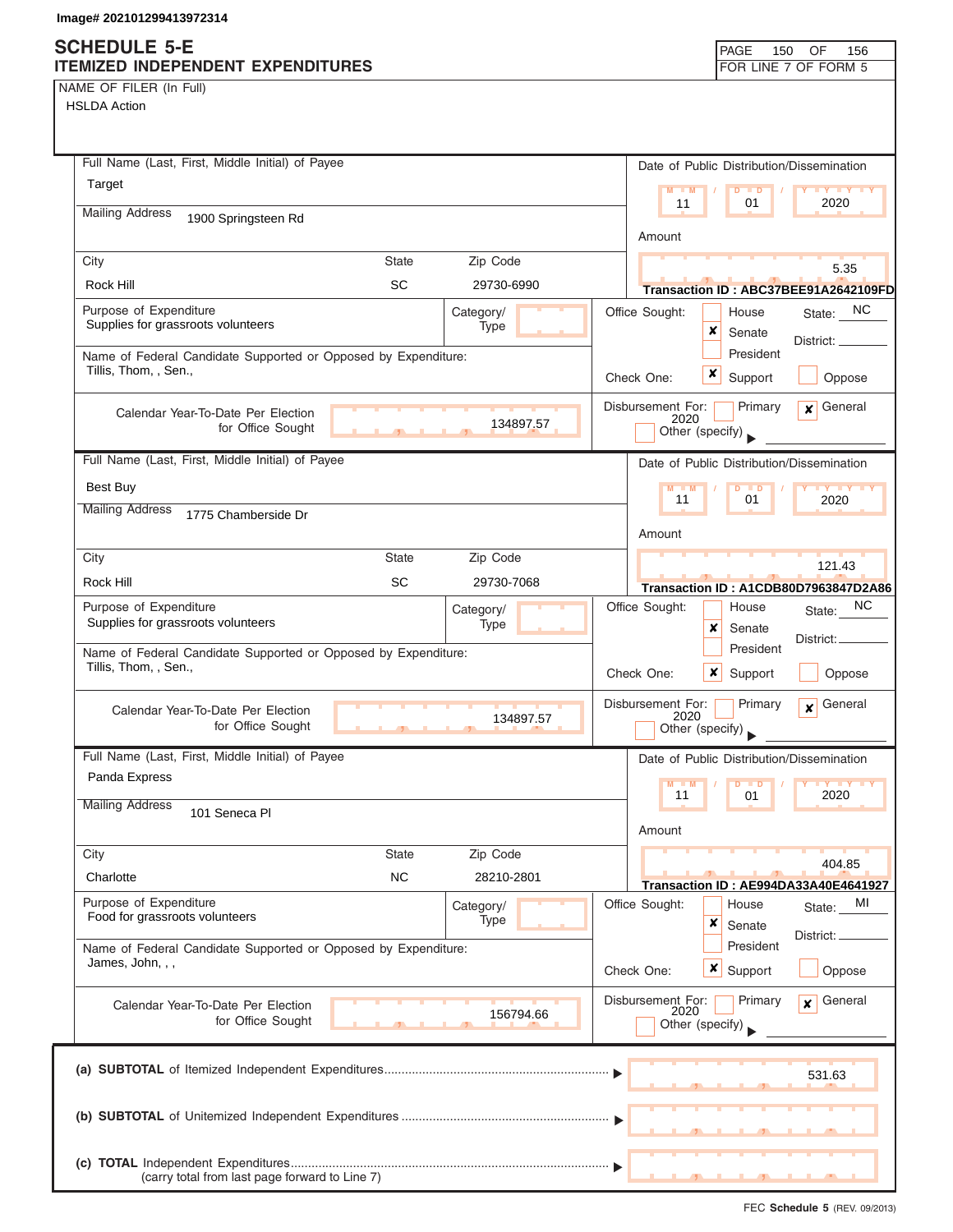## **SCHEDULE 5-E ITEMIZED INDEPENDENT EXPENDITURES FOR LINE 7 OF FORM 5**

NAME OF FILER (In Full) HSLDA Action

| HSLDA Action                                                                            |              |                   |                                              |                  |                     |                                                   |
|-----------------------------------------------------------------------------------------|--------------|-------------------|----------------------------------------------|------------------|---------------------|---------------------------------------------------|
| Full Name (Last, First, Middle Initial) of Payee                                        |              |                   |                                              |                  |                     | Date of Public Distribution/Dissemination         |
| Walmart                                                                                 |              |                   | $M = M$<br>11                                |                  | $D$ $D$<br>01       | <b>TY TY TY</b><br>2020                           |
| <b>Mailing Address</b><br>316 Indian Ridge Blvd                                         |              |                   | Amount                                       |                  |                     |                                                   |
| City                                                                                    | <b>State</b> | Zip Code          |                                              |                  |                     |                                                   |
| Mishawaka                                                                               | IN           | 46545-9034        |                                              |                  |                     | 51.80                                             |
| Purpose of Expenditure                                                                  |              |                   | Office Sought:                               |                  | House               | <b>Transaction ID: A04257EB9611E42D2A75</b><br>MI |
| Supplies for grassroots volunteers                                                      |              | Category/<br>Type |                                              | x                | Senate              | State:                                            |
| Name of Federal Candidate Supported or Opposed by Expenditure:                          |              |                   |                                              |                  | President           | District: _                                       |
| James, John, , ,                                                                        |              |                   | Check One:                                   | $\boldsymbol{x}$ | Support             | Oppose                                            |
| Calendar Year-To-Date Per Election                                                      |              | 156794.66         | Disbursement For:<br>2020                    |                  | Primary             | General<br>$\mathsf{x}$                           |
| for Office Sought                                                                       |              |                   | Other (specify)                              |                  |                     |                                                   |
| Full Name (Last, First, Middle Initial) of Payee                                        |              |                   |                                              |                  |                     | Date of Public Distribution/Dissemination         |
| Panda Express                                                                           |              |                   | $M - M$                                      |                  | Þ<br>$\blacksquare$ | $\mathbf{y}$ $\mathbf{y}$                         |
| <b>Mailing Address</b><br>101 Seneca Pl                                                 |              |                   | 11                                           |                  | 01                  | 2020                                              |
|                                                                                         |              |                   | Amount                                       |                  |                     |                                                   |
| City                                                                                    | <b>State</b> | Zip Code          |                                              |                  |                     | 404.86                                            |
| Charlotte                                                                               | <b>NC</b>    | 28210-2801        |                                              |                  |                     | Transaction ID: A5E10F134606E4D7E83E              |
| Purpose of Expenditure                                                                  |              | Category/         | Office Sought:                               |                  | House               | NС<br>State:                                      |
| Food for grassroots volunteers                                                          |              | Type              |                                              | x                | Senate              | District:                                         |
| Name of Federal Candidate Supported or Opposed by Expenditure:                          |              |                   |                                              |                  | President           |                                                   |
| Tillis, Thom, , Sen.,                                                                   |              |                   | Check One:                                   |                  | $x$ Support         | Oppose                                            |
| Calendar Year-To-Date Per Election<br>for Office Sought                                 |              | 134897.57         | Disbursement For:<br>2020<br>Other (specify) |                  | Primary             | General<br>$\boldsymbol{x}$                       |
| Full Name (Last, First, Middle Initial) of Payee                                        |              |                   |                                              |                  |                     | Date of Public Distribution/Dissemination         |
| Costco                                                                                  |              |                   | $M - M$<br>11                                |                  | $D$ $D$<br>01       | 2020                                              |
| Mailing Address<br>500 Tyvola Rd                                                        |              |                   |                                              |                  |                     |                                                   |
|                                                                                         |              |                   | Amount                                       |                  |                     |                                                   |
| City                                                                                    | <b>State</b> | Zip Code          |                                              |                  |                     | 134.91                                            |
| Charlotte                                                                               | <b>NC</b>    | 28217-3504        |                                              |                  |                     | Transaction ID: A7A06E02979DA44DF9BF              |
| Purpose of Expenditure<br>Supplies for grassroots volunteers                            |              | Category/         | Office Sought:                               |                  | House               | NC<br>State:                                      |
|                                                                                         |              | Type              |                                              | ×                | Senate              | District:                                         |
| Name of Federal Candidate Supported or Opposed by Expenditure:<br>Tillis, Thom, , Sen., |              |                   |                                              |                  | President           |                                                   |
|                                                                                         |              |                   | Check One:                                   |                  | <b>x</b> Support    | Oppose                                            |
| Calendar Year-To-Date Per Election<br>for Office Sought                                 |              | 134897.57         | Disbursement For:<br>2020<br>Other (specify) |                  | Primary             | General<br>$\mathbf{x}$                           |
|                                                                                         |              |                   |                                              |                  |                     |                                                   |
|                                                                                         |              |                   |                                              |                  |                     | 591.57                                            |
|                                                                                         |              |                   |                                              |                  |                     |                                                   |
|                                                                                         |              |                   |                                              |                  |                     |                                                   |
|                                                                                         |              |                   |                                              |                  |                     |                                                   |
| (carry total from last page forward to Line 7)                                          |              |                   |                                              |                  |                     |                                                   |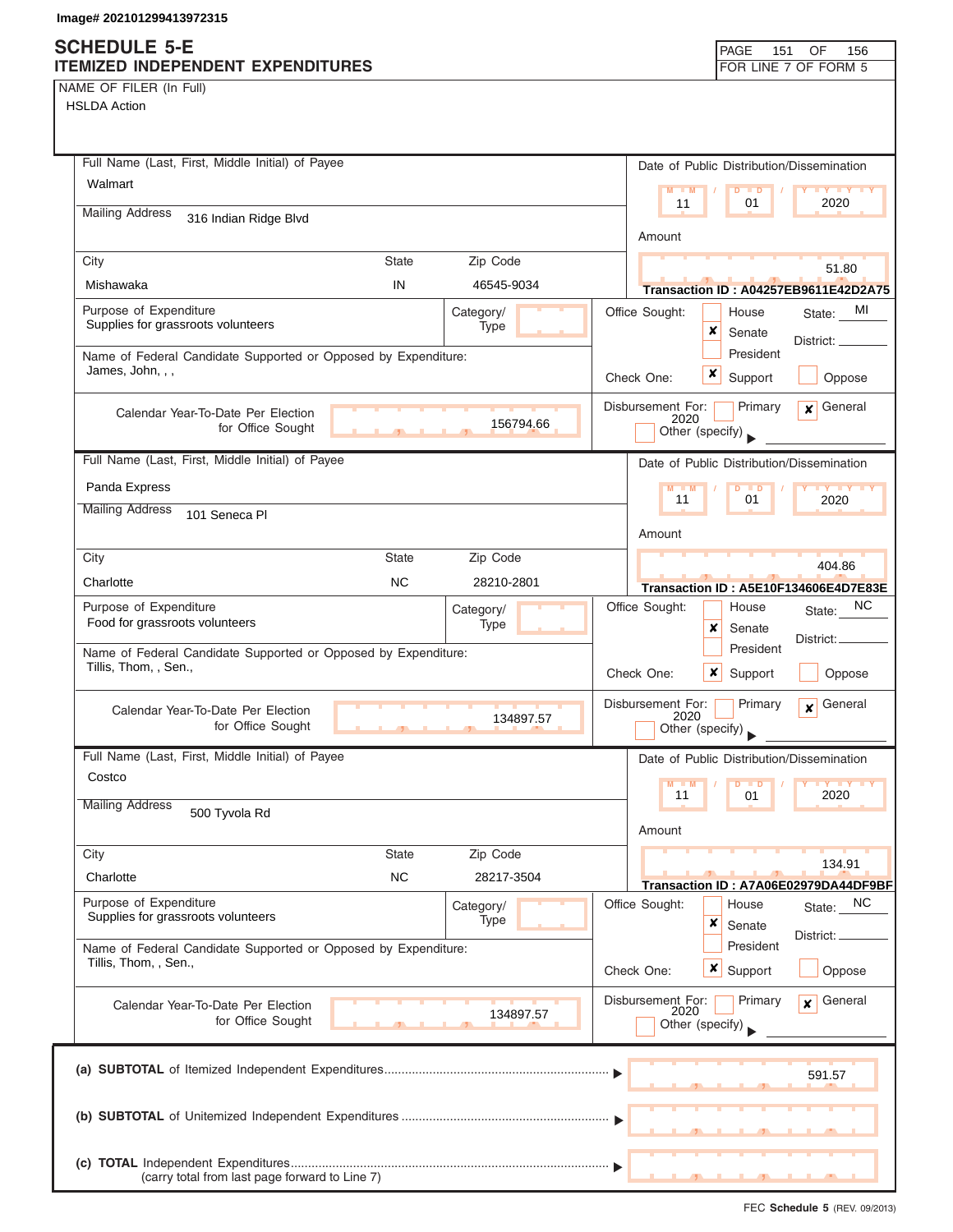## **SCHEDULE 5-E ITEMIZED INDEPENDENT EXPENDITURES FOR LINE 7 OF FORM 5**

NAME OF FILER (In Full)

| Full Name (Last, First, Middle Initial) of Payee                                        |            | Date of Public Distribution/Dissemination                       |
|-----------------------------------------------------------------------------------------|------------|-----------------------------------------------------------------|
| Costco                                                                                  |            | $M - M$<br>$D$ $\Box$ $D$<br><b>THE YEAR</b>                    |
| <b>Mailing Address</b><br>500 Tyvola Rd                                                 |            | 2020<br>11<br>01                                                |
|                                                                                         |            | Amount                                                          |
| City<br><b>State</b>                                                                    | Zip Code   | 134.91                                                          |
| <b>NC</b><br>Charlotte                                                                  | 28217-3504 | Transaction ID: A0E5D51D264D04C5FB73                            |
| Purpose of Expenditure                                                                  | Category/  | Office Sought:<br>MI<br>House<br>State:                         |
| Supplies for grassroots volunteers                                                      | Type       | ×<br>Senate<br>District: ____                                   |
| Name of Federal Candidate Supported or Opposed by Expenditure:                          |            | President                                                       |
| James, John, , ,                                                                        |            | x<br>Check One:<br>Support<br>Oppose                            |
| Calendar Year-To-Date Per Election                                                      |            | Primary<br>General<br>Disbursement For:<br>$\mathbf{x}$<br>2020 |
| for Office Sought                                                                       | 156794.66  | Other (specify)                                                 |
| Full Name (Last, First, Middle Initial) of Payee                                        |            | Date of Public Distribution/Dissemination                       |
| Walmart                                                                                 |            | $\blacksquare$                                                  |
| <b>Mailing Address</b><br>316 Indian Ridge Blvd                                         |            | 11<br>01<br>2020                                                |
|                                                                                         |            | Amount                                                          |
| City<br>State                                                                           | Zip Code   | 93.05                                                           |
| IN<br>Mishawaka                                                                         | 46545-9034 | <b>Transaction ID: A9B9894C6A8254A8293B</b>                     |
| Purpose of Expenditure                                                                  | Category/  | Office Sought:<br>MI<br>House<br>State:                         |
| Supplies for grassroots volunteers                                                      | Type       | ×<br>Senate<br>District: _                                      |
| Name of Federal Candidate Supported or Opposed by Expenditure:<br>James, John, , ,      |            | President                                                       |
|                                                                                         |            | Check One:<br>x<br>Support<br>Oppose                            |
| Calendar Year-To-Date Per Election                                                      | 156794.66  | Disbursement For:<br>General<br>Primary<br>$\mathbf{x}$<br>2020 |
| for Office Sought<br><u>and the state of the state</u>                                  |            | Other (specify)                                                 |
| Full Name (Last, First, Middle Initial) of Payee                                        |            | Date of Public Distribution/Dissemination                       |
| Krispy Cream                                                                            |            | M<br>$Y$ $Y$<br>$\blacksquare$                                  |
| <b>Mailing Address</b><br>1525 Celanese Rd                                              |            | 11<br>2020<br>02                                                |
| Ste 101                                                                                 |            | Amount                                                          |
| City<br><b>State</b>                                                                    | Zip Code   | 153.66                                                          |
| SC<br>Rock Hill                                                                         | 29732-1758 | Transaction ID: A22BB6480C4F74751B2D                            |
| Purpose of Expenditure                                                                  | Category/  | <b>NC</b><br>Office Sought:<br>House<br>State:                  |
| Food for grassroots volunteers.                                                         | Type       | ×<br>Senate<br>District: _                                      |
| Name of Federal Candidate Supported or Opposed by Expenditure:<br>Tillis, Thom, , Sen., |            | President                                                       |
|                                                                                         |            | x<br>Support<br>Check One:<br>Oppose                            |
| Calendar Year-To-Date Per Election                                                      |            | General<br>Disbursement For:<br>Primary<br>x<br>2020            |
| for Office Sought                                                                       | 135141.16  | Other (specify)                                                 |
|                                                                                         |            |                                                                 |
|                                                                                         |            | 381.62                                                          |
|                                                                                         |            |                                                                 |
|                                                                                         |            |                                                                 |
|                                                                                         |            |                                                                 |
| (carry total from last page forward to Line 7)                                          |            |                                                                 |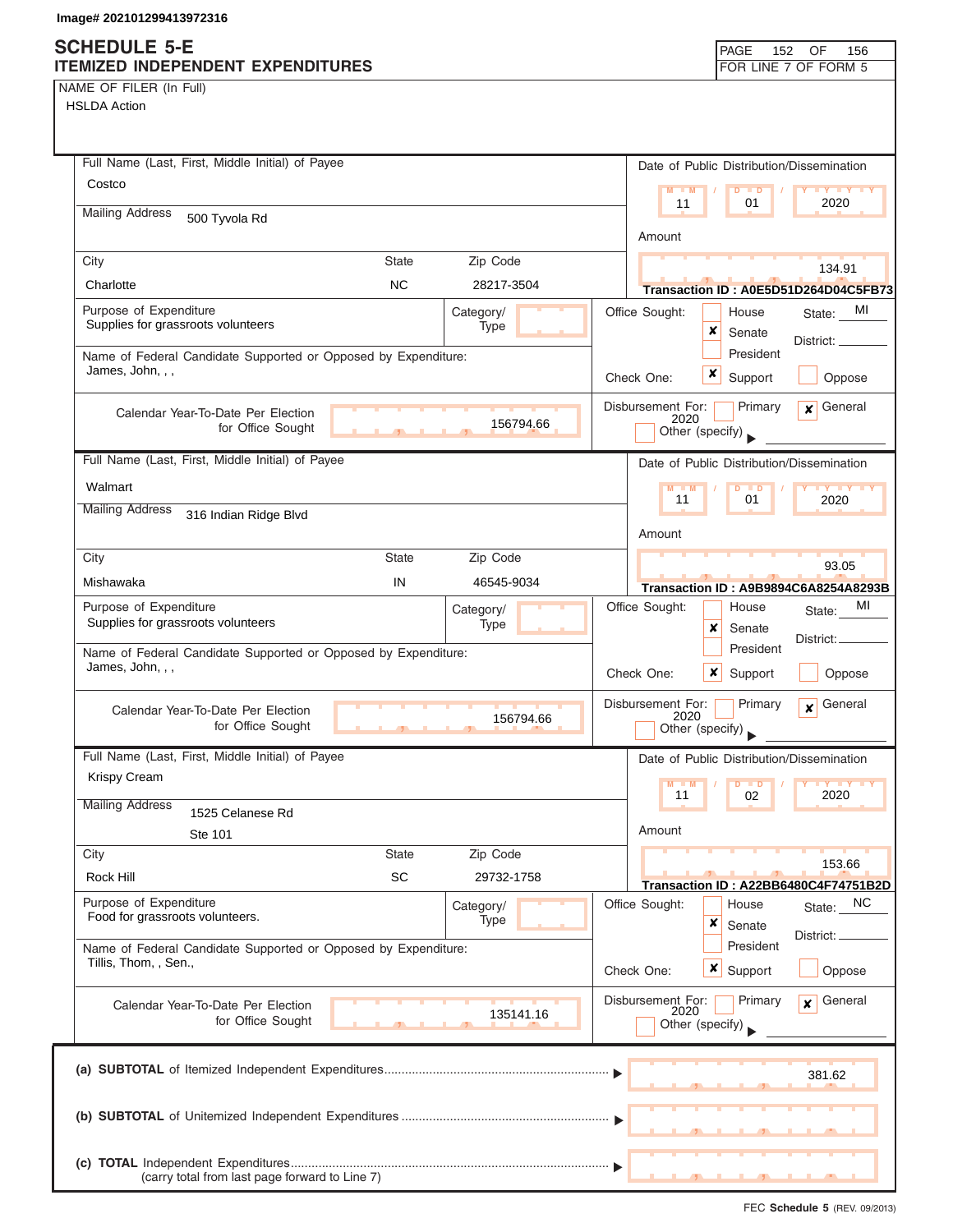## **SCHEDULE 5-E ITEMIZED INDEPENDENT EXPENDITURES FOR LINE 7 OF FORM 5**

NAME OF FILER (In Full)

HSLDA Action

| Full Name (Last, First, Middle Initial) of Payee                                                 | Date of Public Distribution/Dissemination                                                                                                     |
|--------------------------------------------------------------------------------------------------|-----------------------------------------------------------------------------------------------------------------------------------------------|
| Chipotle Mexican Grill                                                                           | $M - M$<br>$D$ $D$<br><b>TY TY TY</b>                                                                                                         |
| <b>Mailing Address</b><br>7724 Pineville Matthews Rd                                             | 11<br>2020<br>02                                                                                                                              |
| Unit B                                                                                           | Amount                                                                                                                                        |
| City<br><b>State</b><br>Zip Code                                                                 | 89.93                                                                                                                                         |
| <b>NC</b><br>Charlotte<br>28226-3934                                                             | Transaction ID: A3E3C2722F07646C5AC7                                                                                                          |
| Purpose of Expenditure<br>Category/                                                              | State: NC<br>Office Sought:<br>House                                                                                                          |
| Food for grassroots volunteers<br>Type                                                           | x<br>Senate<br>District: __                                                                                                                   |
| Name of Federal Candidate Supported or Opposed by Expenditure:<br>Tillis, Thom, , Sen.,          | President                                                                                                                                     |
|                                                                                                  | x<br>Support<br>Check One:<br>Oppose                                                                                                          |
| Calendar Year-To-Date Per Election                                                               | General<br>Disbursement For:<br>Primary<br>$\mathbf{x}$<br>2020                                                                               |
| 135141.16<br>for Office Sought                                                                   | Other (specify)                                                                                                                               |
| Full Name (Last, First, Middle Initial) of Payee                                                 | Date of Public Distribution/Dissemination                                                                                                     |
| Hobby Lobby                                                                                      | $M - M$<br>$D$ $D$<br>$\blacksquare$ $\blacksquare$ $\blacksquare$ $\blacksquare$ $\blacksquare$ $\blacksquare$ $\blacksquare$ $\blacksquare$ |
| <b>Mailing Address</b><br>5514 Grape Rd                                                          | 02<br>11<br>2020                                                                                                                              |
|                                                                                                  | Amount                                                                                                                                        |
| City<br><b>State</b><br>Zip Code                                                                 | 51.64                                                                                                                                         |
| Mishawaka<br>IN<br>46545-1245                                                                    | Transaction ID: A95E65B7241B642B4ABB                                                                                                          |
| Purpose of Expenditure<br>Category/                                                              | МI<br>Office Sought:<br>House<br>State:                                                                                                       |
| Supplies for grassroots volunteers<br>Type                                                       | x<br>Senate<br>District:                                                                                                                      |
| Name of Federal Candidate Supported or Opposed by Expenditure:<br>James, John, , ,               | President                                                                                                                                     |
|                                                                                                  | $\boldsymbol{x}$<br>Check One:<br>Support<br>Oppose                                                                                           |
| Calendar Year-To-Date Per Election<br>157248.33                                                  | Disbursement For:<br>General<br>Primary<br>$\mathbf{x}$<br>2020                                                                               |
| for Office Sought                                                                                | Other (specify)                                                                                                                               |
| Full Name (Last, First, Middle Initial) of Payee                                                 | Date of Public Distribution/Dissemination                                                                                                     |
| <b>Martins Super market</b>                                                                      | $M - M$<br>$\overline{D}$<br>$\blacksquare$<br>$\mathbf{v}$ $\mathbf{v}$                                                                      |
| <b>Mailing Address</b><br>2081 S Bend Ave                                                        | 11<br>2020<br>02                                                                                                                              |
|                                                                                                  | Amount                                                                                                                                        |
| City<br><b>State</b><br>Zip Code                                                                 | 105.95                                                                                                                                        |
| IN<br>South Bend<br>46637-5686                                                                   | Transaction ID: A9658AD3DAA0E400880D                                                                                                          |
| Purpose of Expenditure<br>Category/<br>Gift card for incidental expenses for volunteer canvasers | Office Sought:<br>MI<br>House<br>State:                                                                                                       |
| Type                                                                                             | x<br>Senate<br>District:                                                                                                                      |
| Name of Federal Candidate Supported or Opposed by Expenditure:<br>James, John, , ,               | President                                                                                                                                     |
|                                                                                                  | Check One:<br>$x \mid$ Support<br>Oppose                                                                                                      |
| Calendar Year-To-Date Per Election<br>157248.33                                                  | Disbursement For:<br>General<br>Primary<br>$\mathbf{x}$<br>2020                                                                               |
| for Office Sought                                                                                | Other (specify)                                                                                                                               |
|                                                                                                  |                                                                                                                                               |
|                                                                                                  | 247.52                                                                                                                                        |
|                                                                                                  |                                                                                                                                               |
|                                                                                                  |                                                                                                                                               |
|                                                                                                  |                                                                                                                                               |
| (carry total from last page forward to Line 7)                                                   |                                                                                                                                               |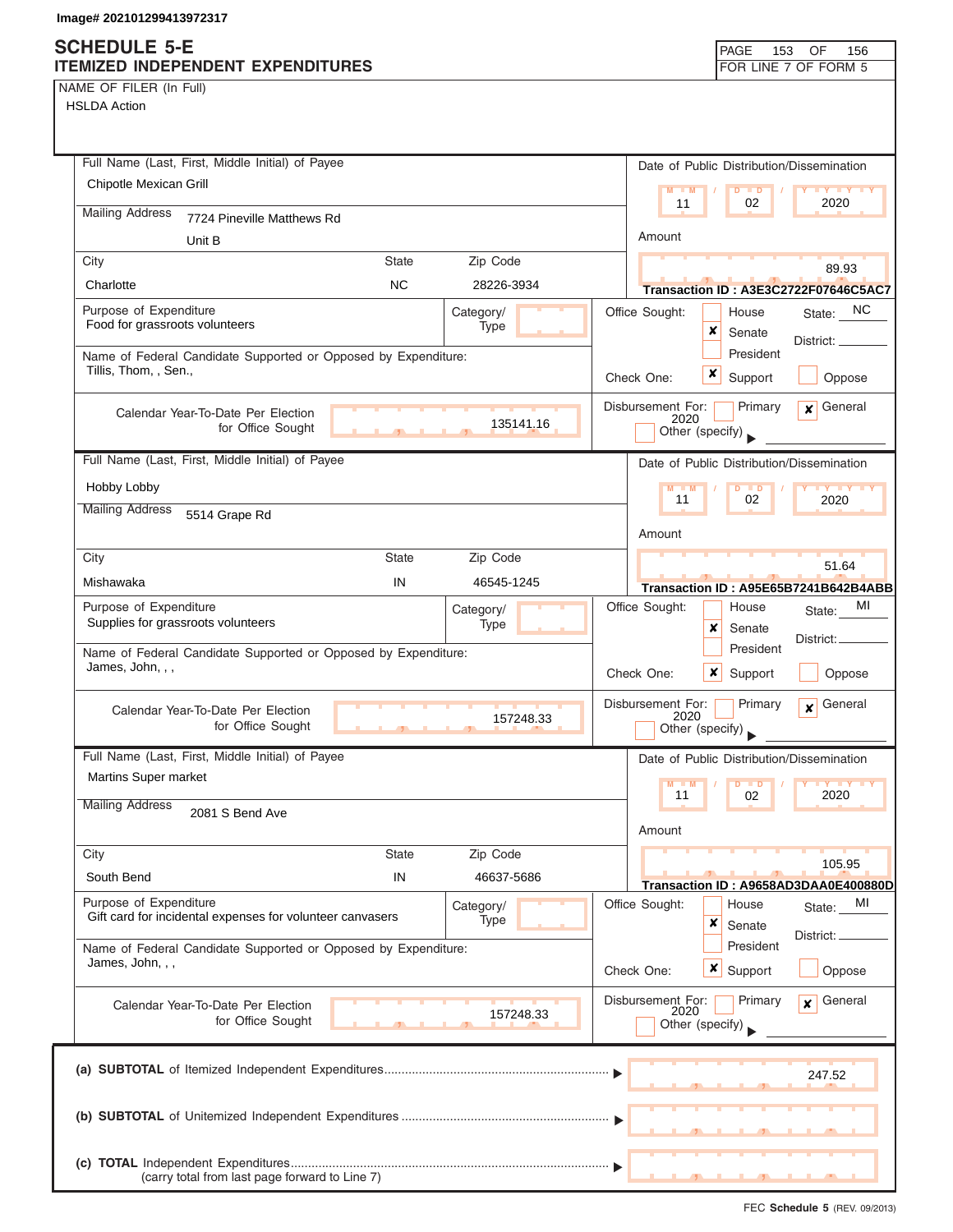## **SCHEDULE 5-E ITEMIZED INDEPENDENT EXPENDITURES FOR LINE 7 OF FORM 5**

NAME OF FILER (In Full)

HSLDA Action

| Full Name (Last, First, Middle Initial) of Payee                                   | Date of Public Distribution/Dissemination |                                                                                    |  |  |  |
|------------------------------------------------------------------------------------|-------------------------------------------|------------------------------------------------------------------------------------|--|--|--|
| Walmart                                                                            | $M - M$<br>$D$ $D$<br><b>LY LY LY</b>     |                                                                                    |  |  |  |
| <b>Mailing Address</b><br>2377 Dave Lyle Blvd                                      |                                           | 11<br>02<br>2020                                                                   |  |  |  |
|                                                                                    |                                           | Amount                                                                             |  |  |  |
| City<br><b>State</b>                                                               | Zip Code                                  | 42.87                                                                              |  |  |  |
| <b>SC</b><br>Rock Hill                                                             | 29730-7939                                | Transaction ID: AA314892ABDC94C788C6                                               |  |  |  |
| Purpose of Expenditure<br>Supplies for grassroots volunteers                       | Category/                                 | Office Sought:<br>MI<br>House<br>State:                                            |  |  |  |
| Type                                                                               |                                           | x<br>Senate<br>District: _<br>President                                            |  |  |  |
| Name of Federal Candidate Supported or Opposed by Expenditure:<br>James, John, , , |                                           | x<br>Check One:<br>Support<br>Oppose                                               |  |  |  |
|                                                                                    |                                           |                                                                                    |  |  |  |
| Calendar Year-To-Date Per Election<br>for Office Sought                            | 157248.33                                 | Disbursement For:<br>Primary<br>General<br>$\mathbf{x}$<br>2020                    |  |  |  |
| <b>A</b><br><b>COL</b>                                                             |                                           | Other (specify)                                                                    |  |  |  |
| Full Name (Last, First, Middle Initial) of Payee                                   |                                           | Date of Public Distribution/Dissemination                                          |  |  |  |
| Krispy Cream                                                                       |                                           | $M - M$<br><b>TY TY TY</b><br>$D$ $D$<br>11<br>02<br>2020                          |  |  |  |
| <b>Mailing Address</b><br>1525 Celanese Rd                                         |                                           |                                                                                    |  |  |  |
| Ste 101                                                                            |                                           | Amount                                                                             |  |  |  |
| City<br><b>State</b>                                                               | Zip Code                                  | 153.66                                                                             |  |  |  |
| <b>SC</b><br>Rock Hill                                                             | 29732-1758                                | Transaction ID: A1F440E3DB1EC4AF8AC0                                               |  |  |  |
| Purpose of Expenditure<br>Food for grassroots volunteers.                          | Category/<br>Type                         | Office Sought:<br>MI<br>House<br>State:<br>×<br>Senate                             |  |  |  |
| Name of Federal Candidate Supported or Opposed by Expenditure:                     |                                           | District:<br>President                                                             |  |  |  |
| James, John, , ,                                                                   |                                           | ×<br>Check One:<br>Support<br>Oppose                                               |  |  |  |
| Calendar Year-To-Date Per Election<br>157248.33<br>for Office Sought               |                                           | Disbursement For:<br>Primary<br>General<br>$\mathbf{x}$<br>2020<br>Other (specify) |  |  |  |
| Full Name (Last, First, Middle Initial) of Payee                                   |                                           | Date of Public Distribution/Dissemination                                          |  |  |  |
| Domino's Pizza                                                                     |                                           | $M - M$<br>$D$ $D$<br>$Y$ $Y$                                                      |  |  |  |
| <b>Mailing Address</b><br>1627 Edison Rd                                           |                                           | 2020<br>11<br>02<br>Amount                                                         |  |  |  |
| <b>State</b><br>City                                                               | Zip Code                                  |                                                                                    |  |  |  |
| South Bend<br>IN                                                                   | 46637-5603                                | 9.62                                                                               |  |  |  |
| Purpose of Expenditure                                                             | Category/                                 | Transaction ID: A41848BC86876400AACF<br>Office Sought:<br>House<br>MI<br>State:    |  |  |  |
| Food for grassroots volunteers                                                     | <b>Type</b>                               | ×<br>Senate                                                                        |  |  |  |
| Name of Federal Candidate Supported or Opposed by Expenditure:                     |                                           | District:<br>President                                                             |  |  |  |
| James, John, , ,                                                                   |                                           | $x \mid$<br>Support<br>Oppose<br>Check One:                                        |  |  |  |
| Calendar Year-To-Date Per Election                                                 |                                           | Disbursement For:<br>General<br>Primary<br>$\mathbf{x}$                            |  |  |  |
| for Office Sought                                                                  | 157248.33                                 | 2020<br>Other (specify)                                                            |  |  |  |
|                                                                                    |                                           |                                                                                    |  |  |  |
|                                                                                    |                                           | 206.15                                                                             |  |  |  |
|                                                                                    |                                           |                                                                                    |  |  |  |
|                                                                                    |                                           |                                                                                    |  |  |  |
|                                                                                    |                                           |                                                                                    |  |  |  |
| (carry total from last page forward to Line 7)                                     |                                           |                                                                                    |  |  |  |

FEC **Schedule 5** (REV. 09/2013)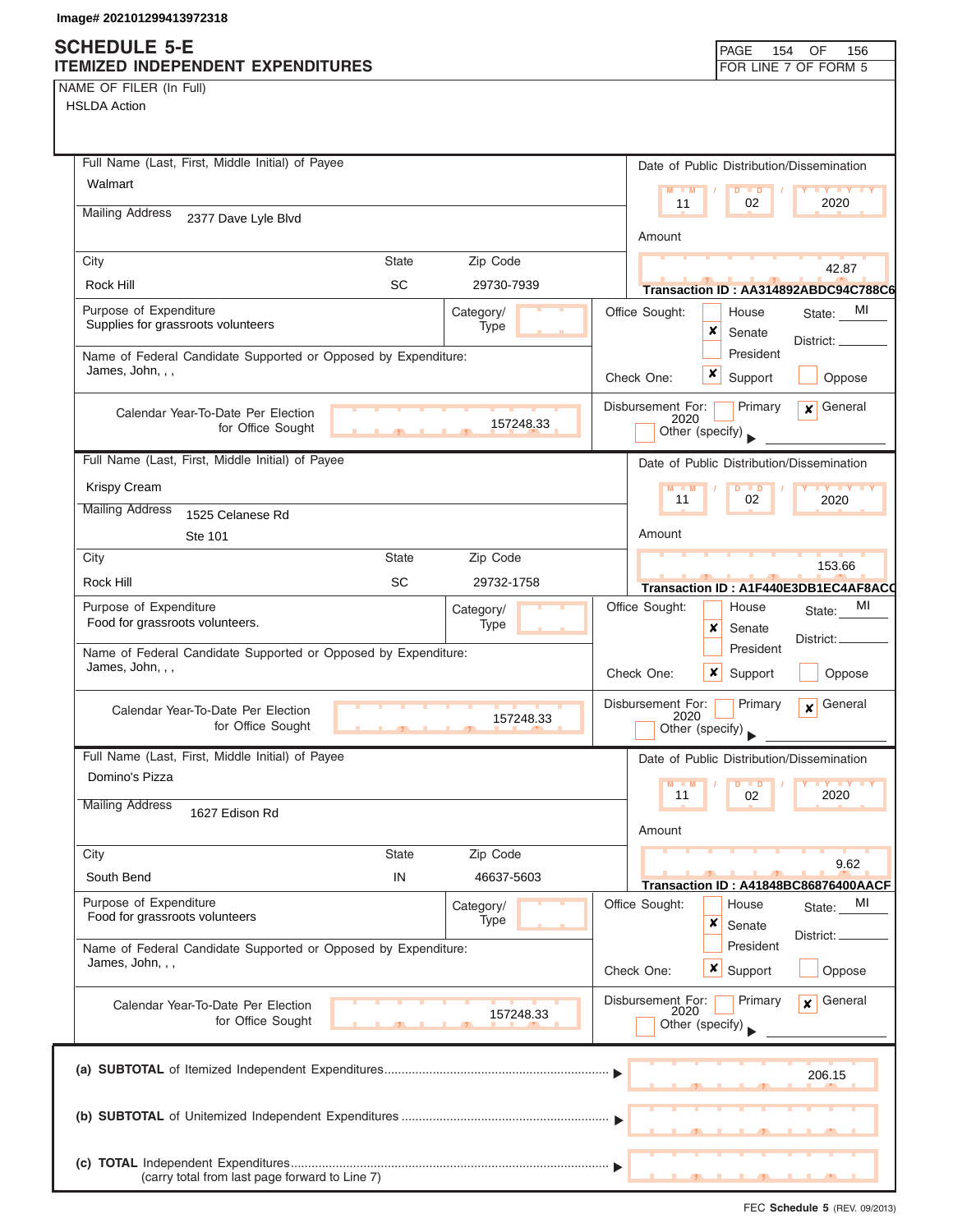#### **SCHEDULE 5 ITEMIZED INDEP**

|  | NAME OF FILER (In Full) |  |
|--|-------------------------|--|
|  |                         |  |

HSLDA Action

| <b>HEDULE 5-E</b><br>MIZED INDEPENDENT EXPENDITURES            |              |            |                         |                           | PAGE<br>155                               | OF<br>156<br>FOR LINE 7 OF FORM 5             |
|----------------------------------------------------------------|--------------|------------|-------------------------|---------------------------|-------------------------------------------|-----------------------------------------------|
| <b>JE OF FILER (In Full)</b><br><b>SLDA Action</b>             |              |            |                         |                           |                                           |                                               |
|                                                                |              |            |                         |                           |                                           |                                               |
| Full Name (Last, First, Middle Initial) of Payee               |              |            |                         |                           | Date of Public Distribution/Dissemination |                                               |
| Chipotle Mexican Grill                                         |              |            |                         | $M - M$                   | D<br>$\blacksquare$                       | $\mathbf{y}$ $\mathbf{y}$                     |
| <b>Mailing Address</b><br>7724 Pineville Matthews Rd           |              |            |                         | 11                        | 02                                        | 2020                                          |
| Unit B                                                         |              |            |                         | Amount                    |                                           |                                               |
| City                                                           | State        | Zip Code   |                         |                           |                                           |                                               |
| Charlotte                                                      | <b>NC</b>    | 28226-3934 |                         |                           |                                           | 89.93<br>Transaction ID: A560AEED718B24072A83 |
| Purpose of Expenditure                                         |              | Category/  |                         | Office Sought:            | House                                     | MI<br>State:                                  |
| Food for grassroots volunteers                                 |              | Type       |                         |                           | ×<br>Senate                               | District: __                                  |
| Name of Federal Candidate Supported or Opposed by Expenditure: |              |            |                         |                           | President                                 |                                               |
| James, John, , ,                                               |              |            |                         | Check One:                | x<br>Support                              | Oppose                                        |
| Calendar Year-To-Date Per Election                             |              |            |                         | Disbursement For:<br>2020 | Primary                                   | General<br>x                                  |
| for Office Sought                                              |              | 157248.33  |                         |                           | Other (specify)                           |                                               |
| Full Name (Last, First, Middle Initial) of Payee               |              |            |                         |                           | Date of Public Distribution/Dissemination |                                               |
| Walmart                                                        |              |            |                         | $M - M$                   | D<br>$\blacksquare$                       |                                               |
| <b>Mailing Address</b><br>2377 Dave Lyle Blvd                  |              |            |                         | 11                        | 03                                        | 2020                                          |
|                                                                |              |            |                         | Amount                    |                                           |                                               |
| City                                                           | <b>State</b> | Zip Code   |                         |                           |                                           | 42.88                                         |
| <b>Rock Hill</b>                                               | SC           | 29730-7939 |                         |                           |                                           | Transaction ID: A1C093E9C2CBF4177953          |
| Purpose of Expenditure                                         |              | Category/  |                         | Office Sought:            | House                                     | NC.<br>State:                                 |
| Supplies for grassroots volunteers                             |              | Type       |                         |                           | x<br>Senate                               |                                               |
| Name of Federal Candidate Supported or Opposed by Expenditure: |              |            |                         | President                 | District:                                 |                                               |
| Tillis, Thom, , Sen.,                                          |              |            |                         | Check One:                | x<br>Support                              | Oppose                                        |
| Calendar Year-To-Date Per Election                             |              |            |                         | Disbursement For:         | Primary                                   | General<br>×                                  |
| for Office Sought                                              |              | 135225.77  |                         | 2020                      | Other (specify)                           |                                               |
| Full Name (Last, First, Middle Initial) of Payee               |              |            |                         |                           | Date of Public Distribution/Dissemination |                                               |
| <b>Dollar Tree</b>                                             |              |            |                         | $M - M$                   | $D$ $D$                                   | <b>IY Y Y Y</b>                               |
| <b>Mailing Address</b><br>2376 Dave Lyle Blvd                  |              |            |                         | 11                        | 03                                        | 2020                                          |
|                                                                |              |            |                         | Amount                    |                                           |                                               |
| City                                                           | <b>State</b> | Zip Code   |                         |                           |                                           | 41.73                                         |
| Rock Hill                                                      | SC           | 29730-8931 |                         |                           |                                           | Transaction ID: AFE0D9287EDAC4D7085D          |
| Purpose of Expenditure                                         |              | Category/  |                         | Office Sought:            | House                                     | NC<br>State:                                  |
| Supplies for grassroots volunteers                             |              | Type       |                         |                           | x<br>Senate                               | District:                                     |
| Name of Federal Candidate Supported or Opposed by Expenditure: |              |            |                         |                           | President                                 |                                               |
| Tillis, Thom, , Sen.,                                          |              |            |                         | Check One:                | <b>x</b> Support                          | Oppose                                        |
| Calendar Year-To-Date Per Election                             |              |            |                         | Disbursement For:         | Primary                                   | General<br>×.                                 |
| 135225.77<br>for Office Sought                                 |              |            | 2020<br>Other (specify) |                           |                                           |                                               |
|                                                                |              |            |                         |                           |                                           |                                               |